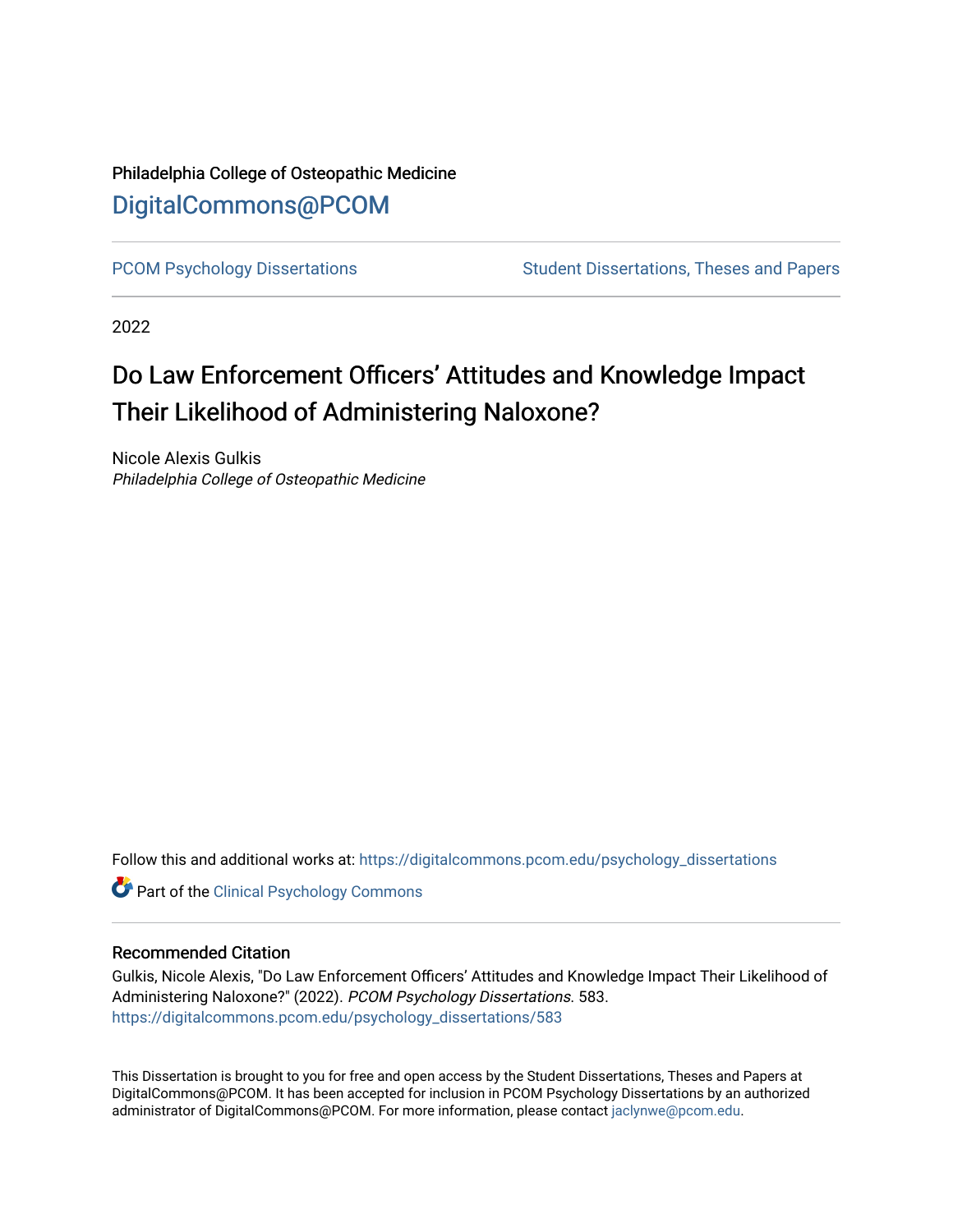Philadelphia College of Osteopathic Medicine School of Professional and Applied Psychology Department of Clinical Psychology

# DO LAW ENFORCEMENT OFFICERS' ATTITUDES AND KNOWLEDGE IMPACT THEIR LIKELIHOOD OF ADMINISTERING NALOXONE?

By Nicole Alexis Gulkis

Submitted in Partial Fulfillment of the Requirements for the Degree of

Doctor of Psychology

February 2022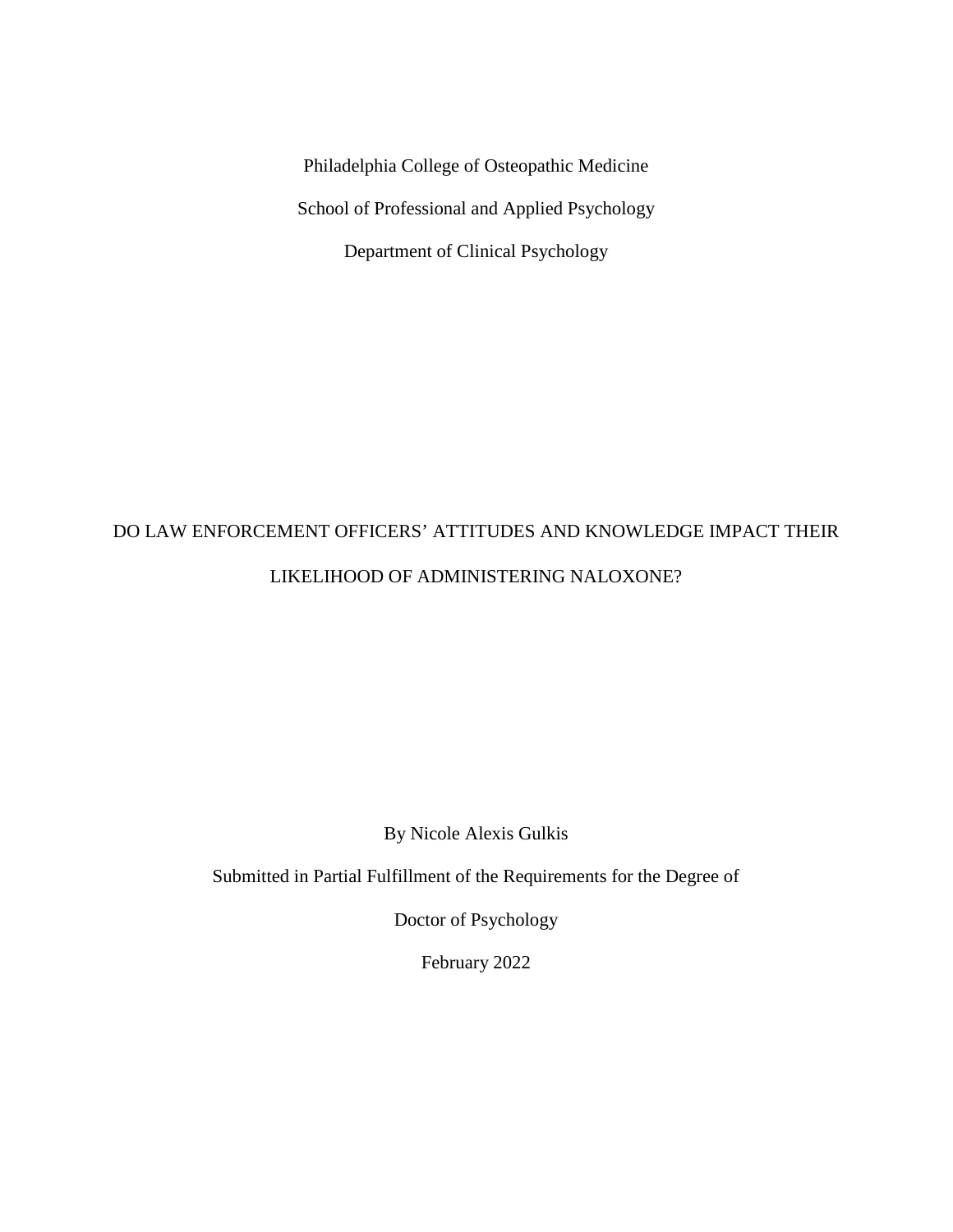

## DISSERTATION APPROVAL

This is to certify that the thesis presented to us by Nicole A. Gulkis on the 15th day of

October, 2021, in partial fulfillment of the requirements for the degree of Doctor of Psychology, has been

examined and is acceptable in both scholarship and literary quality.

COMMITTEE MEMBERS' SIGNATURES

Chairperson

Chair, Department of Clinical Psychology

Dean, School of Professional & Applied Psychology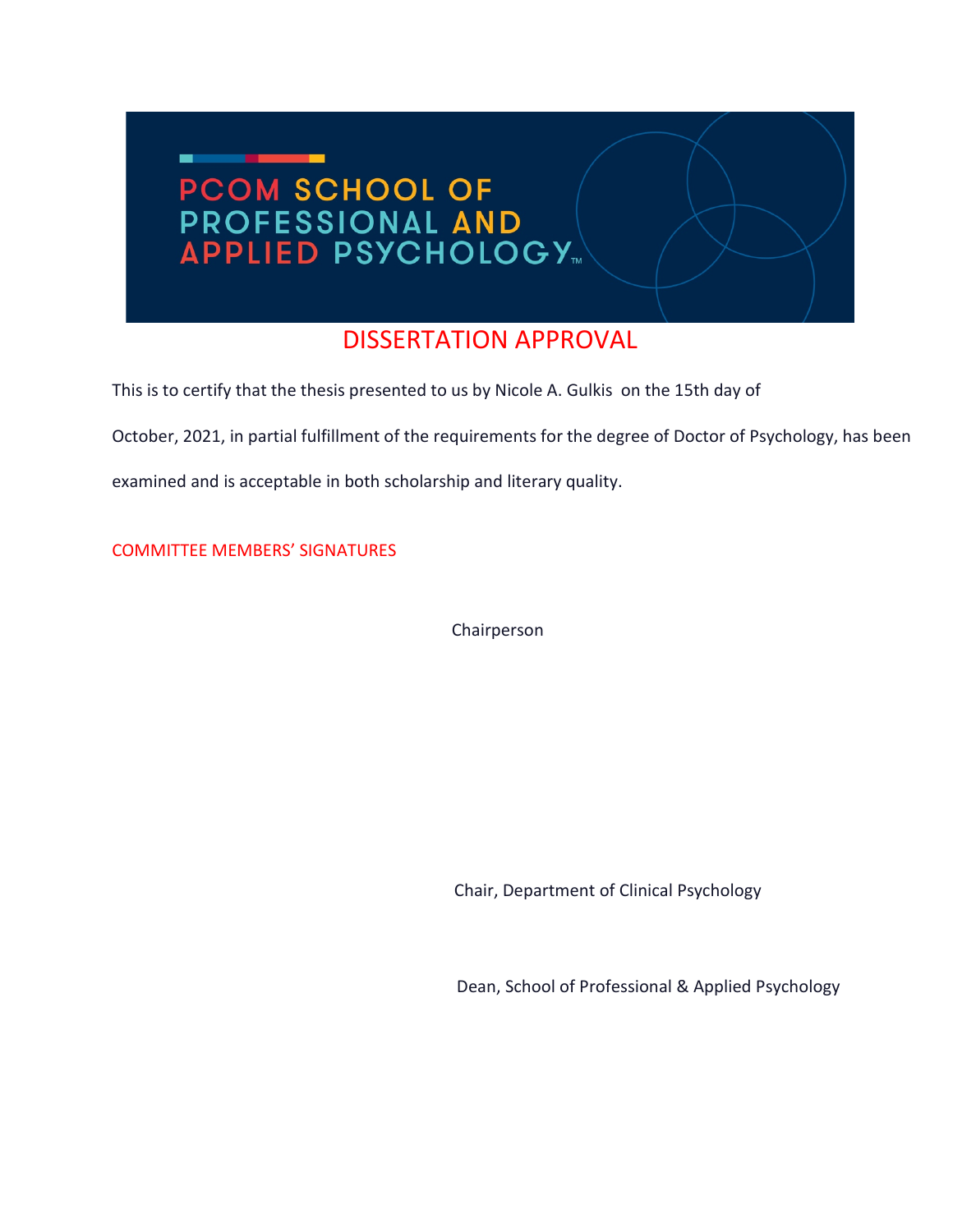#### **ACKNOWLEDGEMENTS**

First and foremost, I would like to thank my first dissertation chair, Dr. David Festinger, for his invaluable mentorship, encouragement, and kindness. I am so grateful to have shared all the monumental experiences encompassed within the dissertation process before his passing. My gratitude extends to my second and third committee members, Dr. Michelle Lent and Dr. Mary Ellen McMonigle, for their unwavering support and belief in me. I would like to acknowledge with gratitude the unconditional support and love from my husband, Matt Gulkis. I could not imagine completing this dissertation without you and Biscuit by my side. Finally, I would like to thank my fellow Top8 members, friends, and family for their honest feedback, validation, and love.

I can confidently say that Dr. Festinger positively impacted my life beyond academia. He has significantly contributed to my personal and professional development over the course of nearly five years and has fueled my passions for being a practitionerscholar and lifelong learner. This "simple and elegant" dissertation is dedicated to Dr. Festinger. May you rest in peace.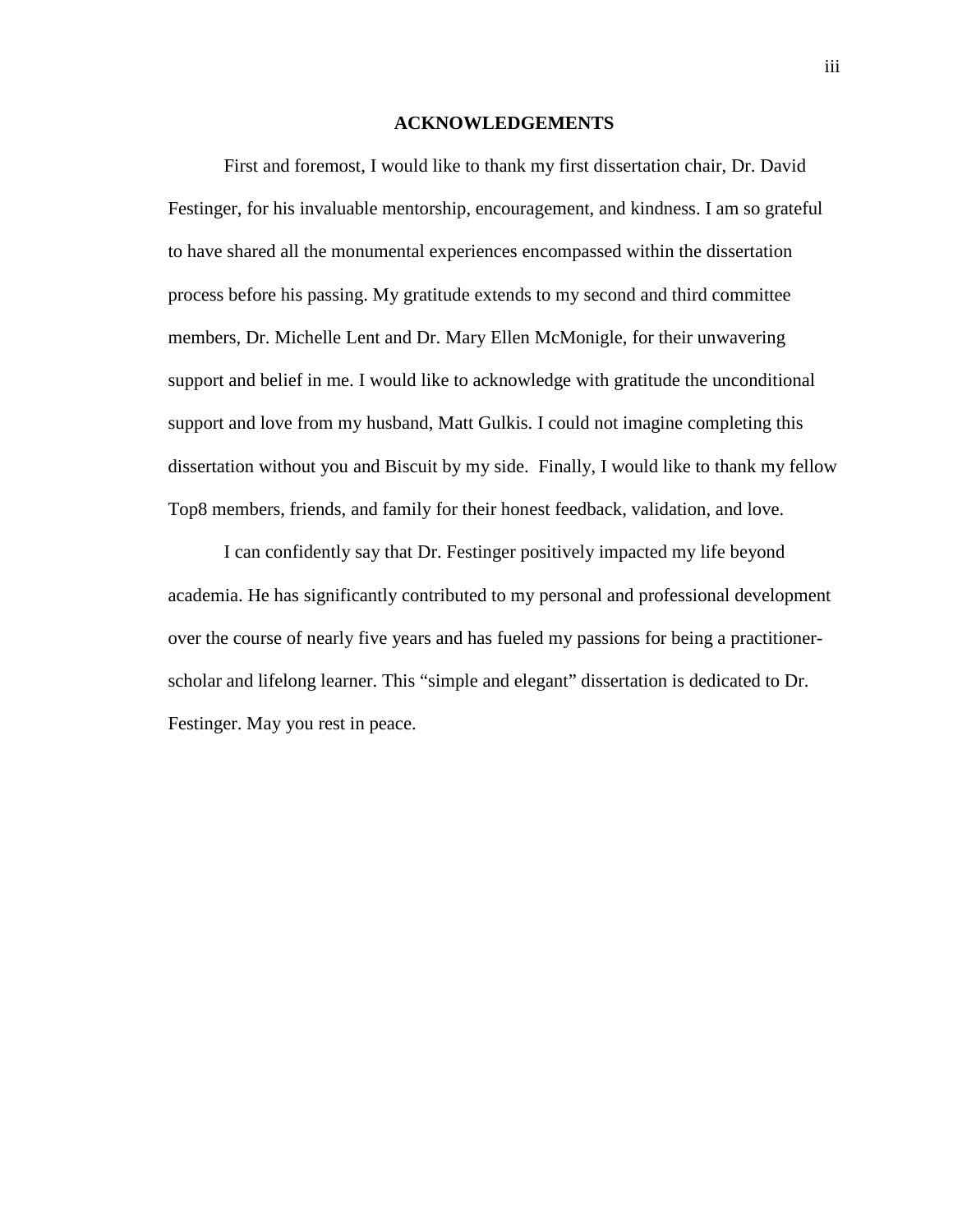### **TABLE OF CONTENTS**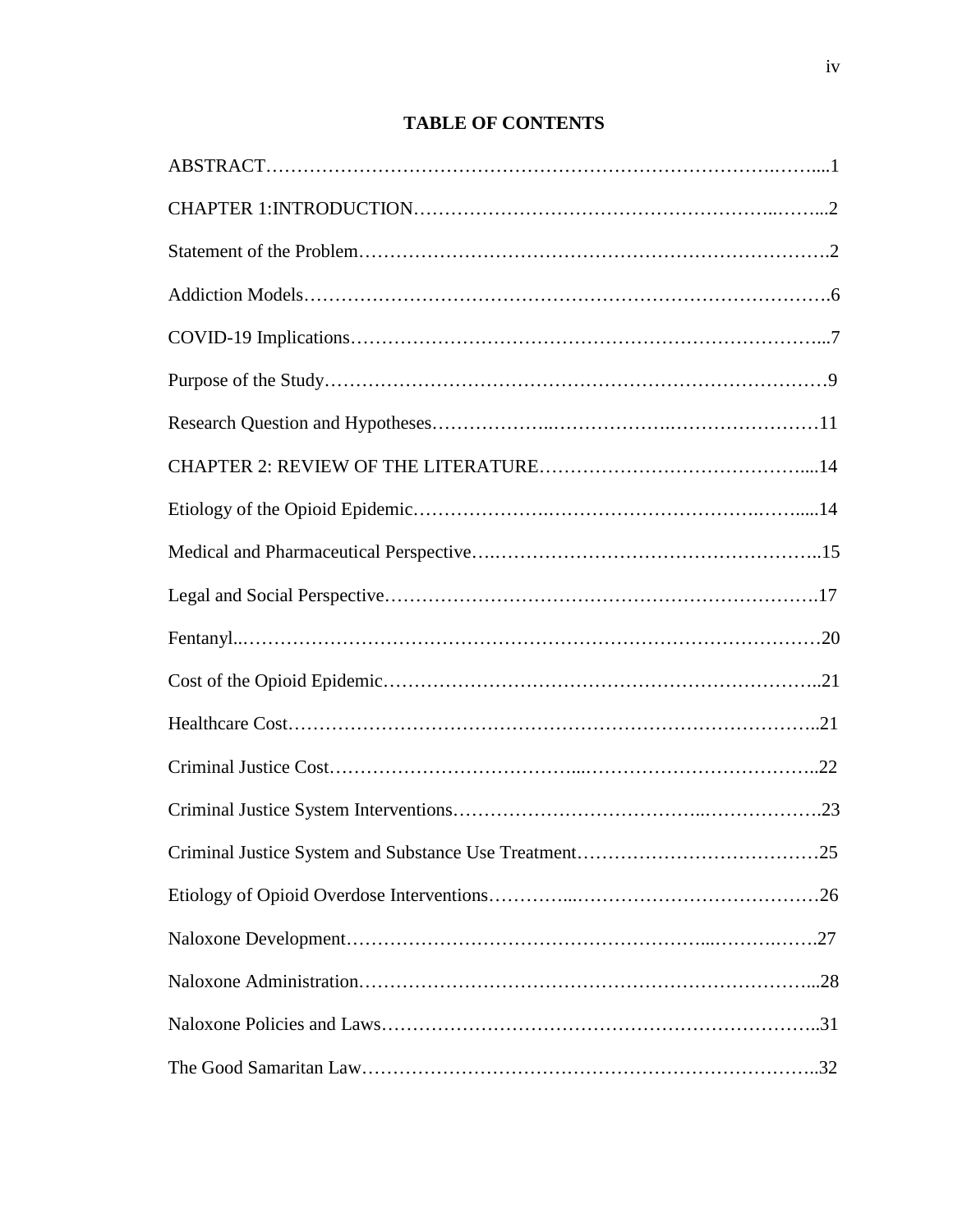| Philadelphia Police Department Naloxone Administration Program39 |
|------------------------------------------------------------------|
|                                                                  |
|                                                                  |
|                                                                  |
|                                                                  |
|                                                                  |
|                                                                  |
|                                                                  |
|                                                                  |
|                                                                  |
|                                                                  |
|                                                                  |
|                                                                  |
|                                                                  |
|                                                                  |
|                                                                  |
|                                                                  |
|                                                                  |
|                                                                  |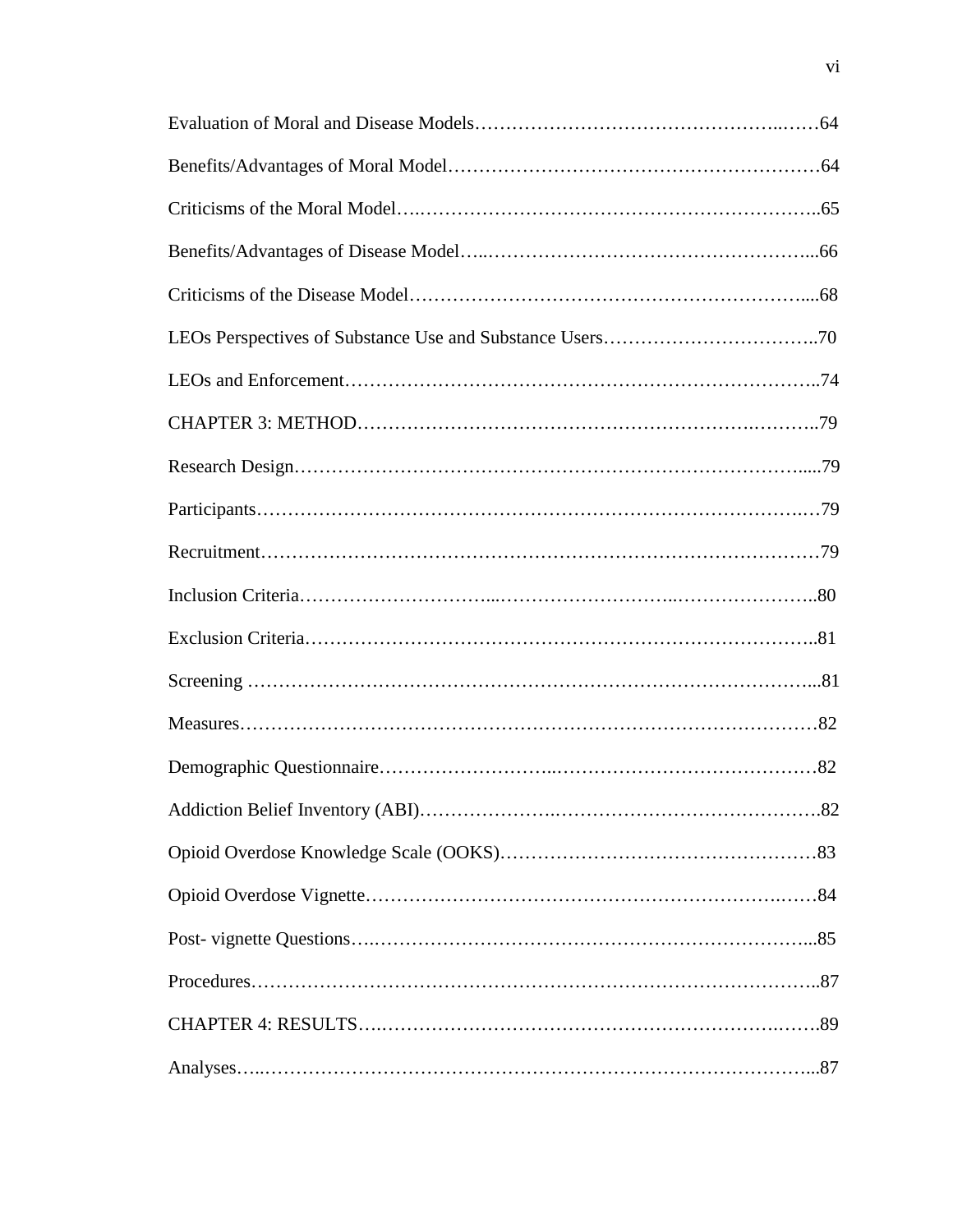| APPENDIX A: E-mail and Social Media Posting Advertisement184 |  |
|--------------------------------------------------------------|--|
|                                                              |  |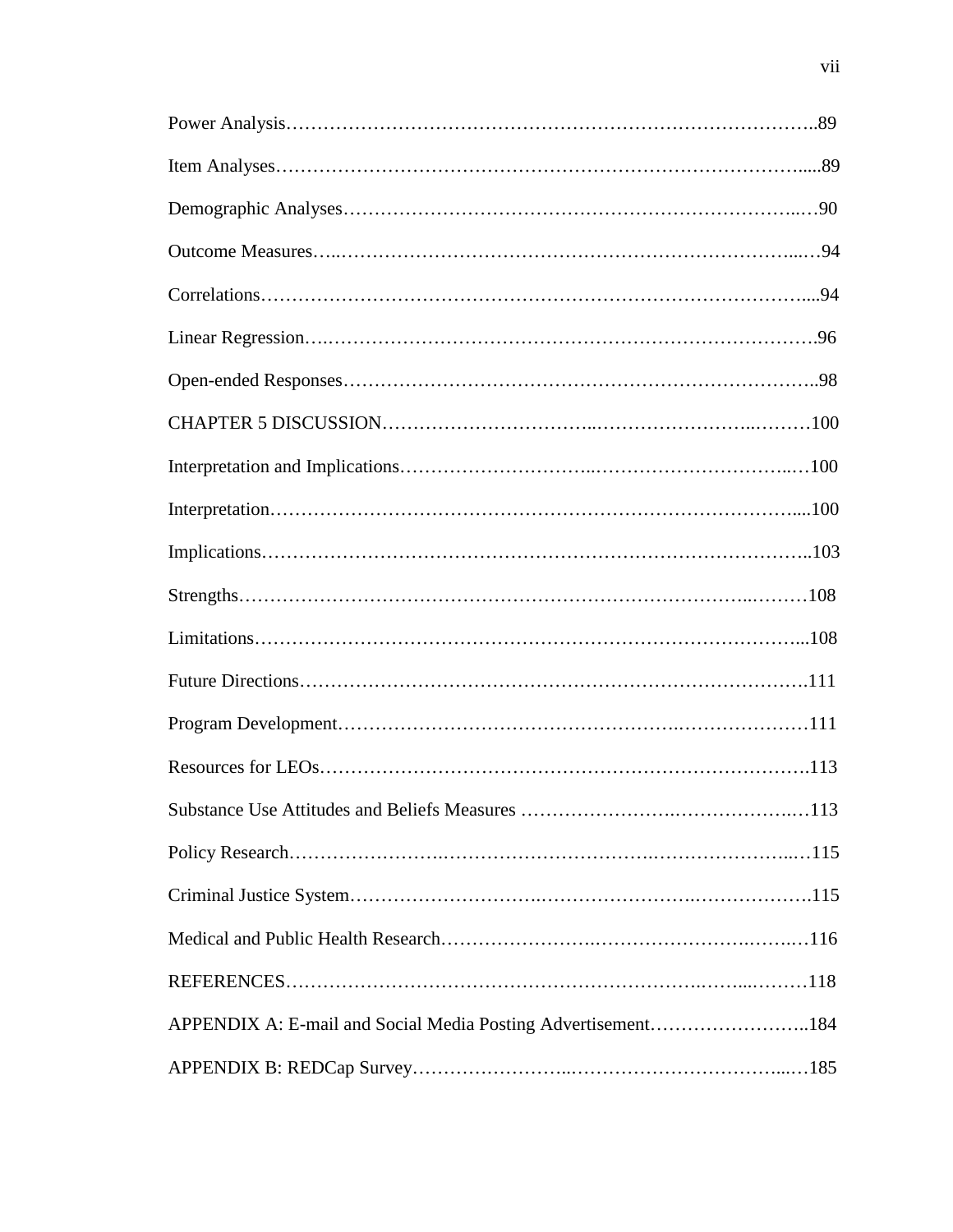|--|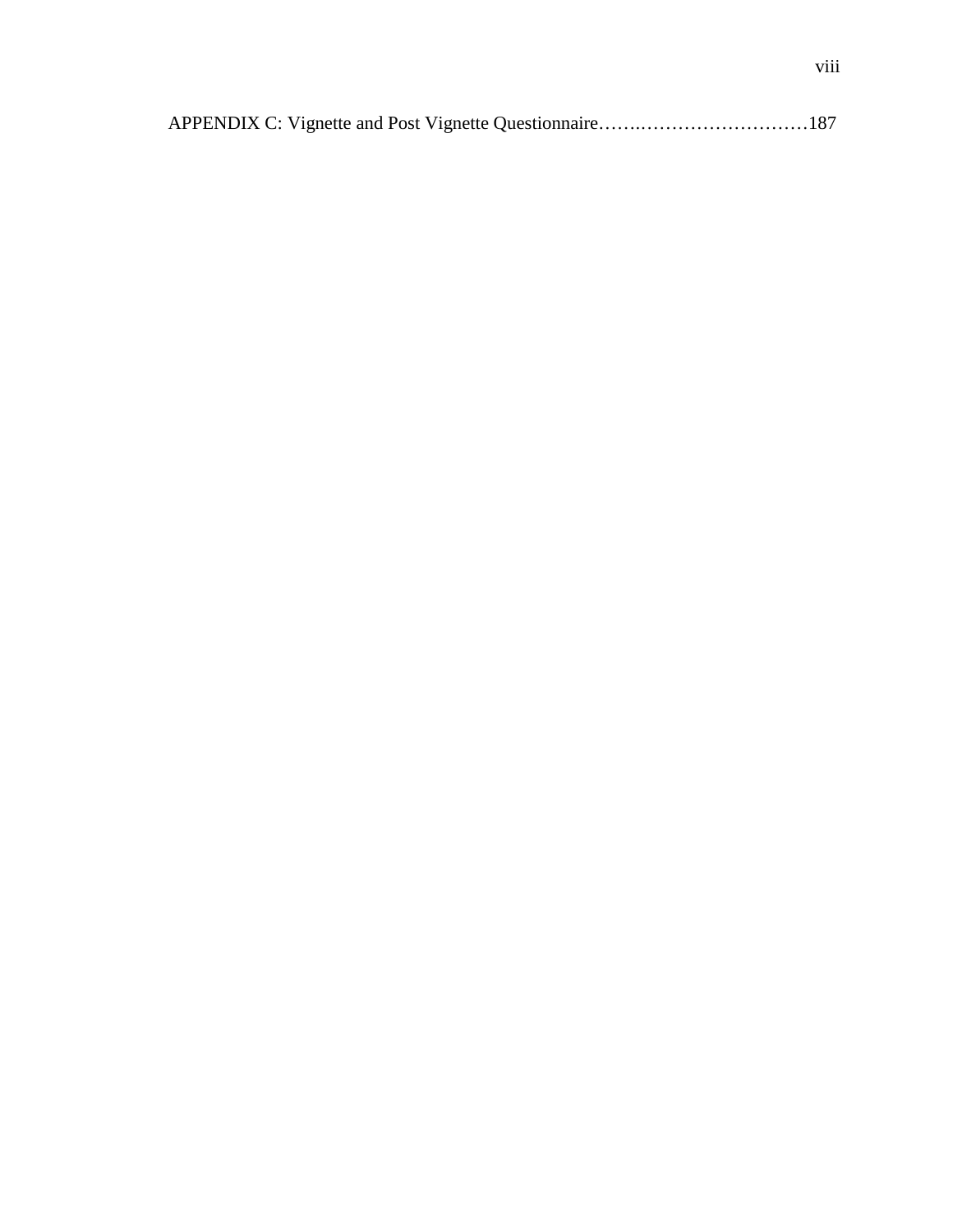#### **ABSTRACT**

Law enforcement officers (LEOs) are integral public service providers who have been called upon by government personnel across state and local government bodies to aid in combating the opioid epidemic. As LEOs are often the primary front-line workers who encounter opioid overdose scenarios, more states across the nation are training LEOs to administer naloxone. The emergence of Coronavirus (COVID-19) has complicated LEOs' involvement with naloxone administration because of shifts in policing strategies and occupational safety procedures. Given the current pandemic, concerns about contraction and transmission of COVID-19 must be considered for LEOs working in the frontlines of these concurrent public health crises. Evaluation of LEOs' attitudes and knowledge on administering naloxone is a developing area of research, as literature involving COVID-19 is limited. This present study included active LEOs from the Philadelphia Police Department  $(N = 229)$  who completed an online survey. A single linear regression model was used to evaluate the relationship between LEOs' degrees of belief in the disease model, degree of knowledge on opioid overdose and naloxone administration, degree of concern of contracting COVID-19, likelihood of administering naloxone; these items were based on a vignette of an opioid overdose encounter. LEOs' degree of knowledge and concern of contracting COVID-19 were both significantly and positively associated with likelihood of naloxone administration. Findings from this study can be used to refine current training curricula within the Philadelphia Police Department and to guide the development of naloxone training programs across police departments.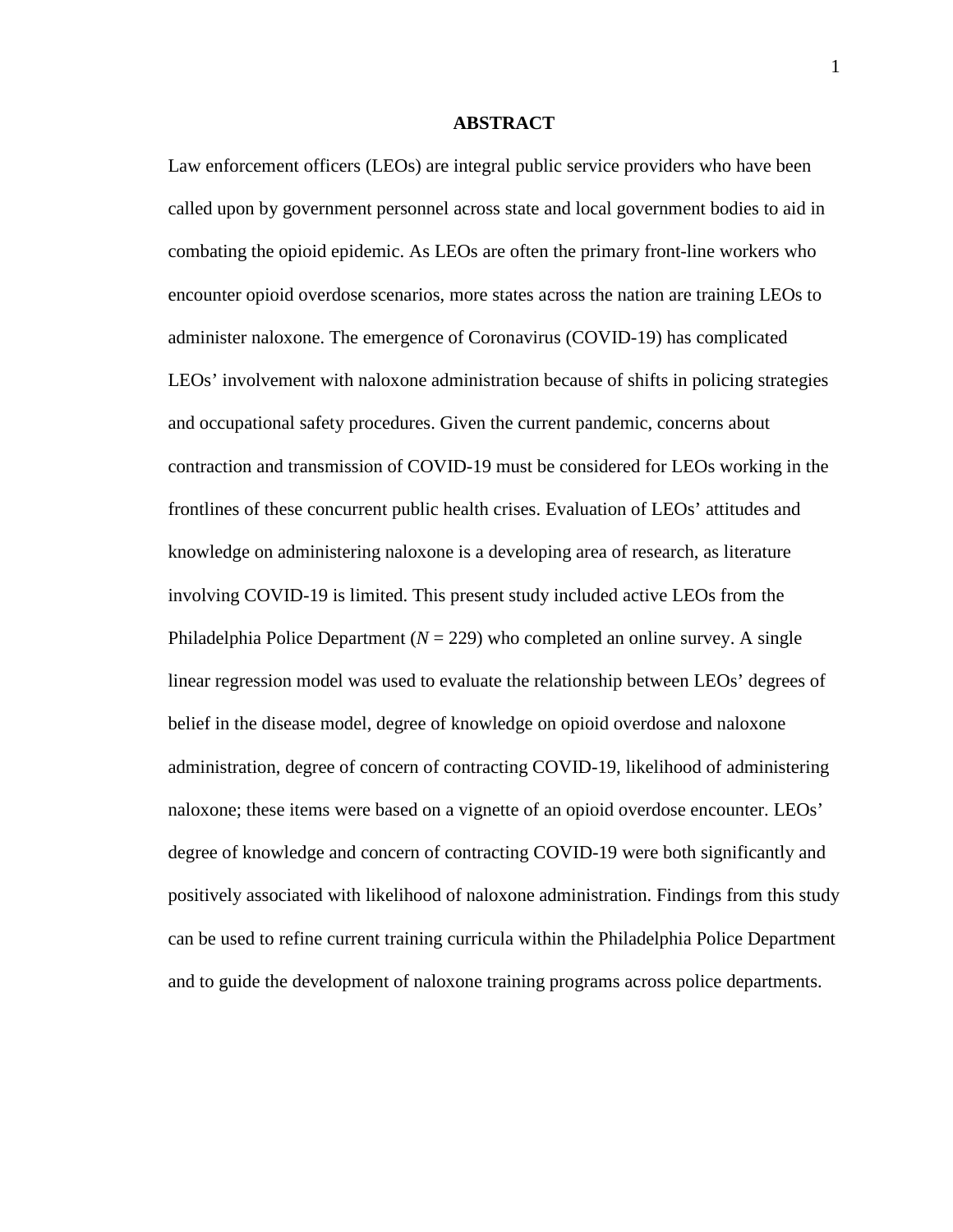### **CHAPTER 1: INTRODUCTION Statement of the Problem**

An average of 130 Americans die every day from an opioid overdose, including prescription and illicit opioids (Centers for Disease Control and Prevention, 2018). From 1999-2017, nearly 400,000 people in the United States died from an overdose involving some class of opioid, prescription or illicit (Scholl et al., 2019). The opioid epidemic has consequently impacted life expectancy for individuals in the United States, specifically observed from 2015-2017 (National Academies of Sciences, Engineering, and Medicine, Health and Medicine Division et al., 2017). Opioid overdose deaths are currently the single largest factor impeding rates of life expectancy (Dyer, 2018). The last time stagnation or decreases in life expectancy were consistently observed for 3 years in the United States was in 1915-1918 during World War I and the Spanish flu pandemic (Dyer, 2018).

The opioid epidemic has also been a significant economic burden estimated to cost the United States at least \$631 billion between 2015 through 2018 (Davenport et al., 2019). Costs associated with healthcare services for those with opioid use disorder (OUD), premature mortality, criminal justice services, child and family assistance programs, education programs, and lost productivity are all factors that comprise the estimated economic burden (Davenport et al., 2019). Mortality costs encompass loss of lifetime earnings for those who died prematurely as a result of drug overdoses involving opioids and was the most prominent factor that accounted for 40% of the estimated economic burden (Davenport et al., 2019). Opioid use not only affects the individual using opioids, but also extends to overall economic costs for taxpayers in the United States. Therefore, the opioid epidemic is not only a public-health concern, but also an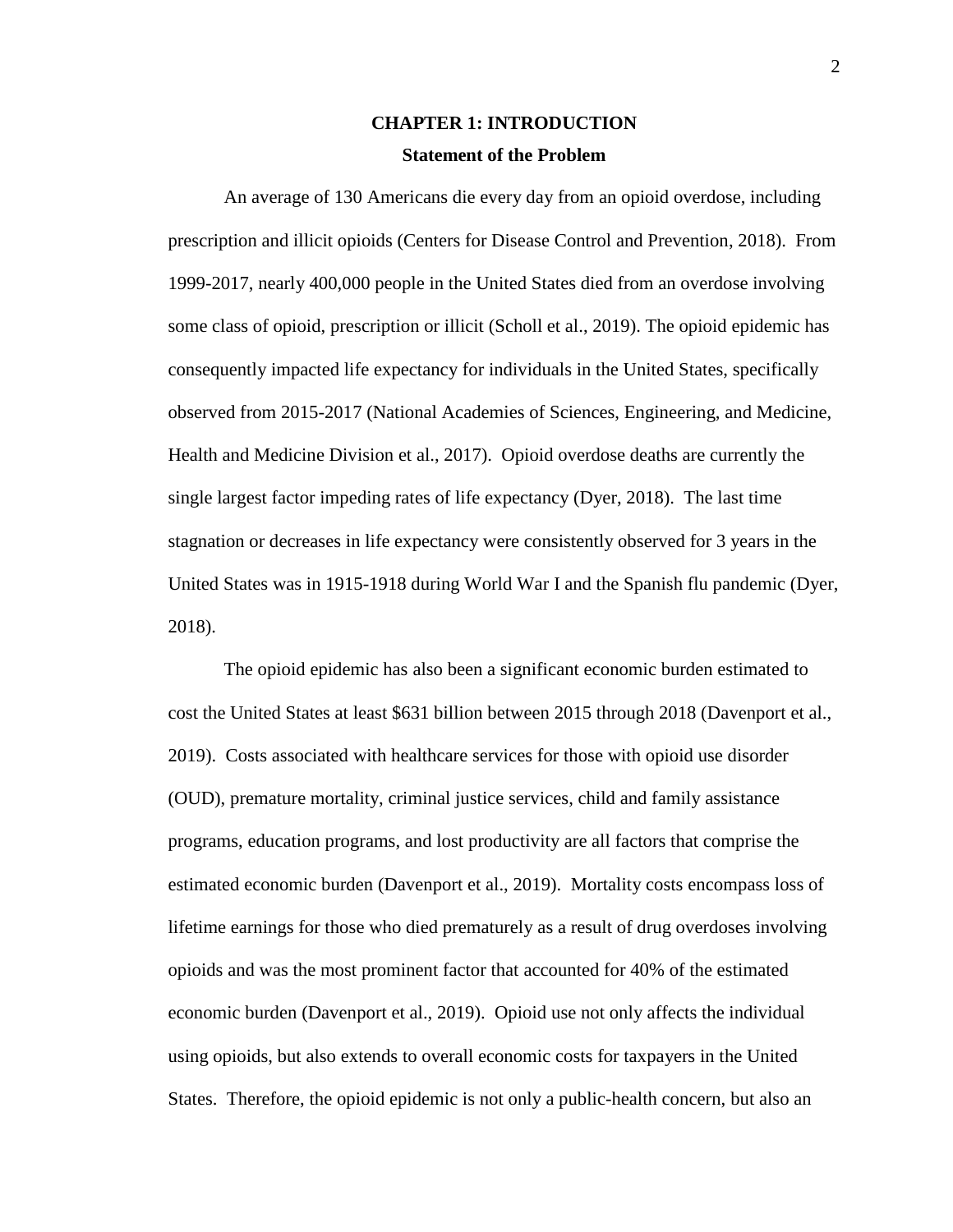economic concern that could drastically and negatively strain the economy in future years.

The Centers for Disease Control and Prevention (2018) describes the occurrence of opioid overdose deaths in three specific waves. The first wave began in the 1990s as prescription opioids became widely prescribed by medical providers (Kolodny et al., 2015). Nearly 11 years lapsed between the first and second wave of opioid overdose deaths and entailed a drastic increase in deaths involving heroin (Centers for Disease Control and Prevention, 2018). In 2013, the third wave began and has primarily involved deaths related to synthetic opioids, such as fentanyl (Rudd et al., 2016; Scholl et al., 2019). In 2017, the U.S. Department of Health and Human Services declared a nationwide public-health emergency regarding the opioid crisis. The opioid epidemic is a momentous problem that warrants attention from political, health, and public service workers. One of the five priorities proposed in the strategy to address the opioid crisis is to target the availability and distribution of overdose-reversing drugs (U.S. Department of Health and Human Services, n.d.).

A commonly used opioid overdose reversal medication is naloxone hydrochloride, also identified by the brand names Narcan and Evzio (National Institute on Drug Abuse, 2020). This medication is approved by the U.S. Food and Drug Administration and reverses the effects of overdose by counteracting the depression of the central nervous and respiratory systems that can cause death (Faulkner-Gurstein, 2017). Naloxone is effective on all classes of opioids, including prescription pills, heroin, and fentanyl (Faulkner-Gurstein, 2017), a significant benefit given the substantial emergence of synthetic opioids, namely fentanyl and the 200 known synthetic derivatives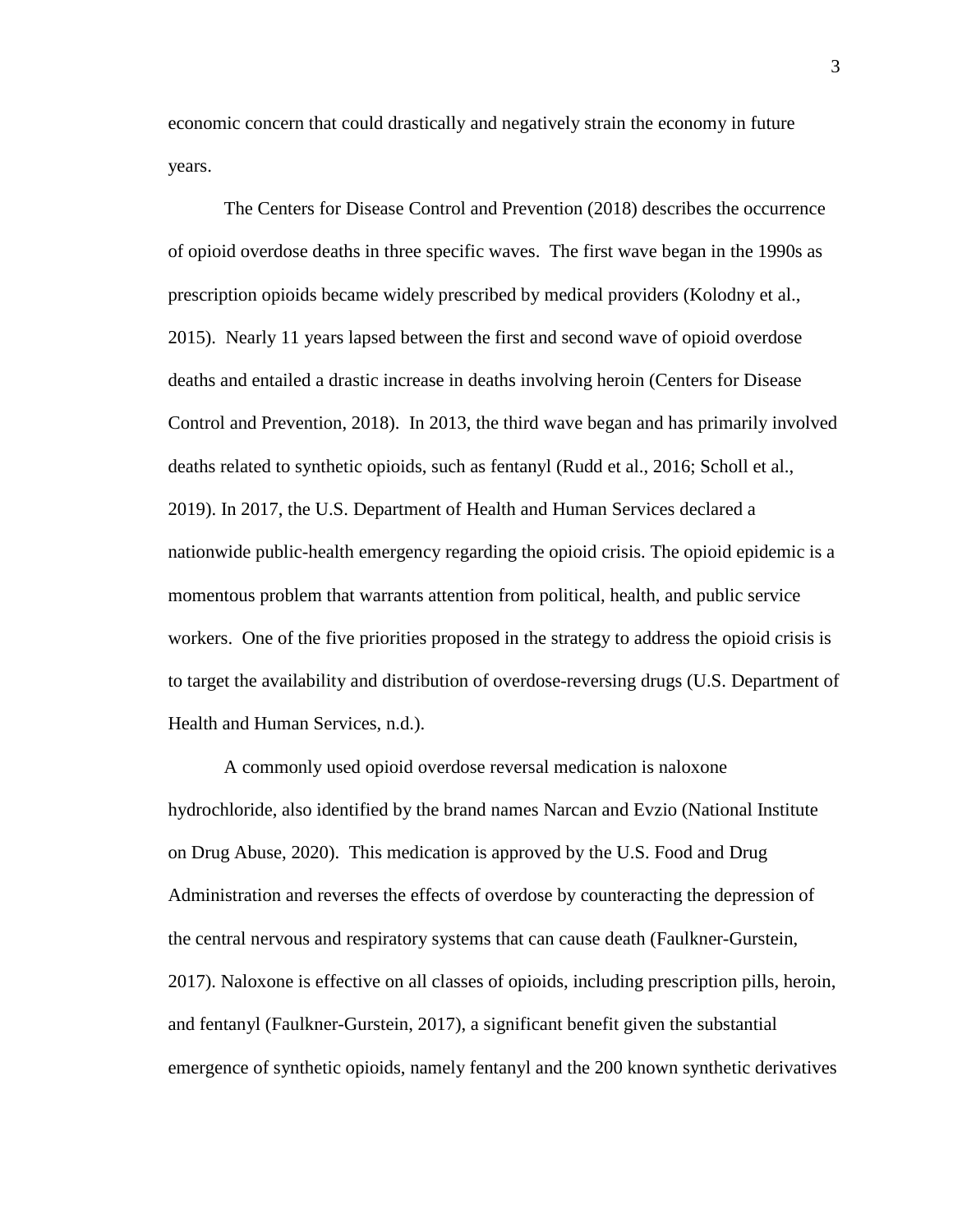of fentanyl (Morgan & Jones, 2018). Naloxone may be administered via several different routes, including intravenous, intramuscular, subcutaneous injection, or intranasal (Morgan & Jones, 2018; Wermeling, 2015).

Depending on the route of administration, naloxone's effect may begin as quickly as 2 minutes but no longer than 10 minutes from the time of administration (Costantino et al., 2007; Wermeling, 2013). The rapid effect of naloxone is critical because opioid related overdoses result in respiratory depression and even death (Schiller & Mechanic, 2019). Additionally, nonfatal opioid-related overdoses can result in significant medical complications, such as opioid-induced respiratory depression, which is the most dangerous and primary complication associated with nonfatal overdoses (King et al., 2015). Owing to the short half-life of naloxone, withdrawal symptoms induced by naloxone administration typically dissipate within 30–60 minutes following administration (Dowling et al., 2008; Ngai et al., 1976). This medication is recognized as safe and effective, and has been widely used by organized healthcare systems, medical providers, and first responders (Wermeling, 2015).

In efforts to address the increasing incidence rates of opioid overdose deaths, state laws have focused on expanding naloxone availability for the general public (National Institute on Drug Abuse, 2018). Furthermore, law enforcement officers (LEOs) have recently been targeted as a group of public service providers who could assist in preventing opioid overdose deaths. LEOs need to participate in the movement to address the opioid crisis, as they are often first to arrive at the scene of an overdose and also are exposed to witnessing opioid overdoses at a greater frequency by patrolling the community (Dahlem et al., 2017).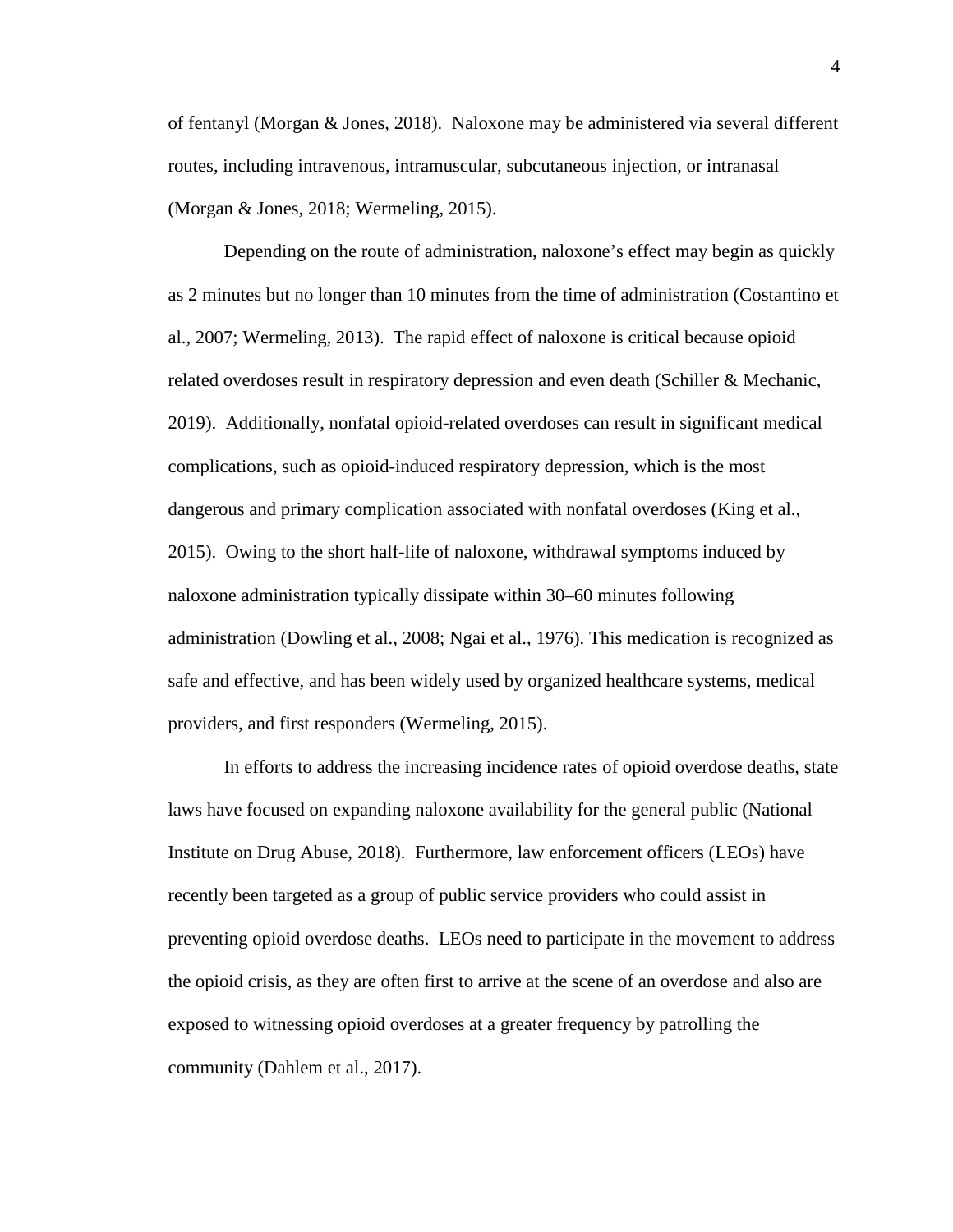As of March 2018, 2,340 law enforcement agencies in 42 of the 48 states reported to a national data repository that they administered a naloxone rescue program (Lurigio et al., 2018). Pennsylvania leads the nation with offering the most naloxone training programs, a total of 289 programs (Lurigio et al., 2018). Additionally, as of April 28, 2018, 737 police departments carried naloxone in Pennsylvania (North Carolina Harm Reduction Coalition, 2019). As more states are training LEOs to administer naloxone and providing them access to naloxone kits within their respective police districts, the evaluation of LEOs' attitudes and knowledge regarding administering naloxone has become an area of interest for researchers.

During the past 40 years, changes in both legal and social policies have been significant in regard to drug enforcement and public health (Green et al., 2013). Consequently, policing seems to have transitioned from an exclusive enforcement model as reflected by the War on Drugs campaign initiated by President Nixon to a more problem-solving framework when considering those affected by homelessness, mental illness, drug-market-driven violence, and substance abuse (Green et al., 2013; History.com Editors, 2017). Given that substance use has long been conceptualized and treated as a criminal and moral issue among members of the criminal justice system and society (Radcliffe & Stevens, 2008; Room, 2005), it is foreseeable that LEOs and other criminal justice personnel will argue against the notions of harm reduction or treatment for substance use disorders. Research findings reveal that the law enforcement community has a diverse range of attitudes and perceptions about individuals who use drugs and associated treatment modalities and policies (Beyer et al., 2002).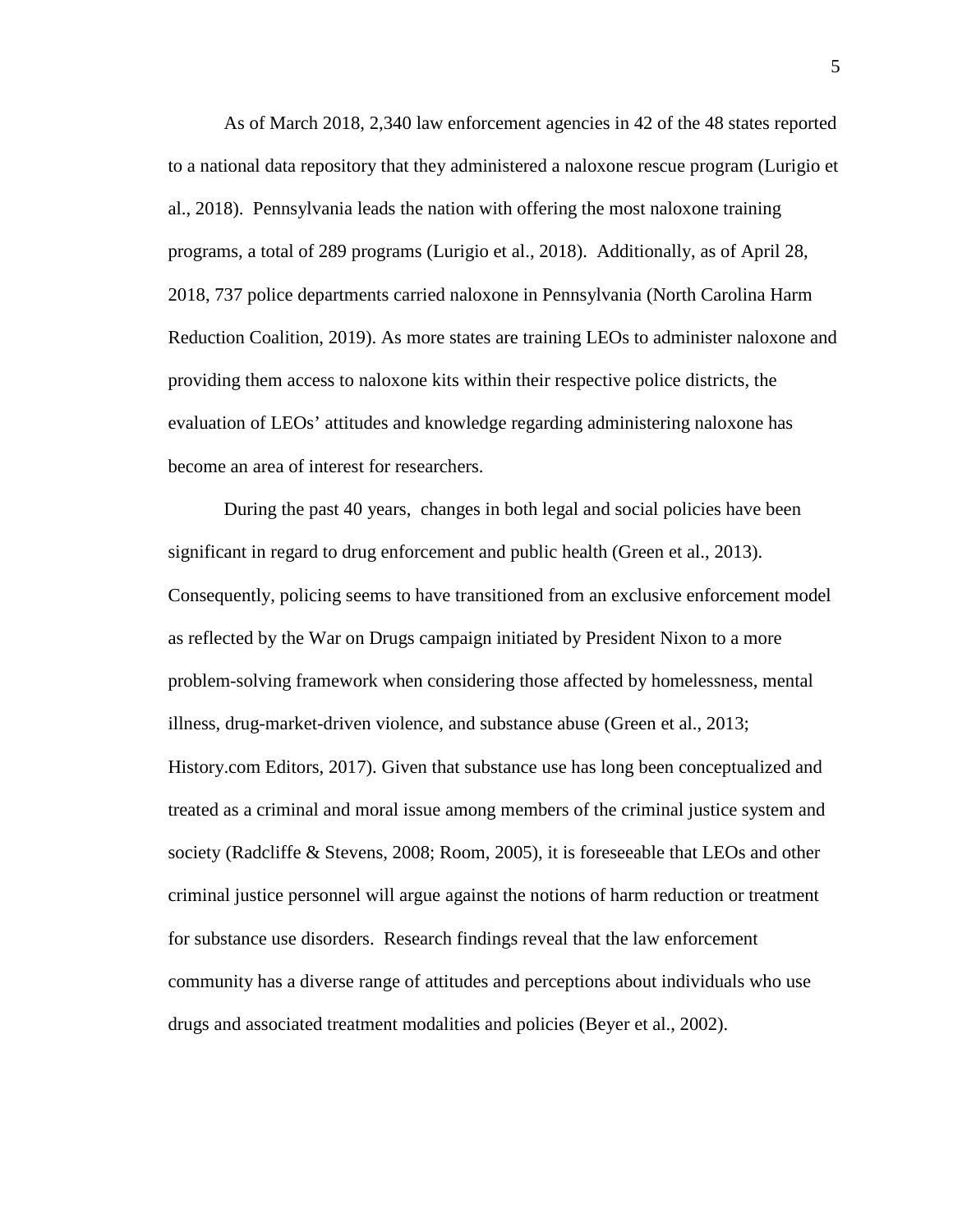#### **Addiction Models**

Since ancient times, professionals from numerous fields of study have proposed theories in efforts to understand the etiology and maintenance of substance use disorders, along with substance use behaviors (Foddy & Savulescu, 2010). Following rigorous examination and evaluation of theories over the course of history, addiction models developed and became the means for the recognition and perception of addiction among society (Australian Government Department of Health, 2004). The moral model and disease model of addiction are the two predominant models of addiction that have been largely debated and studied (Henden et al., 2013; Morse, 2004; Uusitalo et al., 2013).

The culture of law enforcement historically aligns with the moral model of addiction, being that substance use is considered a choice and a moral weakness and should result in punishment (Pickard, 2017). Conversely, the disease model of addiction views substance use as a chronic neurobiological disease in which the substance user has no rational control or judgment over compulsive behaviors (Frank & Nagel, 2017). Rather than punishment, medical and clinical treatment interventions are considered most appropriate from a disease model perspective (Dunbar et al., 2010). Understanding LEOs' addiction attitudes from a specific model of addiction may inform their encounters with substance users in regard to interactions, enforcement, and treatment interventions.

The public's perception of law enforcement as being uninterested in overdose prevention may derive from those exclusive enforcement practices parallel to the moral model and related criminal sentencing policies directed toward drug markets (Kerr et al., 2005). Opposition by law enforcement agencies across the United States has been strong on administration of naloxone by LEOs, specifically related to ethical roles and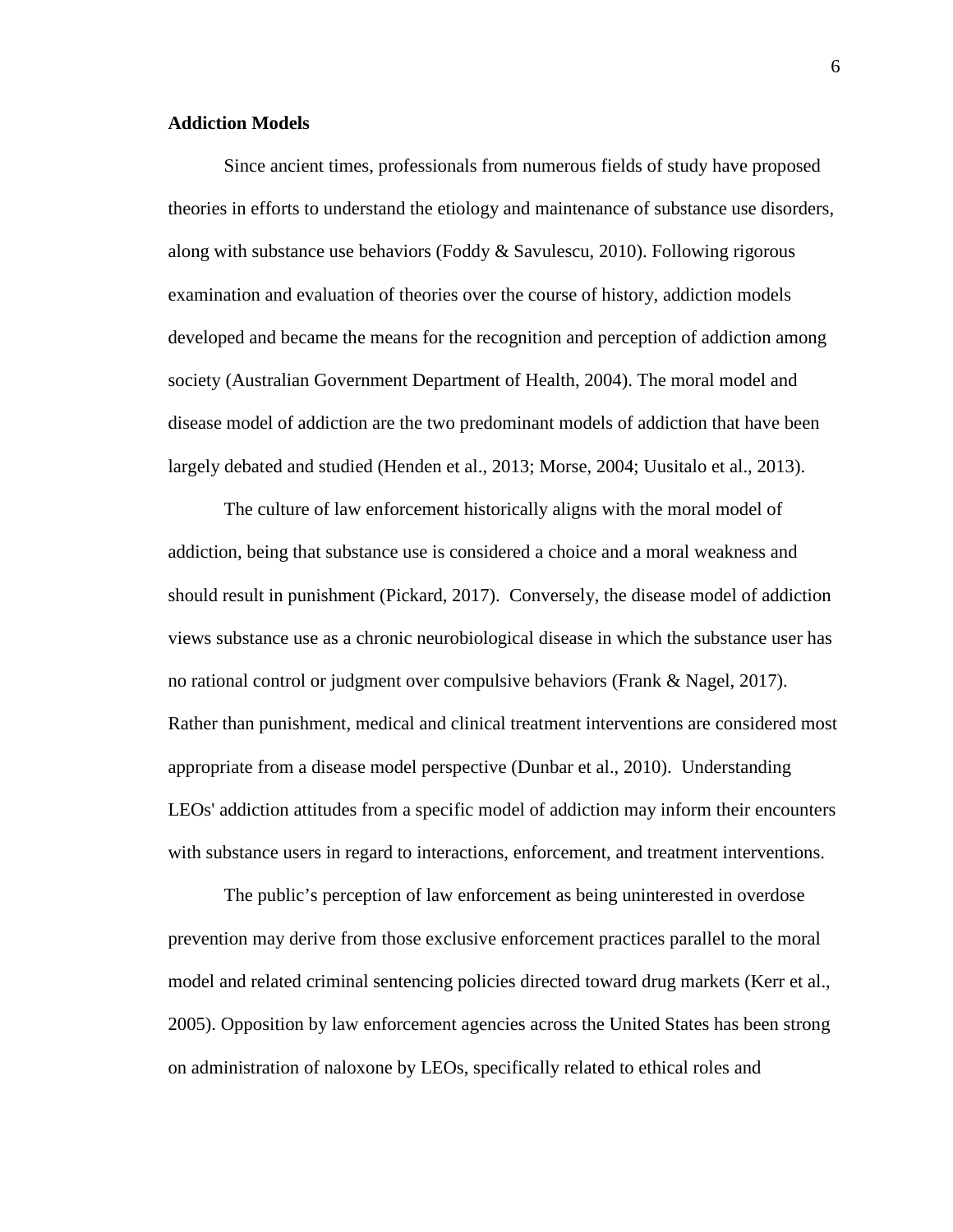responsibilities (Lee et al., 2018). Logistical factors, such as lack of training on opioid overdose and naloxone administration or limited access to naloxone, may also contribute to the refusal or reticence of LEOs to administer naloxone (Lee et al., 2018). Lastly, occupational health and safety of LEOs has been acknowledged as an area of concern. LEOs have expressed apprehension about potential consequences of naloxone administration, primarily aggressive or combative behavior from the opioid overdose victim experiencing precipitated withdrawal symptoms (Heavey et al., 2018). Exposure to illicit drugs and paraphernalia during routine job duties and encounters with individuals under the influence of substances are additional concerns posed by LEOs (Goodison et al., 2019). The emergence of coronavirus (COVID-19) has complicated LEOs' duty to maintain order and safety and raised additional concerns about LEOs' personal health and safety (Gambacorta, 2020; Police Executive Research Forum, 2020).

#### **COVID-19 Implications**

The inception of COVID-19 has globally impacted the lives of countless individuals in a variety of ways, including health, financial stability, employment status, and workplace safety precautions (Buheji et al., 2020). The short-term and long-term consequences of COVID-19 are of concern, as this public health crisis has already demonstrated exceedingly high infection, transmission, and mortality rates worldwide (Ahorsu et al., 2020). As of September 29, 2021, a total of 43,348,554 cases of COVID-19 along with 695,092 deaths have been confirmed in the United States (Johns Hopkins University & Medicine, 2021). The onset, symptoms, and course of COVID-19 coupled with limited research on the nature of this infectious disease and treatment interventions have elicited significant worry in society at large (Holmes et al., 2020). Because LEOs'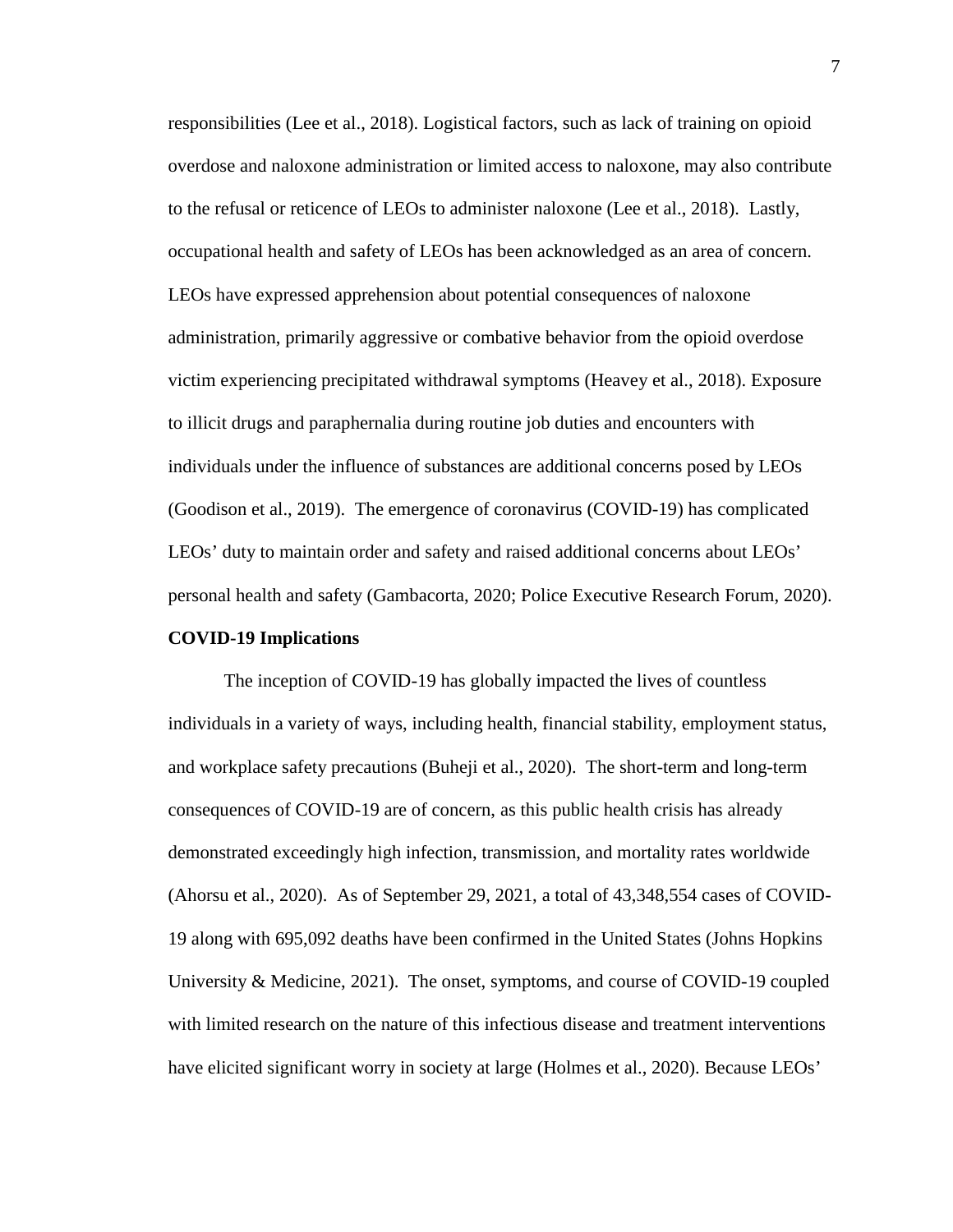occupational roles and responsibilities most commonly involve contact with the general public, LEOs are at significant risk of exposure to COVID-19 and associated health complications (Occupational Safety & Health Administration, 2020; Sim, 2020). From the time COVID-19 developed in the United States, the number of LEOs and law enforcement staff across various rankings who have contracted COVID-19 has increased (Bates, 2020). Consequently, police departments have been tasked to strategically assign a limited number of police staff to essential areas of need. Given the stark differences in the number of policing staff across cities, communities, and rural areas in the United States, the prioritization of safety and enforcement of laws while minimizing risk also vary (Bleiberg & Williams, 2020).

The opioid epidemic remains a prominent public health issue that requires support from essential medical and behavioral health workers. As LEOs have been enlisted as agents of change in combating the opioid epidemic, equipping LEOs with naloxone during the progression of COVID-19 has generated contention among police departments, harm reduction advocates, and the general public (Kuwabara-Blanchard, 2020a). Fear of contacting individuals who are potentially infected with COVID-19 has been indicated in recent research (Lin, 2020) and may also extend to LEOs who are working in the frontlines of both the opioid epidemic and the COVID-19 pandemic. Furthermore, fear of infectious disease has been suggested to induce powerful social processes, such as stigmatization and discrimination (Pappas et al., 2009), potentially evoking or exacerbating LEOs'- preexisting attitudes toward substance users.

To date, existing research on LEOs' attitudes about overdose prevention and response is limited (Green et al., 2013), thereby reinforcing the need to understand LEOs'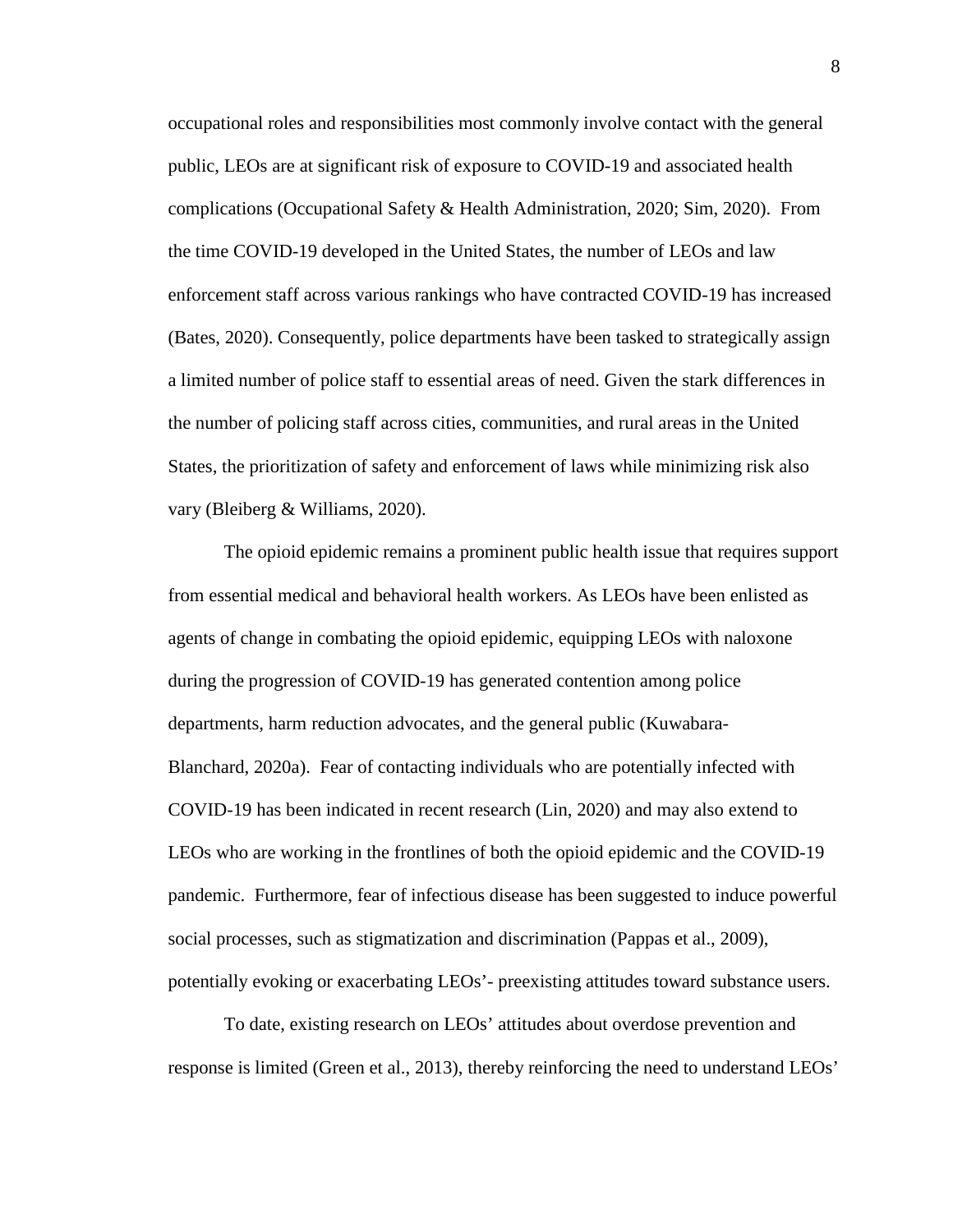perspectives from a widely studied model of addiction (e.g., the disease model). Nonetheless, recognition of the influence of LEOs' attitudes and knowledge on the likelihood of naloxone administration is imperative being that LEOs are inheriting an interictal role in addressing the opioid epidemic.

#### **Purpose of the Study**

The research on LEOs' attitudes toward overdose prevention and response is limited, but during the past 6 years, interest regarding this topic has grown (Green et al., 2013). The main purpose of the current study was to examine how LEOs' attitudes and knowledge influence the likelihood of administration of naloxone to reverse opioid overdose). Degree of belief in the disease model was used to capture LEOs' attitudes. Hypothesized factors that may contribute to attitudes and knowledge of administering naloxone were also examined. These factors included age, gender, race, highest level of education, total years of employment as a LEO, current police district, number of witnessed opioid overdoses in individuals, and number of times administered naloxone.

As the opioid epidemic has produced numerous challenges in the United States, significant attention from numerous political and community organizations has shifted to the importance of enhancing LEOs' safety, health, and wellness (Goodison et al., 2019). The emergence of COVID-19 has globally raised health and safety concerns across the general public and consequently augmented occupational safety issues among all first responders. LEOs have vocalized their concerns as they relate to contraction and transmission of the infectious disease (Bleiberg & Williams, 2020), as a great majority work in the frontlines and interact with the general public on a regular basis. LEOs must receive necessary personal protective equipment (PPE) to protect themselves, colleagues,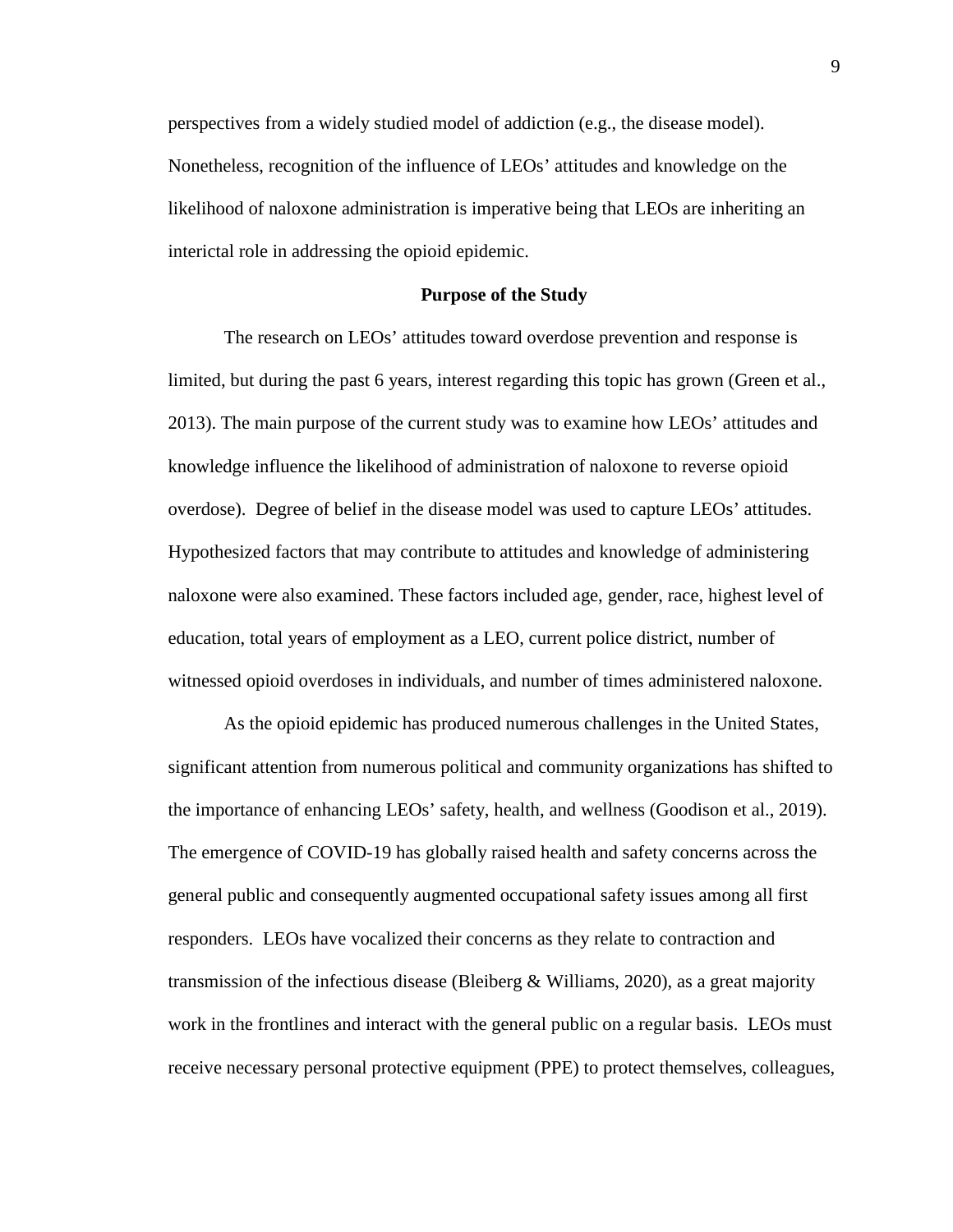and others from COVID-19 while fulfilling daily responsibilities and their roles as active agents against the opioid epidemic. Development of support groups or increased opportunities for LEOs to receive current information detailing the opioid crisis and COVID-19 could mitigate occupational burnout and feelings of helplessness by addressing the various health and safety concerns of LEOs (Cannizzo & Liu, 1995; Green et al., 2013).

As of April 28, 2018, 7,192 overdose reversals were administered by LEOs in Pennsylvania (North Carolina Harm Reduction Coalition, 2019). Philadelphia remains largely impacted by the opioid epidemic, as evidenced by having the highest overdose mortality rate (i.e., 65.9 per 100,000) among large U.S. cities in 2017 (City of Philadelphia Department of Public Health, 2018). The unexpected development of COVID-19 in the midst of the opioid epidemic reinforces the need for LEOs to receive appropriate training and have access to PPE and naloxone kits. A secondary purpose of the study is to understand how LEOs' fears of contracting COVID-19 may impact the administration of naloxone. Examination of LEOs' attitudes toward and knowledge of, as well as fears of, COVID-19 may inform the structure (i.e., face-to-face training or online), curriculum, and frequency of future naloxone training. If training targets negative attitudes and biases, along with educating LEOs, such factors may influence the behavior of LEOs administering naloxone and contribute to the public health movement of decreasing opioid overdose mortality rates while ensuring LEOs' safety in the presence of COVID-19.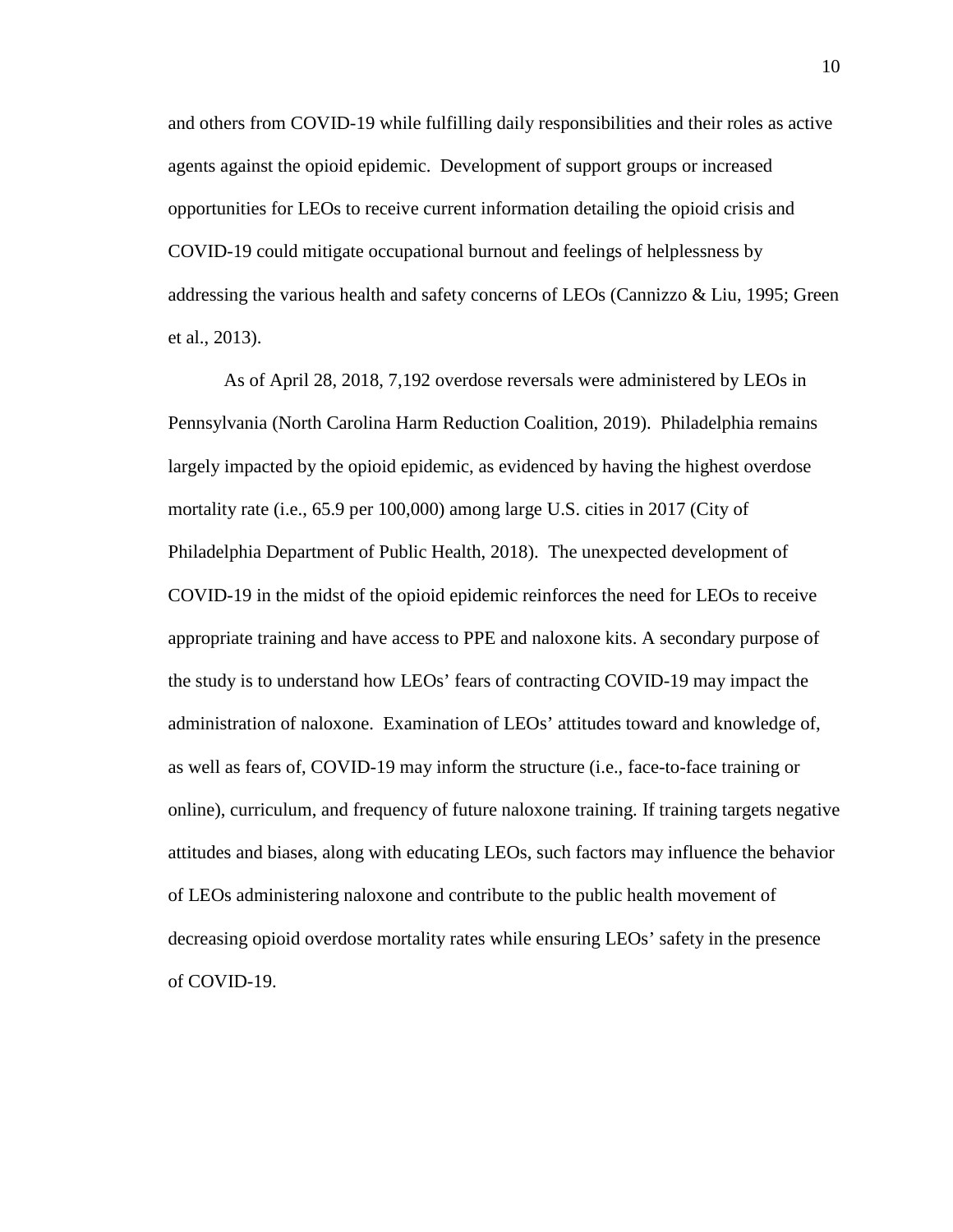#### **Research Questions and Hypotheses**

#### **Research Questions**

- 1. How do endorsement of the disease model of addiction, knowledge of opioid overdose, and use of naloxone impact LEOs' likelihood of administering naloxone to reverse opioid overdose?
- 2. Does concern of contracting coronavirus (COVID-19) impact the likelihood of administering naloxone?

#### **Hypotheses**

**Hypothesis 1:** LEOs' degrees of belief in the disease model as measured by the Addiction Belief Inventory (ABI) will be significantly and positively associated with naloxone administration.

Rationale: The disease model is based on the premise that addiction is a physiological disease with an onset and course and that it encompasses a specific set of symptoms, similarly to a chronic medical condition (Blume et al., 2013). LEOs who uphold beliefs grounded in the disease model may be more inclined to intervene via use of pharmaceutical interventions, such as naloxone, in order to reduce symptom severity of an opioid overdose. The disease model is a non-stigmatizing approach to substance use and users (Frank & Nagel, 2017) in comparison to other traditional models of addiction. such as the moral model. Researchers have proposed that addiction stigma impedes quality of care and use of treatment services (Grant et al., 2015; Grant et al., 2016; Volkow, 2008) and may negatively affect healthcare delivery (Van Boekel et al., 2013; Volkow, 2020), possibly also being the case for LEOs when encountered with an opioid overdose situation.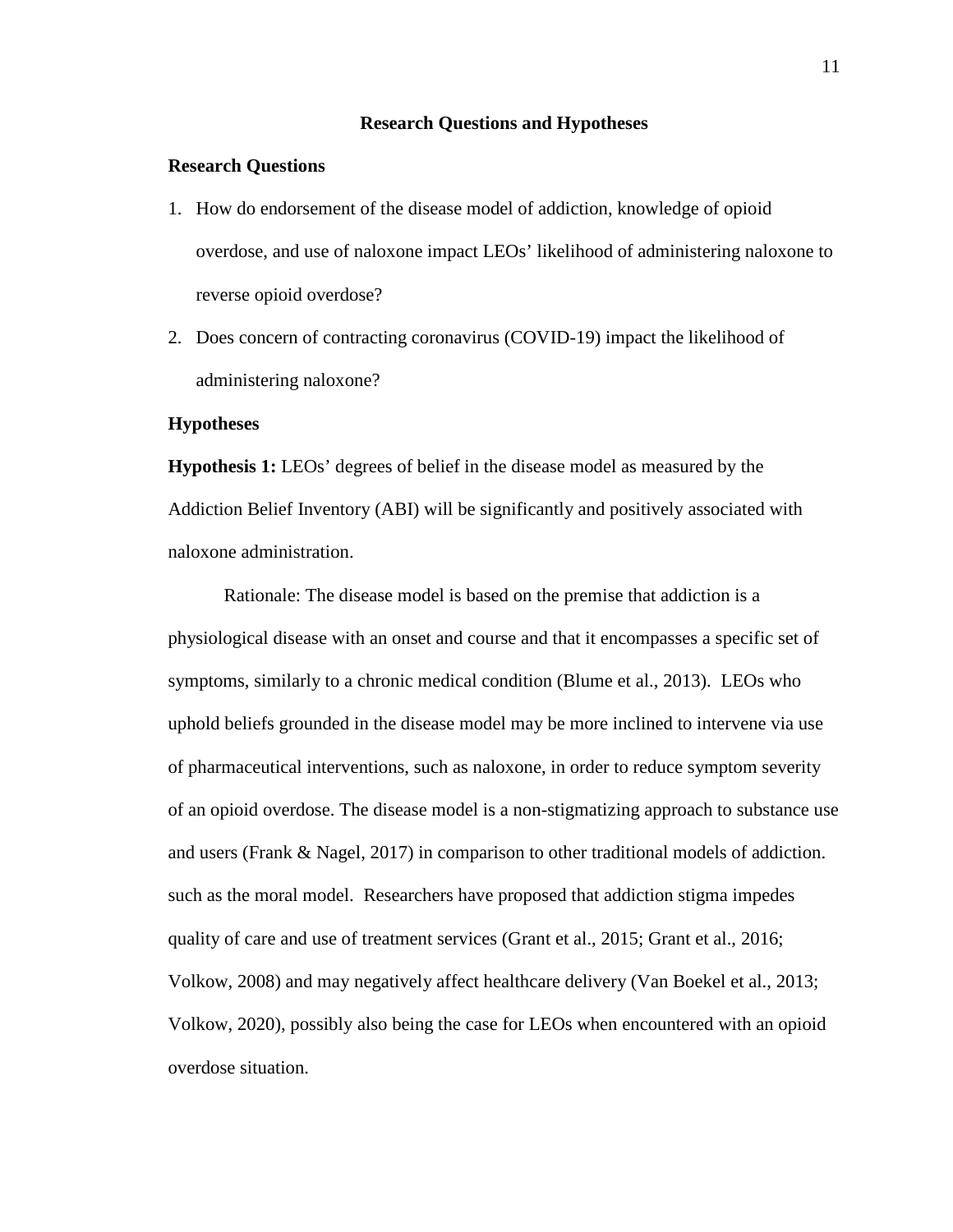**Hypothesis 2:** LEOs' degrees of knowledge regarding opioid overdose and naloxone administration as measured by the Opioid Overdose Knowledge Scale (OOKS) will be significantly and positively associated with naloxone administration.

Rationale: Several studies revealed that in-person naloxone training can increase naloxone competency and mitigate degrees of concern regarding administration across various groups, including the general public (i.e., family members and friends of opioid users) and first responders (Ashrafioun et al., 2016; Purviance et al., 2017; Saucier et al., 2016; Wagner et al., 2016). Generally speaking, brief naloxone education and training have proved to enhance knowledge regarding overdose prevention (Behar et al., 2015). Furthermore, studies have demonstrated that training the general public on how to administer naloxone increases knowledge on how to respond to overdose situations, perceived confidence in responding, and willingness to perform recommended procedures (Bennett & Holloway, 2012; Green et al., 2008; Lewis et al., 2016; Maxwell et al., 2006; McAuley et al., 2010).

**Hypothesis 3:** LEOs' degrees of concern of contracting coronavirus (COVID-19) will be significantly and negatively associated with naloxone administration.

Rationale: Current literature suggests that first responders may react more strongly to COVID-19 and surrounding uncertainty as a result of their responsibility for maintaining public safety, risk of exposure through encounters with the general public, and concern of exposing family members to the virus (Stogner et al., 2020). Additionally, LEO stress has been inversely associated with job commitment, meaning that LEOs who experience greater job-related stress are less committed to their job role (Moon & Jonson, 2012). Police misconduct has also been associated with increases in organizational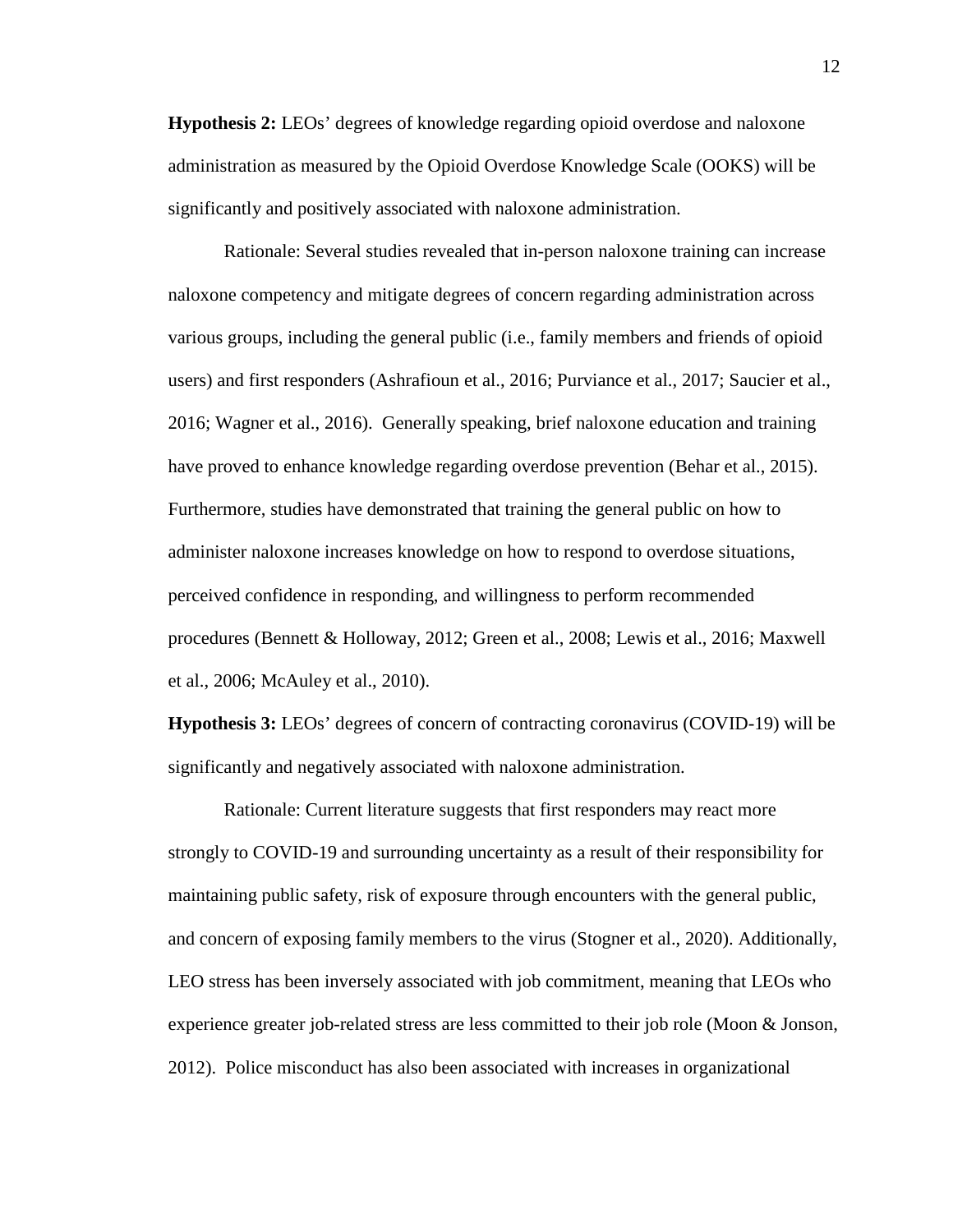stressors (Bishopp et al., 2016). Given the evolving regulations surrounding COVID-19, departmental policies, and fear of contracting COVID-19, LEOs' degree of stress may be heightened and consequently impact fulfillment of job roles, including administration of naloxone.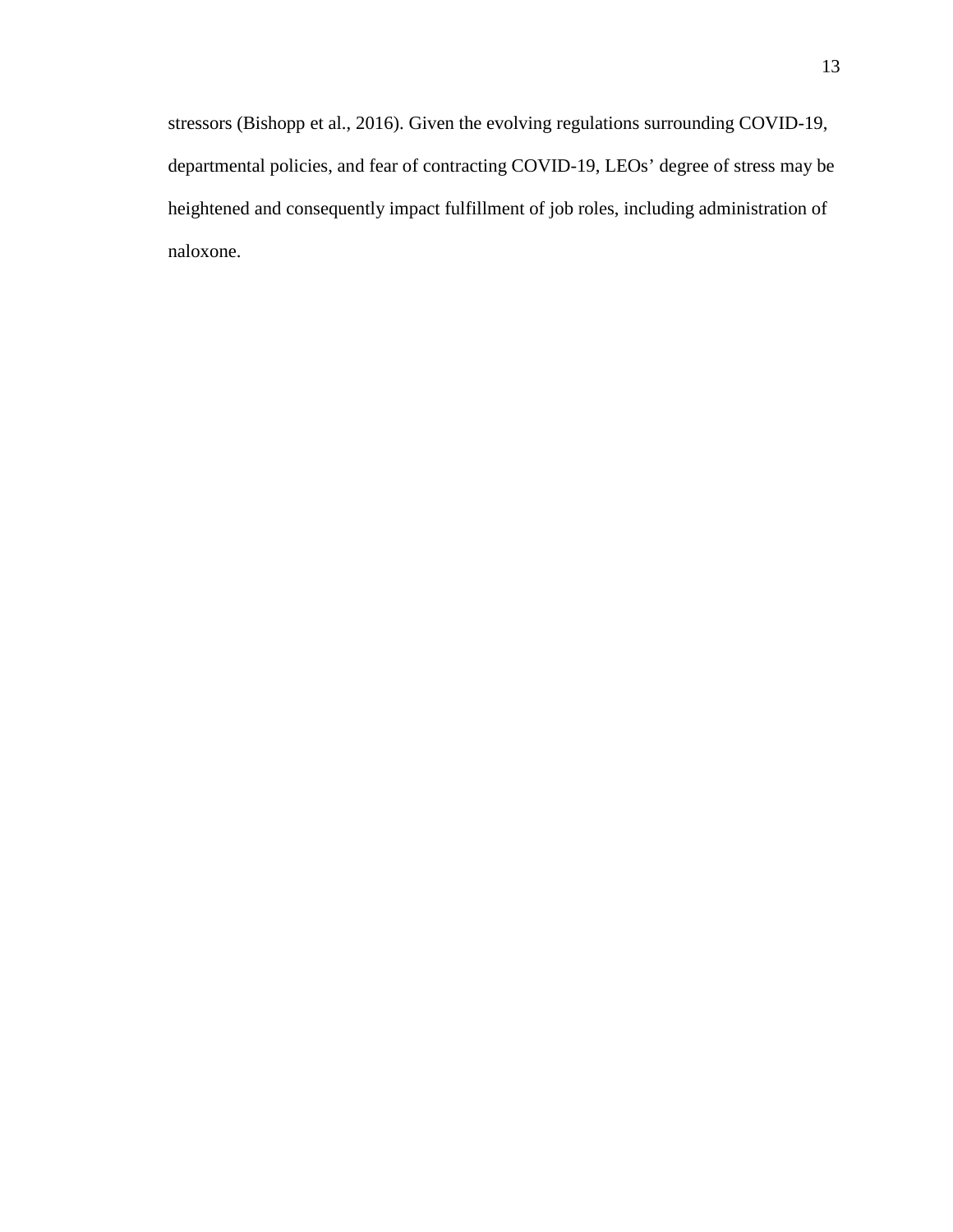#### **CHAPTER 2: REVIEW OF THE LITERATURE**

The opioid epidemic is the most fatal illicit drug crisis in the history of the United States (Goodison et al., 2019). In 2017, there were 47,600 opioid-related overdose deaths, a 12% increase from 2016 (Scholl et al., 2019). Unfortunately, the opioid epidemic remains a significant issue today and does not appear to be subsiding. Based on the increased rates of opioid overdose deaths, public health experts estimate an additional 500,000 opioid overdose deaths during the next decade (Blau, 2017). Approximately 3 million people are diagnosed with opioid use disorder (OUD; Schuckit, 2016), likely a lower estimate than the actual number of individuals battling the condition. As substance use disorders are highly stigmatized by the general public (Yang et al., 2017), individuals might be ambivalent about seeking assistance because of anticipated stigma from healthcare providers, employers, neighbors, or law enforcement officers (LEOs; Jozaghi & Bird, 2018; Link & Phelan, 2001). Nearly 60%–70% of drug users experience an overdose during their lifetime (Sergeev et al., 2003; Warner-Smith et al., 2002), a significant issue as many individuals may not have sufficient support to engage in treatment or even survive a drug overdose.

#### **Etiology of the Opioid Epidemic**

The origin of the opioid crisis can be traced back nearly 4 decades. This phenomenon is complex in its etiology, as many components have been identified as responsible for the initiation and maintenance of the opioid epidemic. Medical personnel, pharmaceutical companies, and national healthcare organizations appear to be the most prominent and widely agreed upon on initiators of the opioid crisis (Dasgupta et al., 2018; Jones et al., 2018; Lyden & Binswanger, 2019; Wilkerson et al., 2016). Although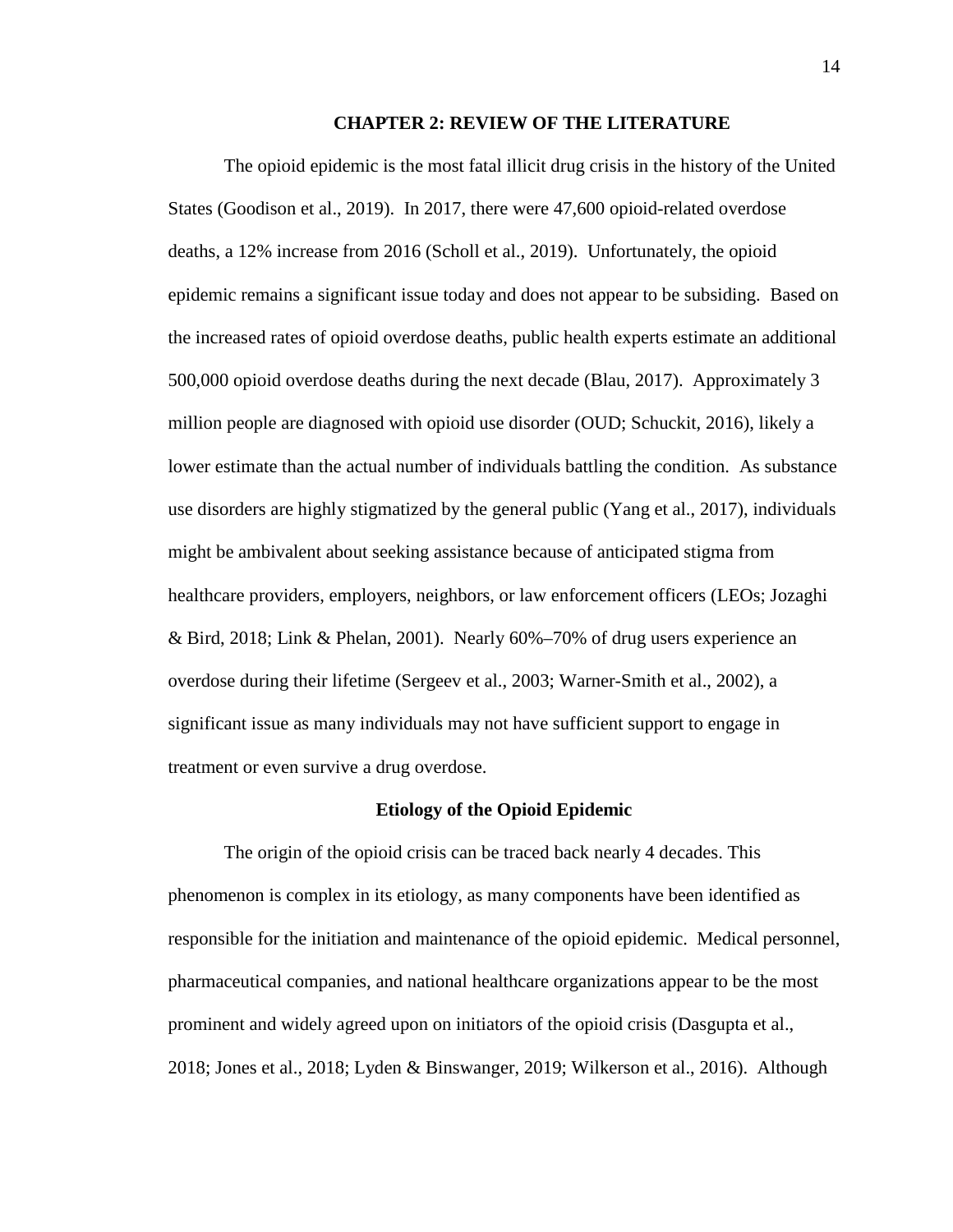the narrative of the opioid epidemic has consistently identified medical and pharmaceutical disciplines as culprits, social and economic factors of the opioid epidemic are quite astonishing but receive less attention. The War on Drugs and the drug markets are two realms that deserve further examination regarding their past and current contribution to the opioid epidemic.

#### **Medical and Pharmaceutical Perspectives**

For most of the  $20<sup>th</sup>$  century, physicians primarily prescribed opioid medications to individuals experiencing pain from cancer or receiving end-of-life care. On rare occasions, physicians prescribed opioid medications for acute pain, and prescriptions were time limited (Lyden & Binswanger, 2019). Physicians were conservative about prescribing opioids, as the medication was believed to be addictive, to place individuals at risk of overdose, and to not demonstrate effectiveness in treating chronic pain (Wilkerson et al., 2016). Cognitive behavioral therapy (CBT) and even hypnosis were the fundamental forms of treatment offered to individuals living with chronic pain (Dasgupta et al., 2018). Because CBT is time limited, health insurance companies provided a finite period of medical coverage to manage pain.

The argument of inadequate treatment of noncancer pain and underutilization of prescription opioids arose as pain specialists and patient advocacy groups pressed for equitable treatment (Lyden & Binswanger, 2019). As a result, medical providers were blamed for pain that their patients experienced beginning in the early 1980s (Goldman, 1993). The American Pain Society and other medical organizations began to significantly influence the development of pain management policies in favor of integrating prescription opioids as a form of treatment for chronic pain (Afilalo et al.,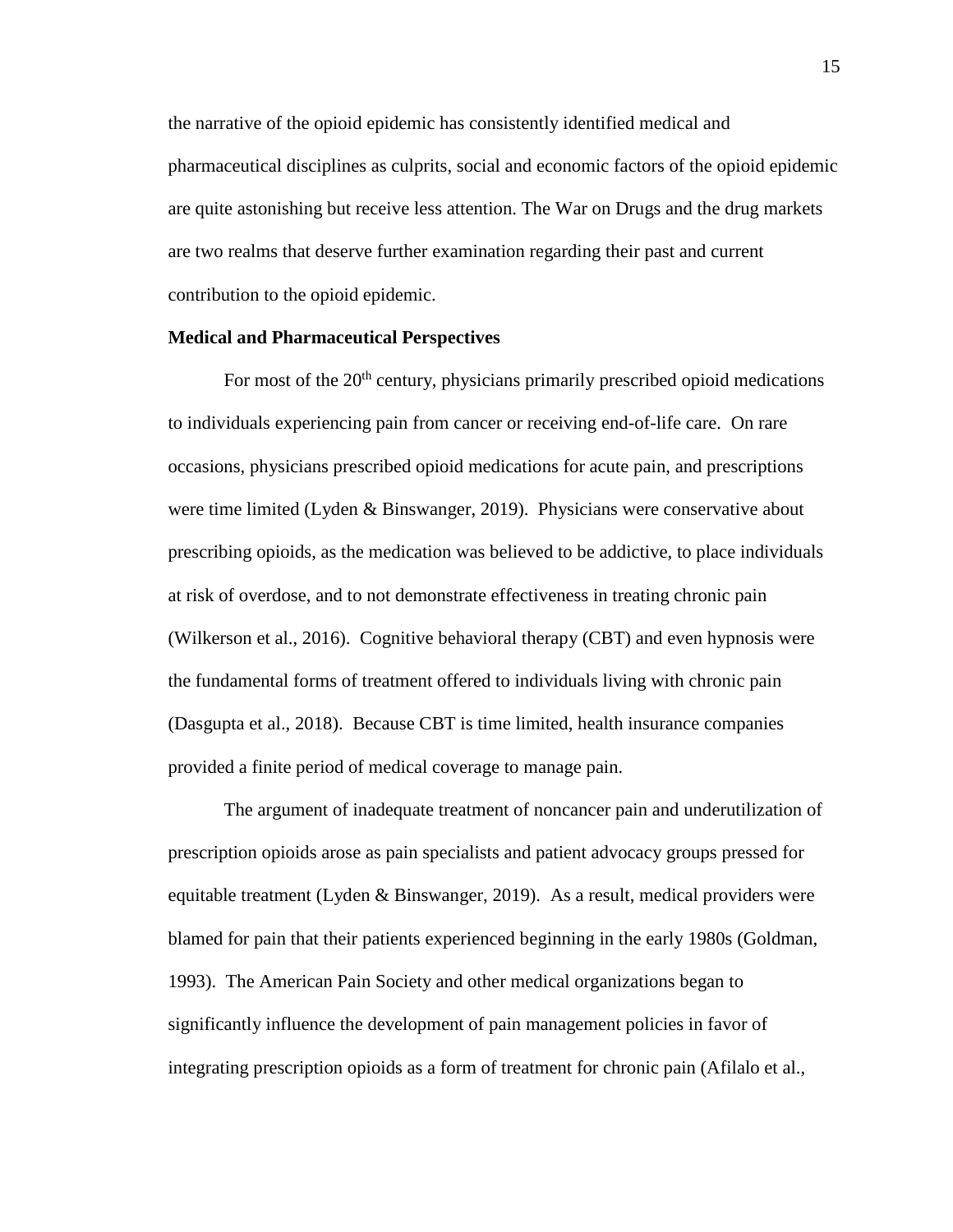1996; Ducharme, 1994). Eventually, physicians targeted pain management per healthcare policies and accreditation requirements from The Joint Commission on Accreditation of Healthcare Organizations while overlooking the addictive potential of prescription opioids (Wilkerson et al., 2016). Physicians' beliefs and concerns regarding the dangers and development of opioid misuse and addiction were essentially disproved following the publication of a letter to the editor in the *New England Journal of Medicine* in 1980 (Jones et al., 2018; Porter & Jick, 1980). Findings from a retrospective, observational study that reported fewer than 1% of 11,000 patients who received opioids in a hospital setting became addicted was frequently cited and promoted safety of prescription opioids for non-cancer pain (Jones et al., 2018; Lyden & Binswanger, 2019). The results of the 1980 study (Porter & Jick) were essentially misconstrued and frequently cited by pharmaceutical companies and media nationwide over the course of 4 decades (Jones et al., 2018). The increase in opioid prescriptions by physicians in conjunction with the influence of pharmaceutical companies are both significant factors in the etiology of the opioid epidemic.

While the rate and use of prescription opioids increased throughout the 1980s to 2010, so did their nonmedical use (Compton & Volkow, 2006; Hall et al., 2008). Nonmedical use of prescription opioids was on the rise as an estimated 25 million Americans engaged in the nonmedical use of prescription opioids from 2002 to 2011 (Center for Behavioral Health Statistics and Quality, 2012). The incidence rate of overdose deaths involving prescription opioids more than quadrupled from 1999 to 2019; nearly 247,000 people died from overdoses involving prescription opioids (Centers for Disease Control and Prevention, 2020c). These incidence rates are reflective of the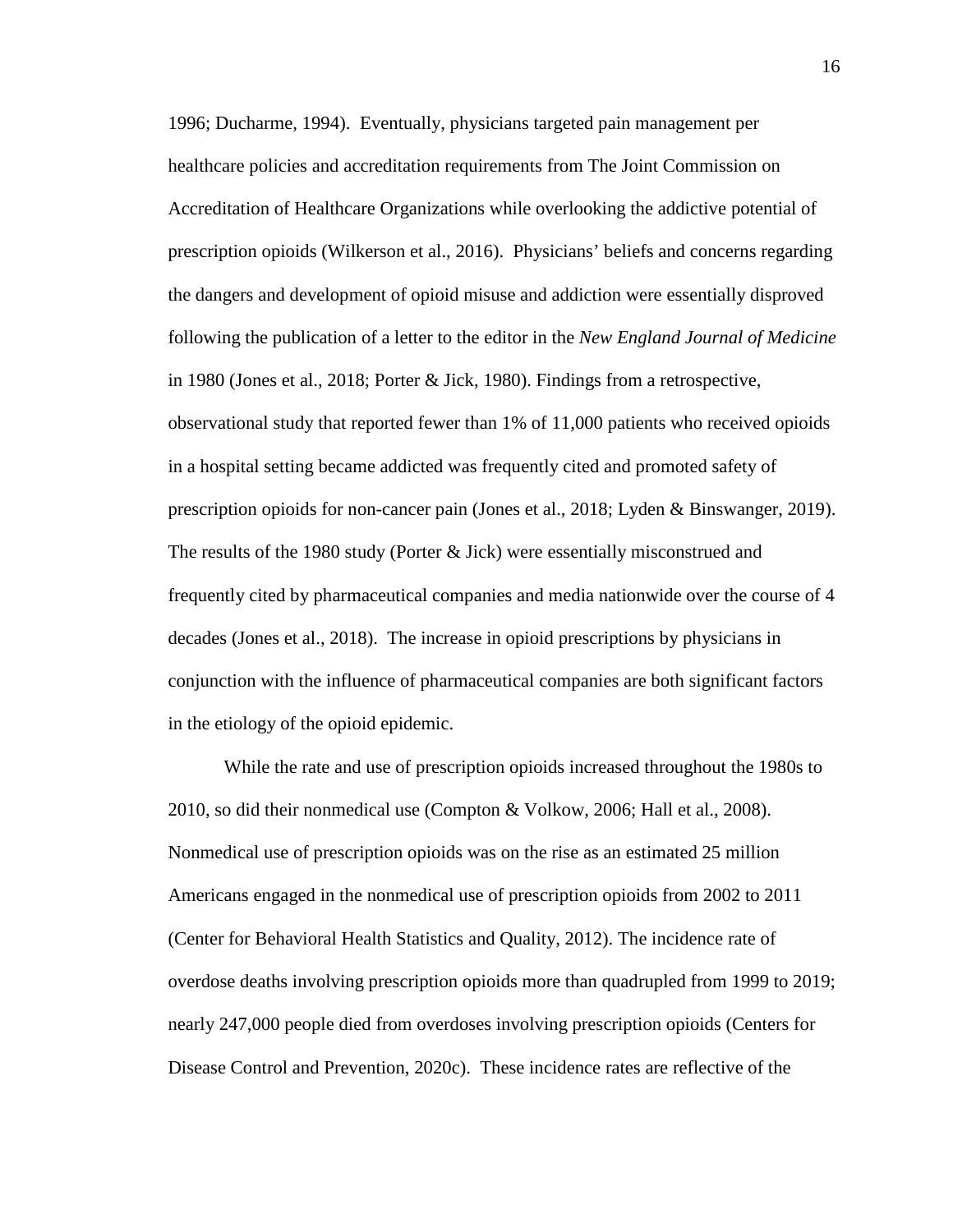prescribing rate and use of prescription opioids from the 1980s to 2010 (National Academies of Sciences, Engineering, and Medicine, Health and Medicine Division et al., 2017). Although the rates of opioid prescriptions consistently decreased from 2012 to 2018 (Centers for Disease Control and Prevention, 2019), heroin and fentanyl and its derivatives have exacerbated the rates of opioid overdose deaths (Centers for Disease Control and Prevention, 2020a; Centers for Disease Control and Prevention, 2020b). The potency of these full agonist opioids may in part explain why individuals who initially used prescribed opioids and transitioned to heroin have been associated with the increase in heroin overdose deaths (Dasgupta et al., 2014; Mars et al., 2014).

For the first time, in 2016, heroin, fentanyl, and other illicit opioids surpassed prescription opioids as the most common drugs involved in overdose deaths (Davenport et al., 2019). Even though nonmedical prescription opioid use has declined, illicitly produced synthetic opioids have exacerbated the degree of risk and adverse outcomes for individuals who use opioids (Green & Gilbert, 2016). Pain management treatment approaches and pharmaceutical and healthcare organizational procedures have certainly been identified as integral factors in the opioid epidemic; however, other aspects of the epidemic may better account for the increased patterns of opioid overdoses in the United States, including legal and social elements.

#### **Legal and Social Perspectives**

The declaration of the War on Drugs by President Nixon in June 1971 dramatically influenced both legal and social policies that continue to infiltrate the opioid epidemic today (Green et al., 2013; Percy, 2018). In efforts to reduce illicit drug use and trade in the United States, legal ramifications for drug-related charges were harsher, and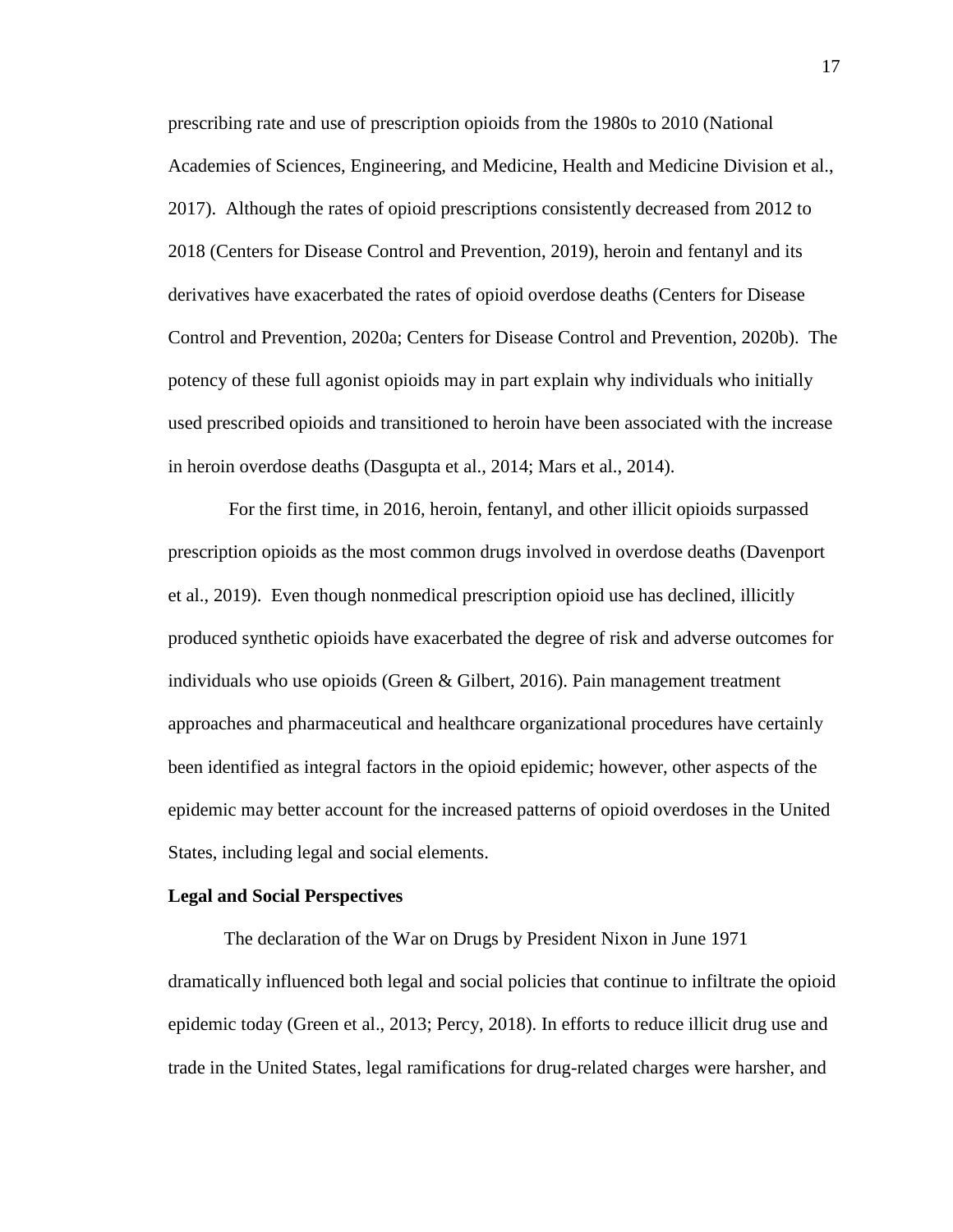time of incarceration was elongated (Tuck & Stossel, 2019). Consequently,

disproportionate incarceration rates for African Americans, Hispanics, and individuals of low socioeconomic status emerged while the relationship between substance use and imprisonment became reinforced (Beaver, 2009; Palamar et al., 2015). Institutional racism and punishments for specific drugs, such as crack cocaine, progressively influenced federal, state, and community strategies in reducing illegal drug trade in the United States, continuing the cycle of high imprisonment and recidivism rates for substance users (Tuck & Stossel, 2019).

The War on Drugs approach not only failed to attain its outlined objectives but also has contributed to an increase in drug overdoses and cultivation of powerful drug cartels that are still prominent today (Coyne & Hall, 2017). Proponents of illicit drug prohibition underestimated the stark consequences of banning substances, especially the propelling impact of the supply-and-demand curve on the drug black market. Sadly, overdoses and drug-related illness are the initial consequences of drug prohibition. This is owing to the lack of quality control mechanisms that are regulated for legal substances and absence of knowledge on drug purity or defectiveness within the black market (Coyne & Hall, 2017). Additionally, prohibition drives drug suppliers to develop and sell substances with greater potency because prohibition's added costs incentivize higher potency drugs and their higher value per unit (Coyne & Hall, 2017). Furthermore, drug dealers tend to sell more potent versions of all drugs because the opportunity to earn more money per unit is greater (Resignato, 2000). These factors promote both potent and contaminated drugs available in the black market and result in greater opportunities for drug-related overdoses once disbursed to drug users.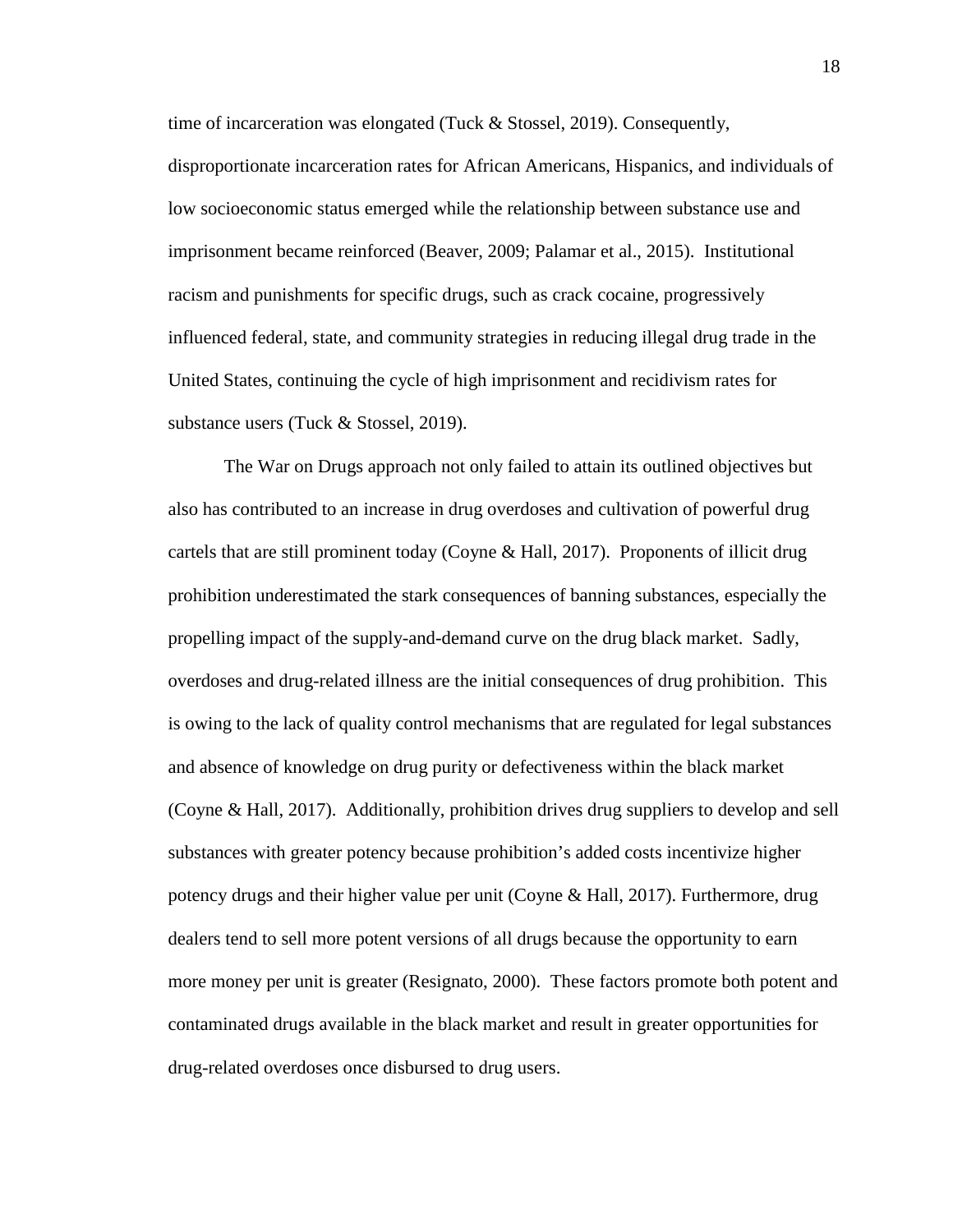The advancement of cartels in the drug industry has been an ongoing challenge for political and law enforcement officials to regulate since the War on Drugs initiative began. Economists have indicated that the War on Drugs led directly to the expansion of violent Colombian drug cartels (Arrieta et al., 1991) and cartels from other countries, including Mexico, Asia, and Afghanistan (Coyne & Hall, 2017). In the early 2000s, Dominican gangs began to export Colombian heroin to the United States that was cheaper in cost while purer in quality compared to that of its predominant competitor, Asia (Percy, 2018). Unfortunately, Mexican drug cartels remain prominent and continue to produce and distribute heroin across the United States (Coyne & Hall, 2017; The DEA Philadelphia Division & The University of Pittsburgh School of Pharmacy, 2018). Heroin supplied by Mexican cartels presents a persistent and pervasive drug threat in Pennsylvania, as regional and local drug distributors are collaboratively supplying Pennsylvania and surrounding states (Percy, 2018; The DEA Philadelphia Division  $\&$ The University of Pittsburgh School of Pharmacy, 2018). The increased presence of fentanyl and fentanyl-related substances combined in heroin likely reflects recent greater production and distribution of the substances by Mexican drug cartels during 2014-2017 (The DEA Philadelphia Division & The University of Pittsburgh School of Pharmacy, 2018).

In 1971, the Centers for Disease Control and Prevention announced that slightly more than 1 death per 100,000 people was related to drug overdose, a statistic that rose to 3.4 deaths per 100,000 people by 1990 and to 12 overdose deaths per 100,000 people by 2008 (Warner et al., 2011). Unfortunately, rates of overdose deaths have steadily increased, and in 2013, overdose deaths were primarily associated with the availability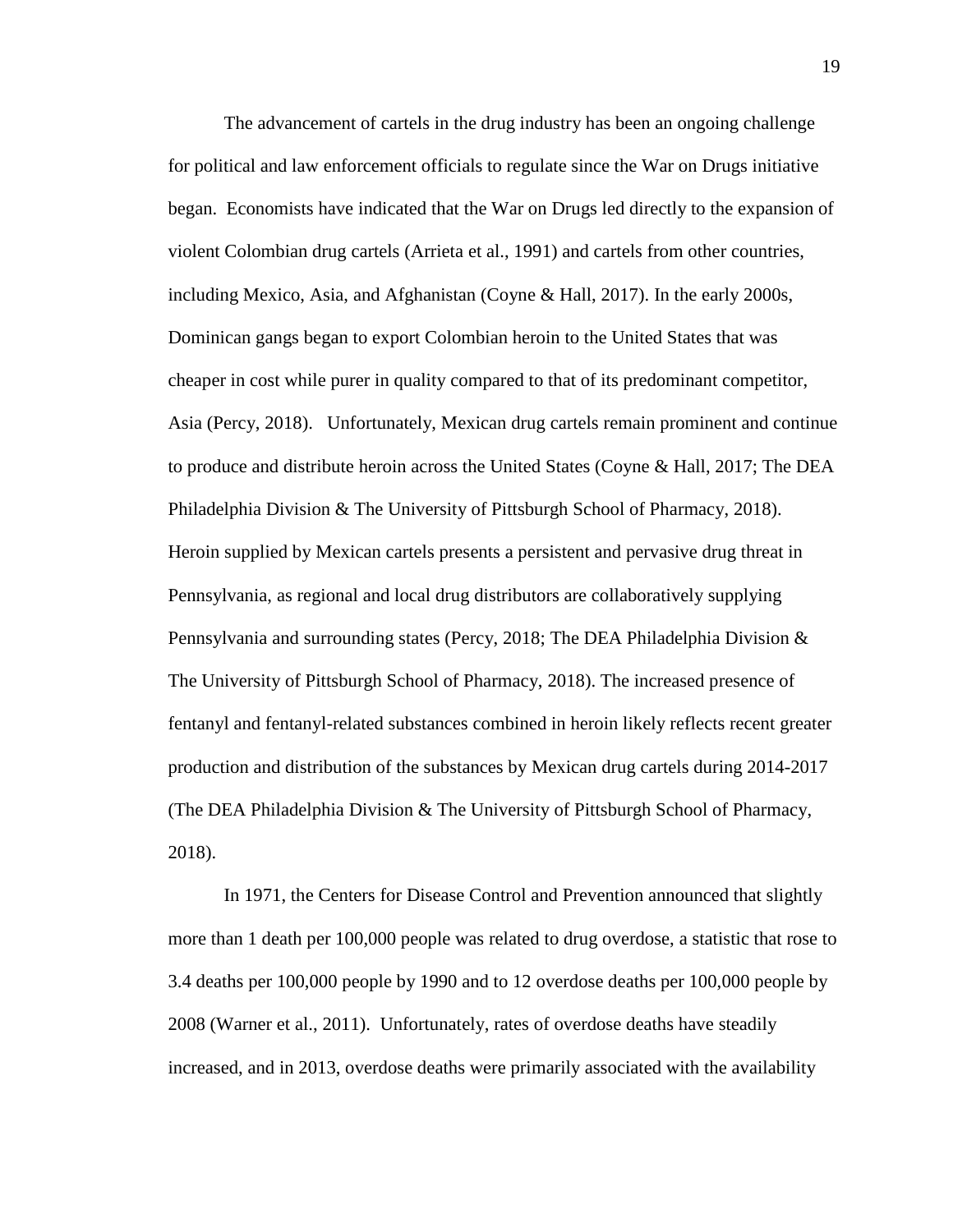and use of more potent synthetic opioids (Rudd et al., 2016). The notion of increased drug overdoses and powerful drug cartels as consequences of prohibition appear to be in sync with the failure of the War on Drugs and current contribution to the opioid epidemic. The strategies intended to reduce drug use and trade in the United States contribute to the opioid epidemic and should be considered as such, rather than solely targeting medical treatment approaches, healthcare organizations, and pharmaceutical companies.

#### **Fentanyl**

There is great concern in the United States about the accelerated number of deaths from synthetic opioids, such as fentanyl and heroin and their derivatives (Morgan  $\&$ Jones, 2018). From 2010 to 2014, the incidence rate of heroin overdose fatalities more than tripled (Smyser & Lubin 2018). Furthermore, deaths from synthetic opioids doubled from 9,580 in 2015 to 19,413 in 2016 (Hedegaard et al., 2017). Consistent with the increased rate of opioid overdoses, life expectancy in the United States declined in both 2015 and 2016, as unintentional injuries, primarily drug overdoses, increased (Dowell, Arias, & Kochanek, 2017). Consumption of counterfeit prescription tablets resembling oxycodone or hydrocodone and use of synthetic opioids alone or combined with other illicit substances, such as heroin or cocaine, have been identified as influential factors in opioid overdose death rates (Dowell, Noonan, & Houry, 2017; Drug Enforcement Administration, 2016).While there are several classes of opioids, including natural opiates, semisynthetic opioids, and synthetic opioids (Opiate Addiction & Treatment Resource, 2013), the incidence rates of overdose deaths from synthetic opioids have become a more prominent issue among all opioid classes. Fentanyl has introduced a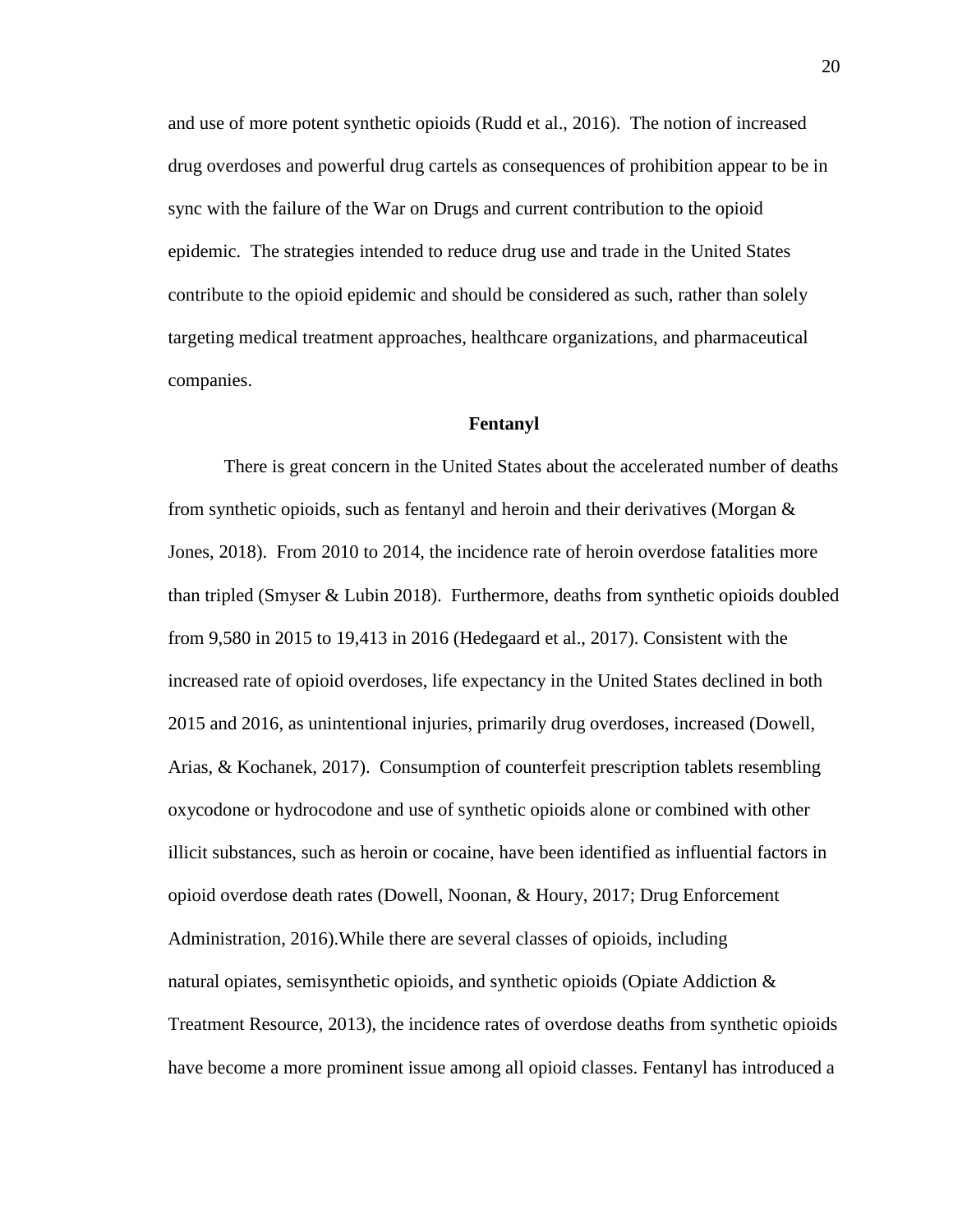greater degree of risk and harm being that it accounted for a mere 4% of opioid overdose deaths in 2011 and is now the leading substance involved in all drug overdoses in the United States (Hedegaard et al., 2018).

#### **Cost of the Opioid Epidemic**

The opioid epidemic has also been a significant economic burden and is estimated to have cost the United States at least \$631 billion between 2015 through 2018 (Davenport et al., 2019). Costs associated with healthcare services for those with OUD, (i.e., premature mortality, criminal justice services, child and family assistance programs, education programs, and lost productivity) are all factors that comprise the estimated economic burden (Davenport et al., 2019). In the United States, OUDs affect more than 2.1 million people, and the number of individuals living with OUD is fewer than the number that actually exists because of the stigma related to substance use disorders (Chang et al., 2018).

#### **Healthcare Cost**

Healthcare cost is one of the most significant domains contributing to the economic burden of the opioid epidemic. Individuals with OUD acquire additional healthcare costs as a result of receiving treatment. Specifically, individuals with OUD show increased use of physical health and behavioral health services at various levels of care compared to healthy individuals (Davenport et al., 2019). According to estimates from the Department of Health and Human Services, the number of individuals receiving medication-assisted treatment rose 38%, from approximately 921,000 to 1.27 million during the course of 2016-2019 (Council of Economic Advisers, 2019). Overall, the additional healthcare costs, including physical health, mental health, behavioral health,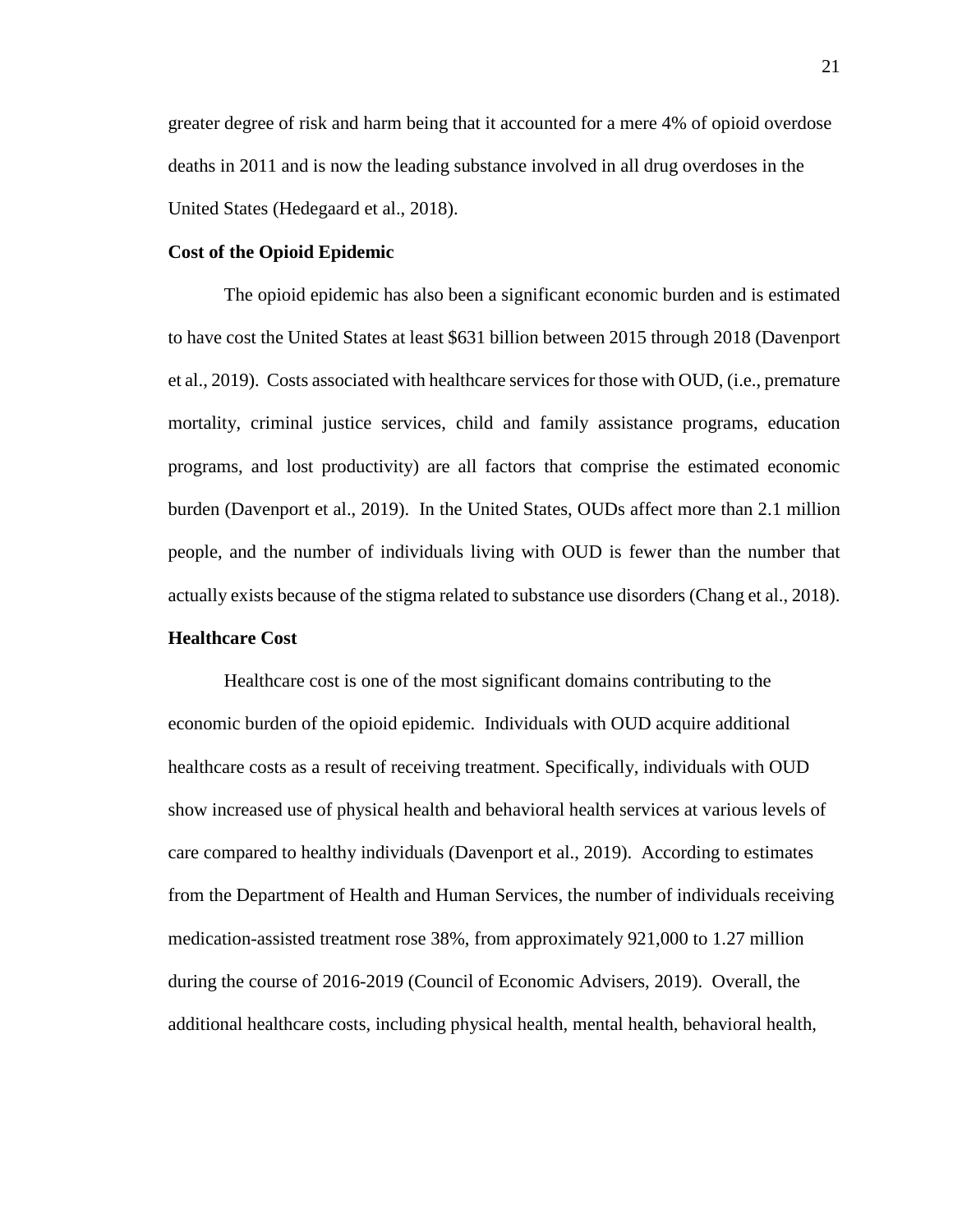and medications for individuals with OUD, ranged from approximately \$56.9 billion to \$72.3 billion in 2019 (Davenport et al., 2019).

#### **Criminal Justice Cost**

According to the Society of Actuaries, the criminal justice cost of nonmedical opioid use from 2015 to 2018 totaled \$39 billion, encompassing criminal activities, law enforcement encounters, legal proceedings, and incarcerations (Davenport et al., 2019). Comparably, property crime, including offenses of burglary, larceny-theft, motor vehicle theft, and arson, resulted in an estimated loss of \$16.4 billion in 2018. Although property crime poses a significant economic burden similar to that of nonmedical opioid use, a 10 year trend indicated that property crime offenses decreased 22.9% in 2018 when compared with the 2009 number of offenses (Federal Bureau of Investigation, 2019). Based on data from the Federal Bureau of Investigation Uniform Crime Reporting Program, a downward trend in the cost of property crimes appears to be consistent, which is not the case for opioid-related charges (Federal Bureau of Investigation, 2019).

The annual cost of criminal justice activities resulting from nonmedical opioid use increased nearly 2% each year between 2015 and 2018 and accounted for approximately 6% of the total cost (Davenport et al., 2019; Insurance Information Institute, Inc., 2020). Unfortunately, this upward trend is projected to continue because illicit opioid use remains a prominent issue in the United States. In 2017, the average daily incarceration rate for a federal inmate was \$99.45 per day, totaling \$36,299.25 annually (Hyle, 2018). Without preventive measures to reduce recidivism rates or provide treatment to individuals with substance use disorders, the criminal justice costs of nonmedical opioid use is likely to progressively rise. Broadly speaking, individuals involved in the criminal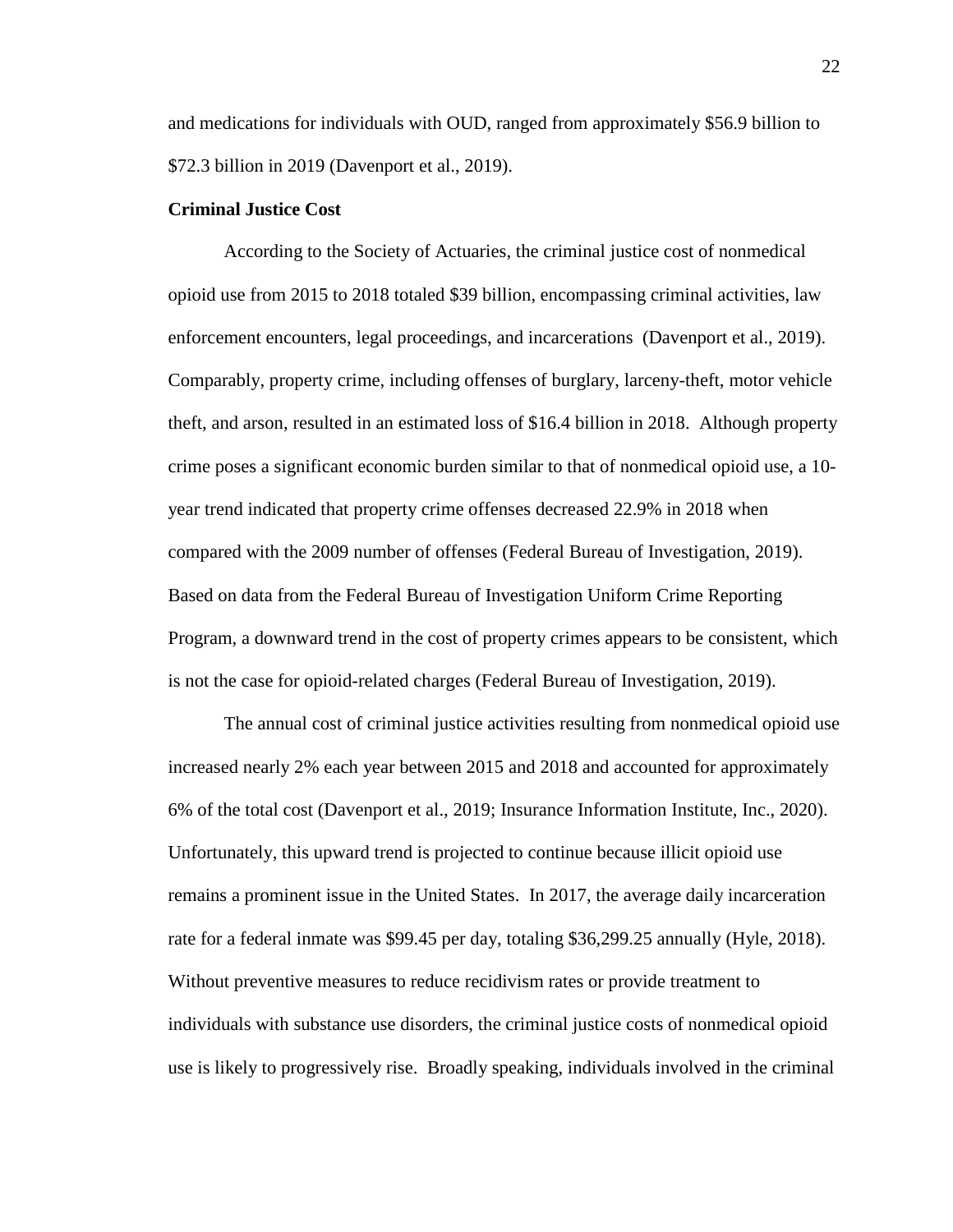justice system because of opioid-related charges include not only opioid users, but also those who manufacture or distribute illicit opioids, and more recently have included professionals and pharmaceutical companies who have contributed to the opioid epidemic (Christie et al., 2017). Taken together, healthcare, social, and criminal justice systems must thoughtfully identify and enact effective and efficient strategies to reduce the economic burden of the opioid epidemic.

#### **Criminal Justice System Interventions**

Opioid users are more likely to be involved at some level (i.e., federal, state, local) within the criminal justice system compared to nonopioid users (Winkelman et al., 2018). Estimates suggest that among individuals sentenced to jail and state prison, regular use of opioids was reported at 17% and 19%t, respectively (Bronson et al., 2017). Furthermore, nearly half of drug courts serve groups in which more than 20% self-report opioid dependency (Nordstrom & Marlowe, 2016). Because the opioid use population has exponentially grown as a result of the opioid epidemic, its increased presence in the criminal justice system calls for innovative interventions and treatment approaches. State level criminal justice systems throughout the United States have been strongly urged to reduce the rates of incarceration for nonviolent drug offenders to subsequently decrease costs associated with incarceration (Chandler et al., 2009). In efforts to minimize punitive interventions, alternatives to incarceration have been gradually introduced within the criminal justice system and include, but are not limited to, medication-assisted treatment (MAT), law enforcement diversion programs, prosecutor diversion programs, adult drug courts, veterans treatment courts, residential treatment programs, and therapeutic communities (Chandler et al., 2009). These alternatives afford the criminal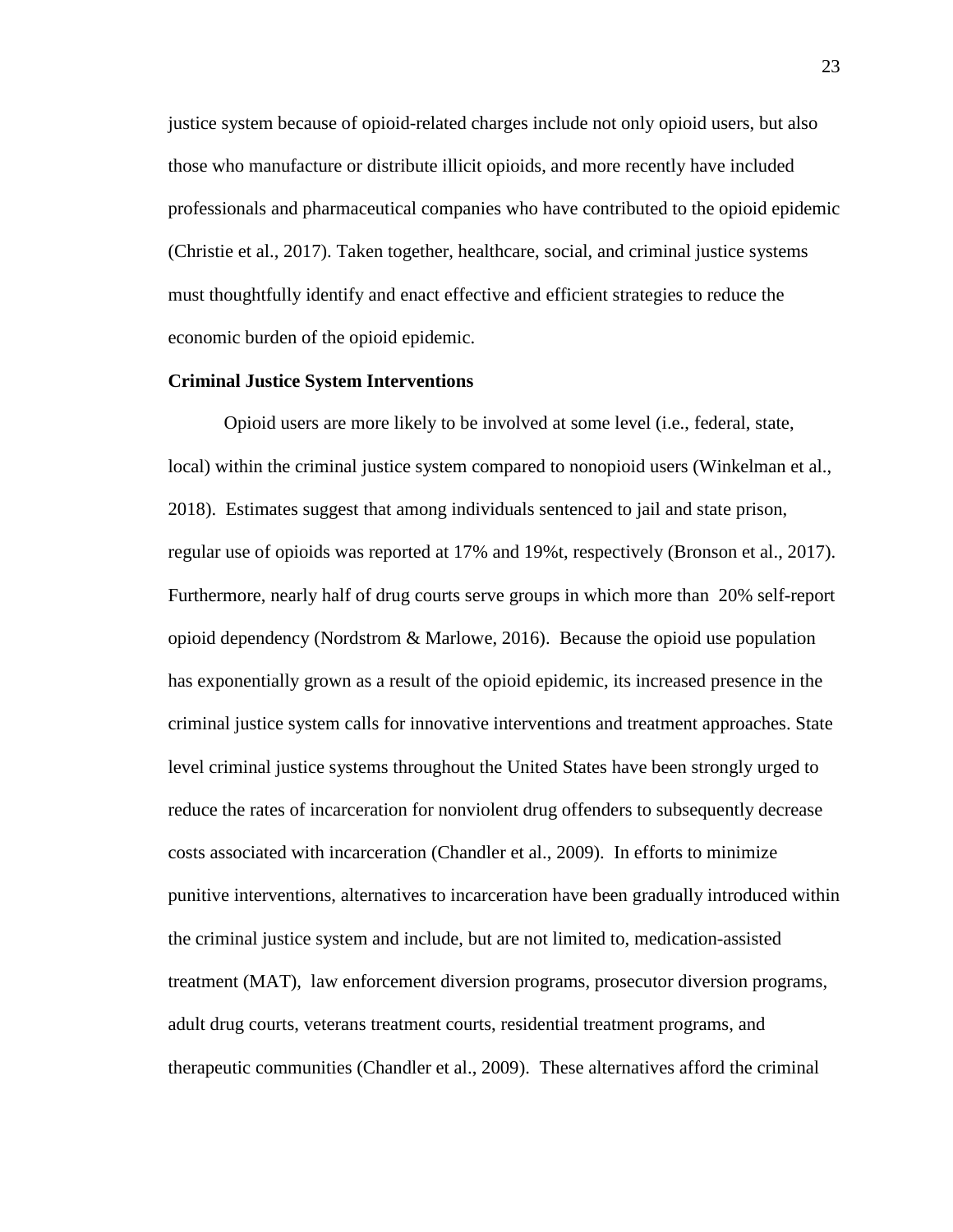justice system unique opportunities to reduce substance use among offenders while directly or indirectly reducing criminal behavior. Since the mid-1970s, research has suggested that drug treatment can facilitate positive change across myriad areas of a substance user's life (Chandler et al., 2009). Noteworthy benefits of treatment have included alteration of attitudes, beliefs, and behaviors toward drug use; abstinence from substance use; and avoidance of behaviors associated with substance use and criminal activity (Abram & Teplin, 1991; Chandler et al., 2004; Weinbaum et al., 2005). Furthermore, research findings and meta-analysis studies dated back to the 1990s have consistently reported the beneficial effects of treatment for substance users in the criminal justice system (Inciardi et al., 1997; Pearson & Lipton, 1999).

The criminal justice system's adherence to War on Drugs policies in 1971 (Pearl & Perez, 2018), together with the widely held moral model of addiction perspective of treatment, made the consideration of alternatives to incarceration challenging for policy makers. As the disease model of addiction endured significant scientific examination in the mid 1990s, the notion of addiction treatment also began to shift from punitive interventions to medical and biopsychosocial interventions (Kuhar, 1998). The development of drug courts in 1989 is a prime example of the shift in criminal justice strategies (Franco, 2010). Drug courts have shown to be effective in preventing and minimizing substance use, as studies have indicated that drug court participants demonstrate lower rates of substance use after program completion than comparison groups (Peters & Murrin, 2000; Turner et al., 2002). Furthermore, approximately half of drug court participants complete the full course of treatment, a substantial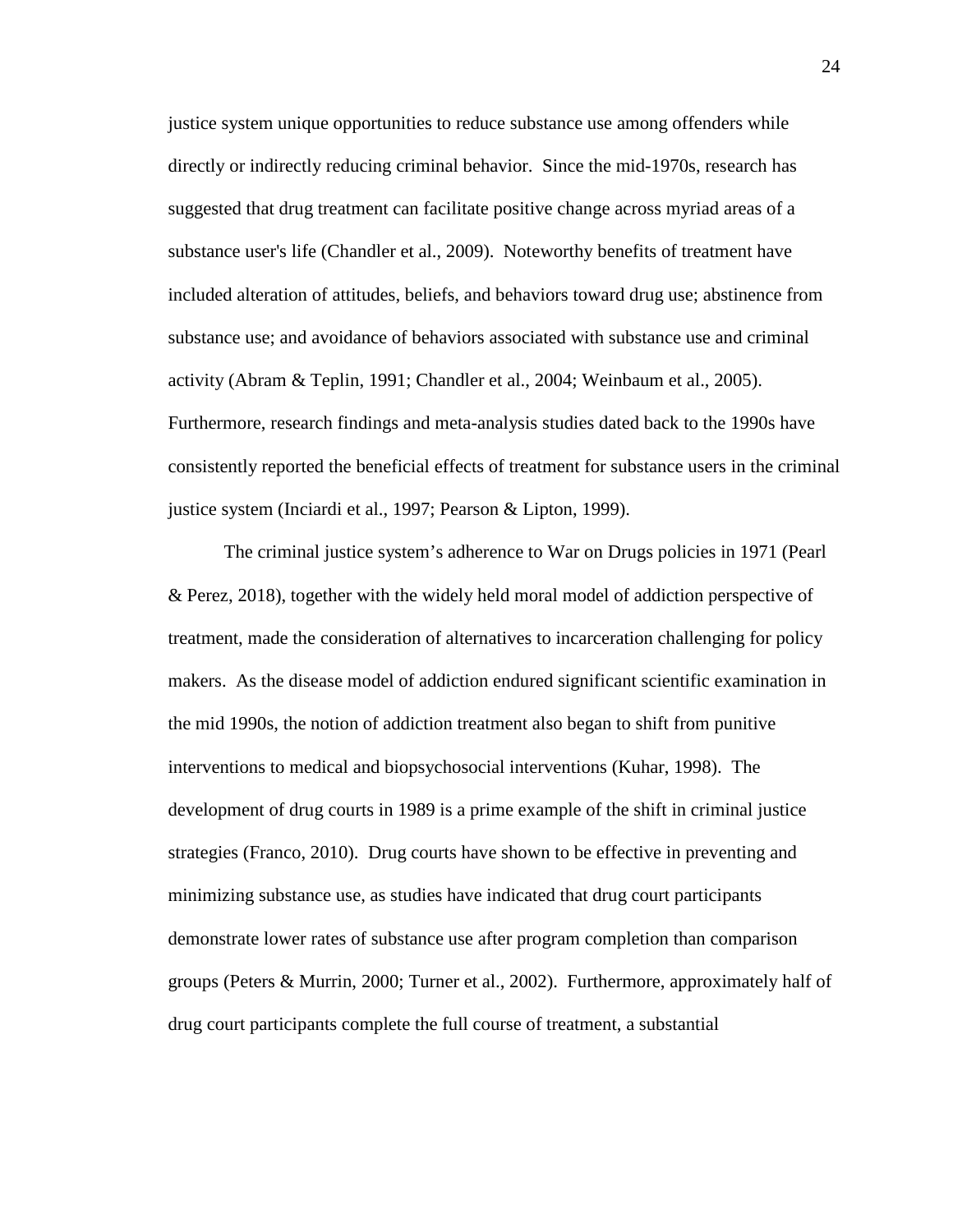accomplishment for those struggling with substance use disorders and having a history of criminal offenses (Mitchell et al., 2012; Turner et al., 2002).

#### **Criminal Justice System and Substance Use Treatment**

In regard to medical interventions, the criminal justice system has slowly begun to integrate pharmacotherapy approved by the Food and Drug Administration (i.e., MAT) into its treatment regimen for individuals diagnosed with OUD (Chandler et al., 2009; Friedmann et al., 2012; Matusow et al., 2013; Miller et al., 2016). Research findings have demonstrated that MAT reduces opioid use, criminal activity, arrests, and infectious disease transmission (Ball & Ross, 2012; Joseph et al., 2000; Mattick et al., 2009; Schwartz et al., 2009). Additionally, offenders who received MAT while incarcerated had lower overdose death rates post incarceration (Green et al., 2018; Marsden et al., 2017). Drug treatment courts along with jail reentry programs have pioneered the use of MAT in both settings, which continue to evolve throughout numerous criminal justice programs nationwide (Substance Abuse and Mental Health Services Administration, 2019). The efficacy of MAT is promising for the criminal justice system, as it promotes the use of evidenced-based treatments and could facilitate further discussions on development and implementation of other evidenced-based treatments across criminal justice systems. In June 2019, the National Institutes of Health announced the creation of a \$155 million, multiyear innovation network called Justice Community Opioid Innovation Network (National Institute on Drug Abuse, 2019a). This network is intended to support research on quality addiction treatment for OUD in criminal justice settings nationwide (National Institute on Drug Abuse, 2019a). As the criminal justice system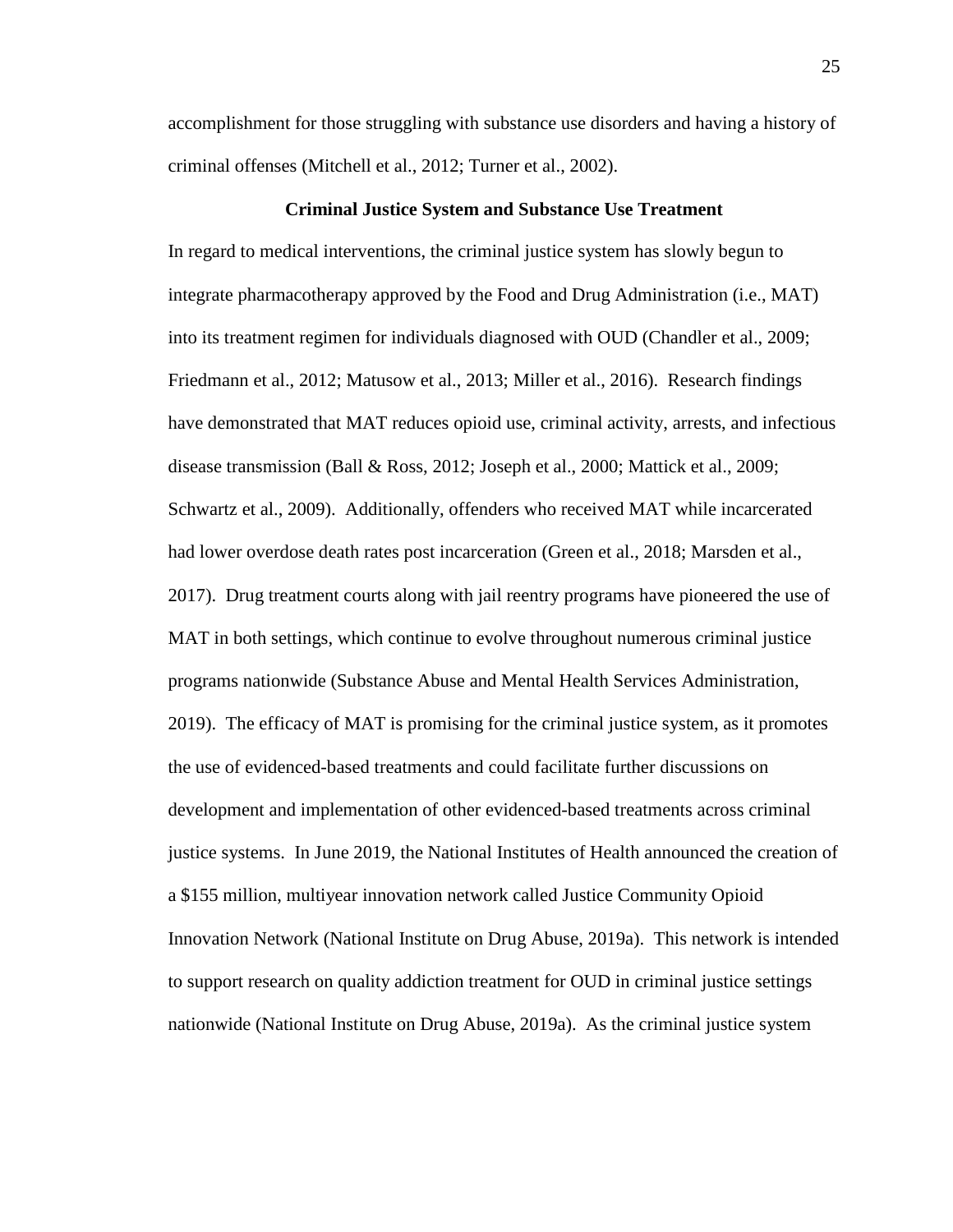continues to reform its treatment approach across various levels, the benefits are likely to extend beyond the offender and improve public health and safety for all.

#### **Etiology of Opioid Overdose Interventions**

Globally, harm reduction can be characterized as a strategy or approach directed toward individuals or groups that aims to reduce the degree of harm associated with specific behaviors (Leslie et al., 2008). The primary domains involved in harm reduction involve a wide range of biopsychosocial consequences related to substance use, including HIV, hepatitis C, criminal activity, and death (Hawk et al., 2015; Marlatt, 1996). Rather than highlighting various measurements of drug consumption and endorsing punishment for individuals who are using substances, a harm reduction approach underscores the importance of improving health, social, and economic outcomes by focusing on the reduction in adverse effects of substance use (Leslie et al., 2008). From the 1950s to 1980, complete abstinence from drug use was a notion widely held and promoted in the United States; it then drastically shifted to a harm reduction approach starting in 1981 (Des Jarlais, 2017). Harm reduction principles and practices derived in the early 1980s in response to the discovery of acquired immunodeficiency syndrome (AIDS) and focused on reducing transmission of blood-borne infection (Des Jarlais, 2017). Substance users, particularly persons who injected drugs (PWID), were also affected by the harm reduction approach because the concern related to individuals sharing needles and contracting HIV was significant (Des Jarlais, 2017). In the mid to late 1980s, needle exchange practices originated as a practical public health intervention to the HIV and AIDS epidemics and were initially adopted by individuals who supported a harm reduction approach (Faulkner-Gurstein, 2017). Similarly, the use of naloxone to reverse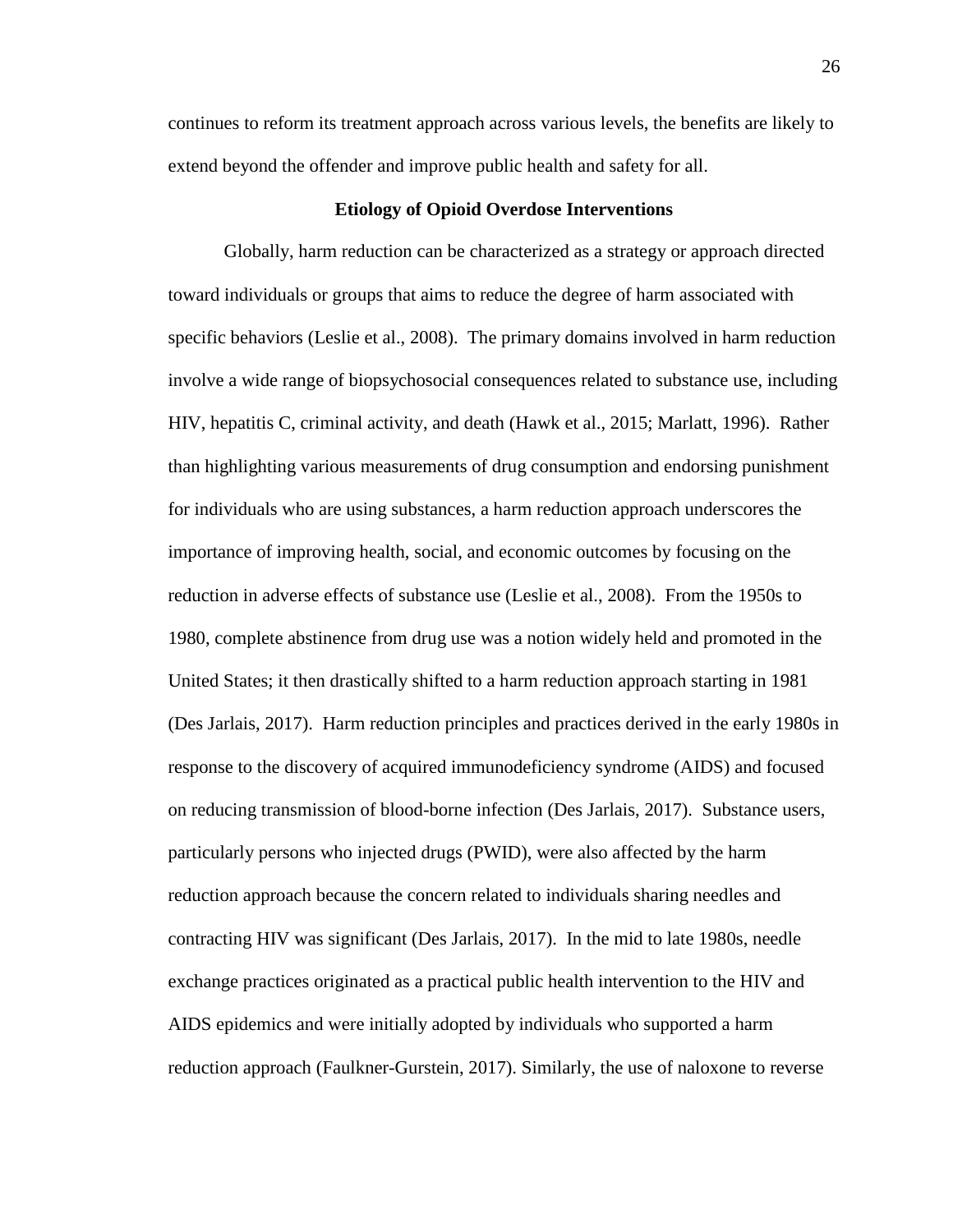opioid overdose deaths emerged as another form of harm reduction in 1971 (McClellan et al., 2018). Consideration of naloxone as a harm reduction tool has evoked differing legal and public health perspectives either in support of or against such practices in the United States (Kim & Nelson, 2015). Nevertheless, collaborative efforts between public health and political domains have promoted harm reduction initiatives to address opioid overdose and are continuously developing today (National Academies of Sciences, Engineering, and Medicine, Health and Medicine Division et al., 2017).

#### **Naloxone Development**

Prior to naloxone, individuals used a variety of strategies to prevent overdose death, including such folk remedies as placing ice on genitals or injecting concentrated saline solutions (Hanson et al., 1985; Maxwell et al., 2006). Many of these remedies were ineffective and often resulted in further complications (Hanson et al., 1985; Maxwell et al., 2006). In 1961, naloxone hydrochloride, also identified as naloxone, was patented and advertised as an alternative to methadone treatment for opioid users (Faulkner-Gurstein, 2017; National Institute on Drug Abuse, 2020; Zaks et al., 1971). A decade later in 1971, the U.S. Food and Drug Administration approved the use of intravenous, intra-muscular, or subcutaneous injection of naloxone hydrochloride, thus laying the foundation for naloxone use as a reliable medical intervention (Faulkner-Gurstein, 2017; Morgan & Jones, 2018). Naloxone is sanctioned as a safe medication and not recognized to cause harm when administered in conventional doses to opioidnaïve patients (Borras et al., 2004; Foldes et al., 1963; Foldes et al., 1969; Jasinski et al., 1967). The term *opioid naïve* suggests that an individual is not taking opioids on a daily basis, while those continuously taking opioids on a regular basis are considered *opioid*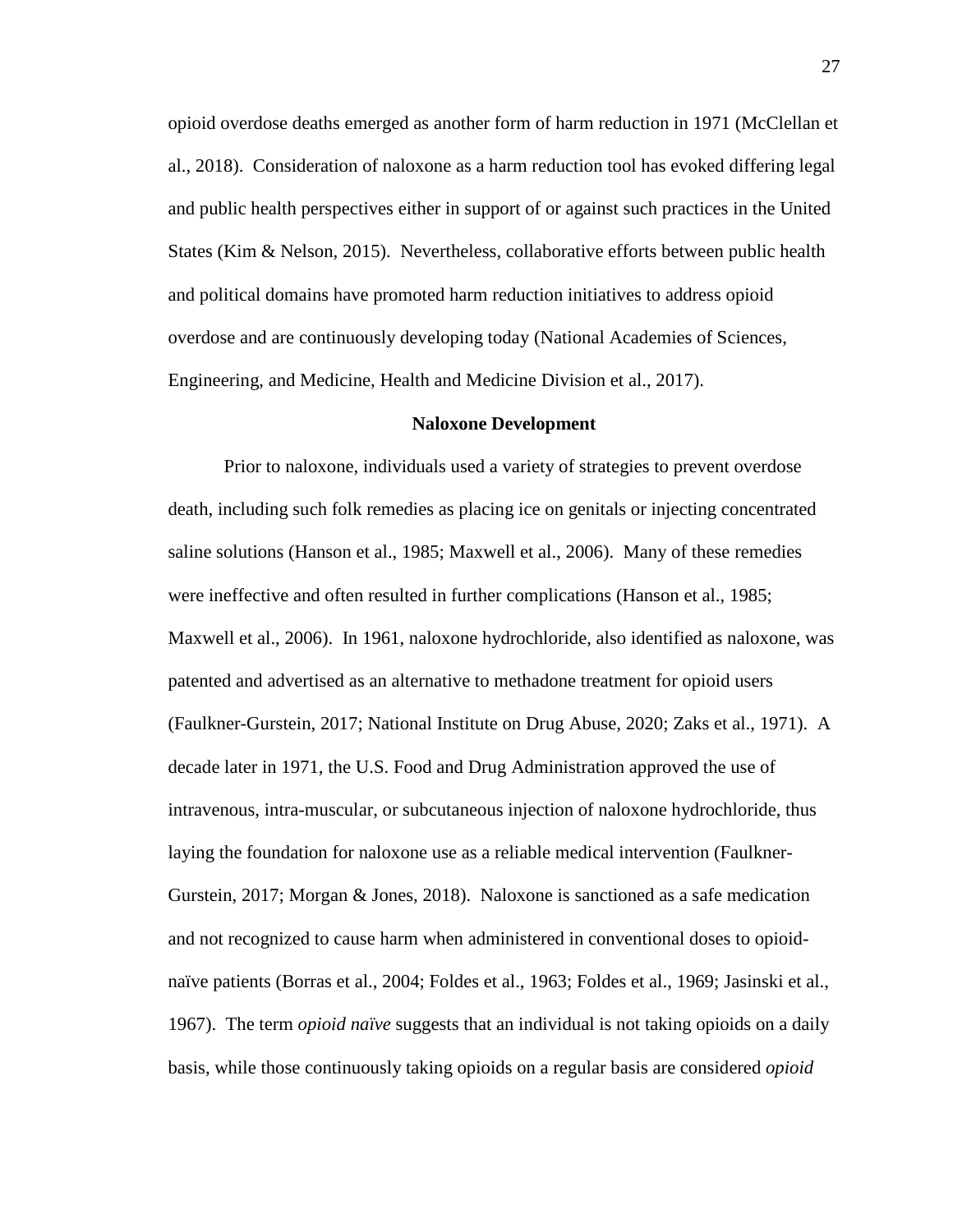*tolerant* (Hatton & Knudsen, 2012). Regardless of the frequency of opioid use, naloxone is effective on all classes of opioids, including prescription pills, heroin, and fentanyl (Faulkner-Gurstein, 2017). Furthermore, naloxone has an unscheduled regulatory classification, implying that it has no addictive or psychoactive properties and subsequently no potential for abuse (Faulkner-Gurstein, 2017). Serious adverse effects are rare, and naloxone has no effect on non-opiate users (Barsan et al., 1989; Borras et al., 2004; Buajordet et al., 2004; National Institute on Drug Abuse, 2019b; Posner & Burke, 1985).

### **Naloxone Administration**

Naloxone is currently available in three forms approved by the Food and Drug Administration: injectable, auto-injectable, and prepackaged nasal spray (Mowry et al., 2016; Tandberg & Abercrombie, 1982; Weber et al., 2012). The several devices have proved more efficacious in producing substantially high blood levels of naloxone than other naloxone devices previously used by first responders (National Institute on Drug Abuse, 2019b; National Institute on Drug Abuse, 2019c). While intravenous administration of naloxone delivers an immediate, fast-acting therapeutic effect (Doyle  $\&$ McCutcheon, 2015), this injectable form of delivery is primarily executed by medical professionals (National Institute on Drug Abuse, 2019b) because of accessibility and means within medical settings. Inception of the third wave of the opioid epidemic in 2013 called for more accessible and effective interventions to manage the substantial increases in deaths related to synthetic opioids (Rudd et al., 2016; Scholl et al., 2019). In 2014, the autoinjector form of Evzio was designed for intramuscular or subcutaneous administration, and 1 year later, Narcan, the nasal spray, was developed for intranasal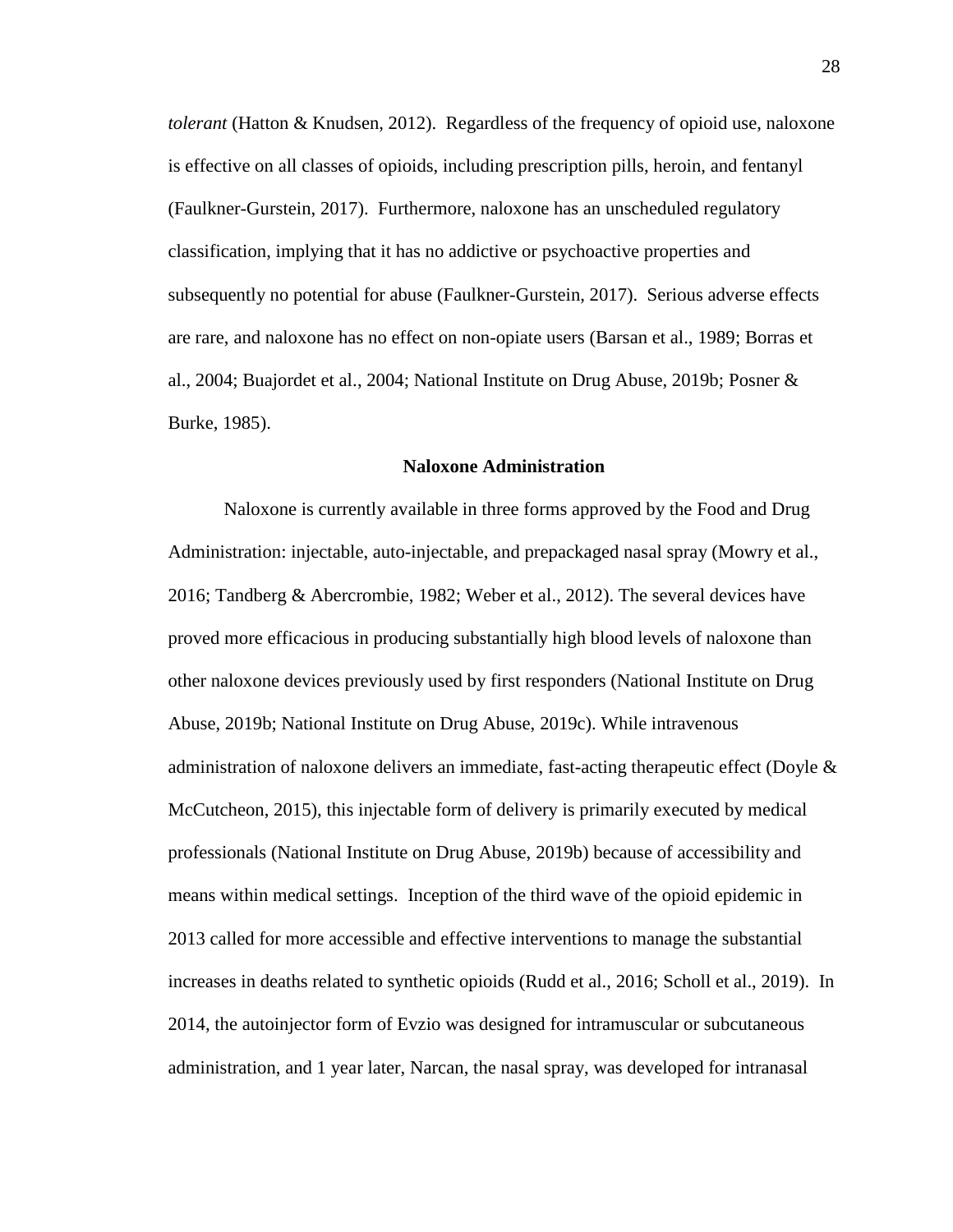administration (Morgan & Jones, 2018). Evzio and Narcan were created to increase the ease of administration within community settings because LEOs or laypersons are less likely than medical professionals to be equipped or trained to administer naloxone intravenously (National Institute on Drug Abuse, 2020). Although all forms of naloxone have recommended dosage guidelines, the dangerous effects of highly potent synthetic opioids, such as fentanyl, notably required increased doses of naloxone to reverse opioid overdoses, as indicated by emergency medical services (EMS) reports (Centers for Disease Control and Prevention, 2015; Faul, 2016). The increase in potency of synthetic opioids coupled with the substantial number of fatalities essentially challenged the notion of the most effective and appropriate dosage of naloxone (Faul, 2016 ; Groeger et al.,1983). Consequently, the Food and Drug Administration approved a newer version of Evzio, which delivers 5 times the initial dose administered by the original auto-injector device (Evzio, 2020; Traynor, 2016). Since the development of naloxone, there have been significant changes in how it is administered, by whom it is administered, and the therapeutic dosages. Despite such alterations, naloxone is an extremely safe medication and intervention for opioid overdoses (Williams et al., 2019).

Naloxone functions as a competitive opioid antagonist as it binds to *mu*-opioid receptors with a high affinity and at a lesser degree to *kappa*- and *gamma*-opioid receptors in the central nervous system (NCI Thesaurus, 2006). As a result of naloxone binding to opioid receptors, this medication reverses and inhibits the effects of opioid analgesics, such as euphoria, sedation, respiratory depression, miosis, bradycardia, and physical dependence (NCI Thesaurus, 2006). Naloxone transfers and equilibrates rapidly between the plasma and the brain, allowing the effects of naloxone to occur within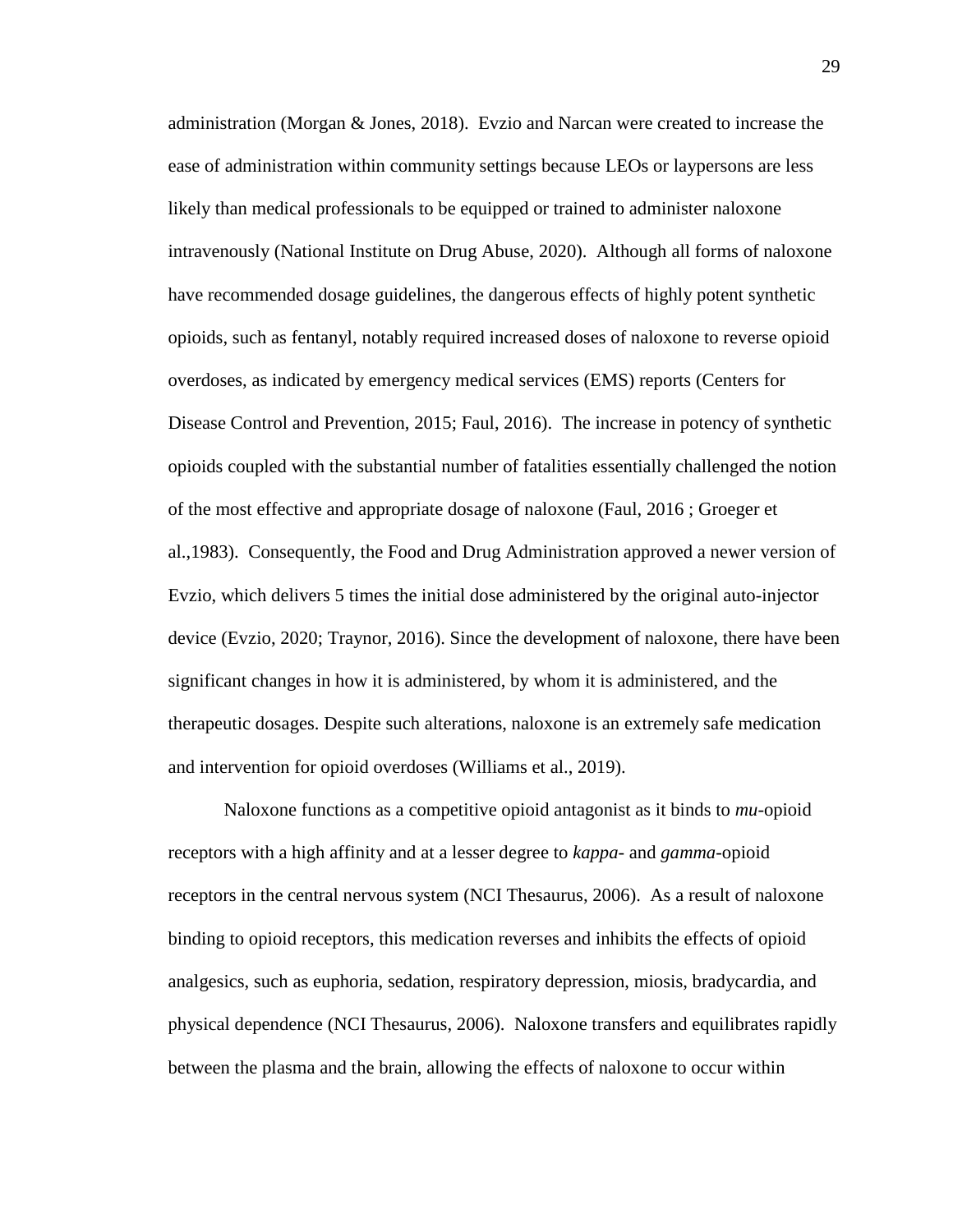several minutes (Faulkner-Gurstein, 2017; Rzasa Lynn, & Galinkin, 2018). The effects can last from 30 minutes to 2 hours and are dependent on both the dosage of naloxone and quantity of opioids present in the body (Faulkner-Gurstein, 2017). Common opioid withdrawal symptoms that precipitate upon naloxone administration include body aches, diarrhea, increased heart rate and blood pressure, fever, rhinorrhea, goosebumps, sweating, nausea or vomiting, nervousness, restlessness or irritability, and weakness (ADAPT Pharma Inc. & NARCAN®, 2019). More severe reactions could include pulmonary edema, cardiovascular instability, and seizures, but they are rare at doses consistent with labeled use for opioid overdose (Dowell et al., 2016). The use of naloxone in postoperative patients with hypotension, hypertension, ventricular tachycardia and fibrillation, dyspnea, pulmonary edema, and cardiac arrest have resulted in death, coma, and encephalopathy. These occurrences are a significant rarity, and research to suggest the medication is unsafe is limited (Cunah, 2021).

The use of naloxone as a harm reduction tool was not immediately obvious because naloxone was solely used by trained clinical and medical professionals in emergency or inpatient settings (Faulkner-Gurstein, 2017; Morgan & Jones, 2018; Rzasa Lynn & Galinkin, 2018). The concept of peer-to-peer administration arose as a collective movement by drug user activists, front-line medical staff, and general supporters of harm reduction approaches (Faulkner-Gurstein, 2017). Across the United States, communitybased organizations and some state public health departments began conducting and sponsoring overdose education and naloxone distribution (OEND) community-based programs in 1996 (Mueller et al., 2015). These programs provided naloxone to individuals who used opioids after being trained on opioid overdose prevention,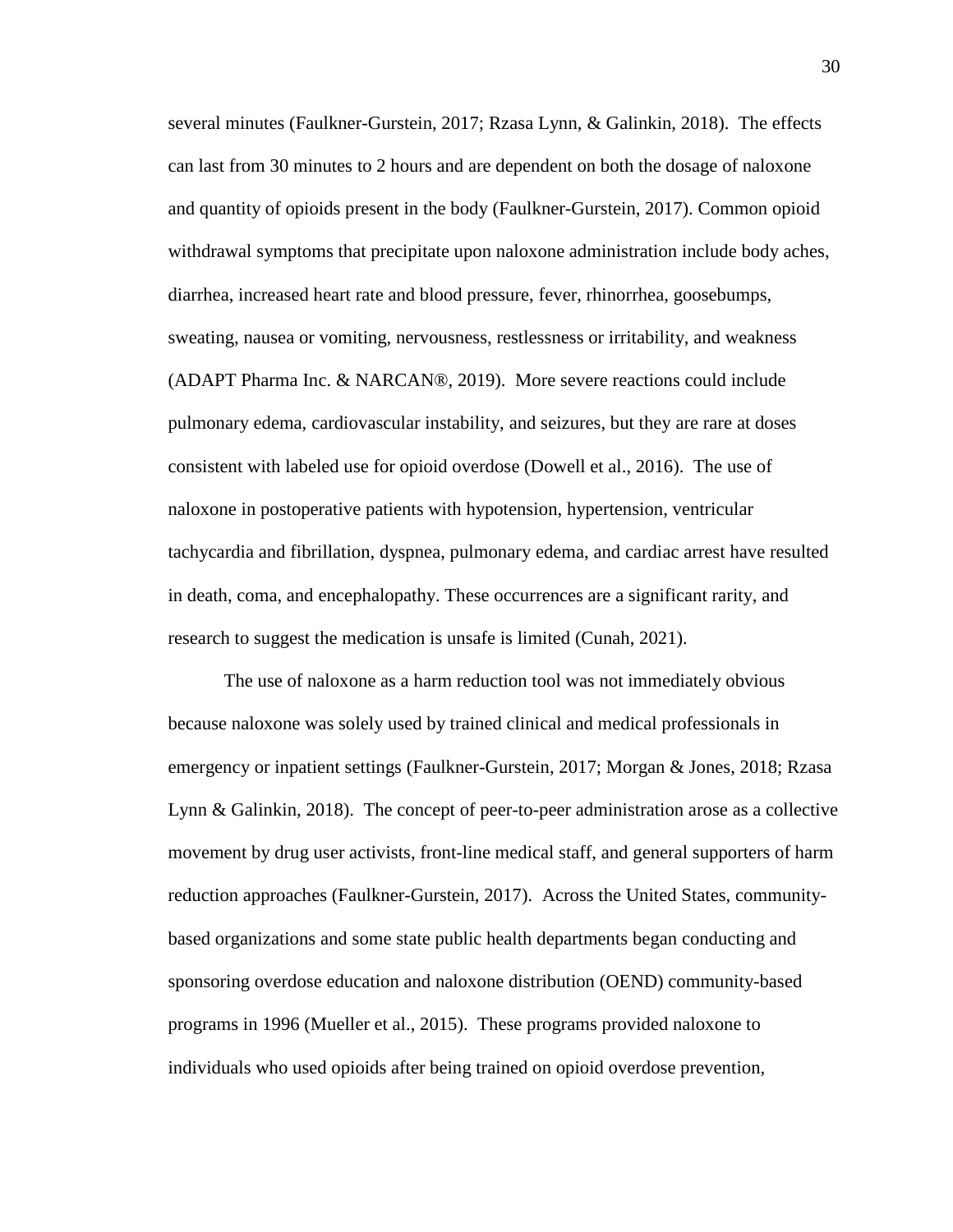recognition, and response (Mueller et al., 2015). Consequently, access to naloxone outside of medical settings became more prominent and challenged the concept of naloxone as being effective only when used by medical professionals.

According to the Harm Reduction Coalition (n.d.), between 1996 and 2013, more than 152,000 laypersons were provided with training and naloxone kits. Research findings from communities with naloxone access programs suggest overdose mortality declines after implementation of these programs, and naloxone can be administered by laypersons with little or no formal training (Doe-Simkins et al., 2014; Walley et al., 2013). Program evaluations and meta-analyses of naloxone programs also suggest that they can be effective in preventing drug-related death (Breedvelt et al., 2015; Clark et al., 2014; Giglio et al., 2015; Green et al., 2008; McAuley et al., 2015; Walley et al., 2013). Despite significant results, the lack of standardization regarding collection of program evaluation data on OEND programs is a remarkable limitation (Smart et al., 2020). Future research should aim to develop standardization of OEND training programs and program evaluation to best equip trainees on recognizing and acting on opioid overdose scenarios.

#### **Naloxone Policies and Laws**

In line with the expansion of training laypersons to administer naloxone throughout the United States, LEOs became a population of interest to assist in combating the opioid epidemic (Goodison et al., 2019). Legal and public health efforts to involve LEOs ratified the development of policies and laws at both state and federal levels. In 2012, the Office of National Drug Control Policy pioneered by President Obama's administration necessitated the expansion of naloxone to first responders,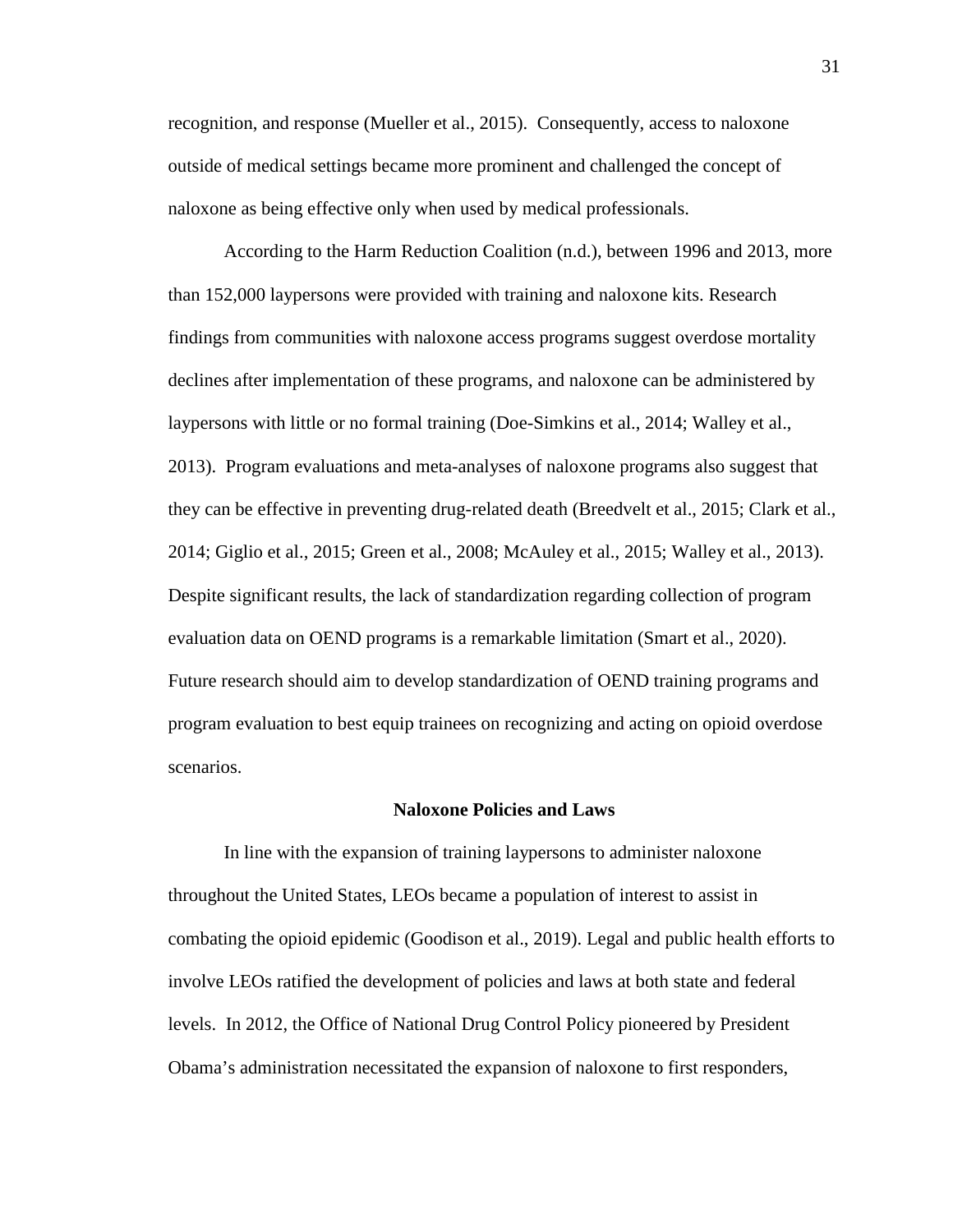including LEOs (White House Office of National Drug Control Policy, 2013). Additionally, the Executive Office strongly encouraged modification of laws or policies that have restricted LEO involvement related to access and use of naloxone (Kerilowske, 2012).

# **The Good Samaritan Law**

The Good Samaritan law implemented in all 50 states and the District of Columbia was initially devised to protect physicians from liability when providing care outside of their clinical setting (West & Varacallo, 2020). Over time, the context of Good Samaritan laws has varied by jurisdiction, specifically who is protected from liability and under which situations (West & Varacallo, 2020). Since November 2017, 40 states and the District of Columbia have enacted Good Samaritan laws specific to opioid overdoses in attempts to address the increased rates of opioid overdoses and deaths (Nguyen  $\&$ Parker, 2018). Drug overdose Good Samaritan laws are intended to provide an overdose victim with a greater chance of survival by increasing the probability that emergency services will be sought by others at the time of overdose (McClellan et al., 2018)**.** Good Samaritan laws related to opioid overdose provide both victims and witnesses with a degree of immunity from drug-related charges. The nature of immunity depends on each state and can include immunity from drug possession as well as from possession of drug paraphernalia of both the witness and overdose victim. Other states reduce legal sentencing in acknowledgement of a Good Samaritan response (Davis & Carr, 2015; Davis et al., 2017).

In addition to the progression of Good Samaritan laws throughout the nation, naloxone access laws have followed similar trends in attempts to increase naloxone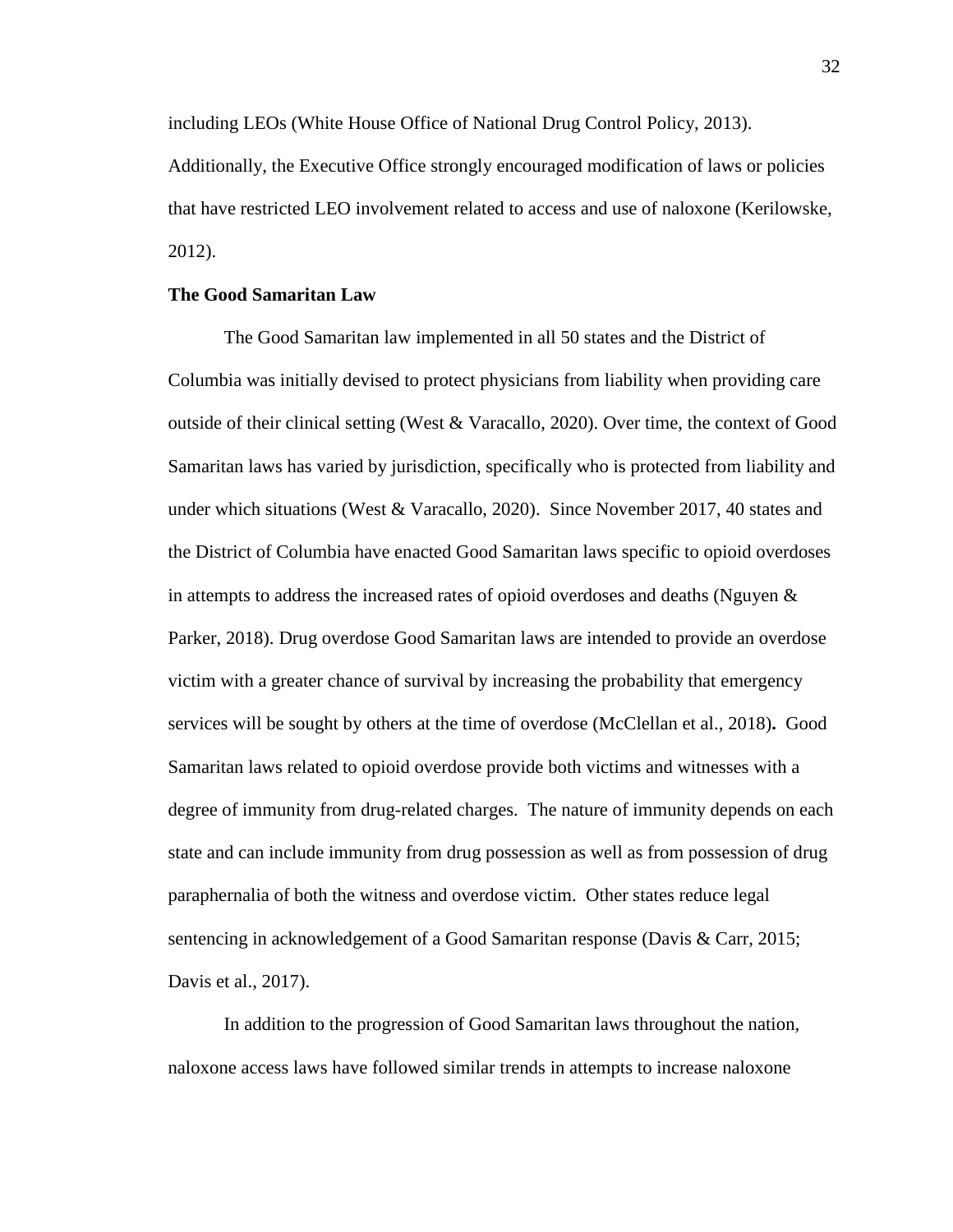access for various groups. .First responders and laypersons, including family members and bystanders, are among the diverse groups targeted for increased access to naloxone (Rees et al., 2019). As of July 2017, all 50 states and the District of Columbia have established laws to expand naloxone access (Davis et al., 2017). Although laws have been implemented and continue to be modified, policies against and barriers to naloxone access remain prominent issues in cities and rural areas across the United States. Providing LEOs with naloxone in city and county agencies is particularly vital in locations where naloxone access remains limited (Goodison et al., 2019).

# **Act 139**

In September 2014, Pennsylvania passed Act 139, also known as David's Law (Pennsylvania Department of Drug and Alcohol Programs, 2020). This law has made naloxone readily available to law enforcement agencies and laypersons via a standing order from Pennsylvania's Secretary of Health (Pennsylvania Department of Drug and Alcohol Programs, 2020). Act 139 also provides criminal, civil, and professional immunity to individuals who prescribe, dispense, and administer naloxone to an individual experiencing an overdose (Overdose Free PA, n.d.). Per Act 139, firstresponder organizations, including police departments, are required to establish a written agreement with an EMS agency licensed by the Department of Health (Controlled Substance, Drug, Device and Cosmetic Act- Drug Overdose Response Immunity Act 139, 2014). Documentation of the overall use and of each dose of naloxone received by the pharmacy is required by each police department (Controlled Substance, Drug, Device and Cosmetic Act- Drug Overdose Response Immunity Act 139, 2014; Smyser & Lubin, 2018). Upon written agreement, naloxone was supplied to police departments and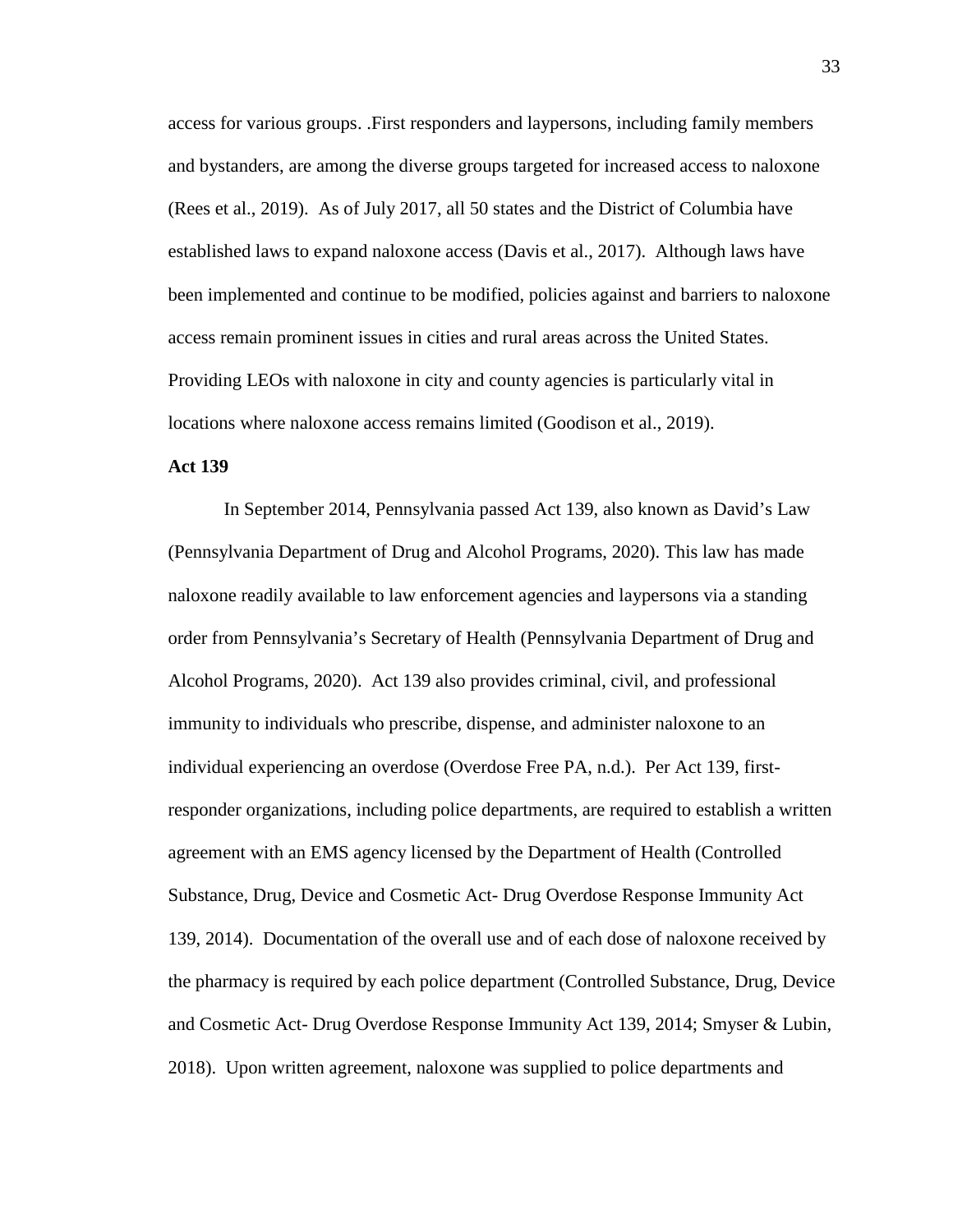became free of charge to all police departments in Pennsylvania as of January 2017 (FOX43 Newsroom, 2017). Governor Tom Wolf has been a proponent of increased naloxone access, as evidenced by his proposed state budget in 2017 to use \$10 million to equip both first responders and law enforcement with naloxone (FOX43 Newsroom, 2017). Financial contributions from state grants and health insurers have covered the costs of naloxone. However, one should consider the future costs of naloxone as a medication and its possible impact on police departments and taxpayers (Commonwealth of Pennsylvania, 2015).

The advancement of overdose Good Samaritan laws and naloxone access laws has been under consideration from political and public health personnel during the past 2 decades. Prestigious national organizations, such as the Centers for Disease Control and Prevention, the American Medical Association, and the American Pharmacists Association, substantially advocate for increased naloxone access across the United States (Lim et al., 2016). However, arguments and issues have risen against opioid overdose interventions. Primary concerns regarding increased naloxone access include (a) unintentional increase of illicit opioid use, (b) minimization of the adverse effects and degree of lethality of opioids as a result of access to and reliance on naloxone; and (c) safety (Bazazi et al., 2010; Kim et al., 2009; The National Association of State Alcohol and Drug Abuse Directors, 2013). Furthermore, providers have argued that naloxone might provide a false sense of immunity from overdose death, leading an individual to increase quantity and frequency of opioid use, or to engage in other hazardous behaviors (Green et al., 2013; Kirane et al., 2016). Safety is a significant area of concern in relation to increasing access of naloxone to laypersons. Essentially, laypersons now have a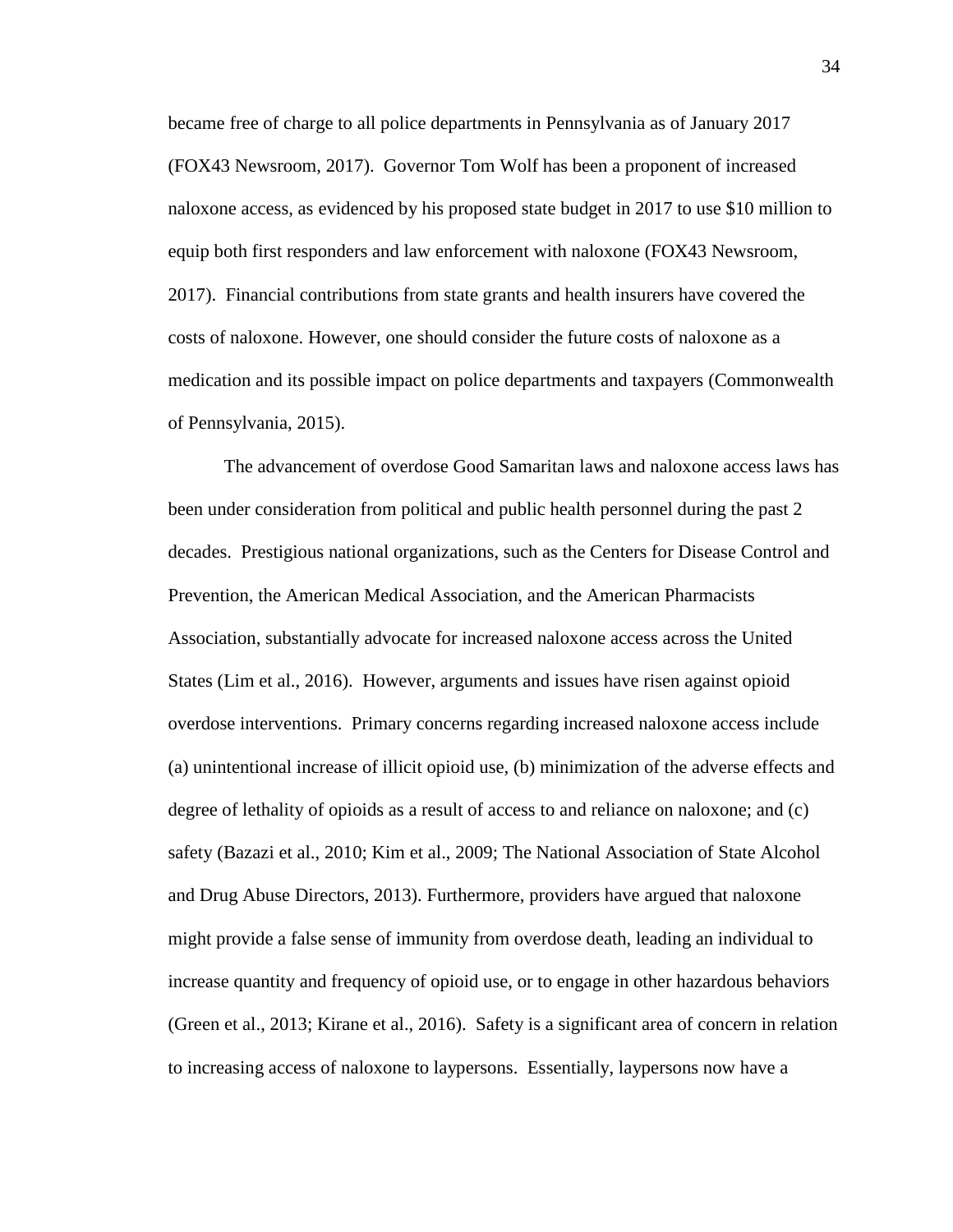greater opportunity to administer medical care without proper training or knowledge on what constitutes an opioid overdose and how to effectively reverse an overdose (The National Association of State Alcohol and Drug Abuse Directors, 2013). As a safety measure, some states throughout the country require that laypersons who obtain and intend to administer naloxone receive overdose training (The National Association of State Alcohol and Drug Abuse Directors, 2013).

# **Naloxone Access Impacting Opioid Use**

Fear of law enforcement involvement is the primary factor in substance users' reticence to use emergency medical assistance in the event of an overdose emergency (Bohnert et al., 2011; Burris et al., 2009; Darke et al., 2000; Green et al., 2009; Pollini et al., 2006; Sherman et al., 2007; Tobin et al., 2005; Tracy et al., 2005). With increased naloxone access, substance users might be less likely to use EMS, as studies have revealed significant percentages of PWID do not call or delay calling EMS (Clark et al., 2014). The most commonly reported reasons PWID do not seek EMS are they do not consider it necessary (Bennett et al., 2011; Bohnert et al., 2011; Pollini et al., 2006; Tobin et al., 2005; Tobin et al., 2009; Tracy et al., 2005; Wright, et al., 2006) and/or fear of police (Baca & Grant, 2007; Bennett et al., 2011; Bohnert et al., 2011; Enteen et al., 2010; Follett et al., 2014; Lankenau et al., 2012). Peer-to-peer administration of naloxone may be deemed sufficient and reinforce a substance user's belief that EMS is not necessary.

Medical providers have advised against the use of naloxone as a sole form of treatment for opioid overdoses, as various physiological complications can arise from an opioid overdose (Green et al., 2013). Respiratory depression from an opioid overdose is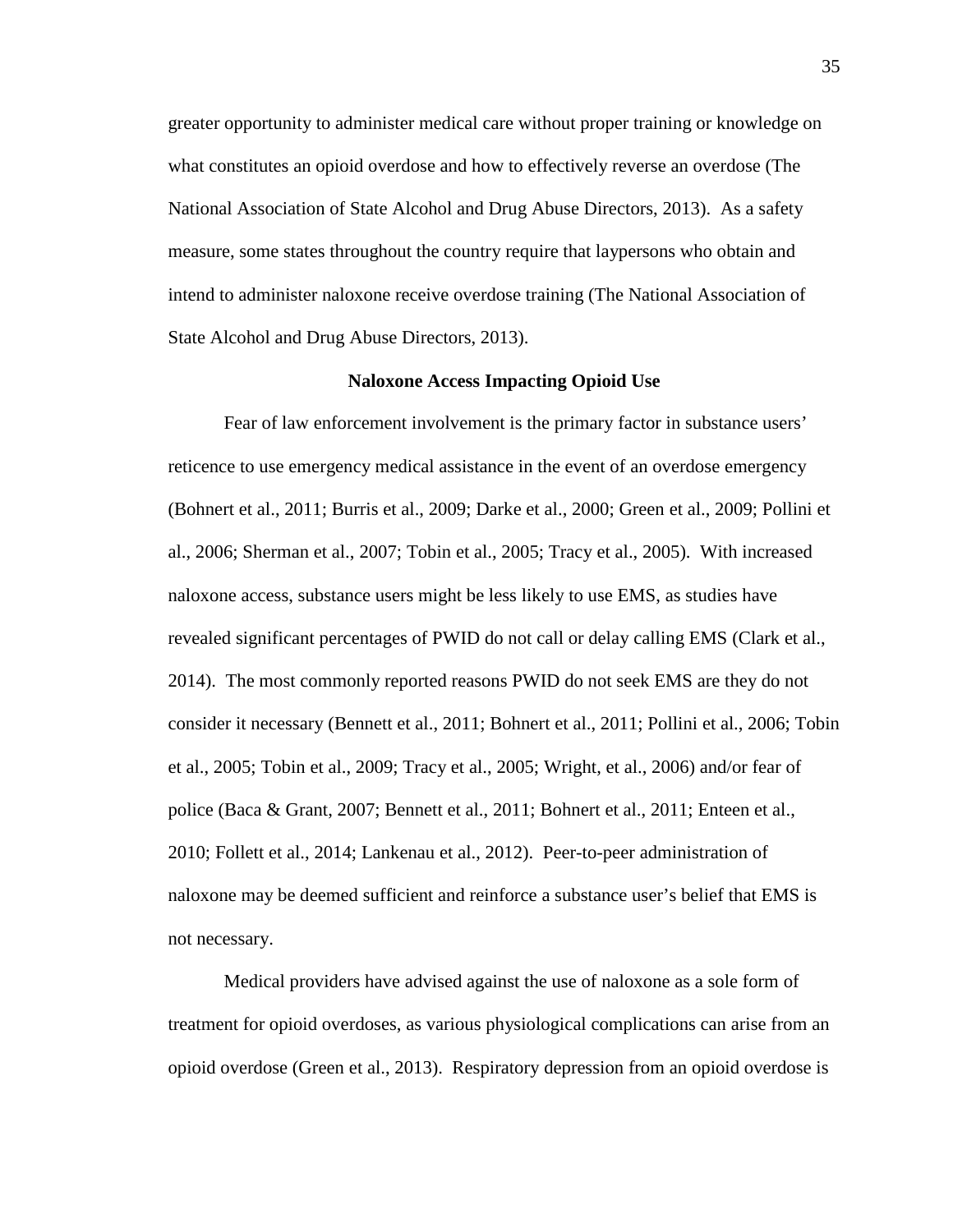the major cause of morbidity and mortality, and individuals with existing lung disease or complications are at greater risk of respiratory distress and death compared to healthy individuals (Schiller & Mechanic, 2019). Individuals who do not have any preexisting pulmonary or lung complications are still at risk of experiencing acute lung injury caused by the adverse effects of opioids on the respiratory and central nervous systems (Concheiro et al., 2018; Moriya & Miller, 2018; Wang, 2019). Cardiac arrest or loss of consciousness from an opioid overdose is likely to have been caused by hypotension, hypoxia, or poor perfusion of the brain, resulting in poor outcomes and prognoses. Although rare, seizures, acute lung injury, or adverse cardiac events following an opioid overdose are serious medical complications that may occur (Schiller & Mechanic, 2019). Owing to the detrimental effects of opioid overdose, medical professionals have expressed great concern about increased naloxone access and its implications on opioid use (Kilwein et al., 2019).

Research findings that examined the association between naloxone access laws or Good Samaritan laws and nonmedical opioid use have not revealed evidence of increases in opioid use (Bazazi et al., 2010; Kim et al., 2009). Moreover, no current evidence has been found to support the widely held assumption that naloxone access will increase opioid use amongst individuals (Bazazi et al., 2010; Kim et al., 2009; Maxwell et al., 2006; Seal et al., 2003). One study (Doleac & Mukherjee, 2019) claimed that increased naloxone access has no beneficial effects and may indeed increase opioid use, opioidrelated emergency room visits, and criminal activity, and no reduction in opioid-related deaths. Findings from the study revealed that naloxone access led to a 14% increase in opioid-related deaths and an 84% increase in fentanyl-related deaths in midwestern states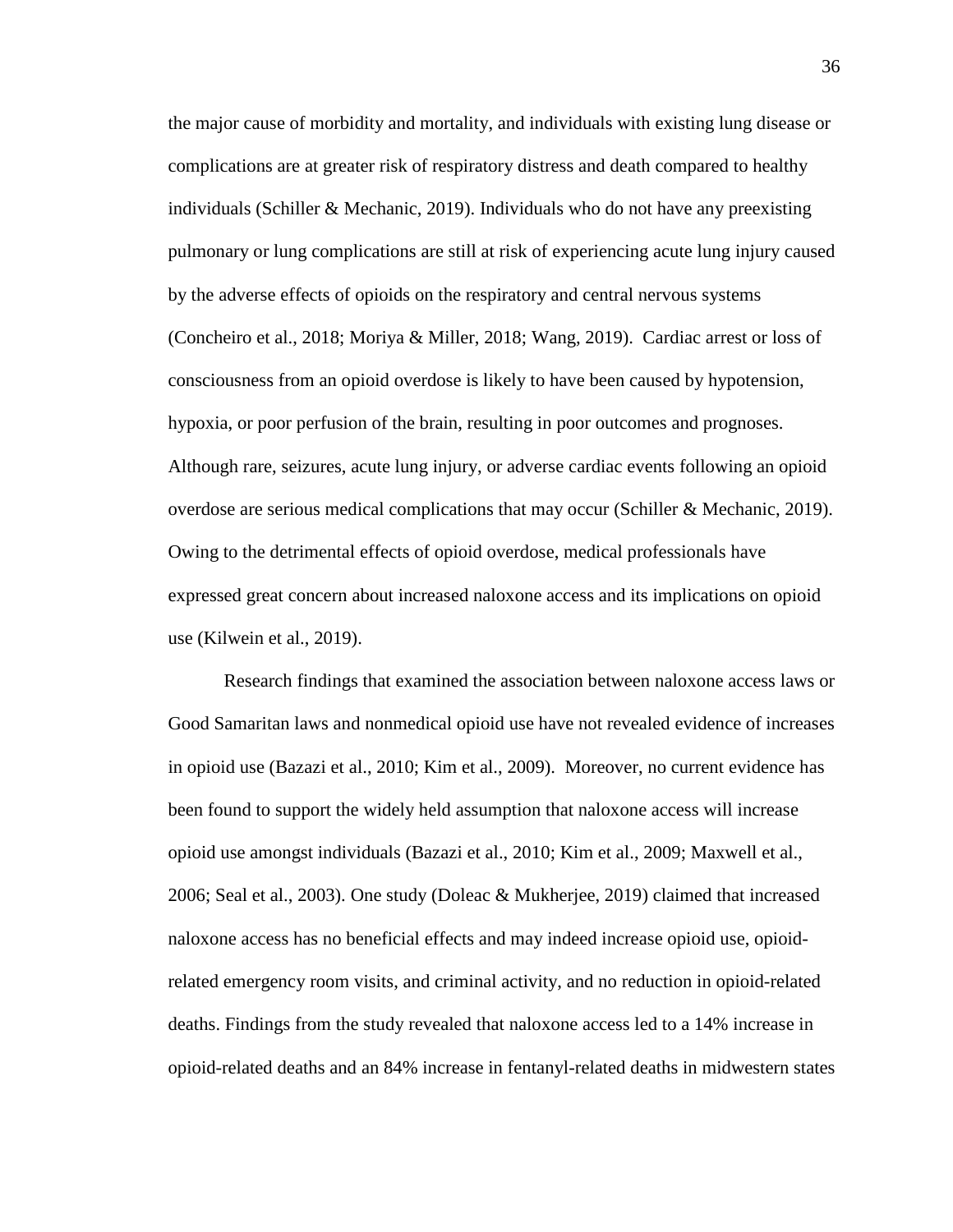(Doleac & Mukherjee, 2019). Although these findings seem noteworthy, effects on opioid-related mortality were not significant for northeastern and western regions, while significant for southern and midwestern regions (Doleac & Mukherjee, 2019). This study has been described as methodically flawed, along with containing improbable conclusions (Frank et al., 2018).

The natural experiment approach as a means of measuring the influence of naloxone access laws/policies per state on opioid use presents significant econometric issues. This is primarily because development and implementation of naloxone access laws across the United States did not commence until mid to late 2015; therefore, such findings do not capture current effects of naloxone access laws (Frank et al., 2018). Ongoing evaluation of naloxone access expansion, use of EMS, and mortality rates should continue as communities adopt and modify policies. Lastly, future studies outlining the effects of naloxone access laws on opioid use and mortality rates should be critically evaluated because scientifically flawed studies might exacerbate misinformed assumptions of the general public.

### **Knowledge of Opioid Overdose and Naloxone**

A majority of research findings have not deemed standard knowledge of substance use (i.e., physiology, biochemistry, symptoms, diagnosis, treatment, epidemiology, and other psychosocial stressors) as an integral factor associated with attitudes (Bush & Williams, 1988; Geller et al., 1989; Jacka et al. 1999; Kinder, 1975). A recent study that assessed LEOs' opioid overdose knowledge and attitudes before and immediately after a 30-minute in-person training on overdose and naloxone administration revealed findings consistent with this notion (Wagner et al., 2016).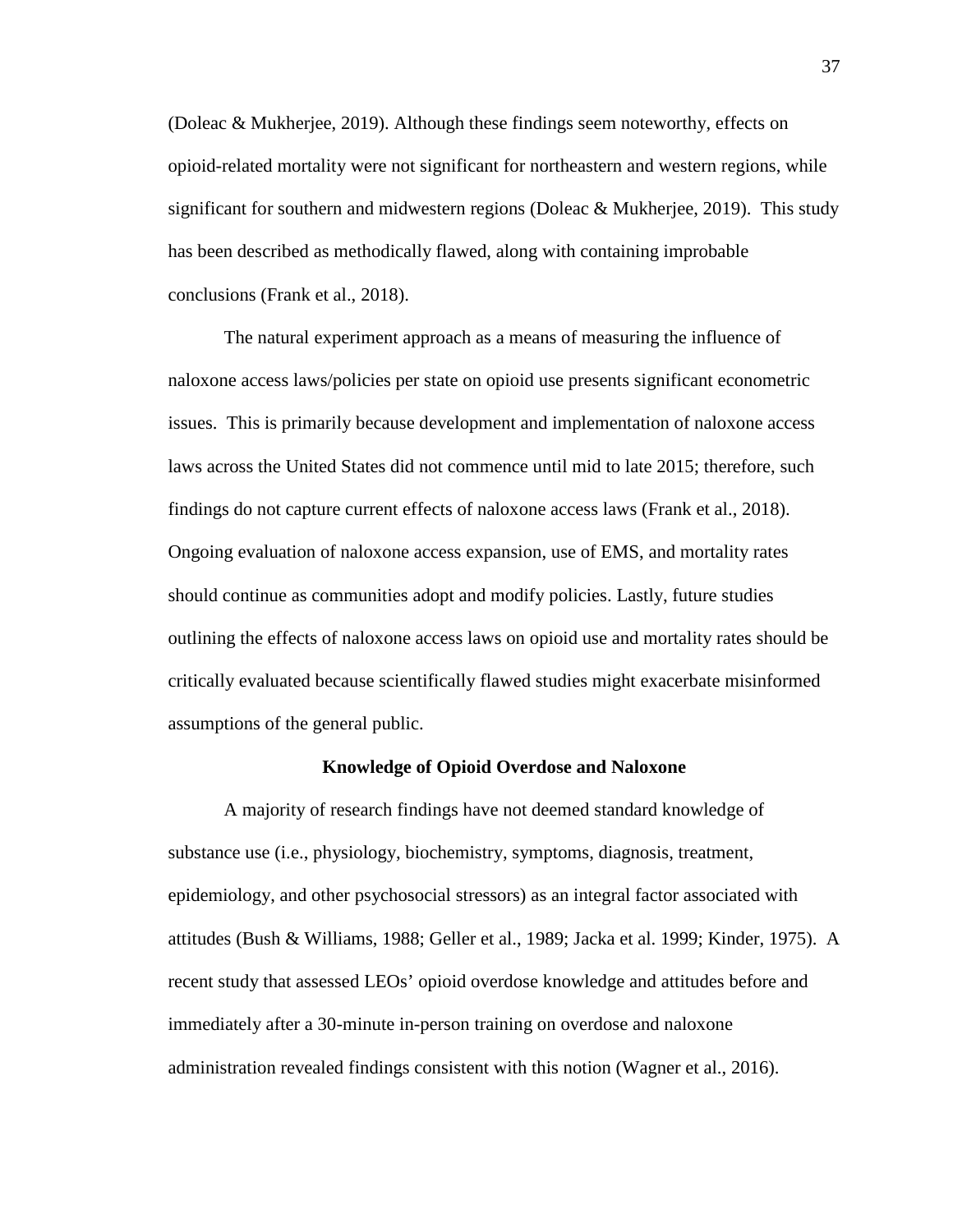Results demonstrated statistically significant increases in LEOs' knowledge across all several opioid competencies; however, LEOs' attitudes toward overdose victims remained consistent (Wagner et al., 2016). Several recent studies revealed that in-person naloxone training can increase LEOs' naloxone competency and mitigate degrees of concern regarding administration (Ashrafioun et al., 201; Purviance et al., 2017; Saucier et al., 2016; Wagner et al., 2016). Generally speaking, brief naloxone education and training can enhance knowledge regarding overdose prevention (Behar et al., 2015), thereby reinforcing the importance of exposing LEOs to naloxone training opportunities.

# **Opioid Overdose and Naloxone Training**

Research has steadily indicated that opioid overdose and naloxone training increases overdose-related knowledge, as well as appropriate use and administration of naloxone (Saucier et al., 2016; Wagner et al., 2016). Furthermore, current evidence implies that individuals among the general public who have received some form of training can and do use naloxone if they witness an overdose (Clark et al., 2014; Strike et al., 2013). Such findings imply that an individual's degree of knowledge may be sufficient to influence likelihood of naloxone administration, regardless of their stance on addiction and substance users. Despite improved substance-related competencies that may result from LEOs' training and experience, the evidence to support a distinct association between knowledge and attitudes is insufficient (Cornfield, 2018). Consequently, the literature examining potential predictors of attitude toward addiction has steered away from including knowledge as a determinant (Cornfield, 2018), also reinforcing the concept that either factor could contribute to LEOs' likelihood of naloxone administration. LEOs must receive the most objective and educational forms of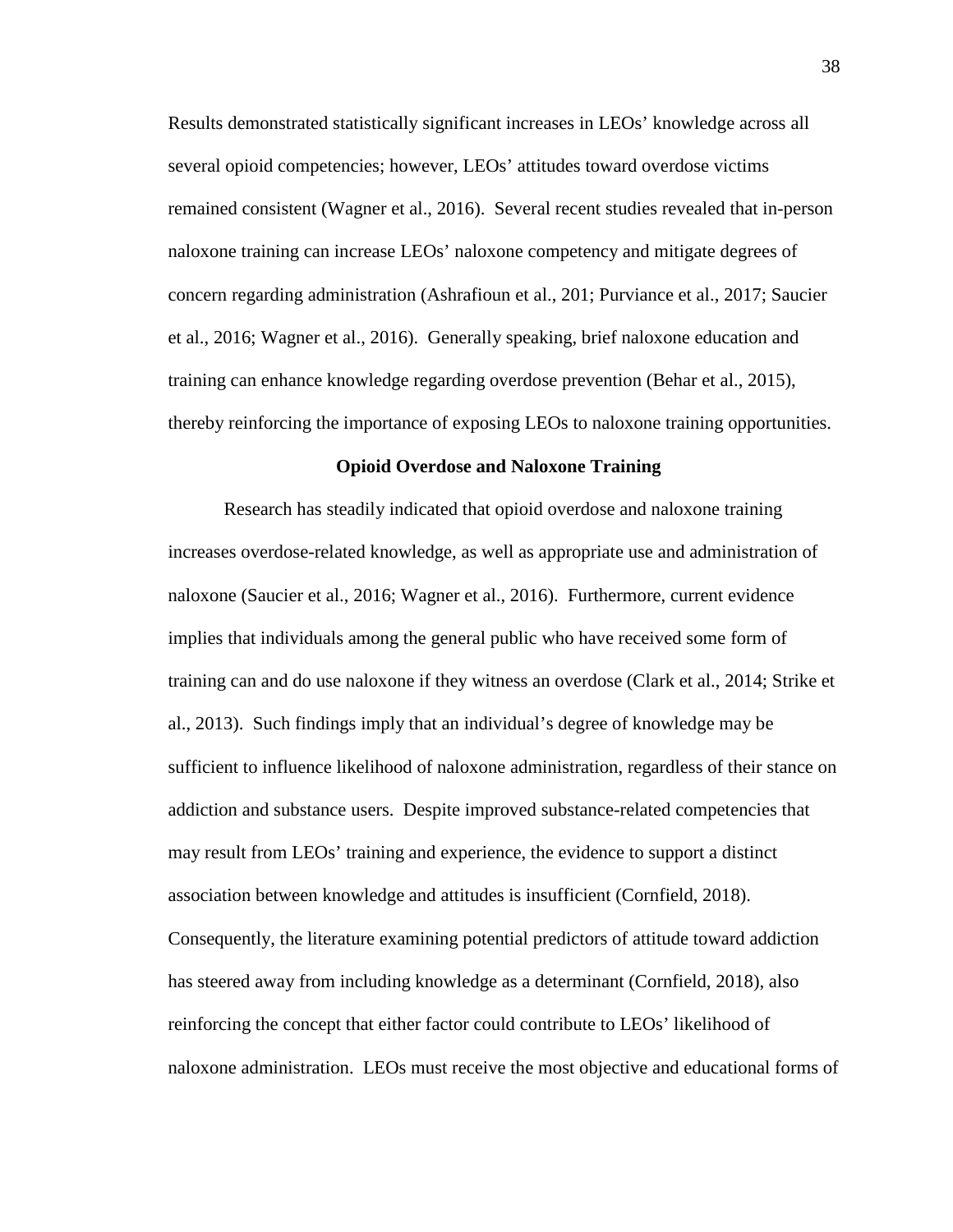naloxone and opioid overdose training by competent instructors because knowledge may, in fact, increase LEOs' likelihood of naloxone administration. As of March 2018, 2,340 law enforcement agencies in 42 of the 48 states self-reported to a national data repository that they were equipped with and currently administering naloxone within their respective communities (Lurigio et al., 2018). Similar to the training format offered to laypersons, the design of naloxone training programs offered to LEOs varies from inperson to online training modules. A primary reason for the heterogeneity in training modalities stems from differing statewide regulations and specific authorizations LEOs require in order to be granted accessibility to naloxone (Davis et al., 2015). Because police departments procure naloxone via local and state health departments, EMS, or community organizations, agencies must comply with the most stringent statewide naloxone rules of conduct. These regulations obligate police departments to conduct naloxone training in accordance with statewide guidelines, including specific curricula, training hours, and other continuing training and education requirements (Lurigio et al., 2018). Pennsylvania leads the nation in offering the most naloxone training programs to LEOS, with a total of 289 programs (Lurigio et al., 2018).

## **Philadelphia Police Department Naloxone Administration Program**

In Philadelphia, fentanyl and fentanyl-analog-related deaths began to rise in 2014 and gradually increased through 2017 (The Department of Public Health: City of Philadelphia, 2020). In 2015, more than twice as many deaths were from drug overdose in Philadelphia as from homicide (Farley, 2019). In response to drastic increases in drugrelated deaths, Deputy Police Commissioner Christine Coulter initiated the process of integrating naloxone training programs in the Philadelphia Police Department in January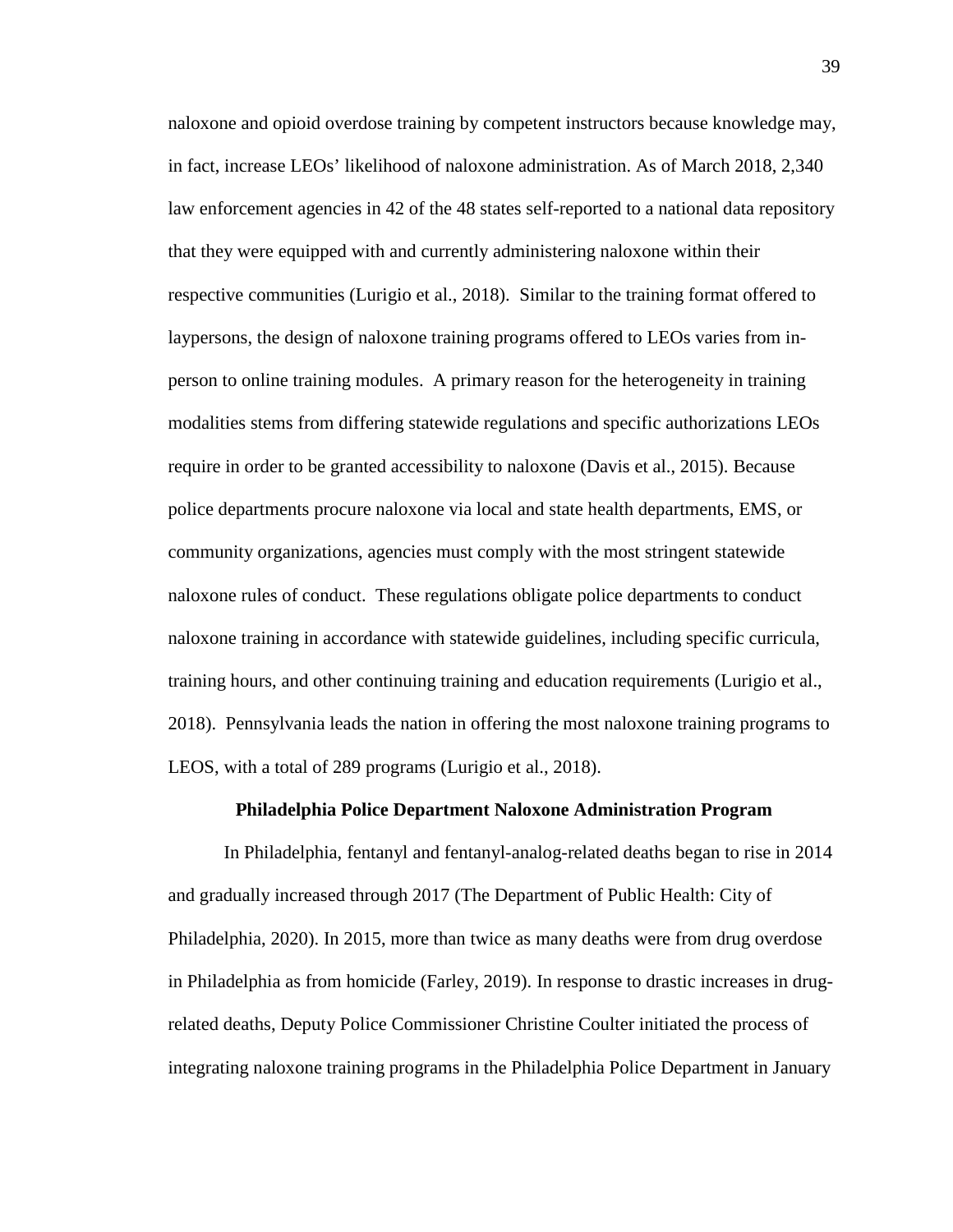2015 (Rybak, 2017). By February 6, 2015, the Philadelphia Police Department implemented a Naloxone Administration Program policy that delineated regulations and protocols on use of naloxone for trained personnel (Philadelphia Police Department, 2015). The naloxone training program was first introduced in the East Division followed by the Northeast Division, as both regions used the most naloxone among all divisions within the Philadelphia Police Department (Rybak, 2017). Current naloxone training offered to Philadelphia LEOs across all districts is primarily available online, and the training program must be within specific public health legal guidelines, including The Pennsylvania Controlled Substance, Drug, Device and Cosmetic Act §780-113.8(A)(2) or under subsection  $(A)(3)$  of said Act to administer Naloxone (The Pennsylvania Controlled Substance, Drug, Device and Cosmetic Act, 1972; Philadelphia Police Department, 2015; Smyser & Lubin, 2018). Assessment of competencies, including the recognition of physical/behavioral signs of opioid overdose, the knowledge of naloxone and administration, and the recognition of an, effective response to an overdose situation, differs among psychometric instruments or surveys used in naloxone training programs nationwide (Strang et al., 2008; Williams et al., 2013).

Owing to the nature of heterogeneity between training program learning objectives, assessment of competencies, and target populations, evaluating the effectiveness of naloxone training programs has been difficult (Giglio et al., 2015). A lack of randomized controlled trials examining opioid overdose prevention programs that include naloxone distribution limits assessment of these developing programs and generalizability to inform development of future training programs (Boyer, 2012). While naloxone and opioid overdose training programs continue to be evaluated and modified,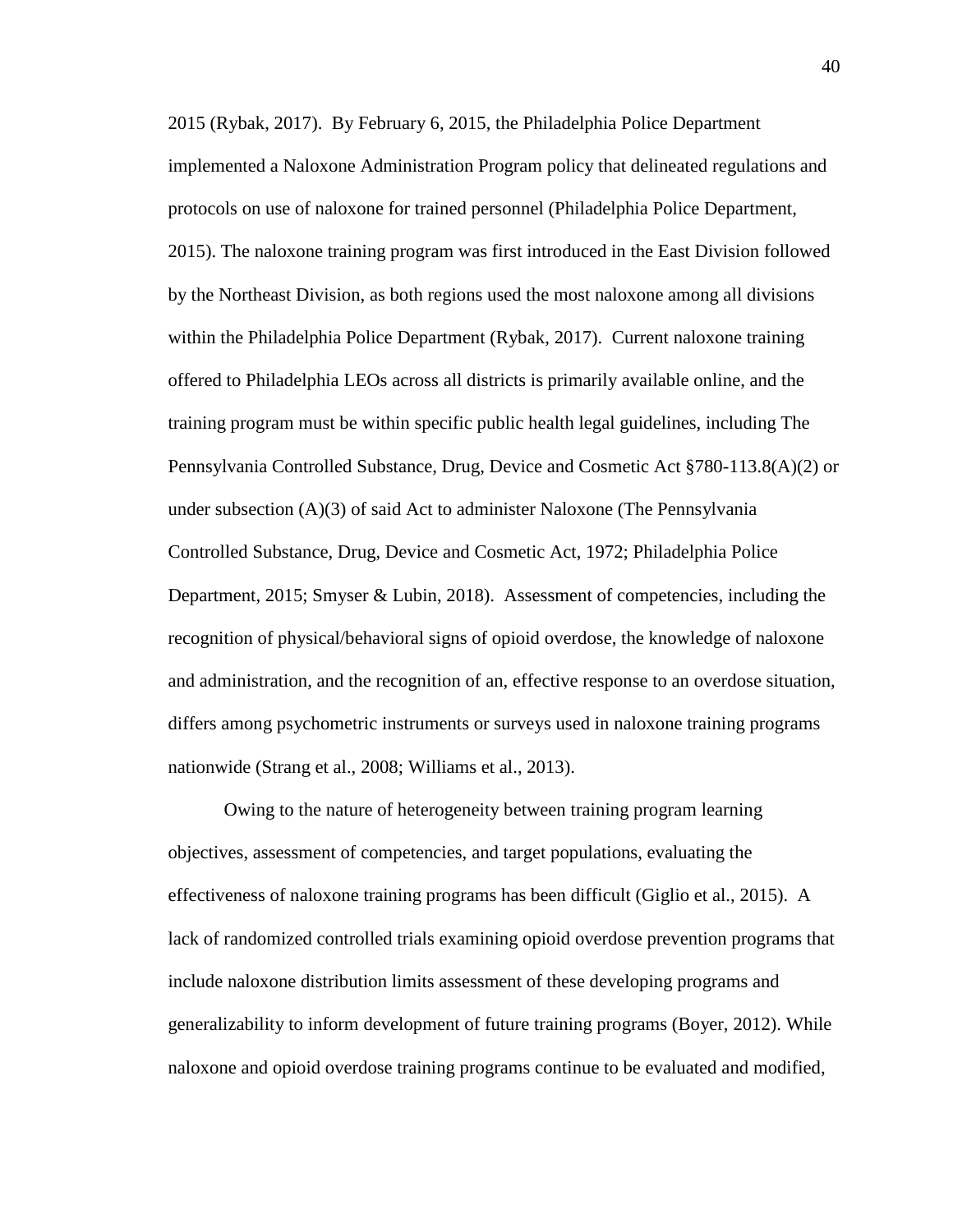program evaluation research is substantially necessary to inform development of future training programs for LEOs and other essential professionals within the medical and clinical realms.

## **Refusal to Administer Naloxone**

Not all 50 states have openly welcomed the concept of naloxone in police departments, and numerous high-ranking LEOs across the nation have verbalized ethical and legal concerns. Several common arguments against the implementation of naloxone programs in police departments involve the differing roles between LEOs and medical personnel, contradiction of LEOs' policing role, and acceptability or legal tolerance of drug use among the community (Lee et al., 2018). Because LEOs do not receive comprehensive medical training as do other first responders, including emergency medical technicians (EMTs) and firefighters, LEOs could potentially induce greater harm to individuals overdosing from opioids (Lee et al., 2018). Owing to the diverse nature of opioid overdose symptoms, LEOs may misconstrue symptoms of medical conditions, such as hypertension, hyperglycemia, or an allergic reaction, as an opioid overdose. Inability to differentiate an opioid overdose from a medical condition consequently places an individual in danger or could result in death (Hayes, 2017). Although naloxone has no effect on nonopioid users (Buajordet al., 2004), medical conditions that require immediate treatment may be overlooked and negatively impact an individual's health status. Although Good Samaritan laws and policies protect LEOs from legal liability, ethical responsibilities have also been strongly considered by police departments who protest naloxone use (Lee et al., 2018).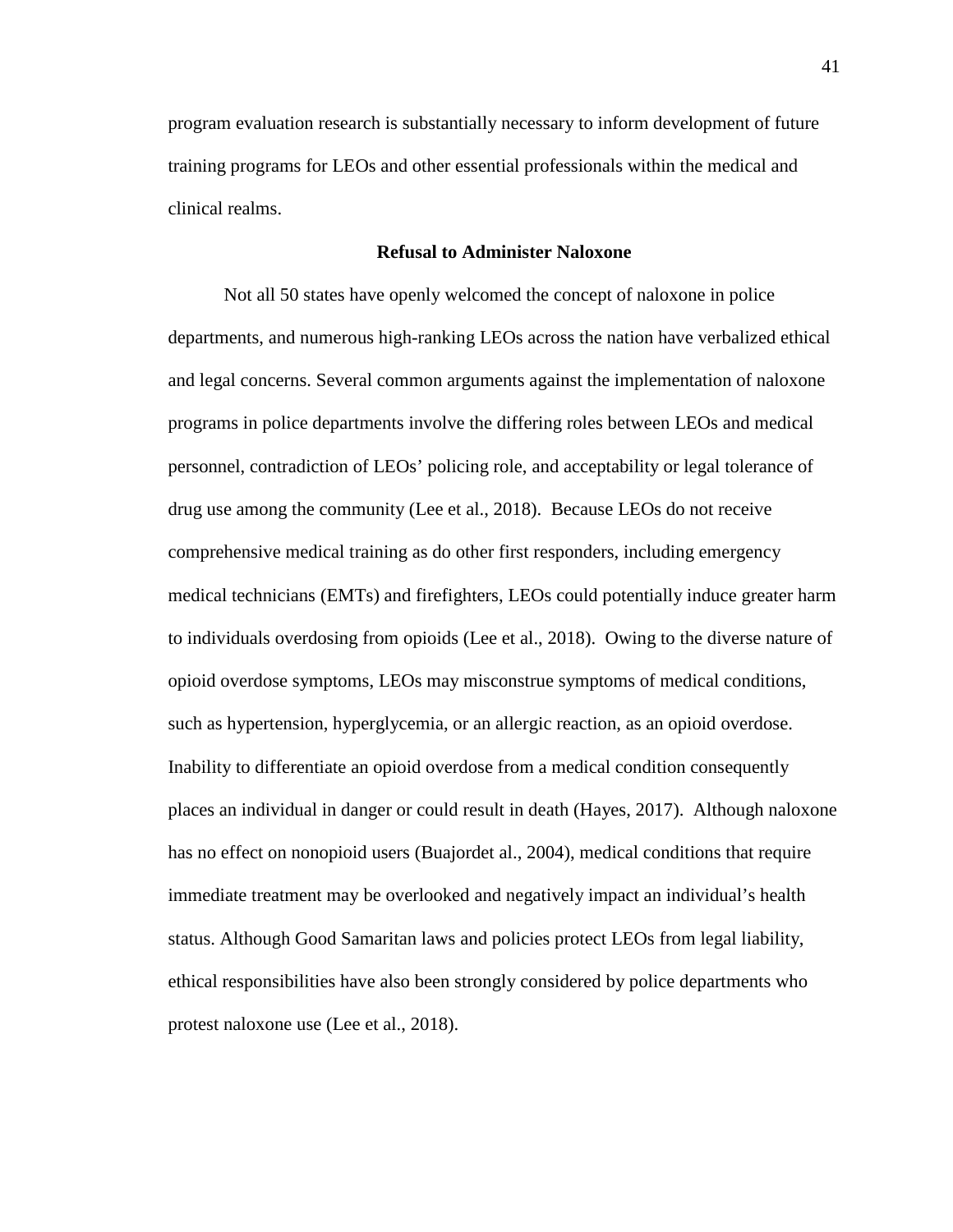### **Changes in Policing**

During the past 4 decades, policing strategies have developed in response to drastic political shifts, laws, and public health concerns (Green et al., 2013). Criminal justice systems have progressively transitioned from aggressive policing of minor and drug-related crimes to a more problem-solving outlook in addressing substance use or drug possession in communities (Bohnert et al., 2011; Hawkins et al., 2007; Morabito et al., 2013; Rivers et al., 2012). Despite the transformation of policing approaches, LEOs must uphold and enforce federal, state, or local laws pertinent to illicit drug use and drug possession, and maintain public order and safety. Law enforcement administrations have argued that the primary duties of LEOs are essentially contradicted if LEOs do not investigate or target drug-related activity, but rather provide medical care to individuals involved in illicit drug use (Lee et al., 2018). Such discrepancy is evident between the differences in federal law and enforcement of law at local levels across the United States. Today, longstanding societal norms and expectations of LEOs to maintain order as it relates to drug activity are being challenged by harm reduction interventions, such as naloxone. Although LEOs have historically been idolized for their heroic acts and for saving lives, equipping LEOs with naloxone remains a topic of controversy, as it conflicts with deep-rooted perspectives of policing (Donohue, 2018). The dual role inherited by LEOs as both law enforcer and provider of medical treatment may evoke cognitive dissonance for LEOs, as well as role or identity conflict (Lee et al., 2018).

### **Tolerance of Substance Use**

Another argument against the implementation of naloxone programs in police departments is that if LEOs carry naloxone and adopt programs in their respective state or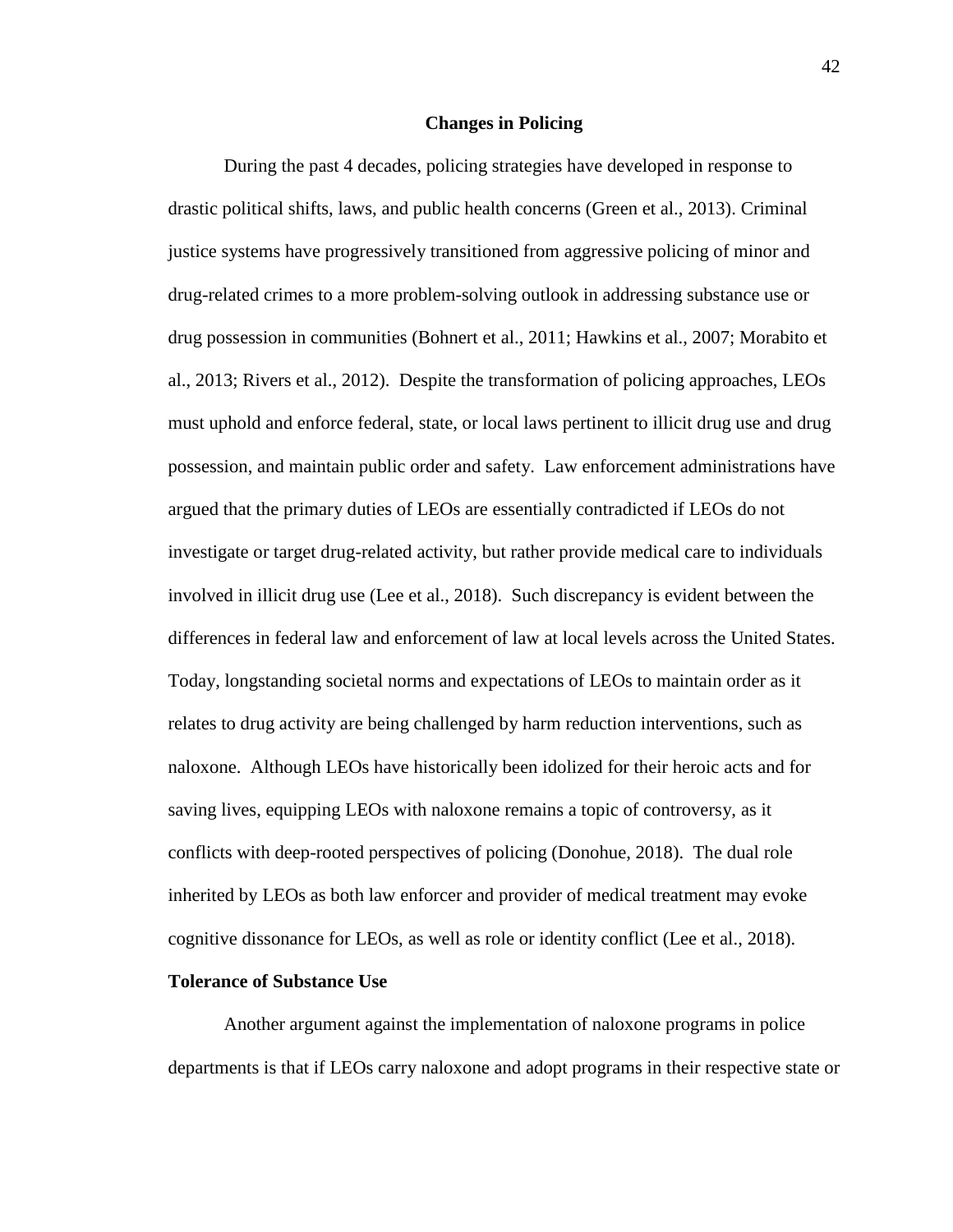town, a general message of legal tolerance and condoning of drug use may be falsely perceived by the community. Consequently, because of the misleading nature of social acceptance of substance use held by LEOs carrying naloxone, opponents contend the notion that opioid use in those communities will contribute to the progression of the opioid epidemic (Lee et al., 2018). An observational study in Ohio contended this notion by revealing that increases in the number of LEOs trained and carrying naloxone was associated with a reduction in opioid overdose deaths, as well as an increased survival rate among opioid overdose victims in the community (Rando et al., 2015). Furthermore, in regard to naloxone access within communities, Massachusetts found a decrease in the number of deaths related to opioid overdose over a 3-year period in 2006 to 2009 following implementation of state-supported OEND programs (Walley et al., 2013). These findings suggest that the increase in community-based OEND programs and increase in naloxone programs across police departments reduce the number of fatalities, denouncing the idea that these programs will advance the opioid epidemic.

### **Aggression/Aggressive Behaviors**

The potential for an overdose victim to become aggressive, combative, or irritable immediately following administration of naloxone is another common concern (Smyser & Lubin, 2018). Although irritability and restlessness are common side effects noted by NARCAN® Nasal Spray (ADAPT Pharma, Inc. & NARCAN®, 2019), minimal findings have identified aggression/aggressive behaviors as predominant reactions by opioid overdose victims who received naloxone. Studies revealed that overdose victims are agitated or aggressive when revived with naloxone at estimated rates of 15% and 30% (Buajordet et al., 2004; Kerr et al., 2008). Furthermore, two case reports from 1992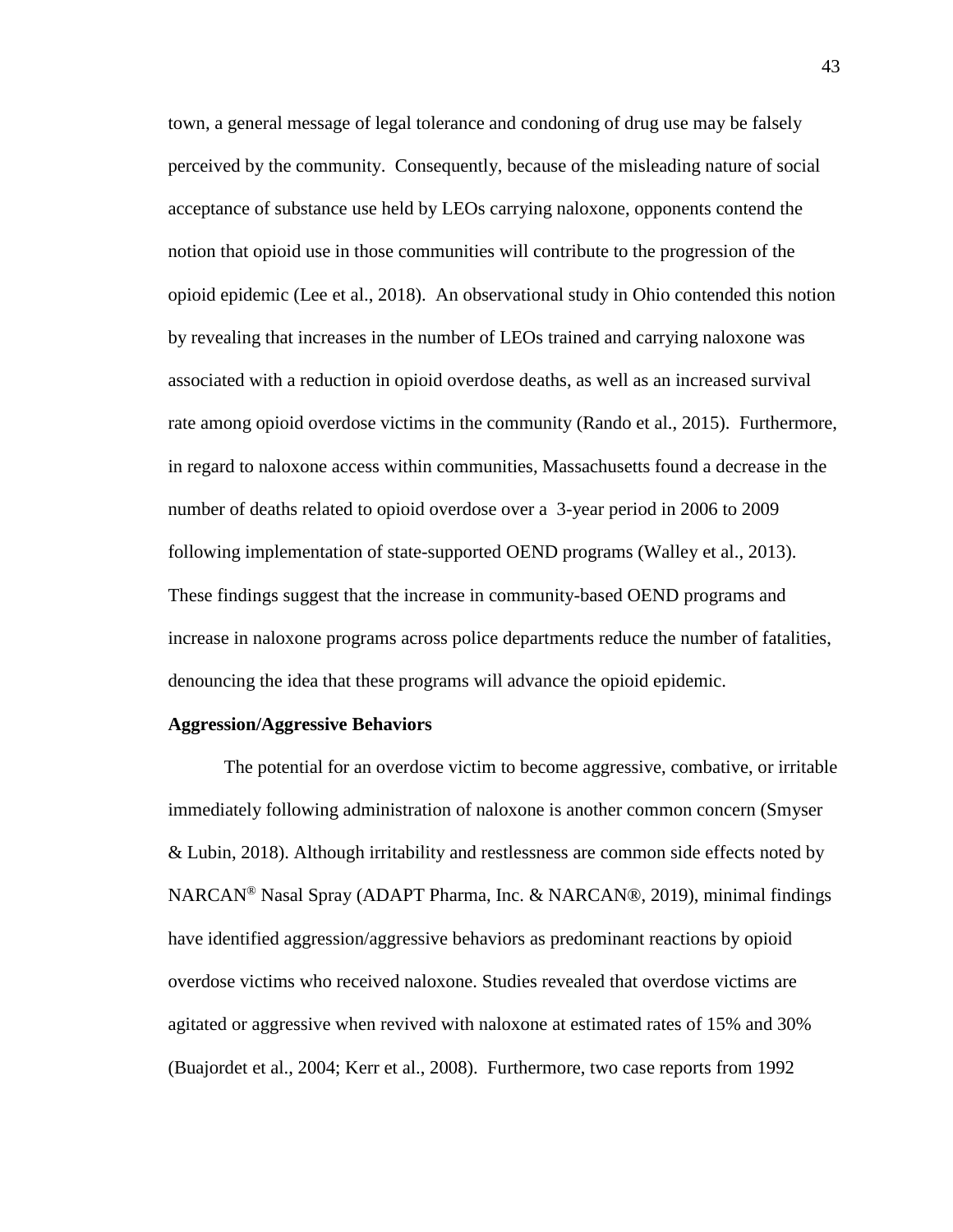observed violent patient behavior following administration of intravenous naloxone, but neither patient was a substance user (Gaddis & Watson, 1992). Limitations in the two case reports described are significant because neither includes substance users, the conclusion that those findings could be generalized to opioid users is inconceivable (Marino & Escajeda, 2019).

Methodologically flawed research findings (Osterwalder, 1996) have contributed to the misinformed notion that opioid overdose victims react in an aggressive manner, and studies examining naloxone-induced assaults by opioid users have infrequently been replicated in current literature. Insufficient and inaccurate findings are likely to strengthen the myth of opioid overdose victims' aggressive reactions after receiving naloxone (Marino & Escajeda, 2019). Richard K. Jones, the sheriff of Butler County, Ohio, identified the likelihood of aggressive behaviors and agitation from overdose victims as a reason for his refusal to allow LEOs in Butler County to carry naloxone (Wootson, 2017). Police departments and LEOs who have jurisdiction over development and implementation of naloxone programs across the United States may espouse similar beliefs to those of Richard K. Jones. Unfortunately, such concerns are not supported by any significant evidence and further add to the stigma toward opioid users.

#### **Health and Safety of LEOs**

Law enforcement is characterized as a high-risk, high-stress occupation because of the various responsibilities and situations LEOs may encounter during their daily work shifts. In fact, research findings have revealed that the rate of occupational deaths in law enforcement is nearly 3 times higher than that of the average worker in the United States (Maguire et al., 2002). According to the 2017 Bureau of Labor Statistics' Annual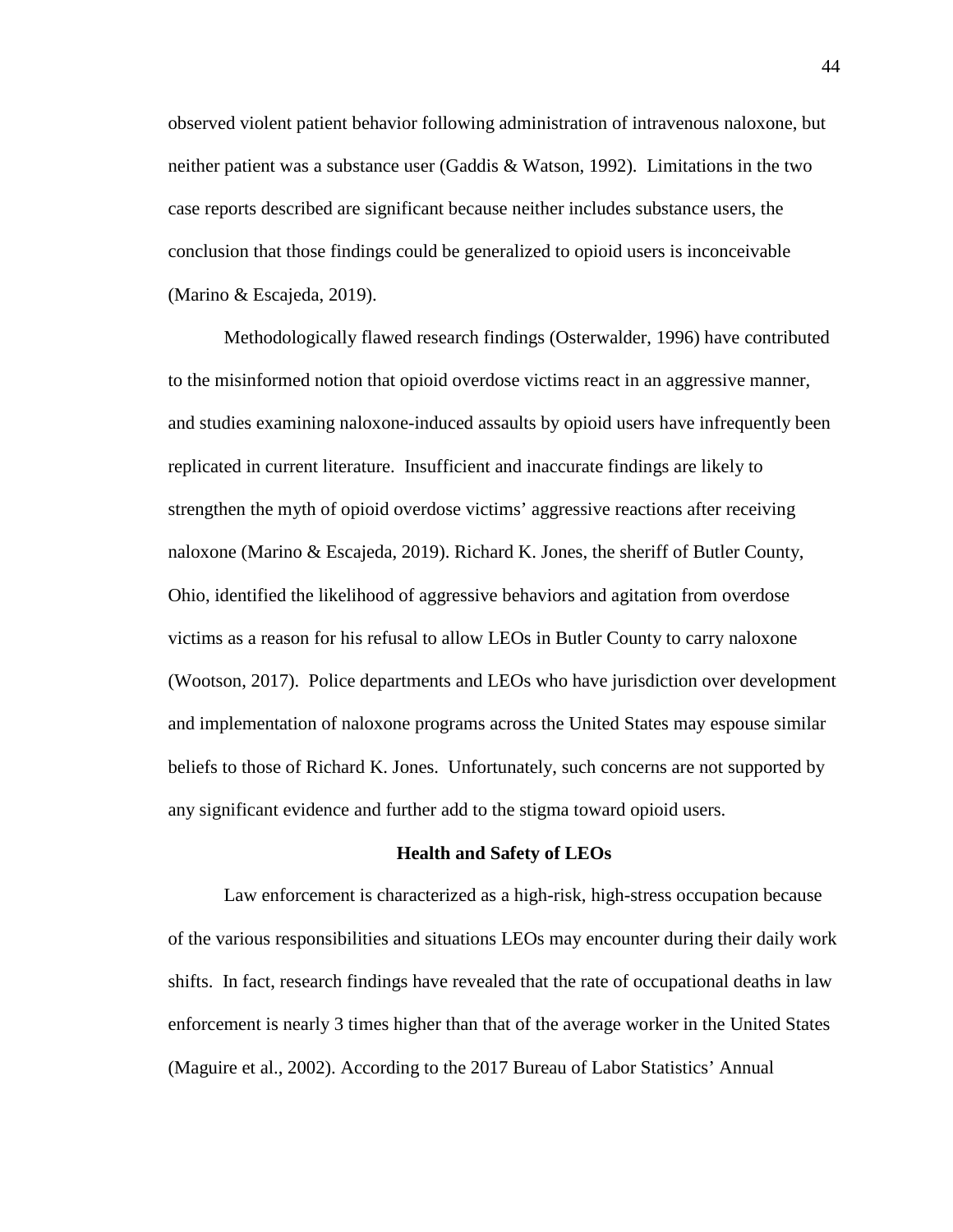National Census of Fatal Occupational Injuries report, a total of 95 fatal injuries among police officers increased 14% for a total of 108 fatalities in 2018 (The United States Department of Labor, 2019). The most common fatal accidents were characterized by violence and other injuries by persons or animals. Safety, health, and wellness of LEOs are areas of concern that have received extensive attention from occupational health organizations, as well as police departments (Densten, 2001). It has been suggested that the opioid epidemic exacerbates existing concerns about LEOs' health and safety because LEOs are more likely to encounter drug-related scenarios at a greater frequency than in past years (Goodison et al., 2019; Thomas & Schwartz, 2019). Furthermore, increased exposures to infectious diseases, hazardous chemicals, such drug paraphernalia as needles, or drugs containing fentanyl are significant health and safety risk factors related to the opioid epidemic (Burgess et al., 1996; Herbert et al., 2006; Pagane et al., 1996). As the presence of fentanyl initially increased in 2014 (Zoorob, 2019), recommendations to protect first responders from occupational exposure to fentanyl were developed by various public and private sector sources (Howard & Hornsby-Myers, 2018). In November 2017, the National Institute for Occupational Safety and Health, a division of the Centers for Disease Control, established exposure prevention recommendations for first responders, reinforcing the significance of LEOs' safety (Howard & Hornsby-Myers, 2018).

#### **Coronavirus (COVID-19)**

Beginning in late February 2020, the United States became afflicted with another public health crisis, COVID-19. On February 26, 2020, the first cases of COVID-19 were confirmed in the United States and aggressively spread throughout the nation and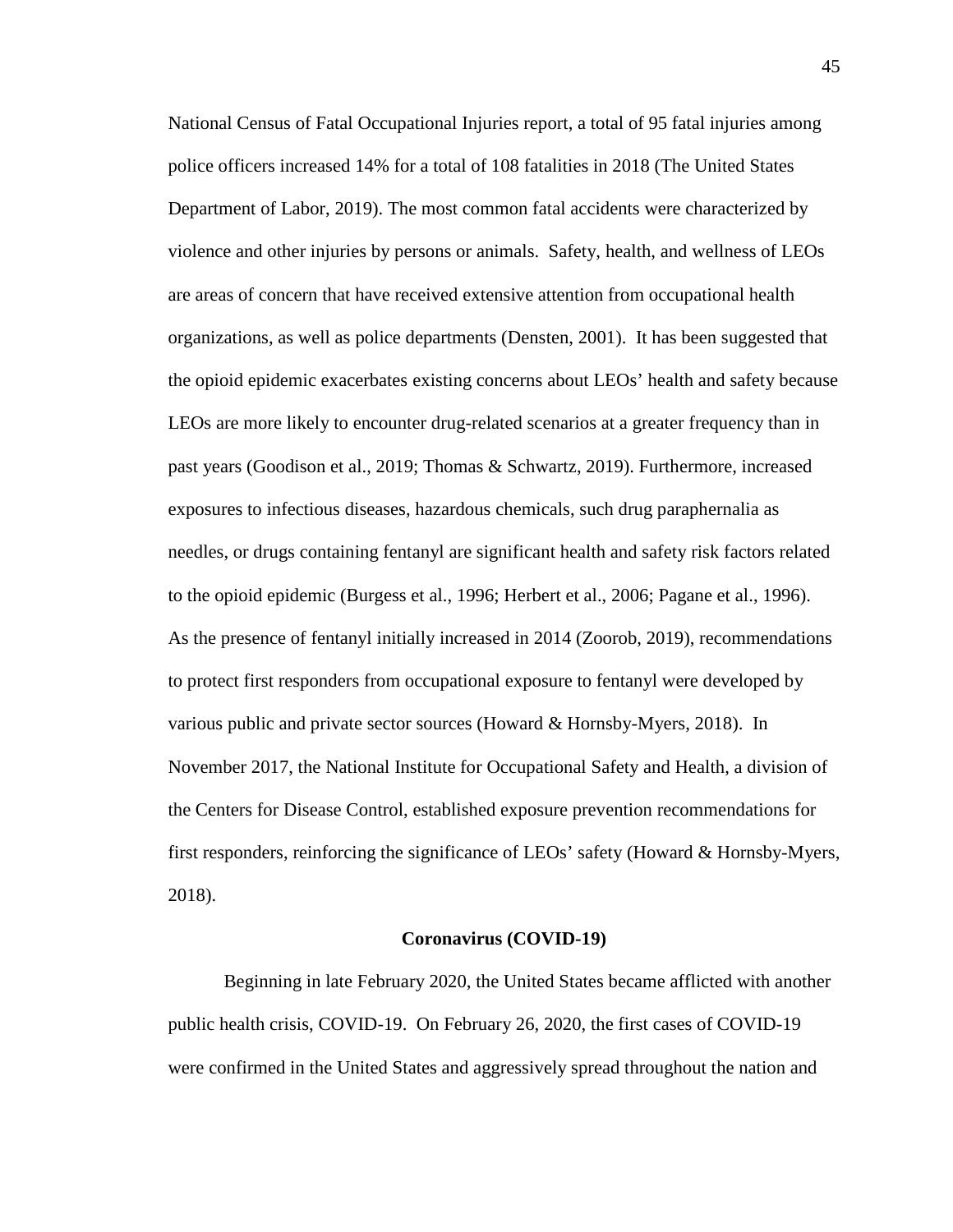other countries worldwide, resulting in a global pandemic (CDC COVID-19 Response Team et al., 2020). COVID-19 is an infectious disease considered to be transmitted from person to person via inhalation or contact with respiratory droplets produced by an infected person's cough or sneeze (Singhal, 2020; World Health Organization, 2020). These infected droplets may land in the mouths or noses of individuals who are within close proximity or may potentially be inhaled into the lungs (World Health Organization, 2020). Owing to the novelty of COVID-19, a thorough understanding of transmission risk remains uncertain and continues to be examined by epidemiologists. To date, personto-person transmission has been noted to be the main means of infection transfer and is more probable when individuals are within approximately 6 feet from one another (Centers for Disease Control and Prevention, 2021; McIntosh et al., 2020). The incubation period is believed to range from 2 to 14 days, with an average time of 4 to 5 days from exposure to COVID-19 to onset of symptoms (Lauer et al., 2020; Li et al., 2020; Singhal, 2020).

# **Clinical Presentation**

The clinical presentation of COVID-19 appears to vary among individuals beginning with disease onset and course of the illness, making it difficult for the general public to distinguish between other medical conditions that mimic COVID-19 symptoms (Woodward & Gal, 2020). Individuals will likely display a combination of the following signs and symptoms: fever, cough, fatigue, loss of appetite, shortness of breath, and myalgia; another complicating factor of COVID-19 is that individuals may be asymptomatic (Chen et al., 2020; Huang et al., 2020; Pan et al., 2020; Wang et al., 2020; Xu et al., 2020). In regard to the course of illness, severity of COVID-19 could range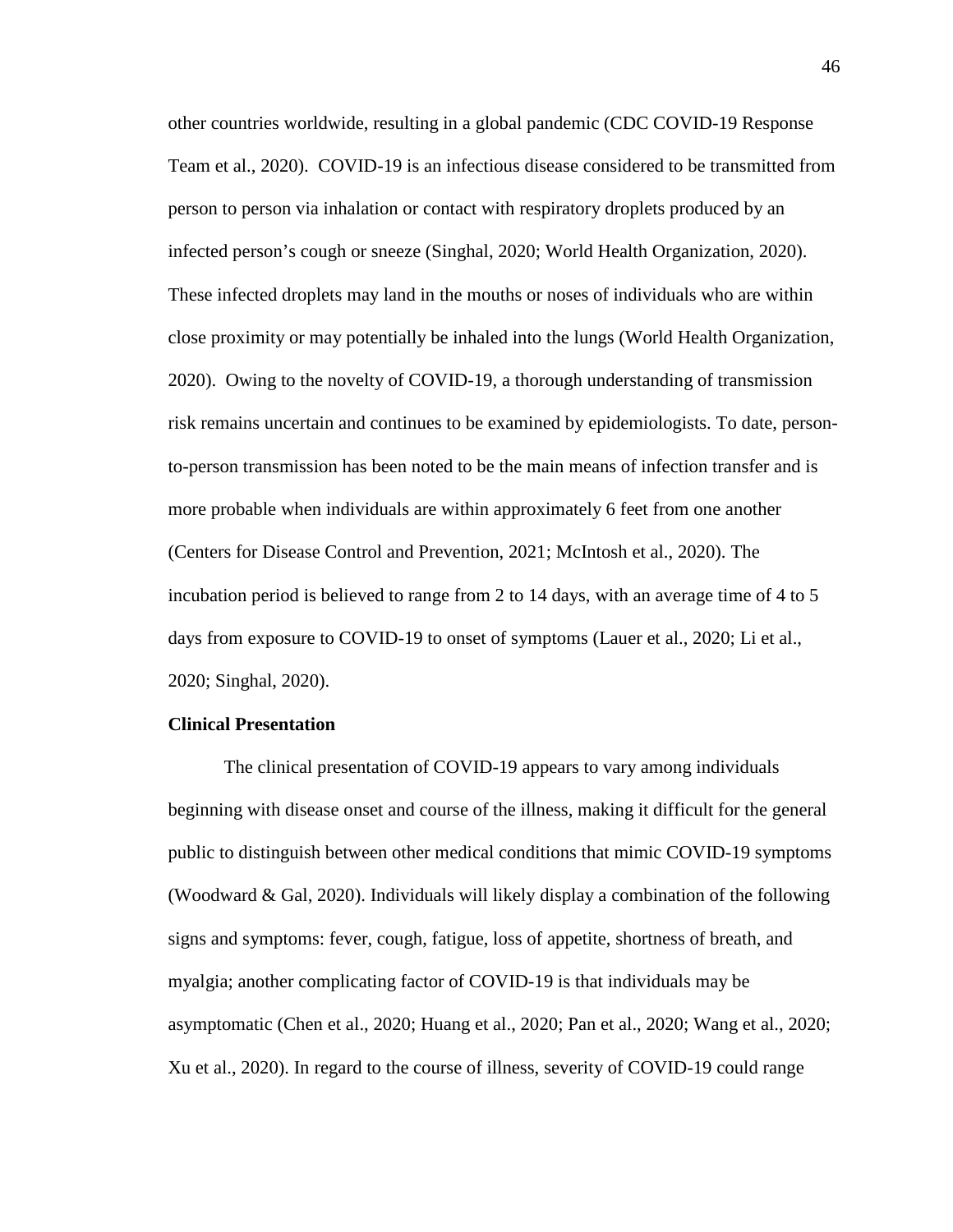from mild to critical, with age being a strong risk factor influencing illness severity (Centers for Disease Control and Prevention, 2020d; Wu & McGoogan, 2020). The clinical presentation has gradually transformed since the origin of COVID-19 and continues to be closely examined by researchers in public health domains.

# **COVID-19 Incidence Rates**

Although numerous regions throughout the nation have indicated higher disease rates in comparison to other areas (Johns Hopkins University, 2020), the pandemic has collectively impacted the general public at large. COVID-19 incidence rates among police departments in major cities, including New York, Philadelphia, Detroit, Houston, and Washington DC, have similarly followed an upward trend within their respective departments (Bleiberg & Williams, 2020). In May 2020, Governor Andrew Cuomo declared that 10.5% of the New York Police Department had tested positive for COVID-19 antibodies, suggesting that an estimated 3,700 LEOs had been infected and recovered from COVID-19 (Lardieri, 2020; New York City Police Department, 2020). In April 2020, approximately 140 LEOs from the Philadelphia Police Department tested positive for COVID-19 (Gambacorta, 2020). The month of November 2020 produced the highest COVID-19 positive test results, a reported total of 465, 4 times more than the second highest COVID-19 results in April 2020 (Laughlin & Bender, 2020). As of December 4, 2020, at least 880 LEOs and other civilian staff had tested positive for COVID-19. Furthermore, a total of 3,435 staff members of nearly 6,500 employed by the Philadelphia Police Department had to quarantine in 2020 for the following reasons: exposure to COVID-19, signs and symptoms of COVID-19, and traveling to a COVID-19 hot spot (Laughlin & Bender, 2020). Clearly, the Philadelphia Police Department was adversely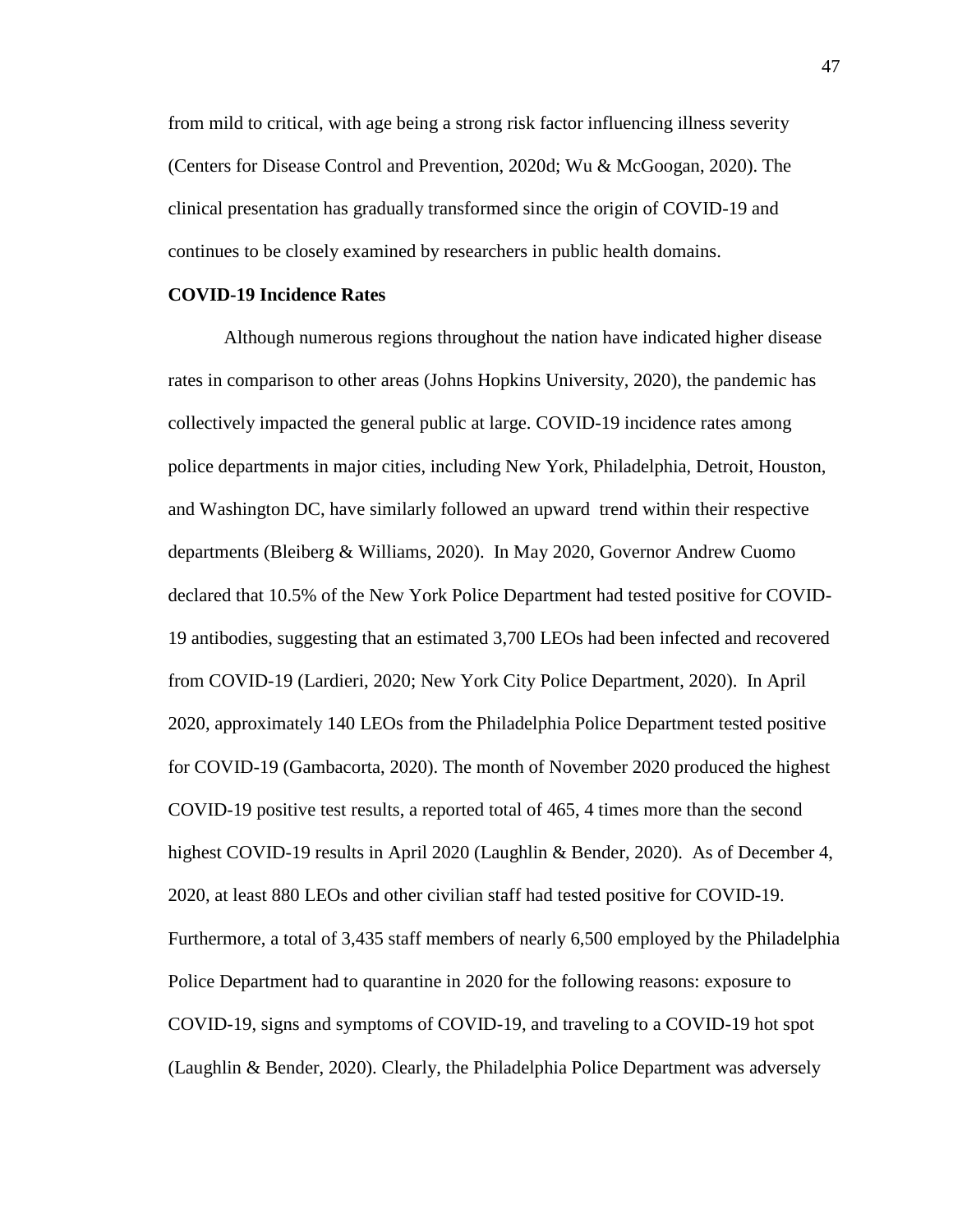affected by the pandemic in 2020, often resulting in understaffed police districts, given the considerable demand for active officers and 911 dispatchers. Unfortunately, this dilemma was common for police departments nationwide despite their ongoing efforts to maintain the health and safety of department employees via use of allotted resources.

#### **COVID-19 Fatality Rates**

As COVID-19-related data continue to be collected, analyzed, and interpreted, one of the most imperative statistics highlighted by public health and medical research experts is the COVID-19 case fatality rate. The fatality rate captures the number of individuals with a diagnosis of COVID-19 who die as a result of the infectious disease. The case fatality rate differs from mortality rates (Centers for Disease Control and Prevention, 2011a). The proportion of a population who die as a result of the pandemic compromises the mortality rate, which commonly diverges from the case fatality rate. This ratio is a result of the notion that an entire population has essentially not been exposed to the infectious disease (Centers for Disease Control and Prevention, 2011a). Estimated fatality rates projected by the CDC have been adjusted accordingly, based on trends of statewide incidence rates; however, experts argue that imperative factors have not been completely considered in the estimated death rates from the emergence of COVID-19 (Richardson, 2020). Although the access to and opportunities for COVID-19 testing have increased since development and dissemination of various COVID-19 assessments (Manabe et al., 2020), one should consider the initial barriers to testing: Both viral and antibody tests were dispensed at the discretion of state and local health departments or medical providers (Centers for Disease Control and Prevention, 2020f). Data outlining the nature of current and projected COVID-19 fatality rates are limited as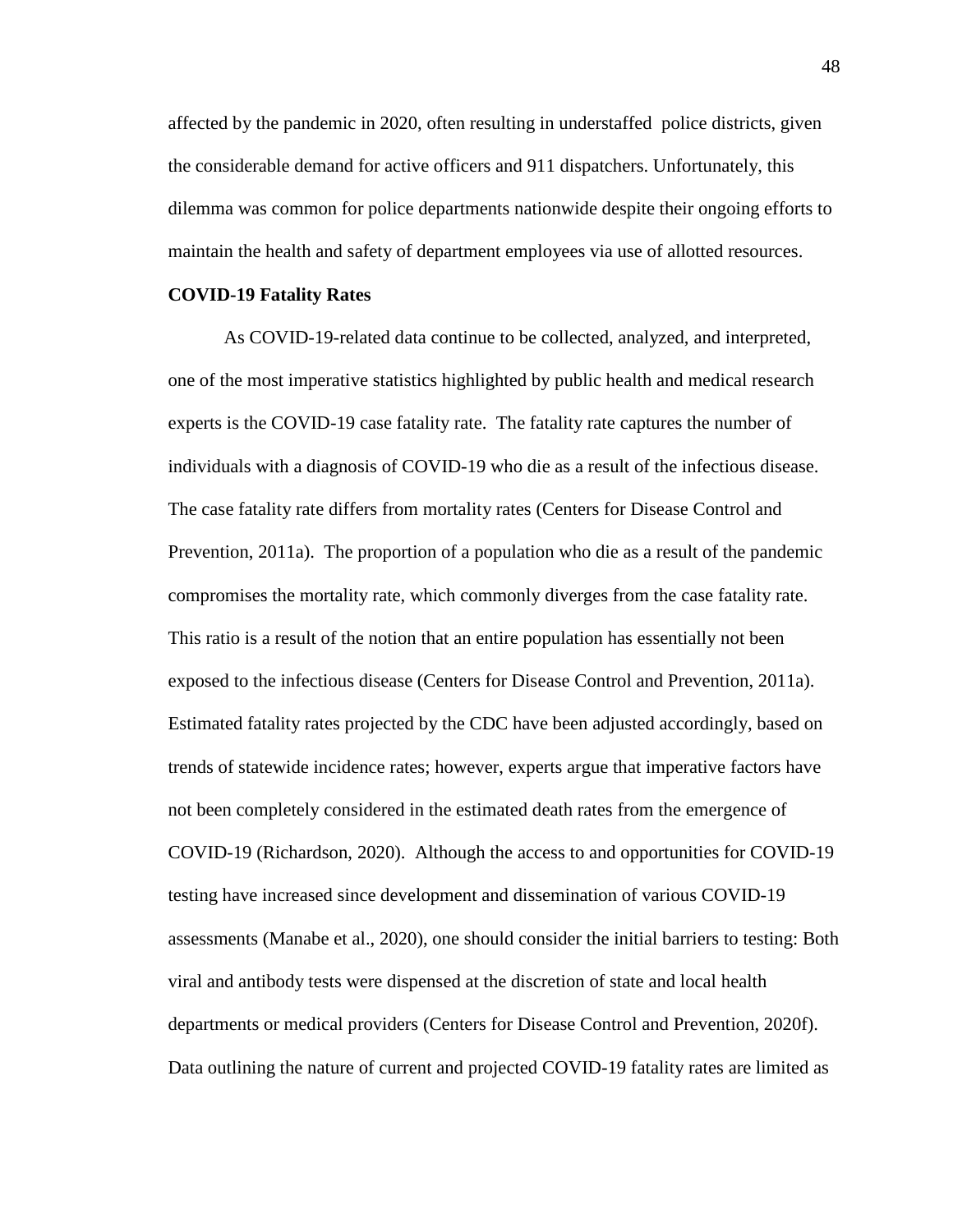a result of the availability and access to testing over the course of the pandemic (Richardson, 2020).

## **COVID-19 Fatalities of LEOs**

In the first several months of the pandemic, numerous police departments throughout the United States, including California, Colorado, Florida, Illinois, New Jersey, New York, and Louisiana, began reporting COVID-19-related deaths of LEOs (Police1, 2020). As the infectious disease spread nationwide, police departments across many geographic locations eventually encountered comparable challenges in maintaining the health and safety of LEOs while they performed day- to-day law enforcement duties (Cortez, 2020). Consequently, COVID-19-related deaths of LEOs continued to increase over the course of 2020 (Laufs & Waseem, 2020), similarly to the increase in the general public. Preliminary data gathered by The National Law Enforcement Officers Memorial Fund indicated that COVID-19-related fatalities were the single highest cause of officer line-of-duty deaths in 2020, while firearms-related fatalities ranked second (National Law Enforcement Officers Memorial Fund, 2021). A total of 264 LEOs from various jurisdictions, including federal, state, military, tribal, and local police departments, died in the line of duty, the highest number of deaths since 1974 (National Law Enforcement Officers Memorial Fund, 2021).

From the 264 total deaths, 145 of the LEOs were confirmed by their agencies to have been active in the line of duty and either had a diagnosis of COVID-19 or had evidence suggesting the LEO had COVID-19-related complications at time of death (National Law Enforcement Officers Memorial Fund, 2021). Forty-eight LEOs died in firearms-related activity, a notable 6% decrease in firearm fatalities in 2019 (National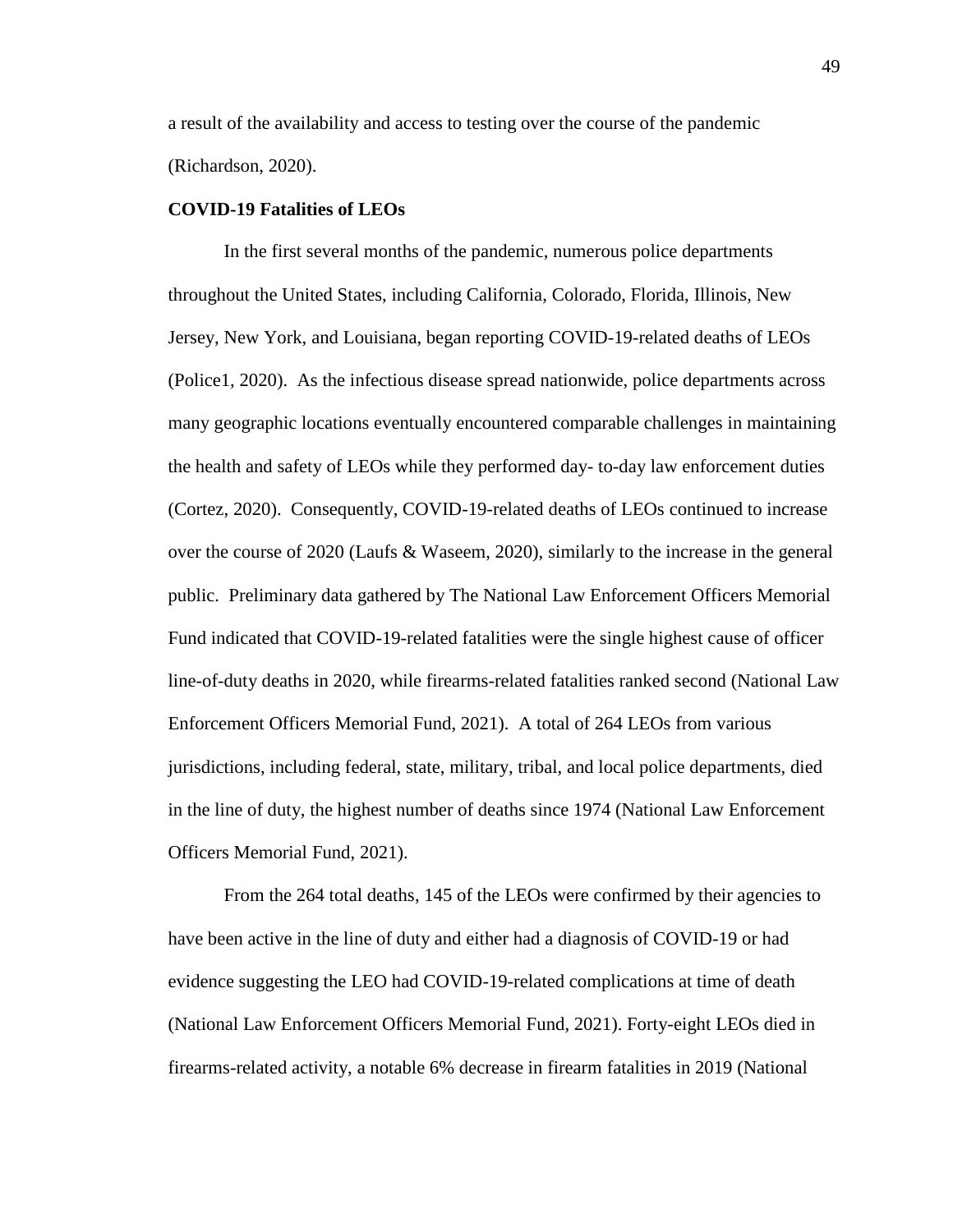Law Enforcement Officers Memorial Fund, 2021). As testing and data related to COVID-19 drastically developed in the latter months of 2020, the National Law Enforcement Officers Memorial Fund continued to confirm more COVID-19-related fatalities in 2020. Public health professionals anticipate that COVID-19 fatalities and the total number of line-of-duty deaths will ebb and flow as public health, government, and personal choice factors intersect (National Law Enforcement Officers Memorial Fund, 2021; Scudellari, 2020).

#### **First Responder Protocols During COVID-19**

Police departments have been urgently tasked to implement protocols and procedures to mitigate and prevent transmission of COVID-19. The Centers for Disease Control and Prevention has allied with first-responder personnel throughout the United States and supplied them with general guidance on identifying exposure risk and proceeding with day-to-day occupational roles/responsibilities (International Association of Chiefs of Police, 2020. The considerations for agency action of the Centers for Disease Control and Protection entail adjustments in daily communication among law enforcement personnel and training on use of personal protective equipment (PPE) while adhering to universal health and safety precautions, including social distancing (International Association of Chiefs of Police, 2020). Furthermore, LEOs who must make contact with individuals suspected or confirmed to have COVID-19 are recommended to follow guidelines from the Centers for Disease Control and Protection that are primarily intended for fire services, EMS, and emergency management officials (Centers for Disease Control and Prevention, 2020e). Although the use of PPE is a routine procedure for LEOs, COVID-19 has induced a greater value on the use of face masks, eye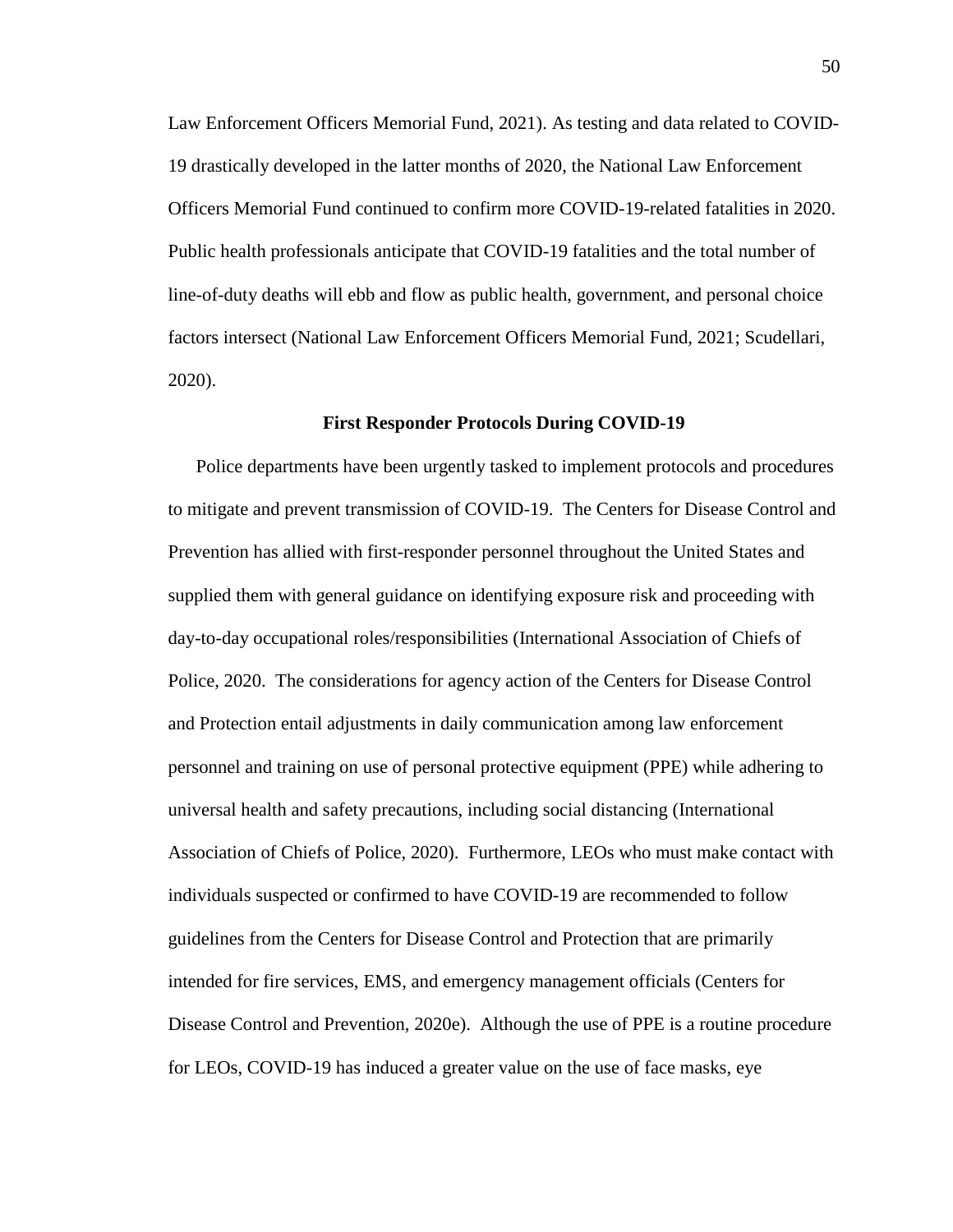protection, and gloves when interacting with the general public (Satula, 2020). Owing to the increased requirement of PPE across various healthcare professions and first responders, shortages of PPE quickly developed as an additional barrier for LEOs in fulfilling their daily duties (The Department of Homeland Security Science and Technology, 2020).

# **COVID-19 Changes in Policing Strategies**

Despite the occurrence of previous public health emergencies in the United States, COVID-19 has created many novel challenges for law enforcement agencies, especially regarding the way LEOs manage law and order (Brooks & Lopez, 2020; Laufs & Waseem, 2020). Limited availability of PPE, COVID-19 infection rates among police personnel, and LEO staffing shortages have required police agencies to adjust their policing strategies and enforcement of laws (The Department of Homeland Security Science and Technology, 2020). Given the differences in jurisdiction at the state and local levels of law enforcement, agencies have had to quickly modify and execute policing strategies most compatible with their respective resources and needs. Previously developed policing strategies in response to public health crises certainly aid and inform the current strategies; however, research on the short- and long-term efficacy and effectiveness of policing is limited (Laufs  $\&$  Waseem, 2020). A combination of the unexpected development of COVID-19, lack of policing standardization across police agencies during public health emergencies or natural disasters, and limited research on short- and long-term effects of policing strategies during these events, among other factors, has influenced significant differences in policing strategies nationwide.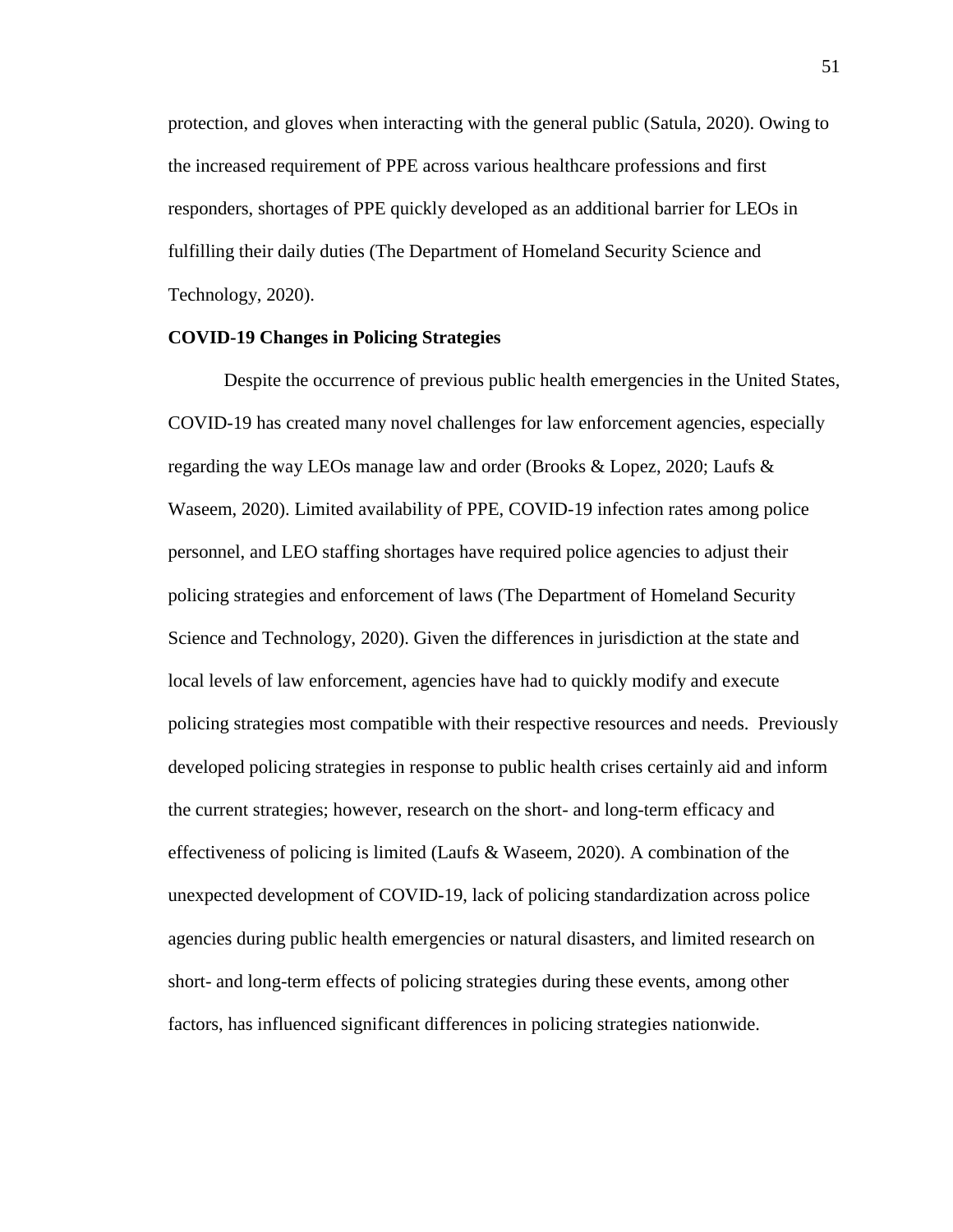Many emergency measures taken by law enforcement agencies have reduced the number of opportunities for a LEO to be in close proximity to members of the public (National Police Foundation, 2020). Although law enforcement agencies vary with their implementation of policing strategies, commonly noted strategies have shifted to rely heavily on 911 dispatchers. As reduction of in-person contact between LEOs and the general public has been a key objective of law enforcement agencies (National Conference of State Legislatures, 2020), 911 dispatchers have been tasked to meticulously screen telephone calls in greater detail than before the pandemic (The Centers for Disease Control and Prevention, 2020e). Not surprisingly, 911 dispatchers are overworked given the drastic adjustments in 911 dispatchers' assessments of the nature of emergency, inquiries about COVID-19 signs/symptoms of callers and those involved on the scene, and allocation of calls to appropriate first responders (The Centers for Disease Control and Prevention, 2020e). Overburdened workers appear to be a common theme for 911 dispatchers across the United States and also true for Philadelphia Police Department dispatchers (Bender, 2020; Krouse, 2020; McCormick, 2021; Wan, 2020). These recent declarations beg the need to expand on the evaluation of short- and long-term effects of policing strategies, especially because 911 dispatchers play such critical roles in serving the general public and coordinating with first responders.

Additional COVID-19-related modifications across law enforcement agencies have relied more heavily on use of the following: citations, tickets, or summons and online law enforcement agency platforms (Brennan Center for Justice, 2020; Lum et al., 2020). LEOs have been redirected to adopt the public health model of "do no harm" when interacting with the general public and determining the need for arrest or use of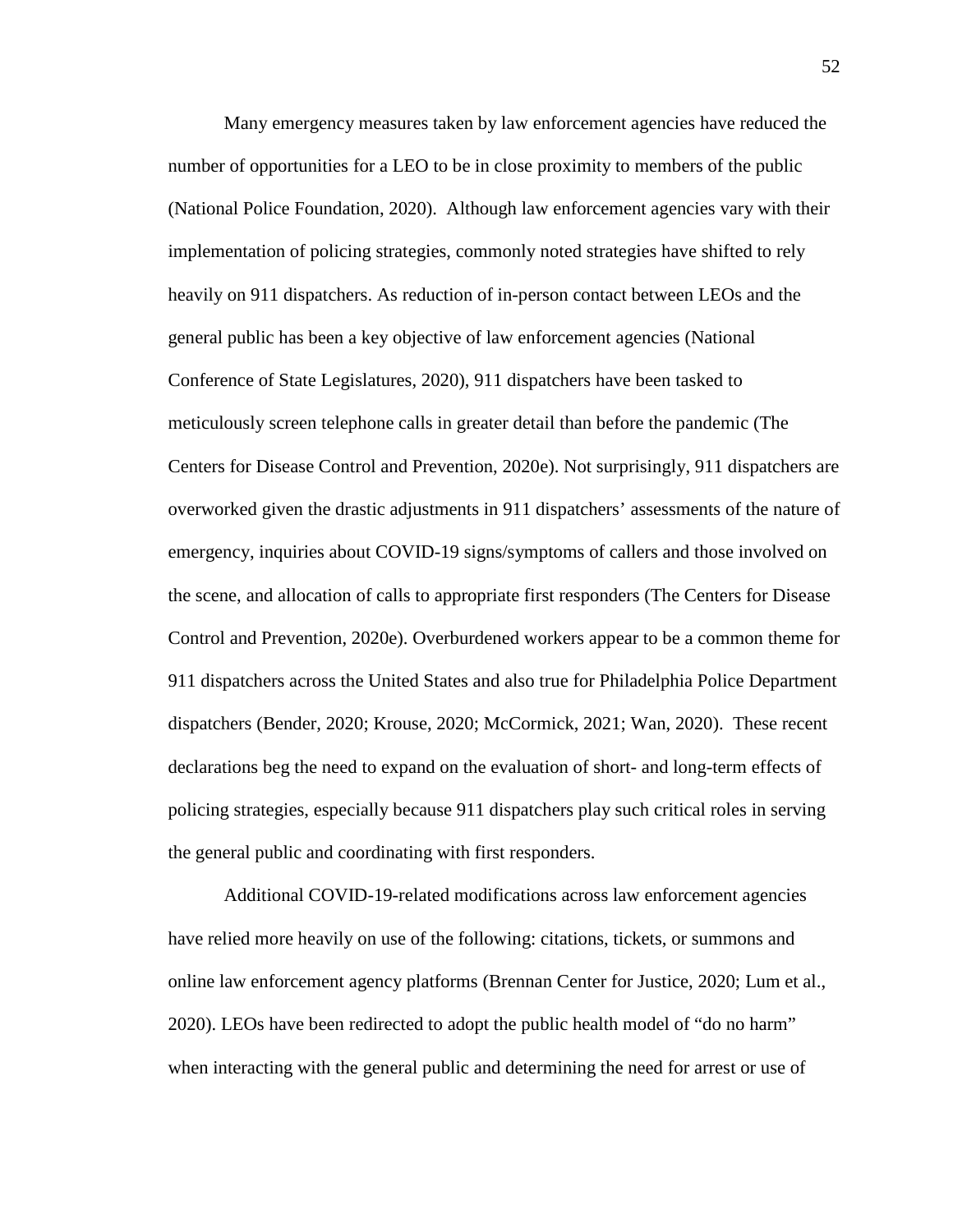force (Chung et al., 2020). Arrests are essentially deemed a last-resort action, a significant adjustment for LEOs who primarily use this policing strategy. To ensure policing interventions align with public health guidelines, larger cities across the United States began to issue tickets or summons in lieu of arrests for minor crimes (Bleiberg  $\&$ Williams, 2020). Emergency situations deemed as low risk or that do not require the presence of LEOs are more frequently diverted to other first responder personnel, such as EMTs, who could effectively and efficiently respond to health-related crises (Brooks & Lopez, 2020; Occupational Safety and Health Administration, 2021; Police Executive Research Forum, 2020). Means of communication among LEOs have also transitioned from in-person meetings to online or telephone and, dissemination of crime reports have also followed this trajectory (Bleiberg & Williams, 2020).

On foot patrol duties and interactions with community members have been reduced as the result of various state, county, and city social distancing guidelines and recommendations from law enforcement organizations (International Association of Chiefs of Police, 2020). Law enforcement agencies across the nation have transitioned their patrolling responsibilities from a combination of on foot and various modes of transportation (e.g., bicycles, motorcycles, patrol cars) to an increased use of patrol cars (Hermann et al., 2020). Reduced interactions between LEOs and community members in addition to cancellation of community-oriented policing and outreach initiatives have been identified as potential threats to the progression of community-oriented policing (National Police Foundation, 2020). In order to maintain a sense of connection and rapport between law enforcement and communities during COVID-19, communityoriented policing programs and advocacy efforts have altered their means of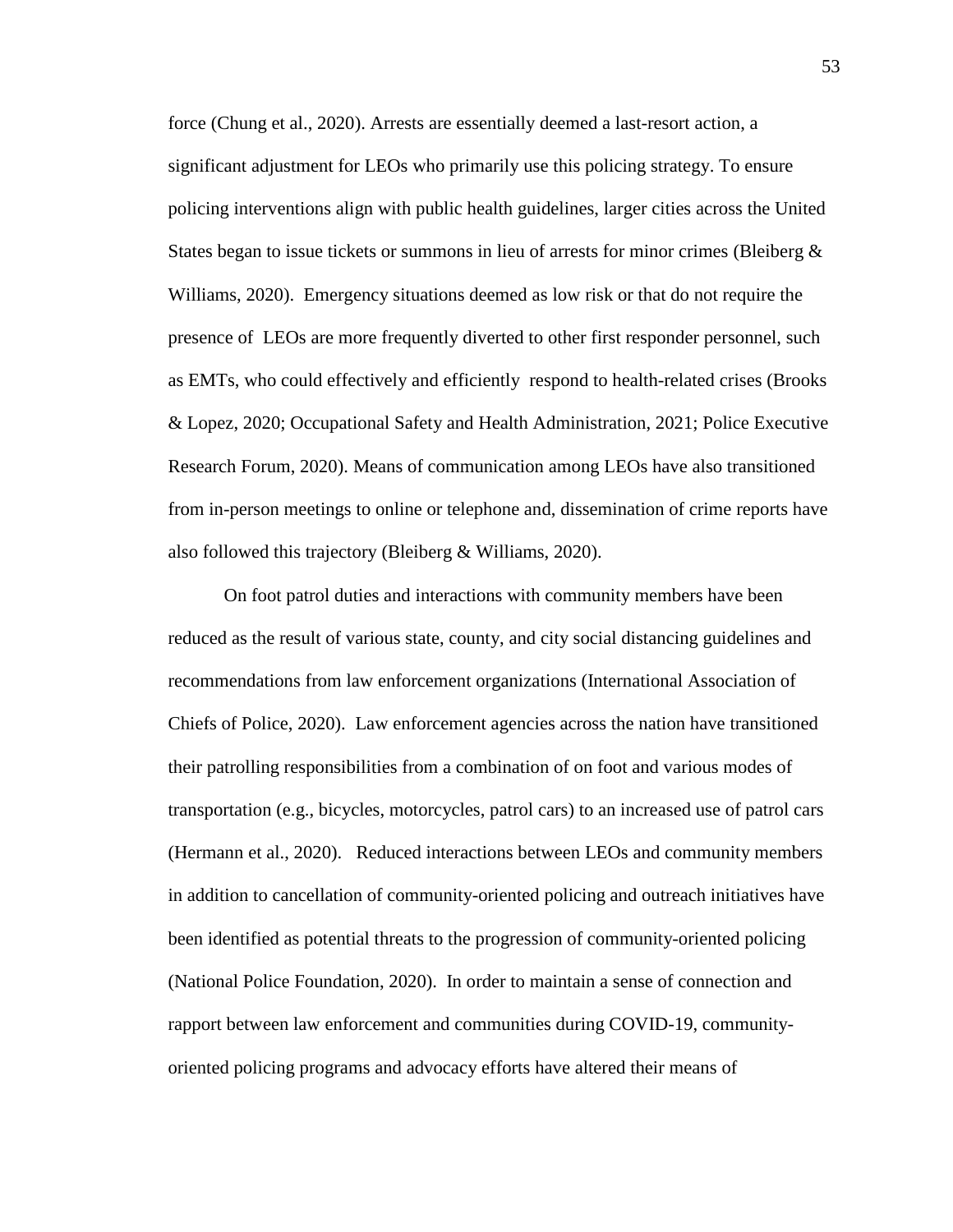communication from in-person meetings to a variety of online social platforms (i.e., online meetings). These adjustments underscore the importance of the relationship between community members and LEOs, as well as the need to assess effectiveness of online social platforms both in short- and long-term policing strategies. Many of these unprecedented policing strategies in response to COVID-19 could further refine the degree of rapport between law enforcement agencies and the general public, as well as reduce rates of crime, a primary goal of community policing (Schlosser, 2020).

#### **Naloxone Administration and COVID-19**

Police departments at state and local levels have also considered their roles in the opioid epidemic while balancing procedural adjustments from the rapidly developing pandemic. Some police departments have decided to temporarily suspend administration of naloxone until COVID-19 and its effects subside (Feder, 2020; Gelardi et al., 2020; Kuwabara-Blanchard, 2020a). The police department in Lawrence, a city in Marion County outside of Indianapolis, is one agency that has received significant backlash from the community and harm reduction advocates (Kuwabara-Blanchard, 2020a). Police Chief Dan Hofmann rationalizes his decision to withhold naloxone administration and allow EMS to respond to overdose emergency calls because of- concerns of COVID-19 transmission to responding LEOs (Kuwabara-Blanchard, 2020a). While COVID-19 was aggressively evolving and a significant increase in overdose-related calls in central Texas were noted in April 2020, the Austin Police Department refused a naloxone donation that would equip every LEO within the police department (Newberry, 2020). Police Chief Brian Manley from Austin Texas indicated naloxone administration is not within LEOs'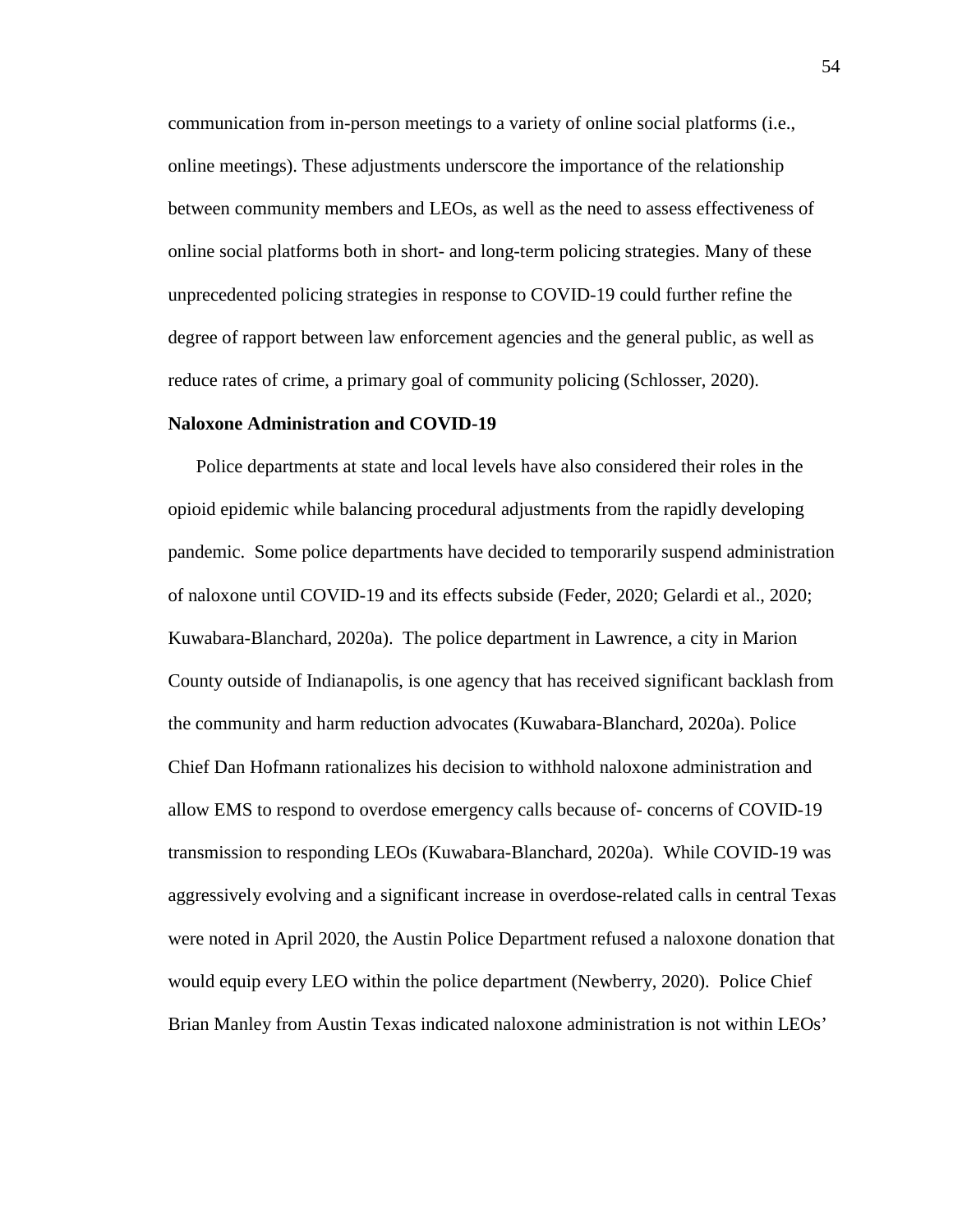daily duties and that training the police department on naloxone administration is not relevant because EMS are also readily available (Newberry, 2020).

Although these police departments have chosen to suspend or disallow naloxone administration, Dr. Michael Kaufman, Indiana's medical director of emergency medical services, suggested minimal to no research indicates that administration of any intranasal medication would result in the production of airborne particles or respiratory droplets that could be pathogenic (Kuwabara-Blanchard, 2020b). In fact, intranasal administration initially results in the medication going inward through the nasal mucosa, which is a targeted area of absorption. The nasal mucosa contains an abundant number of blood vessels, ensuring a rapid absorption of most drugs and generating high systemic blood levels (Marx et al., 2015). An important feature of intranasal medication is its noninvasive route of administration (Grassin-Delyle, et al., 2012), thus allowing for ease in self-administration or the administration of medication by others. Furthermore, intranasal medication has demonstrated a low potential for injuries or disease transmission, including hepatitis B and HIV (Marx et al., 2015).

Professionals argue that intranasal naloxone administration would not prompt the individual overdosing on opioids to sneeze or cough until after the administration is completed (Kuwabara-Blanchard, 2020b). Following naloxone administration, acute withdrawal symptoms, such as nausea, vomiting, and cardiac arrest (Jordan & Morrisonponce, 2020), could entail coughing and sneezing, thus reinforcing the importance of PPE use by first responders. Dr. Roger Crystal, CEO of Narcan's patent holder, Opiant Pharmaceuticals (Kuwabara-Blanchard, 2020b), along with Dr. Michael Kaufman have proposed minor adjustments to the naloxone administration process, such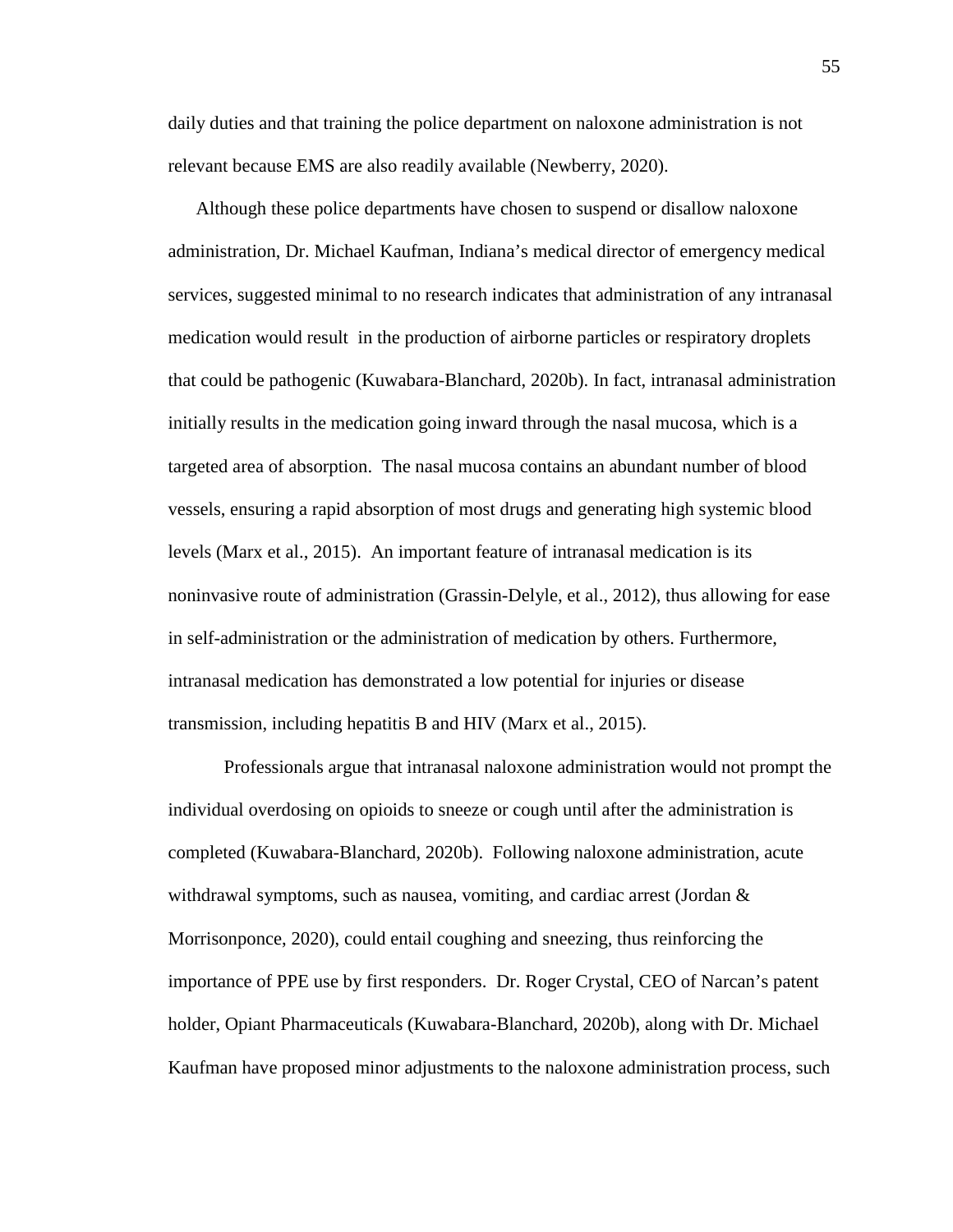as facing away from the individual while administering naloxone and remaining at least at an arm's-length distance or retracting 6 feet away from the individual following administration of naloxone (Kuwabara-Blanchard, 2020a). Numerous police departments with naloxone accessibility have solely adjusted their safety precautions to reflect COVID-19 guidelines recommended by the Centers for Disease Control and Prevention rather than completely suspend naloxone administration (DrugFreeCT.org, 2020). Regardless of adjustments in the naloxone administration process, protocols highlight the urgency in which naloxone should be administered to individuals with suspected opioid overdose (Opioid Overdose Prevention Initiative, 2020; Substance Abuse and Mental Health Services Administration, 2020).

The Substance Abuse and Mental Health Services Administration released a statement on May 8, 2020, addressing first responders' reticence or refusal to administer naloxone because of concerns of contracting COVID-19. Use of PPE and different forms of naloxone, including intranasal and intramuscular, was recommended by the Substance Abuse and Mental Health Services Administration to minimize LEOs' exposure to COVID-19. Intramuscular naloxone was identified as a lower risk option compared to intranasal naloxone because the medication is administered via injection into the thigh muscle, farther away from the nose and mouth area required for intranasal administration (Substance Abuse and Mental Health Services Administration, 2020). Since the development of the autoinjector form of naloxone that is administered intramuscularly and of intranasal naloxone, many more police departments started to use these forms of naloxone beginning in 2014 and 2015 (Gasior, 2018; Morgan & Jones, 2018). Alternatives in route of administration are an appealing characteristic of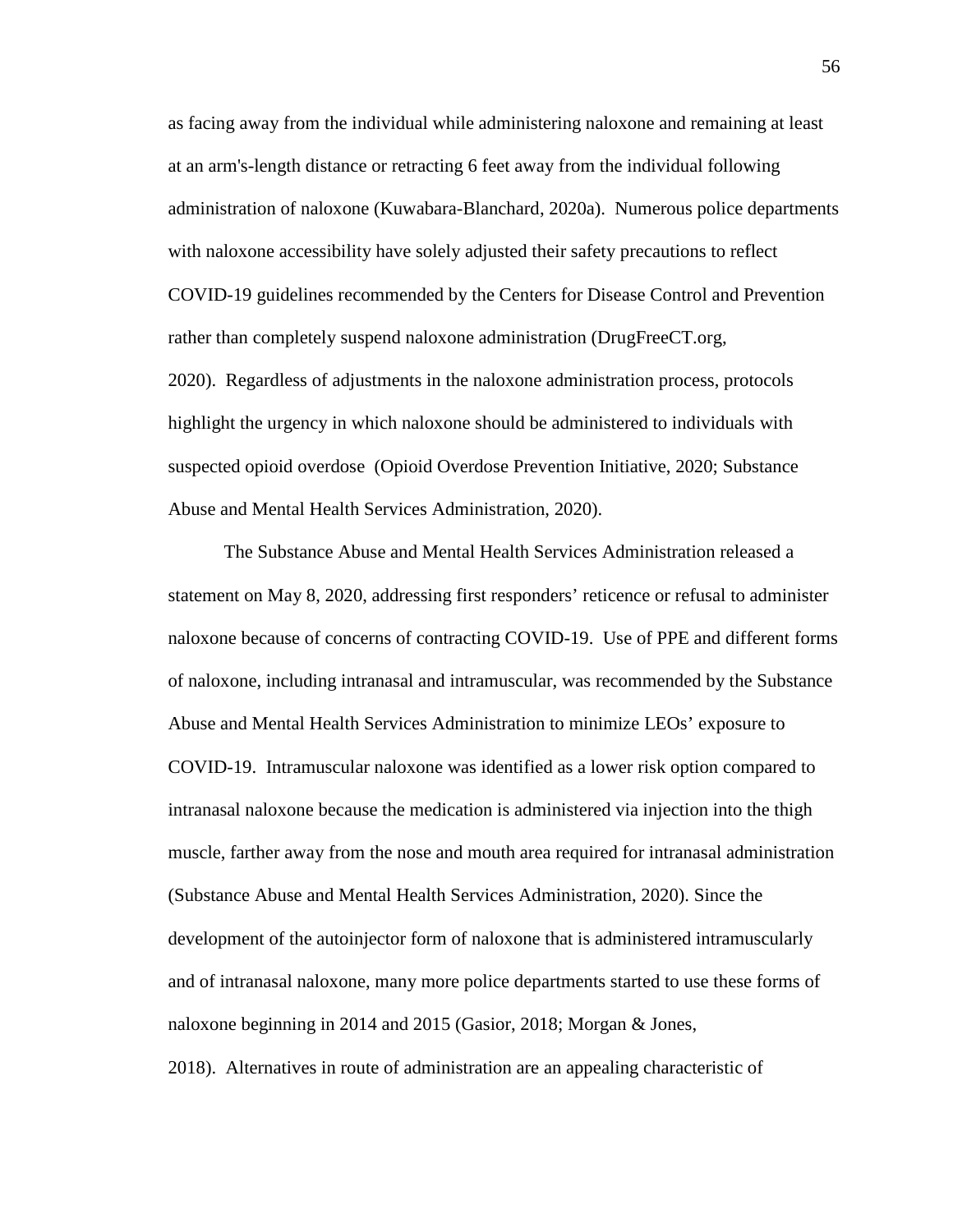naloxone, a contributing factor to its ongoing use by police departments. Although forms of naloxone vary among police departments as a result of supplementation from local and state health departments, EMS, or community organizations (Lurigio et al., 2018), both forms are effective in reversing opioid overdoses (Dietze et al., 2019).

The Substance Abuse and Mental Health Services Administration (2020) strongly encouraged first responders to continue naloxone administration and described the refusal of naloxone use as comparable to withholding cardiopulmonary resuscitation to an unresponsive individual who may have experienced cardiac arrest. The underlying message behind the statement by the Substance Abuse and Mental Health Services Administration suggests a disease model of addiction perspective, being that OUD is comparable to a medical complication and should be managed in a similar fashion. As use of PPE is considered a primary means of defense from contraction or transmission of COVID-19 among other transmittable diseases (University of Maryland, 2020), LEOs' accessibility to PPE is crucial so they have the opportunity to safely administer naloxone and assist individuals in need.

### **Fear and Concerns of COVID-19**

Fears and concerns about COVID-19 transmission, staffing, and training opportunities appear to be a common theme among police departments, thus prompting high-ranking LEOs to rapidly respond based on availability of resources, perception of safety, and levels of risk (Jennings & Perez, 2020). Nonetheless, it is suggested that in comparison to other medical conditions, fear is a primary feature associated with infectious diseases, namely fear of transmission, morbidity, and mortality (Ahorsu et al., 2020). Given the increased number of LEOs nationwide testing positive for COVID-19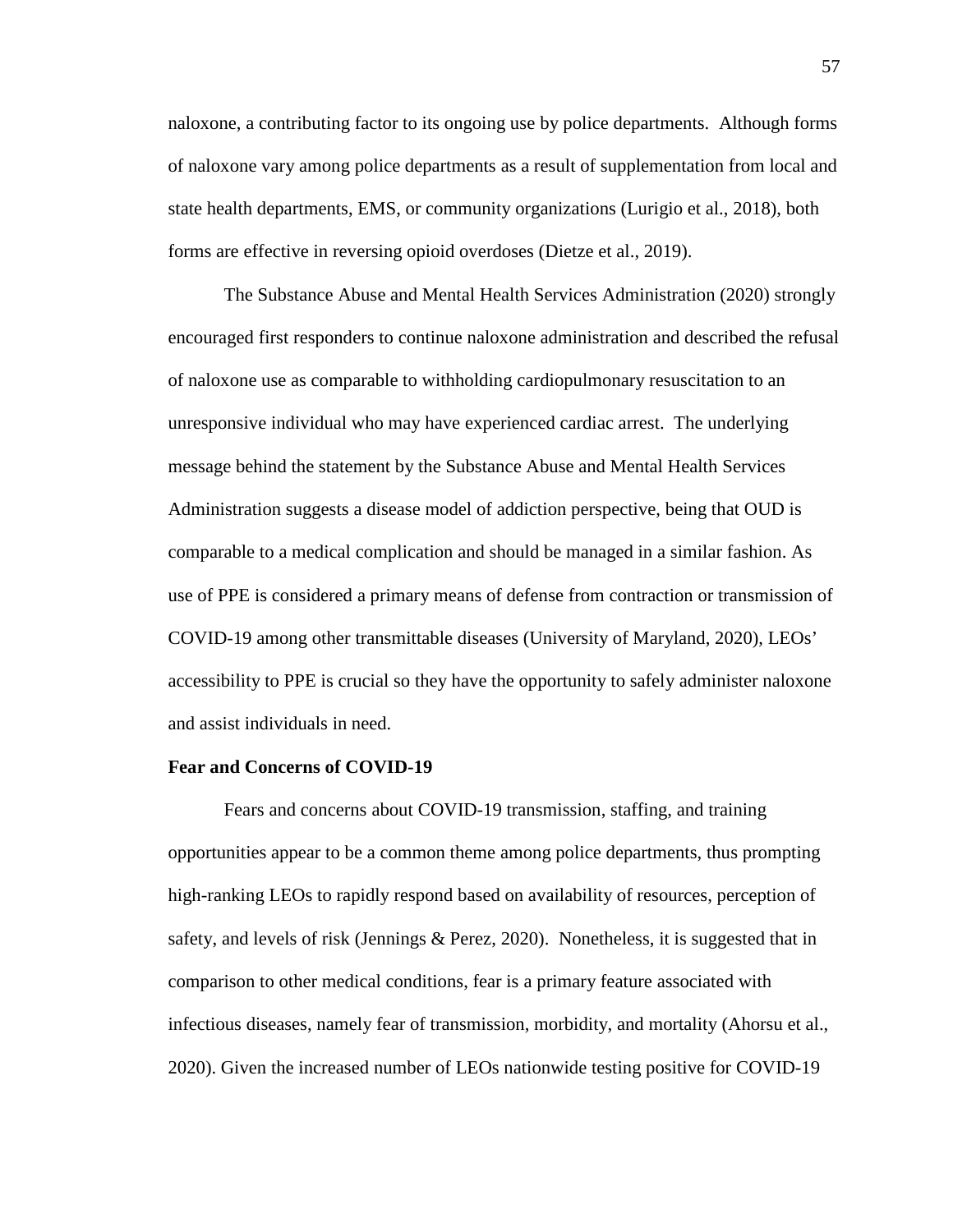and LEOs' exposure to an individual with the virus over the course of 2020 (Cave  $\&$ Dahir 2020; National Police Foundation, 2020), LEOs have imparted fears and concerns about their safety and health, as much uncertainty remains regarding transmission risks of COVID-19 (Berman, 2020; Bleiberg & Williams, 2020). Furthermore, LEOs' fears and concerns have remarkably included concern for the health of their families (Schuppe, 2020).

Fear is a complex construct that has been widely debated between psychological and biological realms, and even though many theories attempt to explain fear, the context-dependency of fear memories is noteworthy as it relates to LEOs' encounters with the general public (Adolphs, 2013). The context-dependency of fear memories considers the eliciting circumstances, type of threat, distance to the threat, and time elapsed since a threat was encountered (Adolphs, 2013; Fanselow & Lester, 1988). Given the recurring encounters LEOs may have with opioid overdose victims and concerns of aggression or aggressive behaviors (Smyser & Lubin, 2018), LEOs are likely to develop specific fear-related memories associated with opioid overdose situations. Furthermore, physical distance (i.e., proximity) is acknowledged as one of the most basic stimulus cues to trigger fear (Blanchard  $\&$  Blanchard, 1990), and fears surrounding COVID-19 could potentially exacerbate preexisting fears and consequent responses. Individuals' decision-making processes and skills are likely to be impaired when experiencing a heightened degree of fear (Adolphs, 2013; Blanchette & Richards, 2010), a troublesome situation for LEOs who must hastily respond to emergency situations.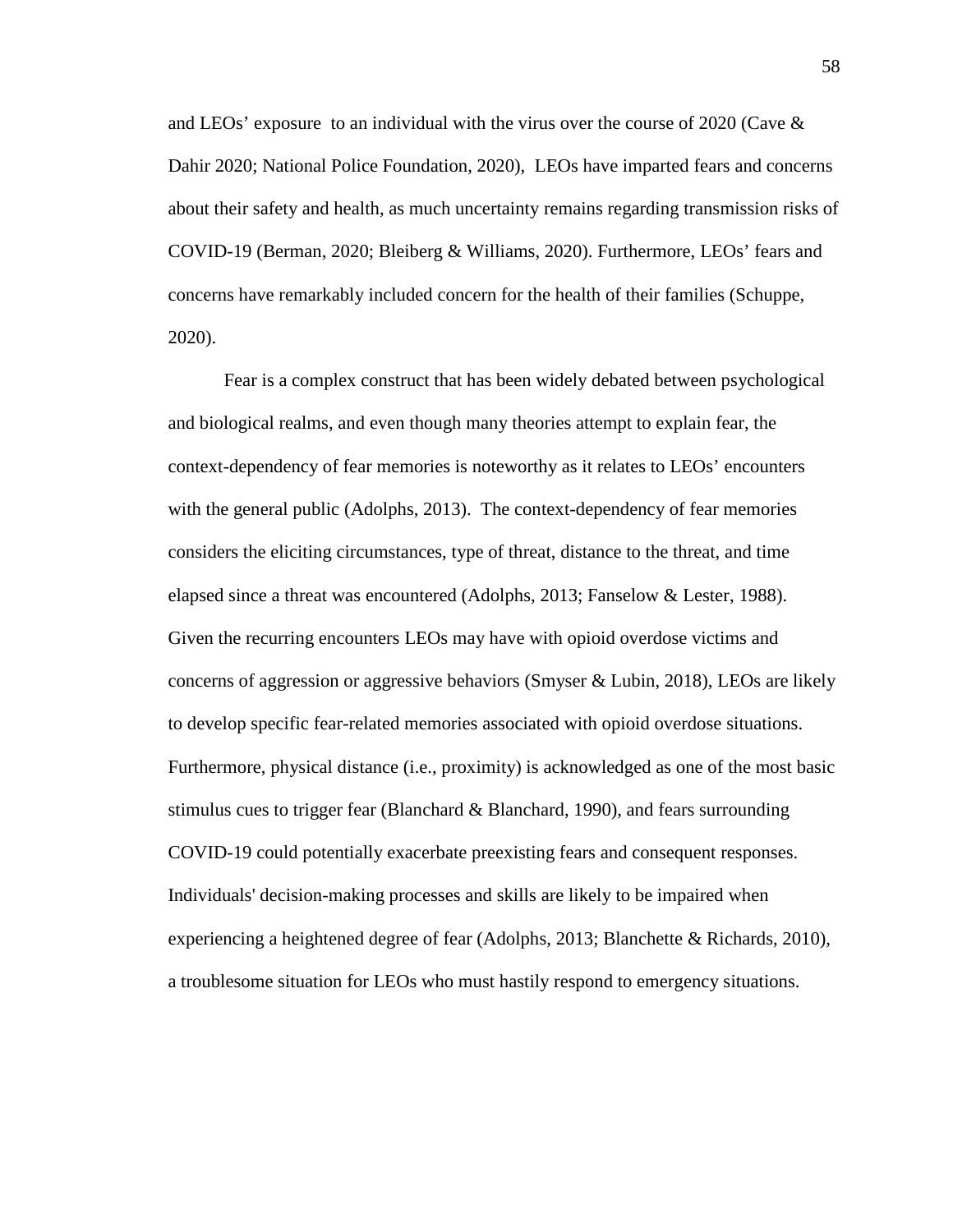# **LEOs' Mental Health**

Owing to the development of COVID-19 and its associated hindrances to daily functioning and routine, LEOs' mental health is a component of wellness that is at significant risk of being impaired, similarly to that in the general public (Kumar & Nayar, 2020; Stogner et al., 2020). The World Health Organization (2020) hypothesizes an increase in rates of loneliness, anxiety, depression, insomnia, substance use, and selfharm/suicidal behavior as a result of quarantining and quarantining's impact on the livelihoods of individuals. Additionally, COVID-19 fears and concerns in conjunction with repeated exposure to drug-related overdose emergency situations that inherently encompass a degree of trauma (Goodison et al., 2019) could lead to short-term and/or long-term mental health complications over time. Previous findings on the effects of natural disasters (i.e., tornadoes, hurricanes, earthquakes) and human-caused disasters (i.e., industrial accidents, shootings, mass violence, acts of terrorism) have indicated short- and long-term increases in mental health problems (Holland et al., 2021; Substance Abuse and Mental Health Services, 2021). Considering the monumental events that occurred in 2020, including the emergence of COVID-19, the 2020 United States presidential election, various social justice issues, and the reliance on LEOs to manage these events, it is anticipated that LEOs' mental health will be at great risk.

Acute stress from witnessing or experiencing traumatic events may lead to chronic distress if not monitored and managed appropriately by LEOs (Marmar et al., 1999 ), and higher levels of depression and anxiety have been found in LEOs who were exposed to traumatic incidents (Hartley et al., 2007; Martin et al., 2009; Strahler & Ziegert, 2015). Consequently, self-destructive behaviors or negative coping strategies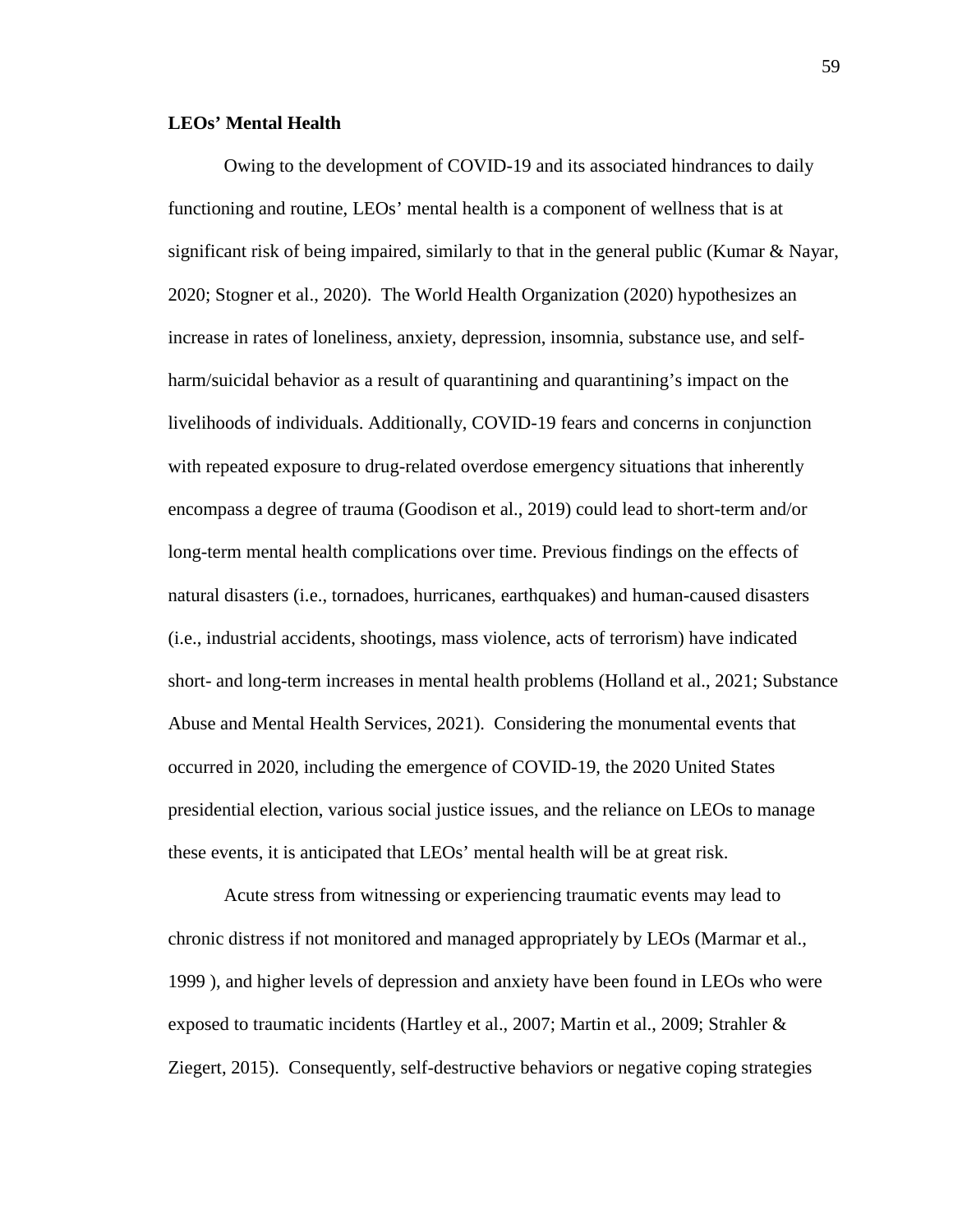may arise if LEOs ignore psychological trauma or other related mental health symptoms (Geronazzo-Alman et al., 2017; Menard & Arter, 2013; O'Hara et al., 2013). One must consider the implications of public health crises and the possible compromise of LEOs' safety, health, and well-being on and off the job. Physically and mentally healthy LEOs who are well equipped with PPE and naloxone are essential in maintaining law and order while battling both the opioid epidemic and the COVID-19 pandemic.

### **Attitudes About Addiction**

Since ancient times, the progression of philosophy, religion, science, and medicine has challenged theorists' and professionals' hypotheses on the etiology of addiction (Robinson & Adinoff, 2016). Discourse about the etiology and nature of addiction has drastically evolved over the course of centuries as medical, political, and social sciences continue to examine the originating and maintaining factors of addiction. Evaluation of substance use and addiction from a research or treatment point of view innately elicits paradoxical and differing attitudes about addiction, as noted among professionals and laypersons worldwide (Luke et al., 2002). Although numerous hypotheses and models of addiction have been derived in attempts to conceptualize addiction, a dichotomy in causation of addiction from a moral or disease perspective remains as the two most commonly held viewpoints (White, 2000). Both models of addiction have undergone scrutiny for various reasons, thereby promoting further development of the moral model and disease model of addiction today. Furthermore, other models of addiction that appraise behavioral, psychosocial, biopsychosocial, or neurological factors have emerged in response to aspects that are not fully captured by the dichotomy of moral and disease models (Heather, 2017). As theories of addictive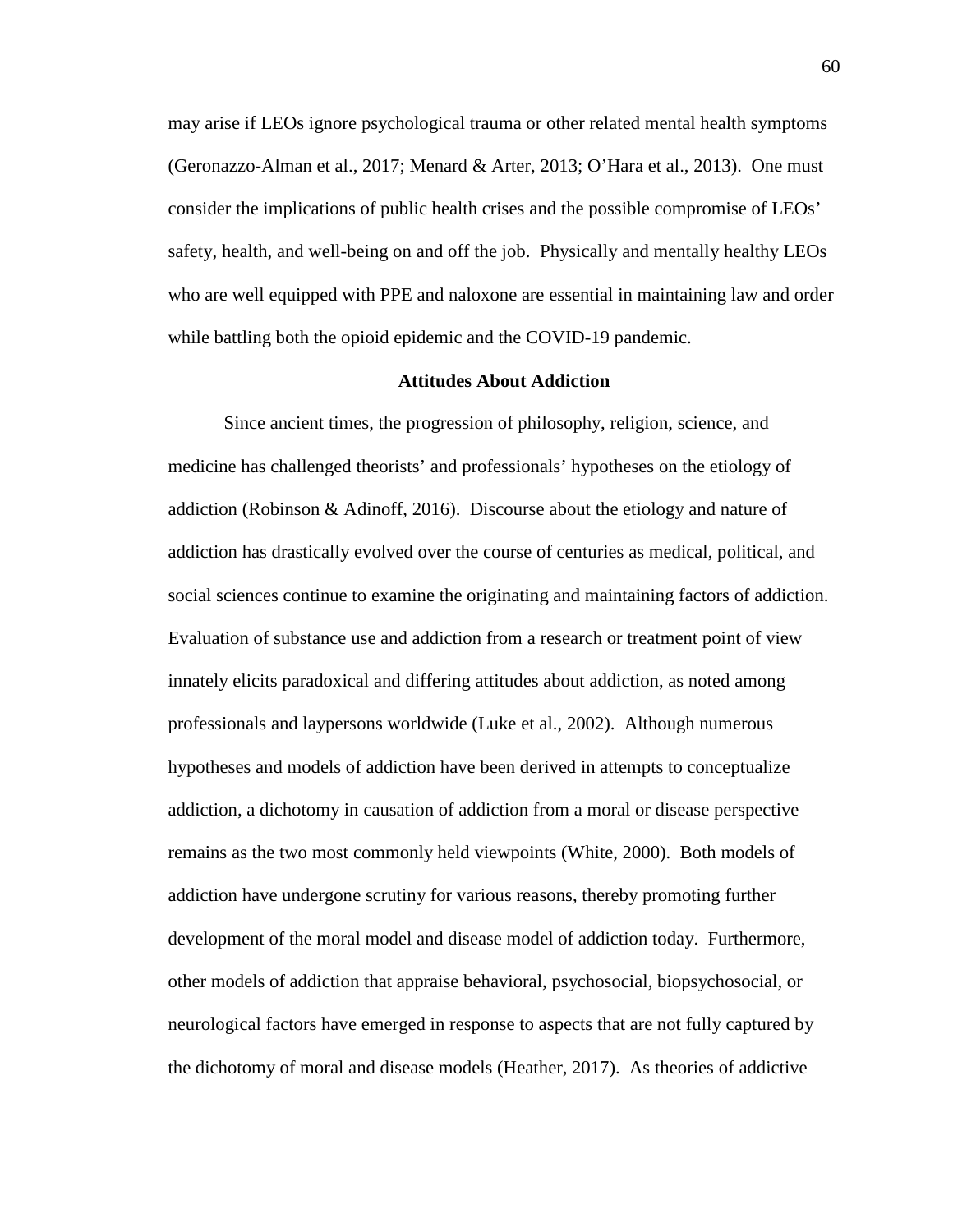behavior and motivation have been polarized between the moral and disease models for a majority of the 20th century and both models comprise the two most popular models of addiction, the disease and moral models solely are examined in this study (Bogren et al., 2019; Pickard et al., 2015).

#### **The Moral Model**

## *History*

In the United States, the drug and alcohol culture has substantially transformed from the Colonial Era to today. The moral model is one of the primary frameworks through which addiction is conceptualized and understood by professionals and laypersons, and it was initially prominent throughout the 18th and early 19th centuries (Australian Government Department of Health, 2004). Religious, political, and medical influences, in conjunction with the increased availability of alcohol and tobacco, significantly contributed to the progression of substance use during the American Revolution and Young Republic era from 1763 to the 1820s (Lassiter & Spivey, 2018). Alcohol use was originally widely accepted because of its availability and utility for medical purposes; however, negative consequences of alcohol use, such as excessive use, violence, and death, gradually arose (Lassiter & Spivey, 2018). In 1826, the temperance movement began in response to excessive alcohol use throughout the United States and encouraged moderation so that alcohol use did not interfere with one's relationship with God (Thombs, 2006). Public acceptability of alcohol use in moderation then shifted to abstinence as clergy members preached that all alcohol use was immoral (Lassiter & Spivey, 2018). This religious movement laid the foundation for the moral model, which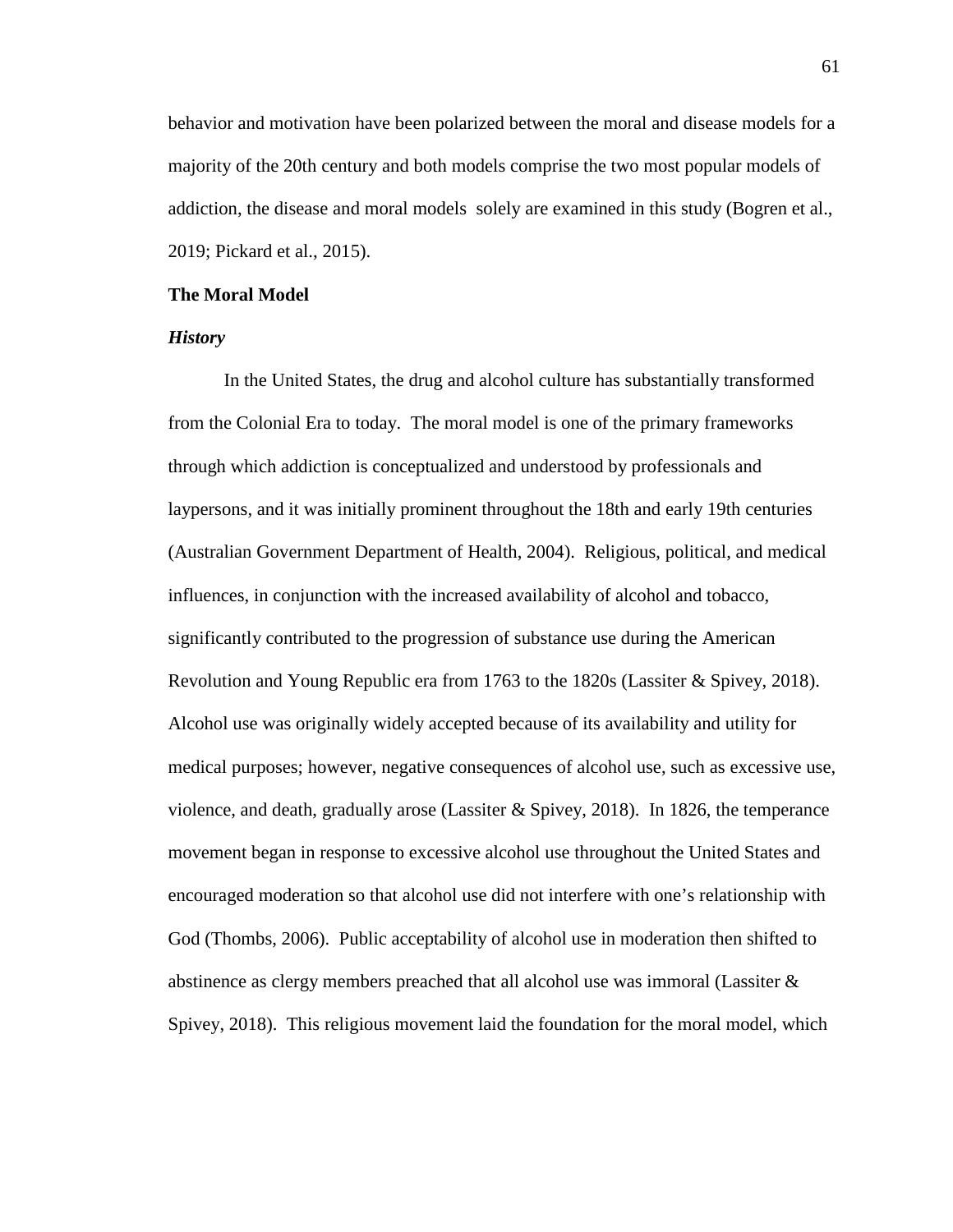dramatically influenced substance use policies and treatment, as well as attitudes of the general public throughout the first half of the  $20<sup>th</sup>$  century (Pickard, 2017).

# *Assumptions of Moral Model*

The moral model assumes that individuals addicted to substances refuse to adhere to ethical or moral codes of conduct and their behavior is freely chosen (Lassiter & Spivey, 2018). Also, individuals who excessively use substances or alcohol are considered morally weak, irresponsible, and sinful. As addiction is perceived as a choice, individuals are to blame for their actions, and substance use behaviors are deemed morally wrong (Lassiter & Spivey, 2018).

# **The Disease Model**

### *History*

In the late  $18<sup>th</sup>$  century, the notion of addiction as a disease was first introduced by Benjamin Rush, a widely respected physician who is viewed as the father of American psychiatry (Gold & Adamec, 2011). In attempts to understand alcoholism from a medical perspective, he defined alcohol use as a "disease of the will," which consequently contributed to the Temperance Movement in the 1820s (Levine, 1978). Although the moral model trumped the disease model for nearly a century, physicians in the 1880s and 1890s further examined the plausibility of addiction as a disease (Russell et al., 2011). In the United States and United Kingdom, conceptualization of addiction as a disease propelled medical interventions and treatment for individuals similar to those for other medical conditions (Russell et al., 2011). The simultaneous evolution of medicine, science, and substance use culture preserved the ideology of the disease model and attracted various professionals, politicians, and the general public.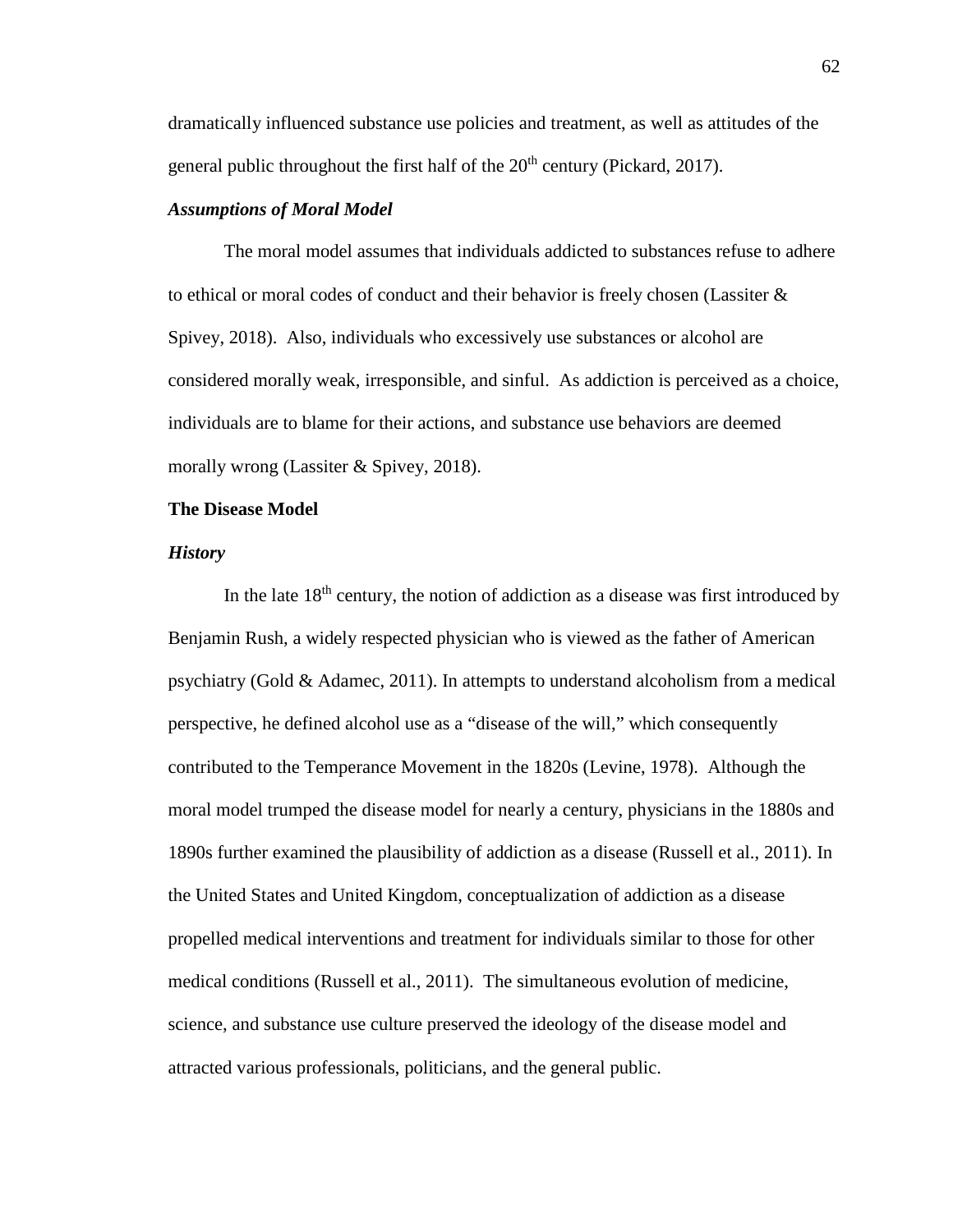In 1954, the American Medical Association classified alcoholism as a disease, thus significantly increasing the access and opportunity for individuals to receive effective treatment in the United States (Blume et al., 2013). Laws and policies congruent with the moral model were modified to reflect the disease model perspective, thereby allotting greater funds toward substance use treatment and research (Blume et al., 2013). As public funding increased in the mid 1990s, the disease model was further evaluated from a genetic and neurobiological framework (Institute of Medicine, 1997). A modern version of the disease model, which considers addiction as a brain disease, continues to be evaluated by researchers today (Kennett & McConnell, 2013).

### *Assumptions of Disease Model*

The disease model is based on the premise that addiction is a physiological disease with an onset, course, and a specific set of symptoms, similar to a chronic medical condition (Blume et al., 2013). Some critical features overlap between substance use and many other chronic diseases, such as the lack of control over the condition and a strong tendency to relapse (Jaffe, 1995). According to the disease model, addiction is a primary, progressive, chronic relapsing disease that is either genetically transmitted or acquired through excessive consumption (Ketcham et al., 2000; Leshner, 1997). Initial substance use is deemed voluntary; however, after ongoing use of substances, alterations in neural and brain functioning transform voluntary use to compulsive use (Foulds  $\&$ Ghodse, 1995; Ochoa, 1994). Addictive behavior is regarded as a compulsion and by definition reinforces the concept that behavior is outside of an individual's conscious control and disregards one's judgment to indulge in substance use behaviors or actual consumption of substances despite harmful consequences **(**Leshner, 1997; Lewis, 1993).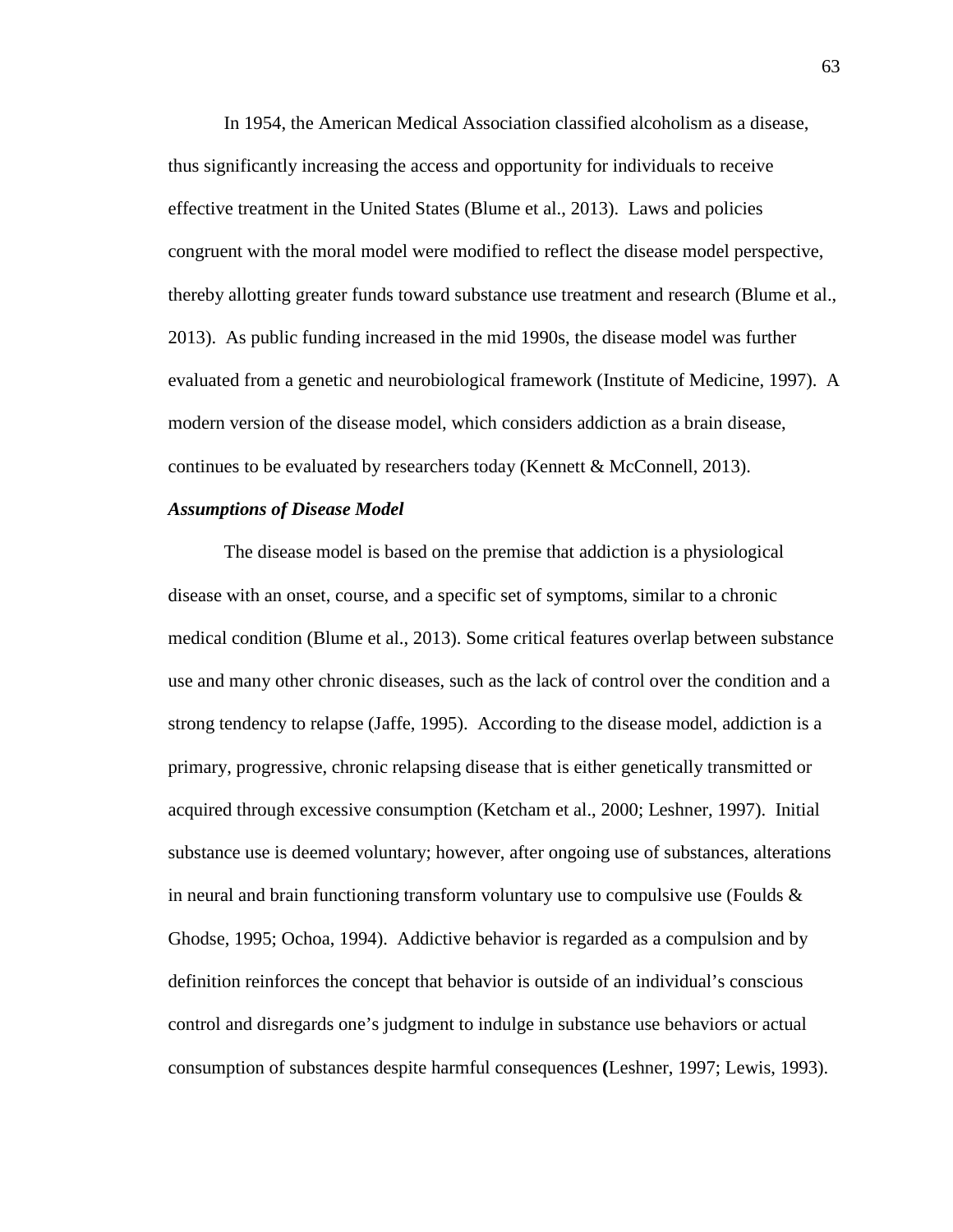#### **Evaluation of Moral and Disease Models**

#### **Benefits/Advantages of Moral Model**

In comparison to other models of addiction, the moral model is direct and simplistic in both theory and treatment domains. The etiology of addiction is simple in nature because social, biological, psychological, or spiritual factors are not recognized (Lassiter  $\&$  Spivey, 2018). In regard to treatment, punishment is considered a remedy to extinguish addictive behaviors because substance use and related behaviors are deemed wrong and sinful (Lassiter & Spivey, 2018). During the  $18<sup>th</sup>$  and  $19<sup>th</sup>$  centuries, punishment included public embarrassment, physical assault in the form of beatings and whippings, and fines. Incarceration and involuntary admission into psychiatric hospitals were also forms of punishment for substance use (Australian Government Department of Health, 2004). This form of treatment remained prominent via influence from governments and legal systems throughout the United States and Europe (Australian Government Department of Health, 2004) and continues today via policies and laws.

On the grounds that addiction is acknowledged as a choice, individuals struggling with substance use disorders have the opportunity to consciously choose to refrain from substances. With this understanding, individuals may gain a sense of control and autonomy, feel empowered, and view themselves as responsible to modify substance use behaviors. Essentially, the choice to refrain from substance use solely depends on the individual despite genetic, environmental, relational, physical, or mental health factors (Pickard, 2017). Epidemiological studies and behavioral intervention studies have supported the concept that substance use is a choice and can be controlled. Research findings indicate that a majority of individuals in their late 20s and 30s who once had a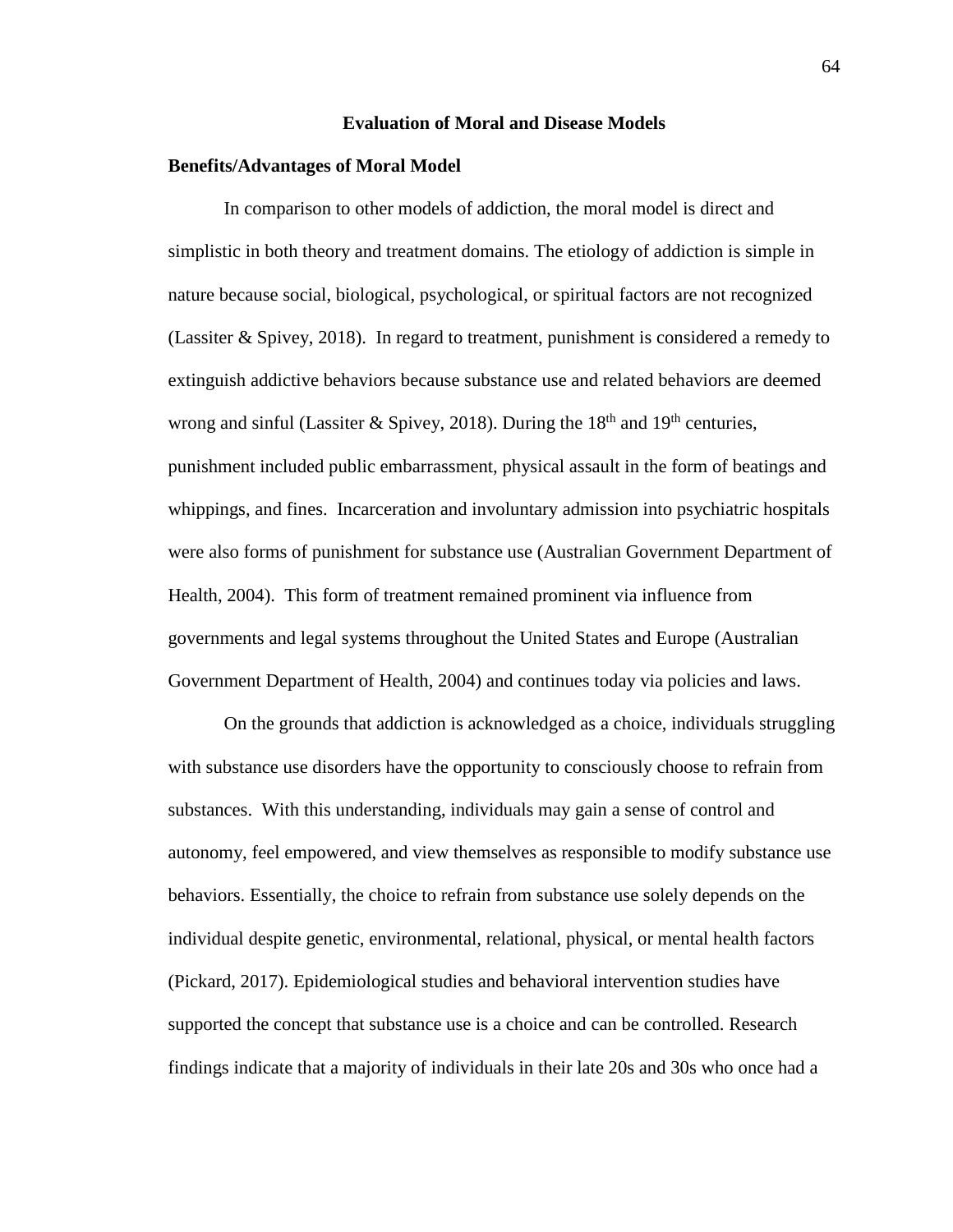pattern of substance use were able to reduce behaviors without clinical intervention as they transitioned to young adulthood. Roles and responsibilities inherent in young adulthood, including employment and parenthood, were identified as contributing factors to decrease in substance use (Foddy & Savulescu, 2006; Heyman, 2009; Peele, 1985; Pickard, 2012). In regard to control, some individuals with substance use disorders have deliberately decreased substance use to reduce tolerance effects, with the goal of decreasing cost of future drug use (Ainslie, 2000).

Behavioral interventions, such as contingency management treatment, have shown to improve rates of abstinence and treatment compliance by offering a reward system of incentives (Higgins & Petry, 1999; Higgins et al., 2007). Incentives, such as small prizes or monetary rewards, were awarded to those able to refrain from substance use and to provide negative urine drug screens and was found to be more effective than other modalities, such as CBT (Petry et al., 2011). Taken together, a significant amount of evidence indicates some degree of control and choice for those with substance use disorders across various situations, which aligns with the moral model of addiction. The moral perspective may consequently inform treatment approaches other than punishment, as individuals are considered responsible for their choices and controlling behaviors.

#### **Criticisms of the Moral Model**

One of the primary implications for those who endorse the moral model is that their attitudes and beliefs related to addiction essentially reduce the tolerance for and increase stigma toward individuals with substance use disorders (Caplehorn et al., 1996; James & Omoaregba, 2013; Luoma et al., 2007). Addiction stigma encompasses negative social attitudes toward individuals who use alcohol and/or other substances and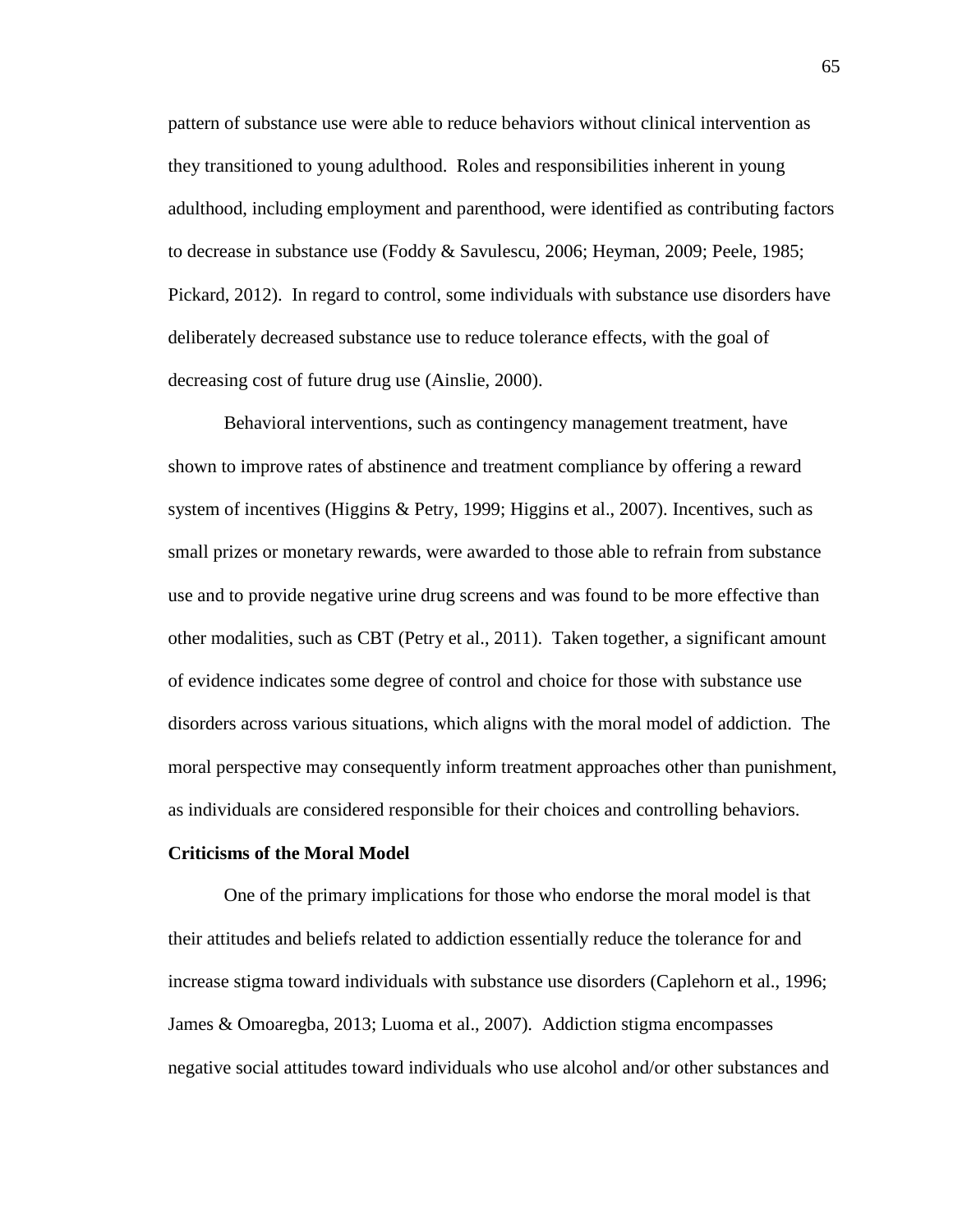has proved to be stable, according to 10-year-long epidemiological surveys in the United States (Chartier et al., 2016; Pescosolido et al., 2010). Although both studies examined attitudes and beliefs during the late 1990s to mid 2000s, the consistency in belief systems signifies that the moral model remains prominent among the general public. It is proposed that addiction stigma will impede quality of care and use of treatment services and will serve as a barrier for substance users to acknowledge that their substance use behaviors are problematic (Grant et al., 2015; Grant et al., 2016; Volkow, 2008). As addiction research continues to flourish, the moral model has been refuted by scientific research findings because it does not consider addiction a complex multifaceted problem (Lassiter & Spivey, 2018). In regard to treatment from a moral model view, punishment has not resulted in lower prevalence/incidence rates of addiction. In fact, societal norms, prohibitions, and punishment via criminal justice systems have historically and predominantly exacerbated rates of organized crime, developed profitable yet dangerous underground markets, and inundated prisons (Lassiter  $\&$  Spivey, 2018). Although the moral model treatment approach has dramatically transitioned from the18th century to contemporary models of addiction treatment, policies and laws are still founded on the notion that addiction is a choice and can be controlled. LEOs are at the front line of maintaining order, which may influence their personal belief systems of addiction and endorsement of the moral model.

#### **Benefits/Advantages of Disease Model**

One of the primary strengths of the disease model is the nonstigmatizing approach to substance use and users (Frank & Nagel, 2017). An advantage of the disease model is that it acknowledges the involvement of biological processes that occur from initial and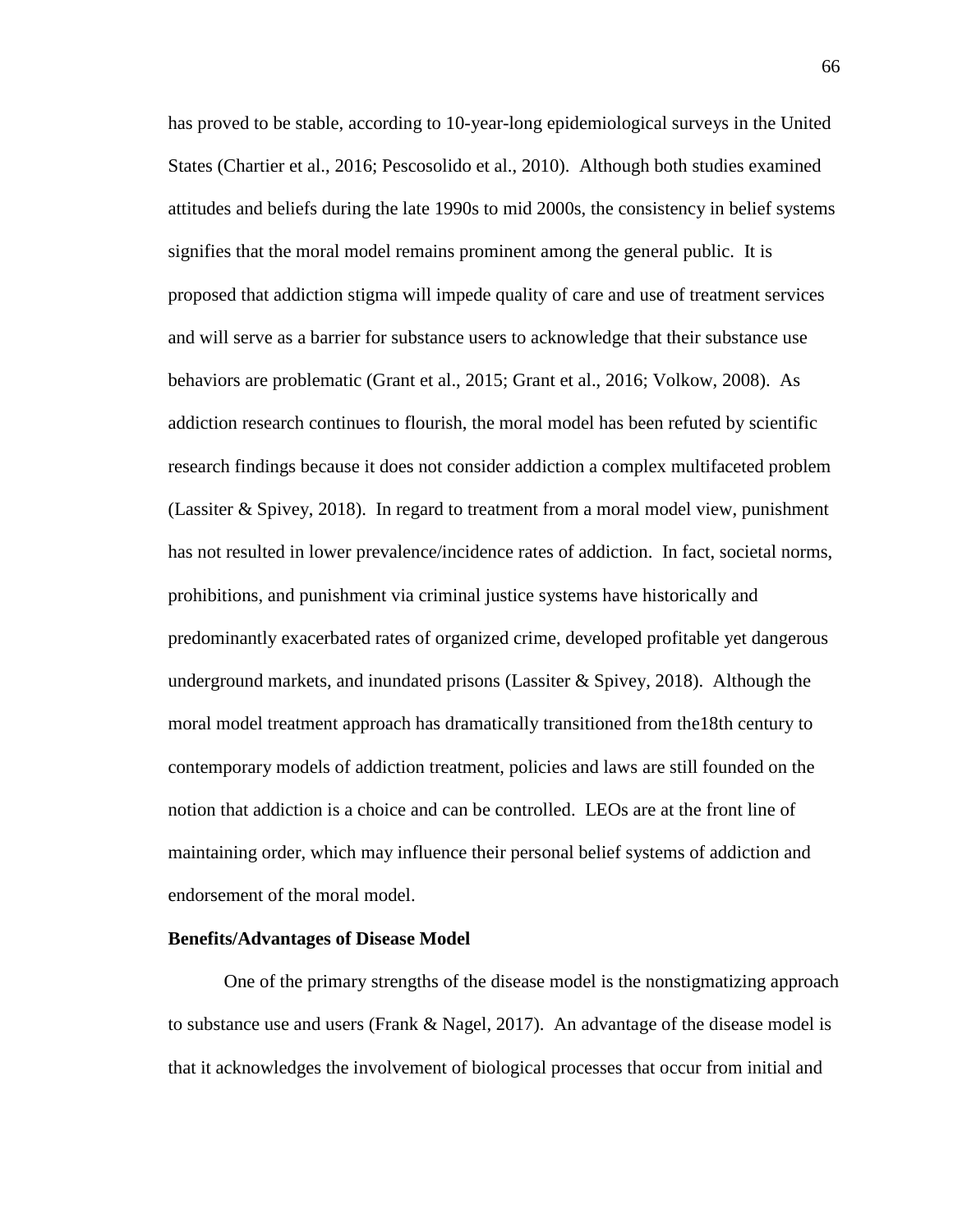ongoing substance use, which is critical to examine because of the complexity of pharmacokinetics of prescribed and illicit substances (Blume et al., 2013). Integration of biological processes in the conceptualization of addiction has challenged medical and behavioral health professions to identify and implement effective treatment strategies because addiction is considered comparable to other chronic medical conditions. Pharmaceutical interventions have also aligned with the disease model, evidenced by development of medications to treat symptoms and promote stabilization for those with myriad medical complications from substance use (Thombs & Osborn, 2019). These ramifications of the disease model continue to progress as researchers evaluate the efficacy of prevention, intervention, and relapse prevention methods. Overall, investment in the disease model from its infant stages has dramatically increased biomedical and clinical research related to substance use disorders, thus greatly contributing to the integrity of behavioral health professions (Substance Abuse and Mental Health Services Administration & Office of the Surgeon General, 2018).

The disease model has granted substance users an opportunity to receive quality, benevolent healthcare treatment, as well as increased access to treatment (Blume et al., 2013; Substance Abuse and Mental Health Services Administration & Office of the Surgeon General, 2018). Treatment grounded in the disease model of addiction has assisted countless individuals in recovery from substance use disorders (Thombs & Osborn, 2019). Furthermore, medical and clinical providers' conceptualization of addiction via the disease model may facilitate dialogue regarding biopsychosocial factors involved in a substance user's care. As the systematic coordination of general and behavioral healthcare continues to flourish in the United States, the disease model serves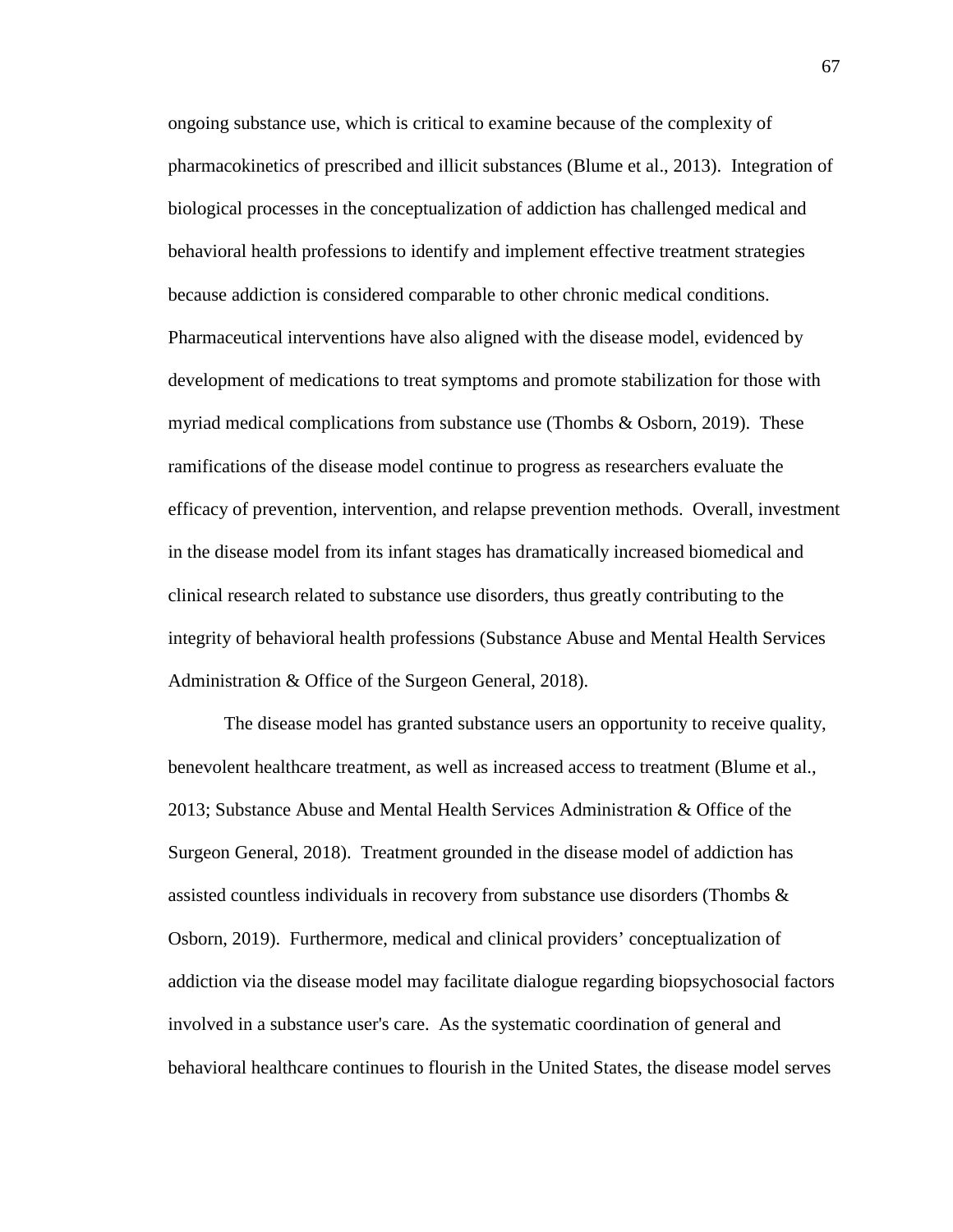as a platform for ongoing development of integrated healthcare and treatment of substance use disorders (National Council for Behavioral Health, 2020). Further examination and replication of treatment modalities based on the disease model could further inform treatment protocols at various organizational, legal, and systemic levels.

#### **Criticisms of the Disease Model**

A prominent critique of the disease model is that individuals with substance use disorders are deemed not responsible for or not in control of their substance use because of the biological and neurological implications (Blume et al., 2013; Frank & Nagel, 2017). This perspective could prevent individuals from developing and implementing self-management strategies and negatively influence a sense of self-efficacy in addressing substance use issues (Bilsker, 2003). Lack of self-efficacy may consequently influence an individual's desire to initiate behavioral change related to substance use and other areas of life (Kadden & Litt, 2011). Numerous studies have indicated a strong relationship between self-efficacy beliefs and substance use outcomes following a variety of treatment interventions (Dolan et al., 2008; McKay et al. 2004; Sitharthan & Kavanagh, 1990). Additionally, self-efficacy has been found to be associated with the occurrence or frequency of substance use (Allsop et al., 2000; Greenfield et al., 2000; Hayaki et al., 2011; Stephens et al., 1995). Taken together, the notion of lack of control and responsibility from a disease model perspective may negatively influence a substance user's acknowledgement, acceptance, and willingness to engage in treatment. Critics of the disease model have advocated further understanding of an individual's perspective of addiction and substance-related behaviors (Blume et al., 2013), possibly also providing insight into an individual's sense of self-efficacy.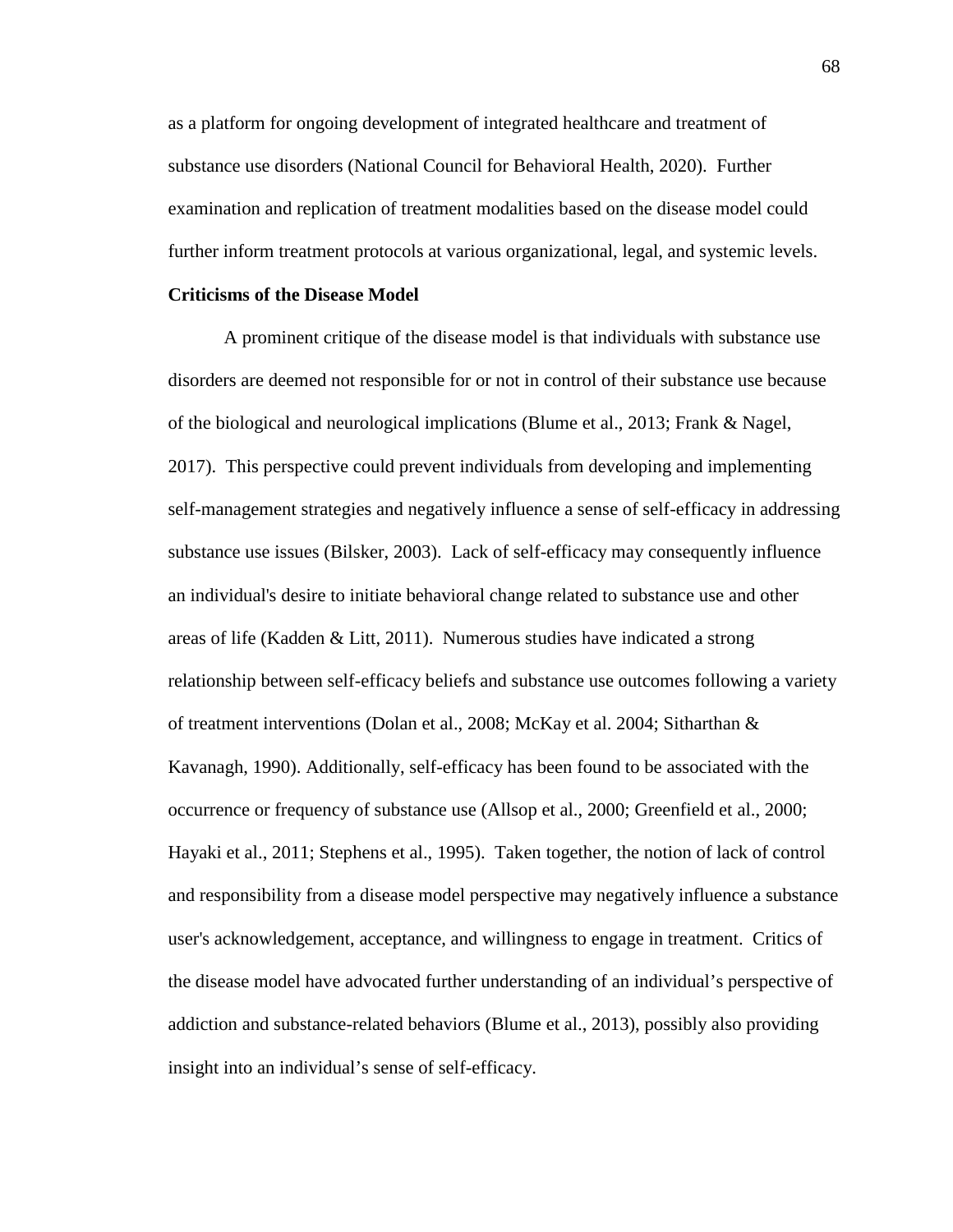In consideration of the substantial increase of research on treatment for substance use disorders from a disease model view, some researchers argue that biomedical treatments will dominate the scope of research on substance use disorders and neglect other essential areas addressing addiction (Hall et al., 2015). National public health organizations, such as the National Institute on Drug Abuse (2014), have notably prioritized research funds and allotted 16.5% to pharmacotherapies and 41.4% to basic and clinical neuroscience research from their 2014 research budget. Public health policies are at risk of being overlooked and underfunded because the standard of research is progressively shifting toward appraisal of biomedical interventions (Daniels, 2016; Hall et al., 2015). In the United States, implementation of public health policies have promoted powerful results and have shown to be more cost effective compared to research screenings of entire populations and interventions targeting a small sample of individuals at genetic risk of addiction (Hall et al., 2002).

Policies enforcing greater taxes on cigarettes, bans on advertisement of nicotine, and restrictions on smoking areas have halved the incidence of cigarette smoking during the past several decades (Forey et al., 2015; Pierce et al., 1998). Public health policies have also proved more efficient than drug vaccines, predictive genetic testing, or neurosurgical interventions targeting nicotine users and individuals at risk of smoking (Rose, 1992). Based on the success and validity of population level interventions, public health advocates present a valid argument against the primary focus of disease model research trending toward biomedical remedies. Conceptualization and policies devised to prevent and treat substance use disorders should by all means include biological and neurological factors; however, economic, epidemiological, and social scientific findings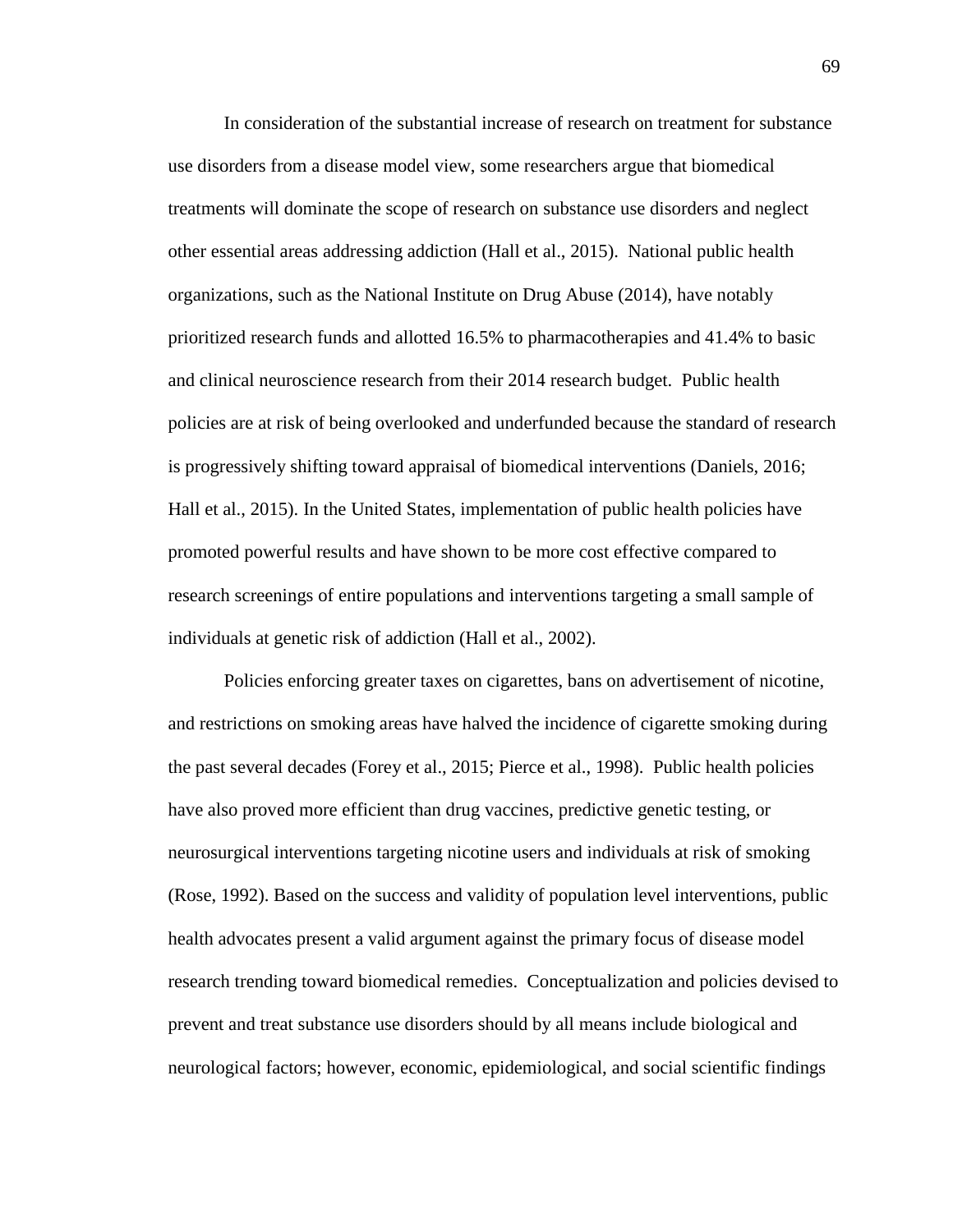indicate that neurobiology should not be the superior component when devising policies to address substance use (Hall et al., 2015). Addiction is a perplexing biological, psychological, and social condition that requires diverse clinical and public health approaches (Hall & Carter, 2012). As a society, understanding of the nature of addiction and the substance use culture continues to be challenging, as significant religious, philosophical, political, medical, and clinical influences are either in support of or against the disease and moral models of addiction.

#### **LEOs' Perspectives of Substance Use and Substance Users**

A significant amount of research has examined LEOs' perspectives on crime, policies related to crime, and how these factors influence police discretion, enforcement, and decision making (Alpert et al., 2004; Jorgensen, 2018; Schulenberg, 2015; Worden & McLean, 2014). In regard to specific crimes, limited studies address LEOs' perceptions of vice crimes, such as prostitution, gambling, and substance use (Jorgensen, 2018). Vice crimes are understood as behaviors that offend the general public's morals and sense of community, and LEOs who explicitly enforce laws against vice crimes are tasked with diversified responsibilities and duties (US Legal. (n.d.). Factors associated with and implications of LEOs' attitudes related to the actual vice behaviors are minimal, thus constituting a critical issue as 19.7 million individuals aged 12 years and older met criteria for a substance use disorder in 2017 (Beletsky et al., 2005; Beyer et al., 2002; Bose et al., 2018). The police occupational subculture depicts the general public as hostile, untrustworthy, and conceivably violent, an attitude that evokes secrecy, mutual support, and solidarity among LEOs (Westley, 1970). A potential reason for minimal research examining LEOs' attitudes related to enforcement of drug laws, substances of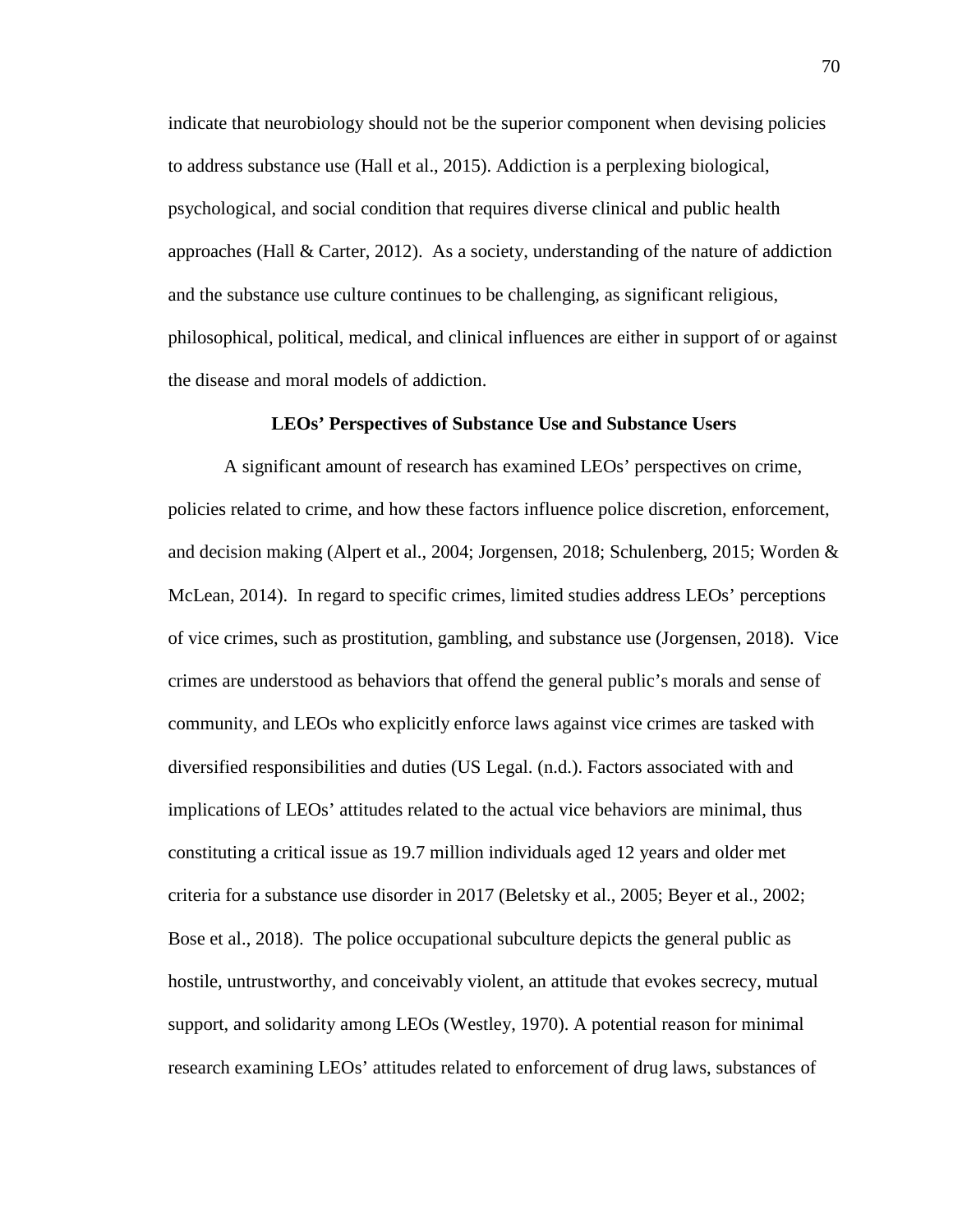abuse, and substance users may pertain to the various elements of police subculture and precautions of public examination (Petrocelli & Smith, 2000). One should note that the practices of LEOs, including their perspectives about matters related to occupational roles and encounters with the general public, are particularly confidential (Osborne, 2019).

Theories explaining police behavior have been considered to encompass two primary factors, police environment and individual characteristics (Crank, 1998). The police subculture influences LEOs' understanding of their environment, while individual characteristics of LEOs also assist in the discretion and action of LEOs. Individualism, being one's moral viewpoint, political philosophy, beliefs, or social outlook that emphasizes the moral worth of an individual, has been found to have a stronger impression on LEOs' decision making than police subculture (Luke 2020; Paoline et al., 2000). Addressing individual attributes of LEOs to better discern what stimulates their attitudes toward drug use is therefore an essential component in understanding behaviors. Owing to prior research indicating that LEOs' attitudes about crime and policy influence behaviors while on active duty (Gaines & Kappeler, 2005; Worden, 1989), the scope of crime must be narrowed to substance use and substance users. Furthermore, LEOs' impressions of substance users, overdose prevention, and response, particularly with individuals who engage in nonmedical prescription opioid use, remains underexamined in the research literature (Green et al., 2013; Osborne, 2019).

An exploratory study by Wilson et al. (1985) directly measured LEOs' attitudes toward victimless crimes in a small midwestern city within the United States. Perception of substance use ranged from heroin being most negatively viewed to marijuana as least rated (Wilson et al., 1985). Such findings were consistent with literature examining the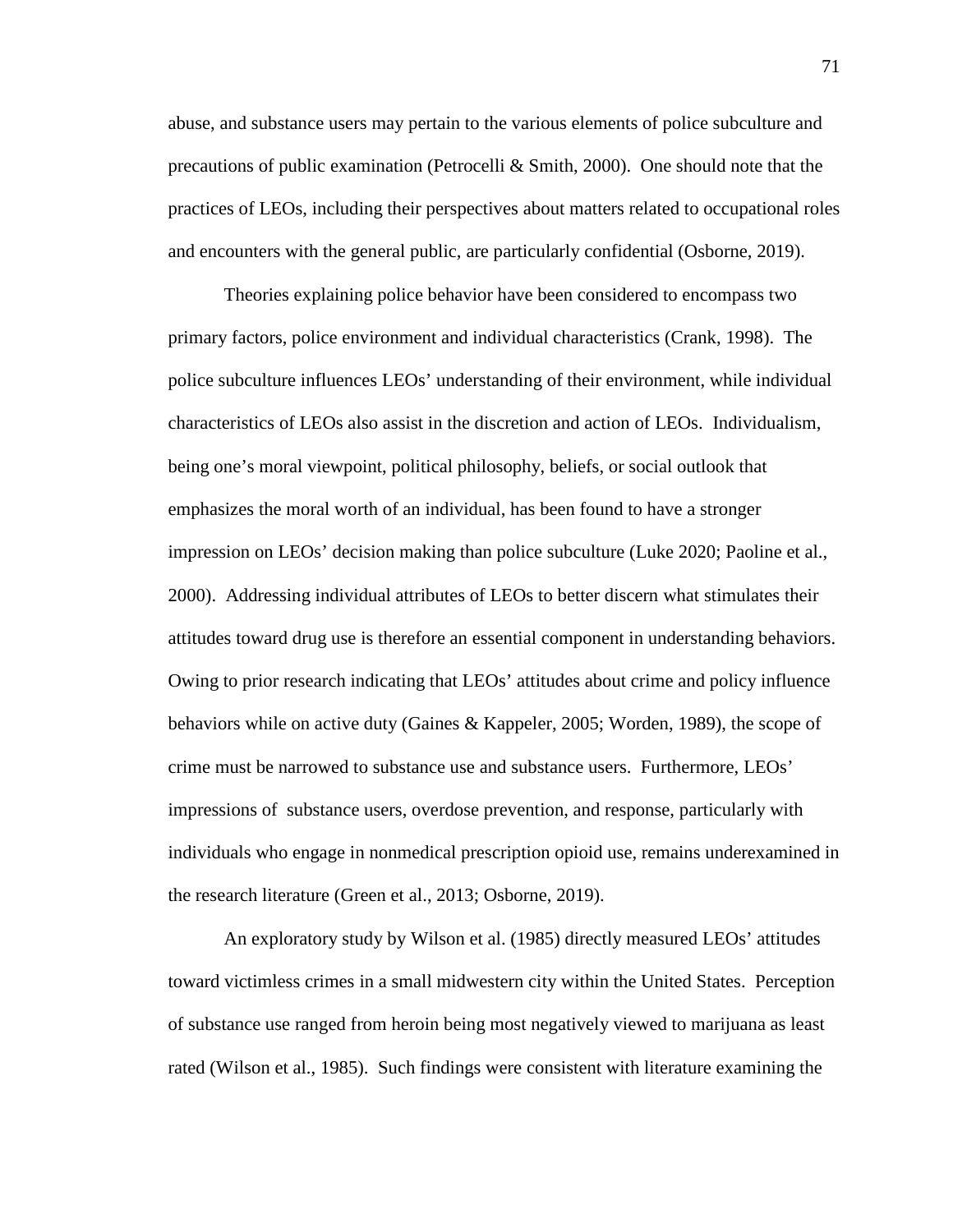general public's perceptions of drug-related offenses and drug use (Cullen et al. 1982; Rossi et al., 1974). Although sample size and lack of generalizability were limitations, research findings by Wilson et al. (1985) nonetheless ignited curiosity in the criminology field (Jorgensen, 2018). Over the course of 35 years, subsequent research has reinforced the findings that LEOs are apt to have negative and punitive attitudes about drug use and drug users (Beyer et al., 2002; Jorgensen, 2018; Moore & Palmiotto, 1997; Petrocelli et al., 2014).

A more recent study revealed that LEOs throughout six different regions across the United States held personal beliefs that methamphetamines (38%) were the most harmful to individual substance users followed by heroin (22.5 %) and crack (11.1 %) (Petrocelli et al., 2014) in comparison to a wide range of substances. Cocaine, alcohol, ecstasy, marijuana, steroids, hallucinogens, prescription drugs, and other drugs were among the other substances LEOs ranked on a Likert scale as "not at all harmful" to "very harmful" **(**Petrocelli et al., 2014). Furthermore, variation was minimal in regard to belief of drug harm concerning methamphetamine, heroin, and crack, indicating that LEOs were in agreement on the detrimental impacts of substances to individual substance users across regions and departments ranging from municipal to federal levels (Petrocelli et al., 2014).

The several substances deemed most harmful by LEOs did fluctuate in ranking based on urban, suburban, or rural communities LEOs served. LEOs who served in urban areas perceived crack as most harmful in comparison to LEOs who served in rural or suburban areas, while suburban officers ranked heroin as most harmful, and rural officers ranked methamphetamines as most harmful in comparison to their counterparts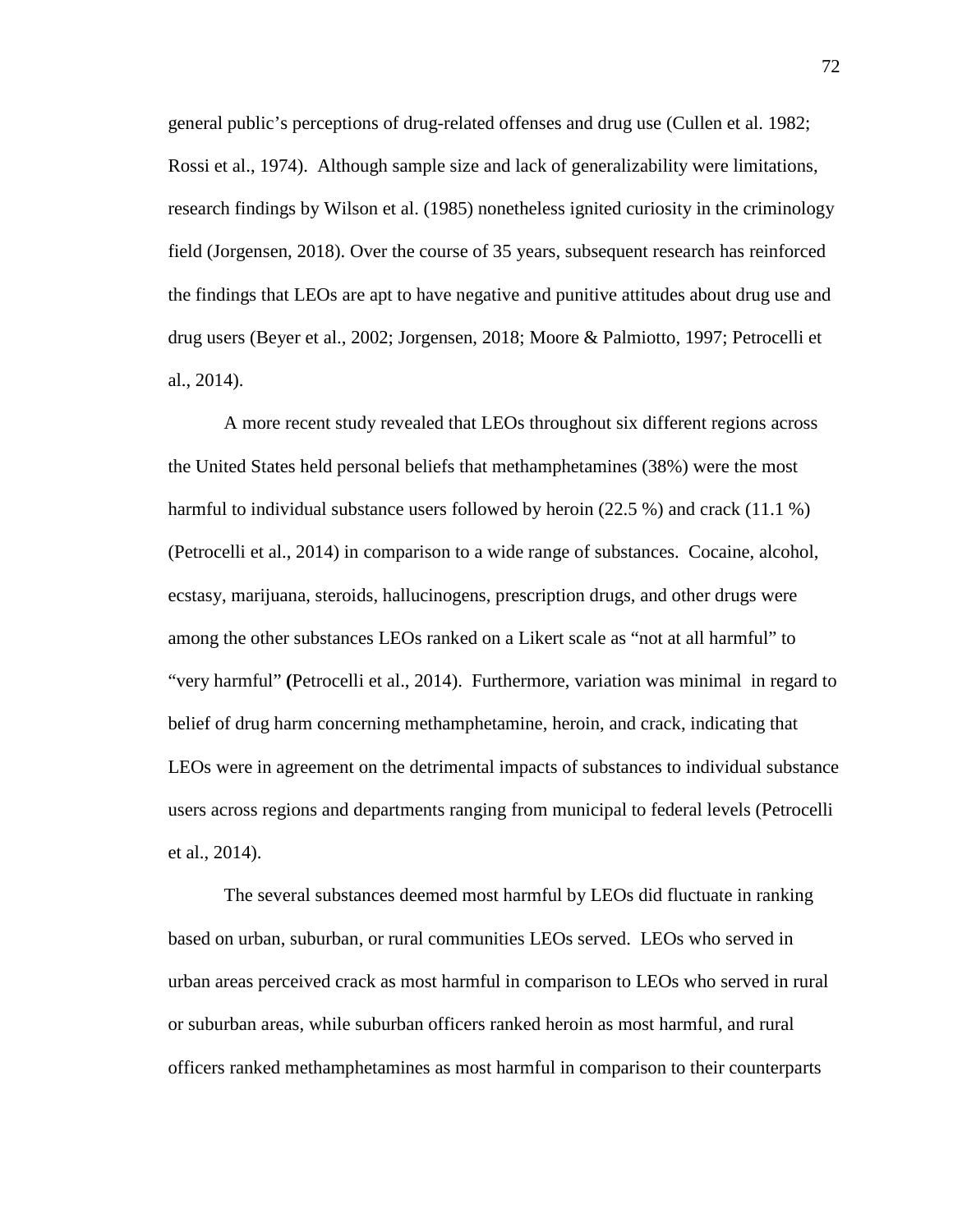(Petrocelli et al., 2014). Judgement of harm in various communities is coherent with trends of reported drug use; for instance, crack use has historically been more prevalent in urban areas and methamphetamine use has notoriously been most prominent in rural areas (Van Gundy, 2006). Furthermore, more than 90% of LEOs affirmed that crack, heroin, and methamphetamines are "very harmful" or harmful" to the nation, followed by hallucinogens and ecstasy (Petrocelli et al., 2014). Marijuana was deemed the substance to cause the least degree of national harm, a belief that could perhaps be related to progression of marijuana laws, policies, and the general public's stance on marijuana use.

Attitudes on drugs and drug use evidently vary among LEOs and the general public, and past findings have suggested that attitudes of the general public are influenced by numerous domains, primarily religion, politics, and culture (Kalant, 2010; Stylianou, 2003).With reference to substance use culture in the United States, great differences in attitudes toward vice behaviors, including substance use, have been found across state levels (Clement & Barbrey, 2008). These findings feature how perceptions of substance use can diverge from community, state, and nationwide levels; nonetheless, perceptions of LEOs and the general public represent a coherent view within each level. From a national level, evaluation of harm for substance users and communities is outlined via drug schedules by the United States Drug Enforcement Administration, which is in part influenced by political attitudes and beliefs (Kalant, 2010). Owing to the personal, cultural, societal, and political factors that shape and influence LEOs' perceptions of substance use and users, additional research must further examine this subject matter.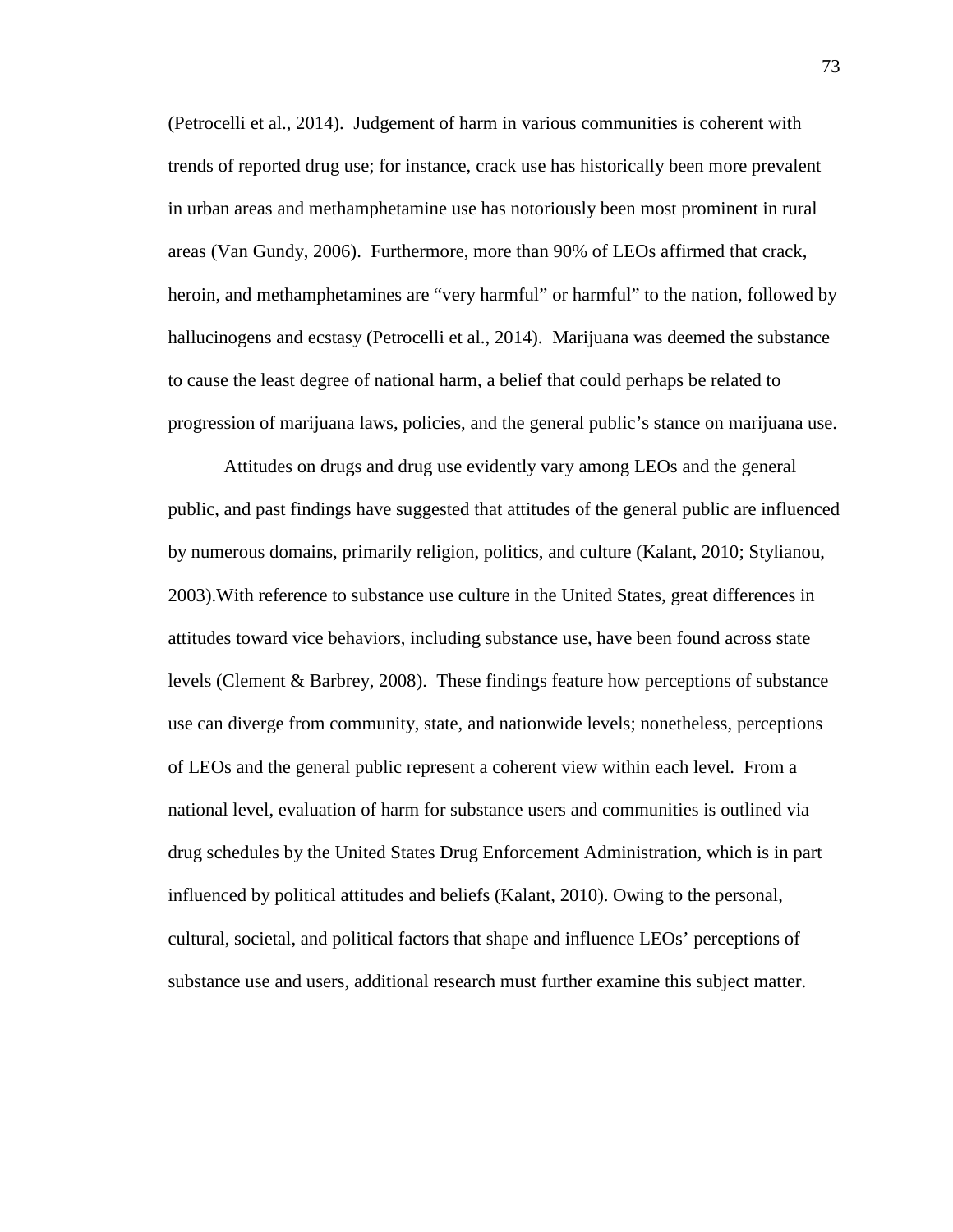#### **LEOs and Enforcement**

In response to changes in the societal and political realms, revisions to the mission, roles, responsibilities, and structure of police departments in the United States also followed (Lundman, 1980). Enforcement of laws by LEOs has been extensively investigated, as drastic changes have been made to types of policing in the United States since its inception in the early to mid 1800s to present (Pierce, 1987). Several components have been suggested to inform the enforcement practices of LEOs, including (a) policing strategies, such as problem-oriented policing, community-oriented policing, "broken windows," "stop and frisk," and third-party policing; (b) organizational characteristics (Chappell et al., 2006); and (c) discretion (Walker, 1993).

A majority of past research on police behavior has used observational methodology to examine how LEOs conduct themselves during encounters with the general public (Alpert et al., 2004). Although observational methods may be considered advantageous in evaluating LEOs' behaviors, the Hawthorne effect may be a significant limitation because LEOs may modify their behaviors or reactions because they are aware of being observed. Enforcement of laws by LEOs must remain under investigation because LEOs' judgement of whether to enforce a law and to what degree has drastic ramifications at individual, societal, and systematic levels. In regard to illicit substances, historic street-level enforcement strategies remain the most prominent intervention for LEOs (Kerr et al., 2005).

Research findings have indicated that LEOs' attitudes are crucial to consider in regard to enforcement of criminal justice policies (Petrocelli et al., 2014). LEOs' attitudes about laws and systematic implementation of laws have proved to be a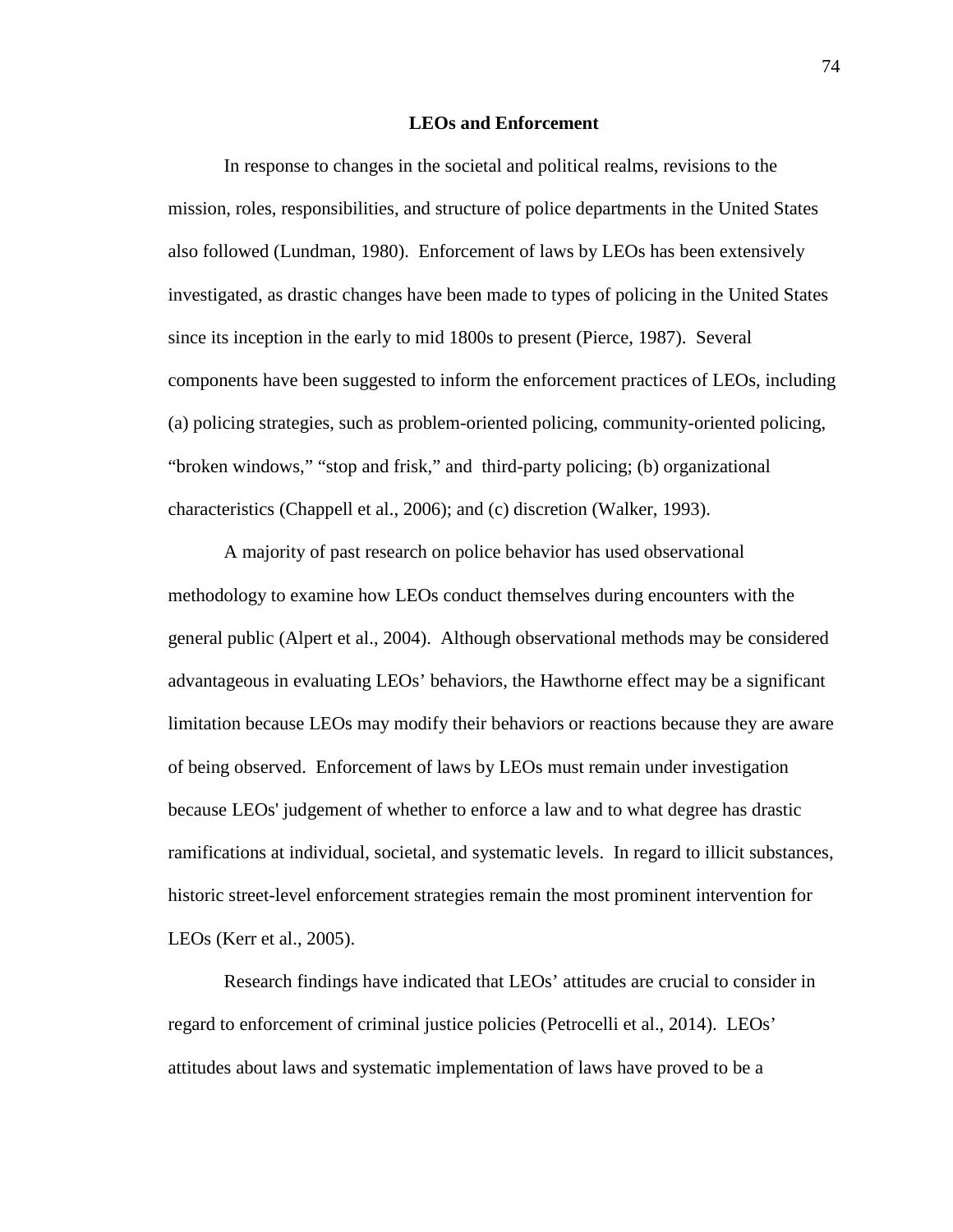significant factor in areas of crime, both violent and nonviolent (Alpert et al., 2004; Sun, 2003). Practically, enforcement of drug-related laws would be considered no different from those of other areas of crime and could consequently influence LEOs' discretion of enforcement. Evidence further suggests that LEOs' perceptions and attitudes toward suspects and type of crime are two components that influence LEOs' discretion and enforcement of laws (Gaines & Kappeler, 2005; Worden, 1989). LEOs' attitudes with respect to use of force in hypothetical scenarios were examined across urban, suburban, and rural police departments in New Jersey (Barrett et al., 2009). Findings revealed a geographic and demographic influence on the officers' responses to the scenarios.

Urban LEOs were more pragmatic in their discretion to use force, and in a hypothetical scenario of two men possibly smoking marijuana in a car, LEOs considered how busy their shift was, took into account past encounters with citizens, and reported decreased likelihood of stopping two men possibly smoking marijuana in a car. Urban LEOs noted they would further investigate if they were unfamiliar with citizens involved in the scenario (Barrett et al., 2009). Conversely, rural officers were considered more legalistic and technically precise in application of force. All suburban and rural officers determined they would stop and investigate the scenario by interviewing the two men, searching the vehicle, and potentially arresting the individuals (Barrett et al., 2009). Level of education was also another factor identified as potentially influential in LEOs' attitudes toward the use of force, being as suburban and rural officers had more formal education than urban LEOs. Being that a LEOs' perception of degree of harm of a substance varied across geographic locations (Petrocelli et al., 2014), one could logically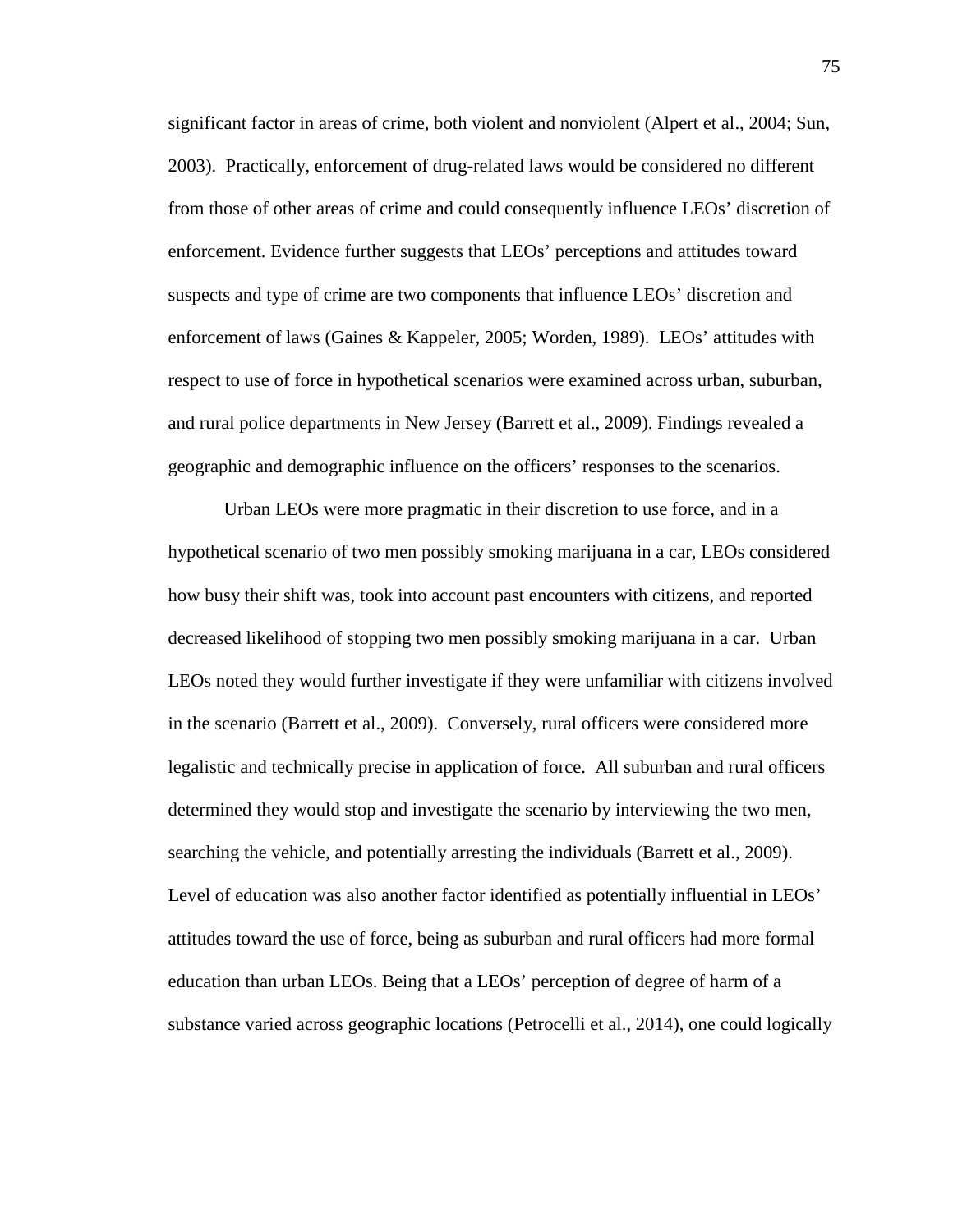assume that LEOs' discretion of enforcement would also be influenced by their attitudes toward substances, substance users, and evaluation of harm.

LEOs favored legal interventions (i.e., fines and probation, imprisonment) for selling drugs, including heroin, cocaine, and marijuana. Support for legal interventions was most prominent for heroin, followed by cocaine and marijuana (Wilson et al., 1985). Additionally, marijuana was the only drug-related offense for which a majority (52.3%) of the LEOs did not advocate imprisonment (Wilson et al., 1985). LEOs preferred more stringent legal interventions for individuals selling drugs compared to those using drugs, perhaps reflecting emerging policies related to the War on Drugs in 1985 (Drug Policy Alliance, 2021). Nearly 3 decades later, research findings demonstrated that 45.2% of LEOs who participated in the study supported incarceration of substance users, sellers, and manufacturers as a means of addressing addiction in the United States (Osborne, 2019; Petrocelli et al., 2014). LEOs held strict disciplinary views for both substance users and dealers; 58.7 % of LEOs identified legal interventions as the most productive enforcement strategy (Petrocelli et al., 2014).

These findings were consistently reported by LEOs across the six different regions of the United States (Petrocelli et al., 2014). In 2018, Jorgensen found that LEOs' preferred intervention for those convicted of selling heroin and cocaine was incarceration, whereas LEOs felt minimal time in jail was appropriate for individuals convicted of selling marijuana. Taken together, findings suggest that LEOs favored means of enforcement for substance users, dealers, and manufacturers aligned specifically with the moral model of addiction rather than the disease model. Despite the considerable advancement in drug enforcement policies shifting from the War on Drugs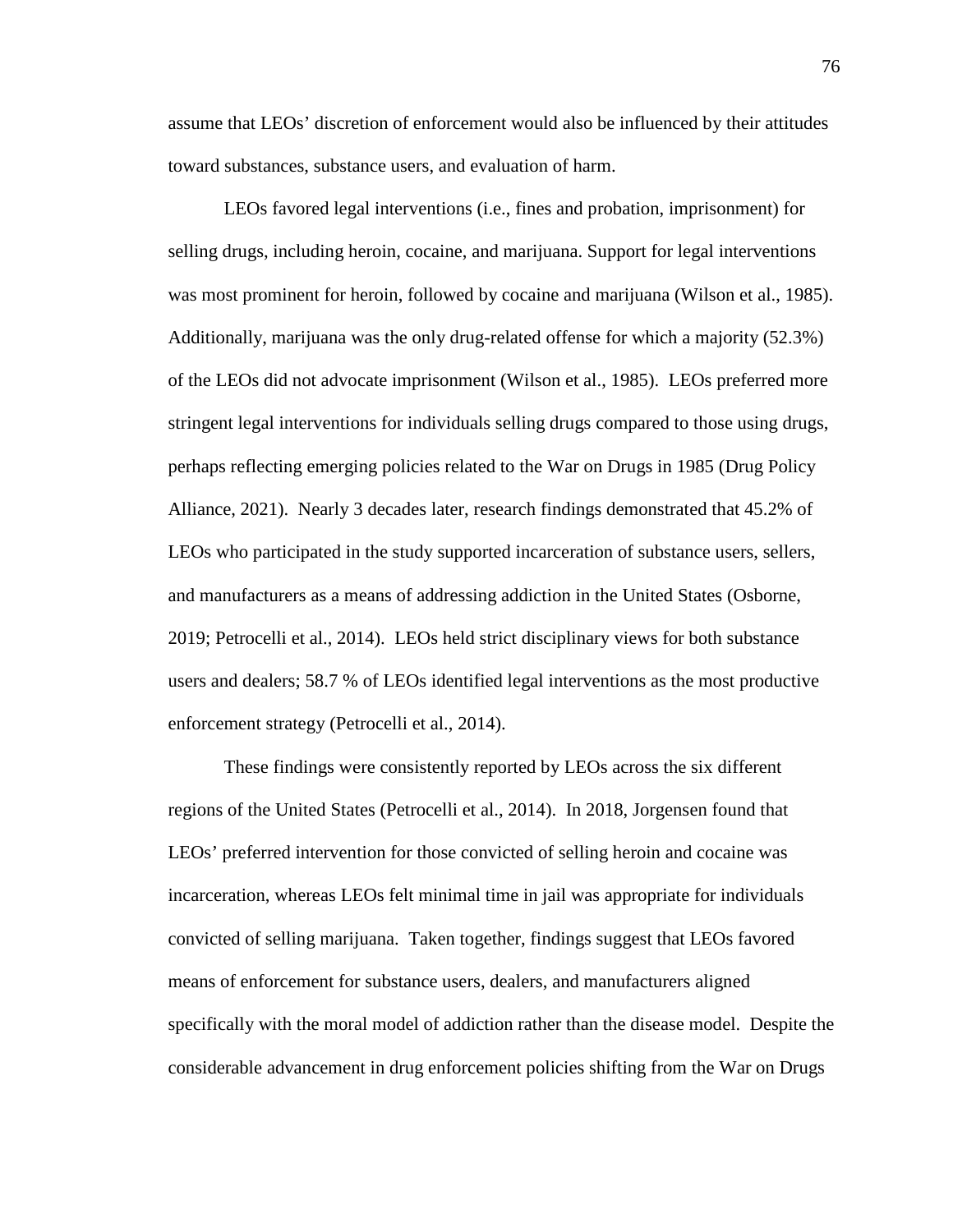to harm reduction, LEOs' attitudes and beliefs remain rather consistent, as evidenced by research findings from 1985 to as recently as 2018. Furthermore, LEOs' attitudes toward specific substances also appear to influence LEOs' discretion to intervene, as well as degree of enforcement. One should consider how location (i.e., rural, suburban, and urban) influences both attitudes about substances and enforcement. LEOs' judgement and decision-making abilities derived from perceptions of substance use and users carry significant magnitude, as they can significantly impact an individual's life (Johnson  $\&$ Lafrance, 2016).

Taken together, the current opioid epidemic and emergence of COVID-19 have undoubtedly affected the nation across various public health domains, as well as economic and social systems. LEOs are among the many groups who have been called upon to assist in the battle against both public health crises and are deemed interictal catalysts in minimizing danger and harm for Americans. Advancement of laws and policies that promote LEOs' active participation in naloxone administration is being regularly implemented across the United States, with some rebuke from criminal justice systems and the general public. One must consider the influence of LEOs' attitudes and knowledge on the likelihood of naloxone administration because law enforcement roles and responsibilities continue to mature. This study contributes to the current literature by determining whether differences in LEOs' subscription to models of addiction and knowledge of opioid overdose and naloxone influence the likelihood of naloxone administration. Additionally, this study broaches the potential impact of LEOs' fears regarding COVID-19 and their consequent actions surrounding naloxone administration. To date, limited research exists on how individual LEOs will respond to opioid overdose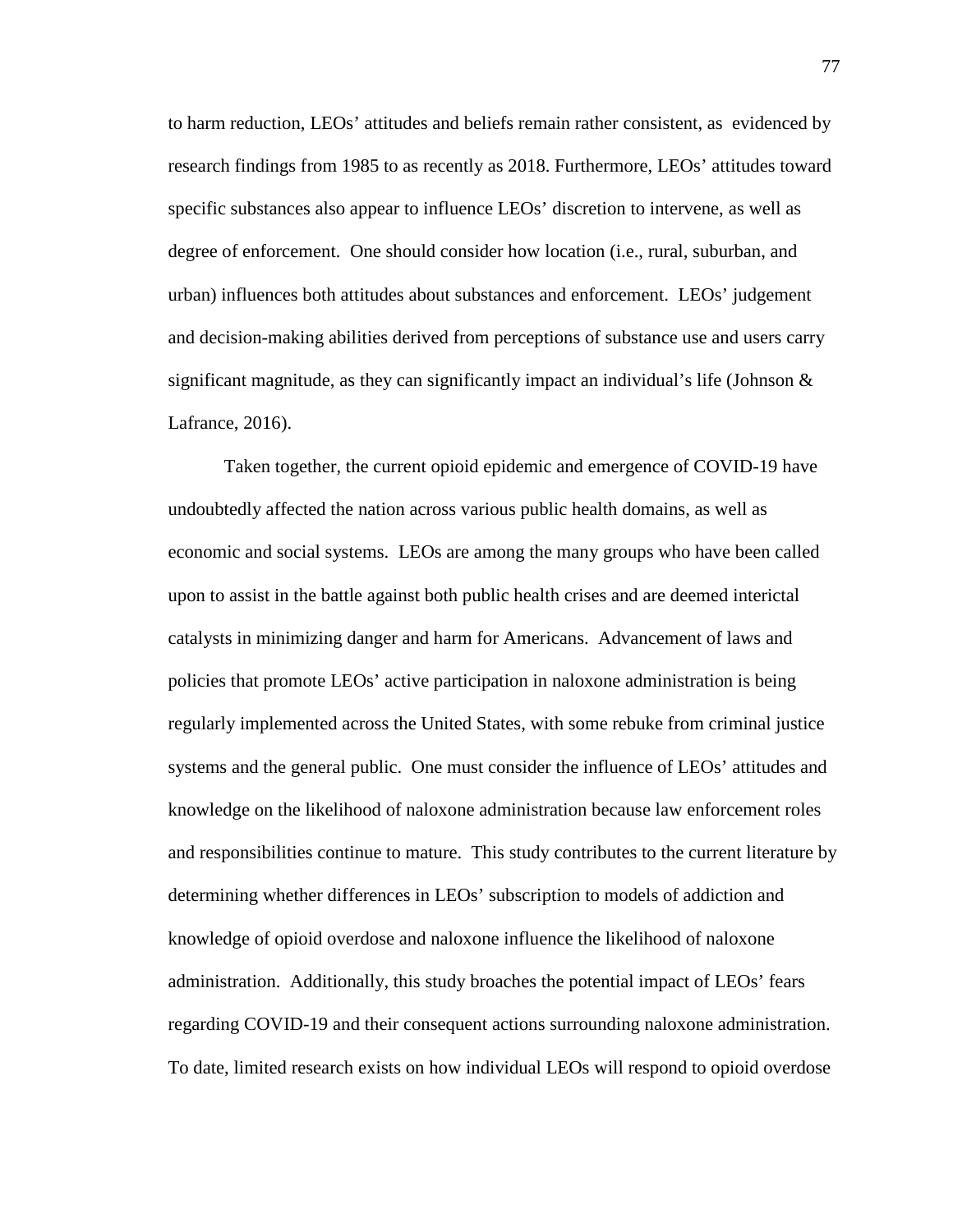scenarios, thus begging the practicality of understanding the factors that contribute to LEOs' discretion of naloxone administration.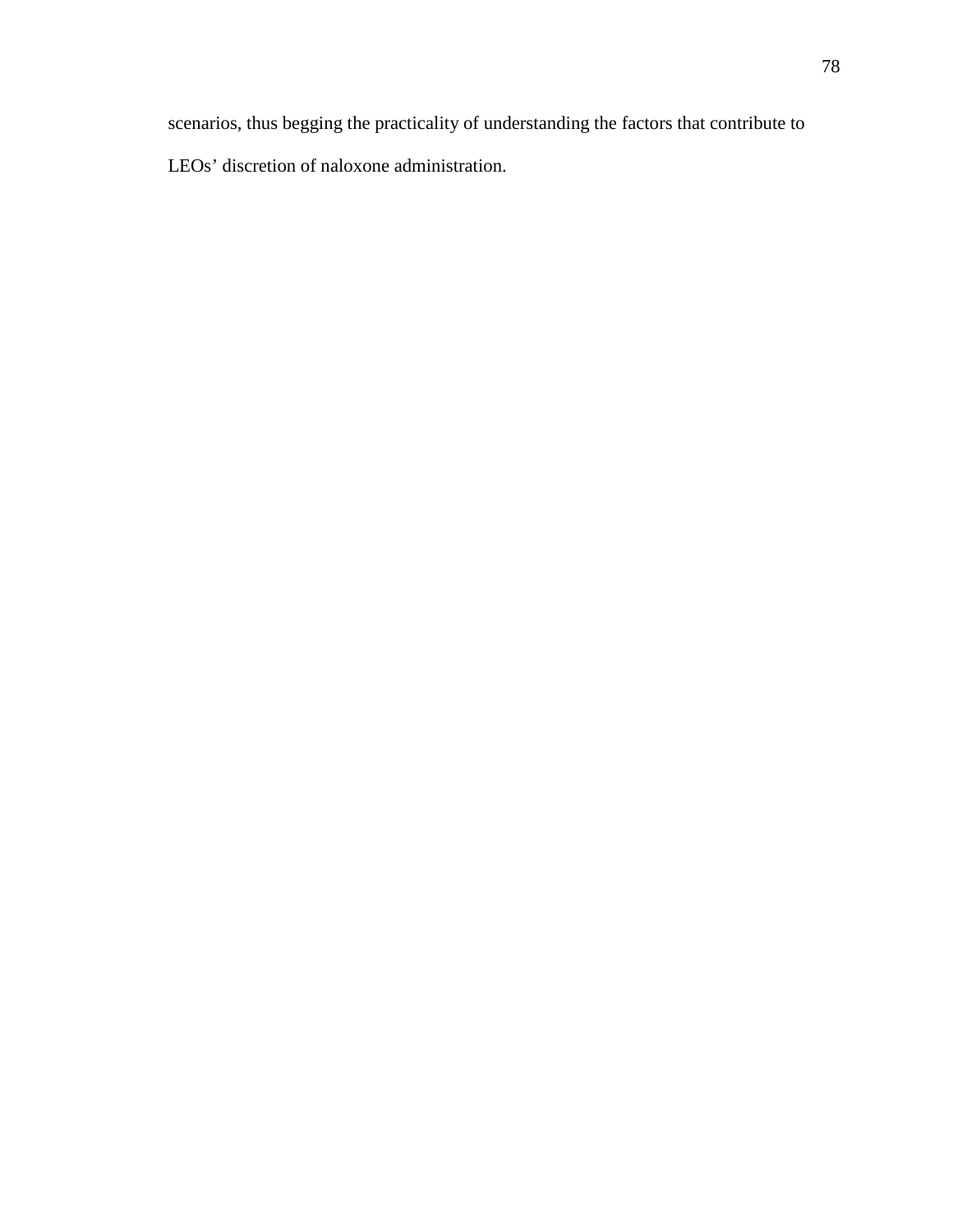#### **CHAPTER 3: METHOD**

#### **Research Design**

The main purpose of the present study is to examine the association between law enforcement officers' (LEOs') attitudes and knowledge and administration of naloxone to reverse opioid overdose. A secondary purpose of the study is to understand how LEOs' degree of concern over contracting Coronavirus (COVID-19) may impact the likelihood of naloxone administration. The study used a nonexperimental exploratory vignette design. The correlational study used an anonymous survey of LEOs to examine the relationship between their belief in the disease model of addiction, degree of knowledge regarding opioid overdose and naloxone administration, and degree of concern over contracting COVID-19 on their likelihood of administering naloxone.

# **Participants**

#### **Recruitment**

This study used a convenience sample. Participants were recruited via snowball sampling, mass e-mail thread, paper flyers, and social media (i.e., Facebook). One hundred and twenty-five LEOs were initially identified as a preferred sample size. The number of individuals interested in participating in the study exceeded the researchers' expectations. The researchers submitted an addendum to the Institutional Review Board to ensure compliance and adherence to rules/regulations.

The recruitment process began by consulting with peers who were active and inactive LEOs, as well as with family members of LEOs. Consultations were not limited to LEOs from the Philadelphia Police Department and extended to other LEOs in surrounding townships and states. These consultations provided the researcher with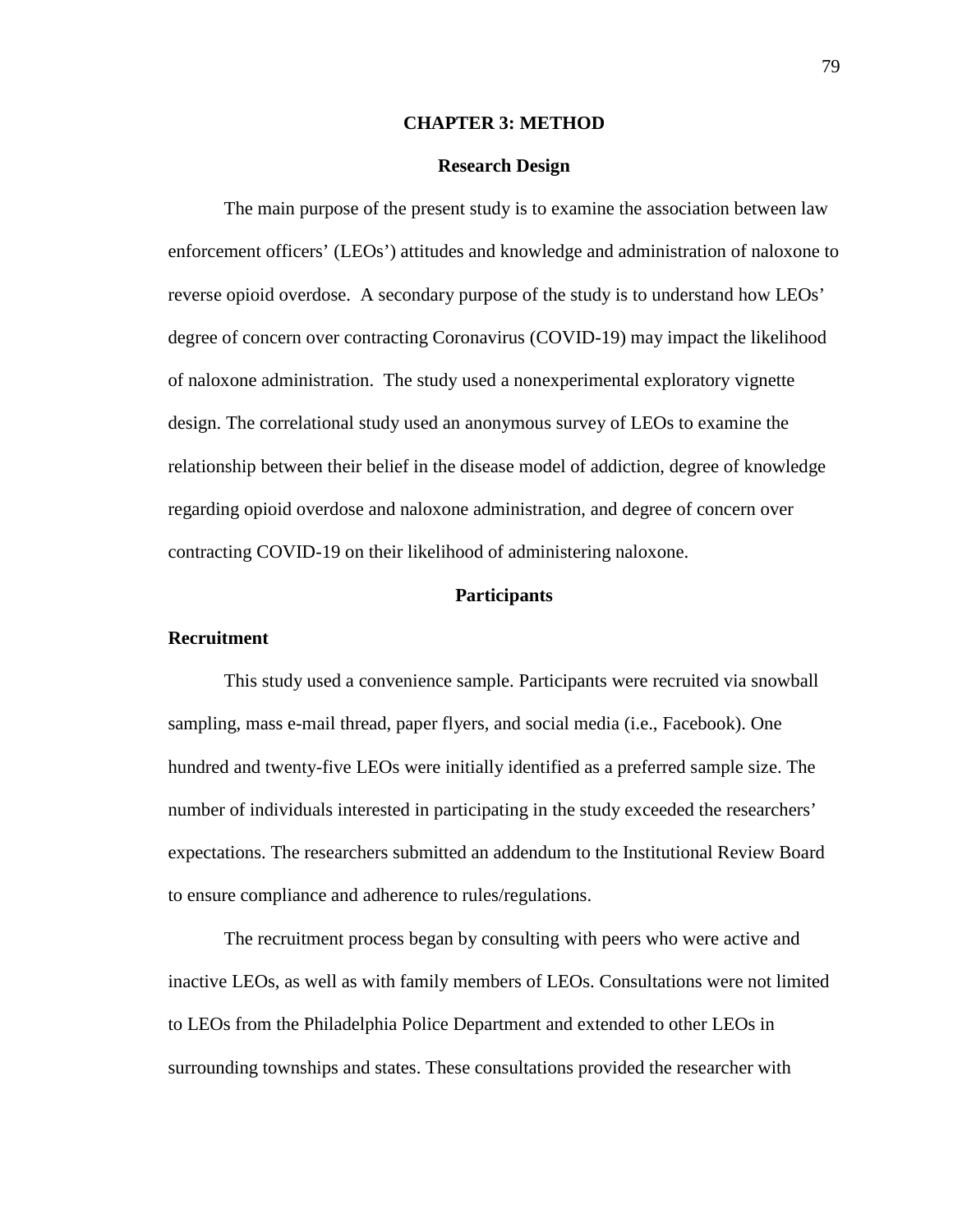valuable information on effectively and efficiently enlisting LEOs. The researcher also contacted the Office of Media Relations and personnel from the Advanced Training Unit within the Philadelphia Police Department to inquire about the potential opportunity for the study advertisement to be sent via mass e-mail thread.

The e-mail advertisement was drafted by the researcher and reviewed by the dissertation chair prior to being submitted to Advanced Training Unit personnel, specifically Lieutenant Gallagher, who was responsible for the naloxone training program in the Philadelphia Police Department. Approval to send to all police districts was denied, so several police districts were able to send e-mail within their respective locations.

The examiner recruited participants via use of mass e-mail thread and paper flyers to police districts within the Philadelphia Police (Appendix A). Paper flyers included a unique QR code so that participants could complete the survey via use of a cellular phone, if desired. Social media was also used, and the examiner used their personal Facebook account to advertise participation for study via posting on the examiner's Facebook webpage. Advertisement consisted of a brief description of inclusion criteria. Participants had the opportunity to click on the REDCap link included in the advertisements via Facebook postings and e-mail advertisements to complete the survey.

# **Inclusion Criteria**

Eligible participants included active LEOs from any of the 21 police districts in the city of Philadelphia. Eligible participants included men and women between the ages of 22 to 70 years who ranked as a police officer or higher. Per the Philadelphia Police Department, prospective police recruits must have been at least 22 years old upon the date of appointment, which is the date an individual enters the Police Academy for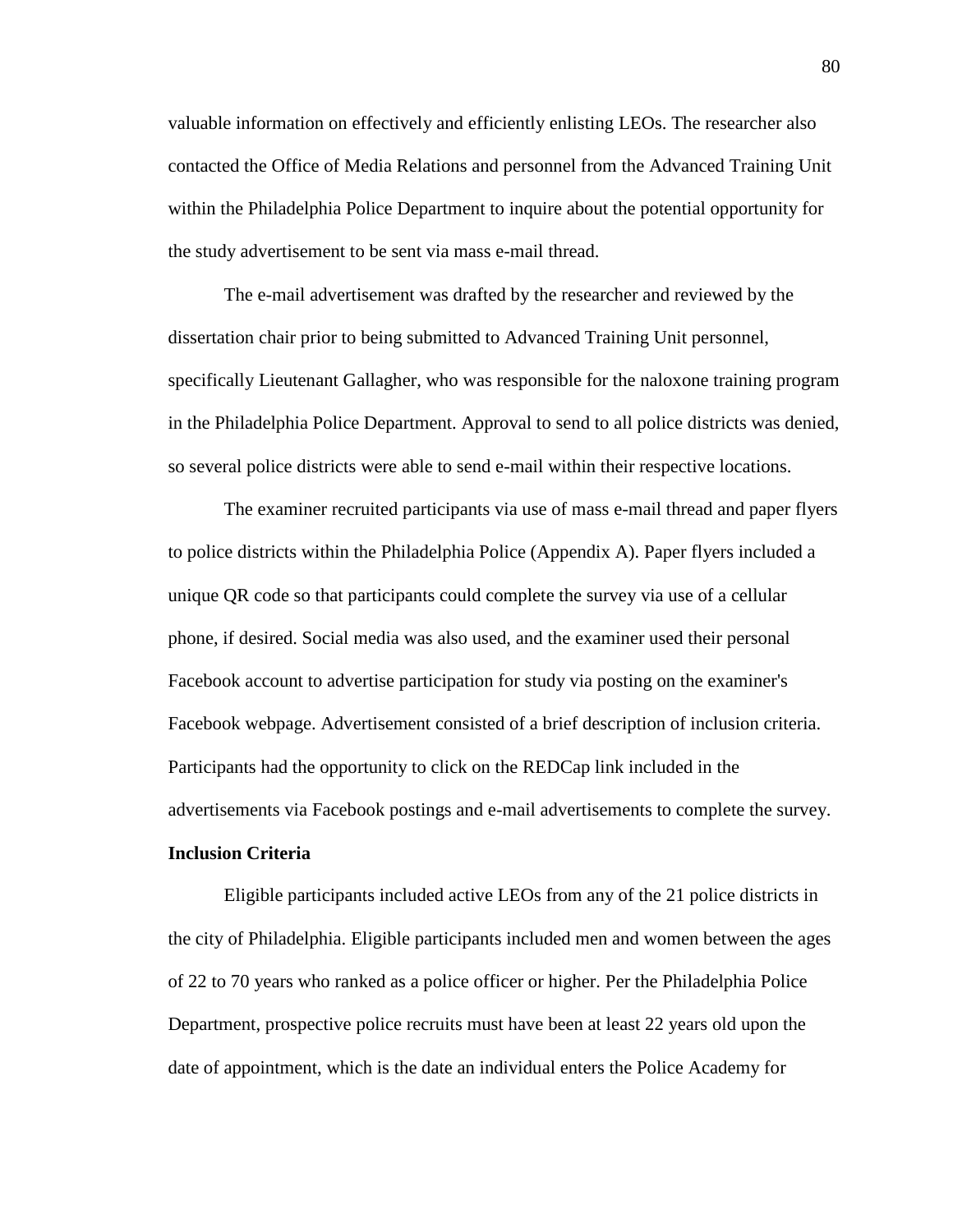Training (Philadelphia Police Department, 2015). All eligible participants must have received naloxone training by the Philadelphia Police Department during or after 2015, as the Philadelphia Police Department implemented a Naloxone Administration Program policy in February 2015 (Philadelphia Police Department, 2015). All eligible participants must have been fluent in reading English to ensure they understood the entirety of the informed consent and measures.

#### **Exclusion Criteria**

LEOs who were no longer active duty in the Philadelphia Police District were ineligible to participate in this study. Participants who did not complete the 30-week training program, start the job on a probationary period, or were outside of the age range of 22 to 70 years old were excluded. LEOs who did not receive naloxone training from the Philadelphia Police Department during or after 2015 and were not fluent in reading English were excluded.

#### **Screening**

Following an invitation via social media or web link to participate in the study, participants were screened upon clicking a REDCap web-link (Appendix B). Participants were required to complete a brief screener to qualify to participate in the study. The brief screener included questions related to age, length of employment in the Philadelphia Police Department, naloxone training during or after 2015, status of duty in the Philadelphia Police Department (i.e., active or inactive), and ability to read English fluently. Anyone failing to meet the inclusion criteria was not included in the study and was directed to an exit screen that thanked them for their interest and informed them that they did not qualify to participate in the study.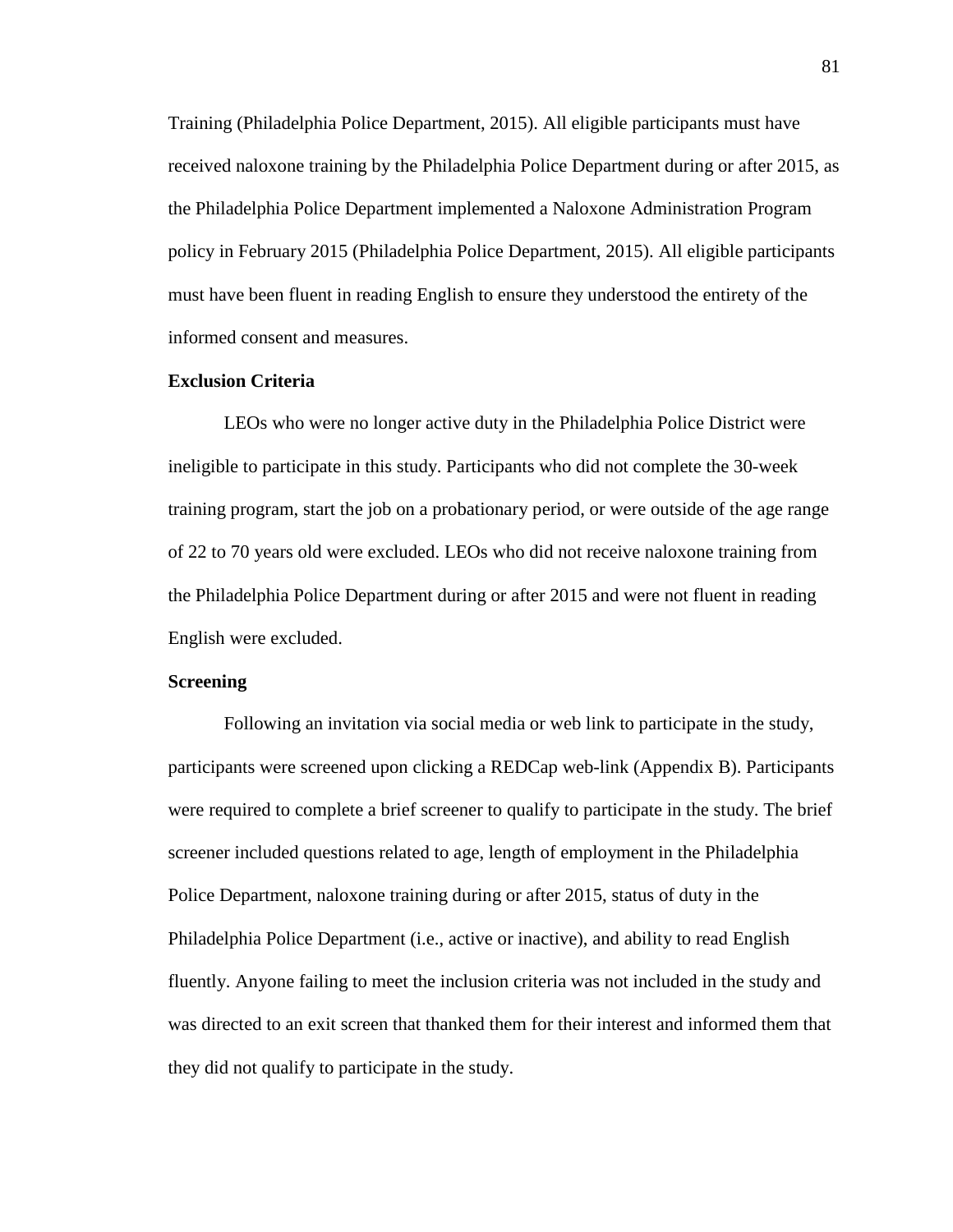#### **Measures**

# **Demographic Questionnaire**

Participants were provided with a questionnaire to obtain specific demographic information. LEOs were asked questions on gender; race; highest degree or level of education; total years of employment as a LEO (including Philadelphia Police Department and others); current assigned police district, unit, or office; number of opioid overdose individuals encountered while on duty; and number of times administered naloxone (excluding trainings).

#### **Addiction Belief Inventory (ABI)**

This study used the ABI (Luke et al., 2002) to examine to what degree LEOs endorse a disease model of addiction. The ABI is a 30-item self-report measure of personal beliefs about addiction and substance use issues. This instrument has been used in studies across various populations, such as individuals who use substances, staff of substance use treatment centers, and the general population (Luke et al., 2002). The ABI consists of seven subscales, and each subscale represents different addiction beliefs. A combination of these subscales reflects global belief models about addiction, ranging from the disease model, 12-step model, and psychosocial model to the moral weakness model. The creators of the ABI argue that different constellations of these beliefs can be formed into the broader addiction models, such as the disease model. Each subscale contains between three to five items, and each item is rated on a 5-point Likert scale ranging from 1 *(strongly disagree)* to 5 *(strongly agree)*. Higher scores indicate higher believability while lower scores indicate lower believability in each subscale (Luke et al.,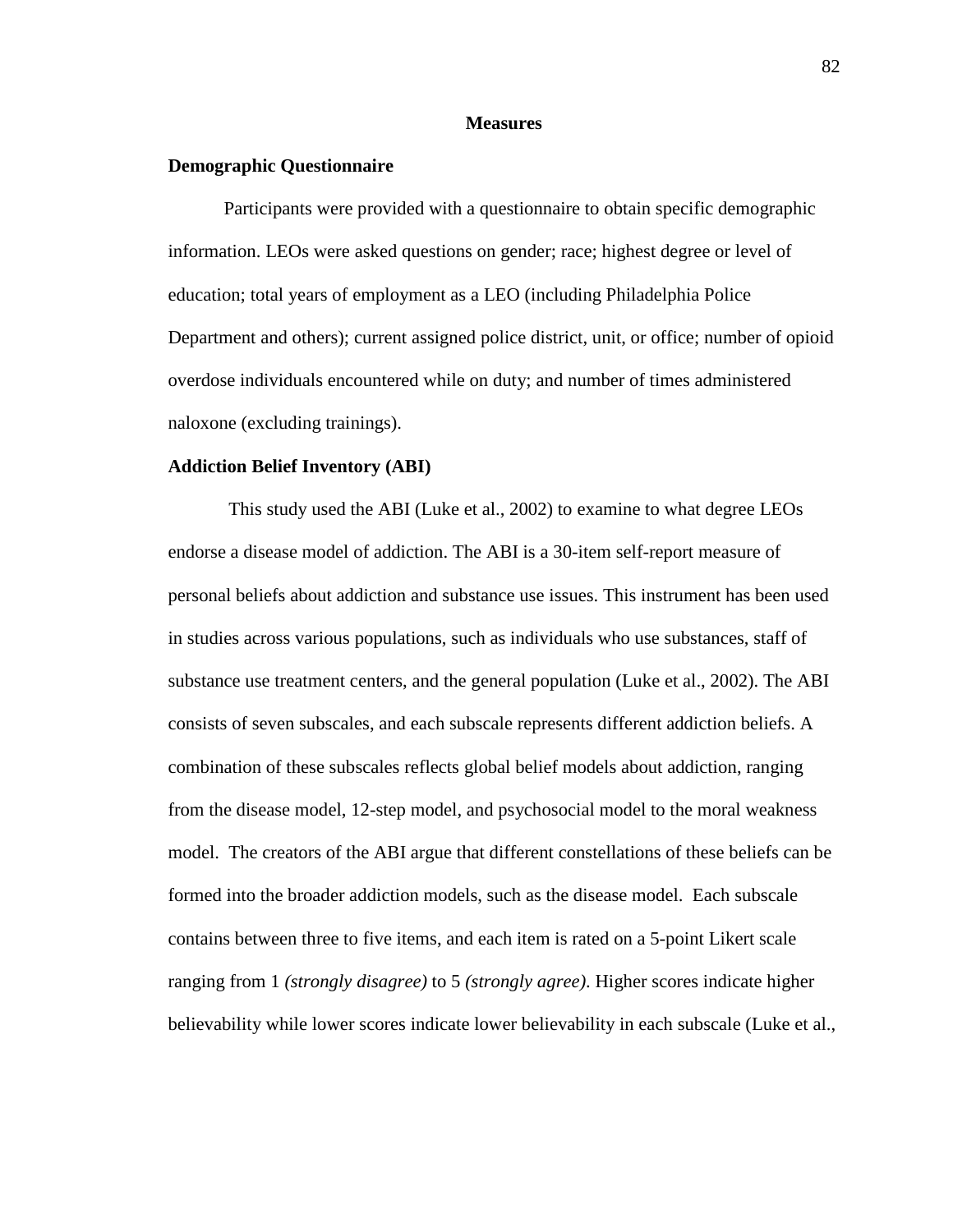2002). Consequently, higher scores are associated with a disease model ideology, while lower scores are associated with a more psychosocial ideology.

The ABI has demonstrated reliability, specifically internal consistency and testretest reliability. In regard to internal consistency, five of seven subscales (Inability to Control; Chronic Disease; Reliance on Experts; Responsibility for Recovery; Coping) had an alpha of .70, while remaining subscales (Responsibilities for Actions and Genetic Basis) fell between a .6 to .7 alpha range (Luke et al., 2002). The Moral Weakness subscale, which is composed of five items, had poor internal consistency (.63 and .68) in both samples (dual diagnosis samples and alcohol sample) and therefore was not included in the ABI. The items derived from the Moral Weakness subscale remain on the ABI for future researchers interested in examining that specific construct because the moral model is a prominent model within the addiction literature (Rise & Halkjelsvik, 2019).

#### **Opioid Overdose Knowledge Scale (OOKS)**

This study used the OOKS to examine a LEO's degree of knowledge as it relates to opioid overdose and naloxone administration. The OOKS is a 45-item self-report measure designed to assess the level of knowledge of opioid overdose management. The OOKS was initially developed as an outcome measure to evaluate take-home naloxone training for peers and family members of opioid users (Williams et al., 2013). It has since been used across differing populations, including addiction professionals and substance users (Williams et al., 2013). The OOKS has scores on four domains: risk (i.e., risk factors for an overdose), signs (i.e., signs of an overdose), action (i.e., actions to be taken at an overdose), and naloxone use (i.e., naloxone effects, administration, and aftercare procedures; Williams et al., 2014).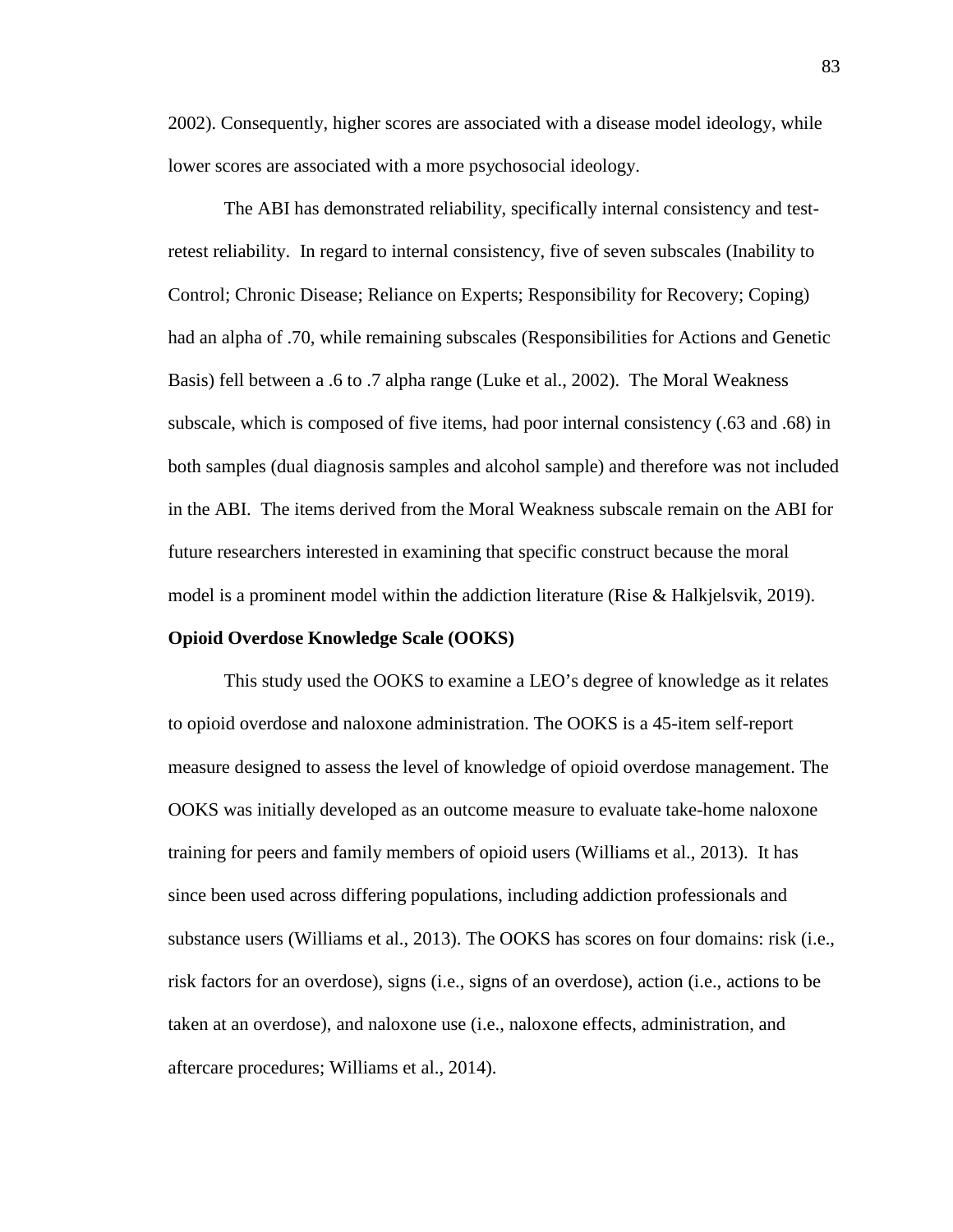From the total 45 items, the OOKS includes four multiple-choice questions, four forced-choice questions, and six true/false statements. Depending on the OOKS item, the participant may choose from a "yes/no or don't know'" or "true/false or don't know" response format. Each correct answer is scored as 1 point, while "don't know" and incorrect responses are scored as zero points (Williams et al., 2013). The total OOKS score ranges from 0-45 points, and a higher score on the OOKS indicates a higher degree of knowledge of opioid overdose management. The OOKS has demonstrated to be internally reliable (alpha coefficient 0.83), and the total score for the OOKS has a high level of test–retest reliability (ICC =  $0.90$ ). The domain's reliability scores (ICC) fell in the fair-to-excellent range and are as follow: risks 0.87, signs 0.69, actions 0.53, and naloxone use 0.83. The scale has also been proved to have face, content, and construct validity (Williams et al., 2014).

#### **Opioid Overdose Vignette**

Participants were presented with one vignette (Appendix C). The vignette described a scene in which an individual is experiencing an opioid overdose while the LEO is on active duty. The scene is described in detail as if the participant were experiencing the situation, including specific terminology typically used by LEOs. In developing the vignette, the researcher considered the demographic variables, including age and gender of individuals who have demonstrated the highest rates of naloxone administration in Philadelphia from emergency medical service (EMS) providers in 2019 and hospitalizations attributable to opioid poisoning in 2018 (The Department of Public Health: City of Philadelphia, 2020). In preparation for this study, three active LEOs were asked to review the vignette to determine its level of realism. The three LEOs were e-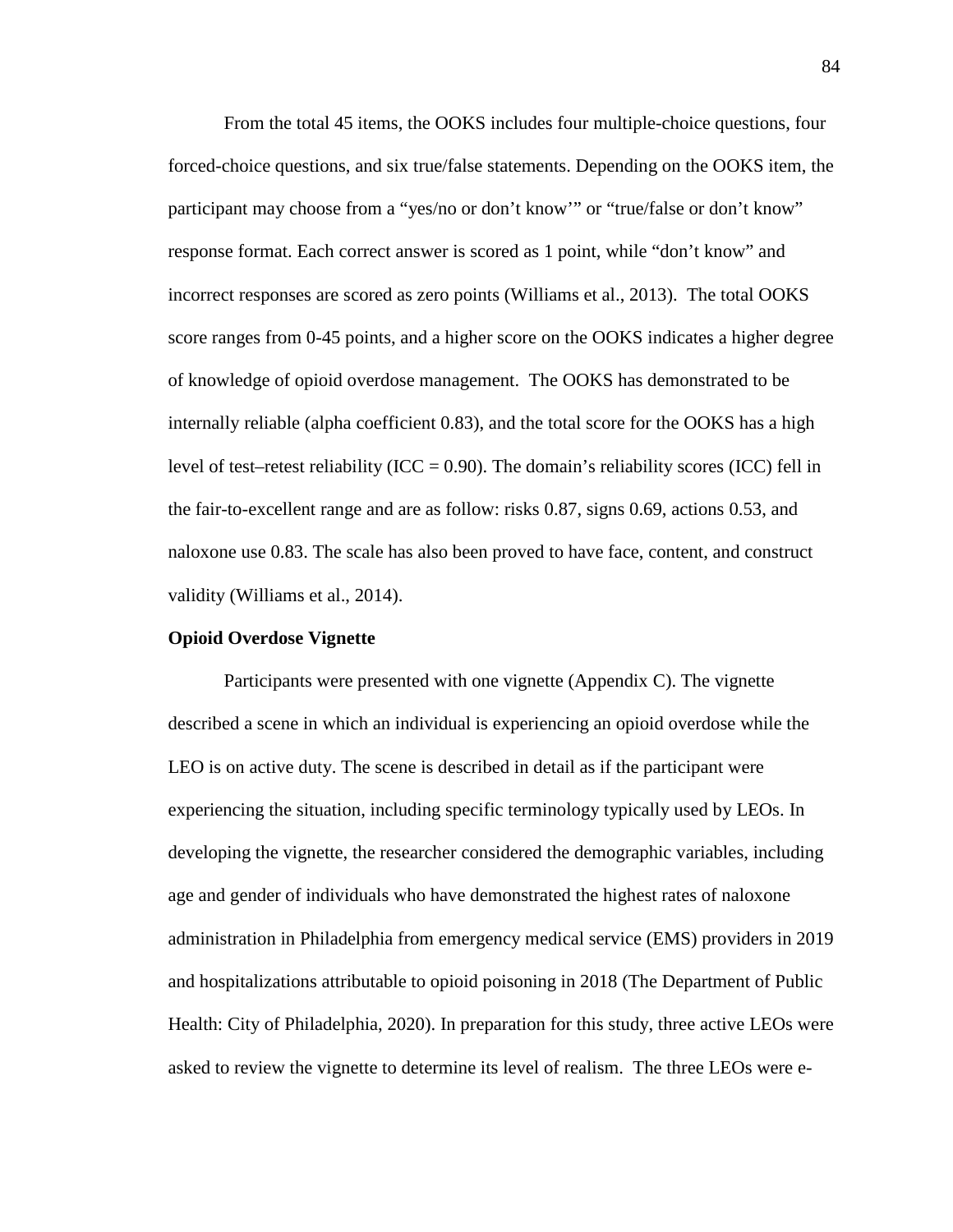mailed a Word document of the vignette along with the following question: "On a scale of 1-5, (1 being not realistic at all; 5 being very realistic), how realistic is this scenario?" The LEOs were also given an opportunity to provide additional feedback/comments on the scenario. All three raters scored the vignette as "very realistic." The feedback provided by the three raters was incorporated into the vignette; specifically, the researcher added the brand name of naloxone (Narcan) and added the quantity of naloxone kits in the squad car. In regard to realism, Rater 2 stated, "That's pretty much all the information we get when we're dispatched to overdose situations by radio." In response to the raters' suggestions and overall feedback, the final vignette was developed.

## **Post- vignette Questions**

Participants were provided with a brief questionnaire (Appendix C) that consisted of a minimum of four items (i.e., Items 1, 2, 4, and 5) or a maximum of seven items (i.e., all items), depending on the participant's response on Item 2 and Item 5. Items 1 and 2 assessed the likelihood the participant would administer naloxone based on the vignette. A 5-point Likert scale (continuous) was used to measure the participants' responses. The participant chose from the following response options: (1) Very Unlikely, (2) Not Likely, (3) Somewhat Likely, () Likely, ( 5) Very Likely. If the participant endorsed a "3," "4," or "5," on Item 2, REDCap populated one additional item, (i.e., Item 3). Item 3 inquired about the participant's reason(s) for waiting for the fire department to administer naloxone. The participant was then prompted to insert a text response via RedCap text boxes. If the participant endorsed a "1" or "2" on Item 2, the participant was prompted to answer Item 4.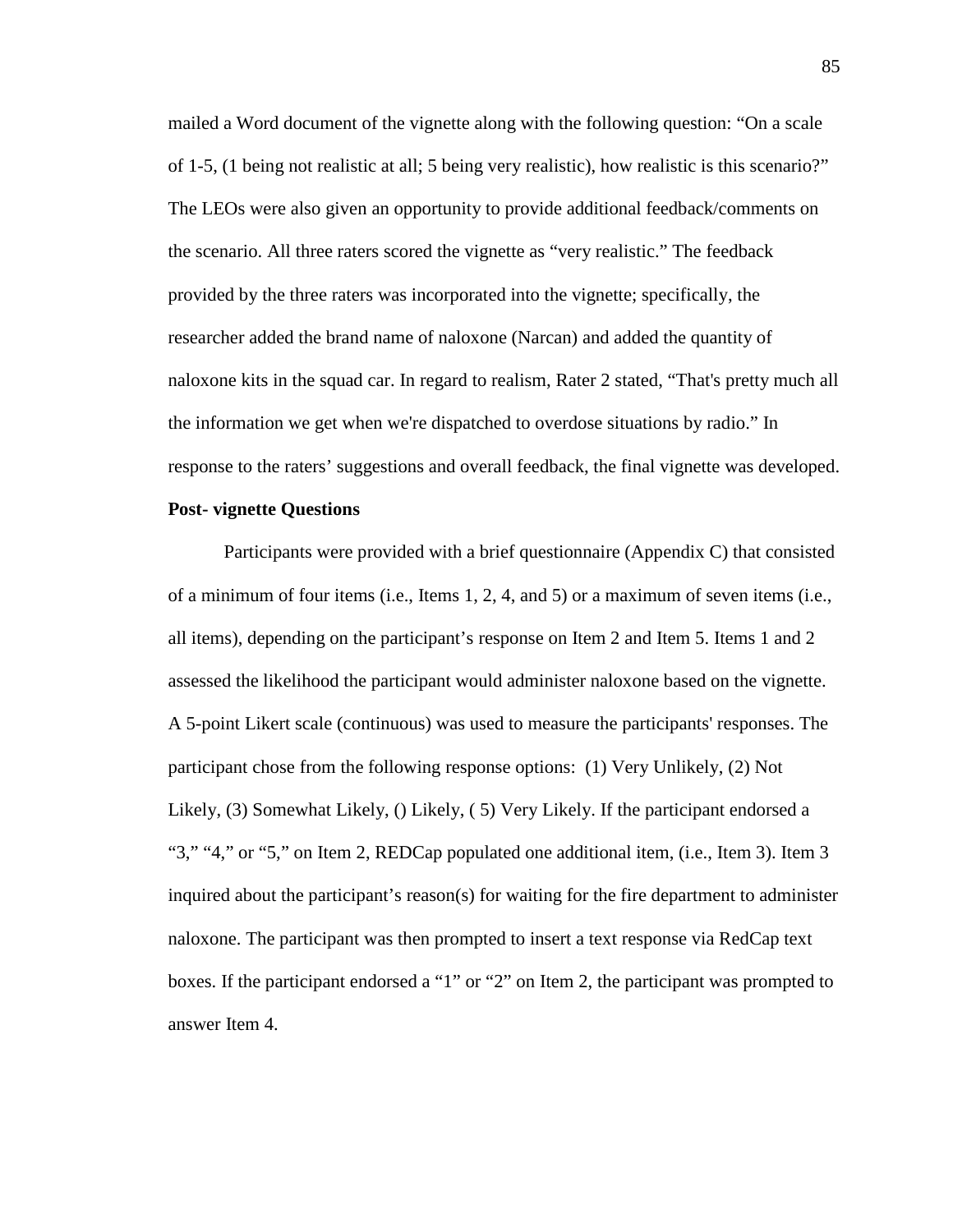On Item 4, the participant was asked to identify any characteristics of the opioid overdose individual or situation that might impact their willingness to administer naloxone. The participant was prompted to insert a text response to Item 4 via RedCap text boxes. Item 5 assessed the participant's degree of concern about contracting Coronavirus (COVID-19) while administering naloxone. A 5-point Likert scale (continuous) was used to measure the participant's response; the participant chose from the following response options: (1) Strongly disagree, (2) Disagree, (3) Neutral, (4) Agree, (5) Strongly agree. If the participant endorsed a "1," "2," or "3," RedCap ended the post vignette questionnaire following completion of Item 5. If the participant endorsed a "4" or "5" on Item 5, REDCap populated two additional items (i.e., Items 6 and 7). The two additional items inquired about the participant's specific concerns related to contracting COVID-19 and allowed the participant to insert a text response via RedCap text boxes. The participant's responses from Items 3, 4, 6, and 7 were organized and categorized into themes.

The participant was exposed to the following items in order:

Item 1: Based on the scenario you just read, how likely would you be to administer naloxone (Narcan) to the individual experiencing an opioid overdose?

Item 2: Based on the scenario you just read, how likely would you be to wait for the fire department to administer naloxone (Narcan) to the individual experiencing an opioid overdose?

Item 3: What is/are the reason(s) you would wait?

Item 4: What characteristics, if any, of the individual or situation might impact your willingness to administer naloxone?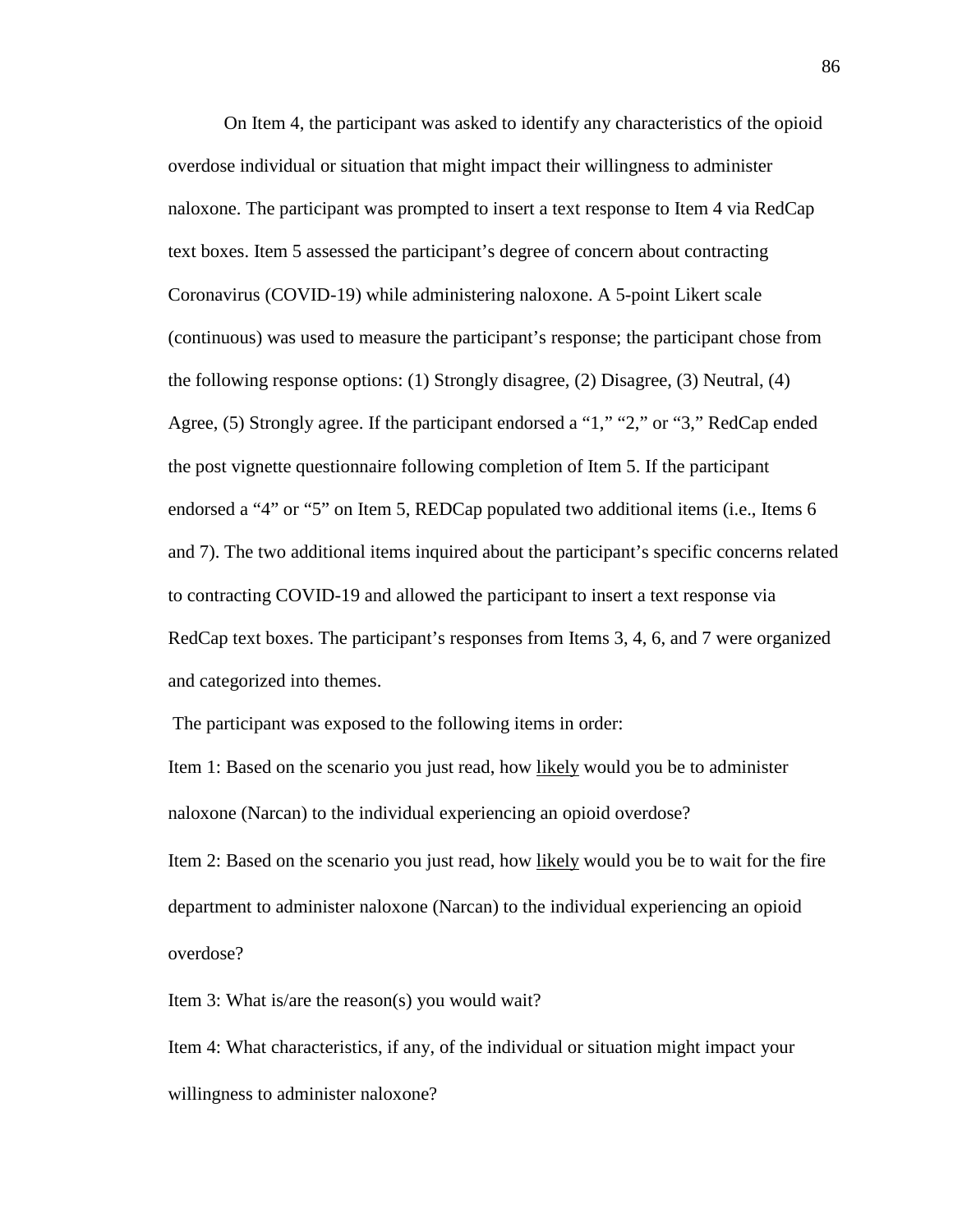Item 5: I am concerned about contracting Coronavirus (COVID-19) while administering naloxone (Narcan).

Item 6: What part(s) of the administration process are you most concerned about? Item 7: What concerns you most about contracting COVID-19?

# **Procedures**

The researcher recruited Philadelphia LEOs via use of social media, mass e-mail thread, and paper flyers. The advertisement included a brief description of eligibility and the purpose of the study as it regards improving naloxone training within the Philadelphia Police Department. Interested individuals began the online survey by either clicking the REDCap link included within the e-mail or posting on social media. On the paper flyers, interested individuals had the option to either scan the QR code or type the web-link information via online web browser (i.e.,., Google Chrome, Safari, Internet Explorer, Mozilla Firefox, or Microsoft Edge). The participant's clicking on or typing in the REDCap weblink served as consent to participate in the study.

After opening the REDCap link, the participant completed the brief screener, and if deemed eligible, the participant then had access to the remaining web pages: (a) Demographic Questionnaire; (b) Vignette; (c) Post Vignette Questionnaire; and (d) ABI and OOKS. Upon completion of the study, participants were thanked for their participation and offered the opportunity to click a web link that allowed them to enter their information to participate in a drawing for one of six \$25 Visa gift cards. Participants were made aware that in order to preserve anonymity, their contact information would not be connected to their survey information.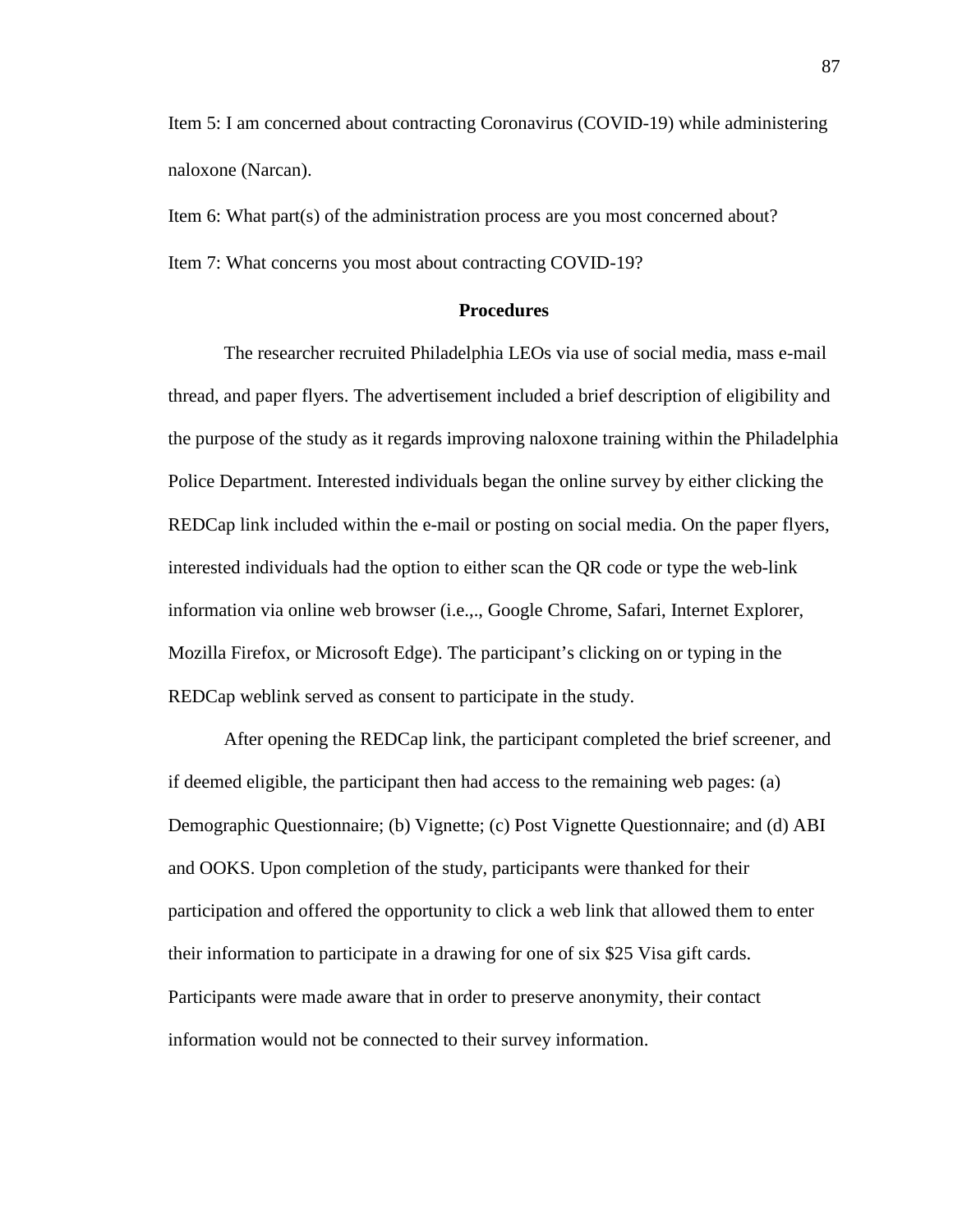Following the collection of all surveys, the researcher used a random digit generator and then sorted by this digit six times to randomly select the winners. The researcher individually e-mailed the six winning raffle participants a web link to claim the \$25 Visa gift card. The web link prompted the raffle winner to register and activate the Virtual Visa eGift Card via an activation code. The researcher collected the raw data via REDCap report and the data was password protected by the examiner. REDCap data were then entered into the SPSS dataset, and analyses were computed using deidentified coding procedures. All datasets and reports were password protected and maintained on a password-protected laptop by the researcher.

 Qualitative data derived from post vignette items 3, 4, 6, and 7 were reviewed, organized, and combined into categories by the researcher.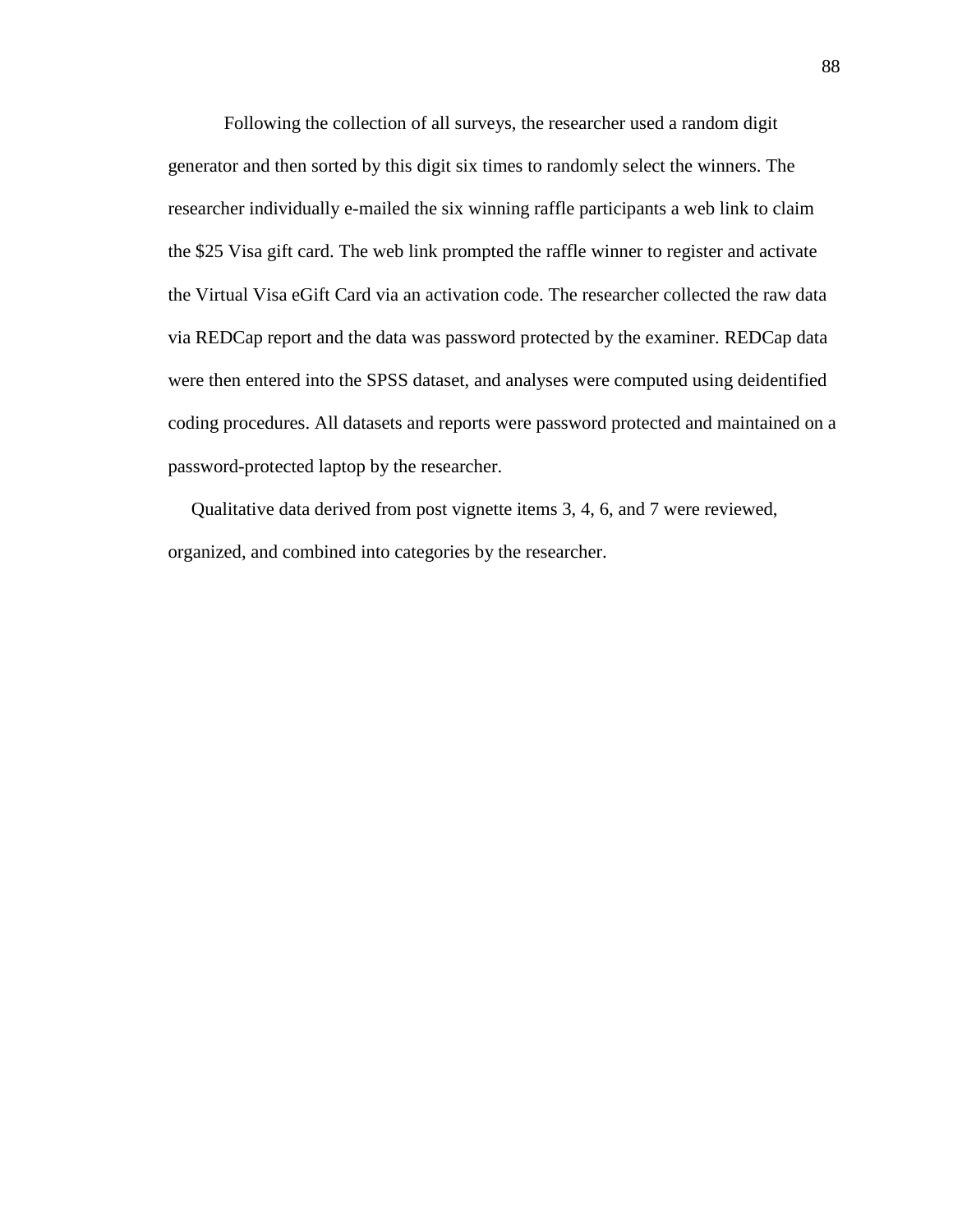#### **CHAPTER 4: RESULTS**

# **Analyses**

# **Power Analysis**

A power analysis was conducted to determine the minimum number of participants necessary to examine the primary hypothesis. Assuming a small-to-medium effect size of 0.10 and an alpha of 0.05, a sample size of 262 was estimated to be necessary to achieve a statistical power of 0.80 (Cohen, 1992). All information was collected via REDCap and entered into SPSS for analysis.

# **Item Analyses**

After discussions with the dissertation chair, a coauthor of the Addiction Belief Inventory (ABI), and through discussion with peers in the field, the ABI was not used in its entirety. Owing to the focus on capturing a disease model of addiction and poor—tomoderate internal consistency across specific ABI subscales (Luke et al., 2002), seven items across four of the eight subscales were included and represented the ABI in the bivariate correlations and regression analyses. Following selection of the seven ABI items (i.e., Items 5-8, 11, 13, 19), the items were analyzed via SPSS to determine internal consistency of the chosen items. A Cronbach's Alpha and Cronbach's Alpha Based on Standardized Items were conducted and appeared to have suitable inter-item correlations of alpha (.755 and .757, respectively). Because a Cronbach's alpha of .70 is considered "good" (Taber, 2018), the seven items were included in the analyses and were representative of the ABI as one of the hypothesized independent variables.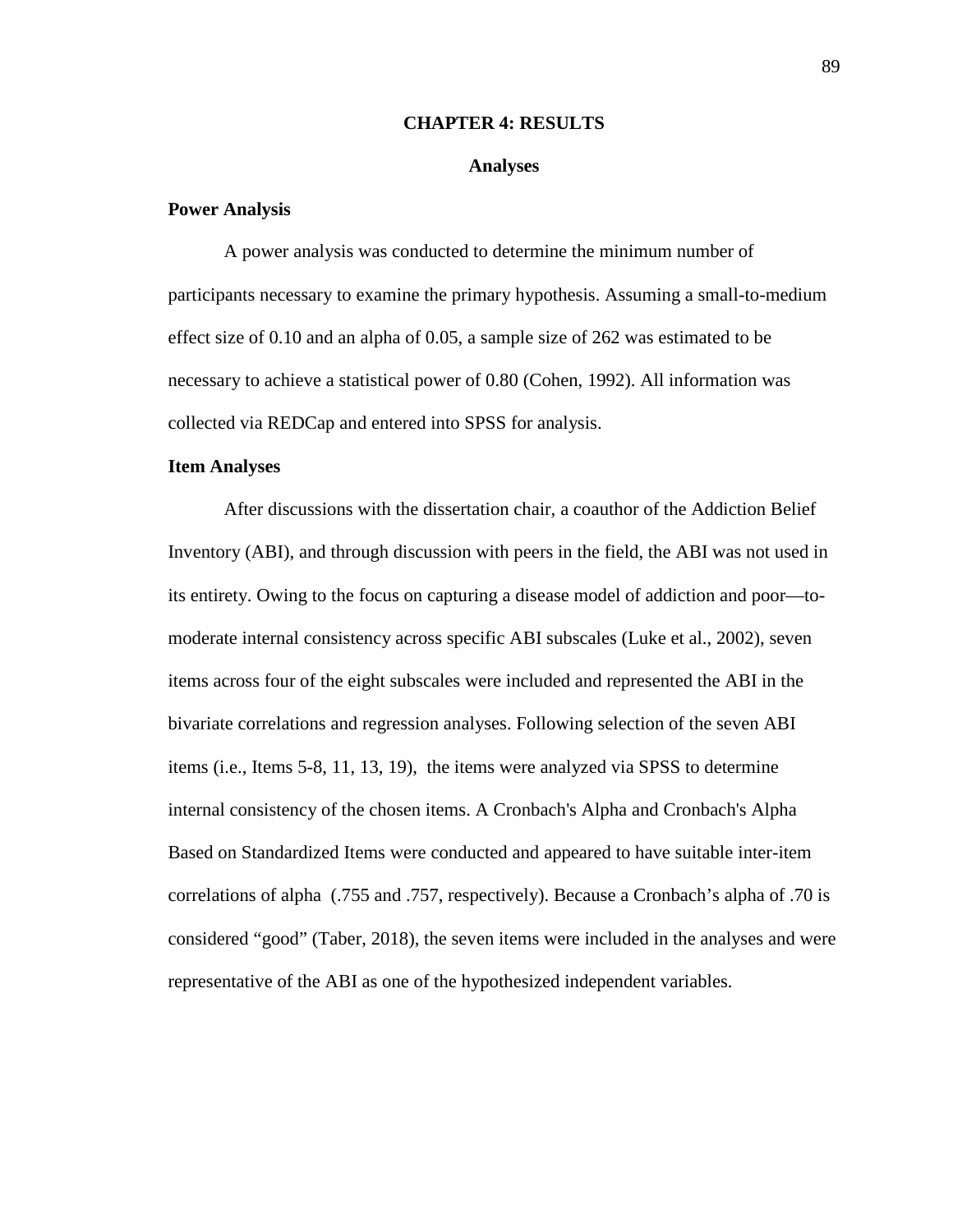# **Demographic Analyses**

Descriptive statistics were calculated for the entire sample, including means and standard deviations for continuous variables and frequencies and percentages for categorical variables. Characteristics collected included age; gender; race; highest degree or level of education; total years of employment as a law enforcement officer (LEO), including Philadelphia Police Department and others; current assigned police district, unit, or office; number of opioid overdose individuals encountered while on duty; and number of times administered naloxone (excluding trainings).

# *Participant Sample*

A total of 327 individuals entered the survey. Of the 327 people, 229 (70.03%) met inclusion criteria. A total of 98 (29.97%) individuals were excluded from the study for the following reasons: age, length of employment, did not receive naloxone training during or after 2015, and employment status. Some individuals met all inclusion criteria; however, they did not complete the survey in its entirety. From the cumulative total of 98 excluded respondents, 71 (21.7%) did not meet inclusion criteria; two (0.6%) were 21 years old or younger, five (1.5%) were employed fewer than 8 months, 11 (3.4 %) did not complete naloxone training during or after 2015, and one (0.3%) did not read English fluently. In regard to employment status, a total of 56 (17.1%) were excluded: 36 (11%) worked part-time, 15 (4.6%) were employed by another police department, four (1.2%) were currently unemployed, and one (.3%) was retired. A total of 27 (8.3%) respondents met inclusion criteria; however, they did not complete the survey.

# *Participant Characteristics*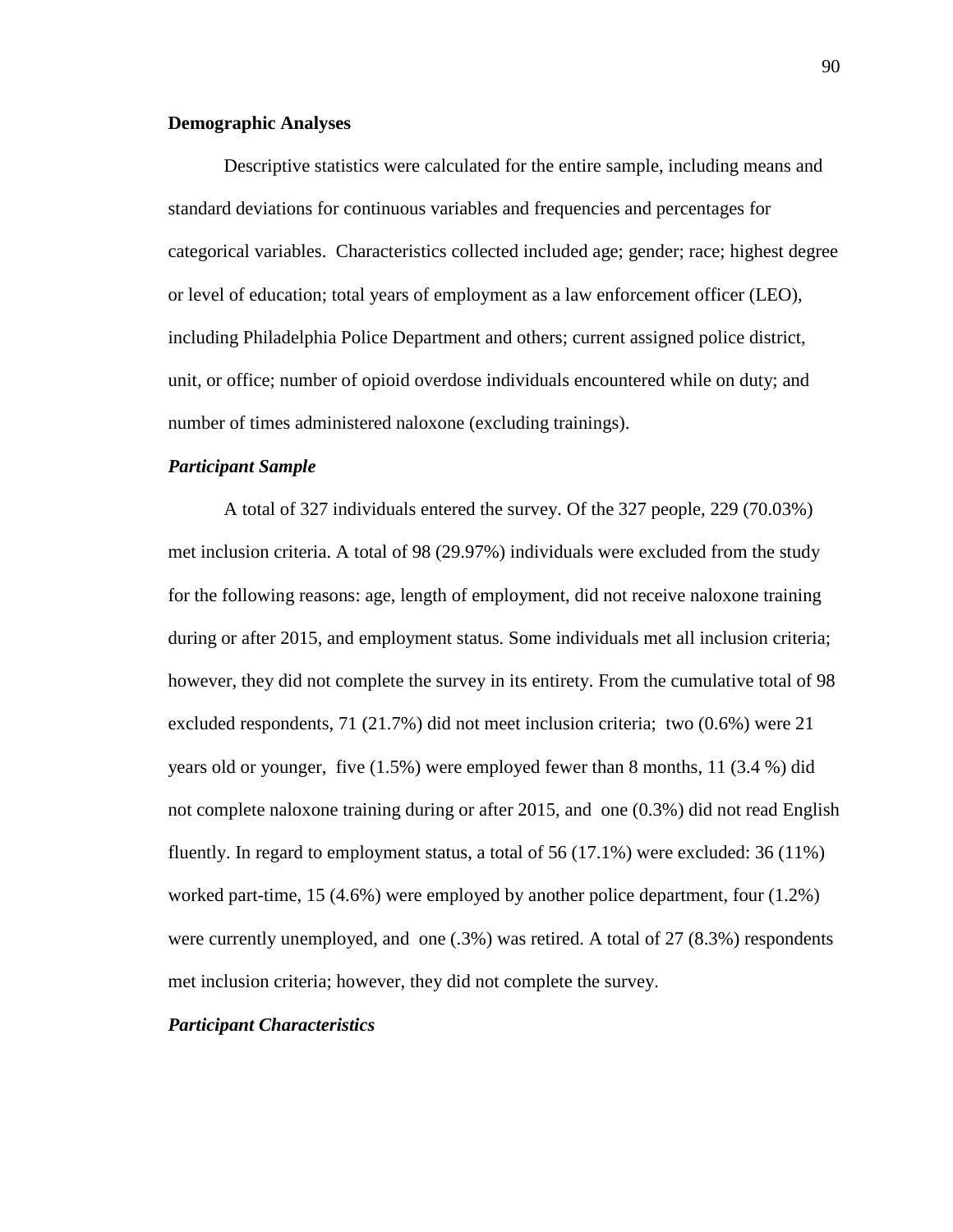A total of 229 participants met all inclusion criteria and completed the entire survey and, therefore, were included in the final analyses. Participants' ages ranged from 22 years old to 60 years old, with a mean age of 30.57 years (*SD* = 5.82 years; see Table 1). Of these participants, 159 (69.4%) identified as male, and 70 (30.6%) identified as female. The majority of participants, 176 (76.9%), identified themselves as White/Caucasian, 25 (10.9 %) identified as Hispanic/Latino, 19 (8.3 %) identified as Black/African American, 5 (2.2 %) identified as Asian/Pacific Islander, and 4 (1.7 %) described themselves Multiracial/Biracial.

The highest level of education completed by respondents ranged from some high school, no diploma, to doctorate degree. A bachelor's degree was the most common level of education completed, including 75 individuals (32.8%), followed by some college credit, no degree (54, 23.6%), high-school graduate, diploma or GED (30, 13.1%), associate's degree (27, 11.8%), trade/technical/vocational training (14, 6.1%), master's degree (14, 6.1%), some high school, no diploma (8, 3.5%), and doctorate degree (7, 3.1%).

The average number of years as a LEO, including in both Philadelphia Police Department and other police departments, was  $6.04$  years  $(SD = 4.11)$ , ranging from 1 year to 35 years. A majority of respondents endorsed 3 to 6 years of employment as a LEO (126, 55%). Of the 21 police districts in the Philadelphia Police Department, all 21 districts were represented in the sample and accounted for 222 (97%) of the respondents. Active assignments to police special units within the Philadelphia Police Department, including the Delaware Valley Intelligence Center, Mounted Unit, Police Marine Unit, and Civil Affairs Unit, were endorsed by seven (3%) respondents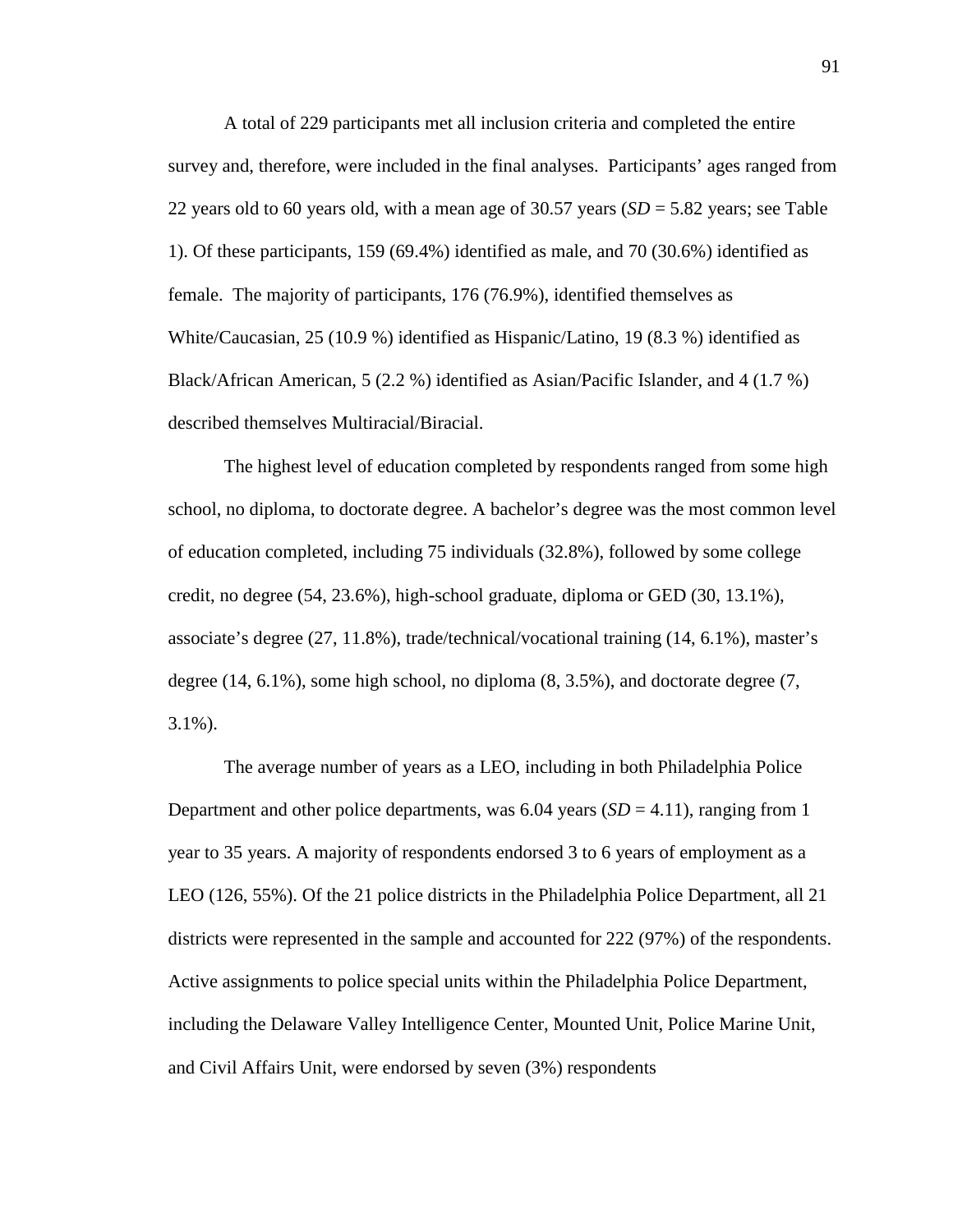The number of reported opioid overdose encounters while on duty ranged from 0 to 100 encounters, with a mean of  $15.69$  ( $SD = 24.52$ ). Approximately 83 (36%) of respondents encountered three to six opioid overdoses while on duty, while four opioid overdose encounters were most endorsed by 24 (10.5%) respondents. Lastly, the number of times respondents administered naloxone ranged from 0 times to 50 times, with an average of  $5.32$  times ( $SD = 6.19$ ) throughout their career as a LEO, excluding training. Overall, approximately 203 (89%) respondents administered naloxone at least once, and 92 (40%) respondents administered naloxone at least five times or more throughout their careers as LEOs.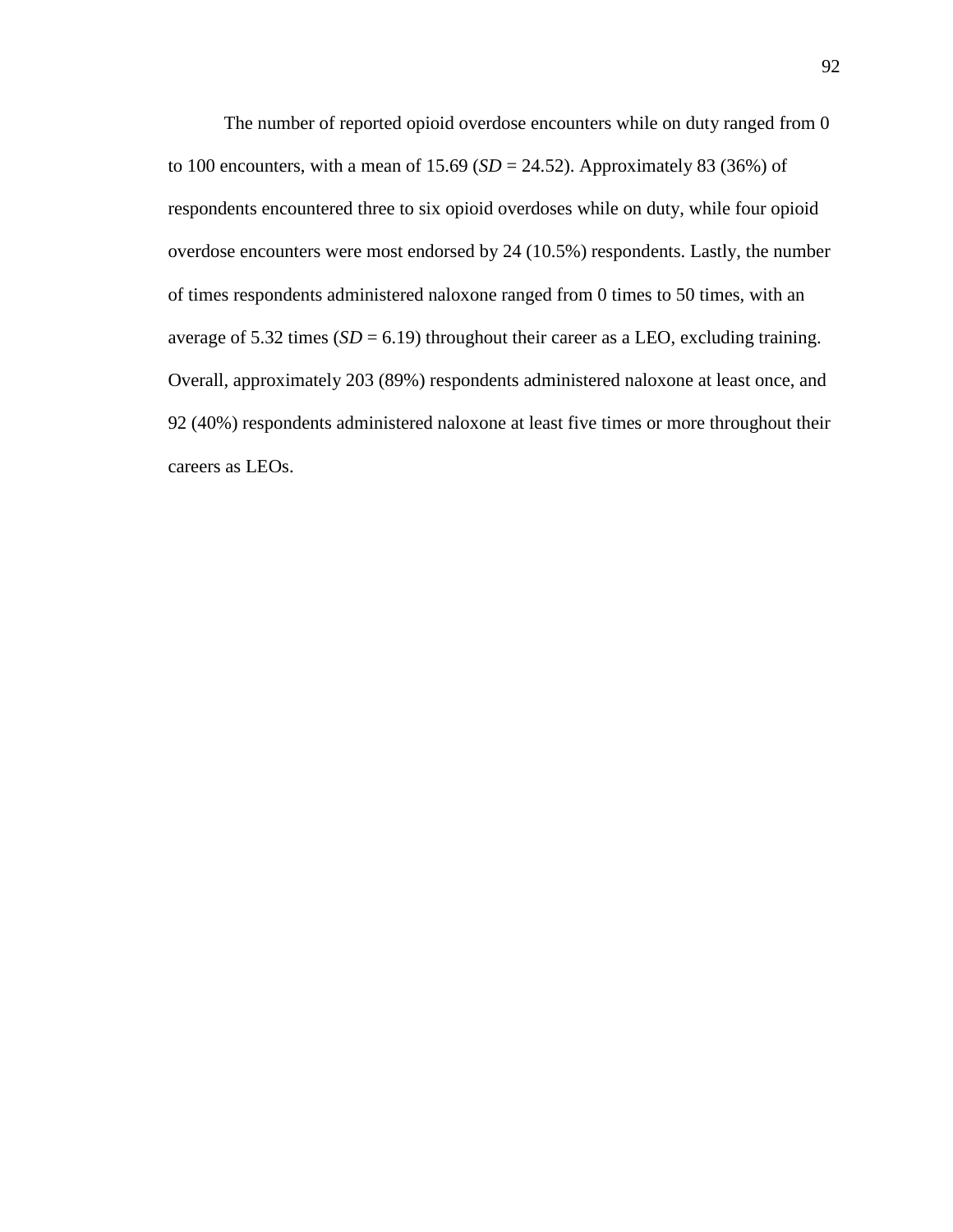# **Table 1**

# *Demographic Variables Descriptive Statistics*

| Variable<br>Age                                                                                                                                                                                                                                                  | M(SD)<br>30.57 (5.82)  | $N(\%)$                                                                                  |
|------------------------------------------------------------------------------------------------------------------------------------------------------------------------------------------------------------------------------------------------------------------|------------------------|------------------------------------------------------------------------------------------|
| Gender<br>Male<br>Female                                                                                                                                                                                                                                         | 159 (69.4)<br>70(30.6) | 69.43231<br>30.56769                                                                     |
| Race/Ethnicity<br>White or Caucasian<br><b>Black or African American</b><br>Hispanic or Latino<br>Asian or Pacific Islander<br><b>Multiracial or Biracial</b>                                                                                                    |                        | 176 (76.9)<br>19(8.3)<br>25(10.9)<br>5(2.2)<br>4(1.7)                                    |
| Highest Degree/Level of Education<br>Some high school, no diploma<br>High school graduate, diploma, GED<br>Some college credit, no degree<br>Trade/technical/vocational training<br>Associate degree<br>Bachelor's degree<br>Master's degree<br>Doctorate degree |                        | 8(3.5)<br>30(13.1)<br>54 (23.6)<br>14(6.1)<br>27(11.8)<br>75 (32.8)<br>14(6.1)<br>7(3.1) |
| Total years of employment as a Law<br><b>Enforcement Officer</b>                                                                                                                                                                                                 | 6.04(4.11)             |                                                                                          |
| Current Assignment in the Philadelphia Police<br>Department<br><b>Police District</b><br>Police Special Unit                                                                                                                                                     |                        | 222 (97)<br>7(3)                                                                         |
| Number of opioid overdose individuals<br>encountered while on duty                                                                                                                                                                                               | 15.69 (24.52)          |                                                                                          |
| Number of times administered naloxone<br>(excluding trainings)                                                                                                                                                                                                   | 5.32(6.19)             |                                                                                          |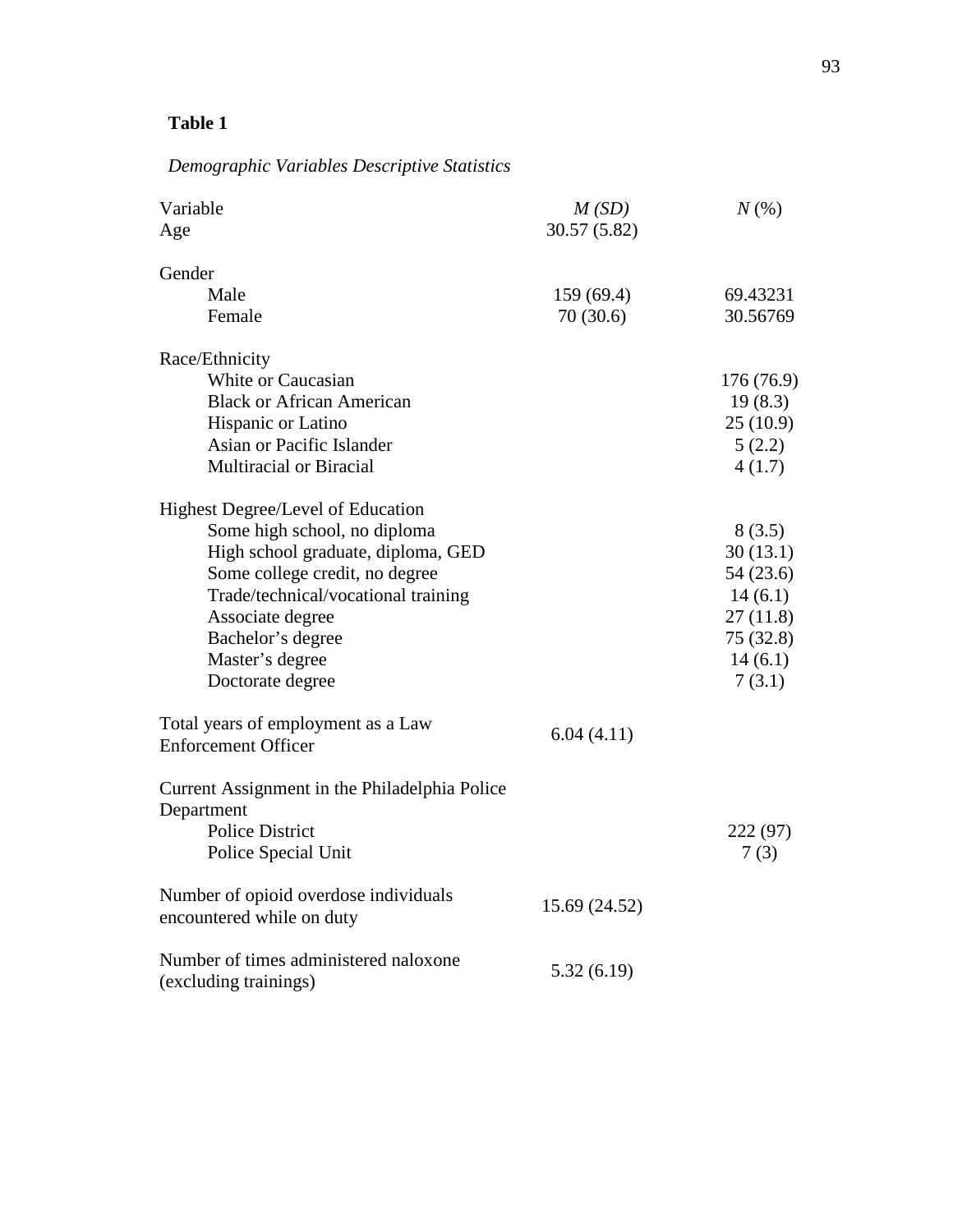## **Outcome Measures**

#### **Correlations**

Bivariate correlations were conducted to examine the associations between the dependent variable (DV; naloxone administration), the hypothesized independent variables (IVs), and demographic variables (Table 2). Significant associations were identified between the likelihood of naloxone administration (DV) and knowledge of opioid overdose ( $r = .406$ ,  $p = 0.01$ ), and concern of contracting COVID-19 ( $r = .203$ ,  $p =$ 0.01), and waiting for assistance from the fire department ( $r = .341$ ,  $p = 0.01$ ). Although waiting for assistance from the fire department was significantly correlated with likelihood of naloxone administration (DV), the item was not included in the linear regression model. After thorough consideration with my chair and other colleagues, all agreed that the item, "Based on the scenario you just read, how likely would you be to wait for the fire department to administer naloxone (Narcan) to the individual experiencing an opioid overdose?" may have been misinterpreted. The item may have implied that the respondent would still intend to administer naloxone but would wait for the fire department to ensure adequate oversight. Although statistically significant correlations were found between IVs, the correlations were not strong enough to signal multicollinearity, and the linear regression was run without eliminating any IVs.

Significant associations were also found between knowledge of opioid overdose and number of opioid overdoses encountered while on duty ( $r = .396$ ,  $p = 0.01$ ), and years in the Philadelphia Police Department (*r* = .158, *p* = 0.05), and waiting for assistance from the fire department  $(r = -159, p = 0.05)$ . Additionally, years in the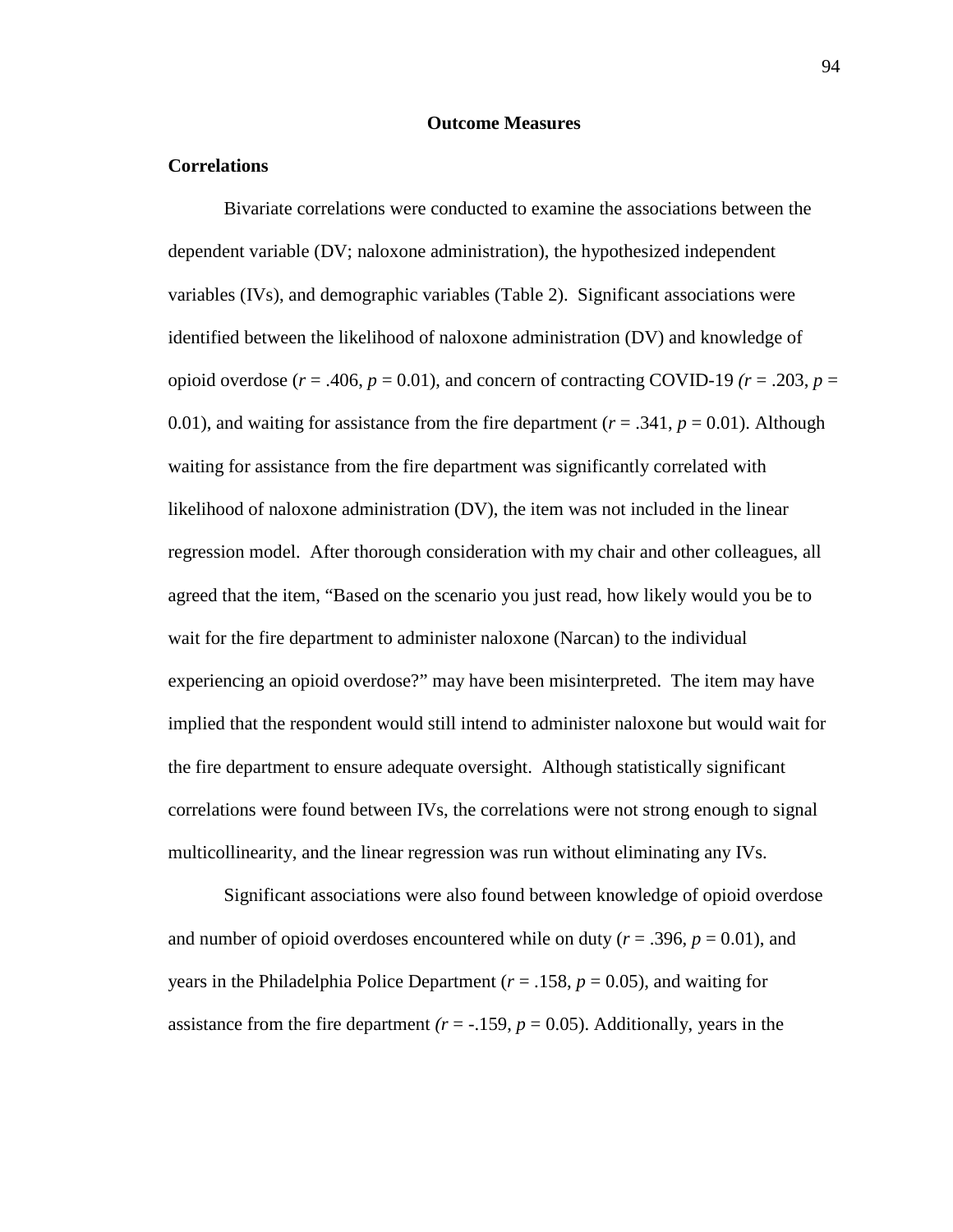Philadelphia Police Department was significantly associated with the number of opioid overdose encounters while on duty ( $r = .382$ ,  $p = 0.01$ ), while years in the Philadelphia Police Department bordered on significance with degree of belief in the disease model  $(r = -.166, p = 0.05).$ 

**Table 2**

*Correlational Matrix of Demographic and Outcome Variable: Naloxone Administration*

| Variable       | Naloxone       | Disease  | Knowledge | COVID-   | Wait for   | Yrs in     | Highest   | OD         |
|----------------|----------------|----------|-----------|----------|------------|------------|-----------|------------|
|                | administration | Model    | (OOKS)    | 19       | Assistance | <b>PPD</b> | Education | Encounters |
|                |                | (ABI)    |           | Concerns |            |            | Level     |            |
| Naloxone       | 1.00           |          |           |          |            |            |           |            |
| administration |                |          |           |          |            |            |           |            |
| Disease        | .20            | 1.00     |           |          |            |            |           |            |
| Model (ABI)    |                |          |           |          |            |            |           |            |
| Knowledge      | .406**         | $-.158*$ | 1.00      |          |            |            |           |            |
| (OOKS)         |                |          |           |          |            |            |           |            |
| COVID-19       | $.203**$       | $.234**$ | $-.067$   | 1.00     |            |            |           |            |
| Concerns       |                |          |           |          |            |            |           |            |
|                |                |          |           |          |            |            |           |            |
| Wait for       | $.341**$       | $.240**$ | $-.159*$  | .488*    | 1.00       |            |           |            |
| Assistance     |                |          |           |          |            |            |           |            |
| Yrs in PPD     | .056           | $-.166*$ | $.158*$   | .026     | $-0.017$   | 1.00       |           |            |
|                |                |          |           |          |            |            |           |            |
| Highest        | .027           | $.140*$  | $-.085$   | .121     | $.142*$    | $-.092$    | 1.00      |            |
| Education      |                |          |           |          |            |            |           |            |
| Level          |                |          |           |          |            |            |           |            |
| <b>OD</b>      | .089           | $-.160*$ | $.396**$  | .038     | .073       | $.382**$   | $-.100$   | 1.00       |
| Encounters     |                |          |           |          |            |            |           |            |

\*\*Correlation is significant at the 0.01 level (2-tailed) \*Correlation is significant at the 0.05 level (2-tailed)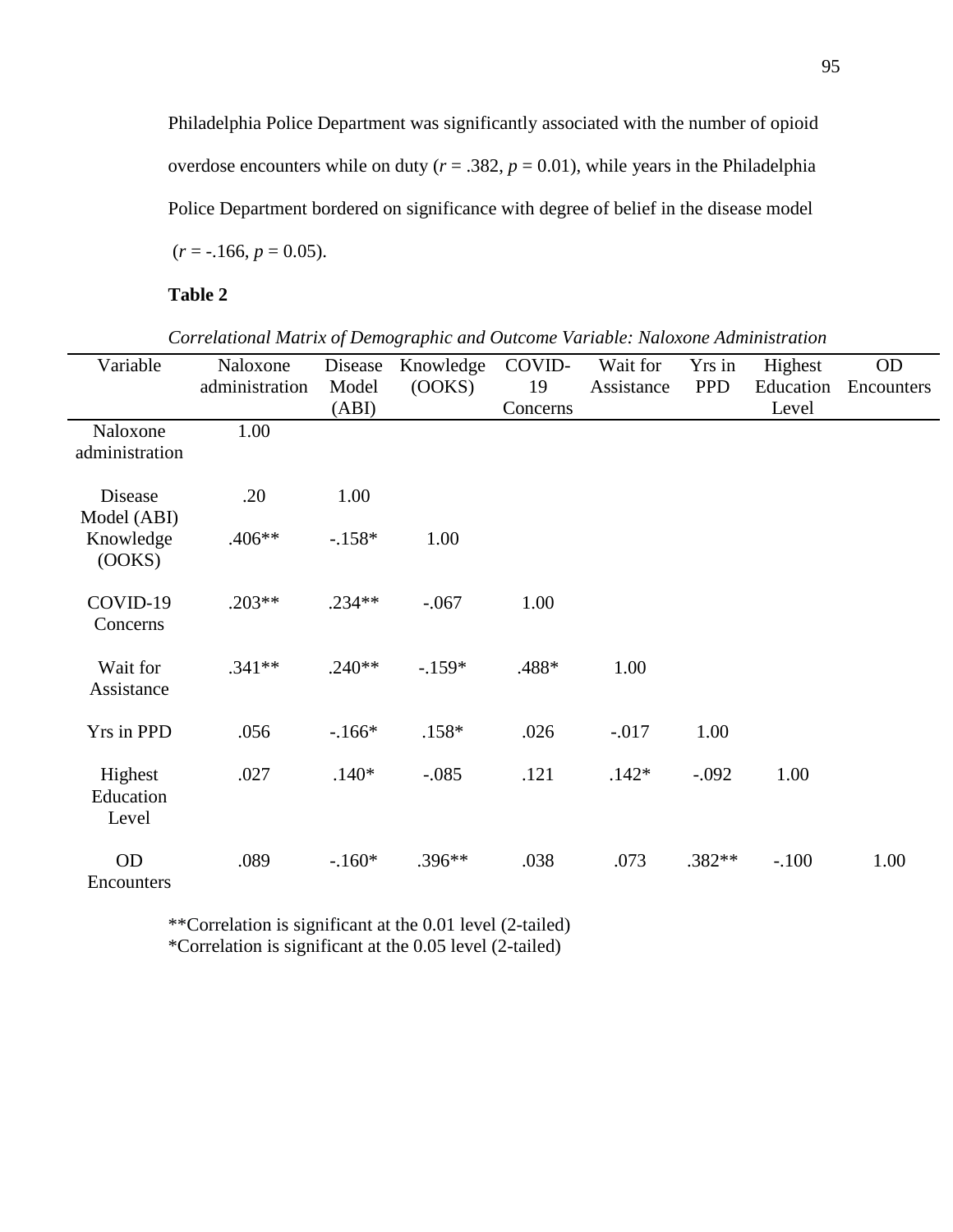#### **Linear Regression**

Assumptions associated with linear regression, including normality, homoscedasticity, and multicollinearity, were evaluated prior to analyses. The normality assumption was evaluated using the Shapiro-Wilks test and histograms. A plot of standardized residuals versus predicted value was used to determine homoscedasticity. Lastly, multicollinearity was tested by examining bivariate correlations between all IVs. None of the assumptions were violated, and therefore, all identified variables were entered into a single linear regression model.

A linear regression was used to evaluate the relationship between LEOs' degrees of belief in the disease model (Hypothesis 1); degree of knowledge on opioid overdose and naloxone administration (Hypothesis 2); degree of concern of contracting COVID-19 (Hypothesis 3), and their likelihood of administering naloxone based on the vignette of an opioid overdose encounter. Each of the three IVs was entered into a single linear regression model to examine the influence of LEOs' likelihood of administering naloxone.

# *Hypothesis 1*

It was hypothesized that LEOs' degrees of belief in the disease model as measured by the Addiction Belief Inventory (ABI) would be significantly and positively associated with naloxone administration. As discussed earlier, bivariate correlations found no instances of multicollinearity or other variables that were correlated with the DV. The regression model including all three IVs on the single DV (as displayed in Table 3) were entered into the model summary. The overall regression model was found to be significant,  $F(3,225) = 21.094$ ,  $p < .001$ . The model explained approximately 22% of the variance in the likelihood of administering naloxone (*r* square = .22). Examination of the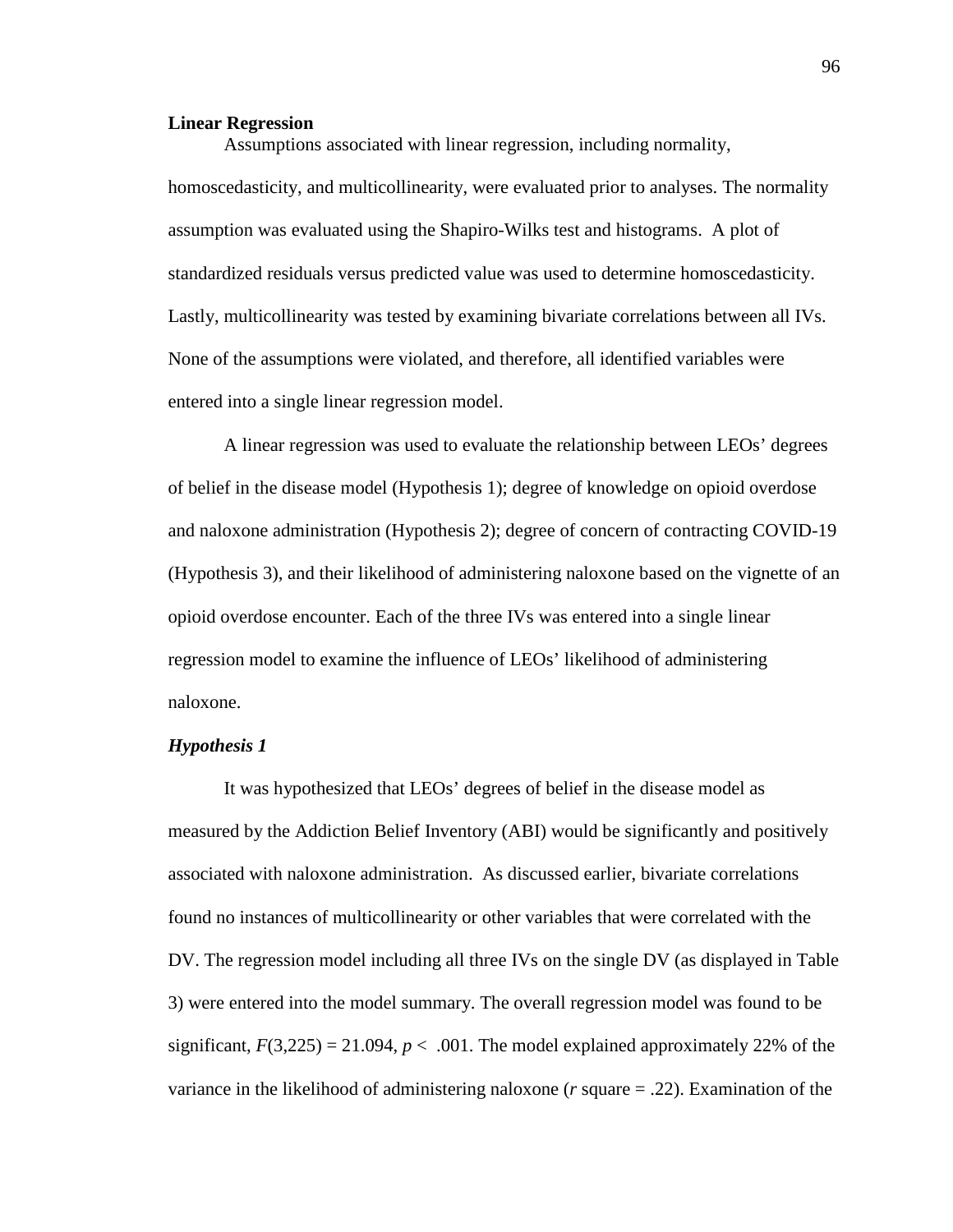coefficients, however, indicated that the ABI was not a significant predictor of likelihood of administering naloxone ( $p = .56$ ), which revealed that Hypothesis 1 was not supported. *Hypothesis 2*

It was hypothesized that LEOs' degrees of knowledge regarding opioid overdose and naloxone administration as measured by the Opioid Overdose Knowledge Scale (OOKS) would be significantly and positively associated with naloxone administration. As discussed previously, opioid overdose knowledge was included in the regression model. The overall model was significant and accounted for 22% of the variance in the likelihood of administering naloxone. Findings supported the hypothesis, with coefficients, indicating that knowledge score on the OOKS was a significant predictor of naloxone administration ( $p < .001$ ).

#### *Hypothesis 3*

It was hypothesized that LEOs' degrees of concern of contracting Coronavirus (COVID-19) would be significantly and negatively associated with naloxone administration. Concerns of contracting COVID-19 was included in the regression model. The overall model was significant and accounted for 22% of the variance in the likelihood of administering naloxone. However, contrary to the hypothesis, the correlation coefficients revealed a significant and positive association between concerns of contracting COVID-19 and likelihood of administering naloxone. Findings indicated that concern of contracting COVID-19 was a significant predictor of naloxone administration ( $p = .000$ ).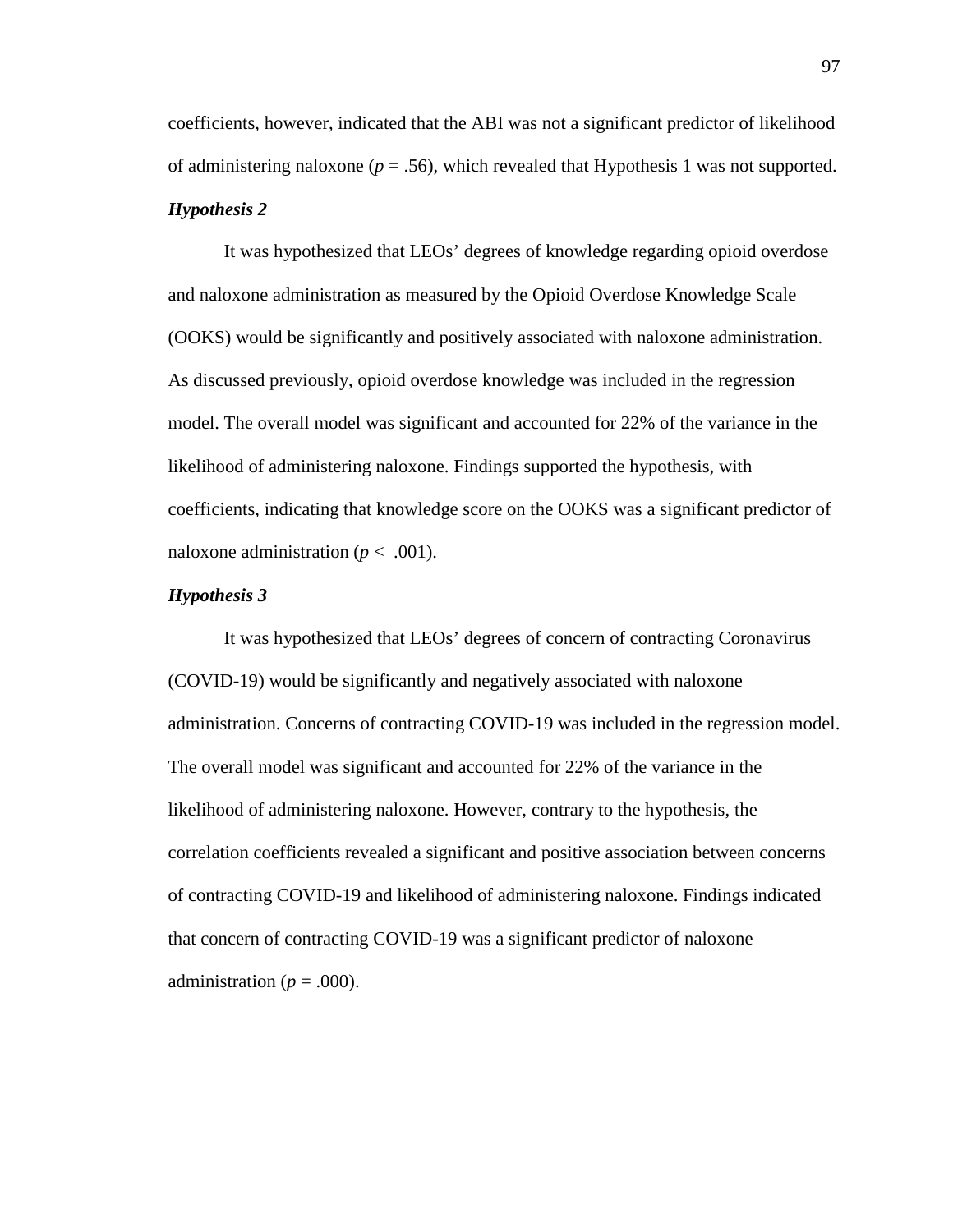#### **Table 3**

|                              | Unstandardized |            | Standardized |         |      |
|------------------------------|----------------|------------|--------------|---------|------|
|                              | coefficients   |            | coefficients |         |      |
| Model $(N = 229)$            | B              | Std. Error | <b>B</b> eta | t       | Sig. |
| (Constant)                   | $-.344$        | .595       |              | $-.579$ | .563 |
| ABI items 5-8, 11, 13, 19    | .073           | .125       | .036         | .581    | .562 |
| <b>OOKS</b>                  | .097           | .013       | .427         | 7.156   | .000 |
| Item 5: I am concerned about | .310           | .084       | .223         | 3.681   | .000 |
| contracting COVID-19 while   |                |            |              |         |      |
| administering naloxone       |                |            |              |         |      |

*Linear Regression Predicting Likelihood to Administer Naloxone*

# **Open-ended Responses**

Rather than using a specific qualitative analysis method, responses to open-ended questions on Items 3, 4, 6, and 7 were organized and categorized into themes. Items 3 and 4 were categorized by the following: Individual Characteristics, Situational Characteristics, Logistical Factors, and Personal Factors (see Table 4). While waiting for fire department /rescue/ medical personnel was the most endorsed reason for waiting, the second most common response was noteworthy; LEOs' preference either to do sternum rubs or to verbally inform the individual that they are going to administer naloxone. Apparently, LEOs have been trained on several ways to intervene and respond to individuals overdosing from opioids.

Parts of the administration process LEOs were most concerned about (Item 6) included the individual coughing or sneezing on the LEO after administering naloxone, physical contact with opioid overdose individual, and continued exposure to COVID-19 positive individuals with limited personal protective equipment (PPE). Regarding primary concerns about contracting COVID-19 (Item 7), LEOs identified the following: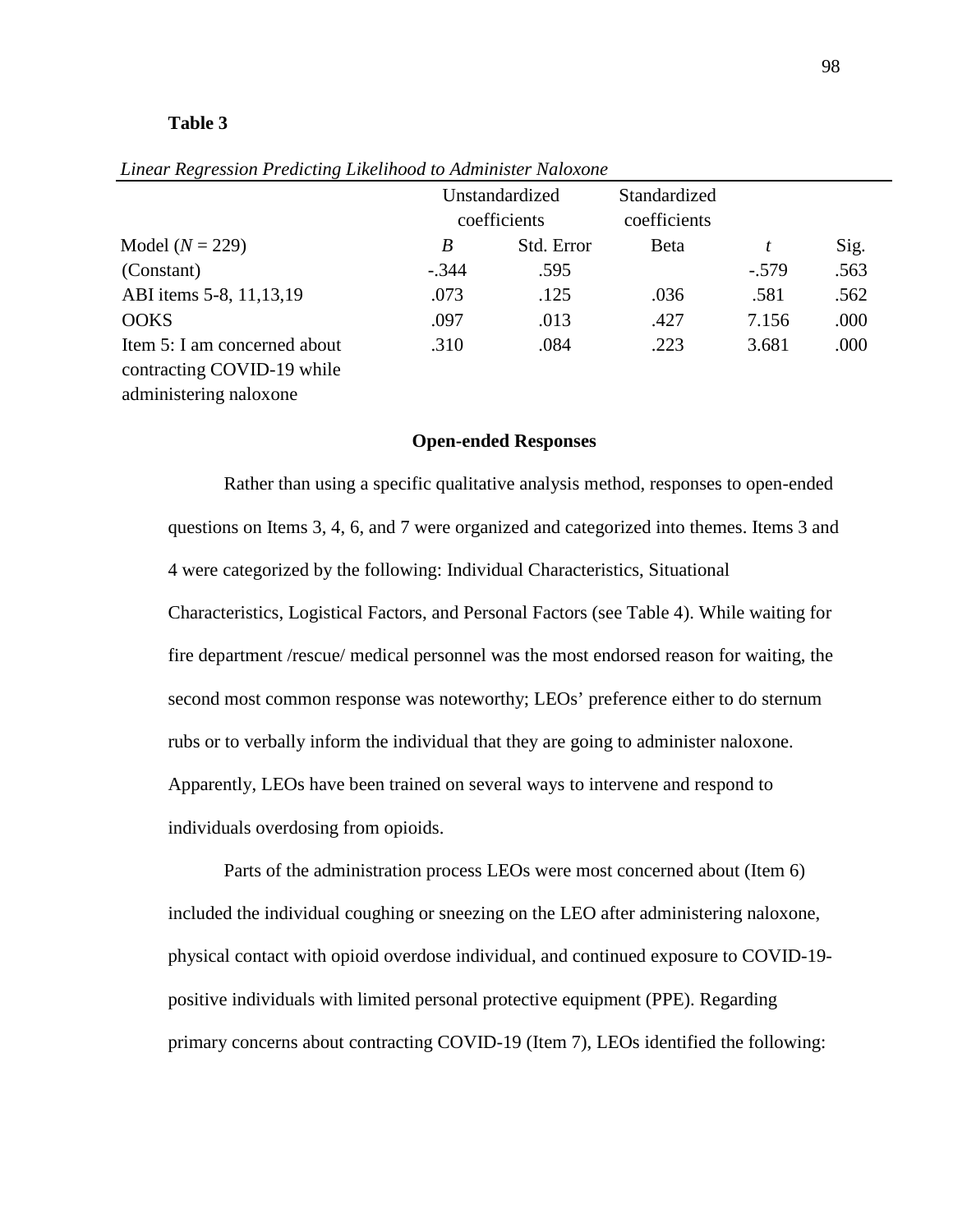rates of infection of COVID-19; contagiousness; personal health concerns; bringing

COVID-19 home to family; and inability to perform daily activities.

# **Table 4**

# *Open-Ended Responses (Items 3 and 4)*

| Themes                         | Item $3a$                                                           | Item $4b$                                                                                                                   |  |  |
|--------------------------------|---------------------------------------------------------------------|-----------------------------------------------------------------------------------------------------------------------------|--|--|
| Individual<br>characteristics  | Male is breathing                                                   | Signs and symptoms of OD                                                                                                    |  |  |
|                                | Ambiguity about symptoms related to<br>an OD or other medical issue | Other medical condition                                                                                                     |  |  |
|                                | Unclear about length of time since<br>substances were taken         |                                                                                                                             |  |  |
| Situational<br>characteristics | Wait for fire department /rescue/<br>medical personnel              | Hypodermic needle                                                                                                           |  |  |
|                                | Protect the scene & safety of others                                | Medics/Fire Department on the way                                                                                           |  |  |
|                                | Prioritization of radio call volume                                 | Witnesses present                                                                                                           |  |  |
| Logistical factors             | Use of other interventions prior to<br>administering naloxone       | Type of naloxone available (nasal vs<br>intramuscular/intravenous)<br>Side effects of naloxone<br>Accessibility to naloxone |  |  |
|                                |                                                                     |                                                                                                                             |  |  |
| Personal factors               | No medical qualifications                                           | Use for self or partner in the event of<br>airborne exposure                                                                |  |  |
|                                | Concerned about mishandling the<br>situation                        | Physical health condition                                                                                                   |  |  |

<sup>a</sup> What is/are the reason(s) you would wait?

<sup>b</sup> What characteristics, if any, might impact your willingness to administer naloxone?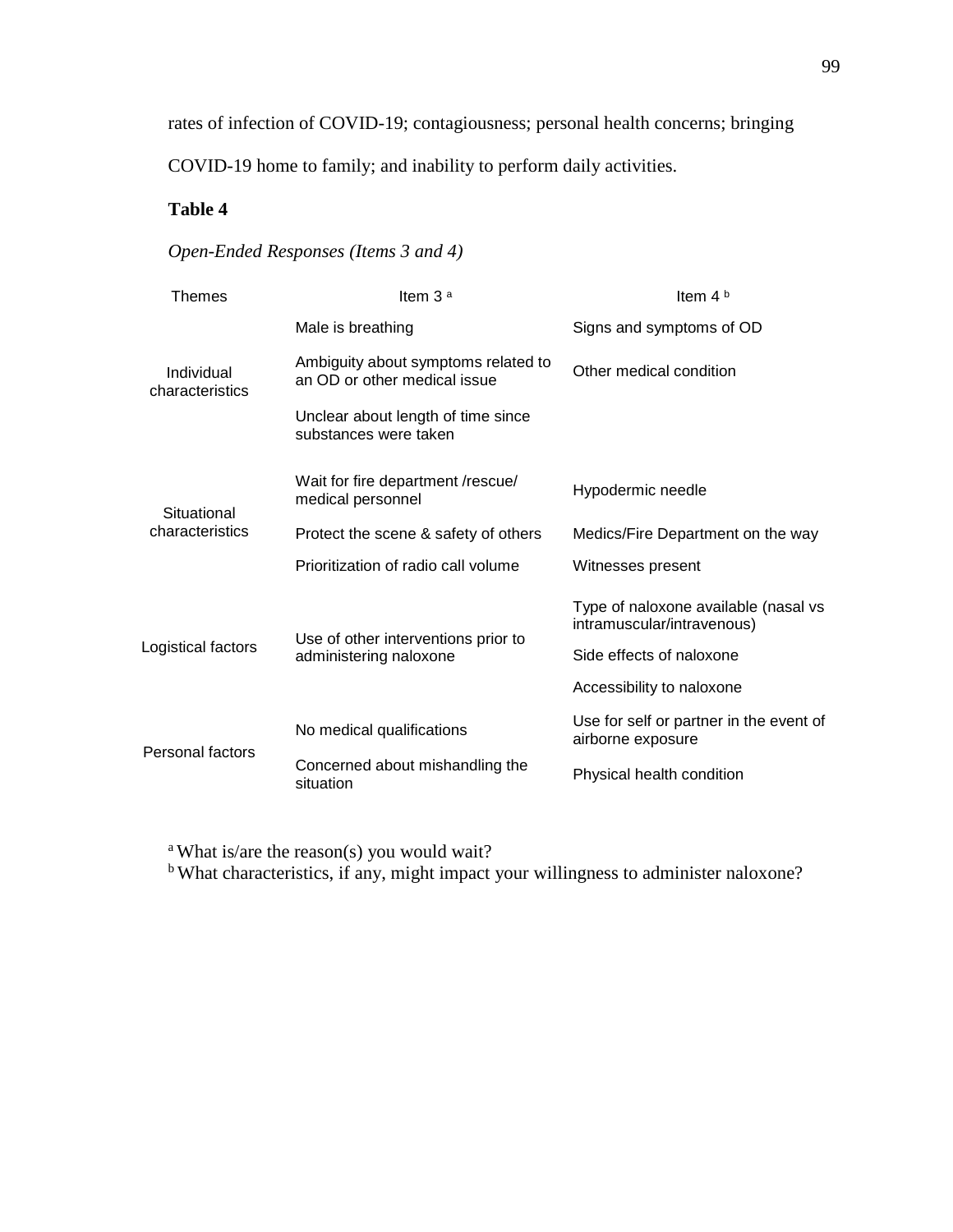# **CHAPTER 5: DISCUSSION Interpretation and Implications**

## **Interpretation**

Based on the current research findings, degree of knowledge and concerns about contracting COVID were two variables that had a significant impact on the likelihood that a law enforcement officer (LEO) would administer naloxone to an individual overdosing on opioids. The significant and positive association found in Hypothesis 2 suggests that LEOs who had greater degrees of knowledge about opioid overdose, including risk factors for an overdose, signs of an overdose, actions to be taken at an overdose, naloxone effects, and administration and aftercare procedures, were more likely than LEOs with less knowledge to administer naloxone. This significant and positive association indicates that the greater understanding and awareness about opioid overdose risk, signs, action, and naloxone use that one has, the more likely one will administer naloxone.

Current findings are consistent with research literature on the effects of brief naloxone training for the public, including increases in knowledge on how to respond to overdose situations, perceived confidence in responding, and willingness to perform recommended procedures (Bennett & Holloway, 2012; Green et al., 2008; Lewis et al., 2016; Maxwell et al., 2006; McAuley et al., 2010). A longitudinal analysis involving 228 Howard County Police Department LEOs examined their naloxone-training knowledge retention over 30-day and 6-month periods (Nath et al., 2020). LEOs performed marginally better on the 6-month survey than on the 30-day survey, specifically on identification of signs and symptoms of an opioid overdose, correct identification of opioid versus nonopioid drugs, and length of time for intranasal naloxone to take effect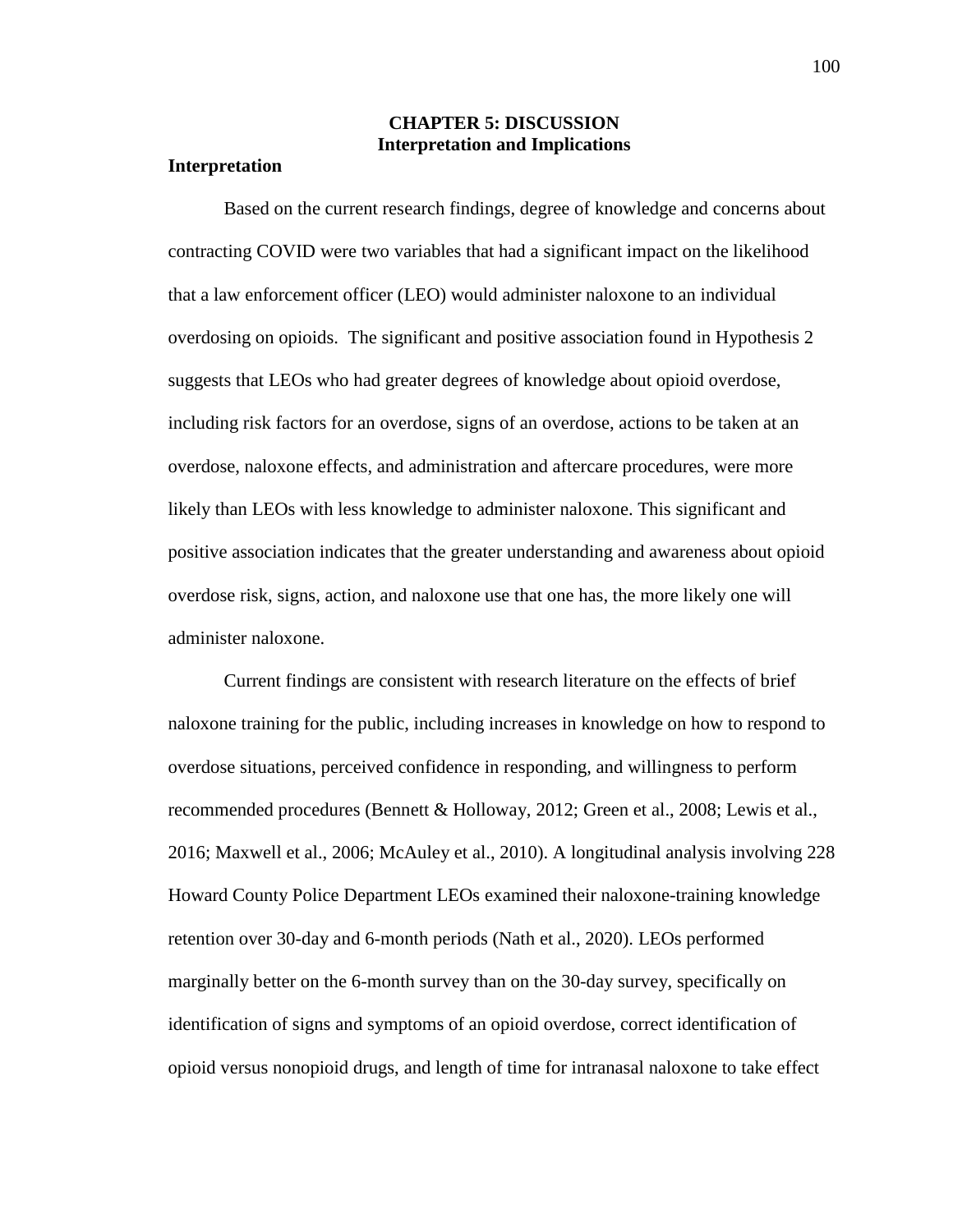(Nath et al., 2020). Naloxone trainings have been demonstrated to positively influence degree of knowledge in both the short and long term (Behar et al., 2015; Dahlem et al., 2017; Nath et al., 2020; Purviance et al., 2017; Saucier et al., 2016; Wagner et al., 2016).

Although a negative association between concerns of contracting COVID-19 and likelihood of administering naloxone was hypothesized, one should examine factors that could account for this ostensibly contradictory finding. Given the progression of the current pandemic since 2020 and various risks of exposure to and contraction of COVID-19, the finding that LEOs who endorse greater concerns of contacting COVID-19 are more likely to administer naloxone seems paradoxical. Arguably, individuals who perceive COVID-19 as a threat are likely to behave in a manner that protects themselves and/or others. Furthermore, individuals who value health may be more health conscious and willing to engage in behaviors that help others. The roles and responsibilities of LEOs are altruistic by nature, given the significant short- and long-term risks one may encounter throughout their career.

Expectancy-value models have been employed to predict behaviors in response to health threats (Kowalski & Black, 2021) and affirm that if a certain action is taken, a value returned for the effort is expected (Shillair, 2020). The protection motivation theory (PMT) might explain a LEO's willingness to engage in a behavior that is knowingly efficacious and could potentially save the life of an individual. According to Munro et al. (2007), PMT is the only theory within the broader cognitive perspective that explicitly considers the costs and benefits of existing and recommended behavior to predict the likelihood of change (Gebhardt & Maes, 2001). PMT was initially proposed by Carl Rogers in 1975 to better understand cognitive and behavioral responses to fear messages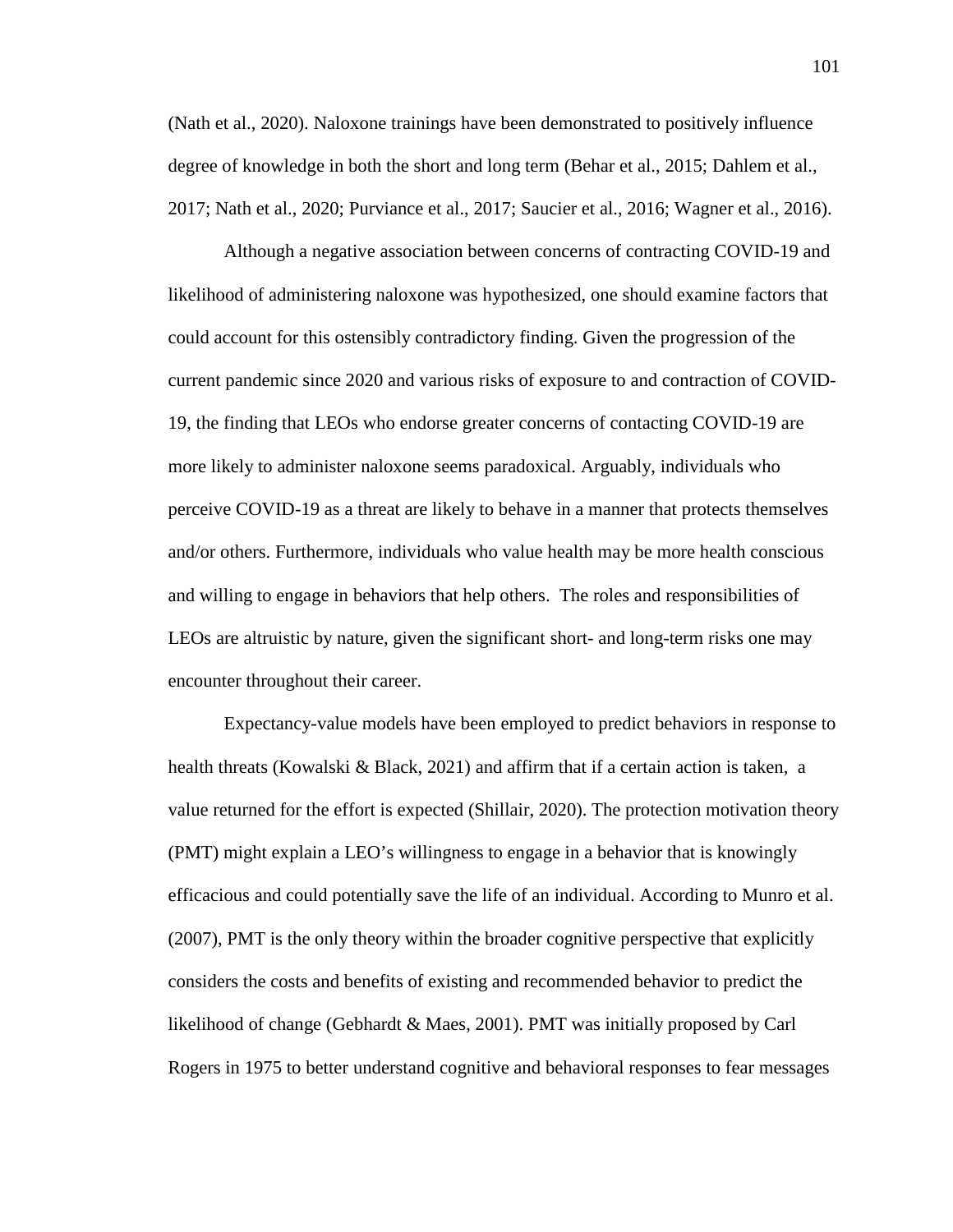pertaining to health (Rogers, 1975; Shillair, 2020).). This theory has continuously evolved to account for the complexities in cognitive appraisals, namely coping and threat appraisals (Munro et al., 2007).

PMT currently considers four factors that consequently influence an individual's willingness to begin a health-promoting behavior or to terminate a health-compromising behavior (Kowalski & Black, 2021). The four factors include perceived vulnerability to the health threat, perceived severity of the health threat, outcome efficaciousness of behaviors that would reduce the health threat, and self- efficacy (Brug et al., 2009; Rogers, 1975; 1983; Rogers & Prentice-Dunn, 1997). According to Bish and Michie (2010), health behaviors in response to pandemics are classified as either preventive, avoidant, or management of disease behaviors. Considering PMT, the LEOs most likely to engage in recommended COVID-19 protective behaviors are those who perceive a high degree of vulnerability to COVID-19 regard the virus as serious, believe that adhering to COVID-19 safety precautions will significantly reduce their risk of contraction, and are confident in their abilities to enact these safety precautions and procedures.

The increasing availability of personal protective equipment (PPE), access to COVID-19 vaccines, and evolving COVID-19 safety protocols within the Philadelphia Police Department are all agents that have progressed to reduce the risk of contraction. Respondents who endorsed a greater concern about contracting COVID-19 are most likely adhering to COVID-19 safety procedures and protocols, which in turn enables them to interact with the public. Although the risk of contracting COVID-19 while administering naloxone may be perceived as high, the benefit of reversing an opioid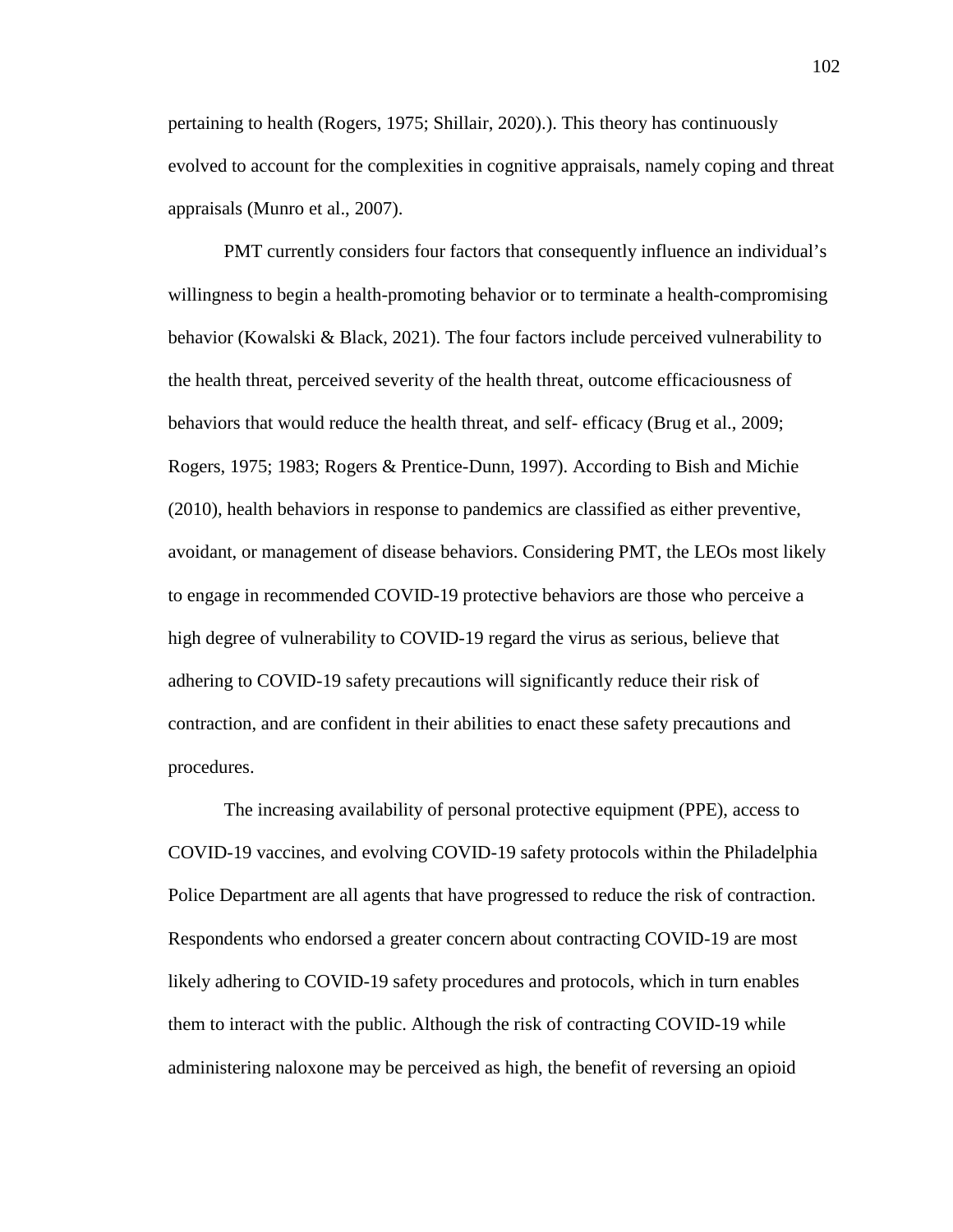overdose from occurring or saving one's life could outweigh the risk. This subjective cost-benefit-analysis process grounded by expectancy-value models of health behavior (Pligt & De Vries, 1998) could account for the greater likelihood a LEO would administer naloxone, despite concerns about contracting COVID-19.

A potential reason for insignificant findings between a respondent's score on the Addiction Belief Inventory (ABI) and likelihood of administering naloxone (Hypothesis 1) could be related to the psychomimetic properties of the measure itself. Even though the ABI has demonstrated reliability, specifically internal consistency and test-retest reliability, one should consider the poor-to-moderate range of internal consistency across the seven subscales (Luke et al., 2002). The existing assessment measures of attitudes and beliefs fail to precisely delineate distinct groupings of addiction models, ranging from the most common models (i.e., moral and disease models) to social models (i.e., social learning model, sociocultural model). Although Hypothesis 1 was not statistically significant, future measures with stronger psychometric properties that capture the current disease model of addiction should be considered in future research.

#### **Implications**

#### *Program Development*

Findings from this study can be used to refine current training curricula within the Philadelphia Police Department and guide the development of naloxone training programs across police departments. Based on the current findings, LEOs' knowledge on risk factors for an opioid overdose, signs of an overdose, actions to be taken during overdose, naloxone effects, and administration and aftercare procedures are critical in combating the opioid epidemic. Naloxone training programs should consider routine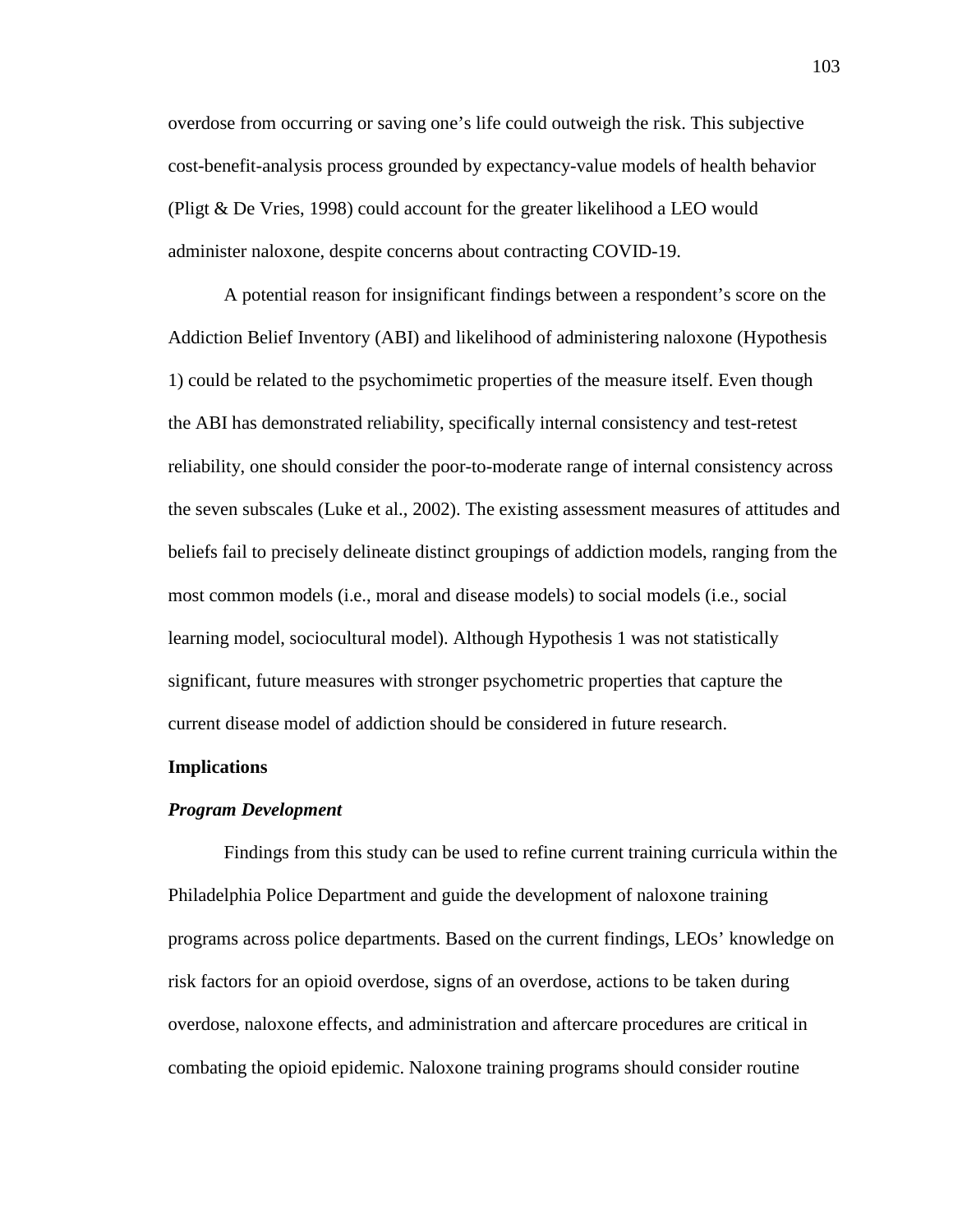assessment of LEOs' knowledge, especially for LEOs who do not encounter opioid overdoses as frequently as their counterparts in other police districts. Competency areas of opioid overdose recognition or naloxone administration should be continuously evaluated via routine training and posttests, similarly to cardiopulmonary resuscitation or rescue breathing for first responders.

Owing to the growing presence of novel synthetic opioids and extremely potent drug analogs, such as carfentanil (Pardo et al., 2019), LEOs must be cognizant of the signs of opioid overdose and recognize if additional naloxone administration is necessary, given the profound effects of synthetic opioid. Because LEOs in the Philadelphia Police Department are exposed to various forms of training on opioid overdose and naloxone administration throughout their tenure (Philadelphia Police Department, 2015), identifying the aspects of training that are most valuable and efficient in enhancing one's knowledge on opioid overdose and naloxone administration would be advantageous.

These identified forms of training could be best used in circumstances when dissemination of information is critical and time sensitive. Training on the dangers of airborne exposure to synthetic opioids, modifications in forms of naloxone (i.e., nasal spray, auto injectable) available to LEOs, and the management of naloxone administration while adhering to safety guidelines are examples of educational material that may require ongoing revision as public health issues arise and medical interventions develop. The unanticipated emergence of COVID-19 has substantially challenged first responder administration personnel to take action while considering the safety of both staff and the general public (The Department of Homeland Security and Technology, 2020). Effective and efficient training must be created to convey newly discovered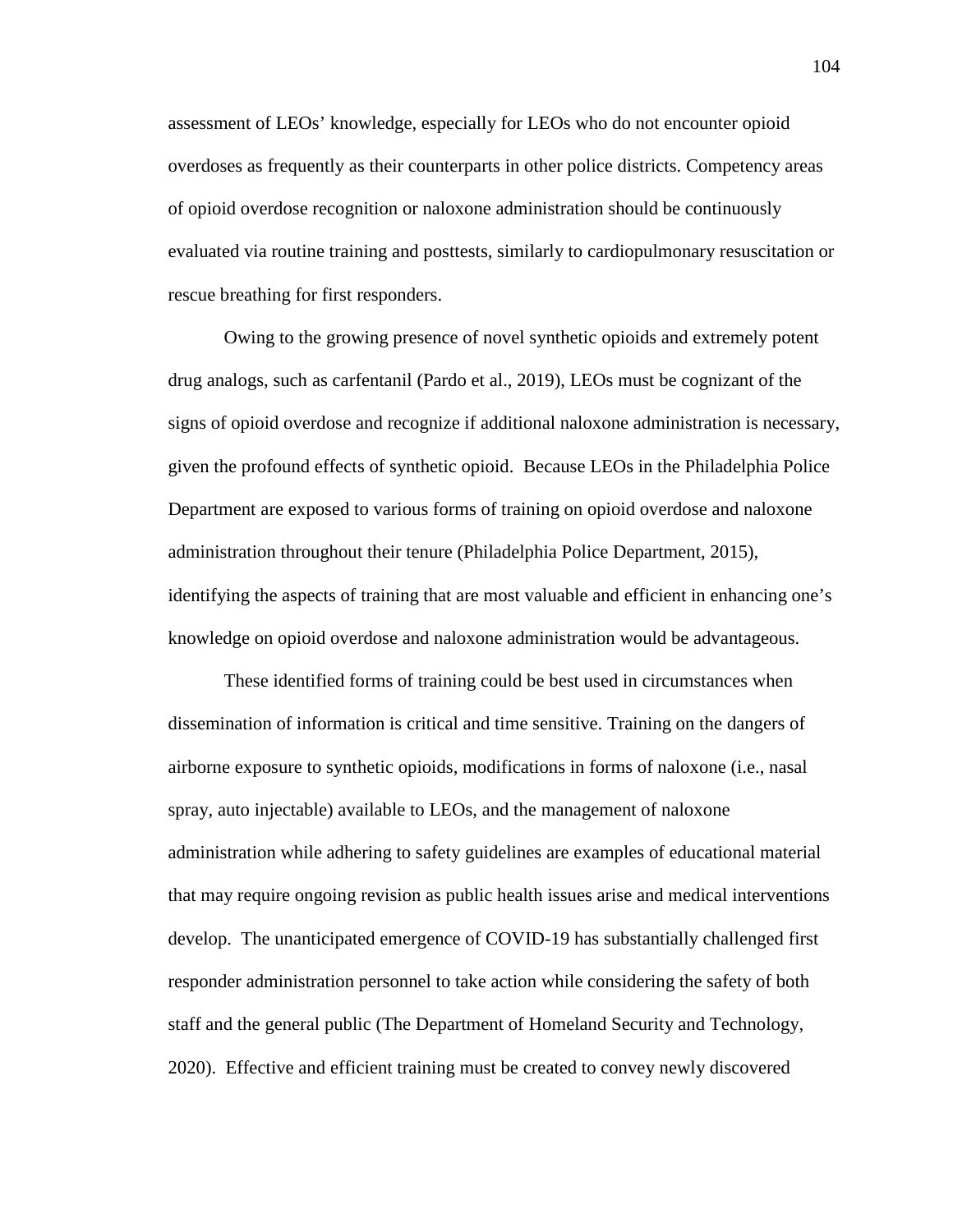information on COVID-19 and educate LEOs on successfully navigating daily job responsibilities with possible limited resources (e.g., PPE, naloxone, staffing). Considering that respondents who endorsed a greater concern of contracting COVID-19 were more likely to administer naloxone, these findings reinforce the importance of continuing access to PPE, COVID-19 vaccinations, and timely, scientifically based information on the progression of COVID-19. In the event another infectious disease deleteriously impacts the United States or regions across the country, a well-established, evidenced-based training curriculum on managing public health crises could minimize the logistical barriers LEOs have encountered and allow them to allocate more time toward daily occupational duties, including naloxone administration.

## *Professional Support Groups*

LEOs' beliefs about the nature of, course of, and best treatments for substance users differ based on perception of addiction and could evoke feelings of frustration, anger, and helplessness for LEOs tasked to intervene in opioid overdose encounters (Banta-Green et al., 2013). Although LEOs are not legally bound to administer naloxone, research has revealed that adhering to and complying with the law is far easier when laws represent the social norms of individuals who must comply (Etzioni, 2000; Levi et al., 2009; Samuels, 2006). In the event that a majority of Philadelphia LEOs conceptualize addiction from a disease model to a lesser degree, findings could promote a need for support groups or peer-to-peer networks. Support groups facilitated by behavioral health, medical professionals, or peer-to-peer LEO networks could reduce stigma, reactivity, and negative emotions associated with substance users.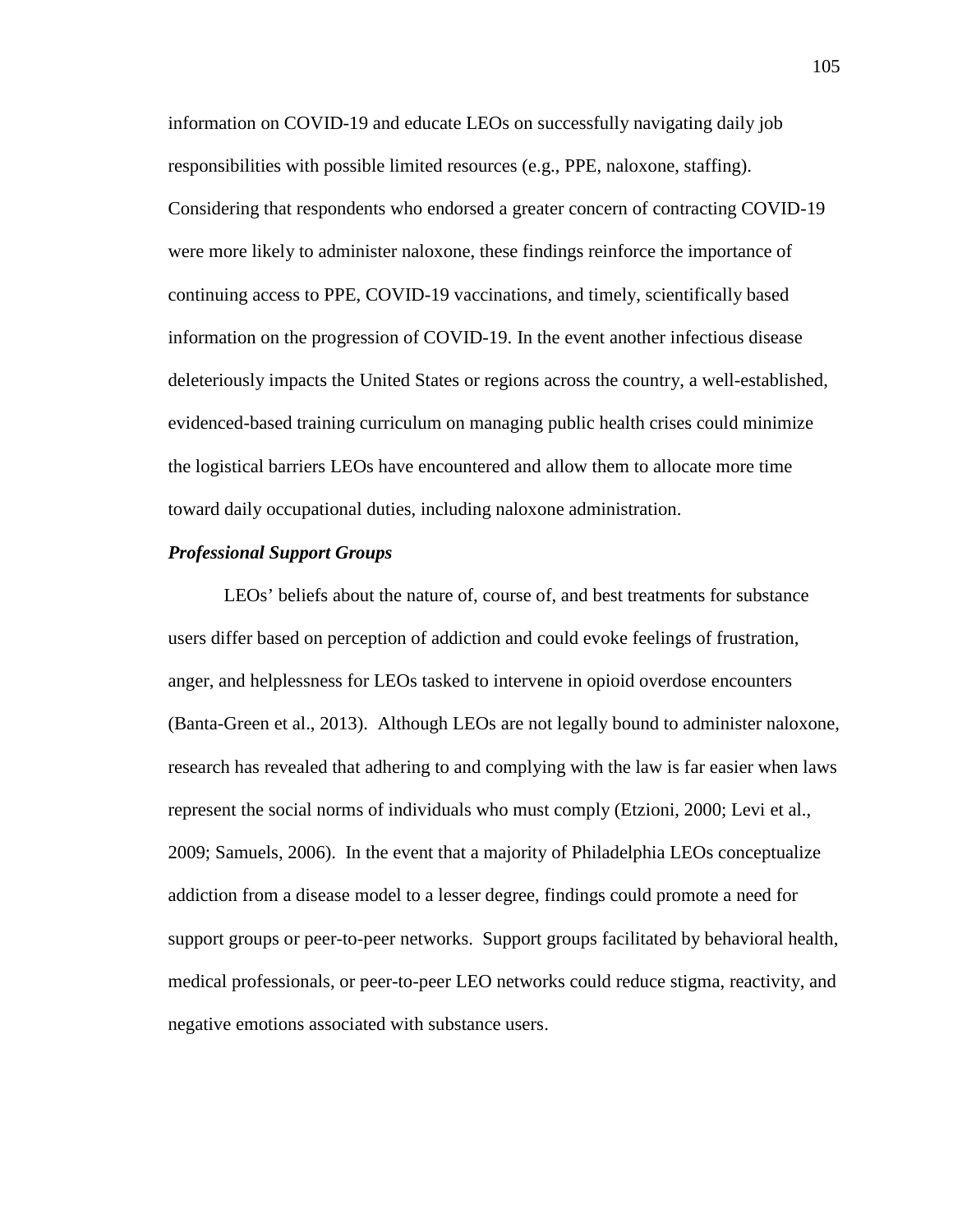The Crisis Intervention Team program, an instructive and in-person crisis intervention skills training program for LEOs and mental health professionals, demonstrated a significant reduction in LEOs' desires to maintain social distance from people with substance use disorders, namely alcohol use disorder and cocaine use disorder (Bahora et al., 2008). In regard to the general public, educational pamphlets conveying positive illustrations about individuals with substance use disorders significantly reduced participants' stigmatized attitudes toward heroin and alcohol dependence (Luty, et al., 2008). Furthermore, research findings demonstrated a moderate decrease in stigmatizing attitudes toward individuals with alcohol use disorder following brief motivational interviews conducted by health professionals (Luty et al., 2009). Interventions targeting LEOs' stigma toward substance use are efficacious (Livingston et al., 2012) and should be further considered as a supplemental training opportunity for LEOs.

#### *Mental Health Treatment for LEOs*

LEOs across different rankings, departments, and regions in the United States have vocalized various concerns about COVID-19 and its impact on both their occupational roles and livelihood. An estimated 30% of first responders develop behavioral health conditions, including, but not limited to, depression and posttraumatic stress disorder (PTSD) in comparison to 20% among the general population (Abbot et al., 2015). Moreover, approximately 125 to 300 police officers commit suicide every year (Substance Abuse and Mental Health Services Administration, 2018). According to Blue H.E.L.P., a nonprofit organization that advocates suicide prevention among LEOs, 228 current or former officers died by suicide in 2019, compared with 172 in 2018 (Barr,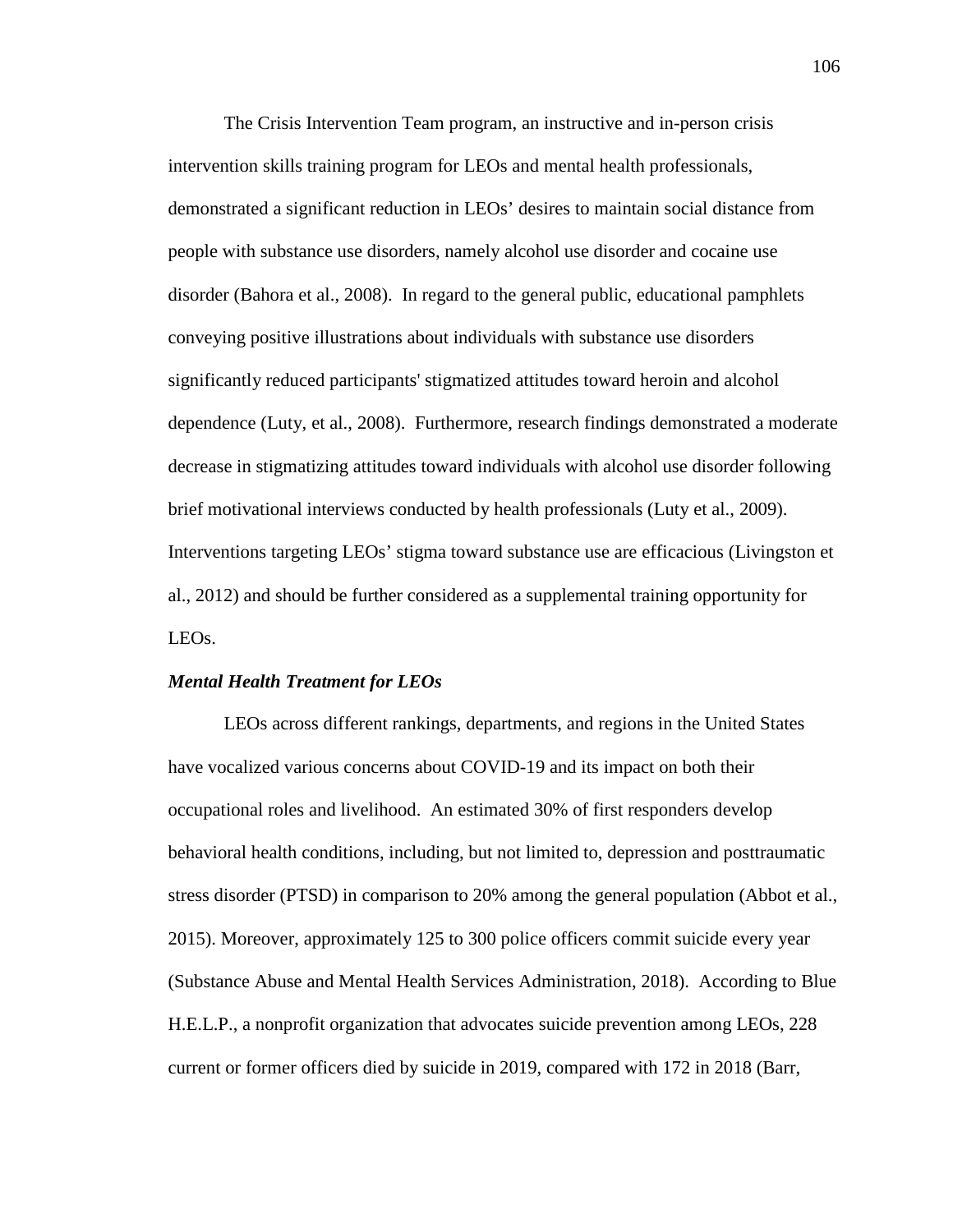2020). Given the greater prevalence rates of mental health conditions, such as depression and PTSD, in LEOs in comparison to the general public, findings from this study may reveal a heightened degree of concern held by Philadelphia LEOs. Support groups and increased opportunities for LEOs to receive mental health screenings or treatment could further advance the quality and quantity of assistance that police agencies currently offer LEOs. Furthermore, the current advancement of mental health services via telehealth may be a more feasible option for LEOs because of repeatedly changing work schedules, fear of stigma from receiving mental health treatment, or practical limitations regarding COVID-19 safety guidelines and in-person mental health treatment (The Centers for Disease Control and Prevention, 2020g; Stuart, 2017). As organizational and operational stressors have shown to promote burnout and development of mental health disorders as long-term consequences for LEOs (Collins & Gibbs, 2003; Gershon et al., 2002; Golembiewski & Kim, 1990), the Philadelphia Police Department could consider ancillary mental health services to mitigate any further staffing shortages and decrease in productivity throughout COVID-19 and in the future.

## *Improvement of Occupational Health*

Results highlighting LEOs' concerns about COVID-19 may also contribute to an evolving line of research on occupational health and safety for first responders during a pandemic or public health crisis. Because training and use of naloxone for first responders extended from emergency medical technicians (EMTs) and firefighters to LEOs (Davis et al., 2015), the following are imperative: (a) clarification of factors that contribute to LEOs' likelihood of naloxone administration and (b) the most effective and efficient support of LEOs via training, safety, and health-related interventions.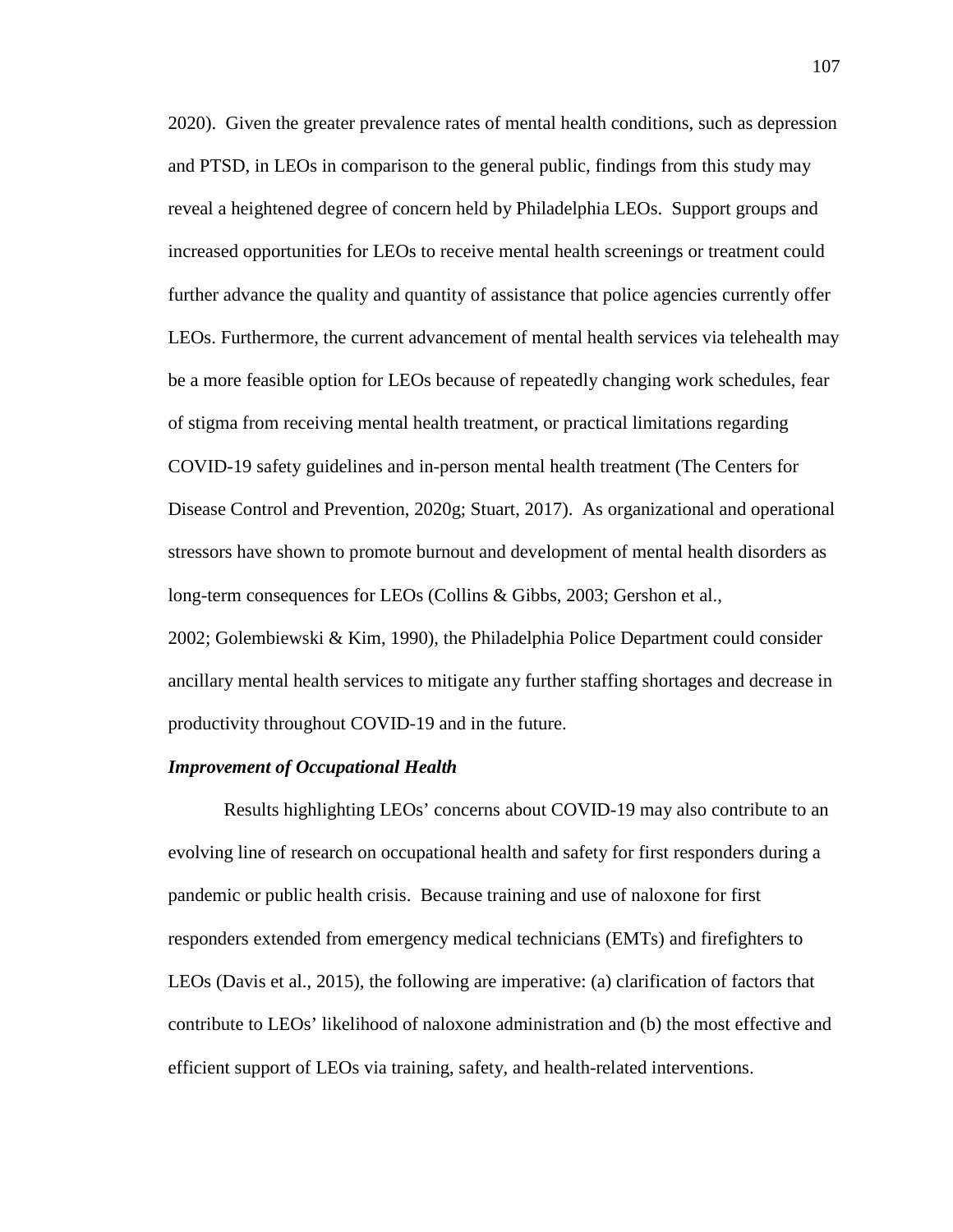#### **Strengths**

The sample size of this study is a major strength. Although the number of respondents varied across police districts, all 21 police districts were represented in the study. Regarding demographic variables, respondents had a wide range of years of experience and levels of education. Diversity was prominent across age and race/ethnicity, which is imperative to account for regarding external validity. Consideration of qualitative data from respondents provided a more detailed understanding of LEOs' willingness and barriers to administering naloxone that would not otherwise be captured with only quantitative data. Overall, the significant findings of this study are a primary strength and can be used as a framework for additional studies involving the Philadelphia Police Department or other large-scale police departments.

#### **Limitations**

Potential threats to internal and external validity are inevitable in empirical research studies and require further examination to ensure findings are illustrated and interpreted with caution. Several limitations to this study include use of self-report measures and a case vignette, psychometric properties of measures, and sample size. Although self-report measures are practical and deemed valuable in the sense that selfreport data can capture a participant's perspectives and opinions, numerous biases may arise for each participant (Althubaiti, 2016). Two types of participant response biases are social desirability and recall bias (Latkin et al., 2016). Some of the questions participants were prompted to answer entailed private and sensitive information about their beliefs and potential actions based on an opioid overdose vignette and concerns about COVID-19. The social desirability bias accounts for a participant's response that may portray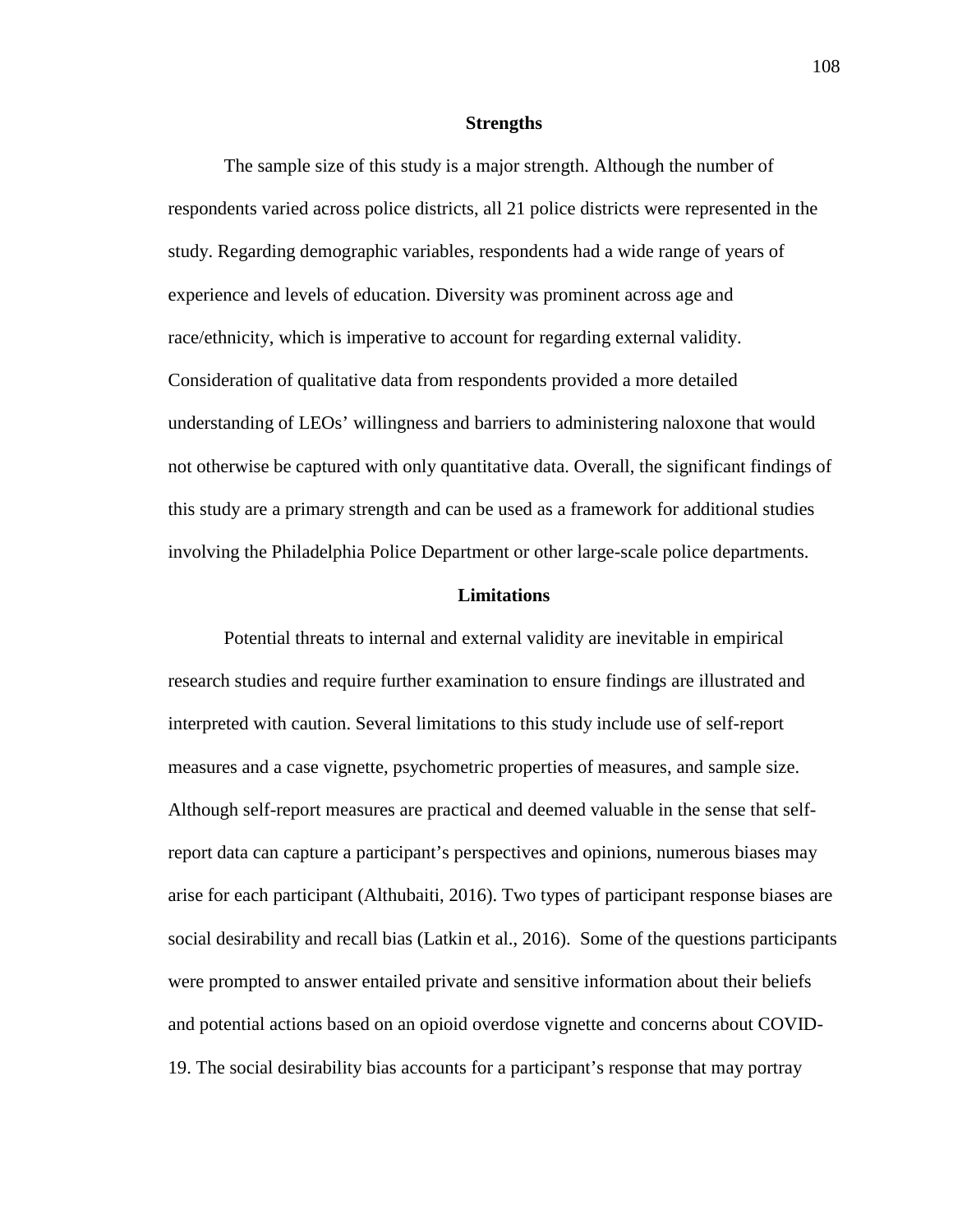themselves in a more favorable and socially desirable light rather than responding in a manner that is most consistent with their true feelings or actions (Grimm, 2010). Participants may have endorsed questions that were consistent with the disease model of addiction, responded to the case vignette in such a manner that did not truly capture how they would respond to an individual overdosing from opioids, and/or minimized degree of concern about contracting COVID-19.

Recall bias is another potential bias in which participants may provide inaccurate information resulting from inability to remember specific information elicited by the survey (Althubaiti, 2016). Participants may have difficulty responding to questions about past naloxone training experience or the number of overdose individuals encountered as a LEO. The researcher attempted to control for recall bias by including questions about experience and training in the screener and demographic sections to minimize an over or underestimation of demographic characteristics or fatigue after vignette and post vignette questions. Additionally, to control for social desirability bias, the Opioid Overdose Knowledge Scale (OOKS; Williams et al., 2013) and ABI (Luke at al., 2002) were provided after exposure to the case vignette to minimize a priming effect of LEOs' knowledge and attitudes of opioid overdose and naloxone administration. All self-report measures and demographic information obtained in the study were anonymous, likely controlling for social desirability bias.

Another limitation of the study may be associated with psychometric properties of self-report measures, specifically the ABI and the post vignette questionnaire developed by the researcher. The low internal consistency for several of the subscales in the ABI, namely the responsibilities for actions, genetic basis, and moral weakness subscales, is an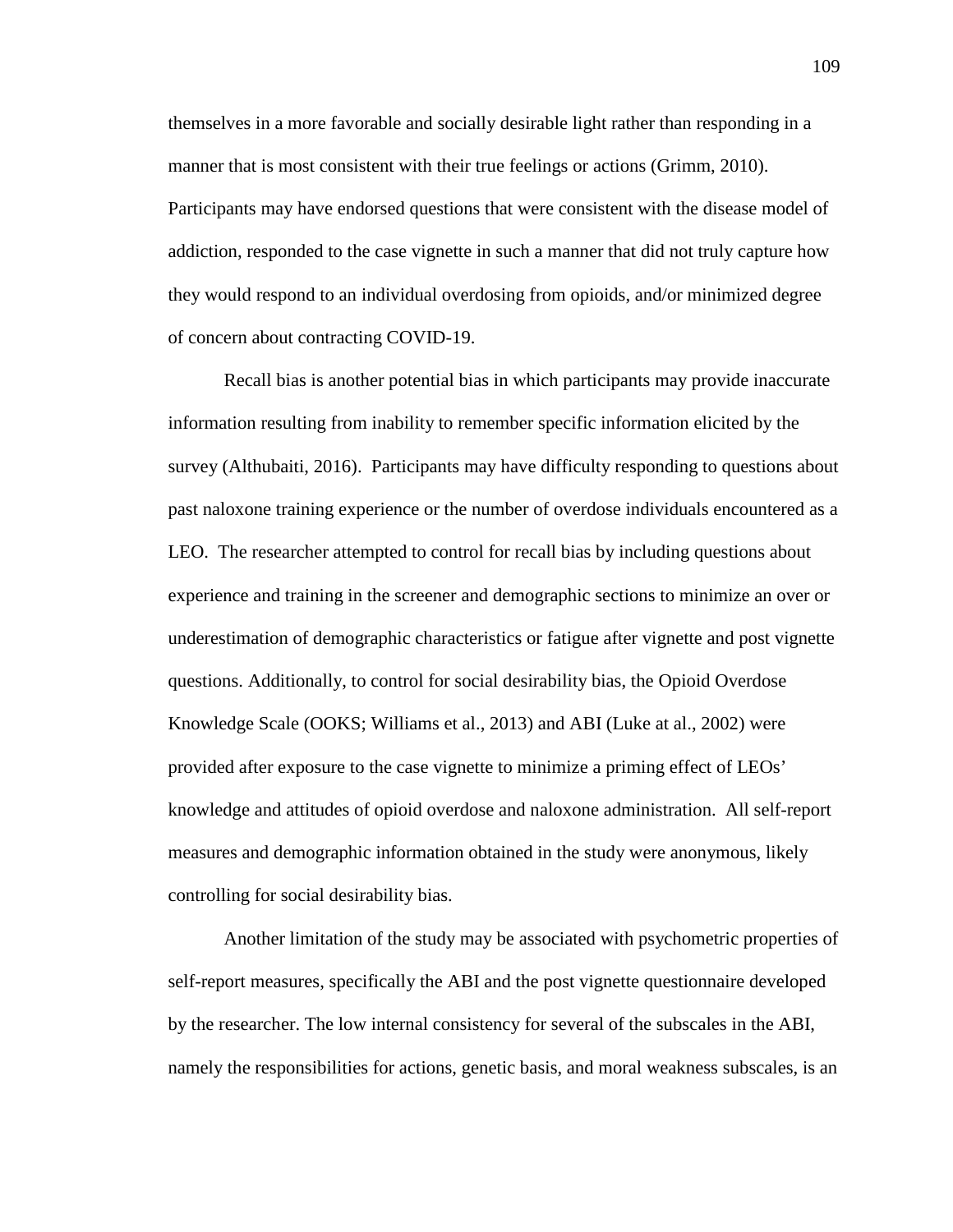important limitation to consider (Luke at al., 2002). Developers of the ABI appear to have sacrificed higher internal consistency per subscale by minimizing the number of items (i.e., an average of 3-5 items) within each subscale and for a shorter overall measure (Broadus et al., 2010). Consequently, the items included in the ABI do not fully capture prominent addiction attitudes and are limited to the disease, genetic, and psychological models of addiction (Broadus, 2012). The minor overlap between some of these differing models make the development of items that specifically assess one particular model of addiction challenging. Furthermore, the post vignette questionnaire developed by the researcher was not formally assessed for validity and reliability, thus possibly influencing research findings. The researcher attempted to control for threats to psychometric properties by consulting with dissertation committee members who are competent and trained in the development of assessment measures.

The use of a vignette may be an additional limitation. First, LEOs' behaviors and reactions to an individual overdosing from opioids may differ in a vignette compared to a real-life encounter. Furthermore, the vignette may not fully depict the nature of responding to opioid overdose calls as it relates to specific areas in Philadelphia, time of day, and interactions with other first responders or witnesses. These possibilities pose notable threats to internal and external validity of the research findings. The researcher attempted to control for threats to validity of the case vignette by considering the demographic variables, including age, gender, and race/ethnicity, of individuals who have demonstrated the highest rates of naloxone administration in Philadelphia from emergency medical service (EMS) providers in 2019 and hospitalizations attributable to opioid poisoning in 2018 (The Department of Public Health: City of Philadelphia, 2020).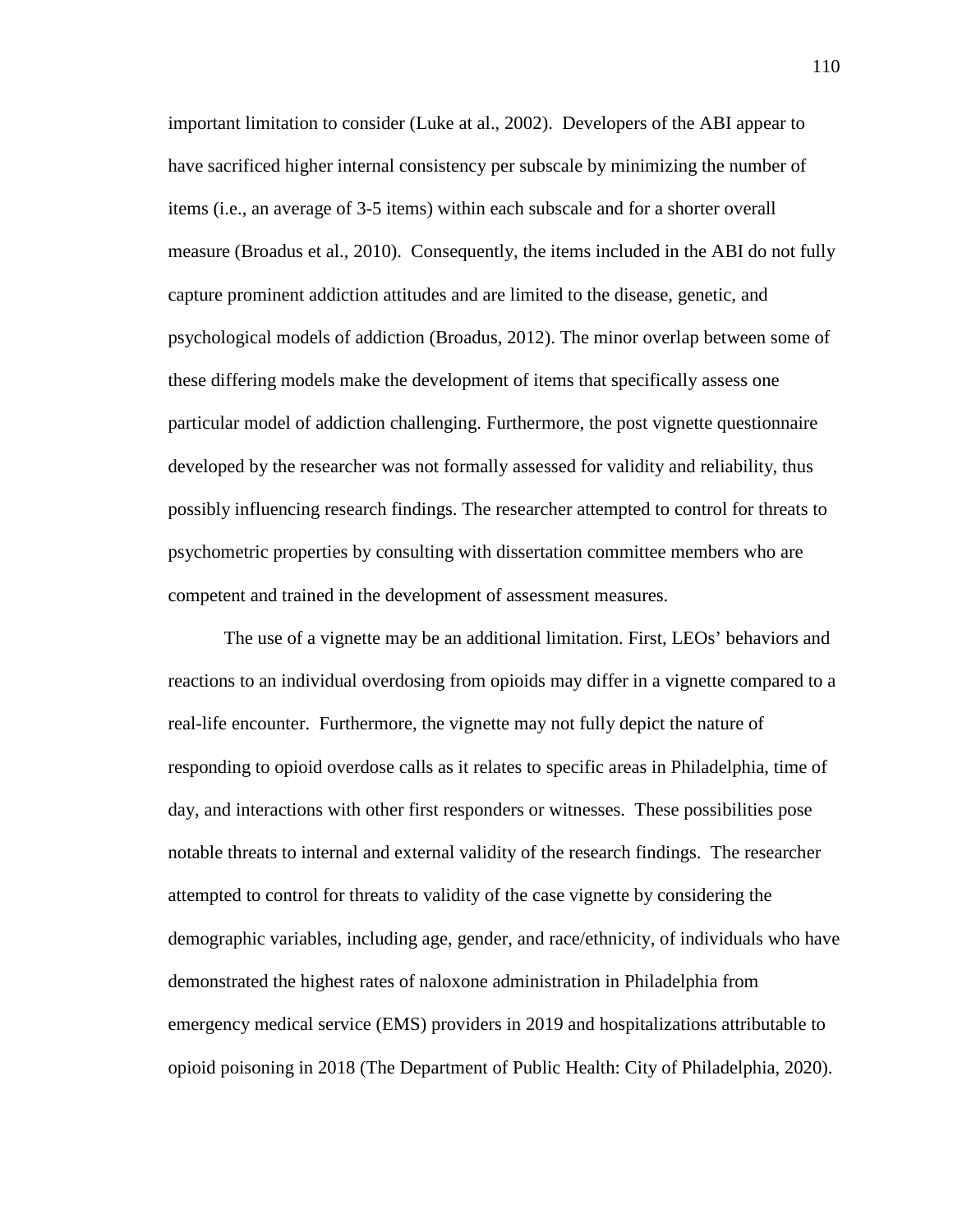The location described in the case vignette was found to have between 94 and188 EMS naloxone administrations in 2019 when grouped via zip code, ranking the 19140 zip code as the second highest group of naloxone administration counts in Philadelphia (The Department of Public Health: City of Philadelphia, 2020). The researcher also consulted with a panel of three active LEOs based in different police districts of the Philadelphia Police Department to ensure accurate representation of opioid overdose encounters.

Owing to the stringent inclusion criteria of active LEOs in the Philadelphia Police Department, this study may have limited external validity. Philadelphia's current state of affairs as they relate to the opioid-related overdoses and active participation in naloxone programs throughout the police department starkly differ from those of other communities and regions across the United States (Board of Health, 2019; Farley, 2019). The limited sample size precludes generalizability of the research findings to all LEOs because of the numerous differences in naloxone training programs, naloxone access to LEOs, opioid overdose incidence rates, and policies/laws that regulate enforcement versus harm reduction.

## **Future Directions**

#### **Program Development**

Because of the political, social, and medical complexities of the opioid epidemic, a substantial amount of research needs to address these domains and further inform evidenced-based practices to support individuals with opioid use disorder (OUD). Future research evaluating the efficacy and efficiency of naloxone training programs available to LEOs throughout the United States must be considered. Also, assessment of naloxone training programs that include COVID-19 safety guidelines should be studied further,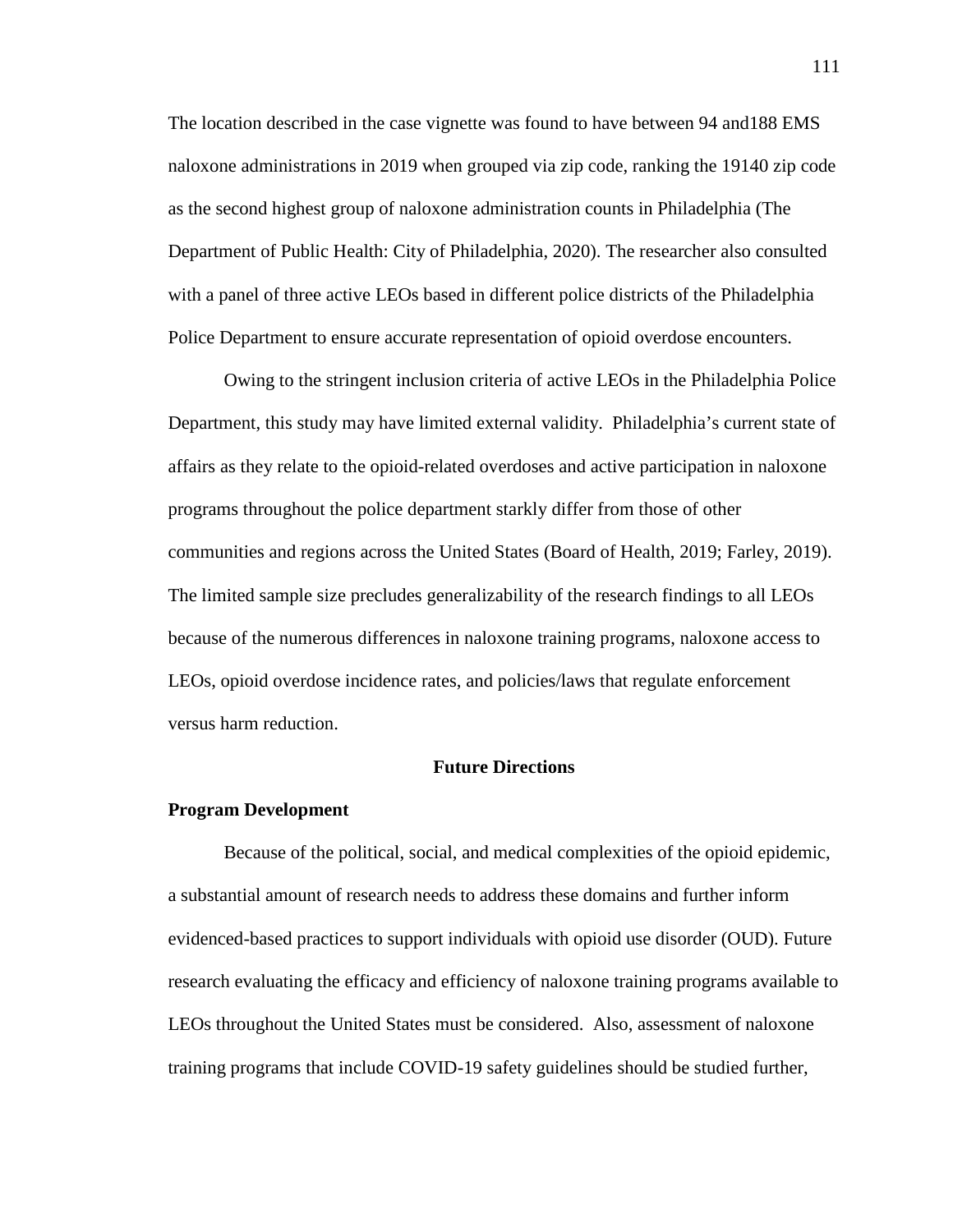specifically instruction of LEOs (i.e. in person vs. online training). Findings from naloxone training programs that have embedded COVID-19-specific response strategies could contribute to the limited research on short-term and long-term efficacy of policing strategies in response to public health crises (Laufs & Waseem, 2020). Because police departments at local and state levels function independently (Potter, 2013), the likelihood is greater that they differ in the number of naloxone training opportunities and training curriculum/objectives. Future research could reveal areas of strength and improvement of naloxone training programs and subsequently mitigate excessive costs, work inefficiency, and unnecessary resources used to sustain naloxone training programs. Findings could then inform the development of future training programs for police departments that have identified lack of resources and funding as primary barriers (Police Executive Research Forum, 2016).

Program evaluation of existing naloxone training programs could assist in the development of a standardized naloxone training protocol for all police departments in the United States. To date, there is a lack of randomized controlled trials examining opioid overdose prevention programs that include naloxone distribution (Boyer, 2012), the gold standard for analyzing causal relationships and effectiveness of a new intervention (Hariton & Locascio, 2018). From a program development perspective, future research could also target standardization of overdose education and naloxone distribution (OEND) community-based programs for laypersons. With the exception of police-related responsibilities, most of the training content provided to LEOs (i.e., opioid overdose prevention, recognition, and response) is translatable to other parties (Mueller et al., 2015; Philadelphia Police Department, 2015). The expansion of community-based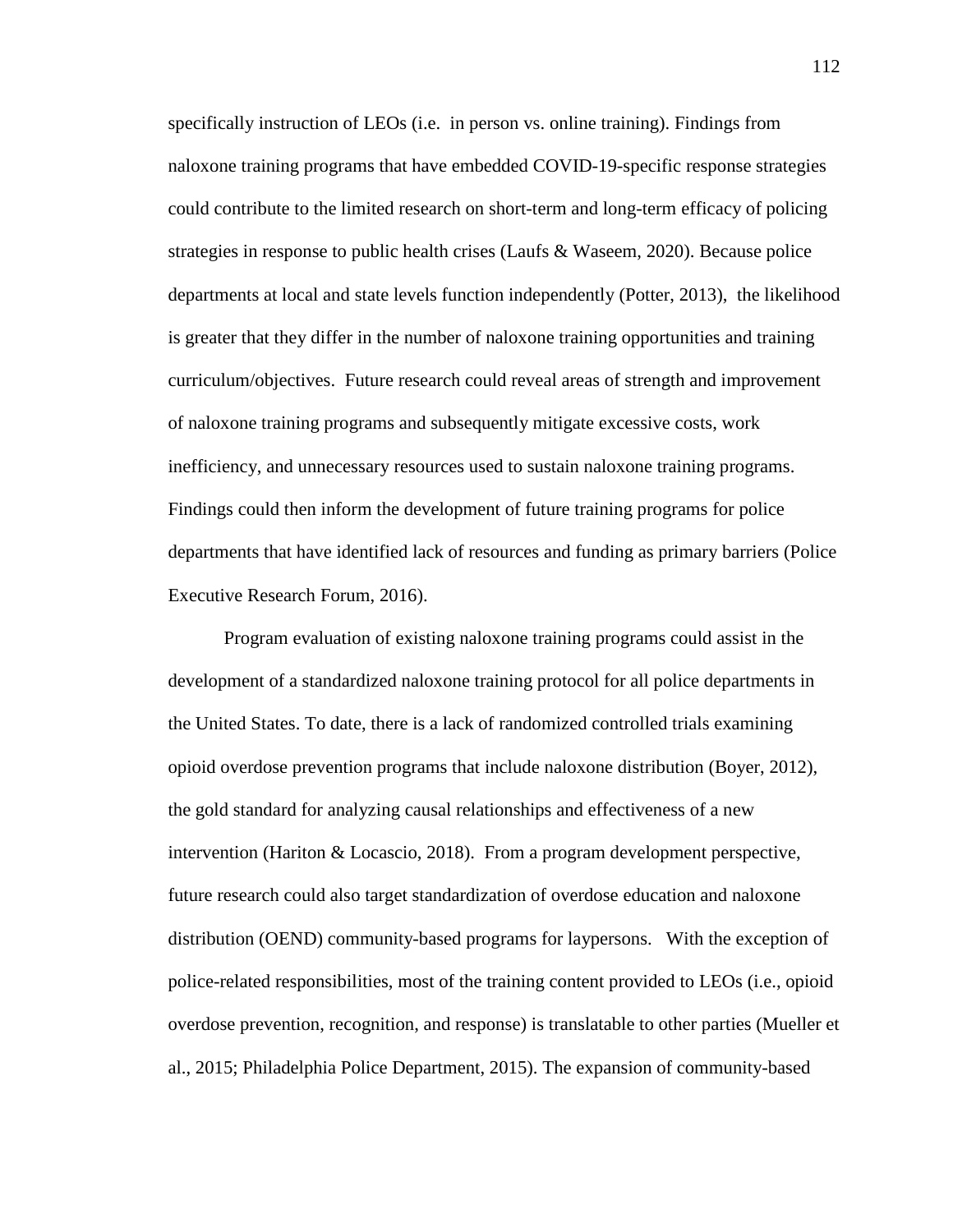OEND programs and naloxone programs across police departments has indicated reductions in the number of fatalities from opioid overdose (Centers for Disease Control and Prevention, 2011b; Rando et al., 2015; Walley et al., 2013), a promising notion for political, social, and medical stakeholders to consider.

## **Resources for LEOs**

The evolving roles and responsibilities of LEOs, including exposure to high-risk, hazardous, and traumatic events, justify the need for accessible health and mental health resources. Although concerns related to COVID-19 and encounters with opioid overdose individuals may capture only a portion of LEOs' daily job-related stressors, these factors have already demonstrated profound effects on an individual's physical and mental health. Future research should first examine the use of mental health and health resources within their respective departments and fulfill areas of need that could reduce burnout and development of medical and/or mental health conditions. As the COVID-19 vaccines become more accessible to first responders and the general public, future research should further evaluate the implications of these factors on willingness to administer naloxone.

## **Substance Use Attitudes and Belief Measures**

Attitudes and beliefs related to substance use and substance users have been widely studied among medical and clinical providers, laypersons, criminal justice personnel, and cultures. (Kelleher, 2007; Kulesza et al., 2015; Kulesza et al., 2016; Lee & Rasinski, 2006; MacCoun, 2013; Matheson et al., 2014; Mundon et al., 2015; Szapocznik et al., 2007; Tsai et al., 2019; Van Boekel et al., 2013). The complexity of attitudes and the multifaceted features (Eagly  $&$  Chaiken, 1993) make isolating one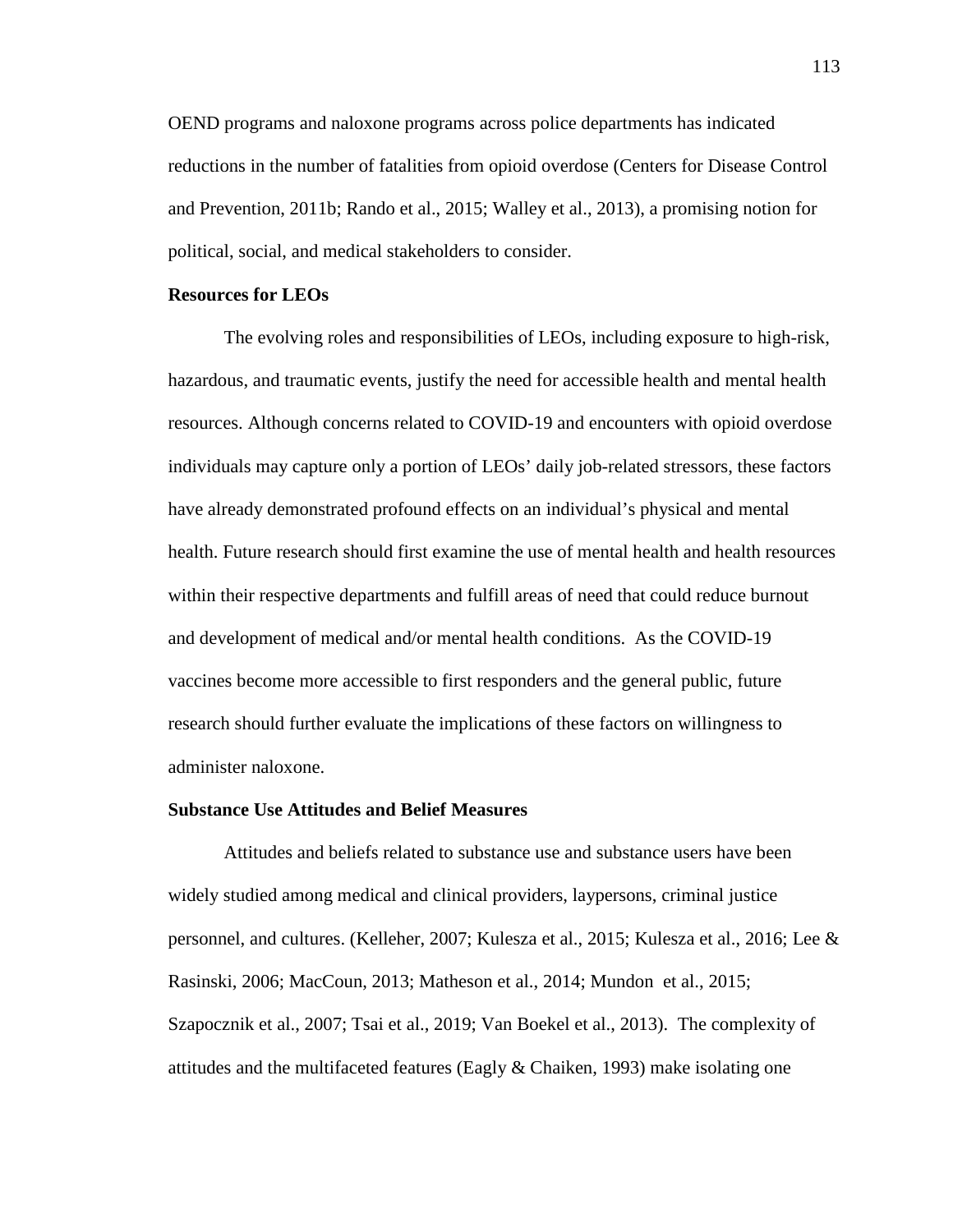dimensional factors significantly challenging. The difficulty in discerning factors within attitudes is a consistent problem across measures that examine addiction attitudes. Furthermore, existing addiction attitude measures perhaps fall short of precisely examining attitudes across differing populations among the general public (Broadus, 2012). Future research should further examine the standardization of existing measures as related to construction, administration, and scoring. Doing so could subsequently inform development of new addiction attitude measures.

Although the commonly used measures to assess attitudes and beliefs have demonstrated validity and reliability (Humphreys et al., 1996; Moyers & Miller 1993; Schaler, 1995), a limited number of measures exist, and many of them were developed within the early 1990s to early 2000s. The verbiage of items used to describe drug use behaviors (e.g., "take a hit"; Humphreys et al., 1996), substances, and addiction in many of these measures are outdated and no longer used in clinical/medical practice. Furthermore, such terms as "drug addict," "alcoholic," "liar," and "dysfunctional" used within these measures (Humphreys et al., 1996; Moyers & Miller 1993; Schaler, 1995) reinforce the stigma of substance use disorders and could unintentionally elicit certain thoughts or feelings for the respondent. Future research must focus on the development of new measures to assess an individual's attitudes and beliefs about substance use and substance users. Researchers should consider the following factors in development of assessments: cultural sensitivity, appropriate reading level for respondents, reduction in jargon, and inclusion of strengths-based language when describing substance users.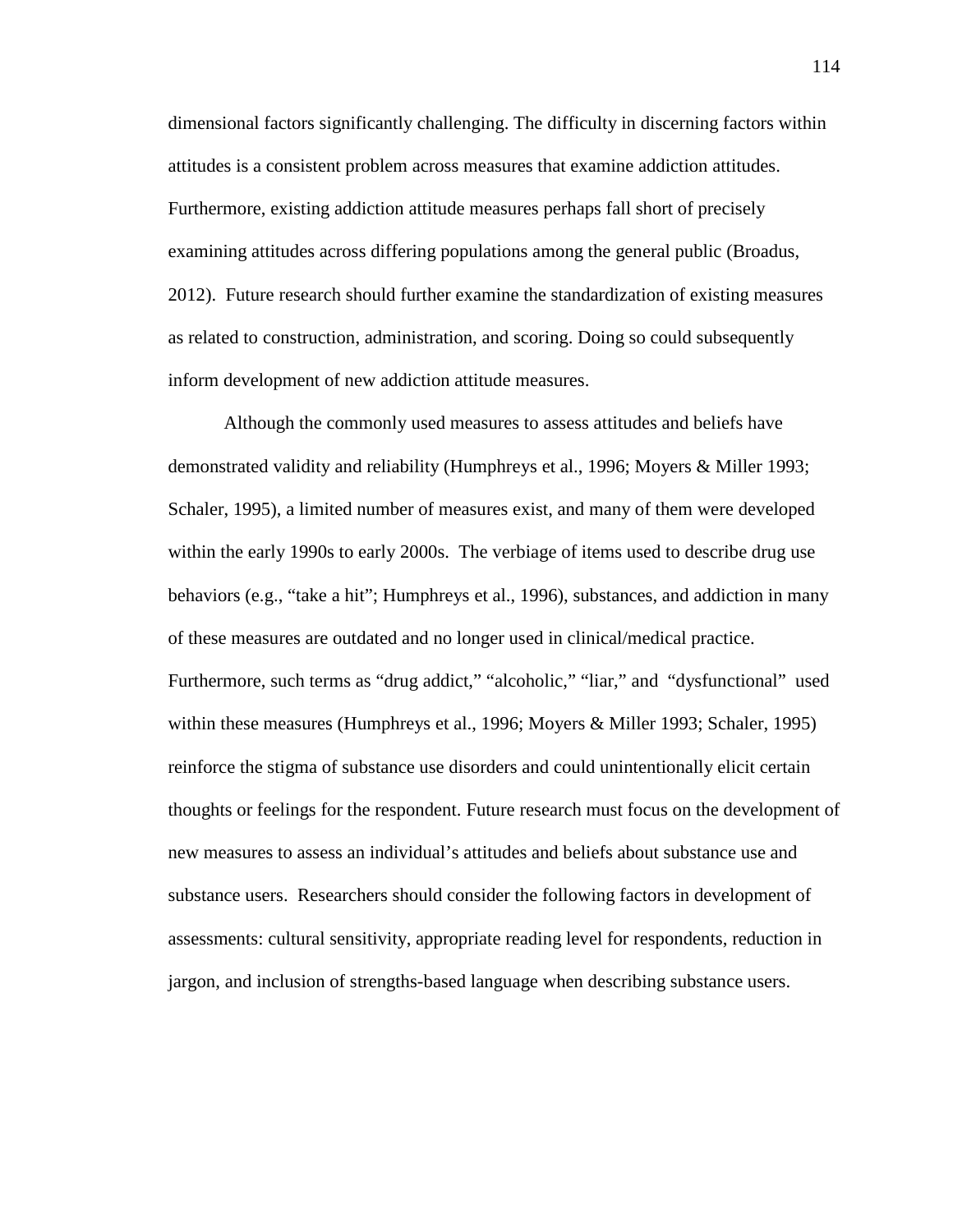## **Policy Research**

Although naloxone access laws and Good Samaritan Laws for first responders and laypersons continue to evolve, limited research on the effects of these laws on opioid use and mortality rates exists (Bazazi et al., 2010; Kim et al., 2009). Current research suggests no evidence of increase in opioid use; however, replication of these studies along with longitudinal studies is imperative in dismissing assumptions of the general public and policymakers (Bazazi et al., 2010). An increasing volume of evidence suggests that supplying naloxone does not encourage opioid users to increase their drug use, nor does it increase the likelihood that they will harm themselves or others around them (Maxwell et al., 2006; Seal et al., 2005; Wagner et al., 2010). Future research could advise the remaining states on the benefits of naloxone for various groups (i.e., laypersons, first responders, medical professionals) that have yet to adopt naloxone access laws or Good Samaritan laws specific to opioid overdoses. Objective and factual information derived from future research could promote a sense of urgency to implement policies or laws that would benefit the general public.

#### **Criminal Justice System**

Further examination of the efficacy of interventions and drug treatment programs implemented by the criminal justice system is interictal at the local, state, and federal level. As law enforcement diversion programs, prosecutor diversion programs, and drug treatment programs generate across various criminal justice system levels (Center for Substance Abuse Treatment, 2005), future research must target the effectiveness of these programs in reduction of substance use, recidivism, criminal activity, overdose rates, and infectious disease rates. For lawmakers to make well-informed decisions on the most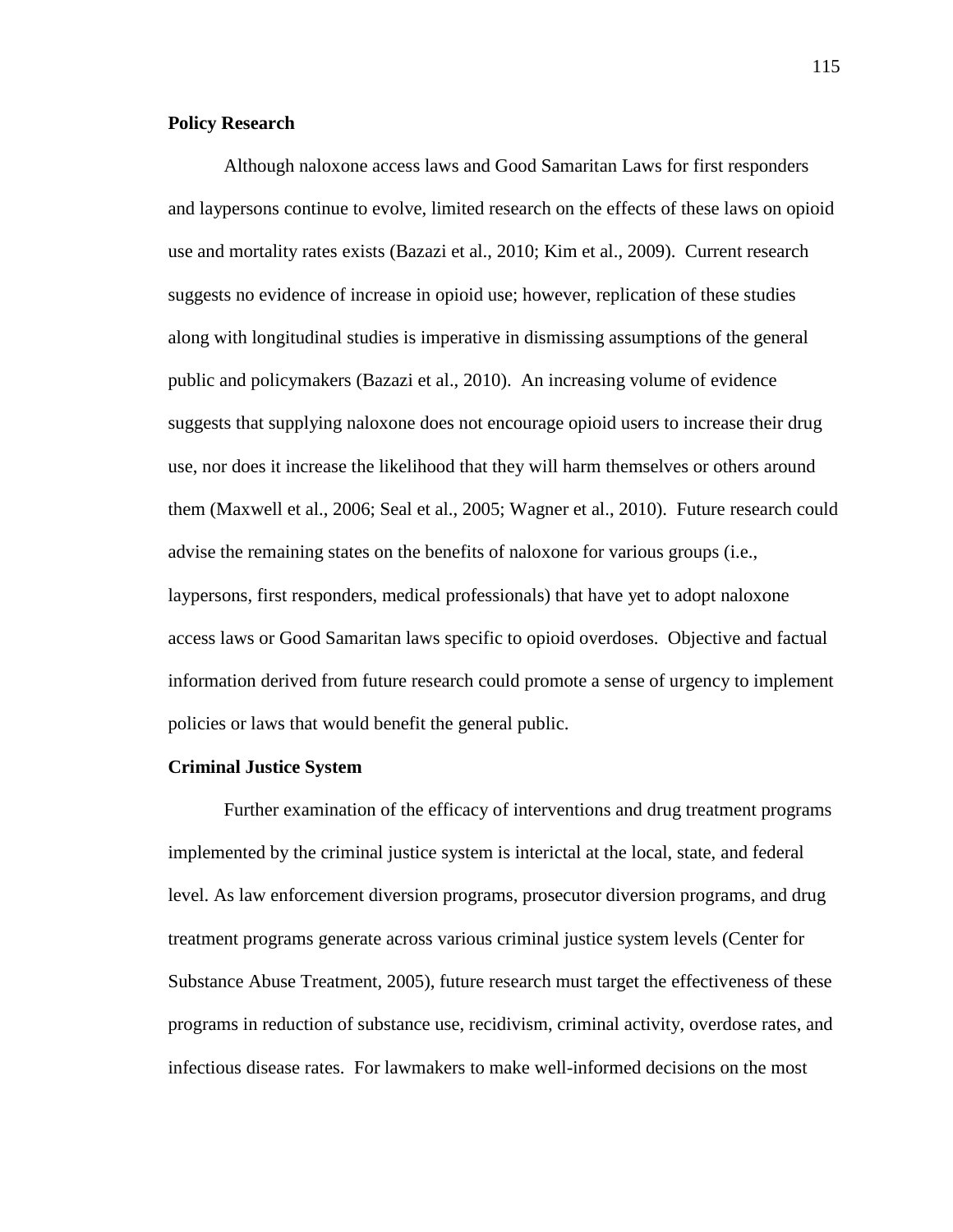effective and cost-efficient interventions and programs, future research outlining program evaluation is the first step in this process. Many states have yet to implement alternative interventions to incarceration, and one should note that skepticism toward treatment effectiveness among prosecutors and LEOs has been established as a general concern (Belenko et al., 2013). Owing to COVID-19 and the changes in policing across the nation, future research should evaluate the effectiveness of these modified policing strategies, particularly in areas of high opioid overdose incidence rates. Medical, psychological, or law enforcement interventions that may not have been considered prior to COVID-19 could prove to be practical and feasible options moving forward. Research findings highlighting the benefits of drug court/treatment programs and improved welfare of offenders make refuting consideration of implementing these efficacious interventions in their respective communities difficult for lawmakers and criminal justice personnel.

## **Medical and Public Health Research**

Medical personnel, pharmaceutical companies, and treatment of pain are considered some of the primary variables in the development of the opioid epidemic (Guy et al., 2017; King et al., 2014; Skolnick, 2018). Advances in the conceptualization and treatment of pain have been substantial since pain management guidelines became a requirement in the medical field (Wardhan & Chelly, 2017). Pain treatment guidelines continue to evolve today and are more grounded in science findings (Chou et al., 2016), allowing medical providers to use evidence-based clinical practices. Parallel to the advancement of pain management guidelines, comprehensive, valid, and reliable assessments are necessary to accurately assess pain and assist in medical providers' adherence to pain management protocols. Future research should aim to improve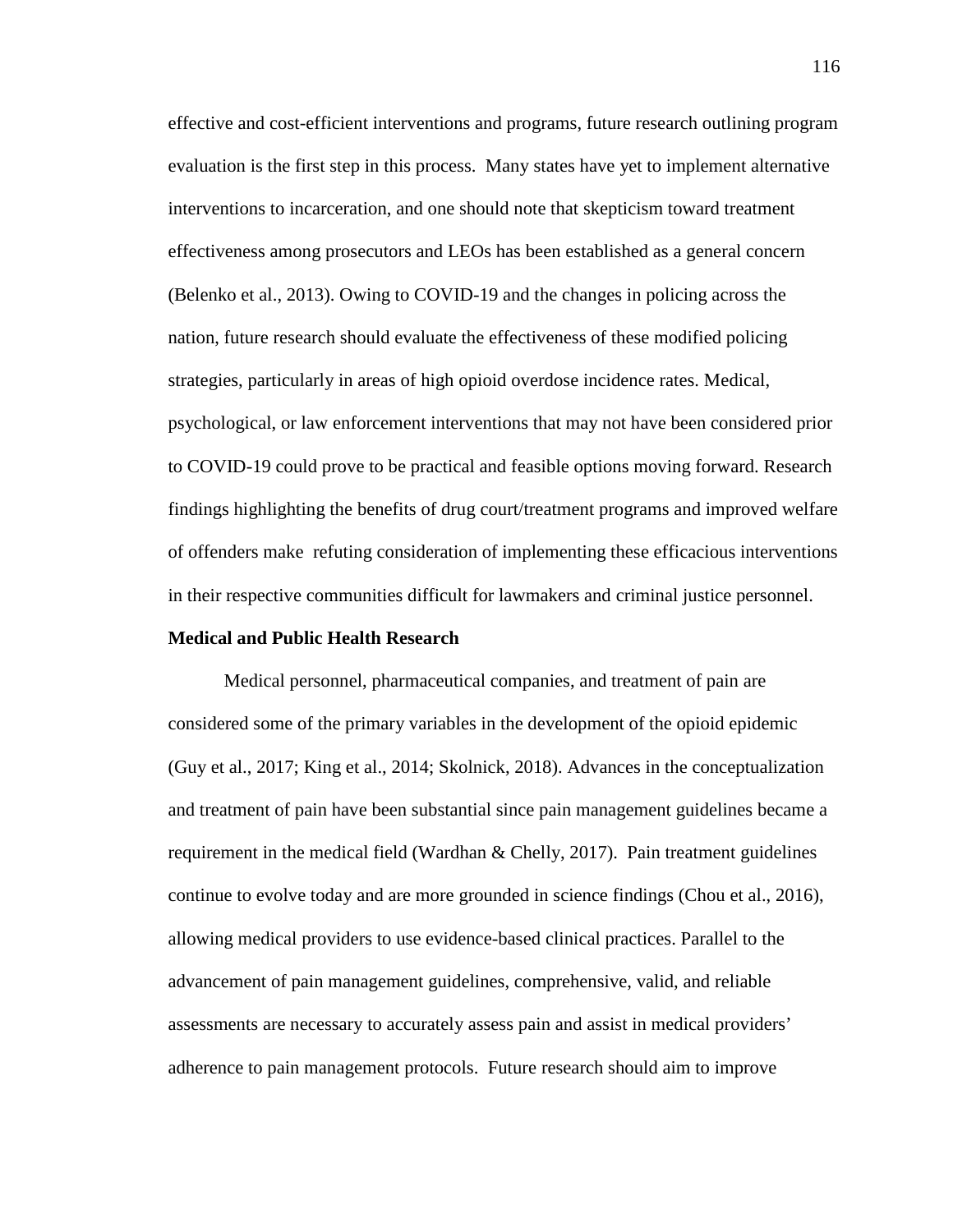assessment measures of pain, acute and chronic, as both differ in their onset, course, severity, and treatment regimen (Raffaeli & Arnaudo, 2017). By developing more reliable and valid measures for pain, providers may have a greater opportunity to detect development of pain conditions and use preventative, less invasive, and nonopioid interventions.

Given the development of COVID-19, future research should evaluate the concurrent impact of both public health crises. Incidence rates of opioid overdose deaths, naloxone accessibility to the public and LEOs, and revisions to police department protocols on naloxone administration are domains that require immediate and ongoing assessment. Because the opioid epidemic and COVID-19 have drastically impacted the nation in a multitude of ways (Grinspoon, 2020), future research must explore feasible and practical solutions to best support first responders, ensure their safety, and fulfill the treatment and recovery needs of individuals with substance use issues. The undeniable burden of the opioid epidemic has dramatically impacted both countless individuals, including family members and friends of substance users, and communities across the United States. Further evaluation of society's attitudes, beginning with evaluation of first responders and treatment providers, should be prioritized because of the numerous implications in assessment, prevention, and treatment.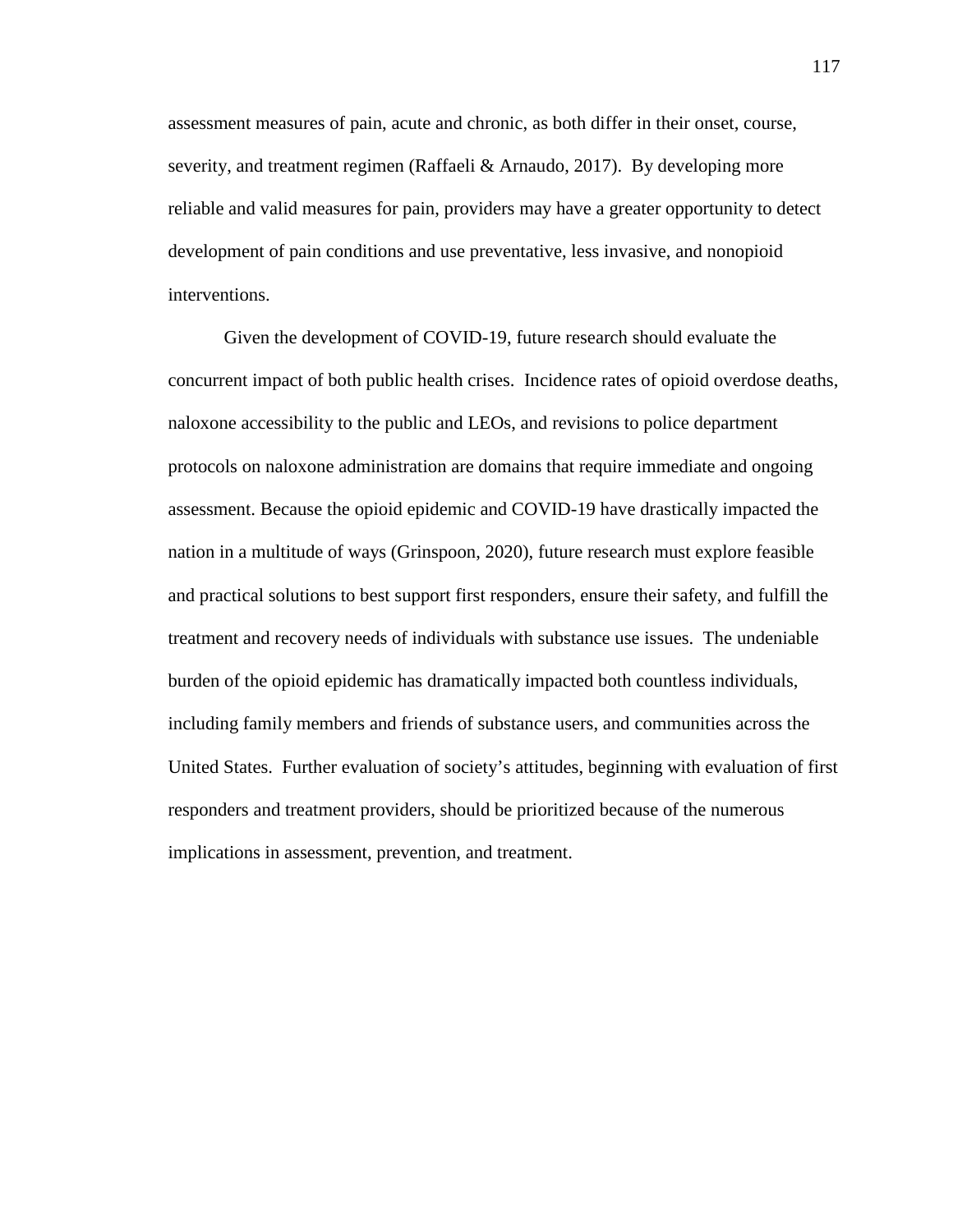#### REFERENCES

- Abbot, C., Barber, E., Burke, B., Harvey, J., Newland, C., Rose, M., & Young, A. (2015, April 21). *What's killing our medics? Ambulance Service Manager Program*. Reviving Responders. http://www.revivingresponders.com/originalpaper
- Abram, K. M., & Teplin, L. A. (1991). Co-occurring disorders among mentally ill jail detainees: Implications for public policy. *American Psychologist, 46*(10), 1036- 1045.
- ADAPT Pharma, Inc., & NARCAN®. (2019). *Indication and important safety information*. What is NARCAN® (naloxone) Nasal Spray. Retrieved May 30, 2020, from https://www.narcan.com/patients/how-to-getnarcan/%22%20%5Cl%20%22isi\_anchor
- Adolphs, R. (2013). The biology of fear. *Current Biology*, *23*(2), R79-R93.
- Afilalo, M., Cantees, K., & Ducharme, J. (1996). Current pain-control practices and research. *Annals of Emergency Medicine, 27*(4), 404-407.
- Ahorsu, D. K., Lin, C. Y., Imani, V., Saffari, M., Griffiths, M. D., & Pakpour, A. H. (2020). The Fear of COVID-19 Scale: Development and initial validation. *International Journal of Mental Health and Addiction*, 1–9. Advance online publication. https://doi.org/10.1007/s11469-020-00270-8
- Ainslie, G. (2000). A Research-Based Theory of Addictive Motivation. *Law and Philosophy*, *19*(1), 77–115. https://doi.org/10.2307/3505175
- Allsop, S., Saunders, B., & Phillips, M. (2000). The process of relapse in severely dependent male problem drinkers. *Addiction, 95*(1), 95-106.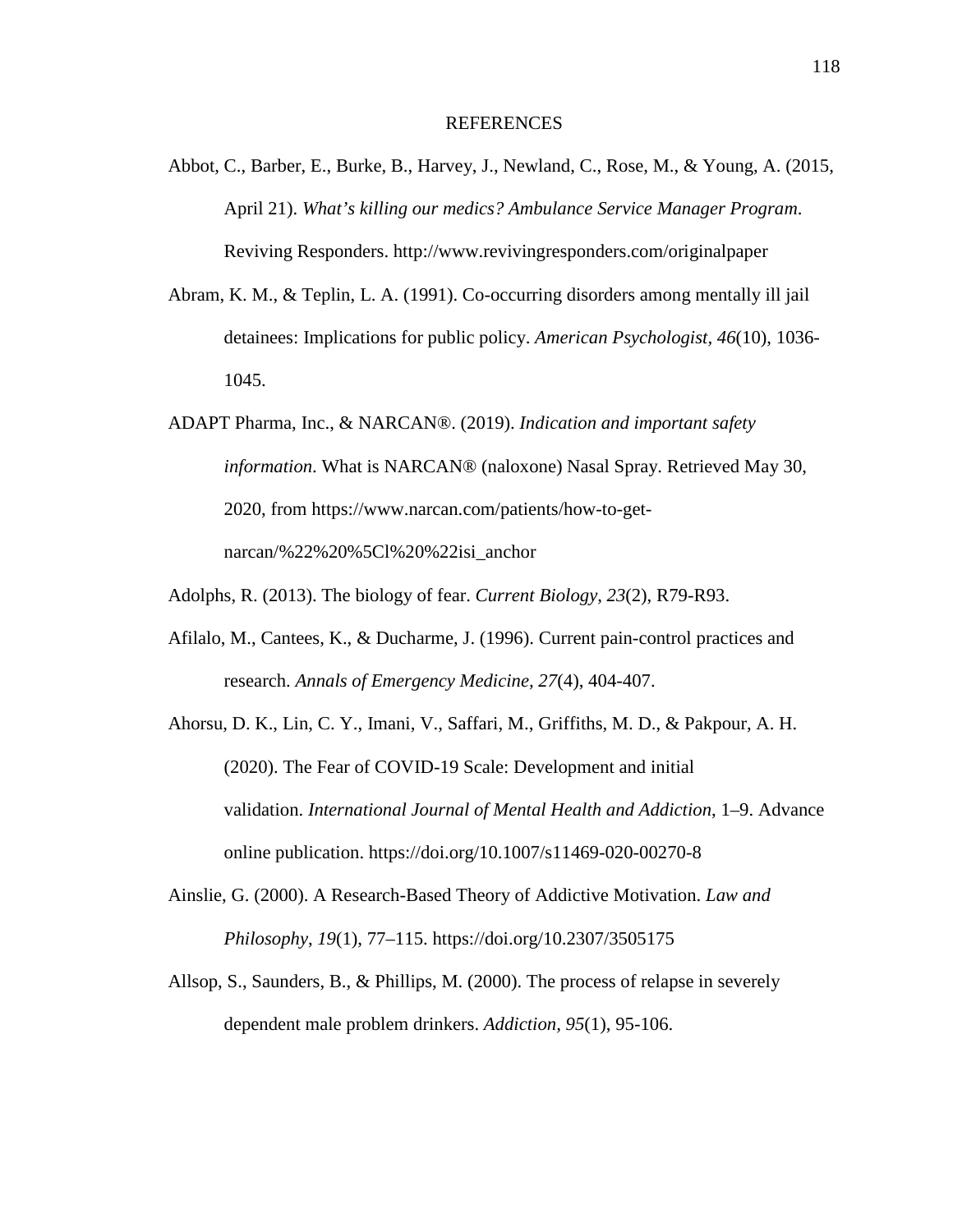- Alpert, G., Dunham, R., Stroshine, M. S., Bennett, K., & MacDonald, J. M. (2004). *Police officers' decision making and discretion: forming suspicion and making a stop* (NCJRS). Washington, DC: U.S. Department of Justice.
- Althubaiti, A. (2016). Information bias in health research: Definition, pitfalls, and adjustment methods. *Journal of Multidisciplinary Healthcare, 9*, 211.
- Arrieta, C. G., Orjuela, L. J., Palacio, E. S., & Tokatlian, J. G. (1991). *Narcotráfico en Colombia: Dimensiones políticas, económicas, jurídicas e internacionales.*  Tercermundo Editores.
- Ashrafioun, L., Gamble, S., Herrmann, M., & Baciewicz, G. (2016). Evaluation of knowledge and confidence following opioid overdose prevention training: A comparison of types of training participants and naloxone administration methods. *Substance Abuse, 37*(1), 76-81.
- Australian Government Department of Health (2004). *Module 5: Young people, society and AOD: Learner's workbook*.

http://https://www1.health.gov.au/internet/publications/publishing.nsf/Content/dru gtreat-pubs-front5-wk-toc

Baca, C. T., & Grant, K. J. (2007). What heroin users tell us about overdose. *Journal of Addictive Diseases, 26*(4), 63-68.

Bahora, M., Hanafi, S., Chien, V. H., & Compton, M. T. (2008). Preliminary evidence of effects of crisis intervention team training on self-efficacy and social distance. *Administration and Policy in Mental Health and Mental Health Services Research, 35*(3), 159-167.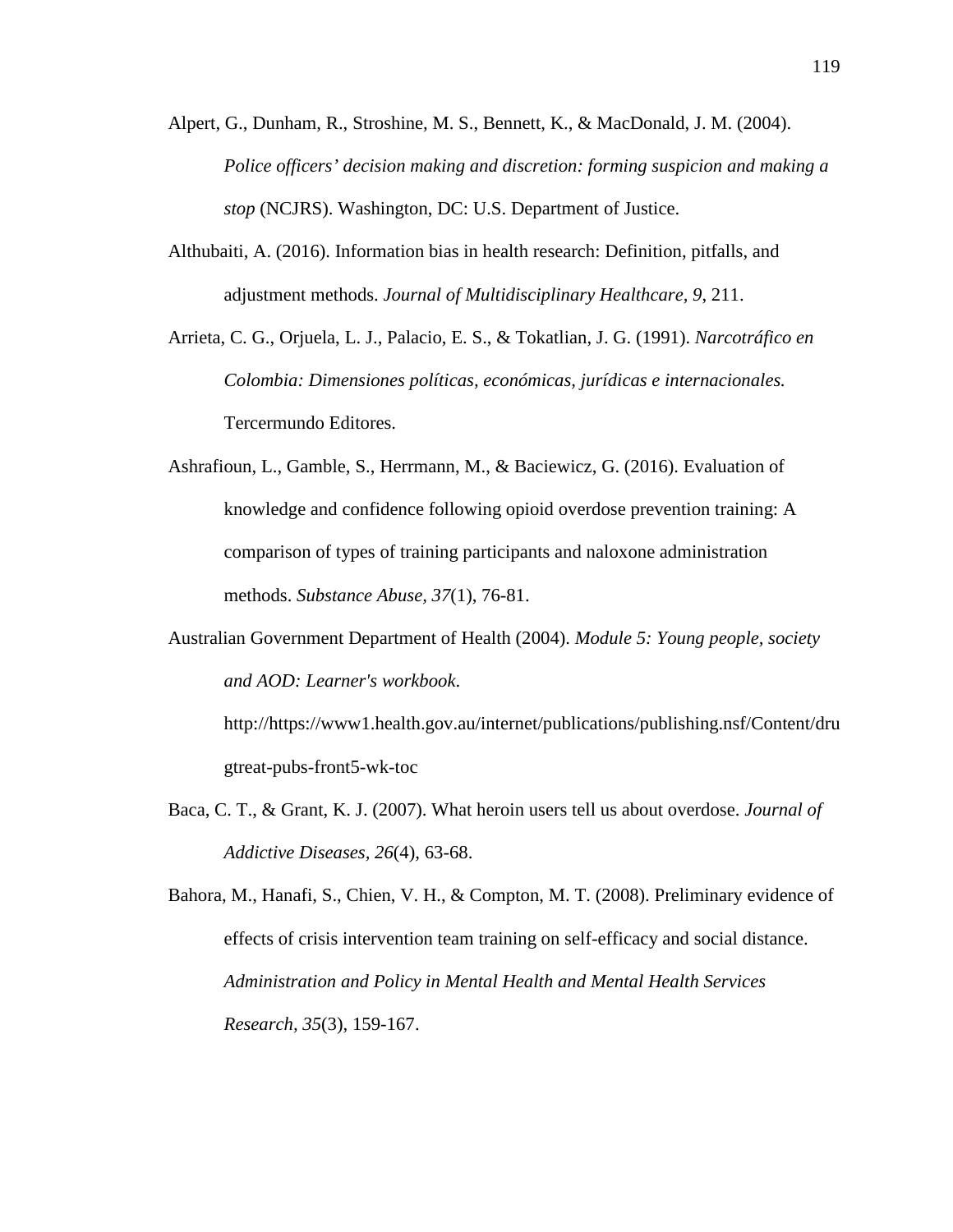- Ball, J. C., & Ross, A. (2012). *The effectiveness of methadone maintenance treatment: Patients, programs, services, and outcome* Springer Science & Business Media.
- Banta-Green, C. J., Beletsky, L., Schoeppe, J. A., Coffin, P. O., & Kuszler, P. C. (2013). Police officers' and paramedics' experiences with overdose and their knowledge and opinions of Washington State's drug overdose-naloxone-Good Samaritan law. *Journal of urban health : bulletin of the New York Academy of Medicine*, *90*(6), 1102–1111.
- Barr, L. (News reporter). (2020, January 2). *Record number of US police officers died by suicide in 2019, advocacy group says*. ABC News. https://abcnews.go.com/Politics/record-number-us-police-officers-died-suicide-2019/story?id=68031484
- Barrett, K. J., Haberfeld, M. M., & Walker, M. C. (2009). A comparative study of the attitudes of urban, suburban and rural police officers in New Jersey regarding the use of force. *Crime, Law and Social Change, 52*(2), 159-179.
- Barsan, W. G., Olinger, C. P., Adams, H. P., Jr, Brott, T. G., Eberle, R., Biller, J., Biros, M., & Marler, J. (1989). Use of high dose naloxone in acute stroke: possible sideeffects. *Critical care medicine*, *17*(8), 762–767.
- Bates, J. (2020, April 2). Police departments, sheriffs' offices across the U.S. grapple with COVID-19's impact on public safety—and their own. *Time*. https://time.com/5812833/coronavirus-police-departments/
- Bazazi, A. R., Zaller, N. D., Fu, J. J., & Rich, J. D. (2010). Preventing opiate overdose deaths: Examining objections to take-home naloxone. *Journal of Health Care for the Poor and Underserved*, *21*(4), 1108-113.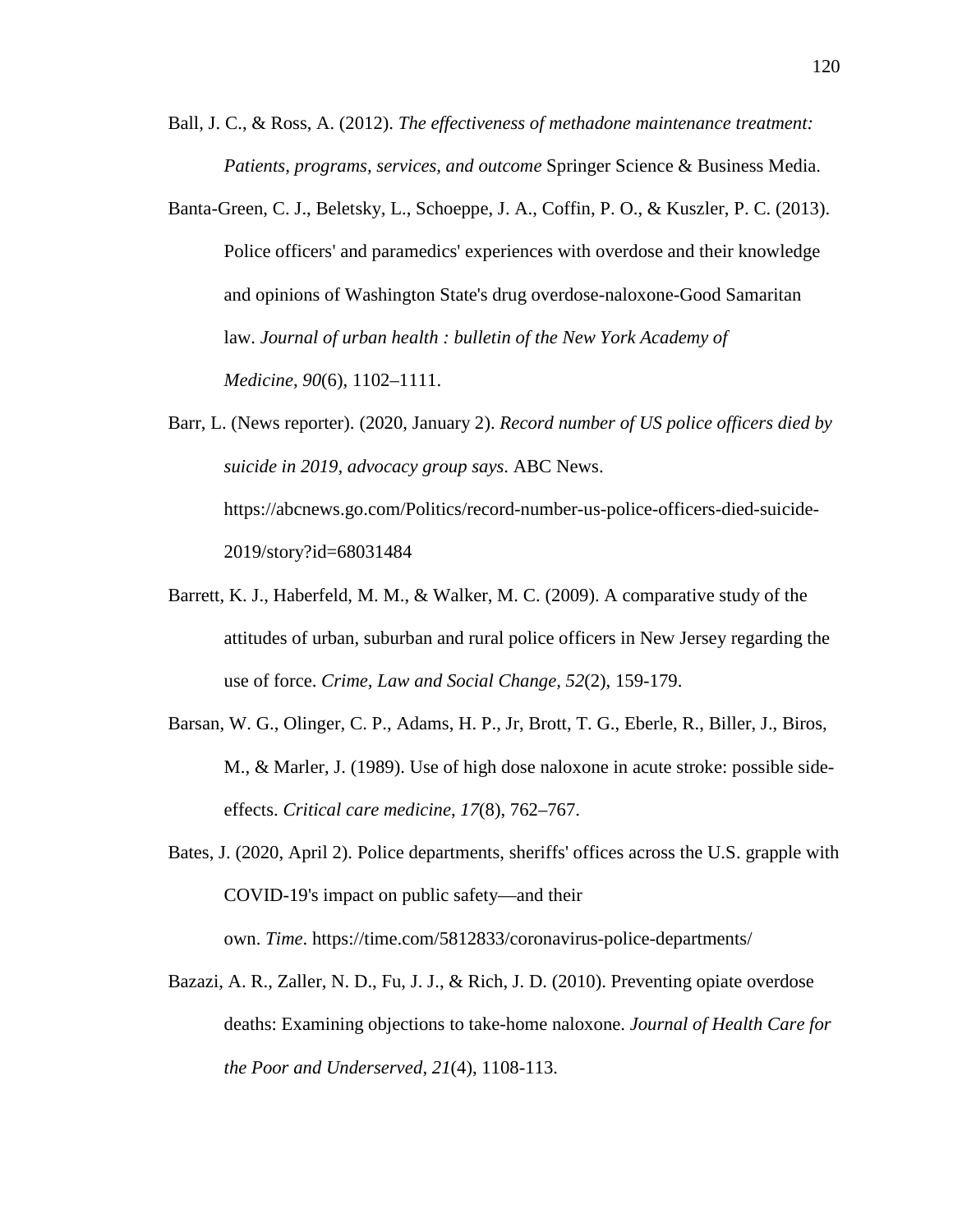- Beaver, A. L. (2009). Getting a fix on cocaine sentencing policy: Reforming the sentencing scheme of the Anti-Act of 1986. *Fordham Law Review, 78*(5), 2531- 2575.
- Behar, E., Santos, G., Wheeler, E., Rowe, C., & Coffin, P. O. (2015). Brief overdose education is sufficient for naloxone distribution to opioid users. *Drug and Alcohol Dependence, 148*, 209-212.
- Belenko, S., Hiller, M., & Hamilton, L. (2013). Treating substance use disorders in the criminal justice system. *Current Psychiatry Reports, 15*(11), 414.
- Beletsky, L., Macalino, G. E., & Burris, S. (2005). Attitudes of police officers towards syringe access, occupational needle-sticks, and drug use: A qualitative study of one city police department in the United States. *International Journal of Drug Policy, 16*(4), 267-274.
- Bender, W. (2020, December 17). Philly's overworked 911 dispatchers are on the 'brink of a collapse.' City Council promises fixes. *The Philadelphia Inquirer*. https://www.inquirer.com/news/philadelphia-police-911-radio-dispatchcoronavirus-covid-20201217.html.
- Bennett, A. S., Bell, A., Tomedi, L., Hulsey, E. G., & Kral, A. H. (2011). Characteristics of an overdose prevention, response, and naloxone distribution program in Pittsburgh and Allegheny County, Pennsylvania. *Journal of Urban Health, 88*(6), 1020-1030.
- Bennett, T., & Holloway, K. (2012). The impact of take-home naloxone distribution and training on opiate overdose knowledge and response: An evaluation of the THN Project in Wales. *Drugs: Education, Prevention and Policy*, *19*(4), 320-328.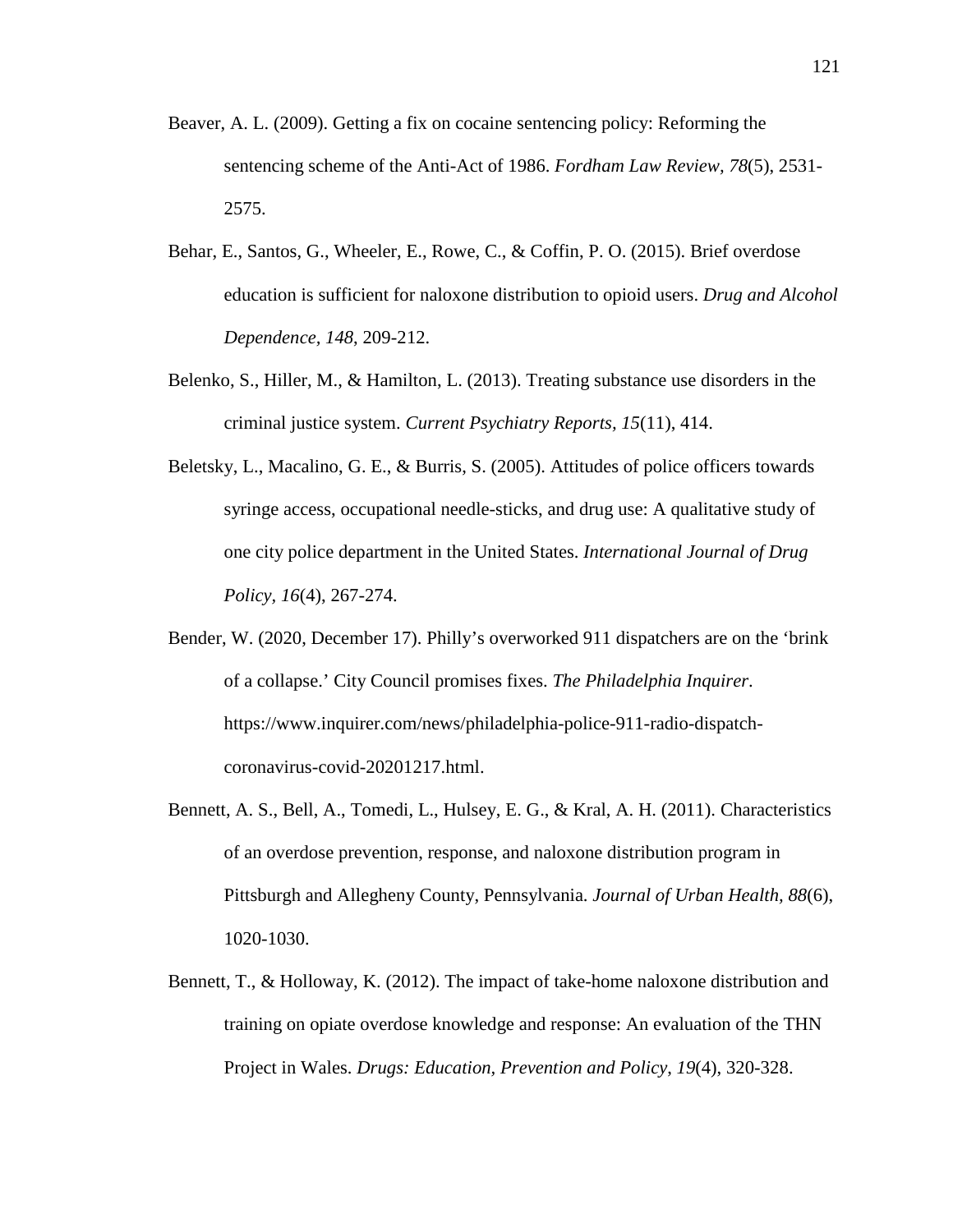- Berman, M. (2020, March 28). Police in several cities test positive for coronavirus, stirring fears of spread among first responders. *Washington Post*. https://www.washingtonpost.com/national/police-in-several-cities-test-positivefor-coronavirusstirring-fears-of-spread-among-firstresponders/2020/03/28/b88b17f4-6f9a-11ea-a3ec-70d7479d83f0\_story.html
- Beyer, L., Crofts, N., & Reid, G. (2002). Drug offending and criminal justice responses: Practitioners' perspectives. *International Journal of Drug Policy, 13*(3), 203-211.
- Bilsker, D. (2003). Self-Management. *Visions: BC's Mental Health Journal*,
	- (18). https://www.heretohelp.bc.ca/sites/default/files/visions\_self\_manage.pdf
- Bish, A., & Michie, S. (2010). Demographic and attitudinal determinants of protective behaviours during a pandemic: A review. *British Journal of Health Psychology*, *15*(4), 797-824.
- Bishopp, S. A., Worrall, J., & Piquero, N. L. (2016). General Strain and Police Misconduct: The Role of Organizational Influence. *Policing: An International Journal of Police Strategies & Management,39,* 635.
- Blanchard, R. J., & Blanchard, D. C. (1990). Anti-predator defense as models of animal fear and anxiety. In *Ettore Majorana international life sciences series, Fear and defense* (8th ed., p. 89–108). Harwood Academic Publishers.
- Blanchette, I., & Richards, A. (2010). The influence of affect on higher level cognition: A review of research on interpretation, judgement, decision making and reasoning. *Cognition & Emotion*, *24*(4), 561-595.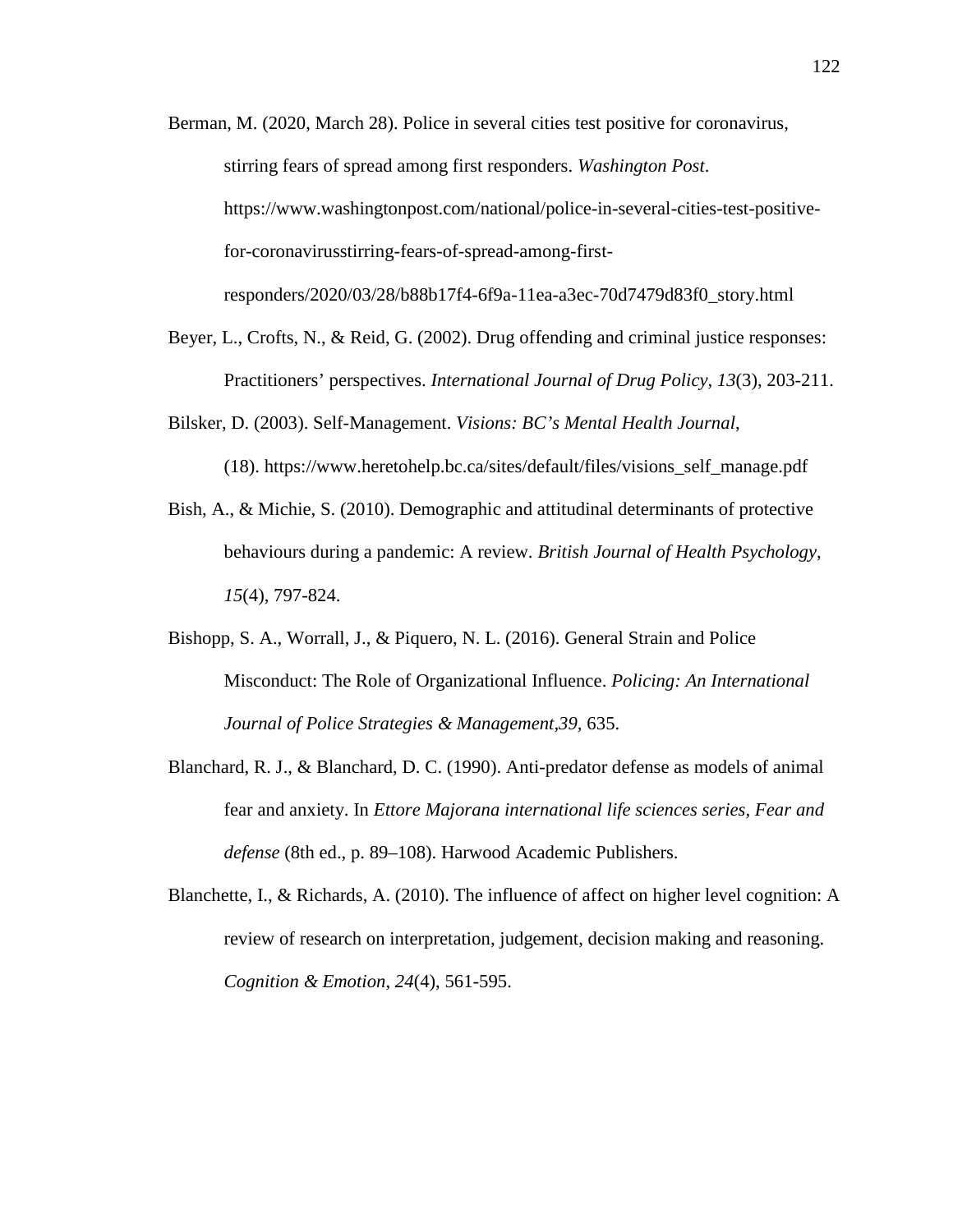- Blau, M. (2017). STAT forecast: Opioids could kill nearly 500,000 Americans in the next decade. *STAT News.* https://www.statnews.com/2017/06/27/opioid-deathsforecast/
- Bleiberg, J., & Williams, C. (2020, March 28). 'Officers are scared out there': Coronavirus hits US police. *U.S. News & World Report.* https://www.usnews.com/news/politics/articles/2020-03-28/officers-arescared-out-there-coronavirus-hits-us-police
- Blume, A. W., Rudisill, D. M., Hendricks, S., & Santoya, N. (2013). Chapter 7 disease model. In P. M. Miller (Ed.), *Principles of addiction* (pp. 71-76). Academic Press. https://doi.org/10.1016/B978-0-12-398336-7.00007-3
- Board of Health, Department of Public Health. (2019). *Combating the opioid epidemic.* https://www.phila.gov/programs/combating-the-opioid-epidemic/the-citysresponse/
- Bogren, A. (2019). 'But I'm not a doctor': Pending trust in science among laypeople discussing the brain disease model of addiction. *Addiction Research & Theory, 27*(4), 337-346.
- Bohnert, A. S., Nandi, A., Tracy, M., Cerdá, M., Tardiff, K. J., Vlahov, D., & Galea, S. (2011). Policing and risk of overdose mortality in urban neighborhoods. *Drug and Alcohol Dependence, 113*(1), 62-68.
- Borras, M. C., Becerra, L., Ploghaus, A., Gostic, J. M., DaSilva, A., Gonzalez, R. G., & Borsook, D. (2004). fMRI measurement of CNS responses to naloxone infusion and subsequent mild noxious thermal stimuli in healthy volunteers. *Journal of Neurophysiology, 91*(6), 2723-2733.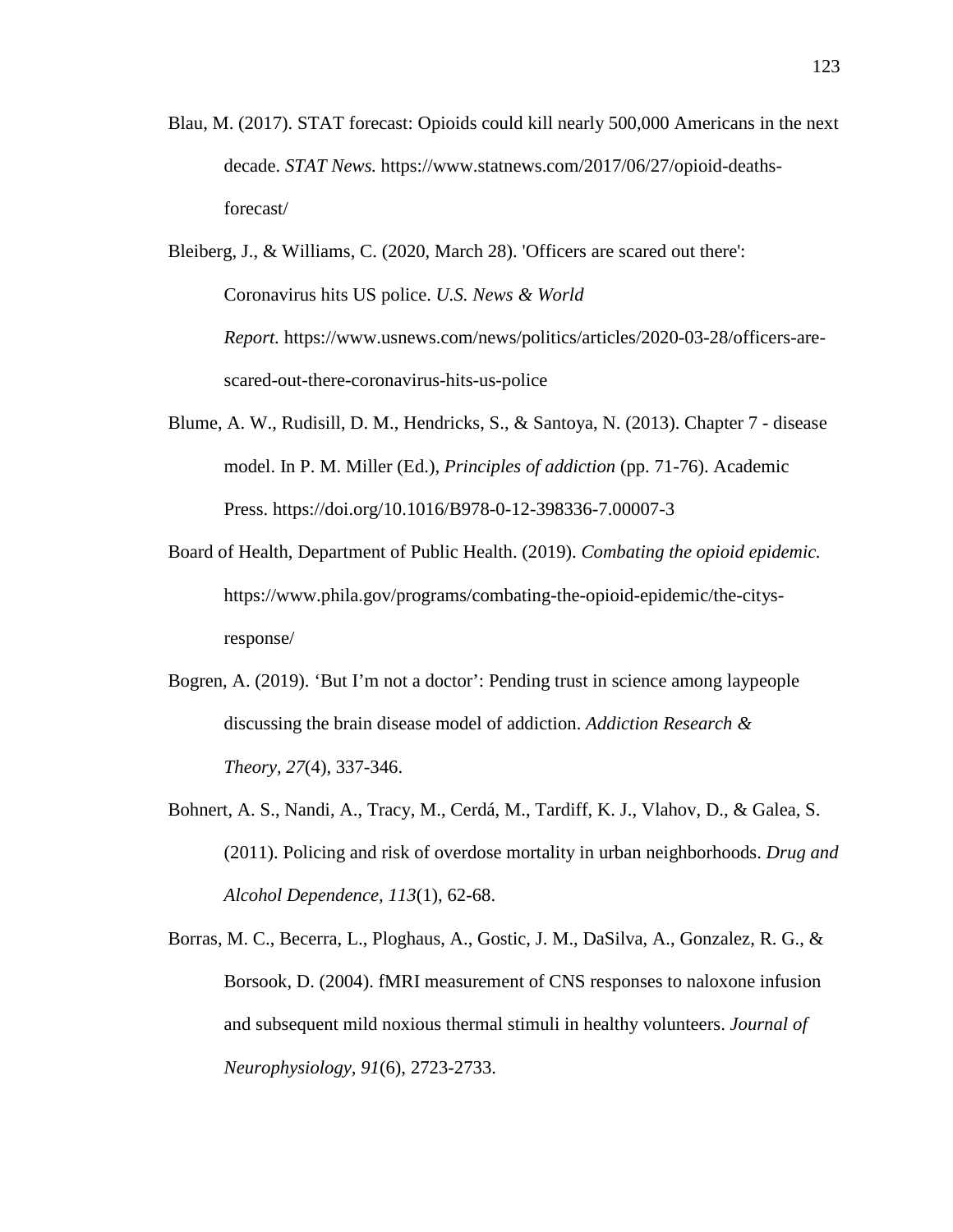- Bose, J., Hedden, S. L., Lipari, R. N., Park-Lee, E., & Tice, P. (2018). Key substance use and mental health indicators in the United States: Results from the 2017 National Survey on Drug Use and Health (HHS publication no. SMA 18-5068, NSDUH series H-53). Center for behavioral health statistics and quality. *Substance Abuse and Mental Health Services Administration Website. https://Www.Samhsa.Gov/Data/Report/2017-Nsduh-Annual-National-Report*
- Boyer, E. W. (2012). Management of opioid analgesic overdose. *New England Journal of Medicine, 367*(2), 146-155.
- Breedvelt, J. J., Dickenson, E. C., Dean, L. V., & Tracey, D. K. (2015). "Take home" naloxone: What does the evidence base tell us? *Drugs and Alcohol Today*, *15*(2), 67–75. https://doi.org/10.1108/DAT-03-2015-0017
- Brennan Center for Justice. (2020, March 3). *Police responses to Covid-19 should focus on community safety and reducing arrests.* Research and Reports. https://www.brennancenter.org/our-work/research-reports/police-responses-covid-19
- Broadus, A. D. (2012). *Developing an addiction attitude and belief scale for use with non-treatment, web-based populations* [Doctoral dissertation, University of Nevada, Reno].

https://scholarworks.unr.edu/bitstream/handle/11714/3566/Broadus\_unr\_0139D\_ 10945.pdf?sequence=1&isAllowed=y

Broadus, A. D., Hartje, J. A., Roget, N. A., Cahoon, K. L., & Clinkinbeard, S. S. (2010). Attitudes about addiction: A national study of addiction educators. *Journal of Drug Education, 40*(3), 281-298.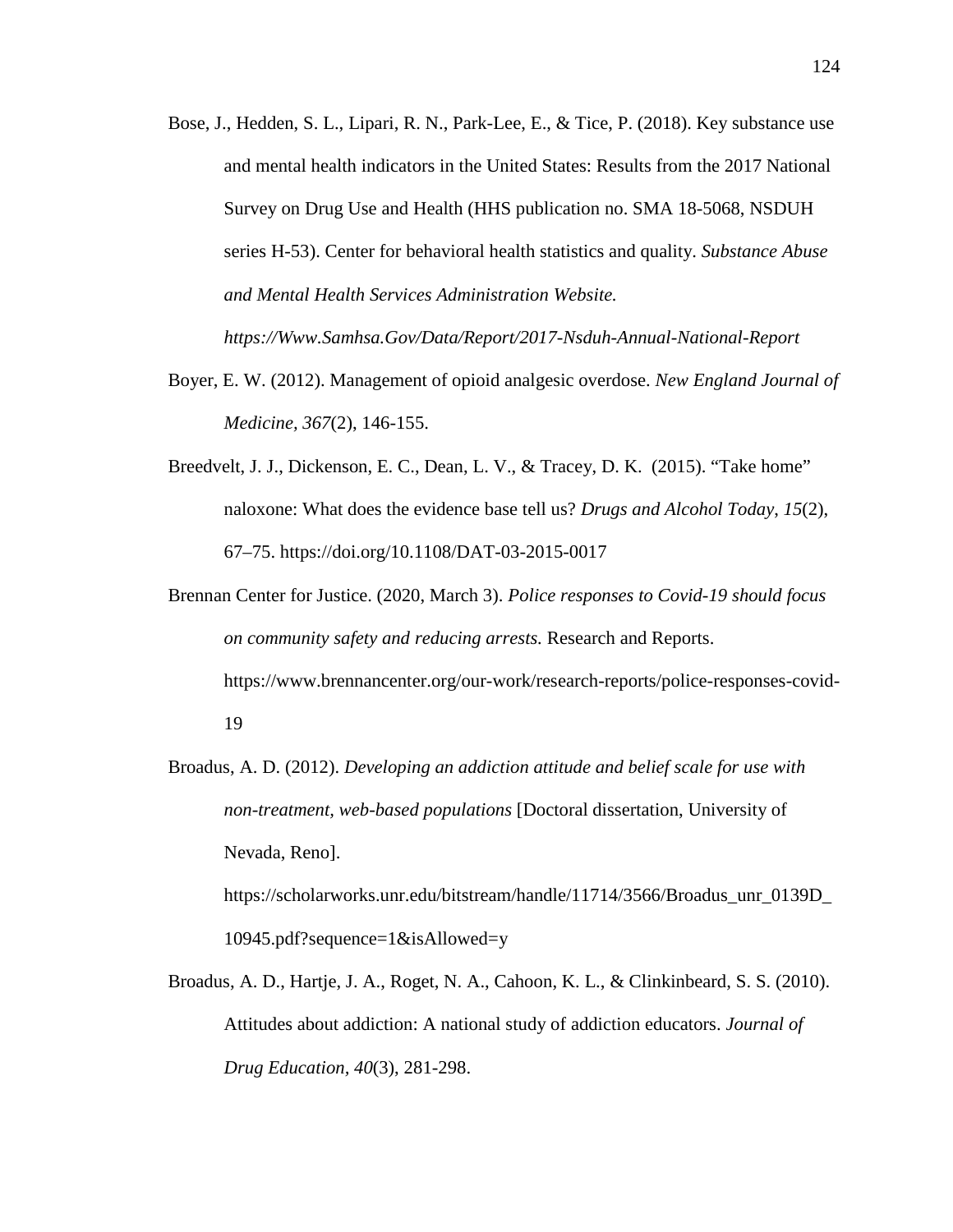- Bronson, J., Stroop, J., Zimmer, S., & Berzofsky, M. (2017). *Drug use, dependence, and abuse among state prisoners and jail inmates, 2007–2009.* United States Department of Justice, Office of Juvenile Justice and Delinquency Prevention*,*
- Brooks, R., & Lopez, C. (2020). *Policing in a time of pandemic: Recommendations for law enforcement*. COVID-19 Rapid Response Impact Initiative*.*  https://ethics.harvard.edu/files/center-for-ethics/files/whitepaper7a.pdf
- Brug, J., Aro, A. R., & Richardus, J. H. (2009). Risk perceptions and behaviour: Towards pandemic control of emerging infectious diseases: International research on risk perception in the control of emerging infectious diseases. *International Journal of Behavioral Medicine*, *16*(1), 3–6.
- Buajordet, I., Næss, A. C., Jacobsen, D., & Brørs, O. (2004). Adverse events after naloxone treatment of episodes of suspected acute opioid overdose. *European Journal of Emergency Medicine, 11*(1), 19-23.
- Buheji, M., da Costa Cunha, K., Beka, G., Mavric, B., de Souza, Y. L., da Costa Silva, S. S., Hanafi, M., & Yein, T. C. (2020). The extent of covid-19 pandemic socioeconomic impact on global poverty: A global integrative multidisciplinary review. *American Journal of Economics*, *10*(4), 213-224.
- Burgess, J. L., Barnhart, S., & Checkoway, H. (1996). Investigating clandestine drug laboratories: Adverse medical effects in law enforcement personnel. *American Journal of Industrial Medicine, 30*(4), 488-494.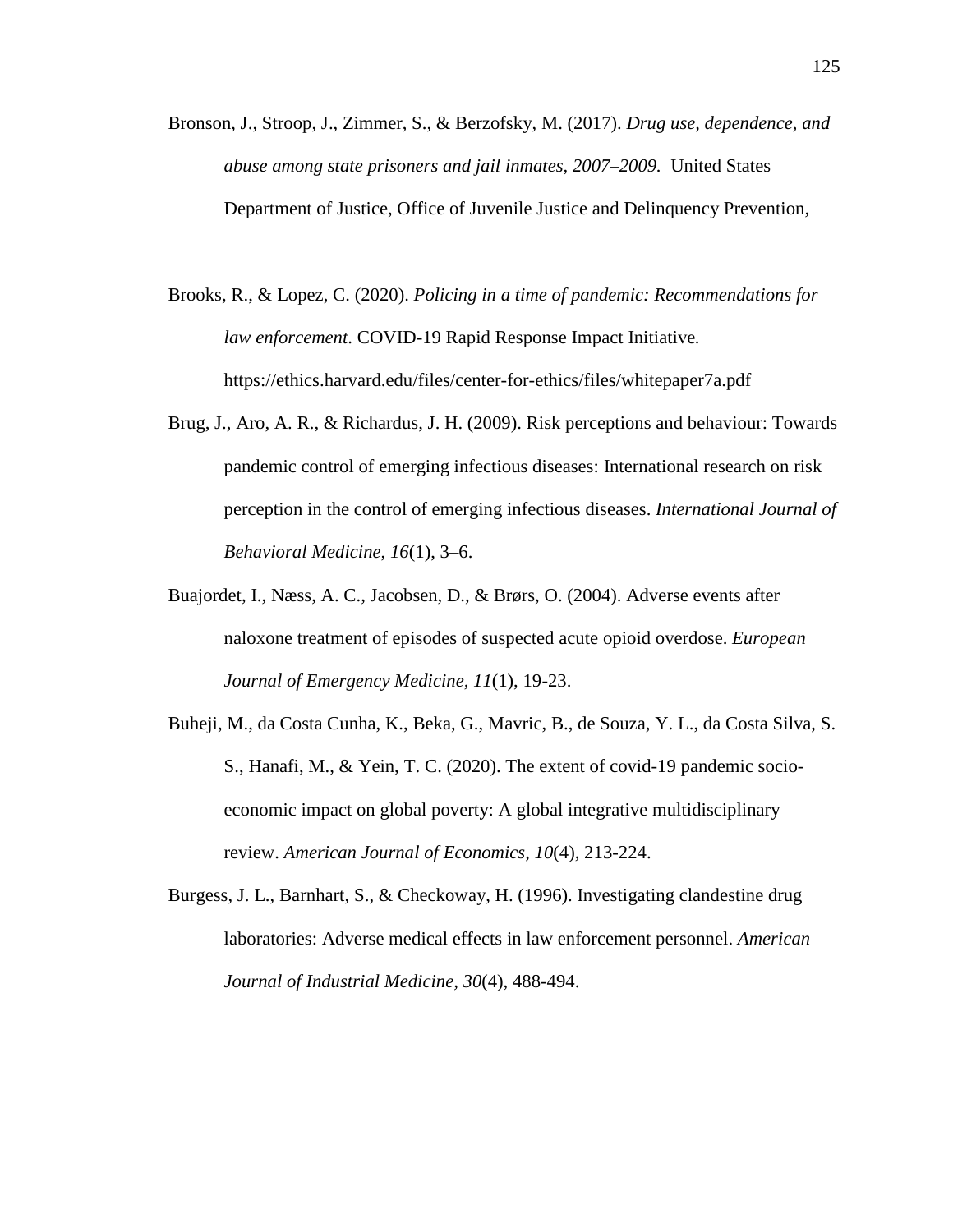- Burris, S., Beletsky, L., Castagna, C., & Coyle, C. (2009). Stopping an invisible epidemic: Legal issues in the provision of naloxone to prevent opioid overdose. *Drexel Law Review., 1*(2), 273-339.
- Bush, R. A., & Williams, R. J. (1988). Generalist health and welfare workers' response to alcohol related problems: Role legitimacy and the need for role-support, an example from an Australian rural community. *Drug and Alcohol Dependence, 22*(1-2), 105-111.
- Cannizzo, T. A., Jr., & Liu, P. (1995). The relationship between levels of perceived burnout and career state among sworn police officers. *Police Studies*, *18* (3-4*)*, 53-68.
- Caplehorn, J. R., Irwig, L., Saunders, J. B., & Chir, B. (1996). Attitudes and beliefs of staff working in methadone maintenance clinics. *Substance Use & Misuse, 31*(4), 437-452.
- Cave, D,. & Dahir, A. L. (2020, April 2). How far should police go in enforcing coronavirus lockdowns? *The New York Times.* https://www.nytimes.com/2020/04/02/world/australia/coronavirus-policelockdowns.html
- CDC COVID-19 Response Team, Jorden, M. A., Rudman, S. L., Villarino, E., Hoferka, S., Patel, M. T., Bemis, K., Simmons, C. R., Jespersen, M., Iberg Johnson, J., Mytty, E., Arends, K. D., Henderson, J. J., Mathes, R. W., Weng, C. X., Duchin, J., Lenahan, J., Close, N., Bedford, T., Boeckh, M., … Starita, L. M. (2020). Evidence for limited early spread of COVID-19 within the United States, January-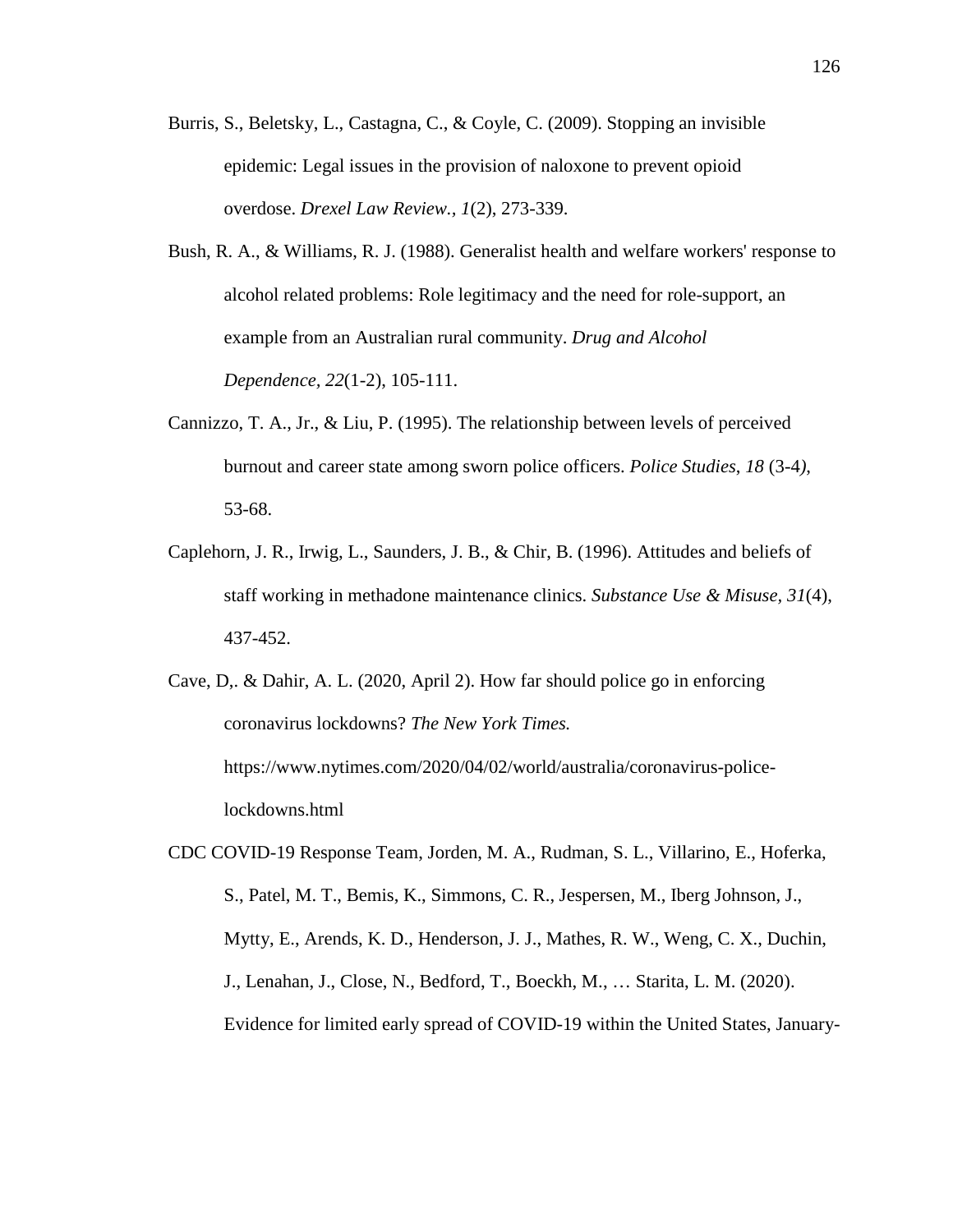February 2020. *MMWR. Morbidity and Mortality Weekly Report*, *69*(22), 680– 684.

- Center for Behavioral Health Statistics and Quality. (2012). *Results from the 2011 National Survey on Drug Use and Health: Summary of national findings* (HHS Publication No. SMA 12-4713, NSDUH Series H-44). Substance Abuse and Mental Health Services Administration.
- Center for Substance Abuse Treatment. (2005). *Substance abuse treatment for adults in the criminal justice system*. Substance Abuse and Mental Health Services Administration (US). https://www.ncbi.nlm.nih.gov/books/NBK64137/
- Centers for Disease Control and Prevention. (2011a). *Principles of epidemiology in public health practice*: *An introduction to applied epidemiology and biostatistics* (3rd ed.). https://www.cdc.gov/csels/dsepd/ss1978/index.html
- Centers for Disease Control and Prevention. (2011b). Vital signs: Overdoses of prescription opioid pain relievers---United States, 1999--2008. *MMWR. Morbidity and Mortality Weekly Report, 60*(43), 1487-1492.
- Centers for Disease Control and Prevention. (2015). Increases in fentanyl drug confiscations and fentanyl-related overdose fatalities. *Health Alert Network, 384,*  https://stacks.cdc.gov/view/cdc/35133
- Centers for Disease Control and Prevention. (2018). Opioid overdose. https://www.cdc.gov/drugoverdose/epidemic/index.html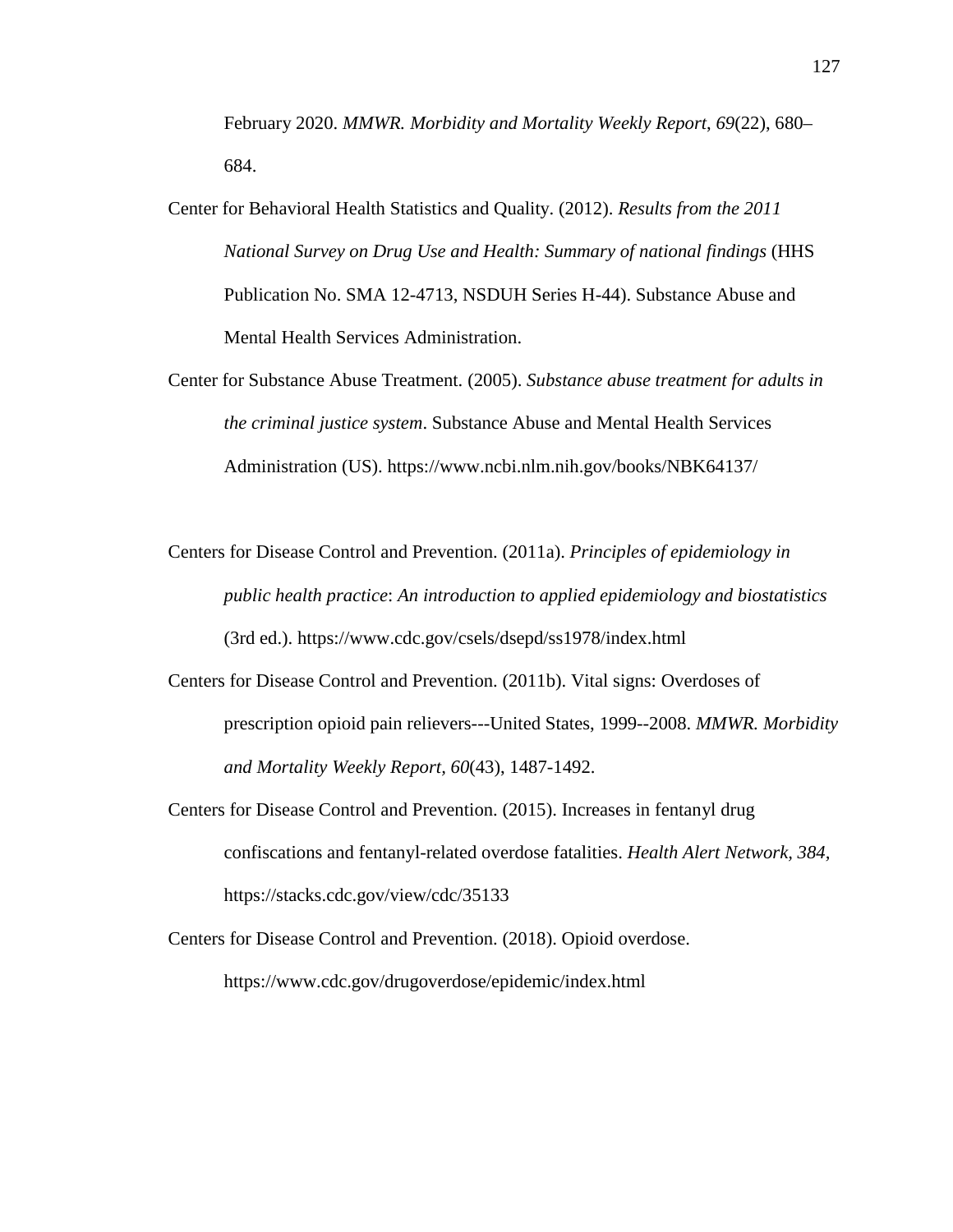- Centers for Disease Control and Prevention. (2019, September 25). *Impact of the opioid crisis: Shared stories*. https://www.cdc.gov/injury/features/opioid-epidemicstories/index.html
- Centers for Disease Control and Prevention. (2020a). *Synthetic opioid overdose data*. https://www.cdc.gov/drugoverdose/data/fentanyl.html

Centers for Disease Control and Prevention. (2020b). *Understanding the epidemic*. https://www.cdc.gov/drugoverdose/epidemic/index.html

Centers for Disease Control and Prevention. (2020c). *Opioid overdose*. https://www.cdc.gov/drugoverdose/data/prescribing/overview.html

Centers for Disease Control and Prevention. (2020d). *Interim clinical guidance for management of patients with confirmed coronavirus disease (COVID-19)*. https://www.cdc.gov/coronavirus/2019-ncov/hcp/clinical-guidance-managementpatients.html

Centers for Disease Control and Prevention. (2020e). *Interim recommendations for emergency medical services (EMS) systems and 911 public safety answering points/emergency communication centers (PSAP/ECCs) in the United States during the coronavirus disease (COVID-19) pandemic*. COVID-

19.https://www.cdc.gov/coronavirus/2019-ncov/hcp/guidance-for-ems.html.

Centers for Disease Control and Prevention. (2020f). *Testing for COVID-19*.

https://www.cdc.gov/coronavirus/2019-ncov/symptoms-testing/testing.html

Centers for Disease Control and Prevention. (2020g). *Using telehealth to expand access to essential health services during the COVID-19 pandemic*.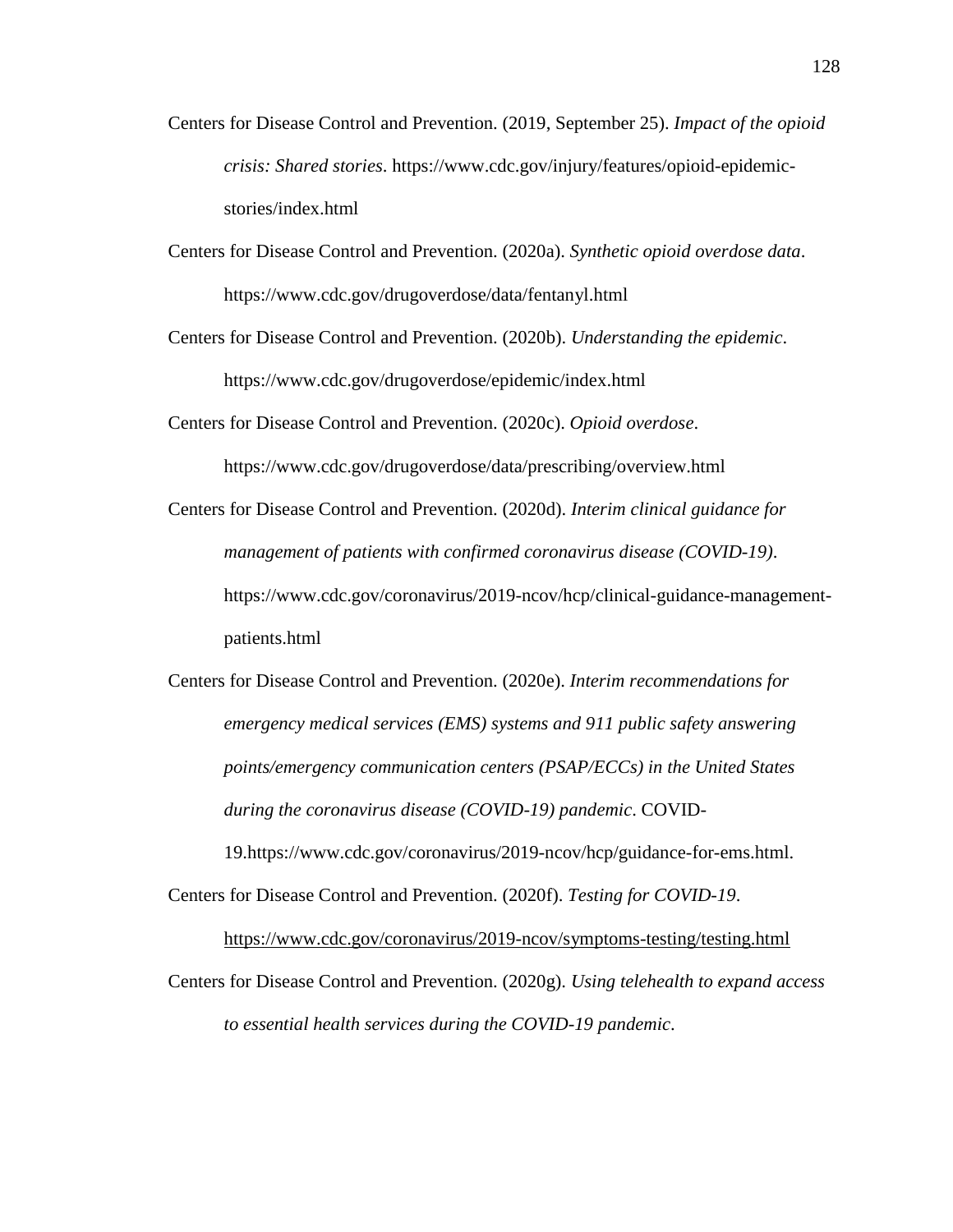https://www.cdc.gov/coronavirus/2019-

ncov/hcp/telehealth.html#anchor\_1591719562438

- Centers for Disease Control and Prevention. (2021). *Scientific brief: SARS-CoV-2 transmission*. https://www.cdc.gov/coronavirus/2019-ncov/science/sciencebriefs/sars-cov-2-transmission.html
- Chandler, R. K., Fletcher, B. W., & Volkow, N. D. (2009). Treating drug abuse and addiction in the criminal justice system: Improving public health and safety. *JAMA, 301*(2), 183-190.
- Chandler, R. K., Peters, R. H., Field, G., & Juliano-Bult, D. (2004). Challenges in implementing evidence based treatment practices for cooccurring disorders in the criminal justice system. *Behavioral Sciences & the Law, 22*(4), 431-448.
- Chang, H., Kharrazi, H., Bodycombe, D., Weiner, J. P., & Alexander, G. C. (2018). Healthcare costs and utilization associated with high-risk prescription opioid use: A retrospective cohort study. *BMC Medicine, 16*(69), 1-11.
- Chappell, A. T., MacDonald, J. M., & Manz, P. W. (2006). The organizational determinants of police arrest decisions. *Crime & Delinquency, 52*(2), 287-306.
- Chartier, K. G., Miller, K., Harris, T. R., & Caetano, R. (2016). A 10-year study of factors associated with alcohol treatment use and non-use in a US population sample. *Drug and Alcohol Dependence, 160*, 205-211.
- Chen, N., Zhou, M., Dong, X., Qu, J., Gong, F., Han, Y., Qiu, Y., Wang., J., Liu, Y., Wei, Y., Xia, J., Yu, T., Zhang, X., & Zhang, L. (2020). Epidemiological and clinical characteristics of 99 cases of 2019 novel coronavirus pneumonia in Wuhan, China: A descriptive study. *The Lancet*, *395*(10223), 507-513.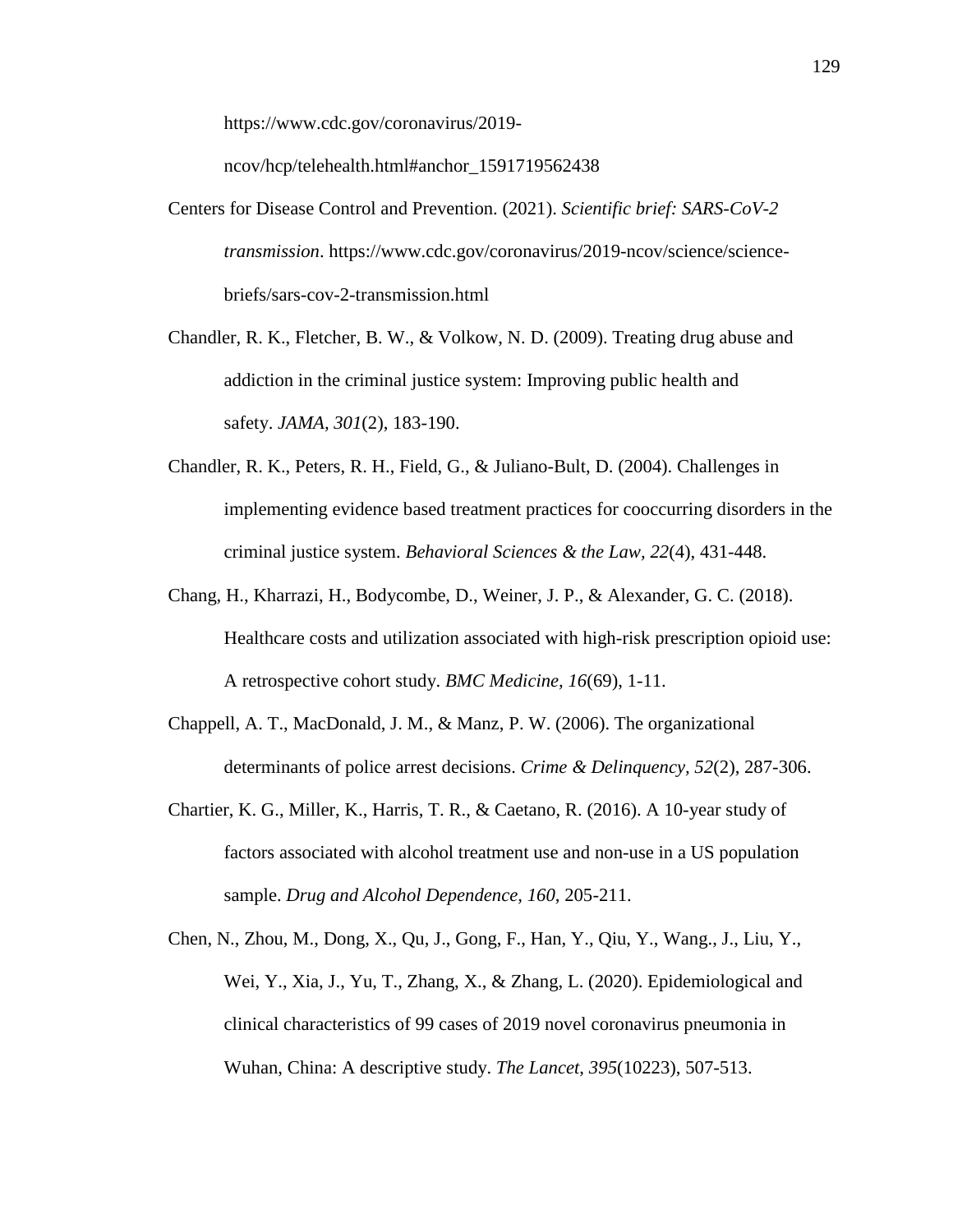- Christie, C., Baker, C., Cooper, R., Kennedy, P. J., Madras, B., & Bondi, P. (2017). The President's Commission on Combating Drug Addiction and the Opioid Crisis. US Government Printing Office, Nov, 1.
- Chou, R., Gordon, D. B., de Leon-Casasola, O. A., Rosenberg, J. M., Bickler, S., Brennan, T. J., Carter, T., Cassidy, C. L., Chittenden, E. H., Degenhardt, E., Griffith, S., Manworren, R., McCarberg, B., Montgomery, R., Murphy, J., Perkal, M. F., Suresh, S., Sluka, K., Strassels, S., . . . Wu, C. L. (2016). "Management of postoperative pain: A clinical practice guideline from the American Pain Society, the American Society of Regional Anesthesia and pain medicine, and the American Society of Anesthesiologists' Committee on Regional Anesthesia, Executive Committee, and Administrative Council": Erratum. *The Journal of Pain, 17*(8), 948.
- Chung, E., Pearl, B., & Hunter, L. (2020, April 14 ). *Policing during the coronavirus pandemic*. Center for American

Progress. https://www.americanprogress.org/issues/criminaljustice/news/2020/04/14/483165/policing-coronavirus-pandemic/

- City of Philadelphia Department of Public Health. (2018). *Opioid misuse and overdose data*. https://www.phila.gov/programs/combating-the-opioid-epidemic/reportsand-data/opioid-misuse-and-overdose-data/
- Clark, A. K., Wilder, C. M., & Winstanley, E. L. (2014). A systematic review of community opioid overdose prevention and naloxone distribution programs. *Journal of Addiction Medicine, 8*(3), 153-163.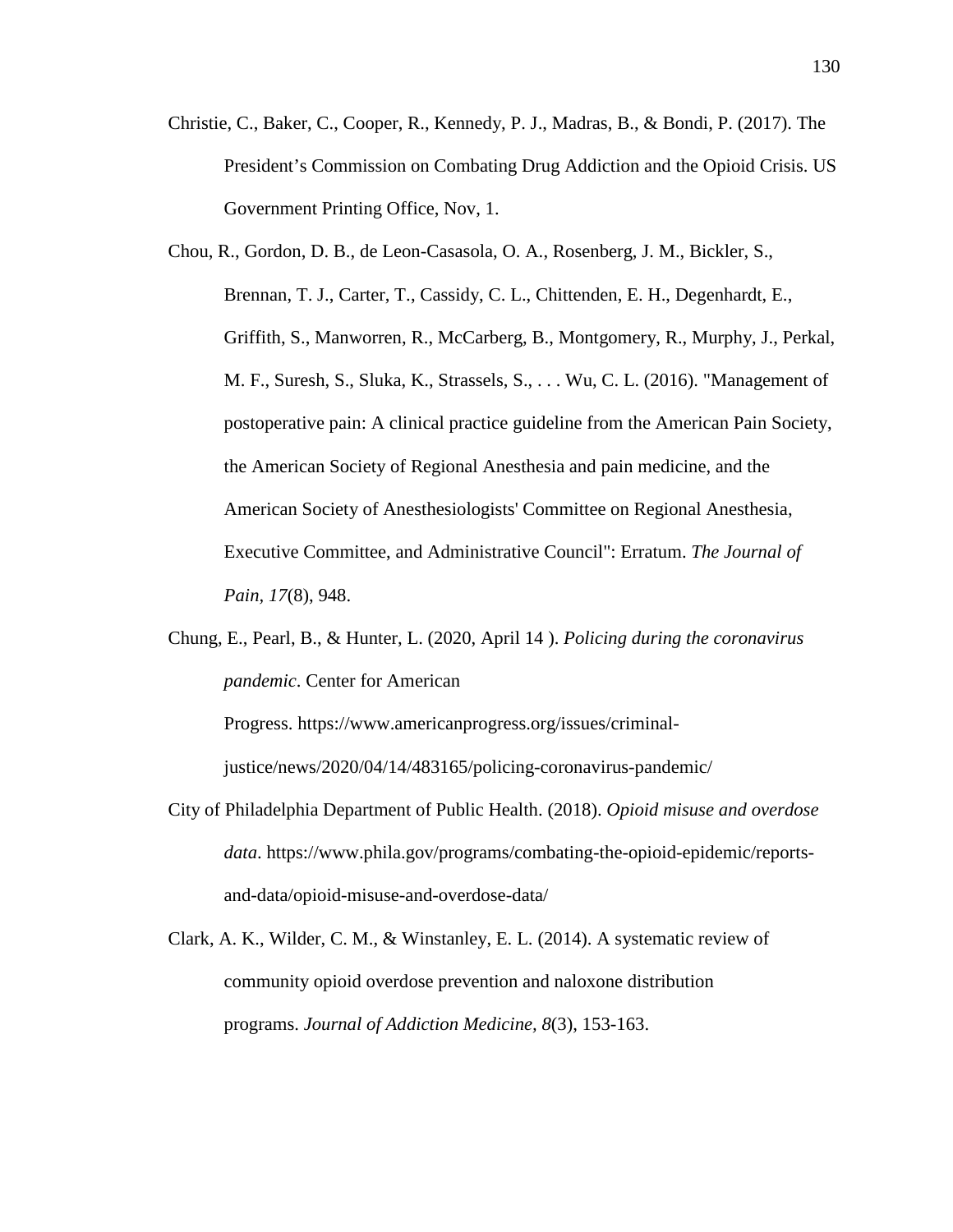- Clement, K. E., & Barbrey, J. W. (2008). Criminal laws on the fringe: An analysis of legislated punishments for morality crimes in the 50 states. *Critical Criminology, 16*(2), 105-121.
- Collins, P. A., & Gibbs, A. C. C. (2003). Stress in police officers: A study of the origins, prevalence and severity of stress related symptoms within a county police force. *Occupational Medicine*, *53*(4), 256-264.
- The Commonwealth of Pennsylvania. (2015, April 7). *Pennsylvania State Police to carry naloxone to combat heroin and opioid overdoses*. https://www.governor.pa.gov/newsroom/pennsylvania-state-police-to-

carry-naloxone/

- Compton, W. M., & Volkow, N. D. (2006). Abuse of prescription drugs and the risk of addiction. *Drug and Alcohol Dependence, 83*, S4-S7.
- Concheiro, M., Chesser, R., Pardi, J., & Cooper, G. (2018). Postmortem toxicology of new synthetic opioids. *Frontiers in Pharmacology, 9*, 1210.
- Controlled Substance, Drug, Device and Cosmetic Act Drug Overdose Response Immunity Act 139, Penn. Stat. § 13.7 (2014).

https://www.legis.state.pa.us/WU01/LI/LI/US/PDF/2014/0/0139..PDF

- Cornfield, Z. A. (2018). *Counsellors' attitudes towards working with clients with substance use disorders* [Master's thesis, The University of British Columbia]. https://open.library.ubc.ca/cIRcle/collections/ubctheses/24/items/1.03 69288
- Cortez, J. A. (2020, May 1). *Addressing the internal challenges law enforcement agencies face during COVID-19*. Police1. Retrieved April 2, 2021, from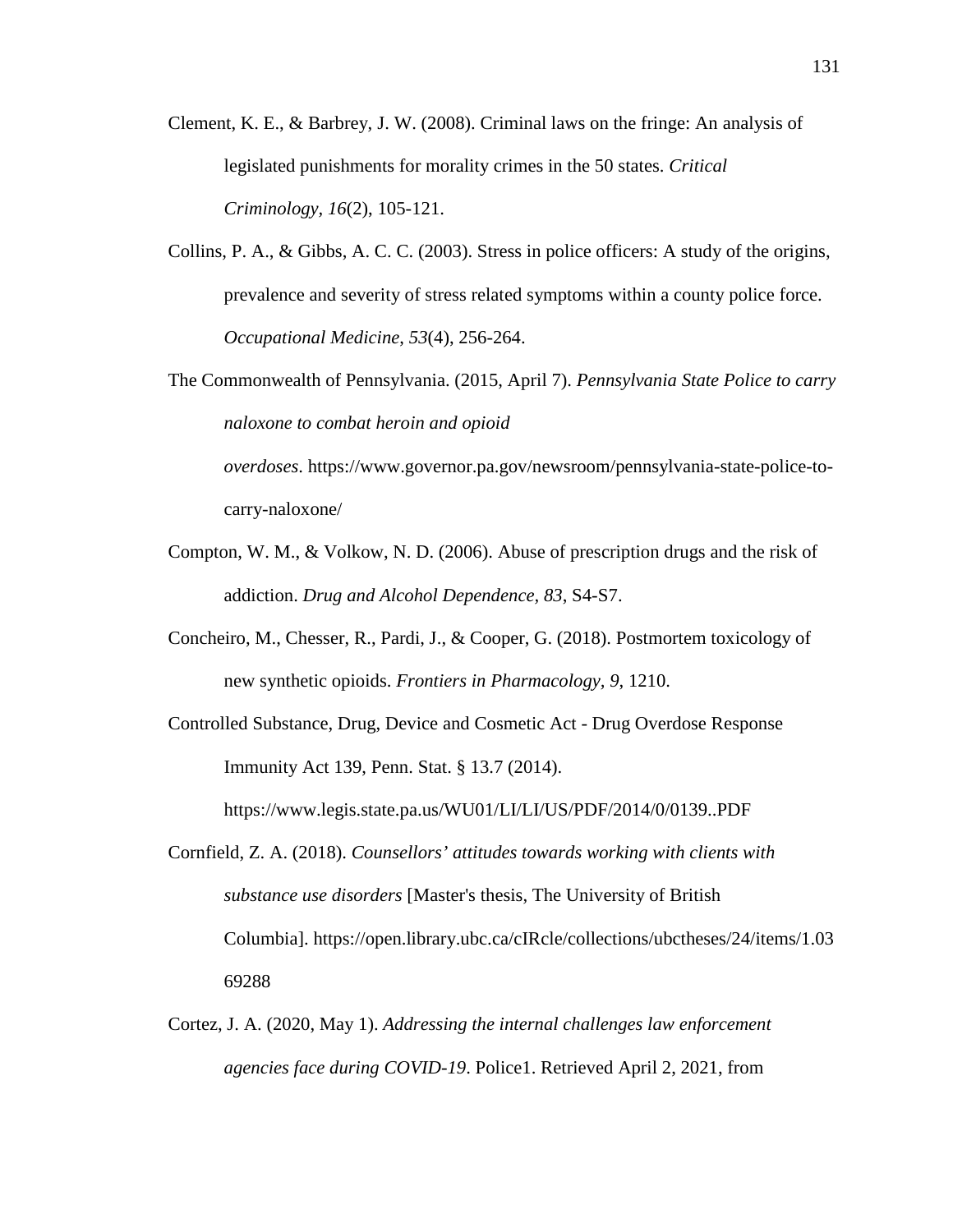https://www.police1.com/chiefs-sheriffs/articles/addressing-the-internalchallenges-law-enforcement-agencies-face-during-covid-19 cQhhXRIb0fFavXJz/.

- Costantino, H. R., Illum, L., Brandt, G., Johnson, P. H., & Quay, S. C. (2007). Intranasal delivery: Physicochemical and therapeutic aspects. *International Journal of Pharmaceutics, 337*(1-2), 1-24.
- Council of Economic Advisers. (2019, October 30). *The full cost of the opioid crisis: \$2.5 trillion over four years*. The White

House. https://www.whitehouse.gov/articles/full-cost-opioid-crisis-2-5-trillionfour-years/

Coyne, C. J., & Hall, A. (2017). Four decades and counting: The continued failure of the war on drugs. *Cato Institute Policy Analysis,* (811), 1-27.

Crank, J. P. (1998). *Understanding police culture.* Anderson Publications.

- Cullen, F. T., Link, B. G., & Polanzi, C. W. (1982). The seriousness of crime revisited: Have attitudes toward white-collar crime changed? *Criminology, 20*(1), 83-102.
- Cunah, J. (2021, October 12). *Side effects of Narcan (naloxone hydrochloride injection), warnings, uses*. RxList. Retrieved October 15, 2021, from https://www.rxlist.com/narcan-side-effects-drug-center.htm#overview
- Dahlem, C. H., King, L., Anderson, G., Marr, A., Waddell, J. E., & Scalera, M. (2017). Beyond rescue: Implementation and evaluation of revised naloxone training for law enforcement officers. *Public Health Nursing, 34*(6), 516-521.
- Daniels, N. (2016). Resource allocation and priority setting. *Public health ethics: Cases spanning the globe* Springer.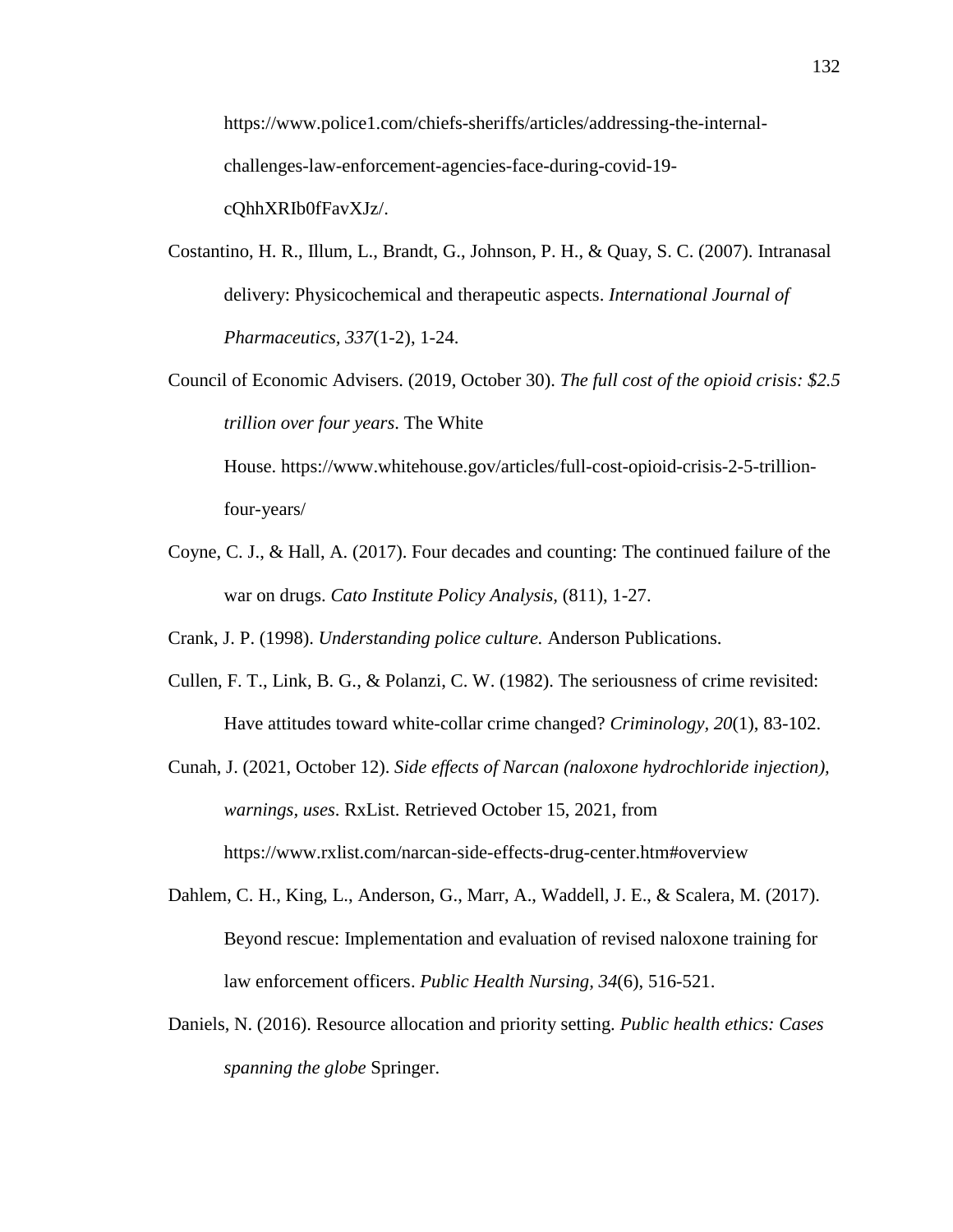- Darke, S., Ross, J., Zador, D., & Sunjic, S. (2000). Heroin-related deaths in New South Wales, Australia, 1992–1996. *Drug and Alcohol Dependence, 60*(2), 141-150.
- Dasgupta, N., Beletsky, L., & Ciccarone, D. (2018). Opioid crisis: No easy fix to its social and economic determinants. *American Journal of Public Health, 108*(2), 182-186.
- Dasgupta, N., Creppage, K., Austin, A., Ringwalt, C., Sanford, C., & Proescholdbell, S. K. (2014). Observed transition from opioid analgesic deaths toward heroin. *Drug and Alcohol Dependence, 145*, 238-241.
- Davenport, S., Weaver, A., & Caverly, M. (2019). *Economic impact of non-medical opioid use in the United States: Annual estimates and projections for 2015 through 2019.* Society of Actuaries*.*

https://www.Soa.Org/Globalassets/Assets/Files/Resources/Research-Report/2019/Econ-Impact-Non-Medical-Opioid-use*.*pdf *(*

- Davis, C. S., & Carr, D. (2015). Legal changes to increase access to naloxone for opioid overdose reversal in the United States. *Drug and Alcohol Dependence, 157*, 112- 120.
- Davis, C., Chang, S., Carr, D., Hernandez-Delgado, H., & Breen, S. (2017). *Legal interventions to reduce overdose mortality: Naloxone access and overdose Good Samaritan laws.* The Network for Public Health Law.
- Davis, C. S., Carr, D., Southwell, J. K., & Beletsky, L. (2015). Engaging law enforcement in overdose reversal initiatives: Authorization and liability for naloxone administration. *American Journal of Public Health, 105*(8), 1530-1537.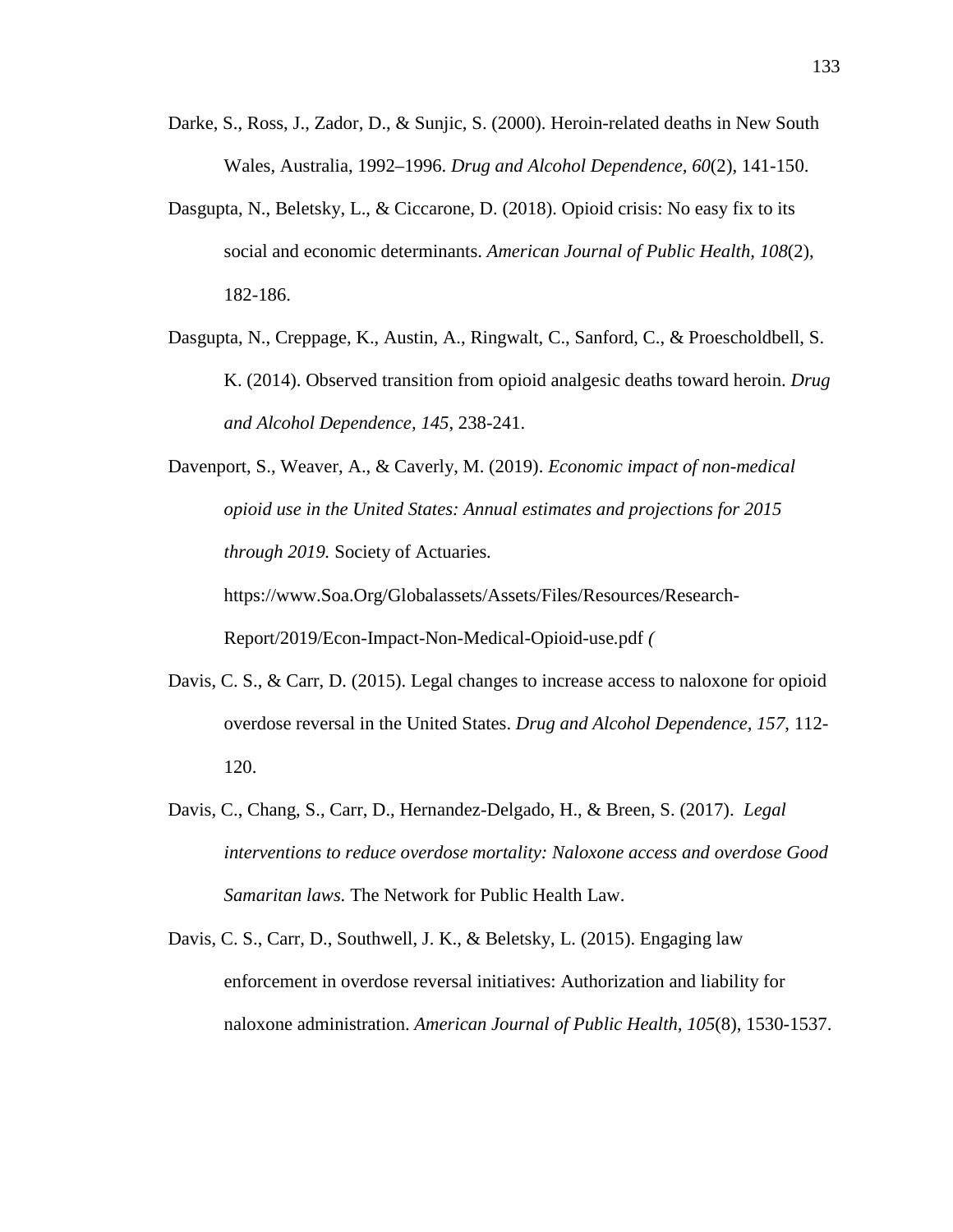DEA Philadelphia Division & The University of Pittsburgh School of Pharmacy.

(2018). *The opioid threat in*

*Pennsylvania*. https://www.dea.gov/sites/default/files/201810/PA%20Opioid%20 Report%20Final%20FINAL.pdf

Densten, I. L. (2001). Rethinking burnout. *Journal of Organizational Behavior: The International Journal of Industrial, Occupational and Organizational Psychology and Behavior, 22*(8), 833-847.

The Department of Homeland Security Science and Technology. (2020). *Innovative public-private partnerships help to address first responder protective equipment challenges during COVID-19 pandemic*. https://www.dhs.gov/science-andtechnology/first-responder-protective-equipment-challenges-during-covid-19

- The Department of Public Health: City of Philadelphia. (2020). *Opioid misuse and overdose report*. https://www.phila.gov/media/20200226121229/Substance-Abuse-Data-Report02.26.20.pdf
- Des Jarlais, D. C. (2017). Harm reduction in the USA: The research perspective and an archive to David Purchase. *Harm Reduction Journal, 14*(51), 1-7.
- Dietze, P., Jauncey, M., Salmon, A., Mohebbi, M., Latimer, J., van Beek, I., McGrath, C., & Kerr, D. (2019). Effect of intranasal vs intramuscular naloxone on opioid overdose: A randomized clinical trial. *JAMA Network Open*, *2*(11), 1-12.
- Doe-Simkins, M., Quinn, E., Xuan, Z., Sorensen-Alawad, A., Hackman, H., Ozonoff, A., & Walley, A. Y. (2014). Overdose rescues by trained and untrained participants and change in opioid use among substance-using participants in overdose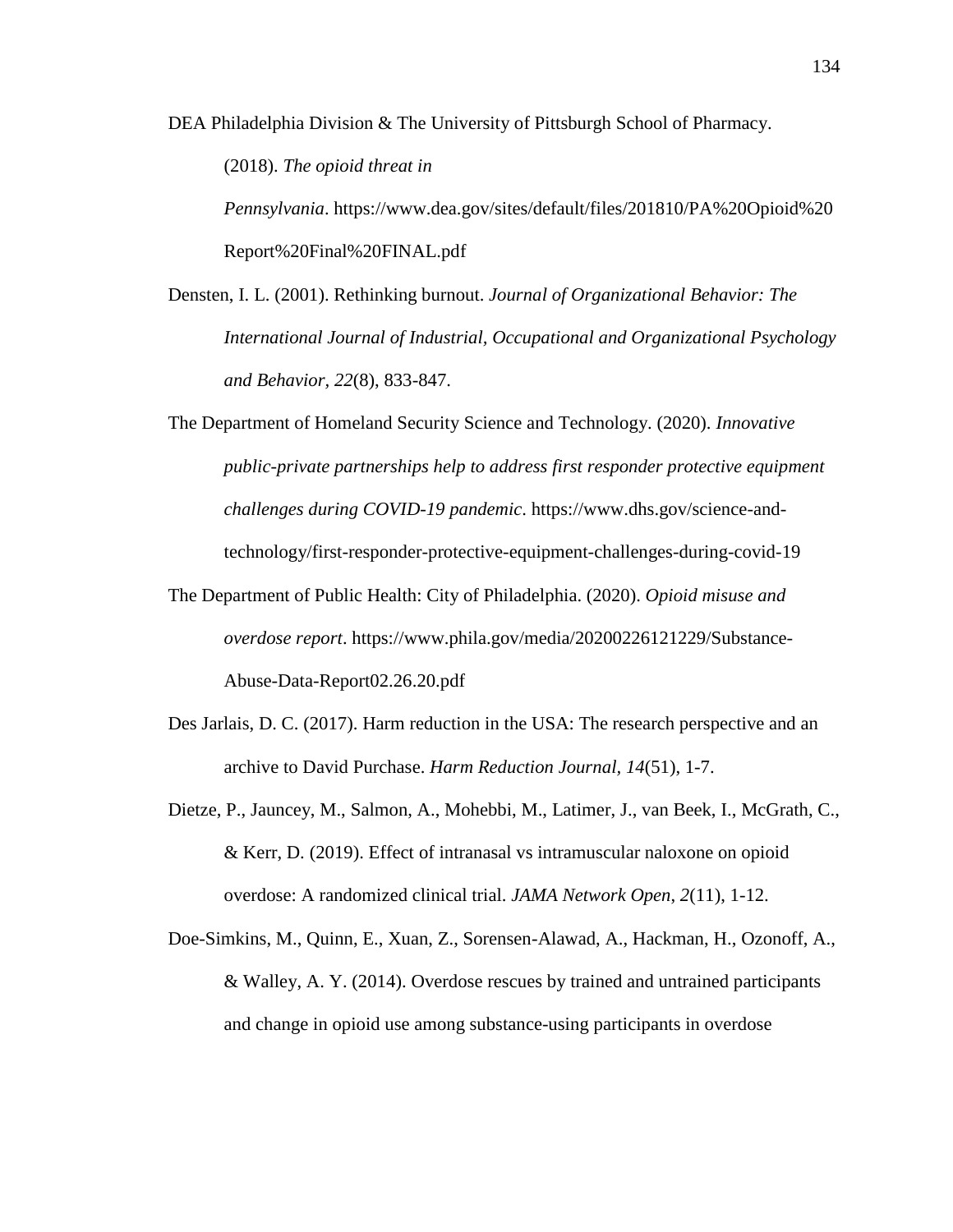education and naloxone distribution programs: A retrospective cohort study. *BMC Public Health, 14*(1), 297-308.

- Dolan, S. L., Martin, R. A., & Rohsenow, D. J. (2008). Self-efficacy for cocaine abstinence: Pretreatment correlates and relationship to outcomes. *Addictive Behaviors, 33*(5), 675-688.
- Doleac, J. L., & Mukherjee, A. (2019). The moral hazard of lifesaving innovations: Naloxone access, opioid abuse, and crime. *Institute for the Study of Labor (IZA)* [Discussion Paper Series], *11489*, 1-77.
- Donohue, R. H., Jr. (2018). Changing police roles in response to the opioid epidemic: Massachusetts departments as a model for the country. *Law Enforcement Executive Forum, 18*(4), 26-37.
- Dowell, D., Arias, E., Kochanek, K., Anderson, R., Guy, G. P., Losby, J. L., & Baldwin, G. (2017). Contribution of opioid-involved poisoning to the change in life expectancy in the United States, 2000-2015. *JAMA, 318*(11), 1065-1067.
- Dowell, D., Haegerich, T. M., & Chou, R. (2016). CDC guideline for prescribing opioids for chronic pain—United States, 2016. *JAMA*, *315*(15), 1624-1645.
- Dowell, D., Noonan, R. K., & Houry, D. (2017). Underlying factors in drug overdose deaths. *JAMA, 318*(23), 2295-2296.
- Dowling, J., Isbister, G. K., Kirkpatrick, C. M., Naidoo, D., & Graudins, A. (2008). Population pharmacokinetics of intravenous, intramuscular, and intranasal naloxone in human volunteers. *Therapeutic Drug Monitoring*, *30*(4), 490-496.
- Doyle, G. R., & McCutcheon, J. A. (2015). *Clinical procedures for safer patient care.* BC Open Textbook Project.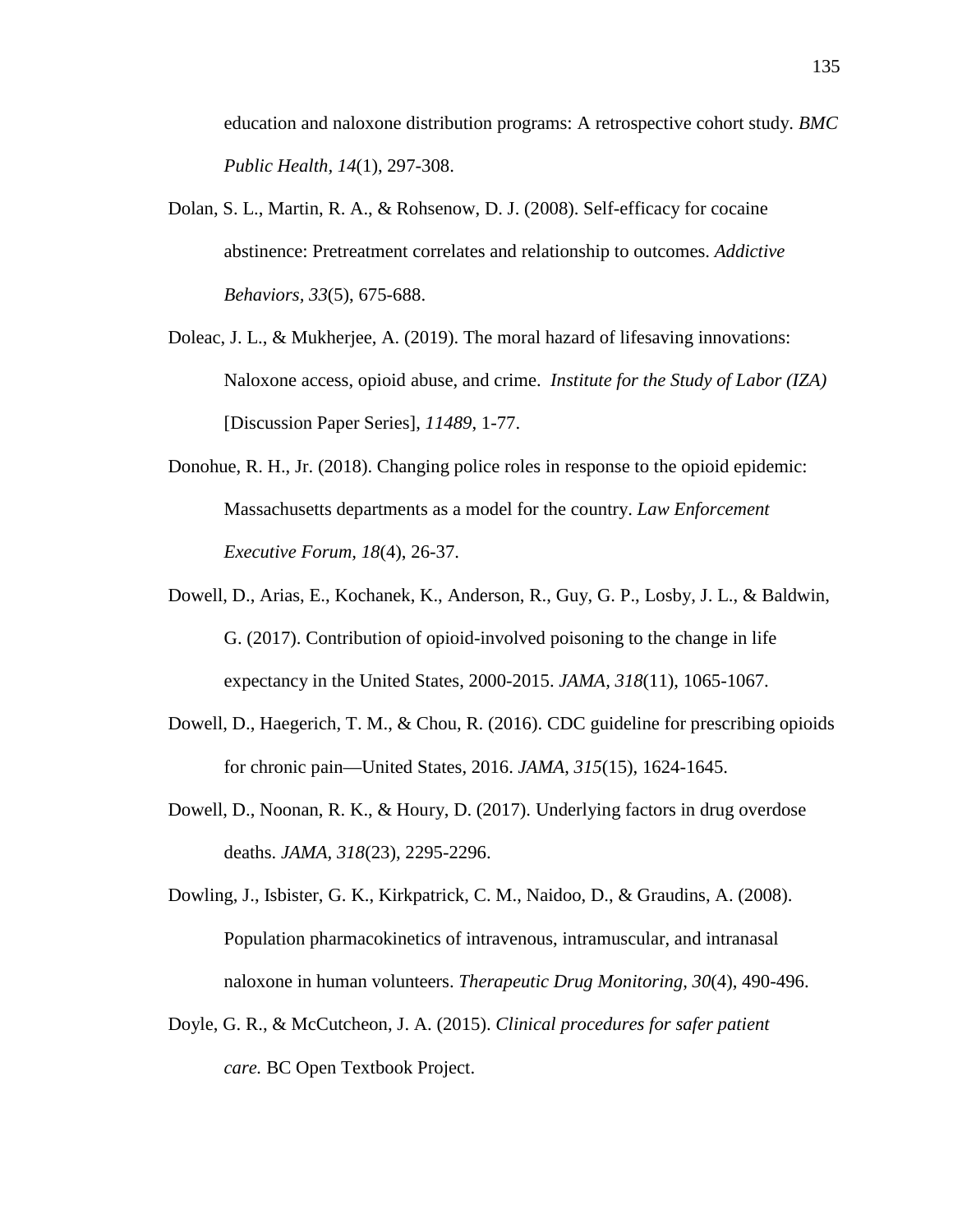- Drug Enforcement Administration. (2016). Counterfeit prescription pills containing fentanyls: A global threat.
- DrugFreeCT.org. (2020). *Administering naloxone amidst COVID-19.*  https://www.drugfreect.org/overdose-prevention/naloxone/guidance-for-lawenforcement-and-first-responders-administering-naloxone-during-covid-19 pandemic/
- Drug Policy Alliance. (2021). *A brief history of the drug war.*  https://drugpolicy.org/issues/brief-history-drug-war*.*
- Ducharme, J. (1994). Emergency pain management: A Canadian Association of Emergency Physicians (CAEP) consensus document. *Journal of Emergency Medicine, 12*(6), 855-866.
- Dunbar, D., Kushner, H. I., &Vrecko, S. (2010). Drugs, addiction and society. *BioSocieties, 5*(1), 2-7.
- Dyer, O. (2018). US life expectancy falls for third year in a row. *BMJ: British Medical Journal*, *363*, 1.
- Eagly, A. H., & Chaiken, S. (1993). *The psychology of attitudes.* Harcourt Brace Jovanovich College Publishers.
- Enteen, L., Bauer, J., McLean, R., Wheeler, E., Huriaux, E., Kral, A. H., & Bamberger, J. D. (2010). Overdose prevention and naloxone prescription for opioid users in San Francisco. *Journal of Urban Health, 87*(6), 931-941.
- Etzioni, A. (2000). Toward a theory of public ritual. *Sociological Theory, 18*(1), 44-59.
- Evzio. (2020). *Naloxone HCL Injection*. NALOXONE AUTO-INJECTOR.

Retrieved May 29, 2020, from https://naloxoneautoinjector.com/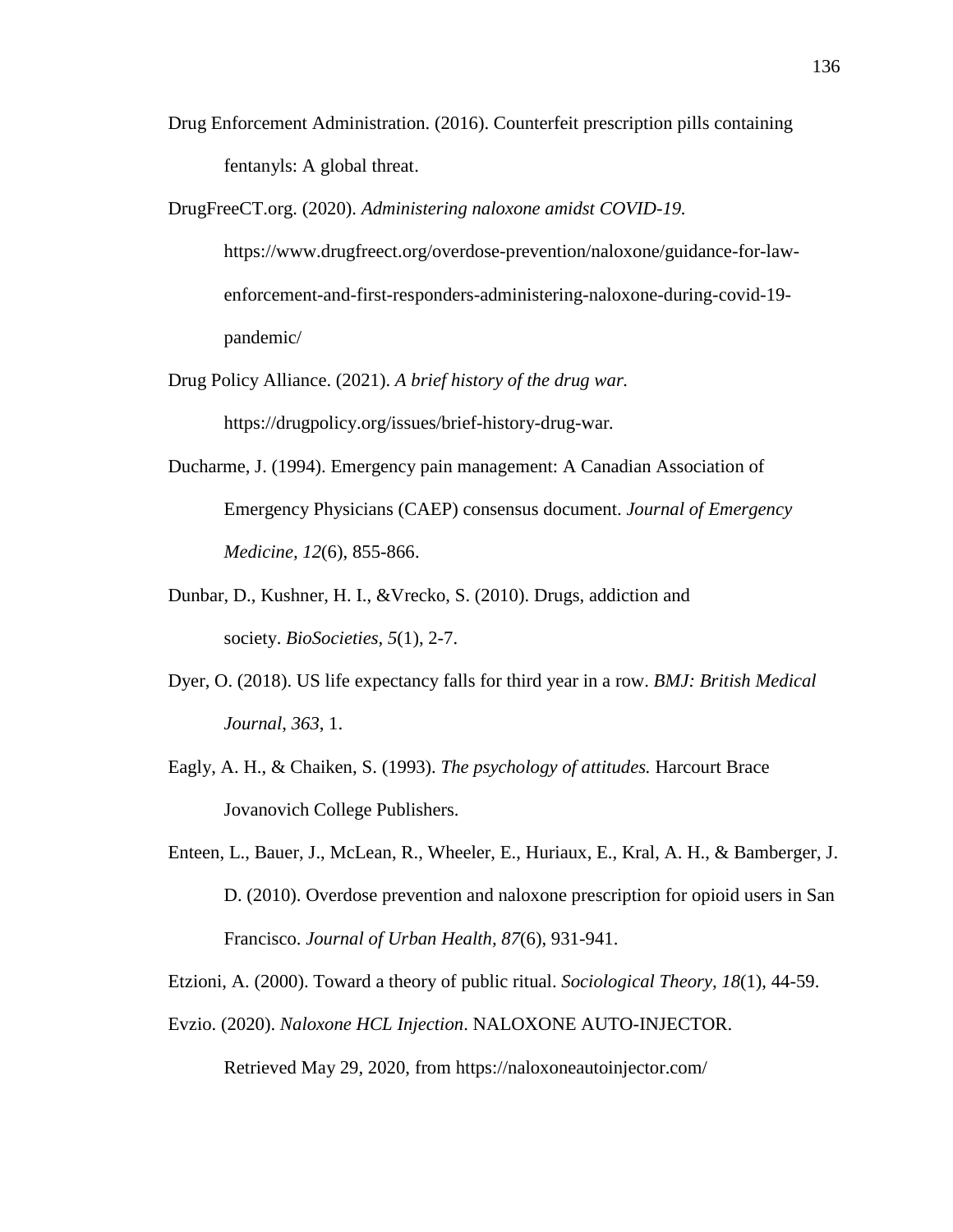Fanselow, M. S., & Lester, L. S. (1988). A functional behavioristic approach to aversively motivated behavior: Predatory imminence as a determinant of the topography of defensive behavior. In R. C. Bolles & M. D. Beecher (Eds.), *Evolution and learning* (pp. 185–212). Lawrence Erlbaum Associates, Inc.

Farley, T. (2019). Fatal drug overdoses in Philadelphia, 2018. *CHART*, *4*(3), 1–3. https://www.phila.gov/media/20190514124326/chart-v4e3\_revise.pdf

Faul, M. (2016, October 5). *Trends in multiple naloxone administrations among EMS personnel*. FDA Anesthetic and Analgesic Drug Products Advisory Committee and the Drug Safety and Risk Management Advisory Committee. www.fda.gov/downloads/AdvisoryCommittees/CommitteesMeeting Materials/Drugs/AnestheticAndAnalgesicDrugProductsAdvisoryCommittee/UC M524338.pdf

Faulkner-Gurstein, R. (2017). The social logic of naloxone: Peer administration, harm reduction, and the transformation of social policy. *Social Science & Medicine, 180*, 20-27.

Feder, S. (2020, April 27). Overdose calls are rising, but some police in Indiana and Texas have been banned from giving a 'life-saving' drug. *Business Insider.* https://www.businessinsider.com/indiana-and-texas-police-officers-no-longerequipped-with-naloxone-2020-4

Federal Bureau of Investigation. (2019). *Uniform crime report: Crime in the United States, 2018*. https://ucr.fbi.gov/crime-in-the-u.s/2018/crime-in-the-u.s.- 2018/topic-pages/property-crim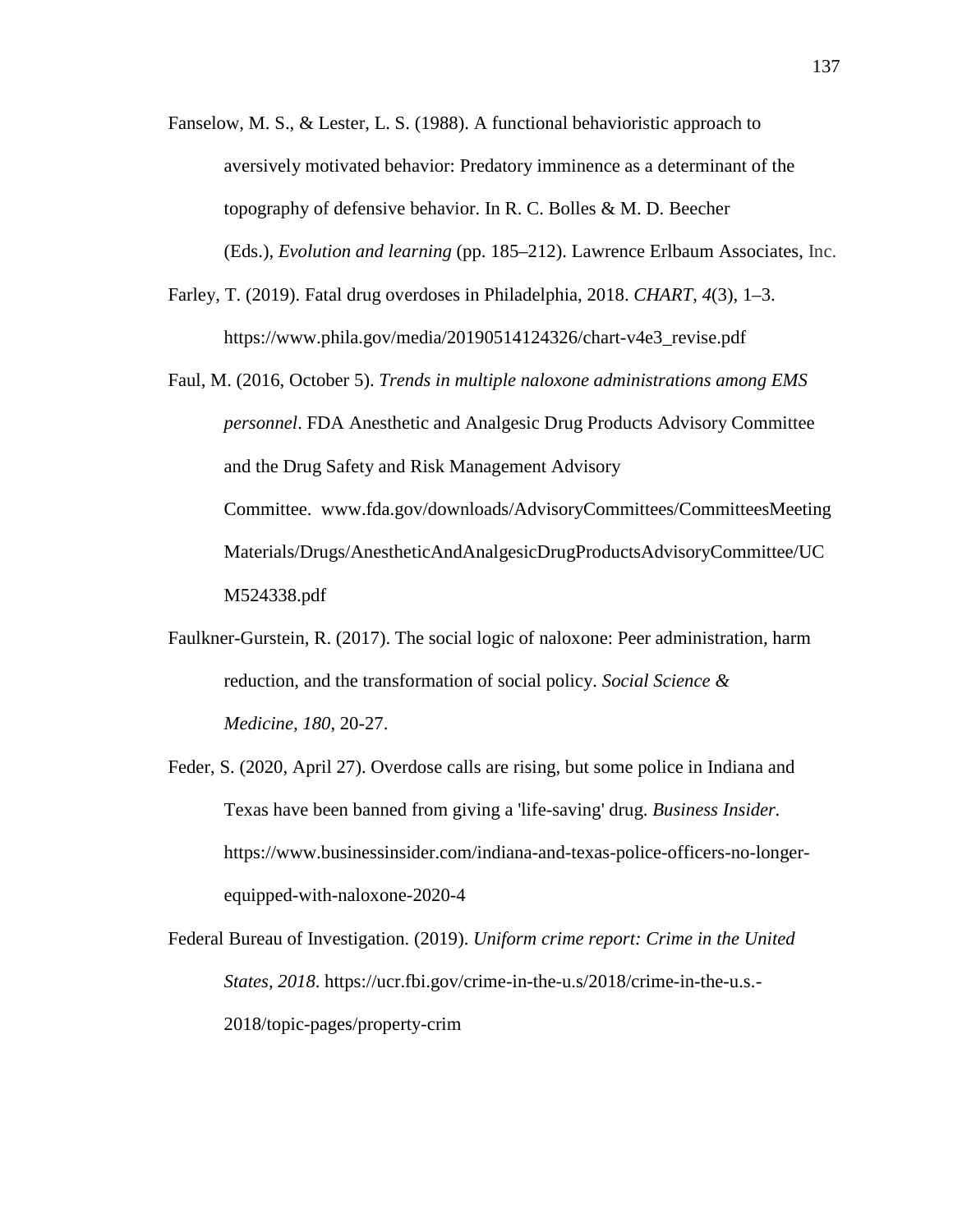- Foddy, B., & Savulescu, J. (2006). Addiction and autonomy: Can addicted people consent to the prescription of their drug of addiction? *Bioethics, 20*(1), 1-15.
- Foddy, B., & Savulescu, J. (2010). A liberal account of addiction. *Philosophy, Psychiatry, & Psychology: PPP, 17*(1), 1-22.
- Foldes, F. F., Duncalf, D., & Kuwabara, S. (1969). The respiratory, circulatory, and narcotic antagonistic effects of nalorphine, levallorphan, and naloxone in anaesthetized subjects. *Canadian Anaesthetists' Society Journal, 16*(2), 151-161.
- Foldes, F. F., Lunn, J. N., Moore, J., & Brown, I. M. (1963). N-allylnoroxy-morphone: A new potent narcotic antagonist. *The American Journal of the Medical Sciences, 245*, 23-30
- Follett, K. M., Piscitelli, A., Parkinson, M., & Munger, F. (2014). Barriers to calling 9-1- 1 during overdose emergencies in a Canadian context. *Critical Social Work, 15*(1).
- Forey, B., Hamling, J., Hamling, J., & Lee, P. (2015). *International smoking statistics*. P N Lee Statistics & Computing https://www.pnlee.co.uk/ISS.htm
- Foulds, J., & Ghodse, A. H. (1995). The role of nicotine in tobacco smoking: Implications for tobacco control policy. *Journal of the Royal Society of Health, 115*(4), 225-230.
- FOX43 Newsroom. (2017). Governor Wolf: \$10 Million in 2017 budget funds first responders, law enforcement with Naloxone.

https://www.fox43.com/article/news/local/contests/governor-wolf-announces-10 million-budget-proposal-to-increase-overdose-antidote-access-for-firstresponders-law-enforcement/521-8f361c9a-8454-4755-87f0-b2fd75334996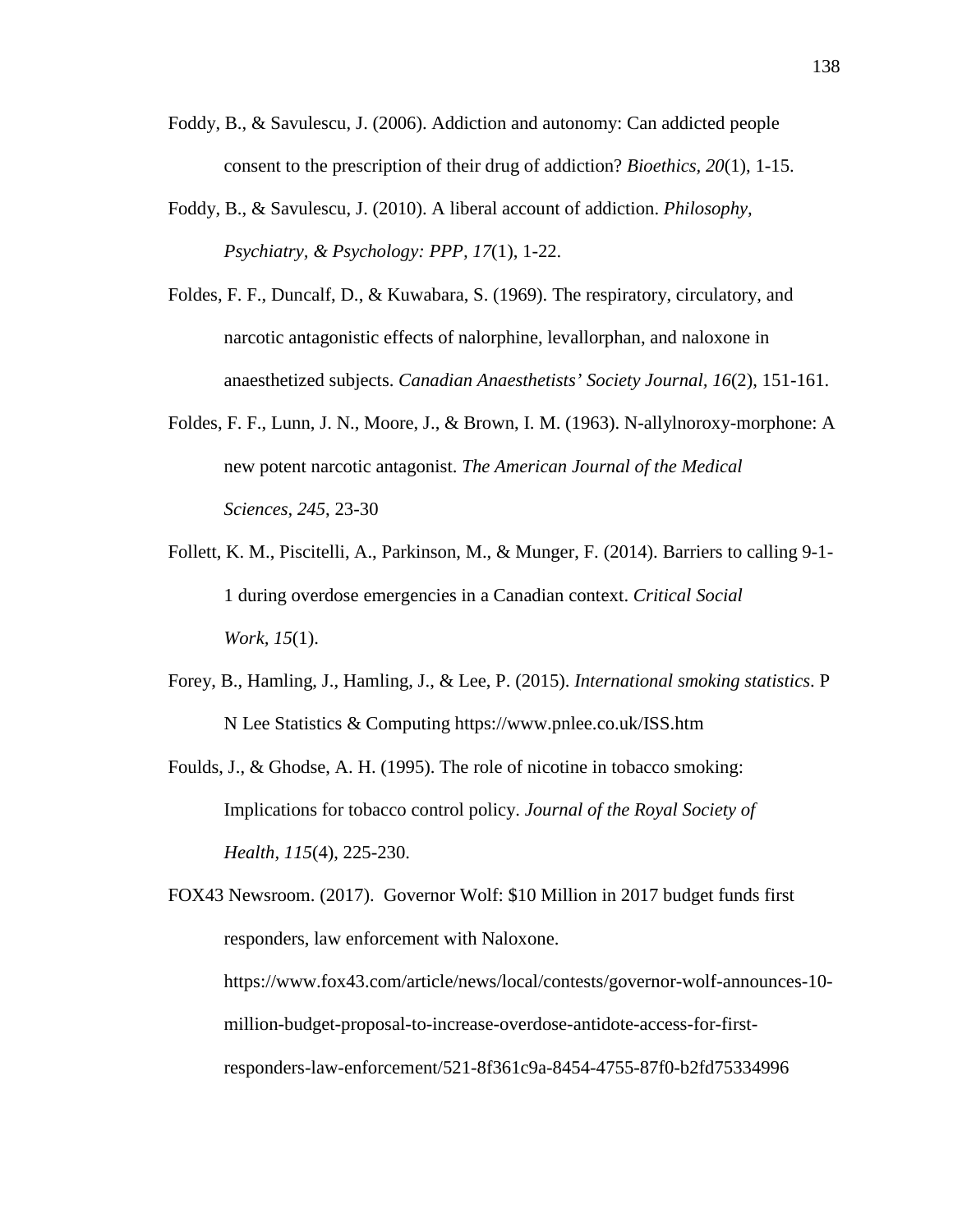- Franco, C. (2010). *Drug courts: Background, effectiveness, and policy issues for Congress.* Diane Publishing.
- Frank, L. E., & Nagel, S. K. (2017). Addiction and moralization: The role of the underlying model of addiction. *Neuroethics, 10*(1), 129-139.
- Frank, R. G., Humphreys, K., & Pollack, H. A. (2018). Does naloxone availability increase opioid abuse? The case for skepticism. *Health Affairs Blog.* https://www.Healthaffairs.Org/do/10.1377/hblog20180316, 599095
- Friedmann, P. D., Hoskinson, R., Gordon, M., Schwartz, R., Kinlock, T., Knight, K., Flynn, P. M., Welsh, W. N., Stein, L. A., Sacks, S., O'Connell, D. J., Knudsen, H. K., Shafer, M. S., Hall, E., Frisman, L. K., & Mat Working Group Of CJ-Dats (2012). Medication-assisted treatment in criminal justice agencies affiliated with the criminal justice-drug abuse treatment studies (CJ-DATS): Availability, barriers, and intentions. *Substance Abuse, 33*(1), 9-18.
- Gaddis, G. M., & Watson, W. A. (1992). Naloxone-associated patient violence: An overlooked toxicity? *Annals of Pharmacotherapy, 26*(2), 196-198.
- Gaines, L., & Kappeler, V. (2005). *Policing in America* (5th ed.). Anderson.
- Gambacorta, D. (2020). At least 800 Philadelphia police officers may have been exposed to coronavirus, sparking fear and uncertainty. *The Philadelphia Inquirer*. https://www.inquirer.com/health/coronavirus/coronavirus-philadelphapolice-officers-sick-danielle-outlaw-brian-abernathy-20200427.html
- Gasior, M. (2018, June 26). Narcan policy for law enforcement. *PowerDMS.* https://www.powerdms.com/blog/narcan-policy-law-enforcement/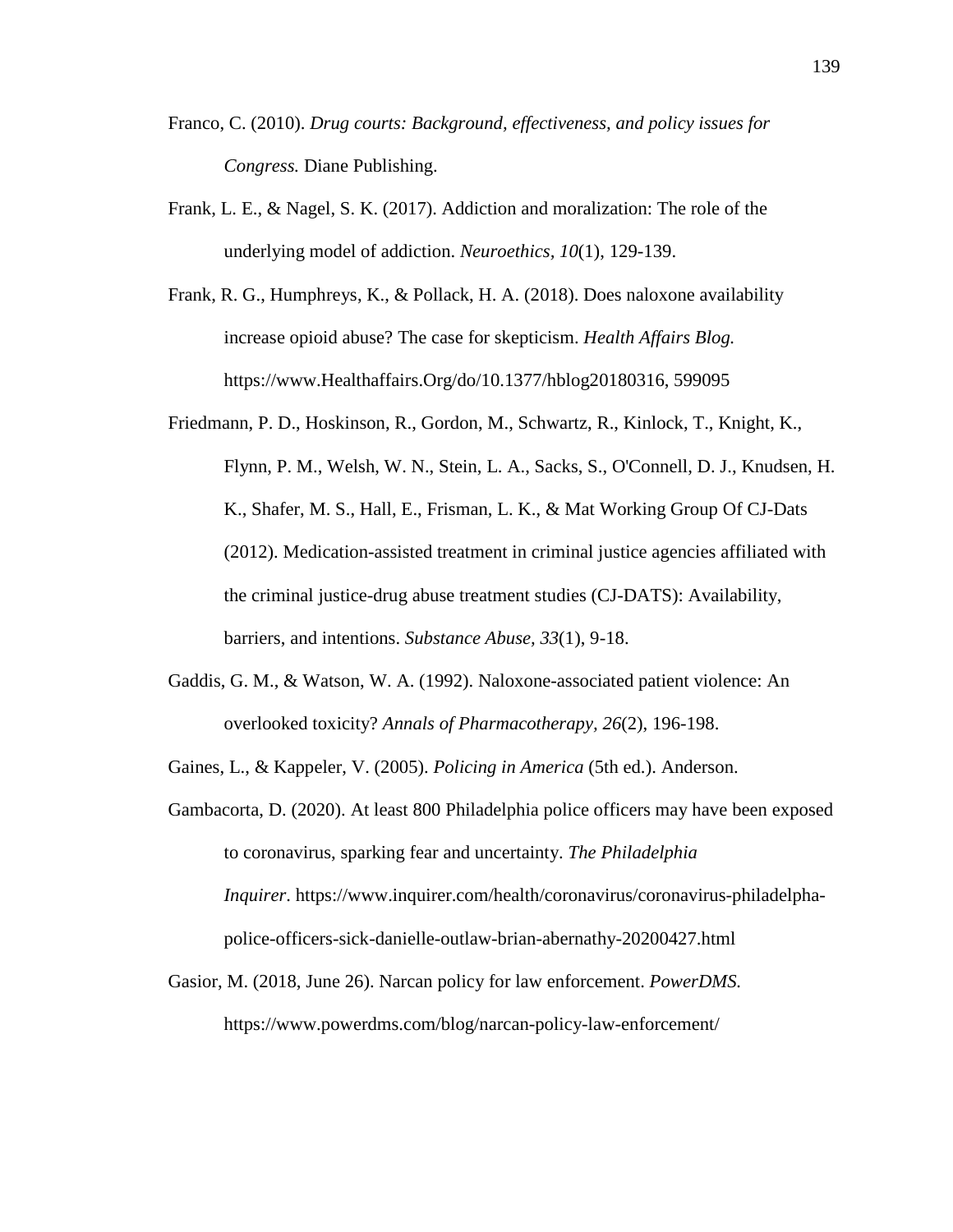- Gebhardt, W. A., & Maes, S. (2001). Integrating social-psychological frameworks for health behavior research. *American Journal of Health Behavior*, *25*(6), 528-536.
- Gelardi, C., Nichanian, D., & Willis, J. (2020, May 8). *The coronavirus response: Spotlight on state & local governments*. The Appeal Political Report. https://theappeal.org/political-report/coronavirus-response-state-local/
- Geller, G., Levine, D. M., Mamon, J. A., Moore, R. D., Bone, L. R., & Stokes, E. J. (1989). Knowledge, attitudes, and reported practices of medical students and house staff regarding the diagnosis and treatment of alcoholism. *JAMA, 261*(21), 3115-3120.
- Geronazzo-Alman, L., Eisenberg, R., Shen, S., Duarte, C. S., Musa, G. J., Wicks, J., Fan, B., Doan, T., Guffanti, G., Bresnahan, M., & Hoven, C. W. (2017). Cumulative exposure to work-related traumatic events and current post-traumatic stress disorder in New York City's first responders. *Comprehensive Psychiatry, 74*, 134- 143.
- Gershon, R. R., Lin, S., & Li, X. (2002). Work stress in aging police officers. *Journal of Occupational and Environmental Medicine*, *44*(2), 160-167.
- Giglio, R. E., Li, G., & DiMaggio, C. J. (2015). Effectiveness of bystander naloxone administration and overdose education programs: A meta-analysis. *Injury Epidemiology, 2*(1), 10-19.
- Gold, M. S., & Adamec, C. (2011, April 17). Dr. Benjamin Rush and his views on alcoholism*. Medical and health information from Armenian Medical*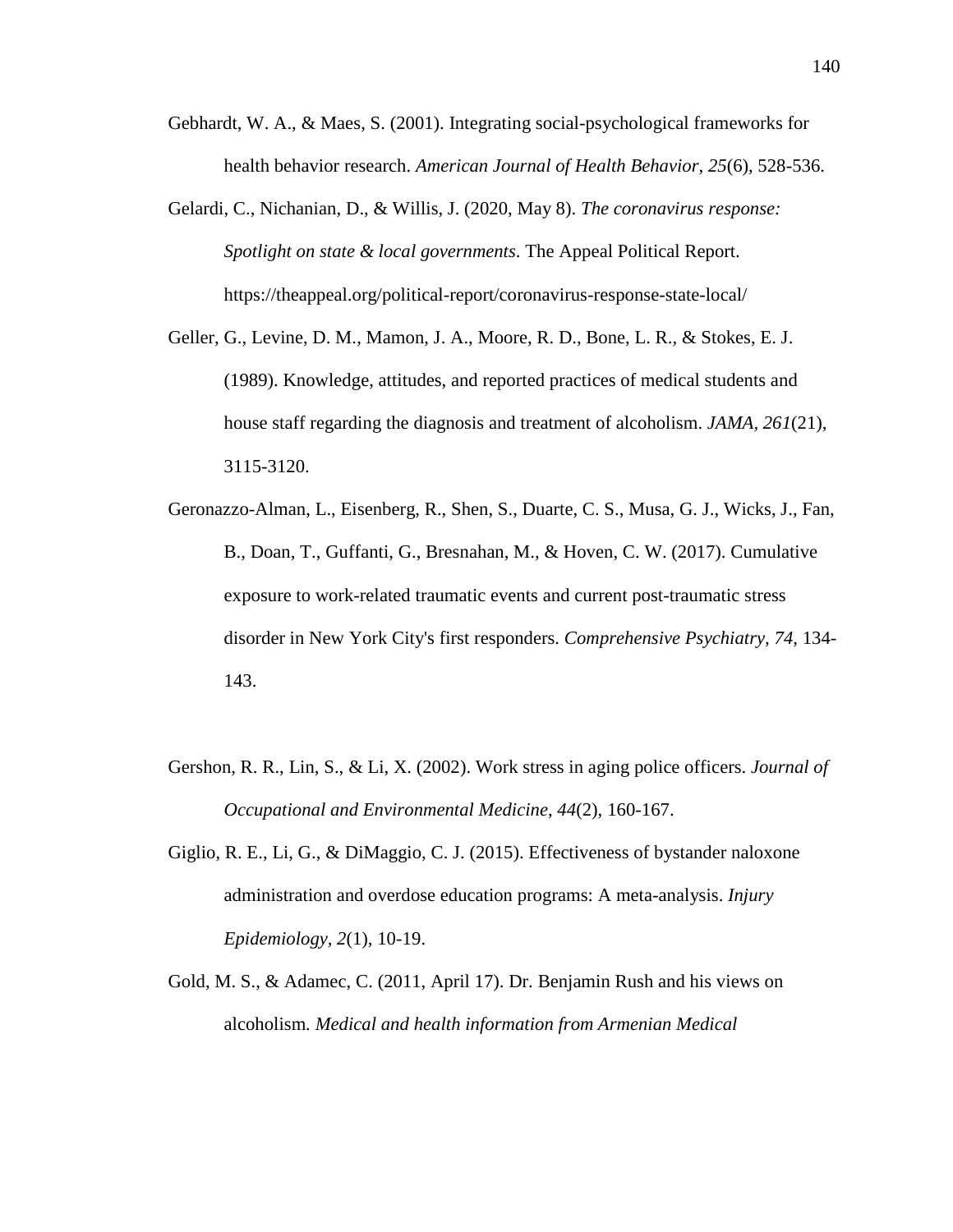*Network*. https://www.health.am/psy/more/dr-benjamin-rush-and-his-views-onalcoholism/

- Goldman, B. (1993). Use and abuse of opioid analgesics in chronic pain. *Canadian Family Physician, 39*, 571-576.
- Golembiewski, R. T., & Kim, B. S. (1990). Burnout in police work: Stressors, strain, and the phase model. *Police Studies*, *13*(2), 74-80.
- Goodison, S. E., Vermeer, M. J., Barnum, J. D., Woods, D., & Jackson, B. A. (2019). *Law enforcement efforts to fight the opioid crisis: Convening police leaders, multidisciplinary partners, and researchers to identify promising practices and to inform a research agenda*. RAND.
- Grant, B. F., Goldstein, R. B., Saha, T. D., Chou, S. P., Jung, J., Zhang, H., Pickering, R. P., Ruan, W. J., Smith, S. M., Huang, B., & Hasin, D. S. (2015). Epidemiology of *DSM-5* alcohol use disorder: Results from the National Epidemiologic Survey on Alcohol and Related Conditions III. *JAMA Psychiatry, 72*(8), 757-766.
- Grant, B. F., Saha, T. D., Ruan, W. J., Goldstein, R. B., Chou, S. P., Jung, J., Zhang, H., Smith, S. M., Pickering, R. P., Huang, B., & Hasin, D. S. (2016). Epidemiology of DSM-5 Drug Use Disorder: Results From the National Epidemiologic Survey on Alcohol and Related Conditions-III. *JAMA psychiatry*, *73*(1), 39–47.
- Grassin-Delyle, S., Buenestado, A., Naline, E., Faisy, C., Blouquit-Laye, S., Couderc, L. J., Le Guen, M., Fischler, M., & Devillier, P. (2012). Intranasal drug delivery: An efficient and non-invasive route for systemic administration: Focus on opioids. *Pharmacology & Therapeutics*, *134*(3), 366–379.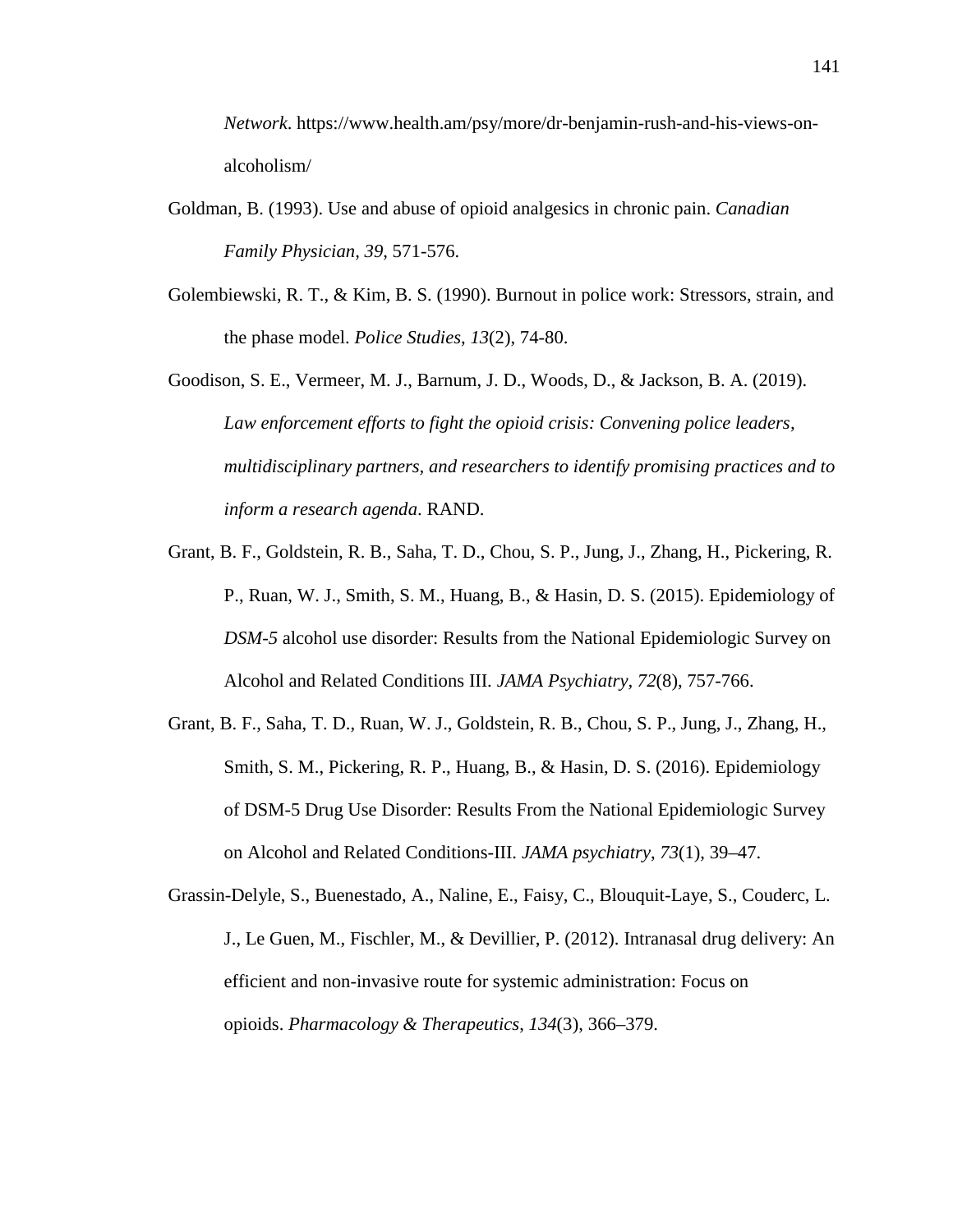- Green, T. C., Clarke, J., Brinkley-Rubinstein, L., Marshall, B., Alexander-Scott, N., Boss, R., & Rich, J. D. (2018). Post incarceration fatal overdoses after implementing medications for addiction treatment in a statewide correctional system*. JAMA Psychiatry, 75*(4), 405–407.
- Green, T. C., & Gilbert, M. (2016). Counterfeit medications and fentanyl. *JAMA Internal Medicine, 176*(10), 1555-1557.
- Green, T. C., Grau, L. E., Blinnikova, K. N., Torban, M., Krupitsky, E., Ilyuk, R., Kozlov, A., & Heimer, R. (2009). Social and structural aspects of the overdose risk environment in St. Petersburg, Russia. *International Journal of Drug Policy, 20*(3), 270-276.
- Green, T. C., Heimer, R., & Grau, L. E. (2008). Distinguishing signs of opioid overdose and indication for naloxone: An evaluation of six overdose training and naloxone distribution programs in the United States. *Addiction, 103*(6), 979-989.
- Green, T. C., Zaller, N., Palacios, W. R., Bowman, S. E., Ray, M., Heimer, R., & Case, P. (2013). Law enforcement attitudes toward overdose prevention and response. *Drug and Alcohol Dependence, 133*(2), 677-684.
- Greenfield, S. F., Hufford, M. R., Vagge, L. M., Muenz, L. R., Costello, M. E., & Weiss, R. D. (2000). The relationship of self-efficacy expectancies to relapse among alcohol dependent men and women: A prospective study. *Journal of Studies on Alcohol, 61*(2), 345-351.
- Grimm, P. (2010). Social desirability bias. In J. Sheth & N. Malhotra (Eds.), Wiley international encyclopedia of marketing.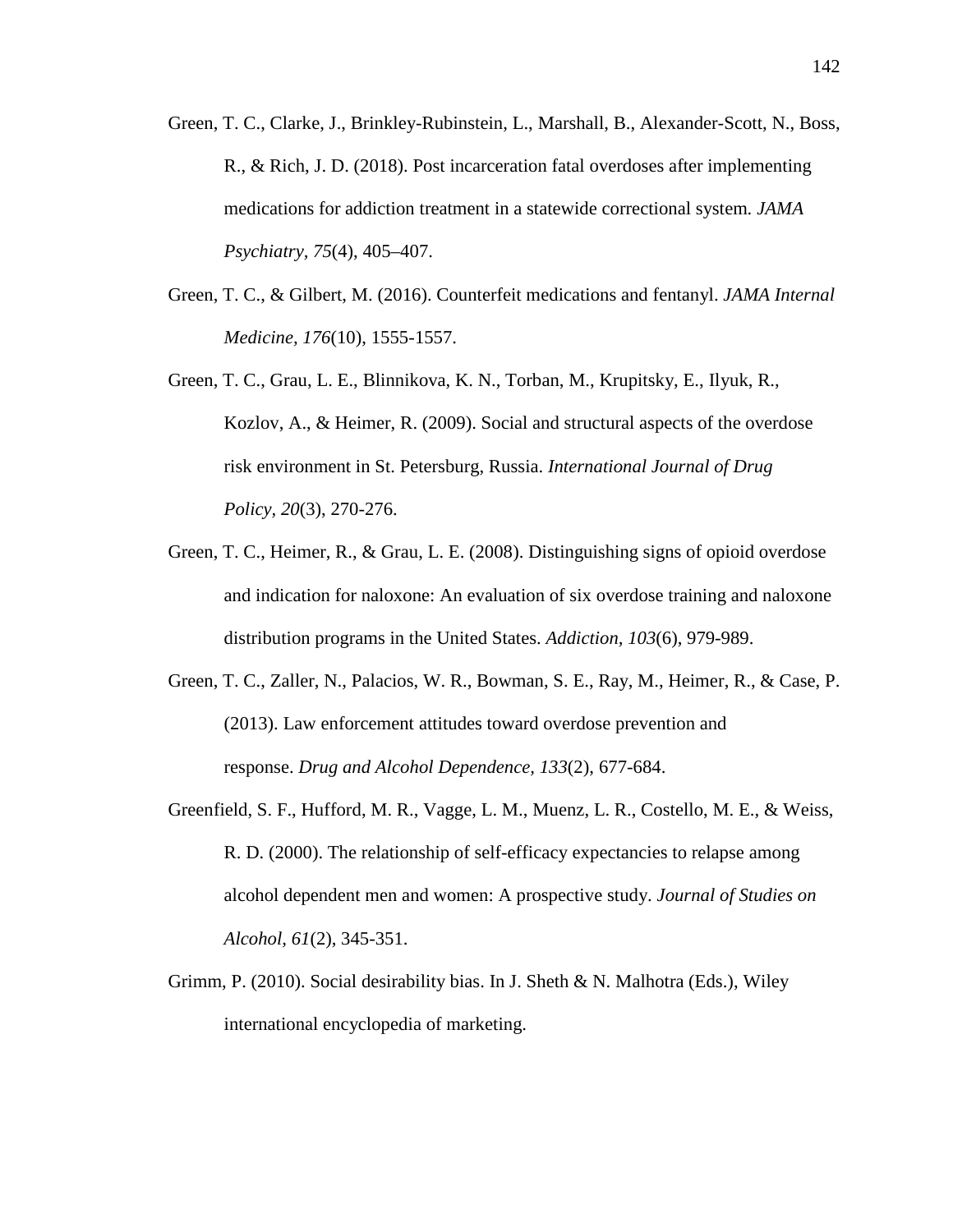- Grinspoon, P. (2020, April 20). A tale of two epidemics: When COVID-19 and opioid addiction collide. *Harvard Health Blog.* https://www.health.harvard.edu/blog/atale-of-two-epidemics-when-covid-19-and-opioid-addiction-collide-2020042019569
- Groeger, J. S., Carlon, G. C., & Howland, W. S. (1983). Naloxone in septic shock. *Critical Care Medicine, 11*(8), 650-654.
- Guy, G. P., Jr., Zhang, K., Bohm, M. K., Losby, J., Lewis, B., Young, R., Murphy, L.B., & Dowell, D. (2017). Vital signs: Changes in opioid prescribing in the United States, 2006–2015. *MMWR. Morbidity and Mortality Weekly Report, 66*(26), 69- 7-704.
- Hall, A. J., Logan, J. E., Toblin, R. L., Kaplan, J. A., Kraner, J. C., Bixler, D., Crosby, A. E., Paulozzi, L. J. (2008). Patterns of abuse among unintentional pharmaceutical overdose fatalities. *JAMA, 300*(22), 2613-2620.
- Hall, W., & Carter, A. (2012). *Addiction neuroethics: The promises and perils of neuroscience research on addiction.* Cambridge University Press.
- Hall, W., Carter, A., & Forlini, C. (2015). The brain disease model of addiction: Is it supported by the evidence and has it delivered on its promises? *The Lancet Psychiatry, 2*(1), 105-110.
- Hall, W., Madden, P., & Lynskey, M. (2002). The genetics of tobacco use: Methods, findings and policy implications. *Tobacco Control, 11*(2), 119-124.
- Hanson, B., Beschner, G., Walters, J. M., & Bovelle, E. (1985). *Life with heroin: Voices from the inner city.* DC Heath.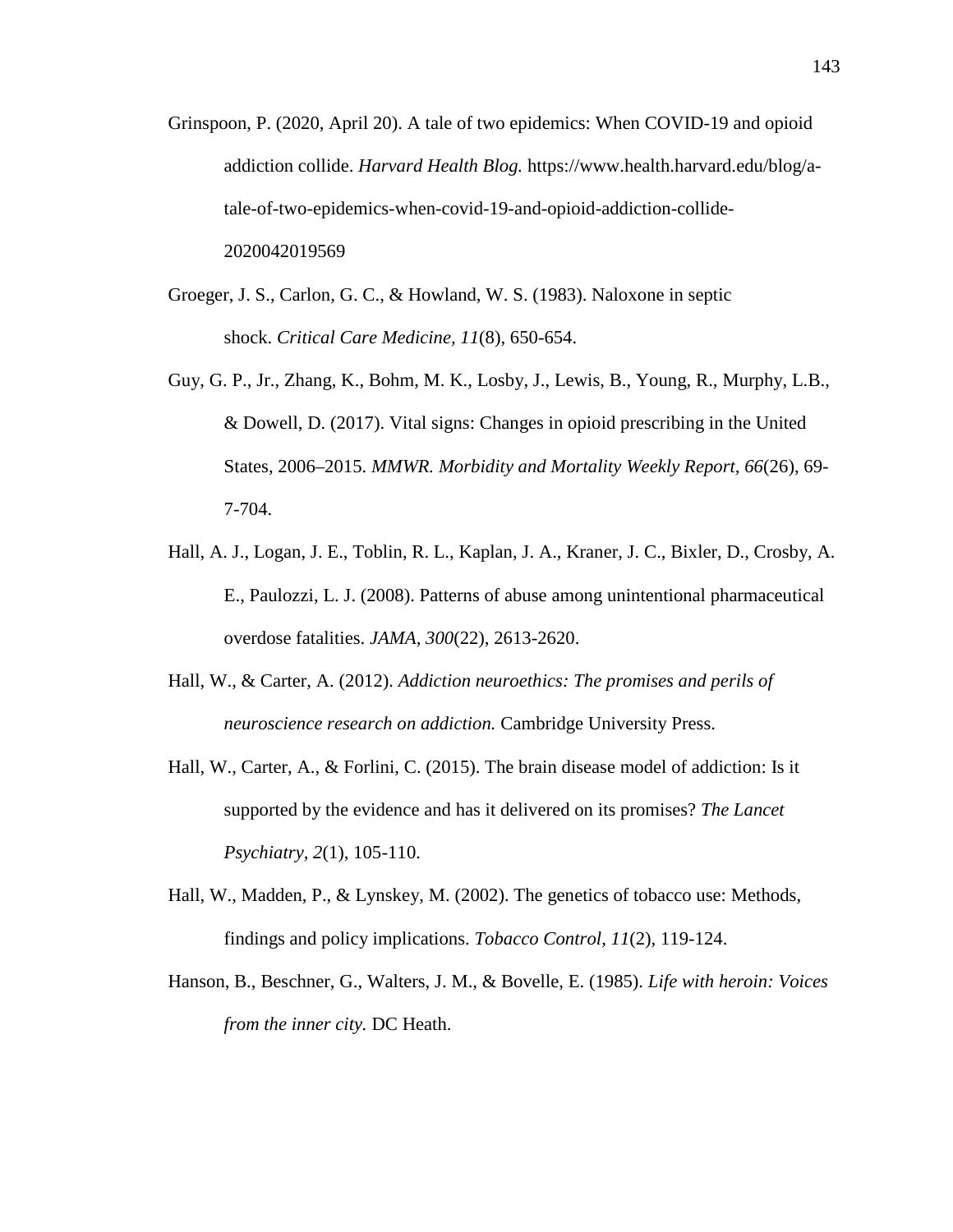- Hariton, E., & Locascio, J. J. (2018). Randomised controlled trials—The gold standard for effectiveness research. *BJOG: An International Journal of Obstetrics and Gynaecology, 125*(13), 1716.
- Harm Reduction Coalition. (n.d.). *Chicago Recovery Alliance Case Study*. https://harmreduction.org/issues/overdose-prevention/tools-bestpractices/naloxone-program-case-studies/chicago-recovery-alliance/
- Hartley, T. A., Violanti, J., Fekedulegn, D., Andrew, M. E., & Burchfiel, C. M. (2007). Associations between major life events, traumatic incidents, and depression among Buffalo police officers. *International Journal of Emergency Mental Health, 9*(1), 25-35.
- Hatton, R. C., & Knudsen, A. (2012). Opioid Prescribing in "Naive" or "Tolerant" Patients. *Shands at the University of Florida Drugs & Therapy Bulletin*, *26*(3), 1- 4. https://professionals.ufhealth.org/files/2011/11/0312-drugs-therapy-bulletin.pdf
- Hawk, K. F., Vaca, F. E., & D'Onofrio, G. (2015). Focus: Addiction: Reducing fatal opioid overdose: Prevention, treatment and harm reduction strategies. *The Yale Journal of Biology and Medicine, 88*(3), 235-245.
- Hawkins, S. C., Shapiro, A. H., Sever, A. E., Delbridge, T. R., & Mosesso, V. N. (2007). The role of law enforcement agencies in out-of-hospital emergency care. *Resuscitation, 72*(3), 386-393.
- Hayaki, J., Herman, D. S., Hagerty, C. E., De Dios, M. A., Anderson, B. J., & Stein, M. D. (2011). Expectancies and self-efficacy mediate the effects of impulsivity on marijuana use outcomes: An application of the acquired preparedness model. *Addictive Behaviors, 36*(4), 389-396.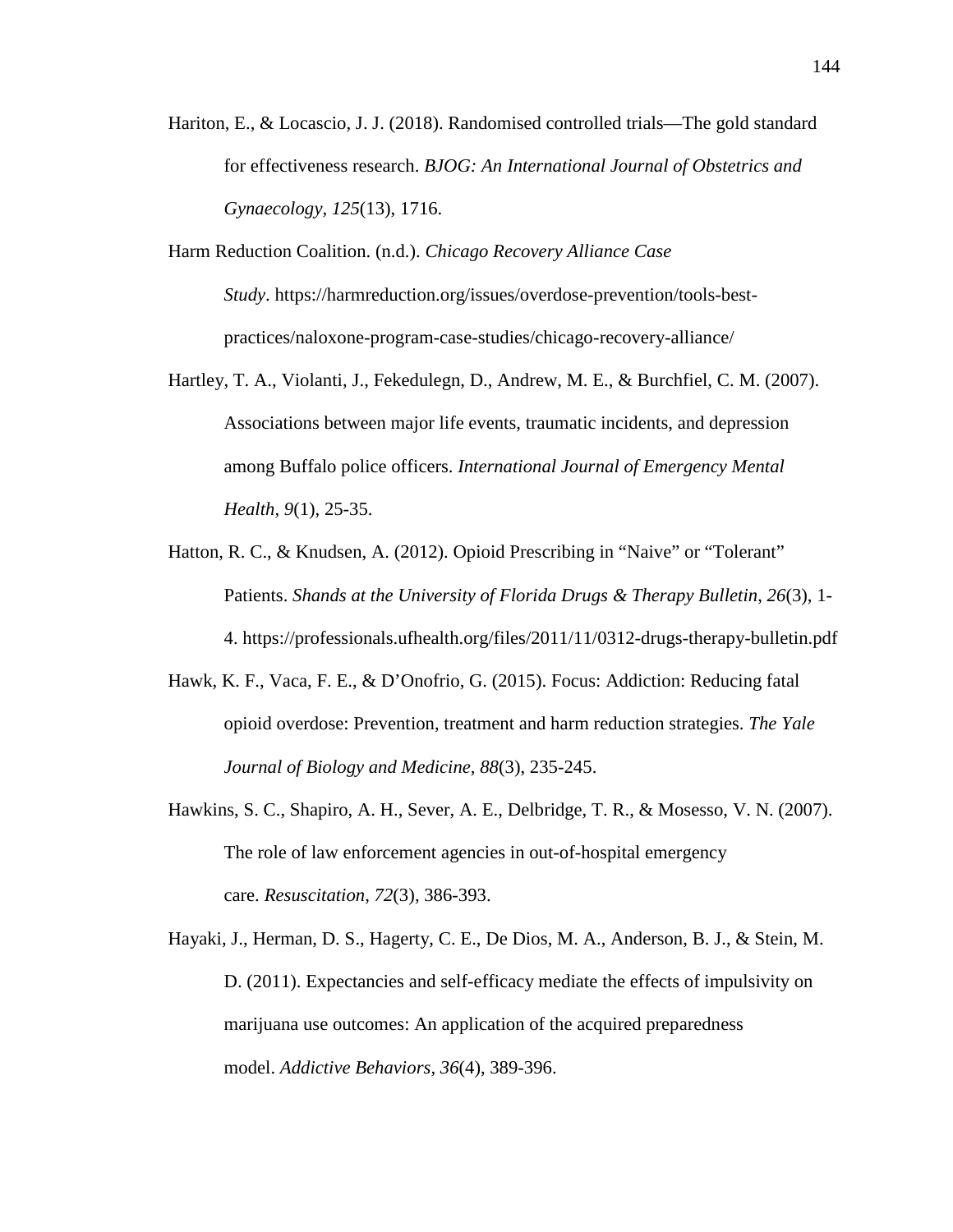- Hayes, M. (2017, March 12). Hamilton Police not looking to equip officers with naloxone. *The Hamilton Spectator*. https://www.thespec.com/newsstory/7186477-hamilton-police-not-looking-to-equip-officers-with-naloxone/
- Heather, N. (2017). Q: Is addiction a brain disease or a moral failing? A: Neither. *Neuroethics*, *10*(1), 115-124.
- Heavey, S. C., Delmerico, A. M., Burstein, G., Moore, C., Wieczorek, W. F., Collins, R. L., Chang, Y. P., & Homish, G. G. (2018). Descriptive epidemiology for community-wide naloxone administration by police officers and firefighters responding to opioid overdose. *Journal of Community Health*, *43*(2), 304-311.
- Hedegaard, H., Bastian, B. A., Trinidad, J. P., Spencer, M., & Warner, M. (2018). Drugs most frequently involved in drug overdose deaths: United States, 2011-2016. *National Vital Statistic Reports, 67*(9), 1-12.
- Hedegaard, H., Warner, M., & Miniño, A. M. (2017). Drug overdose deaths in the United States, 1999–2015. *National Center for Health Statistics data brief*, (273), 1–8.
- Henden, E., Melberg, H. O., & Rogeberg, O. (2013). Addiction: Choice or compulsion? *Frontiers in Psychiatry*, *4*, 77.
- Herbert, R., Moline, J., Skloot, G., Metzger, K., Baron, S., Luft, B., Markowitz, S., Udasin, I., Harrison, D., Stein, D., Todd, A., Enright, P., Stellman, J. M., Landrigan, P. J., & Levin, S. M. (2006). The World Trade Center disaster and the health of workers: Five-year assessment of a unique medical screening program. *Environmental Health Perspectives, 114*(12), 1853-1858.
- Hermann, P., Morse, D., & Jackman, T. (2020, March 27). Patrolling the beat while keeping a distance: Police officers face new rules, rhythms amid pandemic. *The*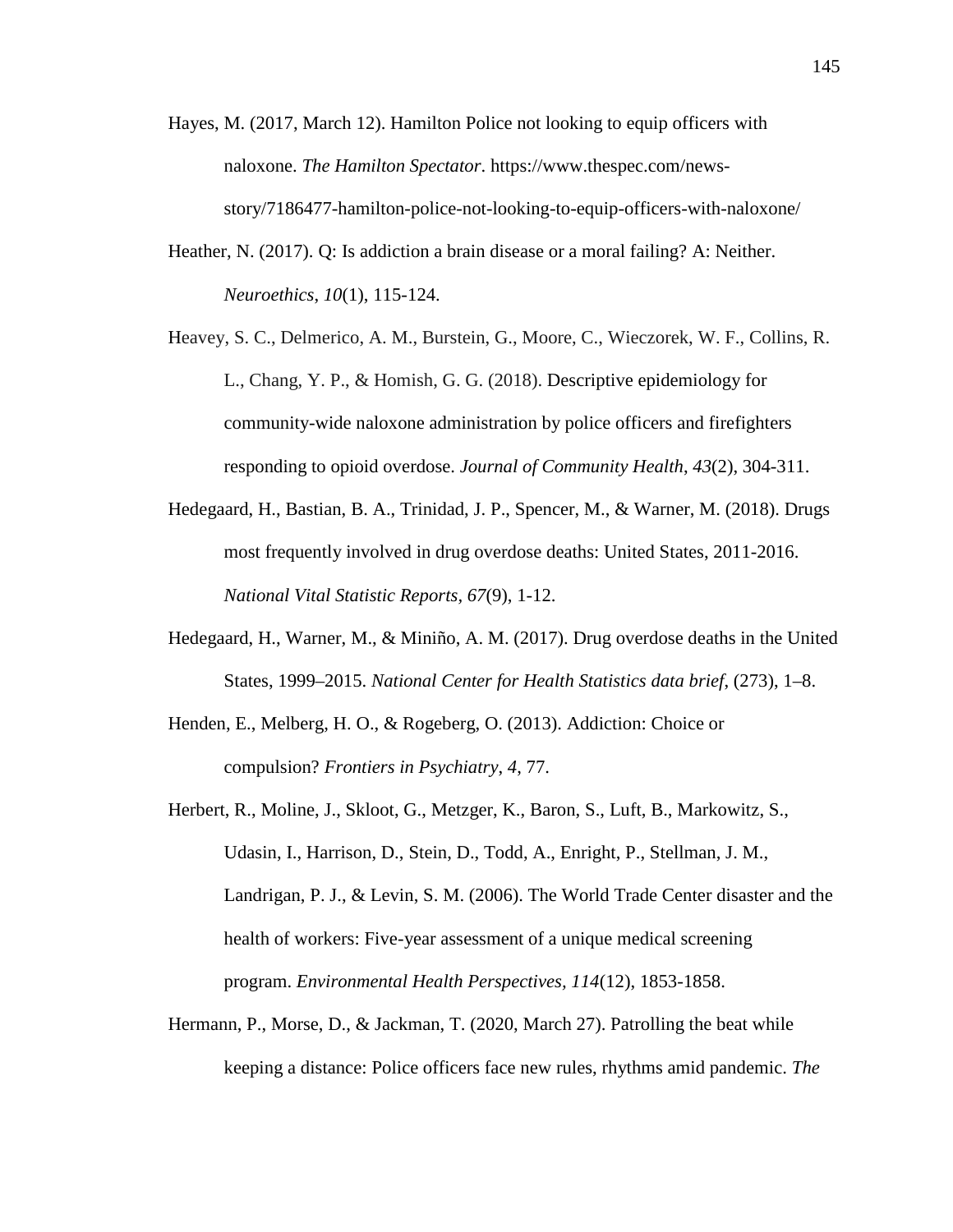*Washington Post*. https://www.washingtonpost.com/local/public-safety/patrollingthe-beat-while-keeping-a-distance-police-officers-face-new-rules-rhythms-amidpandemic/2020/03/27/334b3602-6afc-11ea-abef-020f086a3fab\_story.html.

Heyman, G. M. (2009). *Addiction: A disorder of choice.* Harvard University Press.

- Higgins, S. T., & Petry, N. M. (1999). Contingency management: Incentives for sobriety. *Alcohol Research & Health, 23*(2), 122-127.
- Higgins, S. T., Silverman, K., & Heil, S. H. (2007). *Contingency management in substance abuse treatment.* Guilford Press.
- History.com Editors (Ed.). (2017). War on Drugs.

https://www.history.com/topics/crime/the-war-on-drugs

- Holland, K. M., Jones, C., Vivolo-Kantor, A. M., Idaikkadar, N., Zwald, M., Hoots, B., Yard, E., D'Inverno, A., Swedo, E., Chen, M. S., Petrosky, E., Board, A., Martinez, P., Stone, D. M., Law, R., Coletta, M. A., Adjemian, J., Thomas, C., Puddy, R. W., Peacock, G., Dowling, N., & Houry, D. (2021). Trends in US emergency department visits for mental health, overdose, and violence outcomes before and during the COVID-19 pandemic. *JAMA Psychiatry*, *78*(4), 372-379.
- Holmes, E. A., O'Connor, R. C., Perry, V. H., Tracey, I., Wessely, S., Arseneault, L., Ballard, C., Christensen, H., Cohen Silver, R., Everall, I., Ford, T., John, A., Kabir, T., King, K., Madan, I., Michie, S., Przybylski, A. K., Shafran, R., Sweeney, A., Worthman, C. M., … Bullmore, E. (2020). Multidisciplinary research priorities for the COVID-19 pandemic: A call for action for mental health science. *The lancet. Psychiatry*, *7*(6), 547–560.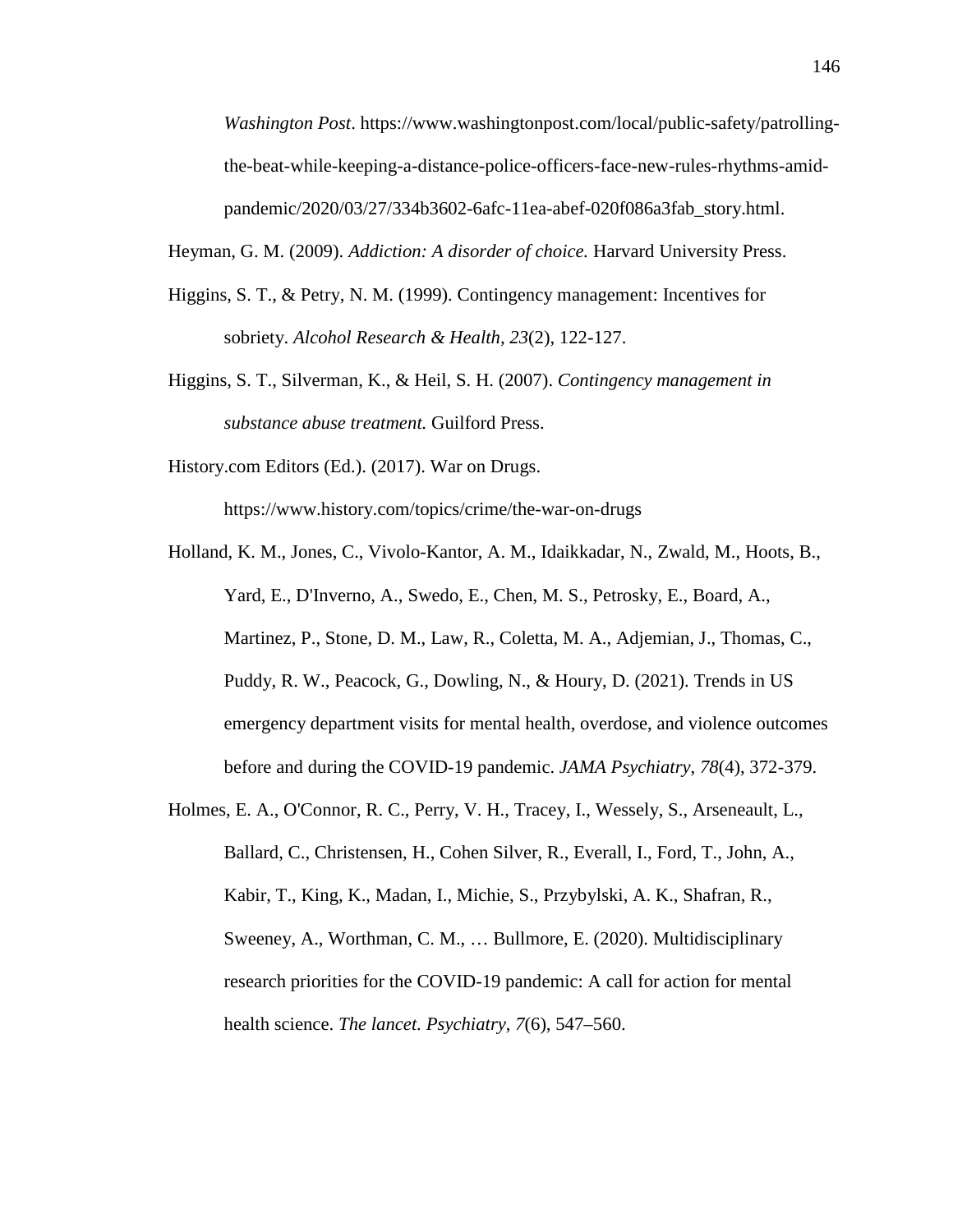- Howard, J., & Hornsby-Myers, J. (2018). Fentanyls and the safety of first responders: Science and recommendations. *American Journal of Industrial Medicine, 61*(8), 633-639.
- Huang, C., Wang, Y., Li, X., Ren, L., Zhao, J., Hu, Y., Zhang, L., Fan, G., Xu, J., Gu, X., Cheng, Z., Yu, T., Xia, J., Wei, Y., Wu, W., Xie, X., Yin, W., Li, H., Liu, M., Xiao, Y., Hong, G., Guo, L., Xie, J., Wang, G., Jiana, R., Gao, Z., Jin, Q., Wang, J., & Cao, B. (2020). Clinical features of patients infected with 2019 novel coronavirus in Wuhan, China. *The Lancet*, *395*(10223), 497-506.
- Humphreys, K., Greenbaum, M. A., Noke, J. M., & Finney, J. W. (1996). Reliability, validity, and normative data for a short version of the Understanding of Alcoholism Scale. *Psychology of Addictive Behaviors, 10*(1), 38–44.
- Hyle, K. (2018). Annual determination of average cost of incarceration. *The Federal Register.83*(83) 18863.

https://www.Federalregister.Gov/Documents/2018/04/30/2018-09062/Annual-Determination-of-Average-Cost-of-Incarceration

Inciardi, J. A., Martin, S. S., Butzin, C. A., Hooper, R. M., & Harrison, L. D. (1997). An effective model of prison-based treatment for drug-involved offenders. *Journal of Drug Issues, 27*(2), 261-278.

Institute of Medicine. (1997). *Dispelling the myths about addiction: Strategies to increase understanding and strengthen research*. National Academies Press. https://www.nap.edu/login.php?record\_id=5802&page=https%3A%2F%2Fwww. nap.edu%2Fdownload%2F5802

Insurance Information Institute, Inc. (2020). *2020 insurance fact*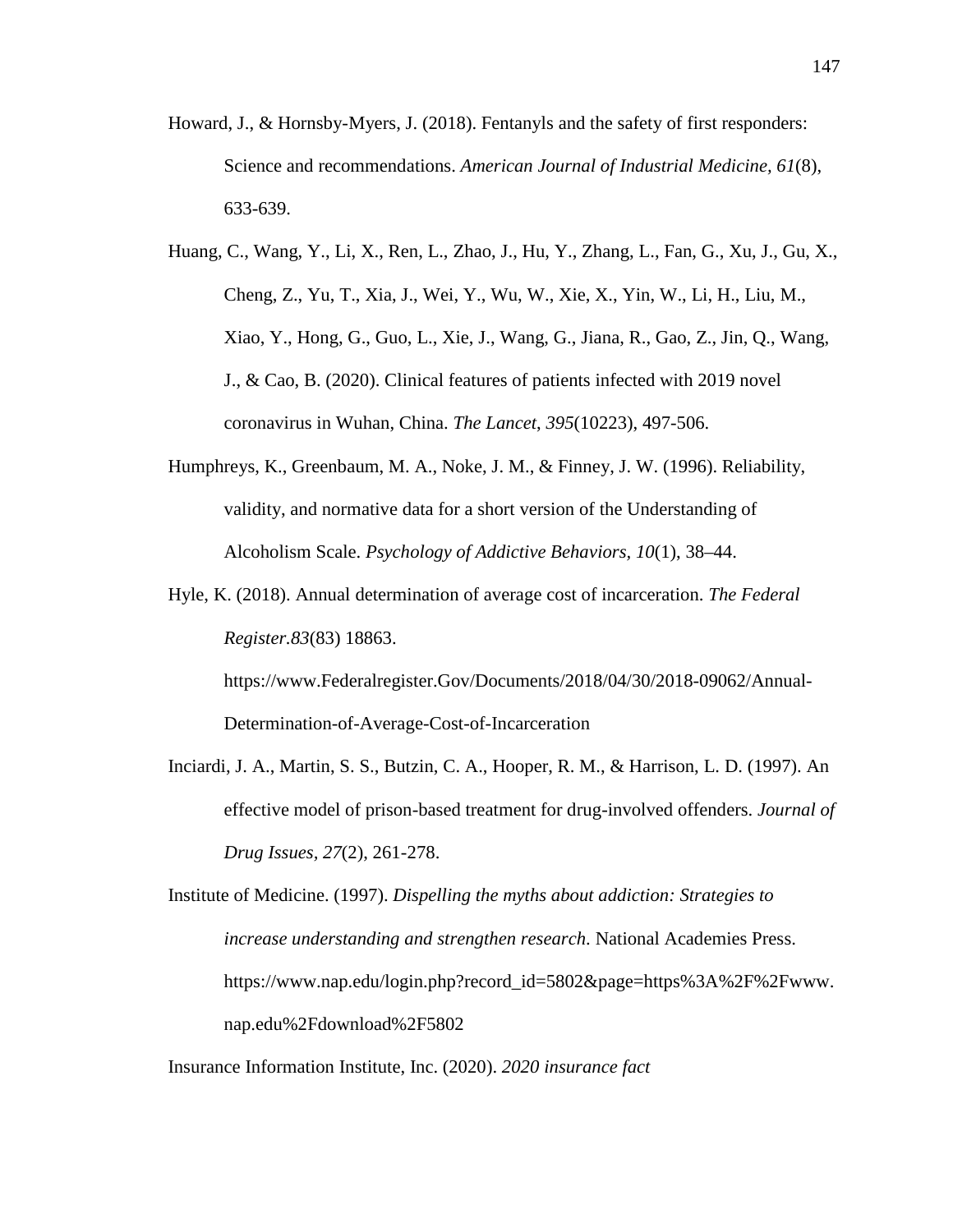*book*. https://www.iii.org/publications/2020-insurance-factbook/losses/crime/property

- International Association of Chiefs of Police . (2020, March 30). COVID-19 Law Enforcement Response. https://www.theiacp.org/sites/default/files/2020- 04/COVID19%20Policy%20Doc%2004072020.pdf
- Jacka, D., Clode, D., Patterson, S., & Wyman, K. (1999). Attitudes and practices of general practitioners training to work with drug using patients. *Drug and Alcohol Review, 18*(3), 287-291.
- Jaffe, J. H. (1995). Substance-related disorders. In H.I. Kaplan, & B.J. Sadock (Eds.)*, comprehensive textbook of psychiatry* (4th ed., pp. 755-775). Lippincott Williams & Wilkins.
- James, B. O., & Omoaregba, J. O. (2013). Nigerian medical students' opinions about individuals who use and abuse psychoactive substances. *Substance Abuse: Research and Treatment, 7*, 106-119.
- Jasinski, D. R., Martin, W. R., & Haertzen, C. A. (1967). The human pharmacology and abuse potential of N-allylnoroxymorphone (naloxone). *Journal of Pharmacology and Experimental Therapeutics, 157*(2), 420-426.
- Jennings, W. G., & Perez, N. M. (2020). The immediate impact of COVID-19 on law enforcement in the United States. *American Journal of Criminal Justice*, *45*, 690- 701.
- Johns Hopkins University. (2020). *America is reopening. But have we flattened the curve?* Johns Hopkins Coronavirus Resource Center. https://coronavirus.jhu.edu/data/new-cases-50-states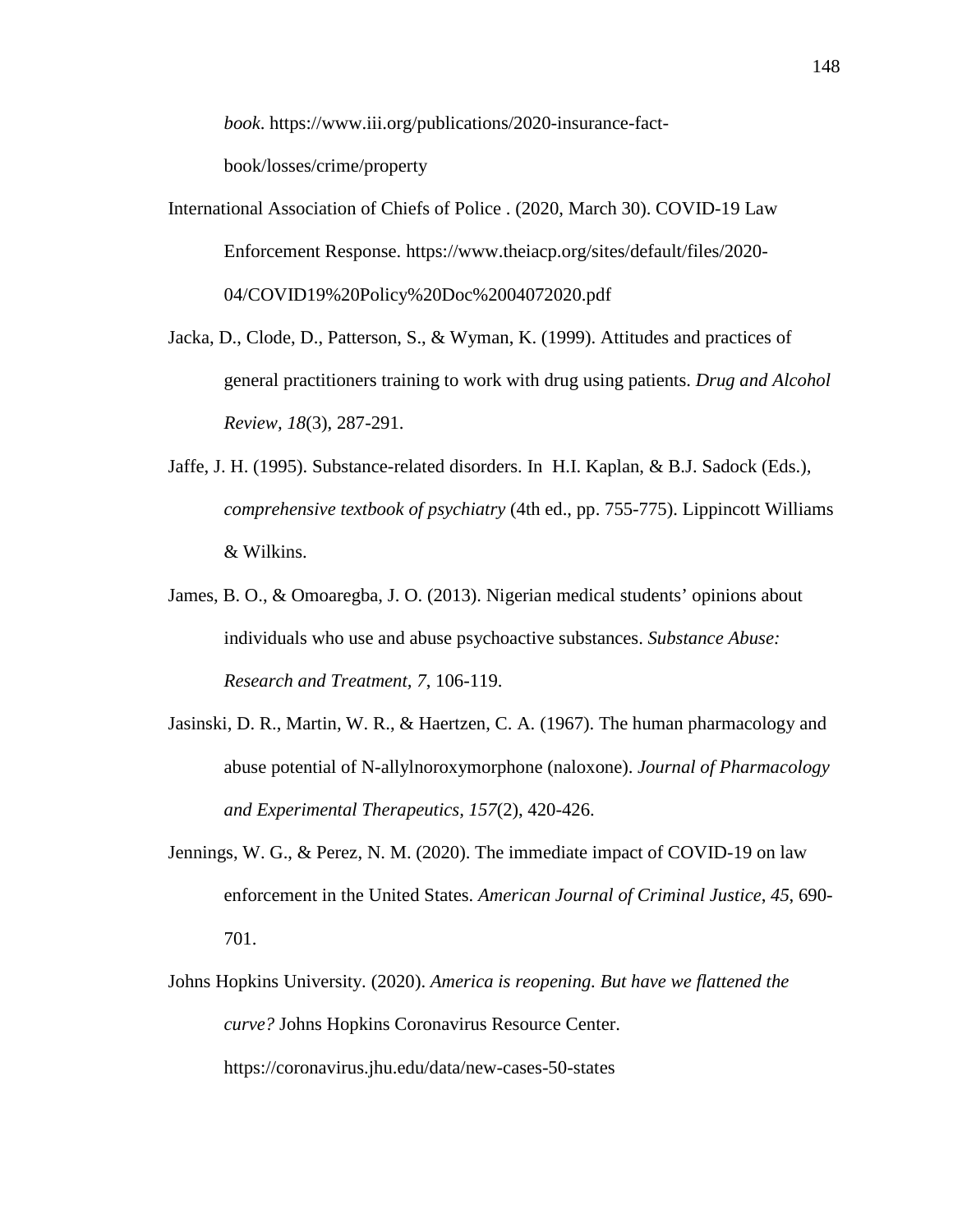- Johns Hopkins University & Medicine. (2021, September 29). COVID-19 DATA IN MOTION. Retrieved from https://coronavirus.jhu.edu/.
- Johnson, R. R., & Lafrance, C. (2016). The influence of career stage on police officer work behavior. *Criminal Justice and Behavior, 43*(11), 1580-1599.
- Jones, G. H., Bruera, E., Abdi, S., & Kantarjian, H. M. (2018). The opioid epidemic in the United States—Overview, origins, and potential solutions. *Cancer, 124*(22), 4279-4286.
- Jordan, M. R., & Morrisonponce, D. (2020). Naloxone. In StatPearls [Internet]. StatPearls Publishing. [h](https://www.ncbi.nlm.nih.gov/books/NBK441910/)ttps://www.ncbi.nlm.nih.gov/books/NBK441910/
- Jorgensen, C. (2018). Badges and bongs: Police officers' attitudes toward drugs. *SAGE Open, 8*(4), 1-17.
- Joseph, H., Stancliff, S., & Langrod, J. (2000). Methadone maintenance treatment (MMT). *The Mount Sinai Journal of Medicine, 67*(5), 347-364.
- Jozaghi, E., & Bird, L. (2018). A plea for harm reduction policing involving people who use drugs. *International Journal of Health Policy and Management, 7*(8), 766- 767.
- Kadden, R. M., & Litt, M. D. (2011). The role of self-efficacy in the treatment of substance use disorders. *Addictive Behaviors, 36*(12), 1120-1126.
- Kalant, H. (2010). Drug classification: Science, politics, both or neither? *Addiction, 105*(7), 1146-1149.
- Kelleher, S. (2007). Health care professionals' knowledge and attitudes regarding substance use and substance users. *Accident and Emergency Nursing, 15*(3), 161- 165.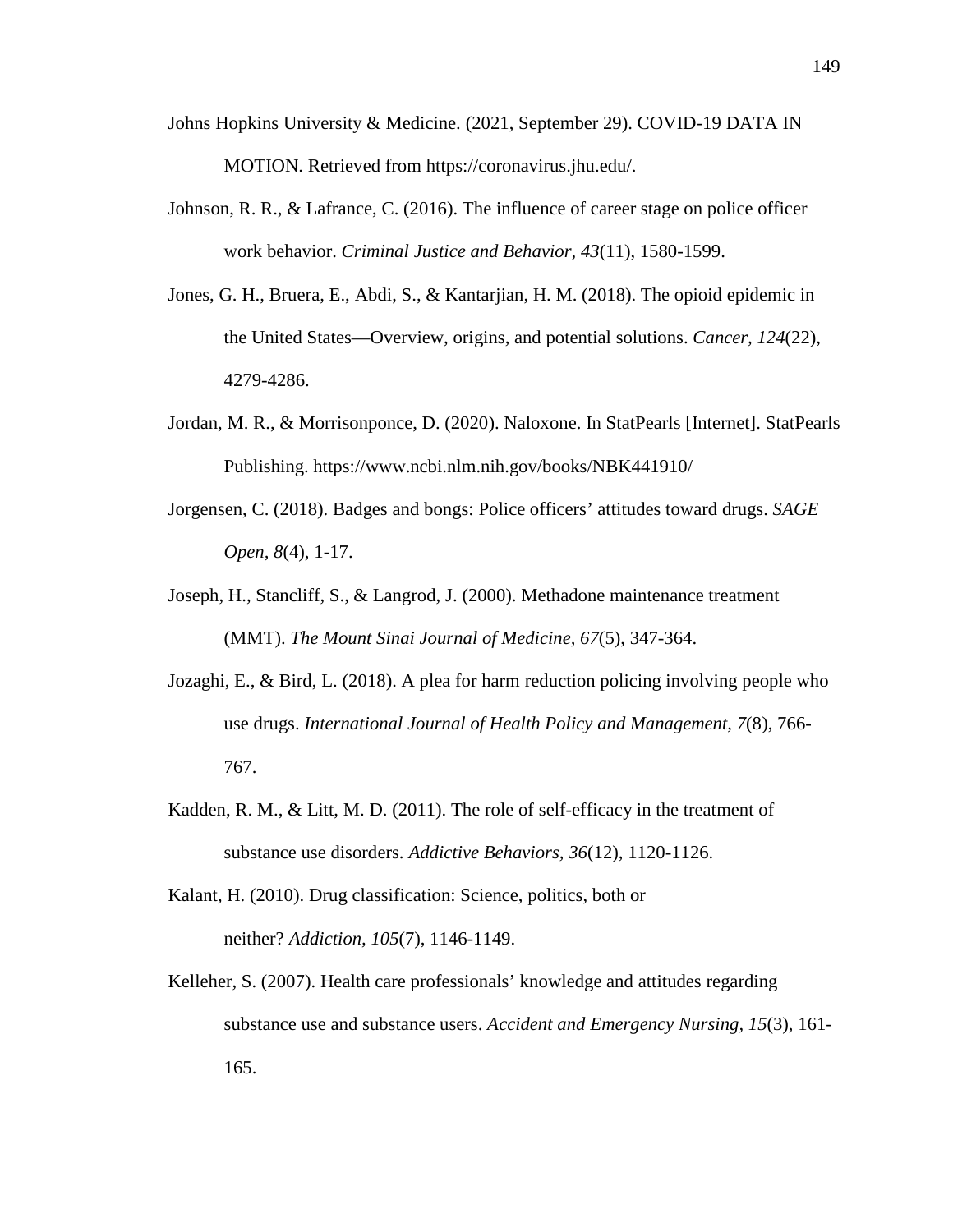- Kennett, J., & McConnell, D. (2013). Explaining addiction: How far does the reward account of motivation take us? *Inquiry, 56*(5), 470-489.
- Kerilowske, G. (2012, August 22). *A Public Health Approach to Overdose Prevention*. Project Lazarus. https://obamawhitehouse.archives.gov/ondcp/speeches/overdoseprevention-2012-project-lazarus
- Kerr, D., Dietze, P., & Kelly, A. (2008). Intranasal naloxone for the treatment of suspected heroin overdose. *Addiction, 103*(3), 379-386.
- Kerr, T., Small, W., & Wood, E. (2005). The public health and social impacts of drug market enforcement: A review of the evidence. *International Journal of Drug Policy, 16*(4), 210-220.
- Ketcham, K., Asbury, W., Schulstad, M., & Ciaramicoli, A. (2000). *Beyond the influence: Understanding and defeating alcoholism*. Bantam Books.
- Kilwein, T. M., Wimbish, L. A., Gilbert, L., & Wambeam, R. A. (2019). Practices and concerns related to naloxone use among emergency medical service providers in a rural state: A mixed-method examination. *Preventive Medicine Reports, 14*, 100872.
- Kim, D., Irwin, K. S., & Khoshnood, K. (2009). Expanded access to naloxone: Options for critical response to the epidemic of opioid overdose mortality. *American Journal of Public Health, 99*(3), 402-407.
- Kim, H. K., & Nelson, L. S. (2015). Reducing the harm of opioid overdose with the safe use of naloxone: A pharmacologic review. *Expert Opinion on Drug Safety, 14*(7), 1137-1146.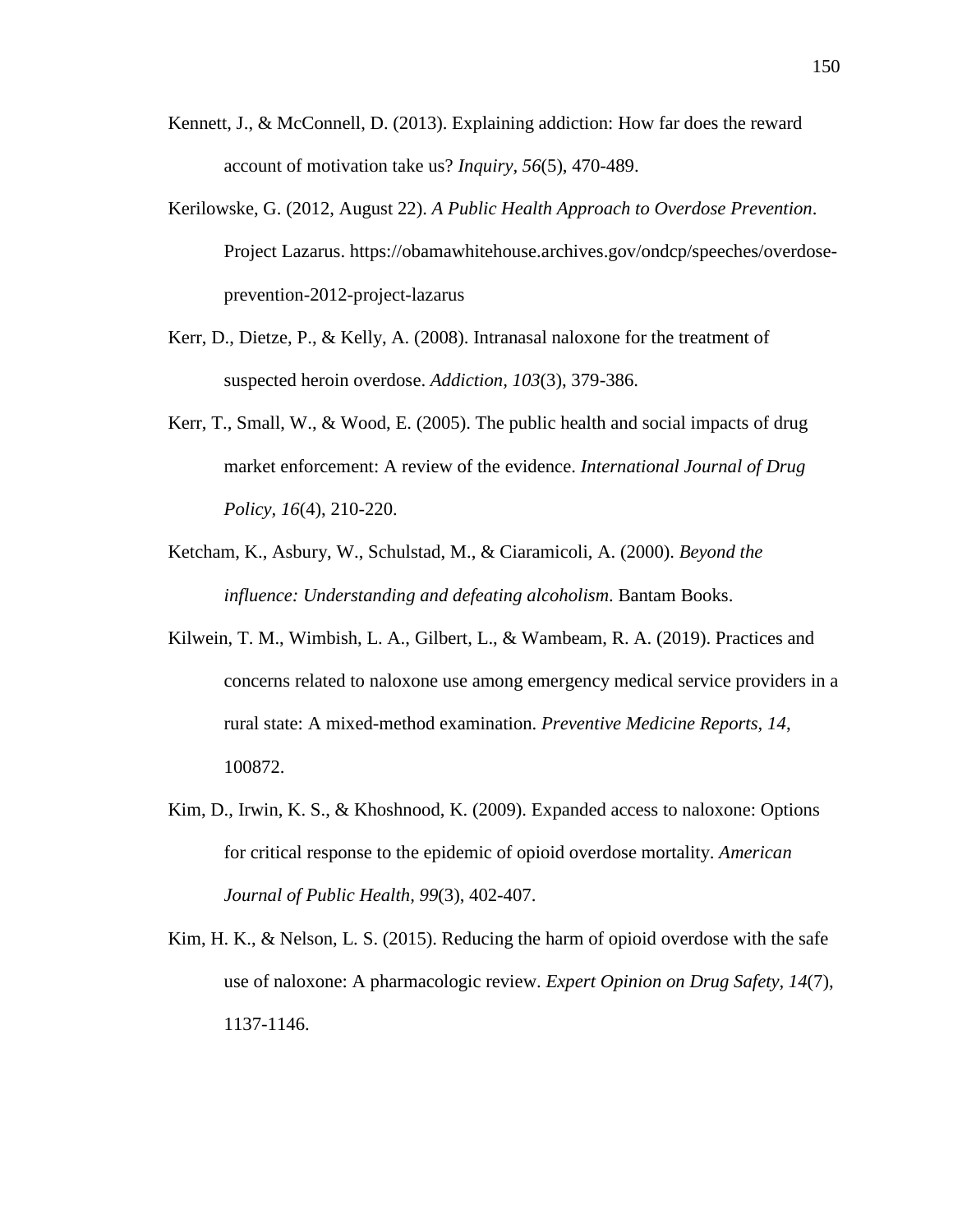- Kinder, B. N. (1975). Attitudes toward alcohol and drug abuse. II. Experimental data, mass media research, and methodological considerations. *International Journal of the Addictions, 10*(6), 1035-1054.
- King, F., Morris, N. A., & Schmahmann, J. D. (2015). Delayed posthypoxic leukoencephalopathy: Improvement with antioxidant therapy. *Case Reports in Neurology*, *7*(3), 242-246.
- King, N. B., Fraser, V., Boikos, C., Richardson, R., & Harper, S. (2014). Determinants of increased opioid-related mortality in the United States and Canada, 1990–2013: A systematic review. *American Journal of Public Health, 104*(8), e32-e42.
- Kirane, H., Ketteringham, M., Bereket, S., Dima, R., Basta, A., Mendoza, S., & Hansen, H. (2016). Awareness and attitudes toward intranasal naloxone rescue for opioid overdose prevention. *Journal of Substance Abuse Treatment, 69*, 44-49.
- Kolodny, A., Courtwright, D. T., Hwang, C. S., Kreiner, P., Eadie, J. L., Clark, T. W., & Alexander, G. C. (2015). The prescription opioid and heroin crisis: A public health approach to an epidemic of addiction. *Annual Review of Public Health, 36*, 559-574.
- Kowalski, R. M., & Black, K. J. (2021). Protection motivation and the COVID-19 virus. *Health Communication*, *36*(1), 15-22.
- Krouse, S. (2020, March 30). Coronavirus spread creates risk for 911: Who will answer? *The Wall Street Journal*. https://www.wsj.com/articles/coronavirus-spreadcreates-risk-for-911-who-will-answer-11585579923
- Kuhar, M. J. (1998). Pathways of addiction: Opportunities in drug abuse research. *The Journal of Nervous and Mental Disease, 186*(8), 511-512.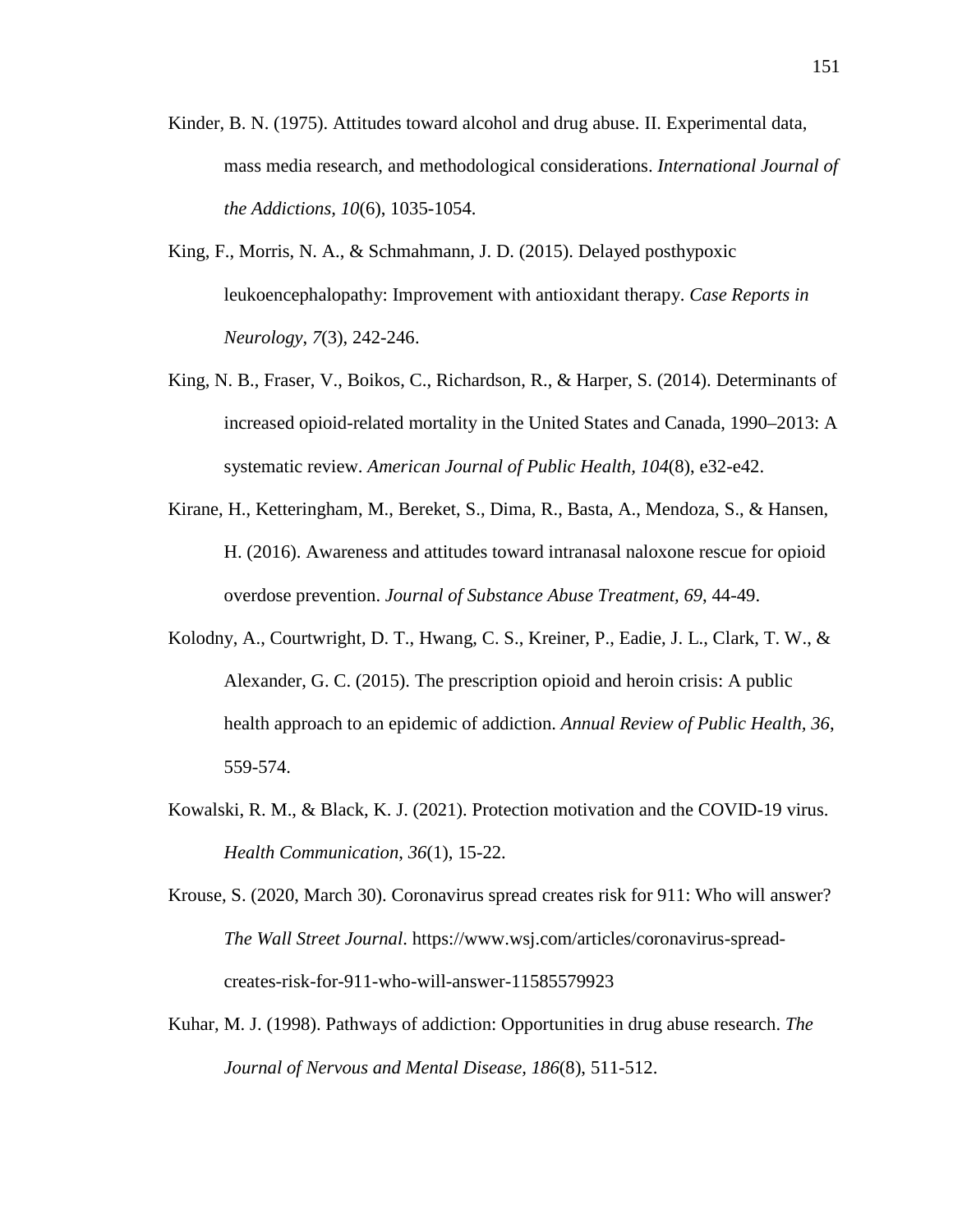- Kulesza, M., Matsuda, M., Ramirez, J. J., Werntz, A. J., Teachman, B. A., & Lindgren, K. P. (2016). Towards greater understanding of addiction stigma: Intersectionality with race/ethnicity and gender. *Drug and Alcohol Dependence, 169*, 85-91.
- Kulesza, M., Teachman, B. A., Werntz, A. J., Gasser, M. L., & Lindgren, K. P. (2015). Correlates of public support toward federal funding for harm reduction strategies. *Substance Abuse Treatment, Prevention, and Policy, 10*(1), 25, 1-8.
- Kumar, A., & Nayar, K. R. (2020). COVID 19 and its mental health consequences. *Journal of Mental Health*, *30*(1), 1-2.
- Kuwabara-Blanchard, S. (2020a, April 9). An Indiana Police Dept. no longer reversing overdoses during pandemic. *Filter.* https://filtermag.org/cops-naloxonecoronavirus/
- Kuwabara-Blanchard, S. (2020b, April 15). Narcan inventor condemns Indiana city cops' suspension of OD reversals. *Filter.* https://filtermag.org/indiana-police-narcaninventor/
- Lankenau, S. E., Teti, M., Silva, K., Bloom, J. J., Harocopos, A., & Treese, M. (2012). Initiation into prescription opioid misuse amongst young injection drug users. *International Journal of Drug Policy, 23*(1), 37-44.
- Lardieri, A. (2020, May 13). Police, health care, corrections workers have lower rate of coronavirus infection than general New York population. *US News & World Report.* https://www.usnews.com/news/health-news/articles/2020-05-13/policehealth-care-corrections-workers-have-lower-rate-of-coronavirus-infection-thangeneral-new-york-population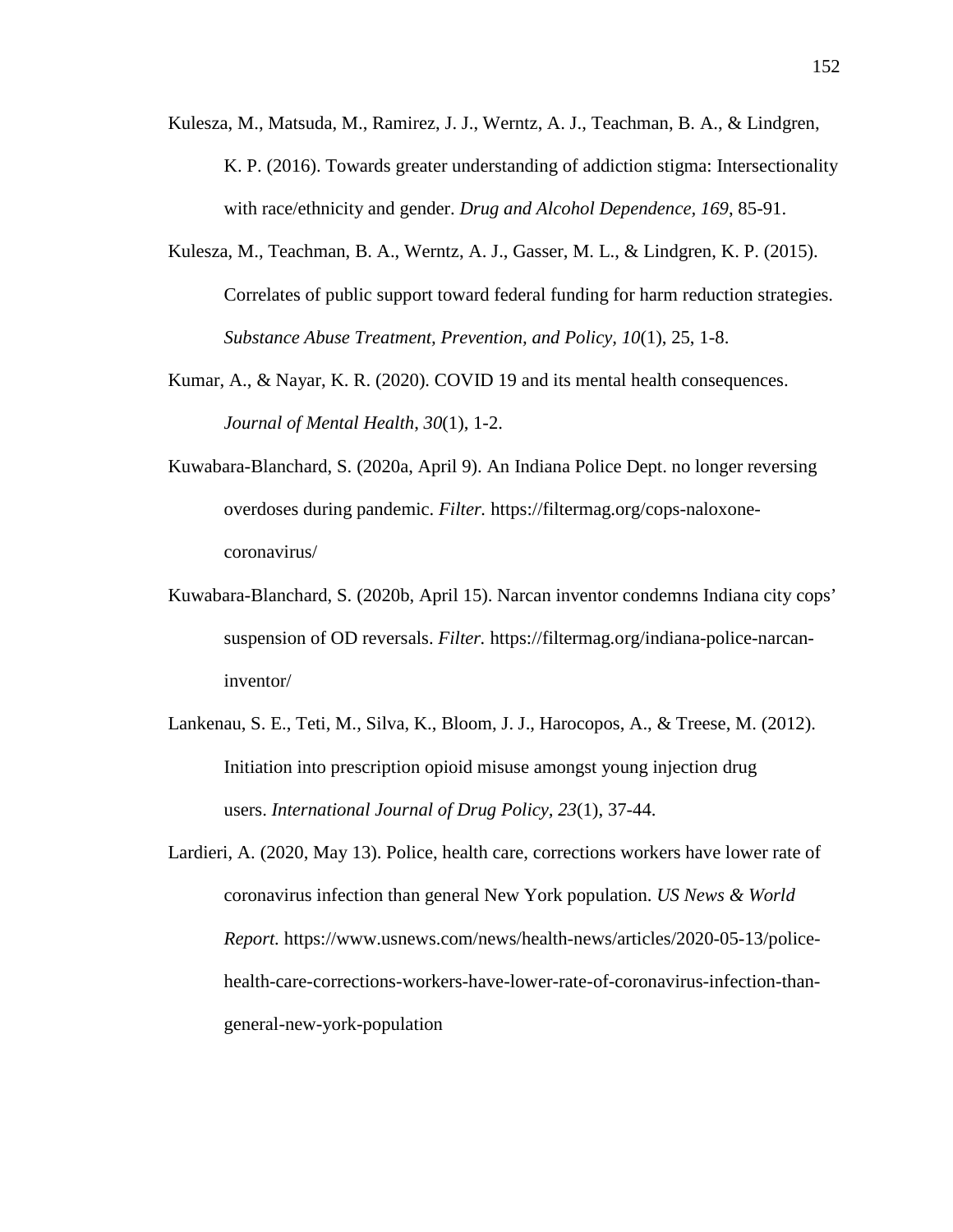- Lassiter, P. S., & Spivey, M. S. (2018). Historical perspectives and the moral model. In , P. S. Lassiter & M. S. Spivey (Eds.), *Theory and practice of addiction counselling* (pp. 27-46). SAGE Publications.
- Latkin, C. A., Mai, N. V., Ha, T. V., Sripaipan, T., Zelaya, C., Le Minh, N., Morales, G., & Go, V. F. (2016). Social desirability response bias and other factors that may influence self-reports of substance use and HIV risk behaviors: A qualitative study of drug users in Vietnam. *AIDS Education and Prevention, 28*(5), 417-425.
- Lauer, S. A., Grantz, K. H., Bi, Q., Jones, F. K., Zheng, Q., Meredith, H. R., Azman, A. S., Reich, N. G., & Lessler, J. (2020). The incubation period of coronavirus disease 2019 (COVID-19) from publicly reported confirmed cases: Estimation and application. *Annals of Internal Medicine*, *172*(9), 577-582.
- Laufs, J., & Waseem, Z. (2020). Policing in pandemics: A systematic review and best practices for police response to COVID-19. *International Journal of Disaster Risk Reduction*, *51*, 101812.
- Laughlin, J., & Bender, W. (2020, December 20). COVID-19 surge left more than 500 Philly cops unable to work last week, department data shows. *The Philadelphia Inquirer*. https://www.inquirer.com/health/coronavirus/police-philadelphia-covidcoronavirus-radio-infections-masks-20201210.html
- Lee, M. J. H., Picciano, N., Weyler, S., Ha, K., & Jeong, S. (2018). Equipping police with naloxone spray and decriminalizing all opioid use in the U.S.: An ethical analysis. *Journal of Healthcare Ethics and Administration, 4*(2), 17-25.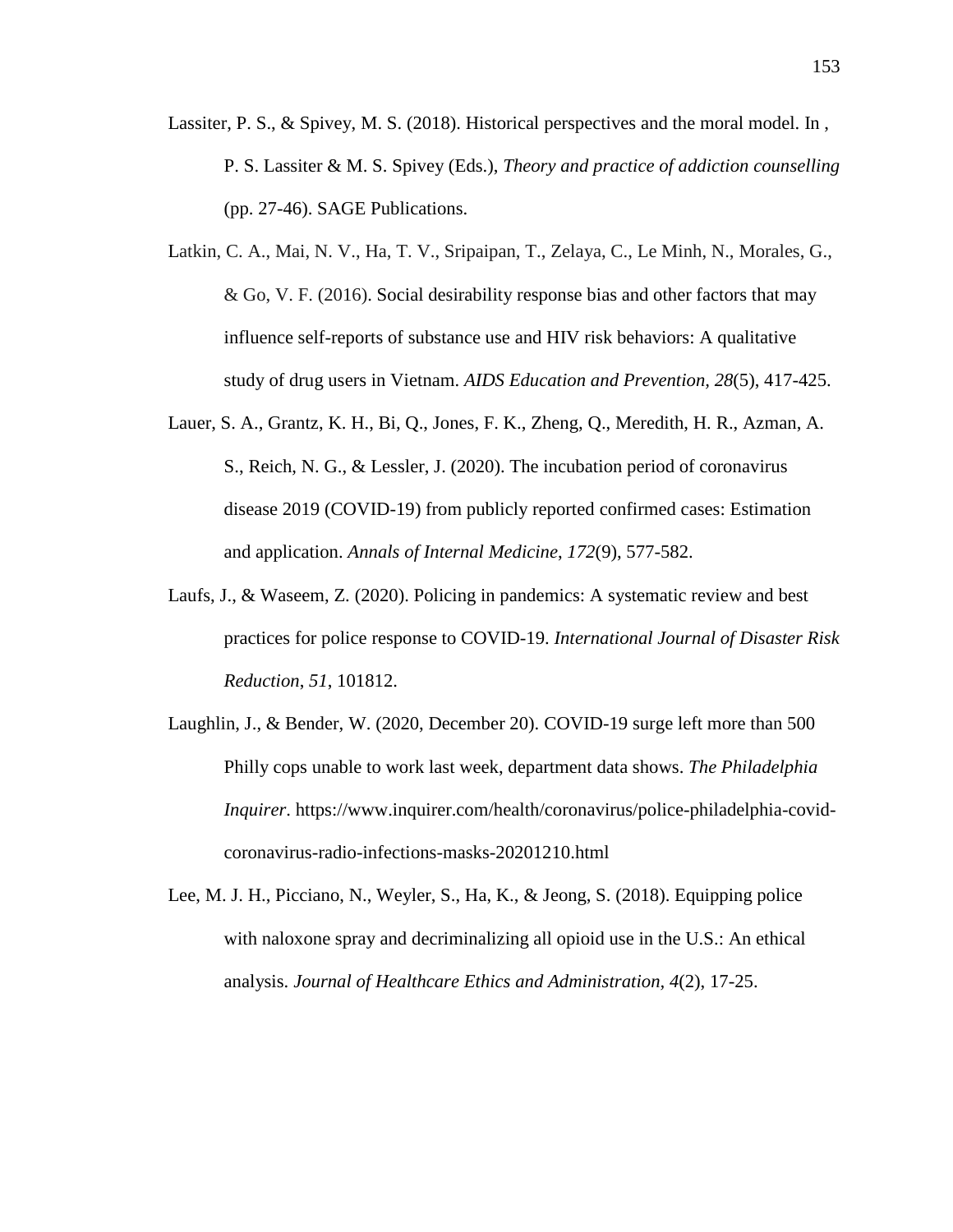- Lee, R. D., & Rasinski, K. A. (2006). Five grams of coke: Racism, moralism and white public opinion on sanctions for first time possession. *International Journal of Drug Policy, 17*(3), 183-191.
- Leshner, A. I. (1997). Addiction is a brain disease, and it matters. *Science, 278*(5335), 45- 47.
- Leslie, K. M., Canadian Paediatric Society, & Adolescent Health Committee. (2008). Harm reduction: An approach to reducing risky health behaviours in adolescents. *Paediatrics & Child Health, 13*(1), 53-56.
- Levi, M., Sacks, A., & Tyler, T. (2009). Conceptualizing legitimacy, measuring legitimating beliefs. *American Behavioral Scientist, 53*(3), 354-375.
- Levine, H. G. (1978). The discovery of addiction. Changing conceptions of habitual drunkenness in America. *Journal of Studies on Alcohol*, *39*(1), 143-174.
- Lewis, D. A., Park, J. N., Vail, L., Sine, M., Welsh, C., & Sherman, S. G. (2016). Evaluation of the overdose education and naloxone distribution program of the Baltimore Student Harm Reduction Coalition. *American Journal of Public Health*, *106*(7), 1243-1246.
- Lewis, D. C. (1993). A disease model of addiction. In N. Miller (Eds.), *Principles of addiction medicine* (pp. 1-7). Lippincott Williams & Wilkins.
- Lim, J. K., Bratberg, J. P., Davis, C. S., Green, T. C., & Walley, A. Y. (2016). Prescribe to prevent: Overdose prevention and naloxone rescue kits for prescribers and pharmacists. *Journal of Addiction Medicine, 10*(5), 300-308.
- Lin, C. Y. (2020). Social reaction toward the 2019 novel coronavirus (COVID-19). *Social Health and Behavior*, *3*(1), 1-2.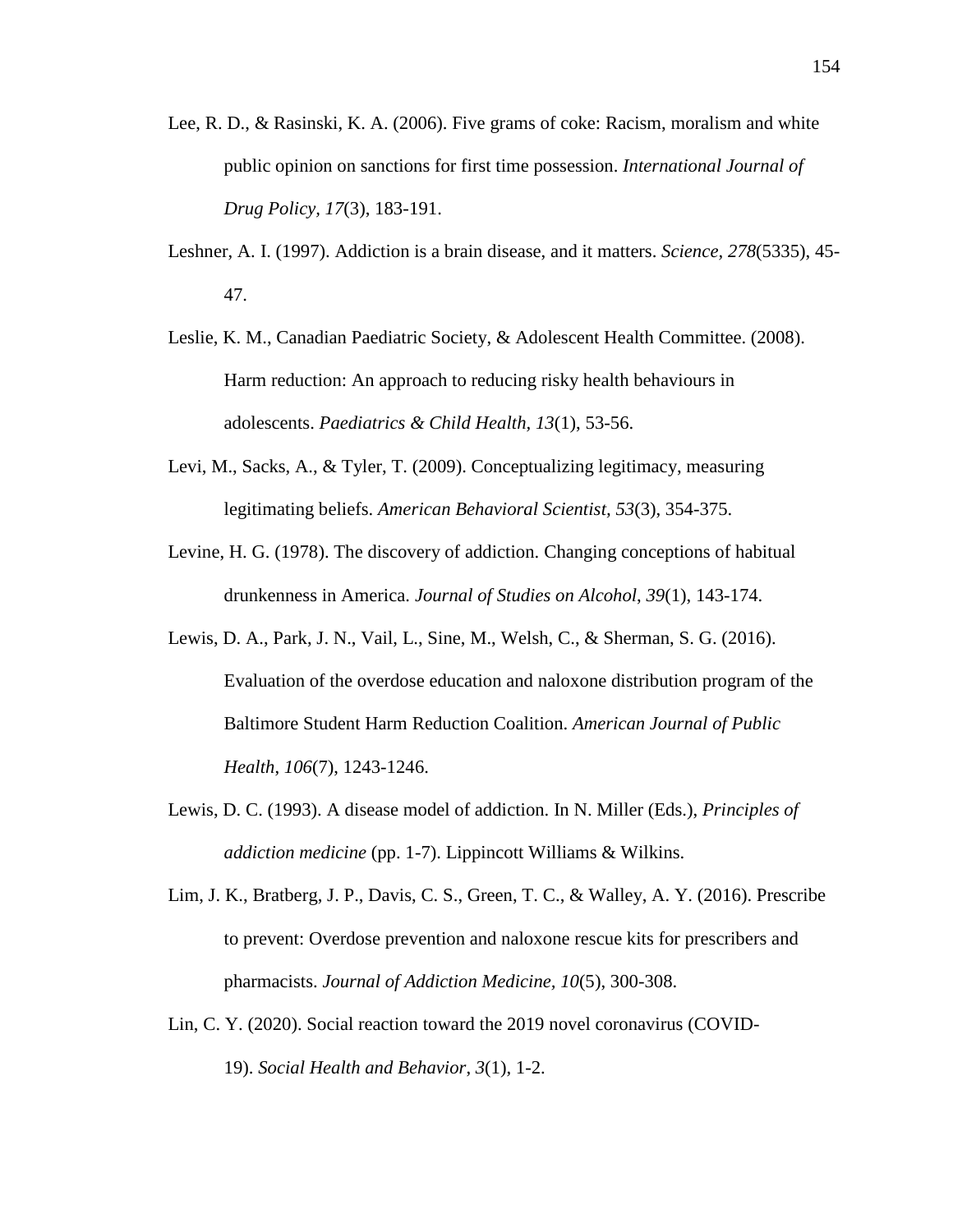- Link, B. G., & Phelan, J. C. (2001). Conceptualizing stigma. *Annual Review of Sociology, 27*(1), 363-385.
- Livingston, J. D., Milne, T., Fang, M. L., & Amari, E. (2012). The effectiveness of interventions for reducing stigma related to substance use disorders: A systematic review. *Addiction, 107*(1), 39-50.
- Luke, D. A., Ribisl, K. M., Walton, M. A., & Davidson, W. S. (2002). Assessing the diversity of personal beliefs about addiction: Development of the addiction belief inventory. *Substance Use & Misuse, 37*(1), 89-120.
- Luke, S. M. (2020). *Encyclopedia Britannica*. Retrieved May 20, 2020 from https://www.britannica.com/topic/individualism
- Lum, C., Maupin, C., & Stoltz, M. (2020). *The Impact of COVID-19 on Law Enforcement Agencies (Wave 2)*. A joint report of the International Association of Chiefs of Police and the Center for Evidence-Based Crime Policy.
- Lundman, R. J. (1980). *Police and policing: An introduction.* Holt, Rinehart and Winston.
- Luoma, J. B., Twohig, M. P., Waltz, T., Hayes, S. C., Roget, N., Padilla, M., & Fisher, G. (2007). An investigation of stigma in individuals receiving treatment for substance abuse. *Addictive Behaviors, 32*(7), 1331-1346.
- Lurigio, A. J., Andrus, J., & Scott, C. K. (2018). The opioid epidemic and the role of law enforcement officers in saving lives. *Victims & Offenders, 13*(8), 1055-1076.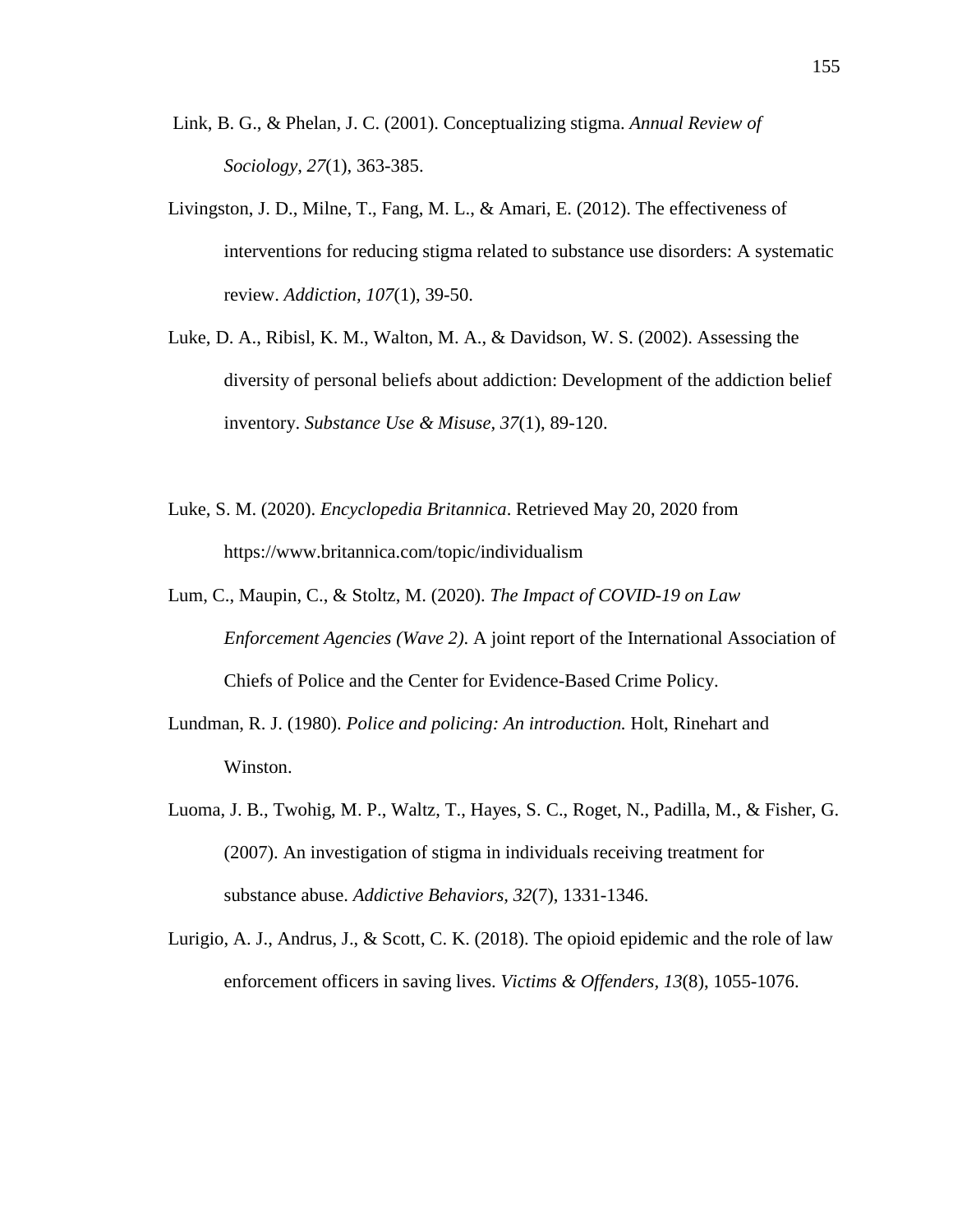- Luty, J., Rao, H., Arokiadass, S. M. R., Easow, J. M., & Sarkhel, A. (2008). The repentant sinner: Methods to reduce stigmatised attitudes towards mental illness. *Psychiatric Bulletin, 32*(9), 327-332.
- Luty, J., Umoh, O., & Nuamah, F. (2009). Effect of brief motivational interviewing on stigmatised attitudes towards mental illness. *Psychiatric Bulletin, 33*(6), 212-214.
- Lyden, J., & Binswanger, I. A. (2019). *The United States opioid epidemic. Seminars in Perinatology, 43*(3), 123-131.
- MacCoun, R. J. (2013). Moral outrage and opposition to harm reduction. *Criminal Law and Philosophy, 7*(1), 83-98.
- Maguire, B. J., Hunting, K. L., Smith, G. S., & Levick, N. R. (2002). Occupational fatalities in emergency medical services: A hidden crisis. *Annals of Emergency Medicine, 40*(6), 625-632.
- Manabe, Y. C., Sharfstein, J. S., & Armstrong, K. (2020). The need for more and better testing for COVID-19. *JAMA*, *324*(21), 2153-2154.
- Marino, R., & Escajeda, J. (2019, October 10). When myths are more dangerous than reality: The falsehood of naloxone-induced aggression and assault. *EMS1.com.* https://www.ems1.com/naloxone/articles/when-myths-are-moredangerous-than-reality-wD9Vqg95jP54YS8y/
- Marlatt, G. A. (1996). Harm reduction: Come as you are. *Addictive Behaviors, 21*(6), 779-788.
- Marmar, C. R., Weiss, D. S., Metzler, T. J., Delucchi, K. L., Best, S. R., & Wentworth, K. A. (1999). Longitudinal course and predictors of continuing distress following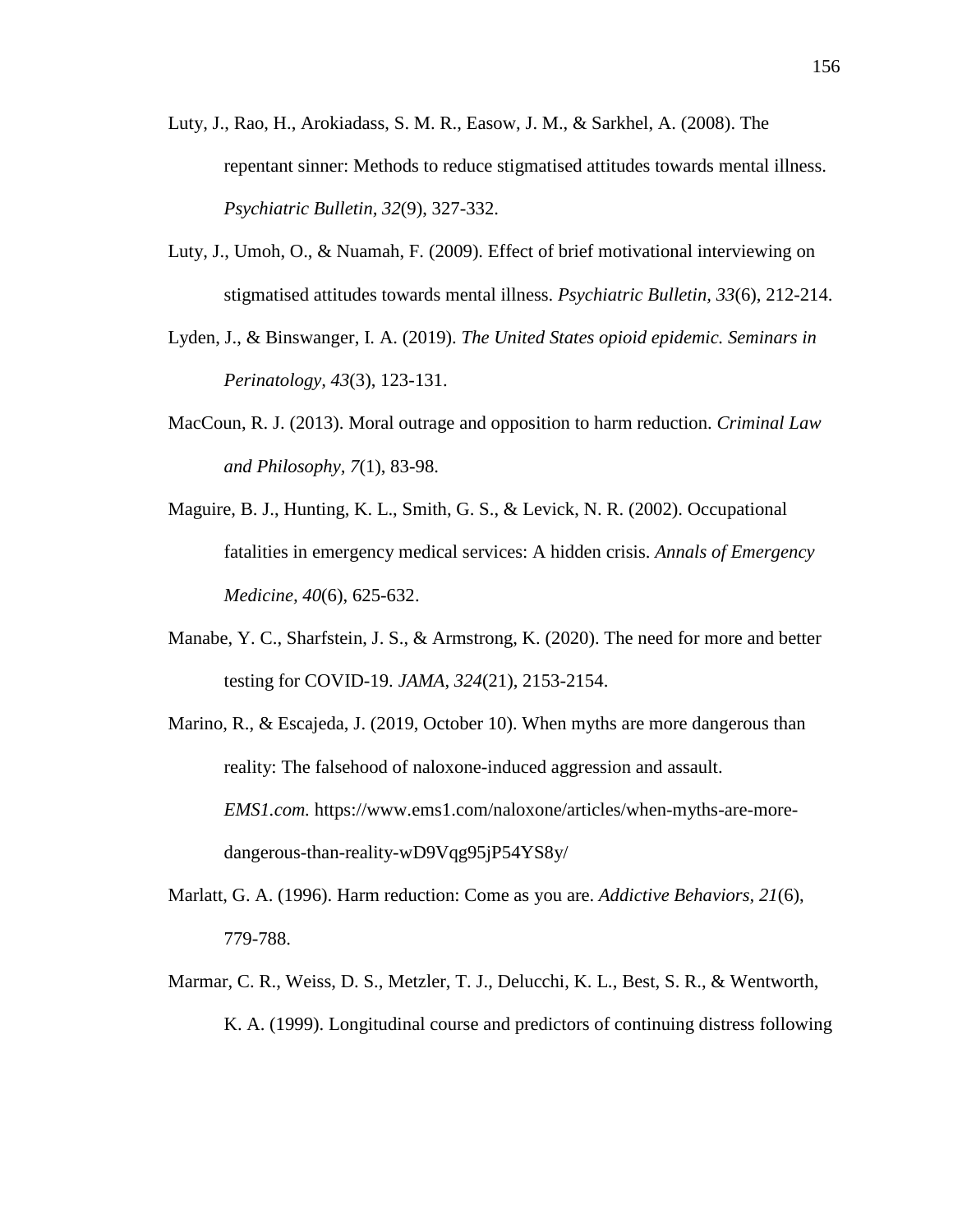critical incident exposure in emergency services personnel. *The Journal of Nervous and Mental Disease, 187*(1), 15-22.

- Mars, S. G., Bourgois, P., Karandinos, G., Montero, F., & Ciccarone, D. (2014). "Every 'never' I ever said came true": Transitions from opioid pills to heroin injecting. *International Journal of Drug Policy, 25*(2), 257-266.
- Marsden, J., Stillwell, G., Jones, H., Cooper, A., Eastwood, B., Farrell, M., Lowden, T., Maddalena, N., Metcalfe, C., Shaw, J., & Hickman, M. (2017). Does exposure to opioid substitution treatment in prison reduce the risk of death after release? A national prospective observational study in England. *Addiction, 112*(8), 1408- 1418.
- Martin, M., Marchand, A., Boyer, R., & Martin, N. (2009). Predictors of the development of posttraumatic stress disorder among police officers. *Journal of Trauma & Dissociation, 10*(4), 451-468.
- Marx, D., Williams, G., & Birkhoff, M. (2015). Intranasal drug administration: An attractive delivery route for some drugs. In O. Vallisuta, & S. Olimat (Eds.), *Drug discovery and development: From molecules to medicine*. BoD – Books on Demand. https://www.intechopen.com/books/drug-discovery-and-developmentfrom-molecules-to-medicine/intranasal-drug-administration-an-attractivedelivery-route-for-some-drugs
- Matheson, C., Jaffray, M., Ryan, M., Bond, C. M., Fraser, K., Kirk, M., & Liddell, D. (2014). Public opinion of drug treatment policy: Exploring the public's attitudes, knowledge, experience and willingness to pay for drug treatment strategies. *International Journal of Drug Policy, 25*(3), 407-415.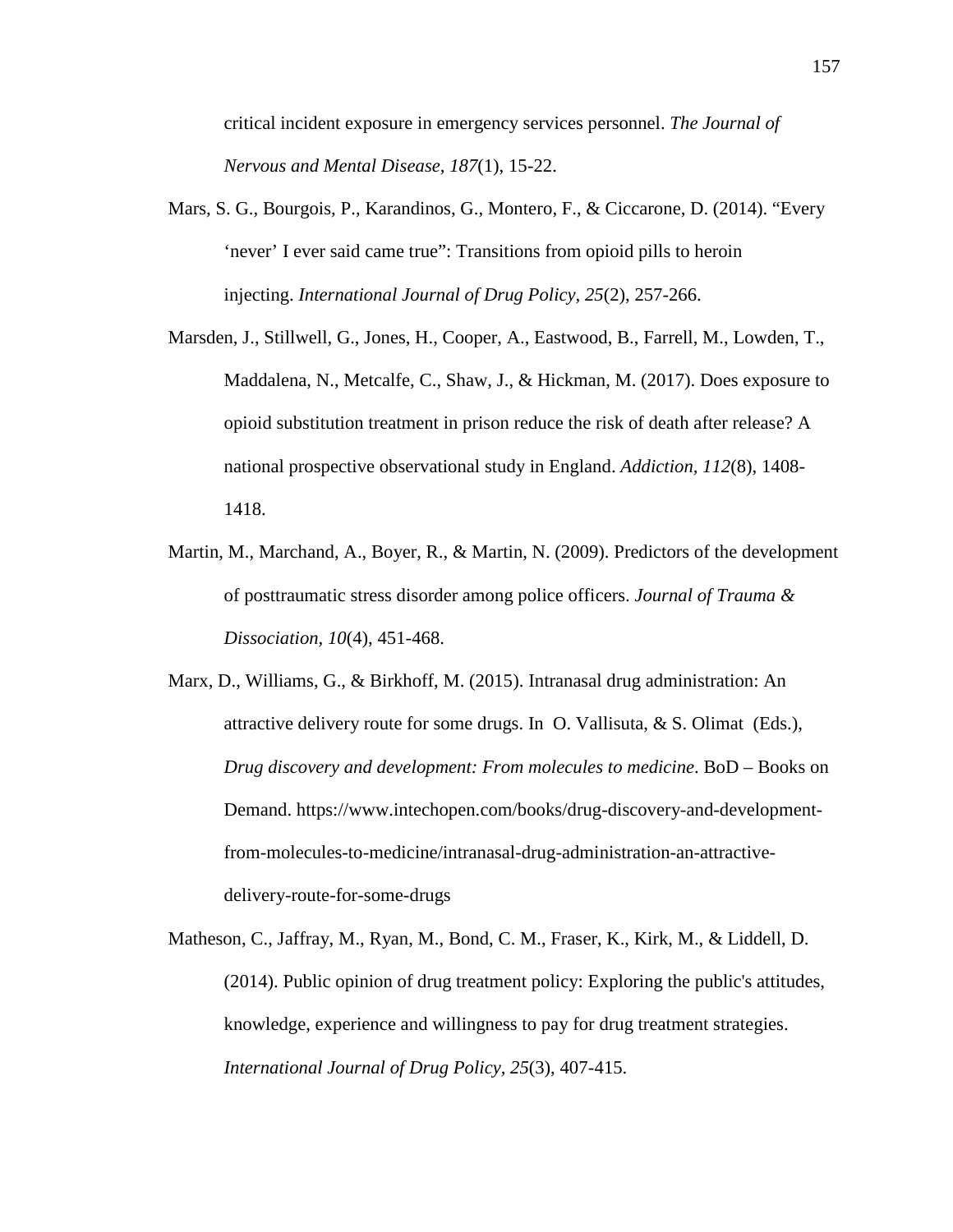- Mattick, R. P., Breen, C., Kimber, J., & Davoli, M. (2009). Methadone maintenance therapy versus no opioid replacement therapy for opioid dependence. *Cochrane Database of Systematic Reviews,* (3), CD002209.
- Matusow, H., Dickman, S. L., Rich, J. D., Fong, C., Dumont, D. M., Hardin, C., Marlowe, D., & Rosenblum, A. (2013). Medication assisted treatment in US drug courts: results from a nationwide survey of availability, barriers and attitudes. *Journal of substance abuse treatment*, *44*(5), 473–480.
- Maxwell, S., Bigg, D., Stanczykiewicz, K., & Carlberg-Racich, S. (2006). Prescribing naloxone to actively injecting heroin users: A program to reduce heroin overdose deaths. *Journal of Addictive Diseases, 25*(3), 89-96.
- McAuley, A., Aucott, L., & Matheson, C. (2015). Exploring the life-saving potential of naloxone: A systematic review and descriptive meta-analysis of take home naloxone (THN) programmes for opioid users. *International Journal of Drug Policy, 26*(12), 1183-1188.
- McAuley, A., Lindsay, G., Woods, M., & Louttit, D. (2010). Responsible management and use of a personal take-home naloxone supply: A pilot project. *Drugs: Education, Prevention and Policy*, *17*(4), 388-399.
- McClellan, C., Lambdin, B. H., Ali, M. M., Mutter, R., Davis, C. S., Wheeler, E., Pemberton, M., & Kral, A. H. (2018). Opioid-overdose laws association with opioid use and overdose mortality. *Addictive behaviors*, *86*, 90–95.
- McCormick, A. (2021, January 28). *Philadelphia 911 operators frustrated over COVID conditions*. WPVI-TV. https://6abc.com/philadelphia-911-emergency-dispatchcoronavirus-covid-work-conditions/10101665/.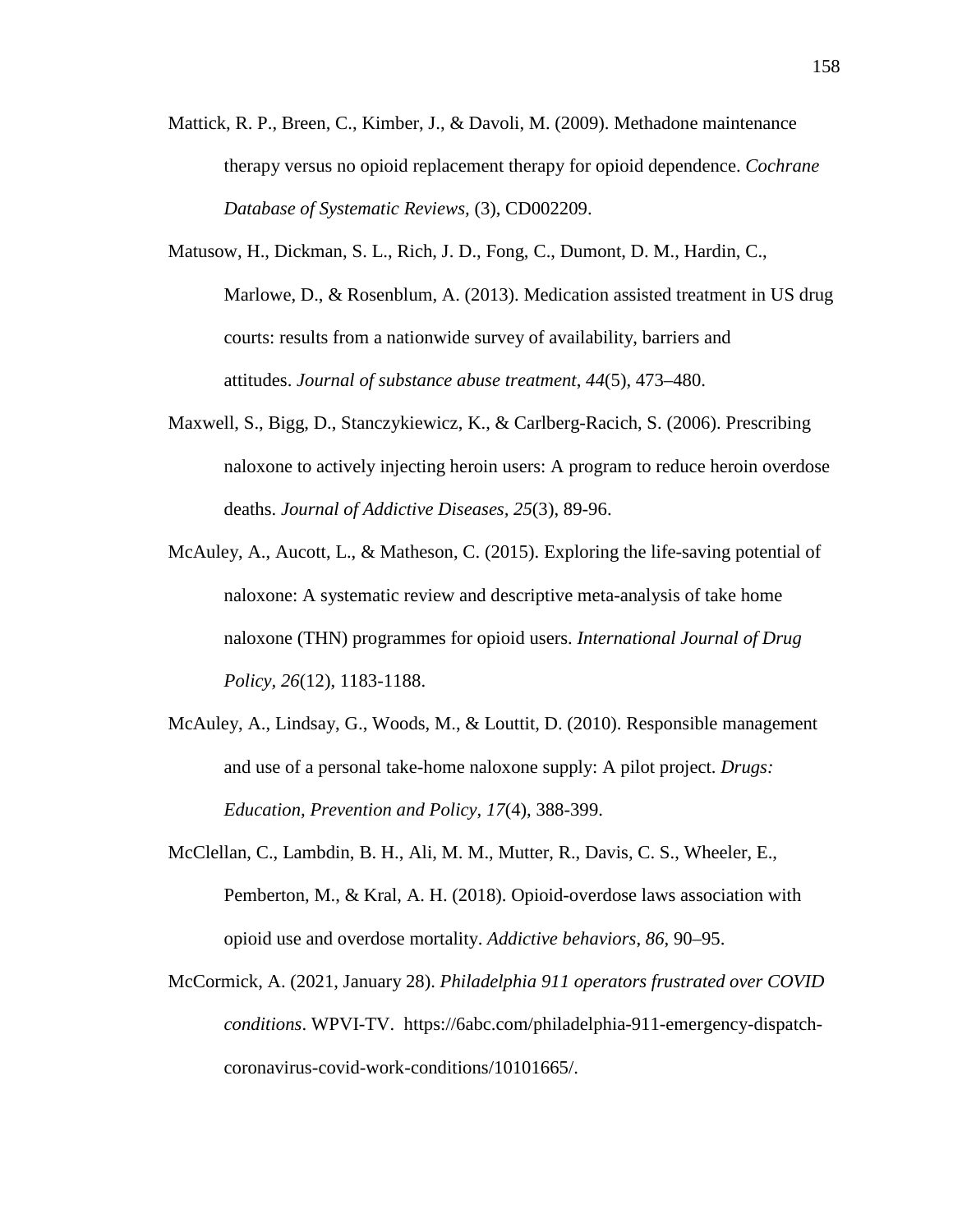- McIntosh, K., Hirsch, M. S., & Bloom, A. (2020). Coronavirus disease 2019 (COVID-19): Epidemiology, virology, and prevention. *Lancet Infectious Disease*, *1*, 1-31.
- McKay, J. R., Foltz, C., Leahy, P., Stephens, R., Orwin, R. G., & Crowley, E. M. (2004). Step down continuing care in the treatment of substance abuse: Correlates of participation and outcome effects. *Evaluation and Program Planning, 27*(3), 321- 331.
- Ménard, K. S., & Arter, M. L. (2013). Police officer alcohol use and trauma symptoms: Associations with critical incidents, coping, and social stressors. *International Journal of Stress Management, 20*(1), 37-56.
- Miller, J. M., Griffin, O. H., & Gardner, C. M. (2016). Opiate treatment in the criminal justice system: A review of crime solutions. gov evidence rated programs. *American Journal of Criminal Justice, 41*(1), 70-82.
- Mitchell, O., Wilson, D. B., Eggers, A., & MacKenzie, D. L. (2012). Assessing the effectiveness of drug courts on recidivism: A meta-analytic review of traditional and non-traditional drug courts. *Journal of Criminal Justice, 40*(1), 60-71.
- Moon, M. M., & Jonson, C. L. (2012). The influence of occupational strain on organizational commitment among police: A general strain theory approach. *Journal of Criminal Justice, 40*(3), 249–258.
- Moore, R. H., & Palmiotto, M. J. (1997). Drug policies: A study of the opinions of local law enforcement patrol officers about various policy alternatives. *Journal of Police and Criminal Psychology, 12*(1), 32-38.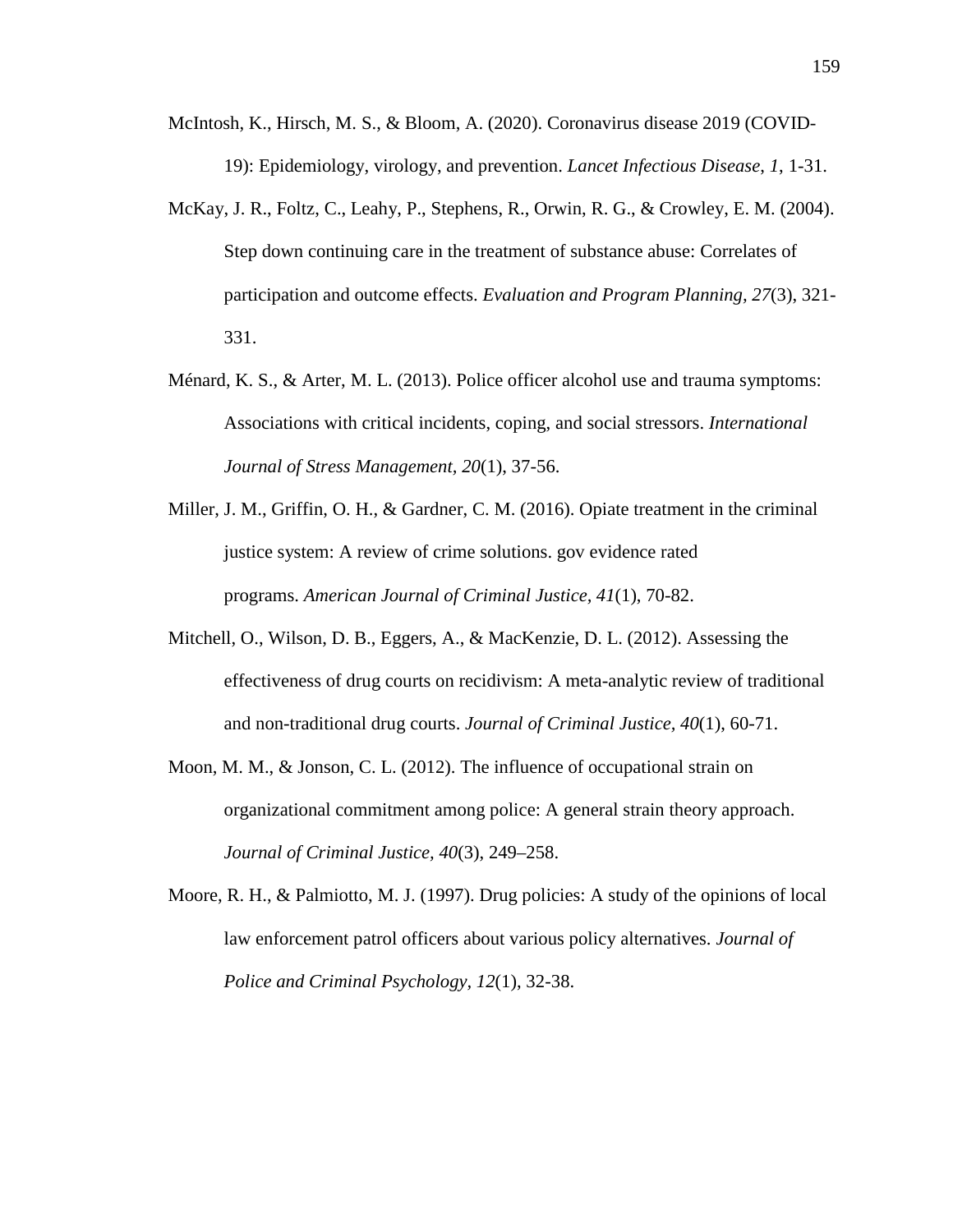- Morabito, M. S., Watson, A., & Draine, J. (2013). Police officer acceptance of new innovation: The case of crisis intervention teams. *Policing: An International Journal of Police Strategies & Management, 36(*2), 421–436.
- Morgan, J., & Jones, A. L. (2018). The role of naloxone in the opioid crisis. *Toxicology Communications, 2*(1), 15-18.
- Moriya, A. S., & Miller, G. E. (2018). Any Use and Frequent Use of Opioids among Elderly Adults in 2015-2016, by Socioeconomic Characteristics. In *Statistical Brief (Medical Expenditure Panel Survey (US))*. Agency for Healthcare Research and Quality (US).
- Morse, S. J. (2004). Medicine and morals, craving and compulsion. *Substance Use & Misuse*, *39*(3), 437-460.
- Mowry, J. B., Spyker, D. A., Brooks, D. E., Zimmerman, A., & Schauben, J. L. (2016). 2015 annual report of the American Association of Poison Control Centers' national poison data system (NPDS): 33rd annual report. *Clinical Toxicology, 54*(10), 924-1109.
- Moyers, T. B., & Miller, W. R. (1993). Therapists' conceptualizations of alcoholism: Measurement and implications for treatment decisions. *Psychology of Addictive Behaviors, 7*(4), 238–245.
- Mueller, S. R., Walley, A. Y., Calcaterra, S. L., Glanz, J. M., & Binswanger, I. A. (2015). A review of opioid overdose prevention and naloxone prescribing: Implications for translating community programming into clinical practice. *Substance Abuse, 36*(2), 240-253.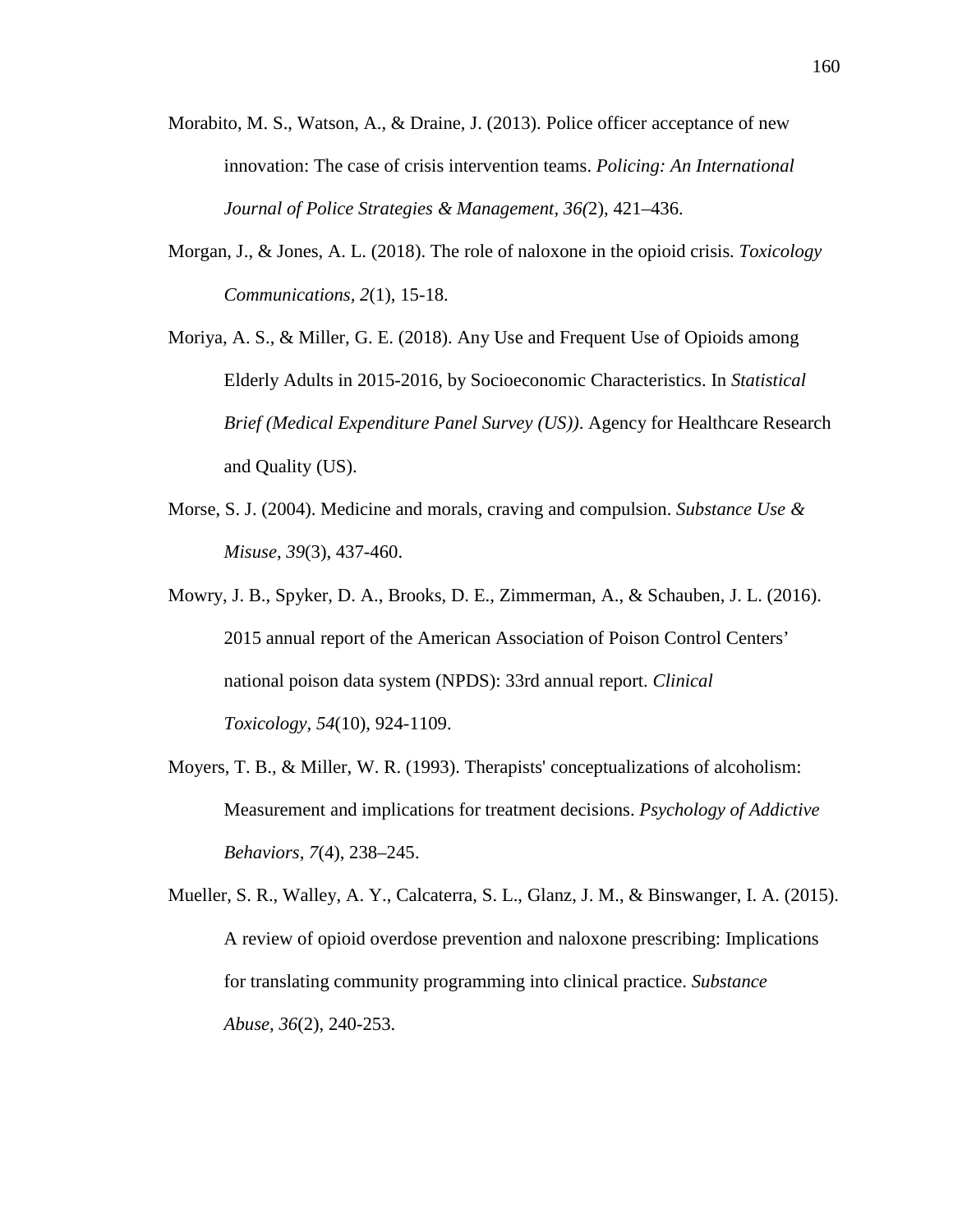- Munro, S., Lewin, S., Swart, T., & Volmink, J. (2007). A review of health behaviour theories: How useful are these for developing interventions to promote long-term medication adherence for TB and HIV/AIDS? *BMC Public Health*, *7*(1), 1-16.
- Nath, J. M., Scharf, B., Stolbach, A., Tang, N., Jenkins, J. L., Margolis, A., & Levy, M. J. (2020). A longitudinal analysis of a law enforcement intranasal naloxone training program. *Cureus*, *12*(11), e1132.
- National Academies of Sciences, Engineering, and Medicine, Health and Medicine Division, Board on Health Sciences Policy, Committee on Pain Management and Regulatory Strategies to Address Prescription Opioid Abuse, Phillips, J. K., Ford, M. A., & Bonnie, R. J. (Eds.). (2017). *Pain Management and the Opioid Epidemic: Balancing Societal and Individual Benefits and Risks of Prescription Opioid Use*. National Academies Press (US).
- The National Association of State Alcohol and Drug Abuse Directors (2013, December). *Overview of state legislation to increase access to treatment for opioid overdose.* https://nasadad.org/wp-content/uploads/2013/12/Opioid-Overdose-Policy-Brief-Final5.pdf
- National Conference of State Legislatures. (2020, November 16). *Criminal justice system responses to COVID-19*. https://www.ncsl.org/research/civil-and-criminaljustice/criminal-justice-and-covid-19.aspx.
- National Council for Behavioral Health. (2020). *Center of Excellence for Integrated Health Solutions*. https://www.thenationalcouncil.org/integrated-health-coe/aboutus/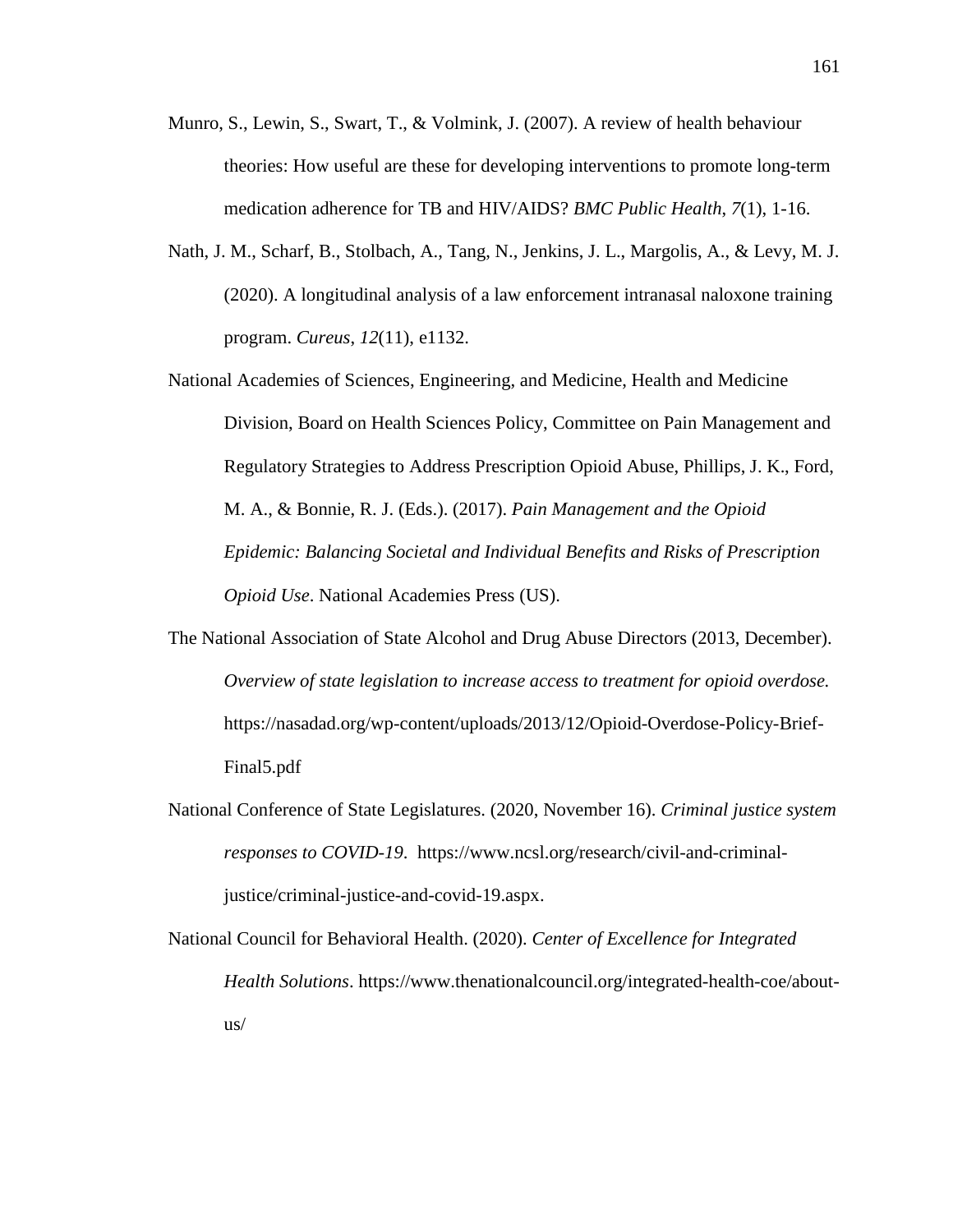National Institute on Drug Abuse (NIDA). (2014). *Fiscal year 2015 budget information – Congressional justification for National Institute on Drug Abuse*. https://archives.drugabuse.gov/fiscal-year-2015-budget-informationcongressional-justification-national-institute-drug-abuse

National Institute on Drug Abuse. (2018). *Medications to treat opioid use disorder*. https://www.drugabuse.gov/publications/medications-to-treat-opioidaddiction/naloxone-accessible

National Institute on Drug Abuse (NIDA). (2019c, March 15). *Opioid overdose reversal news: FDA-approved naloxone devices produce substantially higher blood levels of naloxone than improvised nasal spray.* https://www.drugabuse.gov/newsevents/news-releases/2019/03/opioid-overdose-reversal-news-fda-approvednaloxone-devices-produce-substantially-higher-blood on 2020, May 29

National Institute on Drug Abuse (NIDA). (2019a, July 24). *NIH establishes network to improve opioid addiction treatment in criminal justice settings*. National Institutes of Health (NIH). https://www.nih.gov/news-events/news-releases/nih-establishesnetwork-improve-opioid-addiction-treatment-criminal-justice-settings

National Institute on Drug Abuse (NIDA). (2019b, September 11). *Naloxone.*

https://www.drugabuse.gov/publications/drugfacts/naloxone on 2020, April 5

National Institute on Drug Abuse (NIDA). (2020, February 20). *Opioid overdose reversal with naloxone (Narcan, Evzio).* https://www.drugabuse.gov/related-topics/opioidoverdose-reversal-naloxone-narcan-evzio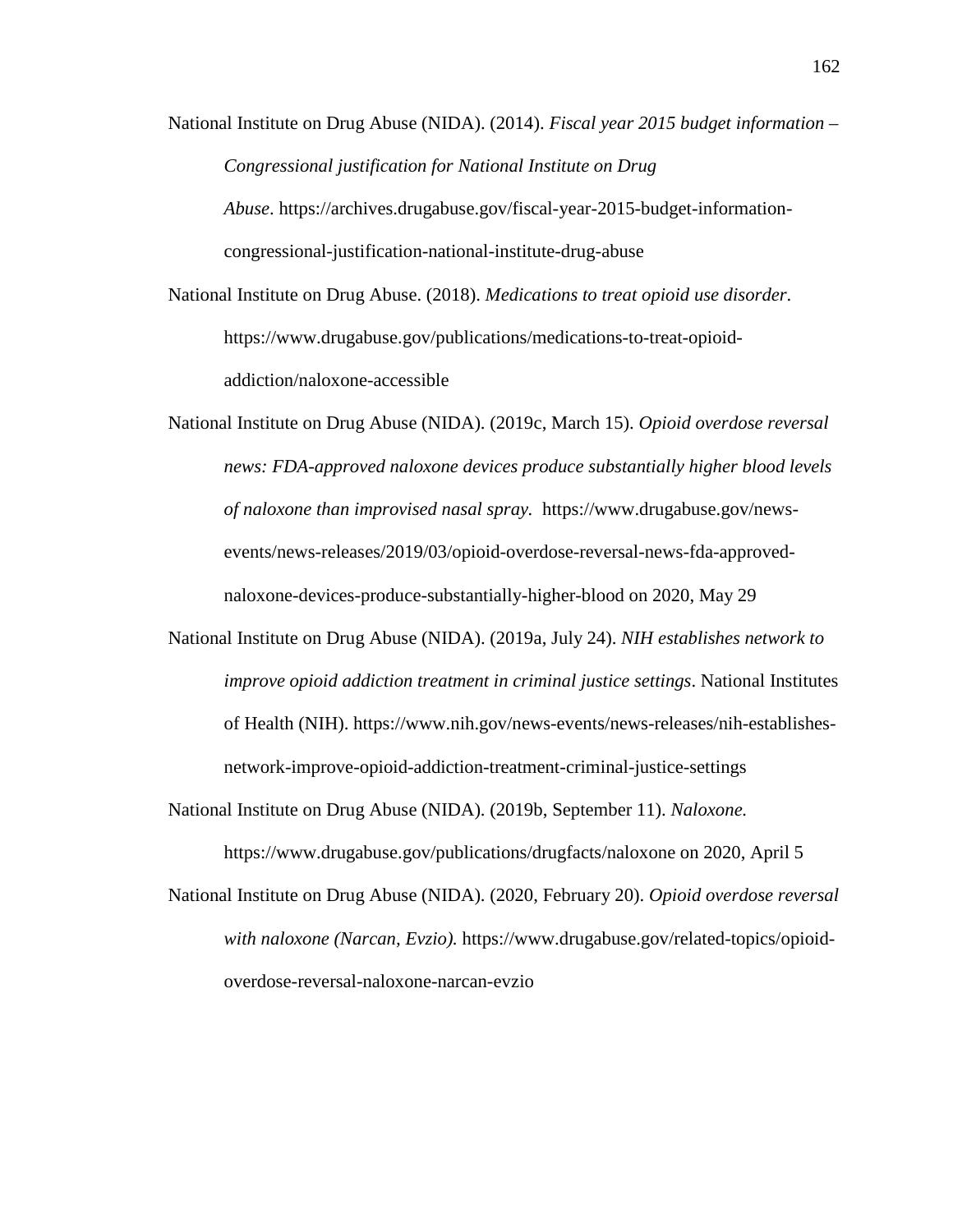- National Law Enforcement Officers Memorial Fund (NLEOMF). (2021). *Law enforcement officers fatalities report*. https://www.aamva.org/2020-LE-Officers-Fatalities-Report/
- National Police Foundation (NPF). (2020). *COVID-19 resources for law enforcement.* https://www.policefoundation.org/covid-19/
- *NCI thesaurus*. (2006). Naloxone. Retrieved June 6, 2020, from https://ncit.nci.nih.gov/ncitbrowser/ConceptReport.jsp?dictionary=NCI\_Thesauru s&ns=NCI\_Thesaurus&code=C62054
- New York City Police Department. (2020). *About NYPD*.

https://www1.nyc.gov/site/nypd/about/about-nypd/about-nypd-landing.page

Newberry, B. (2020, April 21). Austin Police Department refuses Narcan donation as community leaders question why, overdoses spike. *Kvue-TV.*  https://www.kvue.com/article/news/local/austin-police-refuse-narcan-donationoverdoses-spike/269-1a06dd67-5fd1-4159-adb7-a6c8a69f4b7c

- Ngai, S. H., Berkowitz, B. A., Yang, J. C., Hempstead, J., & Spector, S. (1976). Pharmacokinetics of naloxone in rats and in man: Basis for its potency and short duration of action. *Anesthesiology: The Journal of the American Society of Anesthesiologists*, *44*(5), 398-401.
- Nguyen, H., & Parker, B. R. (2018). Assessing the effectiveness of New York's 911 Good Samaritan Law—Evidence from a natural experiment. *International Journal of Drug Policy, 58*, 149-156.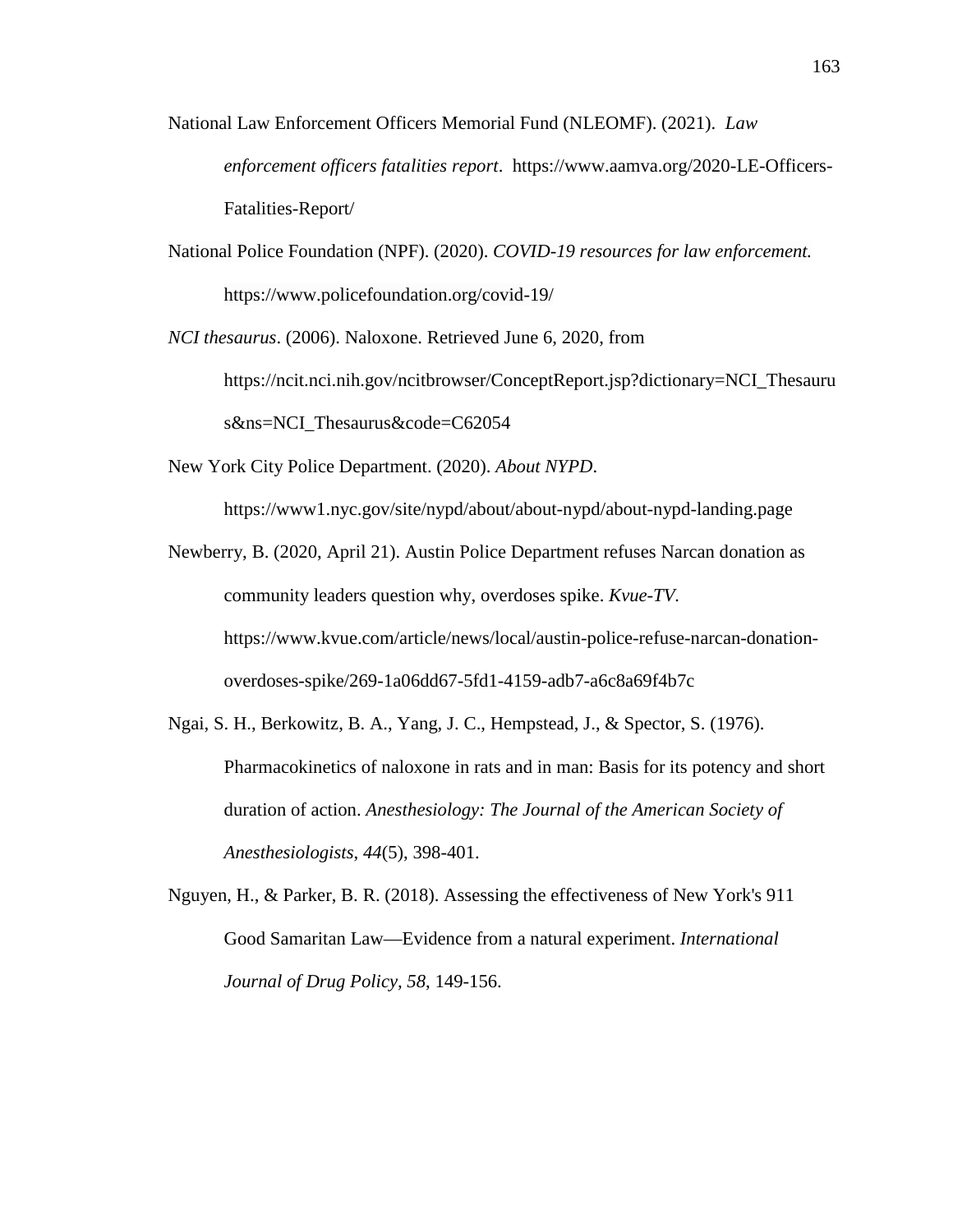- Nordstrom, B. R., & Marlowe, D. B. (2016). *Medication-assisted treatment for opioid use disorders in drug courts: Ensuring the safe, effective, and responsible use of addiction medications for drug court participants.* National Drug Court Institute.
- North Carolina Harm Reduction Coalition. (2019). *Law enforcement*.

http://www.nchrc.org/law-enforcement/us-law-enforcement-who-carry-naloxone/

Occupational Safety & Health Administration. (2020). *Hazard recognition*.

https://www.osha.gov/coronavirus/hazards

Occupational Safety and Health Administration. (2021, January 29). *Protecting workers: Guidance on mitigating and preventing the spread of COVID-19 in the workplace*. United States Department of Labor. https://www.osha.gov/coronavirus/safework

- Ochoa, E. L. (1994). Nicotine-related brain disorders: The neurobiological basis of nicotine dependence. *Cellular and Molecular Neurobiology, 14*(3), 195-225.
- O'Hara, A. F., Violanti, J. M., Levenson, R. L., Jr., & Clark, R. G., Sr. (2013). National police suicide estimates: Web surveillance study III. *International Journal of Emergency Mental Health and Human Resilience, 15*(1), 31–38.

Opiate Addiction & Treatment Resource. (2013). *Types of* 

*opioids*. https://www.opiateaddictionresource.com/opiates/types\_of\_opioids

- Opioid Overdose Prevention Initiative. (2020, March 30). *COVID-19 guidance for opioid overdose prevention programs in New York state*. New York State Department of Health. [https://nyoverdose.org/docs/program\\_covid19\\_guidance.pdf](https://nyoverdose.org/docs/program_covid19_guidance.pdf)
- Osborne, S. (2019). *Police perceptions and attitudes of drug addicts* [Master's thesis, Texas Christian University]. ProQuest Dissertations and Theses Global.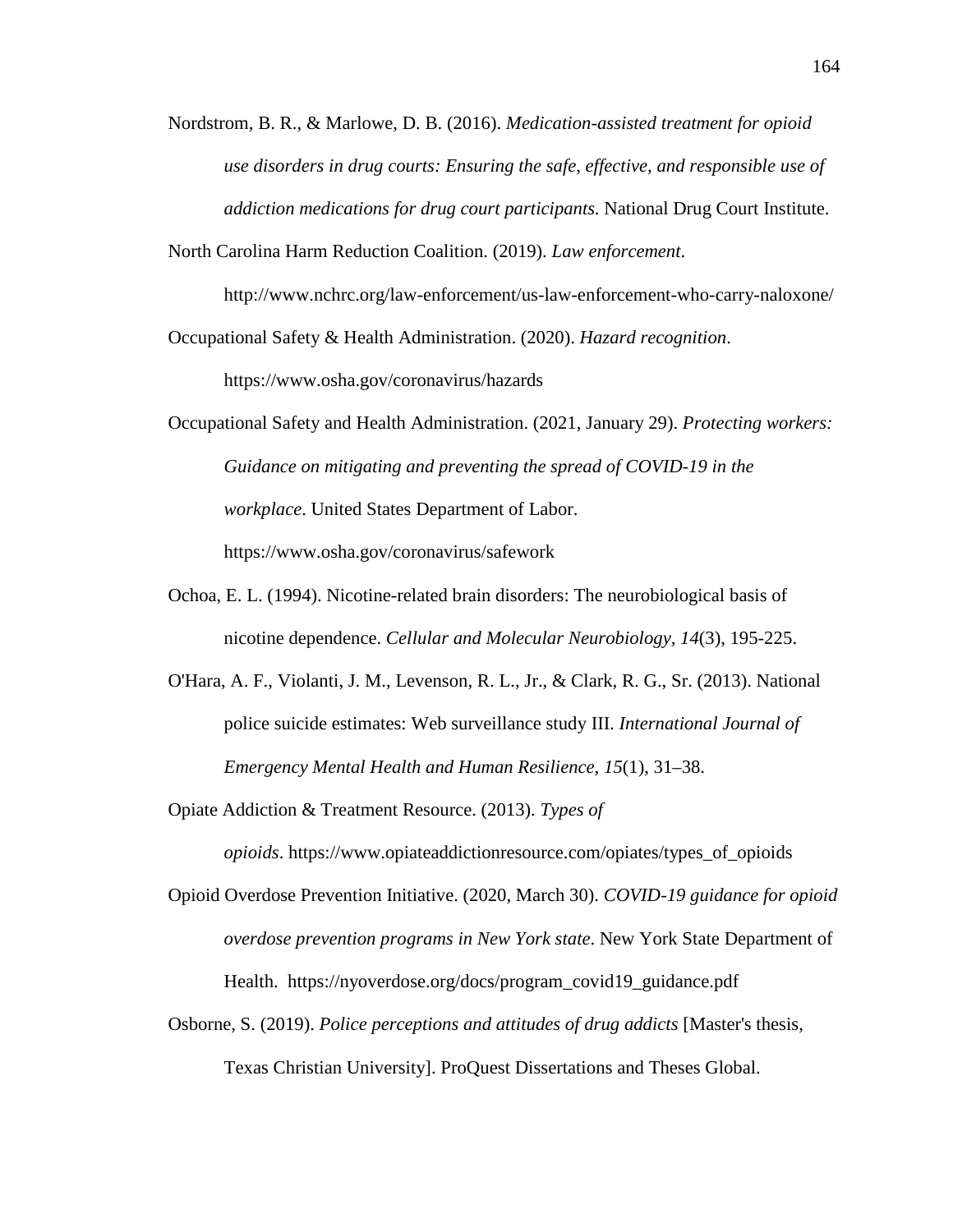- Osterwalder, J. J. (1996). Naloxone for intoxications with intravenous heroin and heroin mixtures: Harmless or hazardous? A prospective clinical study. *Journal of Toxicology: Clinical Toxicology, 34*(4), 409-416.
- Overdose Free PA. (n.d.). *ACT 139: David's Law—Opioid Overdose Reversal Act*. https://www.overdosefreepa.pitt.edu/wpcontent/uploads/2016/07/Act139\_TACTrainingHandout\_20160707\_v3-0.pdf
- Pagane, J., Chanmugam, A., Kirsch, T., & Kelen, G. D. (1996). New York City police officers incidence of transcutaneous exposures. *Occupational Medicine, 46*(4), 285-288.
- Palamar, J. J., Davies, S., Ompad, D. C., Cleland, C. M., & Weitzman, M. (2015). Powder cocaine and crack use in the United States: An examination of risk for arrest and socioeconomic disparities in use. *Drug and Alcohol Dependence, 149*, 108-116.
- Pan, A., Liu, L., Wang, C., Guo, H., Hao, X., Wang, Q., Huang, J., He, N., Yu, H., Lin, X., Wei, S., & Wu, T. (2020). Association of Public Health Interventions with the Epidemiology of the COVID-19 Outbreak in Wuhan, China. *JAMA*, *323*(19), 1915–1923.
- Paoline, E. A., III, Myers, S. M., & Worden, R. E. (2000). Police culture, individualism, and community policing: Evidence from two police departments. *Justice Quarterly, 17*(3), 575-605.
- Pappas, G., Kiriaze, I. J., Giannakis, P., & Falagas, M. E. (2009). Psychosocial consequences of infectious diseases. *Clinical Microbiology and Infection*, *15*(8), 743-747.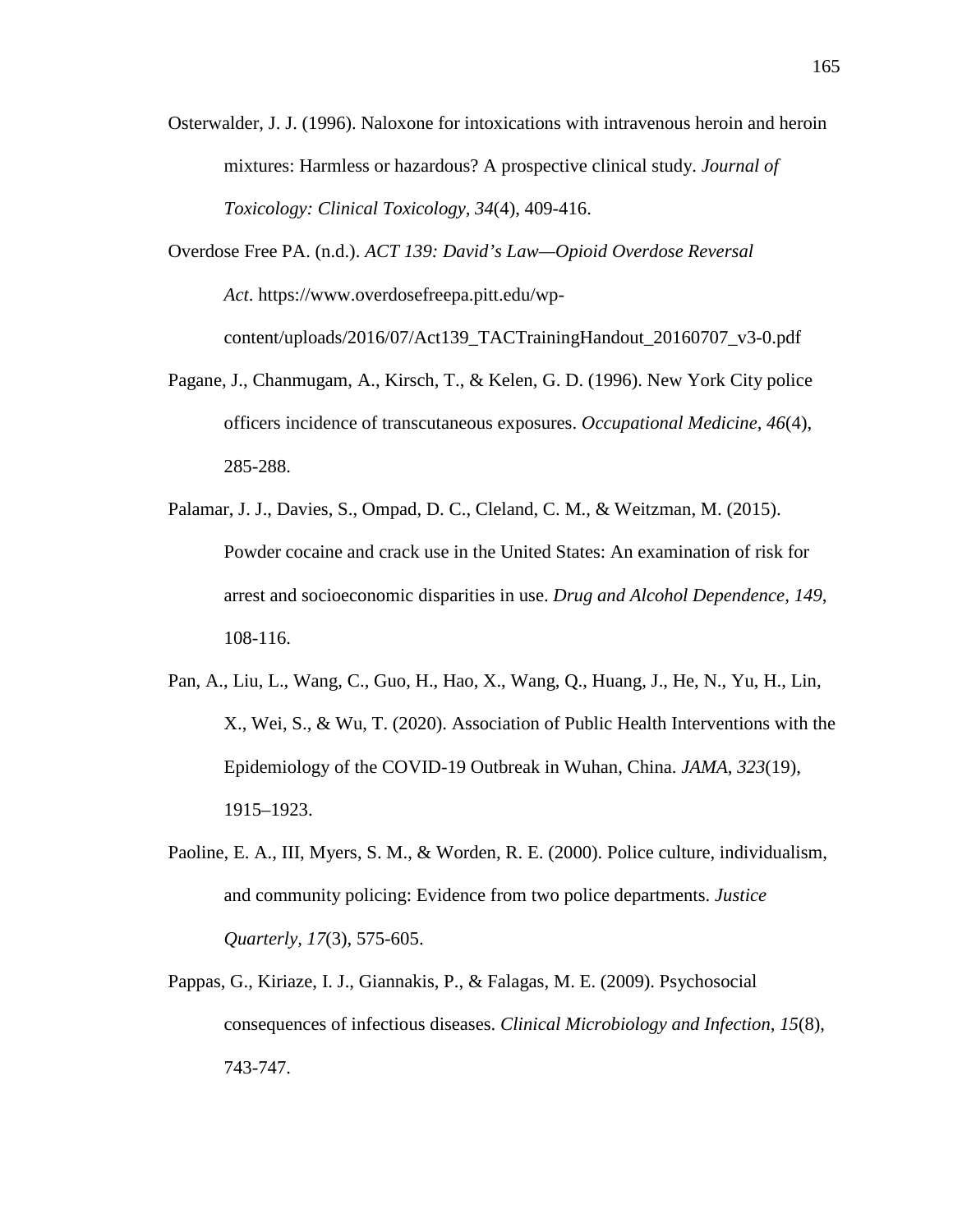- Pardo, B., Caulkins, J. P., Kilmer, B., Pacula, R. L., Reuter, P., & Stein, B. D. (2019). *The synthetic opioid surge in the United States*. RAND.
- Pearl, B., & Perez, M. (2018, June 27). *Ending the war on drugs*. Center for American Progress. https://www.americanprogress.org/issues/criminaljustice/reports/2018/06/27/452786/ending-war-drugs/
- Pearson, F. S., & Lipton, D. S. (1999). A meta-analytic review of the effectiveness of corrections-based treatments for drug abuse. *The Prison Journal, 79*(4), 384-410.
- Peele, S. (1985). The meaning of addiction: Compulsive experience and its interpretation*.* DC Heath.
- The Pennsylvania Controlled Substance, Drug, Device and Cosmetic Act §780- 113.8. (1972).
- Pennsylvania Department of Drug and Alcohol Programs. (2020). *Opioid/heroin reversal (naloxone).* https://www.ddap.pa.gov/overdose/Pages/Naloxone\_Reversal.aspx
- Percy, J. (2018, October 10). Trapped by the Walmart of heroin. *The New York Times Magazine,* https://www.nytimes.com/2018/10/10/magazine/kensington-heroinopioid-philadelphia.html
- Pescosolido, B. A., Martin, J. K., Long, J. S., Medina, T. R., Phelan, J. C., & Link, B. G. (2010). "A disease like any other"? A decade of change in public reactions to schizophrenia, depression, and alcohol dependence. *American Journal of Psychiatry, 167*(11), 1321-1330.
- Peters, R. H., & Murrin, M. R. (2000). Effectiveness of treatment-based drug courts in reducing criminal recidivism. *Criminal Justice and Behavior, 27*(1), 72-96.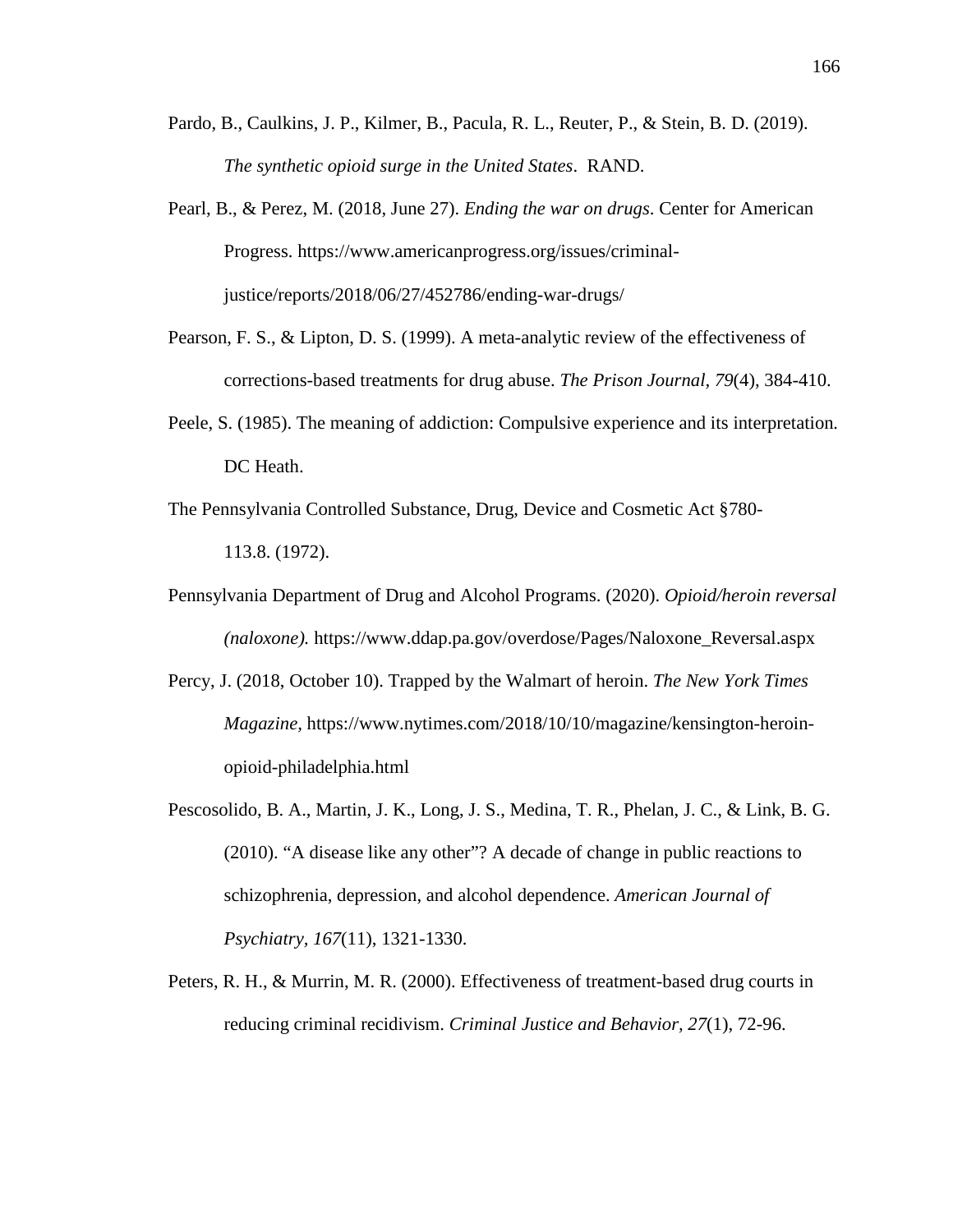- Petrocelli, M., Oberweis, T., Smith, M. R., & Petrocelli, J. (2014). Assessing police attitudes toward drugs and drug enforcement. *American Journal of Criminal Justice, 39*(1), 22-40.
- Petrocelli, M. & Smith, M.R. (2000). The implementation of a use of force study: Lessons learned for practitioners and researchers. Police Forum, 10(3), 1-3.
- Petry, N. M., Alessi, S. M., & Rash, C. J. (2011). Contingency management treatment of drug and alcohol use disorders. In J. Poland & G. Graham, (Eds.), *Addiction and Responsibility* (pp. 225-245). MIT Press.
- Philadelphia Police Department (2015, February 6). *Naloxone Administration Program*. http://www.phillypolice.com/assets/directives/D4.22-

NaloxoneAdministrationProgram.pdf

- Pickard, H. (2012). The purpose in chronic addiction. *AJOB Neuroscience, 3*(2), 40-49.
- Pickard, H. (2017). Responsibility without blame for addiction. *Neuroethics*, *10*(1), 169- 180.
- Pickard, H., Ahmed, S. H., & Foddy, B. (2015). Alternative models of addiction [Editorial]. *Frontiers in Psychiatry, 6,* 1-2.
- Pierce, G. (1987). *Evaluation of an experiment in proactive police intervention in the field of domestic violence using repeat call analysis.* The Boston Fenway Project

Pierce, J. P., Gilpin, E. A., Emery, S. L., White, M. M., Rosbrook, B., & Berry, C. C. (1998). Has the California tobacco control program reduced smoking? *JAMA, 280*(10), 893-899.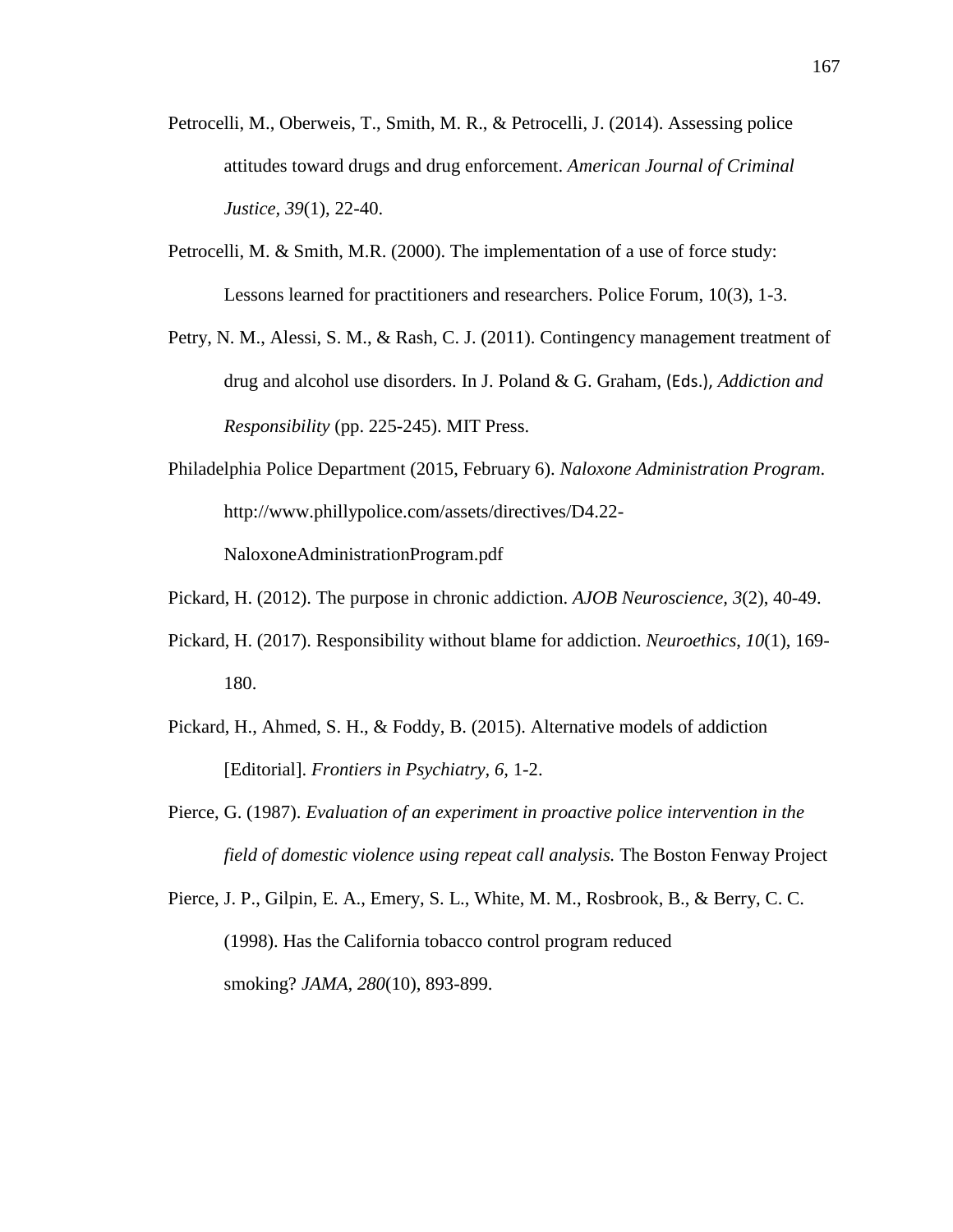- Pligt, J. V. D., & De Vries, N. K. (1998). Expectancy-value models of health behaviour: The role of salience and anticipated affect. *Psychology and Health*, *13*(2), 289- 305.
- Police1. (2020). *COVID-19: Law enforcement deaths*.

https://www.police1.com/coronavirus-covid-19/articles/covid-19-lawenforcement-deaths-3ftkdPnVffq55iHU/

- Police Executive Research Forum. (2016). *Building successful partnerships between law enforcement and public health agencies to address opioid use*. COPS Office Emerging Issues Forums. Office of Community Oriented Policing Service.
- Police Executive Research Forum. (2020). *Responding to COVID-19*. <https://www.policeforum.org/coronavirus#wellness>
- Pollini, R. A., McCall, L., Mehta, S. H., Vlahov, D., & Strathdee, S. A. (2006). Non-fatal overdose and subsequent drug treatment among injection drug users. *Drug and Alcohol Dependence, 83*(2), 104-110.
- Porter, J., & Jick, H. (1980). Addiction rare in patients treated with narcotics. *The New England Journal of Medicine, 302*(2), 123.
- Posner, J., & Burke, C. A. (1985). The effects of naloxone on opiate and placebo analgesia in healthy volunteers. *Psychopharmacology, 87*(4), 468-472.
- Potter, G. (2013). *The organization of policing*. Police Studies | Online Degree Programs. https://plsonline.eku.edu/insidelook/organization-policing
- Purviance, D., Ray, B., Tracy, A., & Southard, E. (2017). Law enforcement attitudes towards naloxone following opioid overdose training. *Substance Abuse, 38*(2), 177-182.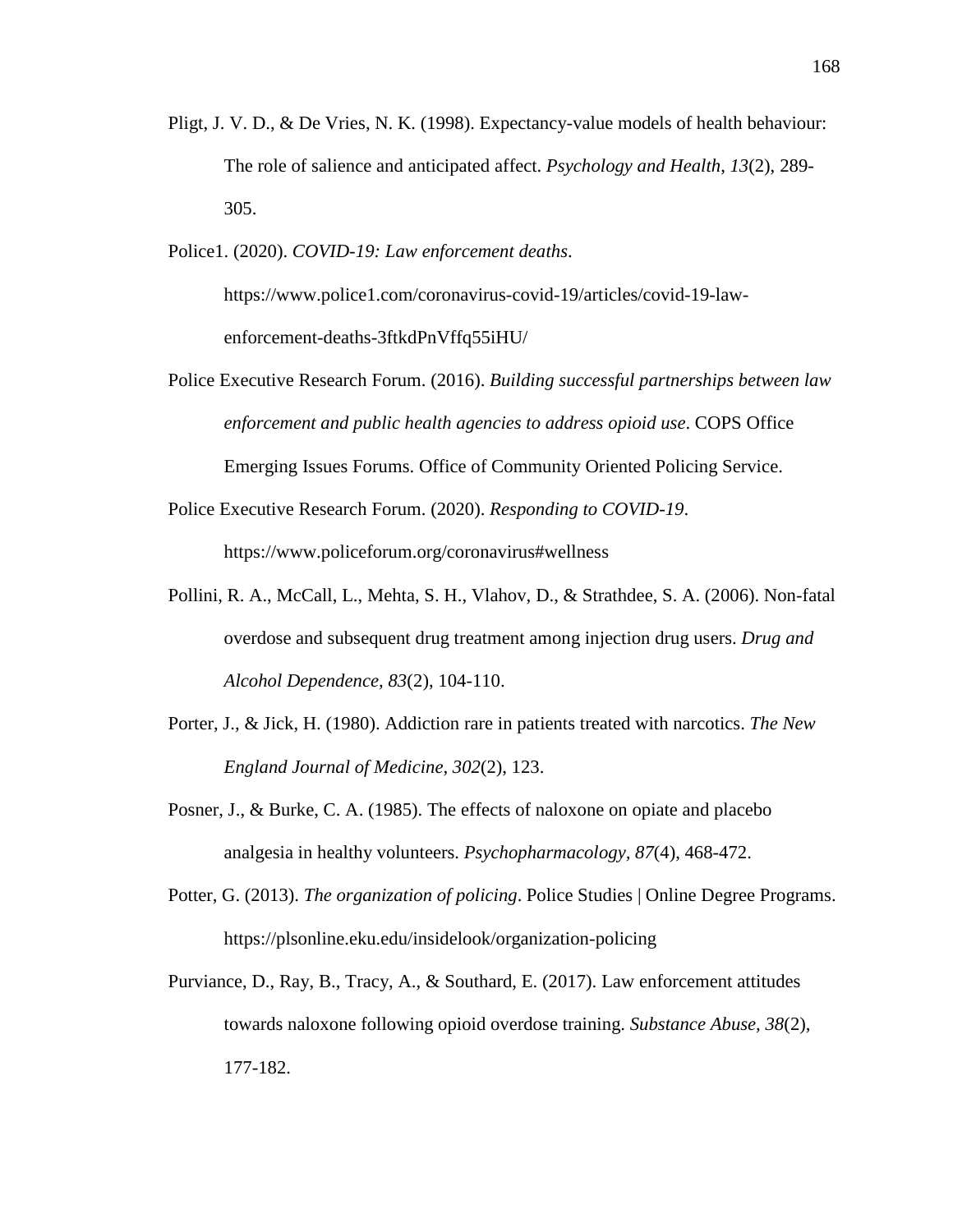- Radcliffe, P., & Stevens, A. (2008). Are drug treatment services only for 'thieving junkie scumbags'? Drug users and the management of stigmatized identities. *Social Science & Medicine*, *67*(7), 1065-1073.
- Raffaeli, W., & Arnaudo, E. (2017). Pain as a disease: An overview. *Journal of Pain Research, 10*, 2003-2008.
- Rando, J., Broering, D., Olson, J. E., Marco, C., & Evans, S. B. (2015). Intranasal naloxone administration by police first responders is associated with decreased opioid overdose deaths. *The American Journal of Emergency Medicine, 33*(9), 1201-1204.
- Rees, D. I., Sabia, J. J., Argys, L. M., Latshaw, J., & Dave, D. (2019). With a Little Help from My Friends: The Effects of Naloxone Access and Good Samaritan Laws on Opioid-Related Deaths. *The Journal of Law and Economics, 62*(1),1-27.
- Resignato, A. J. (2000). Violent crime: A function of drug use or drug enforcement? *Applied Economics, 32*(6), 681-688.
- Richardson, I. (2020, June 5). Fact check: CDC's estimates COVID-19 death rate around 0.26%, doesn't confirm it*. USA Today*.https://www.usatoday.com/story/news/factcheck/2020/06/05/fact-checkcdc-estimates-covid-19-death-rate-0-26/5269331002/
- Rise, J., & Halkjelsvik, T. (2019). Conceptualizations of addiction and moral responsibility. *Frontiers in Psychology*, *10*, 1483.
- Rivers, L., Norris, A., & McGarrell, E. F. (2012). Mental model of the drug market intervention. *Journal of Drug Issues, 42*(1), 59-81.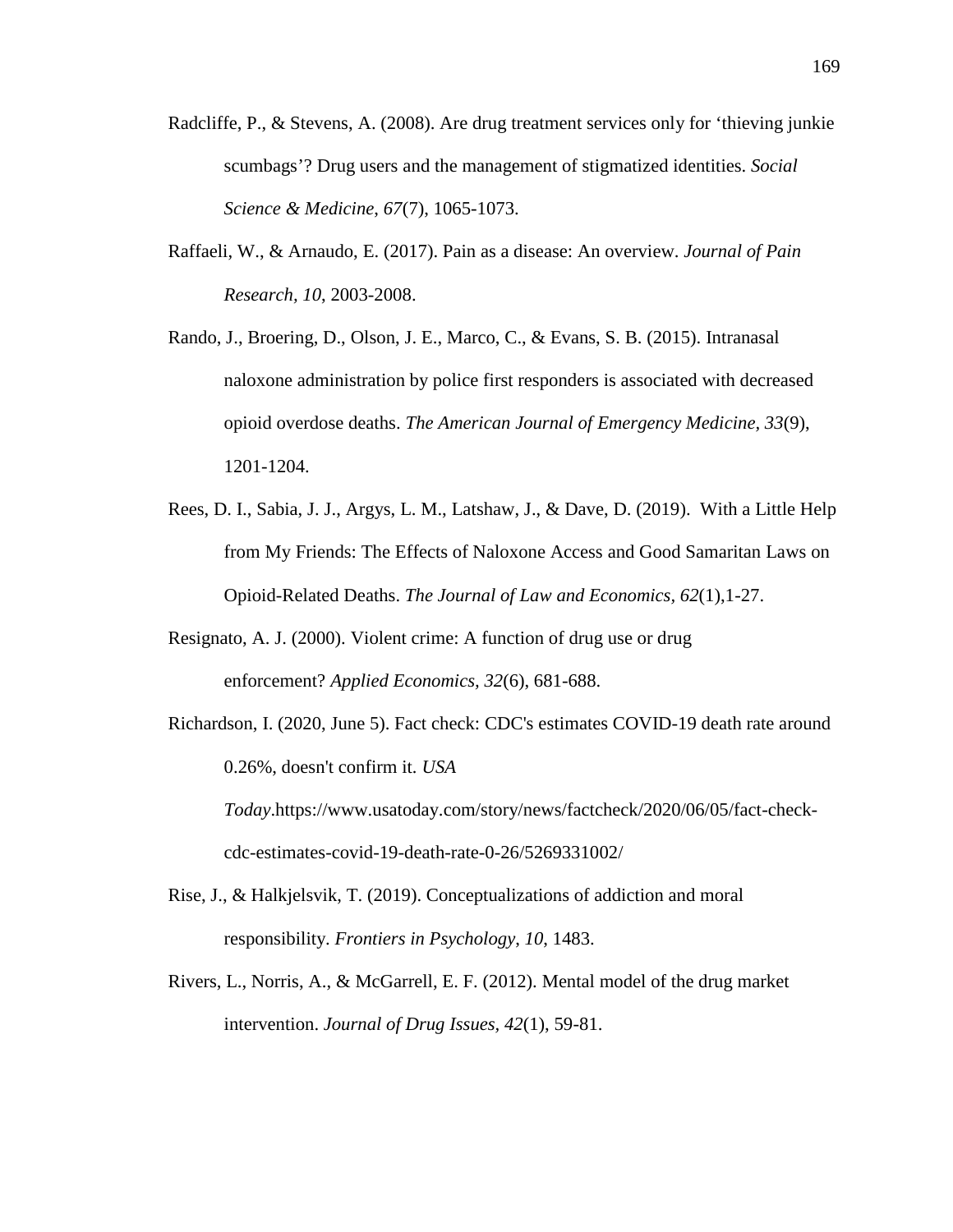- Robinson, S. M., & Adinoff, B. (2016). The classification of substance use disorders: Historical, contextual, and conceptual considerations. *Behavioral Sciences, 6*(3), 18.
- Rogers, R. (1983). Cognitive and physiological processes in fear-based attitude change: A revised theory of protection motivation. In J. Cacioppo & R. Petty (Eds.), *Social psychophysiology: A sourcebook* (pp. 153–176). Guilford Press.
- Rogers, R., & Prentice-Dunn, S. (1997). Protection motivation theory. In D. S. Gochman (Ed.), *Handbook of health behavior research I: Personal and social determinants* (pp. 113–132). Plenum Press.
- Rogers, R. W. (1975). A protection motivation theory of fear appeals and attitude change. *The Journal of Psychology*, *91*(1), 93-114.
- Room, R. (2005). Stigma, social inequality and alcohol and drug use. *Drug and Alcohol Review*, *24*(2), 143-155.
- Rose, G. A. (1992). *The strategy of preventive medicine*. Oxford University Press.
- Rossi, P. H., Waite, E., Bose, C. E., & Berk, R. E. (1974). The seriousness of crimes: Normative structure and individual differences. *American Sociological Review, 39*(2), 224–237.
- Rudd, R. A., Aleshire, N., Zibbell, J. E., & Gladden, M. (2016). Increases in drug and opioid overdose deaths—United States, 2000–2014. *American Journal of Transplantation, 16*(4), 1323-1327.
- Russell, C., Davies, J. B., & Hunter, S. C. (2011). Predictors of addiction treatment providers' beliefs in the disease and choice models of addiction. *Journal of Substance Abuse Treatment*, *40*(2), 150-164.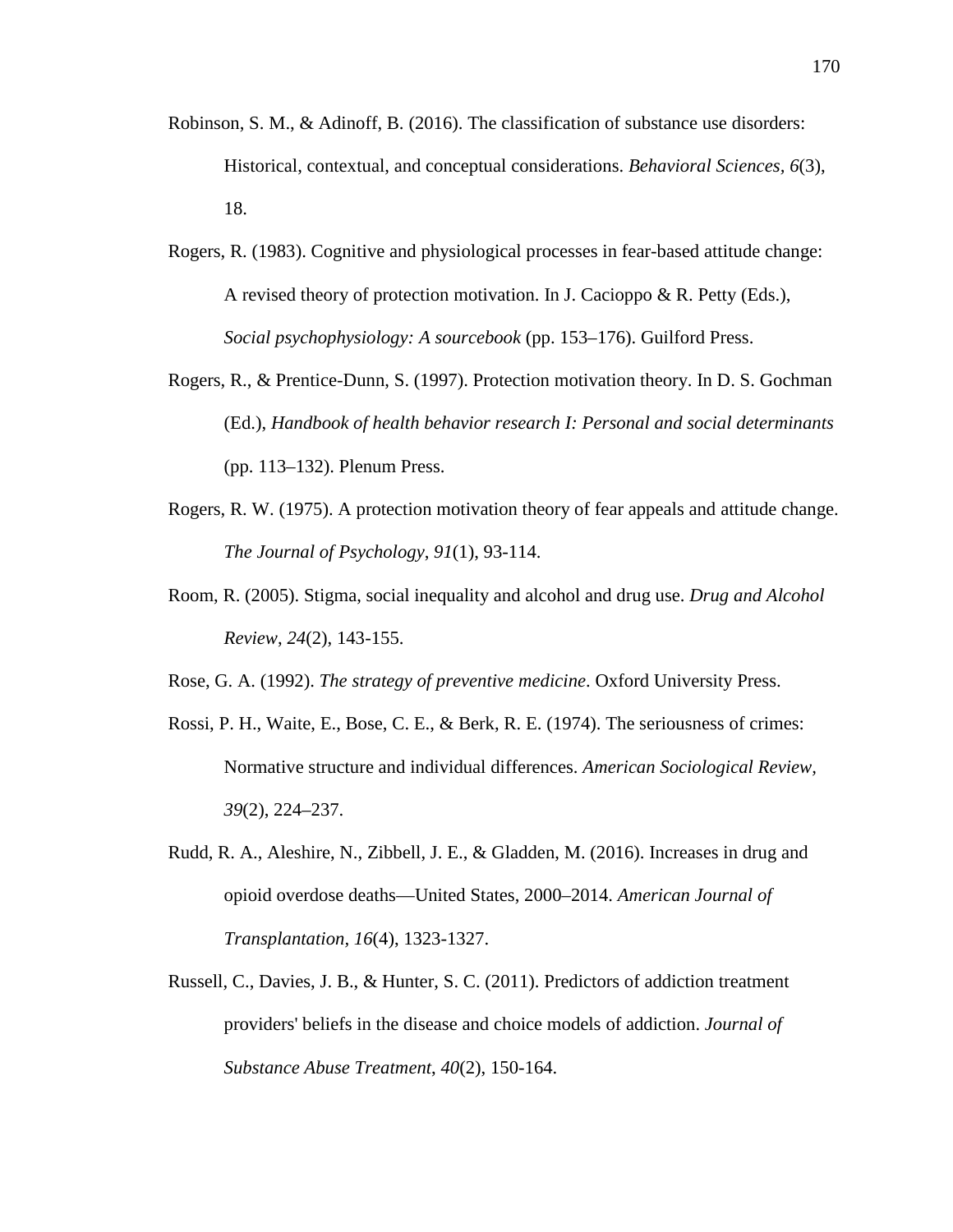- Rybak, S. A. (2017, June 22). On the front lines: Fighting the opioid addiction with Narcan. *Chestnut Hill Local*. https://www.chestnuthilllocal.com/2017/06/22/onthe-front-lines-fighting-the-opioid-addiction-with-narcan/
- Rzasa Lynn, R., Galinkin, J. L. (2018). Naloxone dosage for opioid reversal: Current evidence and clinical implications. *Therapeutic Advances in Drug Safety, 9*(1), 63-88.
- Samuels, K. (2006). Rule of law reform in post-conflict countries: Operational initiatives and lessons learnt. *World Bank Social Development Papers Series.* World Bank.
- Satula, G. (2020, April 13). *PPE considerations for law enforcement during the COVID-19 pandemic*. PoliceOne. https://www.policeone.com/police-products/wmdequipment/ppe/articles/ppe-considerations-for-law-enforcement-during-the-covid-19-pandemic-iwWnmbZSW5Umb8XQ/
- Saucier, C. D., Zaller, N., Macmadu, A., & Green, T. C. (2016). An initial evaluation of law enforcement overdose training in Rhode Island. *Drug and Alcohol Dependence, 162*, 211-218.
- Schaler, J. A. (1995). The Addiction Belief Scale. *International Journal of the Addictions, 30*(2), 117-134.
- Schiller, E. Y., & Mechanic, O. J. (2019). Opioid overdose. *StatPearls [internet]*. StatPearls Publishing.
- Schlosser, M. (2020). Community relations & community-oriented policing. In K. Papazoglou, & D. M. Blumberg (Eds.), *Power* (pp. 219-236) Academic Press.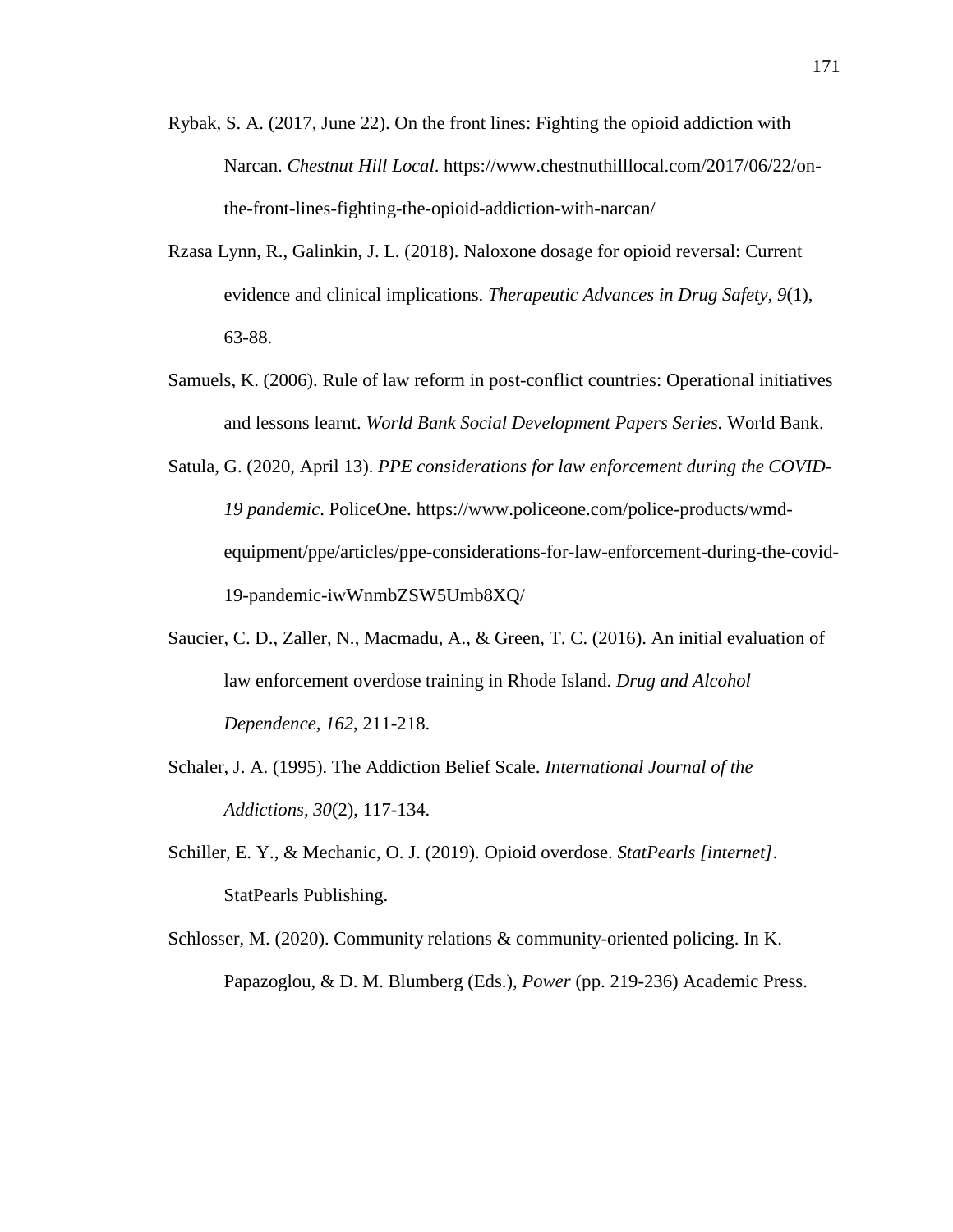- Scholl, L., Seth, P., Kariisa, M., Wilson, N., & Baldwin, G. (2019). *Drug and opioidinvolved overdose deaths — United States, 2013–2017.*Centers for Disease Control and Prevention.
- Schuckit, M. A. (2016). Treatment of opioid-use disorders. *New England Journal of Medicine, 375*(4), 357-368.
- Schulenberg, J. L. (2015). Moving beyond arrest and reconceptualizing police discretion: An investigation into the factors affecting conversation, assistance, and criminal charges. *Police Quarterly, 18*(3), 244-271.
- Schuppe, J. (2020, April 4). Police get creative to stay safe and keep order as coronavirus spreads. *NBC News*. https://www.nbcnews.com/news/us-news/police-getcreative-stay-safe-keep-order-coronavirus-spreads-n1176211
- Schwartz, R. P., Jaffe, J. H., O'Grady, K. E., Kinlock, T. W., Gordon, M. S., Kelly, S. M., Wilson, M. E., & Ahmed, A. (2009). Interim methadone treatment: impact on arrests. *Drug and alcohol dependence*, *103*(3), 148–154.
- Scudellari, M. (2020, August 5). *How the pandemic might play out in 2021 and beyond*. Nature Portfolio. https://www.nature.com/articles/d41586-020-02278-5
- Seal, K. H., Downing, M., Kral, A. H., Singleton-Banks, S., Hammond, J. P., Lorvick, J., Ciccarone, D., & Edlin, B. R. (2003). Attitudes about prescribing take-home naloxone to injection drug users for the management of heroin overdose: a survey of street-recruited injectors in the San Francisco Bay Area. *Journal of urban health: bulletin of the New York Academy of Medicine*, *80*(2), 291–301.
- Seal, K. H., Thawley, R., Gee, L., Bamberger, J., Kral, A. H., Ciccarone, D., Downing, M., & Edlin, B. R. (2005). Naloxone distribution and cardiopulmonary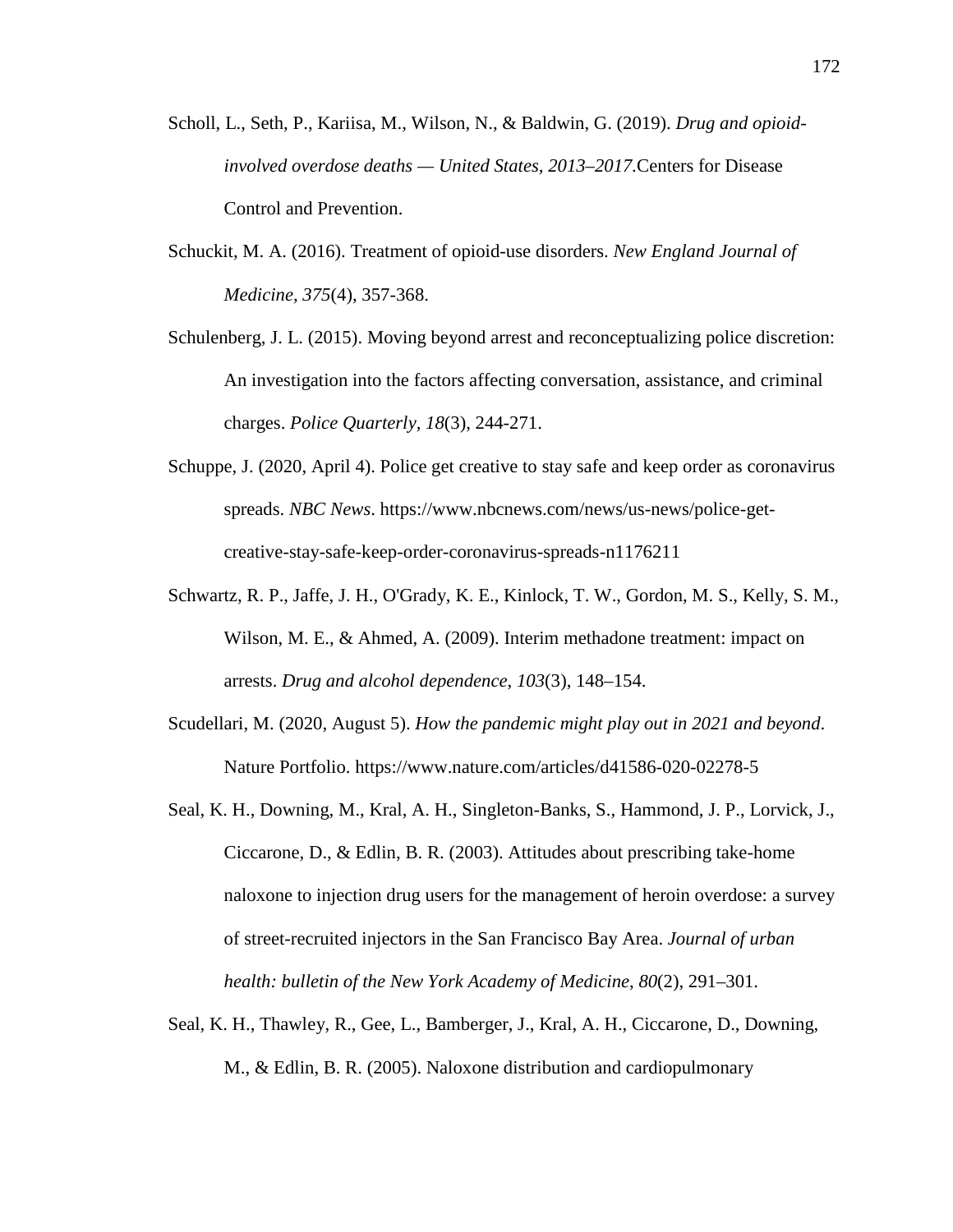resuscitation training for injection drug users to prevent heroin overdose death: a pilot intervention study. *Journal of urban health : bulletin of the New York Academy of Medicine*, *82*(2), 303–311.

- Sergeev, B., Karpets, A., Sarang, A., & Tikhonov, M. (2003). Prevalence and circumstances of opiate overdose among injection drug users in the Russian federation. *Journal of Urban Health, 80*(2), 212-219.
- Sherman, S. G., Cheng, Y., & Kral, A. H. (2007). Prevalence and correlates of opiate overdose among young injection drug users in a large US city. *Drug and Alcohol Dependence, 88*(2-3), 182-187.
- Shillair, R. (2020). Protection Motivation Theory. *The International Encyclopedia of Media Psychology*, 1-3.
- Sitharthan, T., & Kavanagh, D. J. (1990). Role of self-efficacy in predicting outcomes from a programme for controlled drinking. *Drug and Alcohol Dependence, 27*(1), 87-94.
- Sim, M. R. (2020). The COVID-19 pandemic: Major risks to healthcare and other workers on the front line. *Occupational and Environmental Medicine*, *77*(5), 281- 282. https://oem.bmj.com/content/77/5/281
- Singhal T. (2020). A review of coronavirus disease-2019 (COVID-19). *Indian Journal of Pediatrics*, *87*(4), 281–286. https://doi.org/10.1007/s12098-020-03263-6
- Skolnick, P. (2018). The opioid epidemic: Crisis and solutions. *Annual Review of Pharmacology and Toxicology, 58*, 143-159.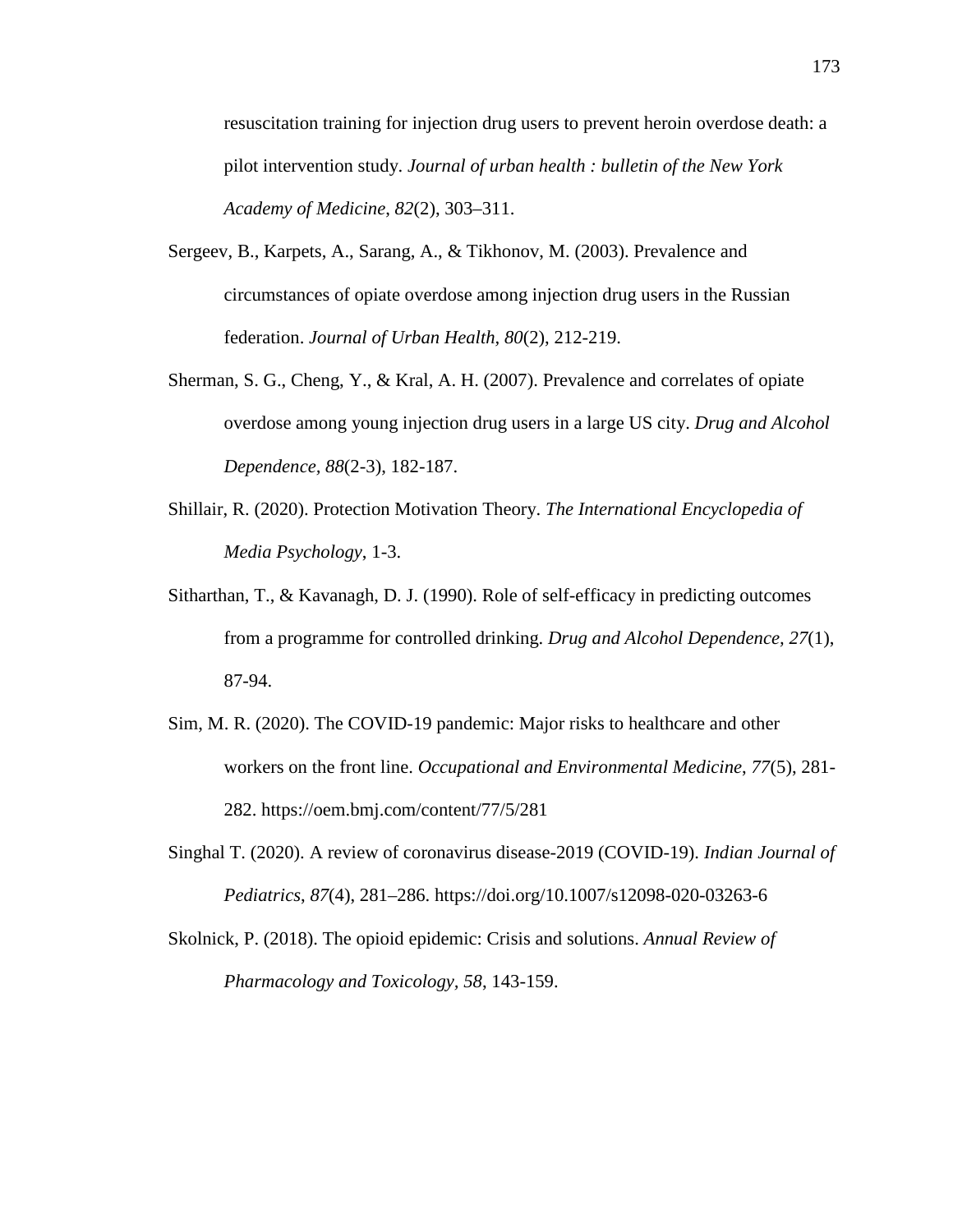- Smart, R., Kase, C. A., Taylor, E. A., Lumsden, S., Smith, S. R., & Stein, B. D. (2020). Strengths and weaknesses of existing data sources to support research to address the opioids crisis. *Preventive Medicine Reports, 17*, 101015.
- Smyser, P. A., & Lubin, J. S. (2018). Surveying the opinions of Pennsylvania chiefs of police toward officers carrying and administering naloxone. *The American Journal of Drug and Alcohol Abuse, 44*(2), 244-251.
- Stephens, R. S., Wertz, J. S., & Roffman, R. A. (1995). Self-efficacy and marijuana cessation: A construct validity analysis. *Journal of Consulting and Clinical Psychology, 63*(6), 1022-1031.
- Strahler, J., & Ziegert, T. (2015). Psychobiological stress response to a simulated school shooting in police officers. *Psychoneuroendocrinology, 51*, 80-91.
- Strang, J., Manning, V., Mayet, S., Best, D., Titherington, E., Santana, L., Offor, E., & Semmler, C. (2008). Overdose training and takehome naloxone for opiate users: Prospective cohort study of impact on knowledge and attitudes and subsequent management of overdoses. *Addiction, 103*(10), 1648-1657.
- Stogner, J., Miller, B. L., & McLean, K. (2020). Police stress, mental health, and resiliency during the COVID-19 pandemic. *American Journal of Criminal Justice*, *45*(4), 718-730.
- Strike, C., Hopkins, S., & Watson, T. M. (2013). *Best practice recommendations for Canadian harm reduction programs that provide service to people who use drugs and are at risk for HIV, HCV, and other harms*. Working Group on Best Practice for Harm Reduction Programs in Canada.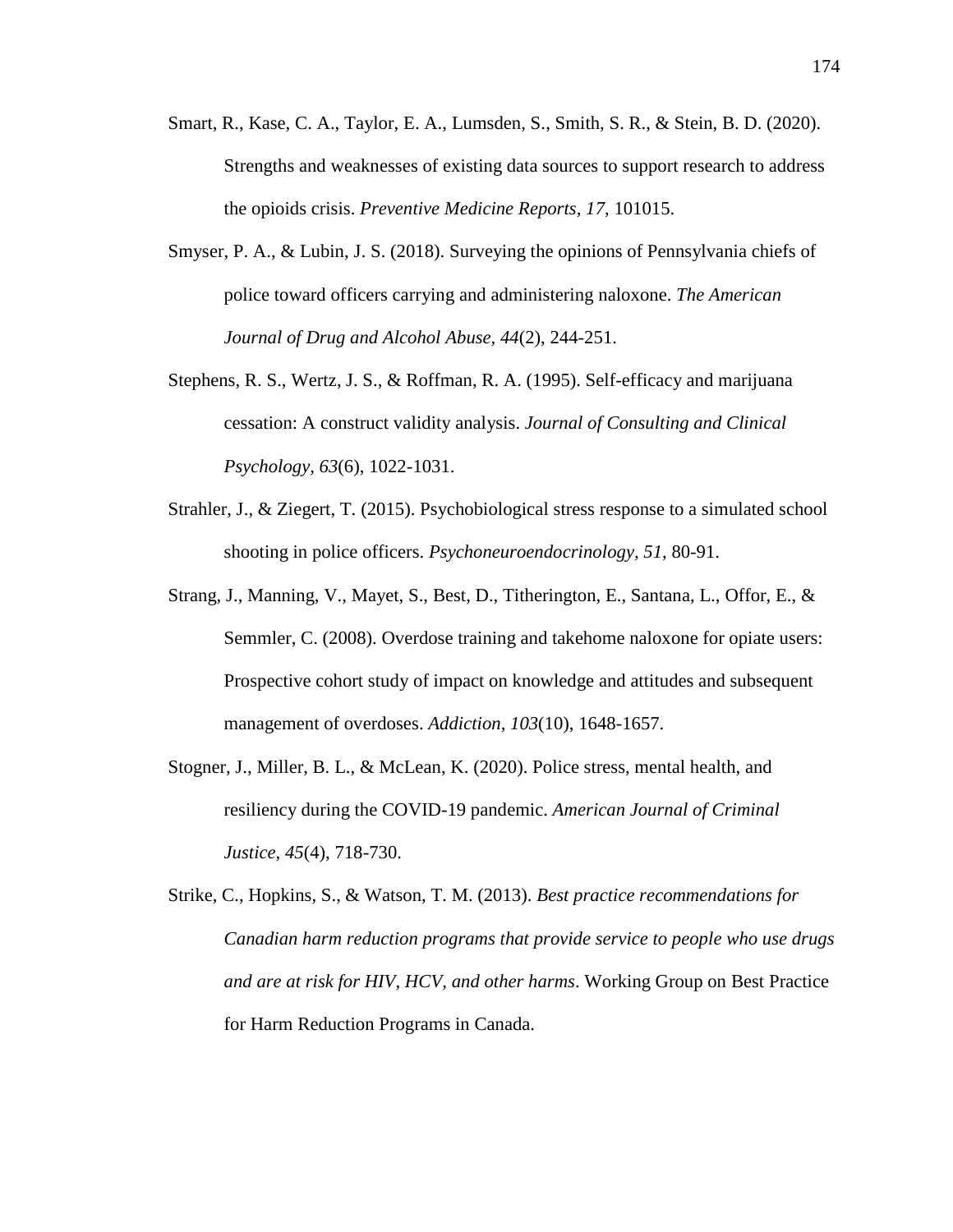- Stuart, H. (2017). Mental illness stigma expressed by police to police. *The Israel Journal of Psychiatry and Related Sciences*, *54*(1), 18-23.
- Stylianou, S. (2003). Measuring crime seriousness perceptions: What have we learned and what else do we want to know? *Journal of Criminal Justice, 31*(1), 37-56.

Substance Abuse and Mental Health Services Administration. (2019). *Medicationassisted treatment (MAT) in the criminal justice system: Brief guidance to the states* (PEP19-MATBRIEFCJS). https://store.samhsa.gov/product/Medication-Assisted-Treatment-MAT-in-the-Criminal-Justice-System-Brief-Guidance-to-the-States/PEP19-MATBRIEFCJS

Substance Abuse and Mental Health Services Administration (US), & Office of the Surgeon General (US). (2018). *Facing addiction in America: The Surgeon General's spotlight on opioids*. US Department of Health and Human Services.

Substance Abuse and Mental Health Services Administration. (2018). *First responders: Behavioral health concerns, emergency response, and trauma*. https://www.samhsa.gov/sites/default/files/dtac/supplementalresearchbulletin-

firstresponders-may2018.pdf

Substance Abuse and Mental Health Services Administration. (2020). *Guidance for law enforcement and first responders administering naloxone.* https://www.samhsa.gov/sites/default/files/guidance-law-enforcement-first-

responders-administering-naloxone.pdf

Substance Abuse and Mental Health Services. (2021, September 13). *Types of disasters.* https://www.samhsa.gov/find-help/disaster-distress-helpline/disaster-types.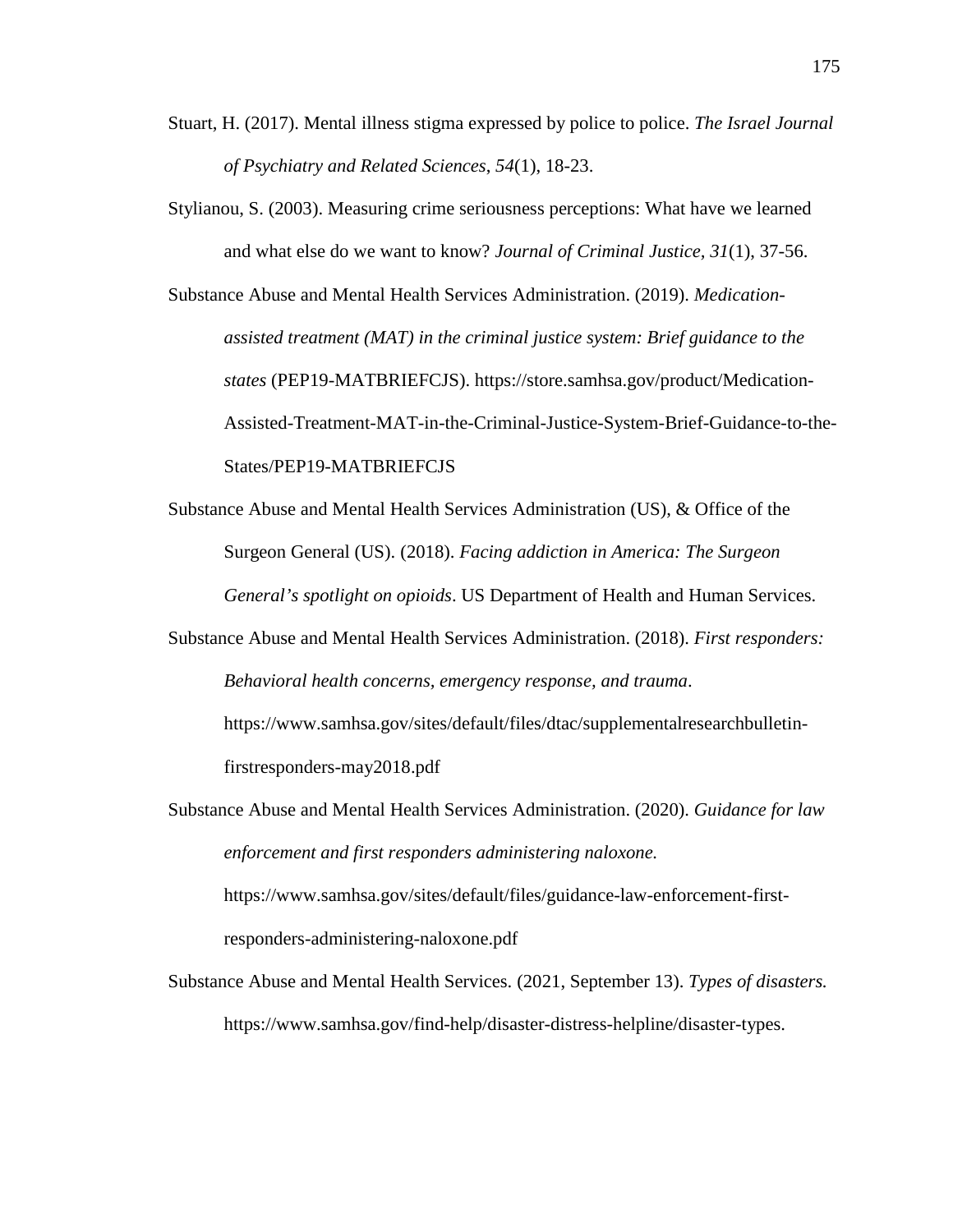- Sun, I. Y. (2003). Police officers' attitudes toward their role and work: A comparison of black and white officers. *American Journal of Criminal Justice, 28*(1), 89-108.
- Szapocznik, J., Prado, G., Burlew, A. K., Williams, R. A., & Santisteban, D. A. (2007). Drug abuse in African American and Hispanic Adolescents: Culture, development, and behavior. *Annual Review of Clinical Psychology, 3,* 77–105.
- Taber, K. S. (2018). The use of Cronbach's alpha when developing and reporting research instruments in science education. *Research in Science Education*, *48*(6), 1273-1296.
- Tandberg, D., & Abercrombie, D. (1982). Treatment of heroin overdose with endotracheal naloxone. *Annals of Emergency Medicine, 11*(8), 443-445.
- Thomas, A. R., & Schwartz, R. M. (2019). At-risk populations to unintentional and intentional fentanyl and fentanyl exposure. *Journal of Transportation Security, 12*(3-4), 73-82.
- Thombs, D. L. (2006). *Introduction to addictive behaviors* (3rd ed.). Guilford Press.
- Thombs, D. L., & Osborn, C. J. (2019). *Introduction to addictive behaviors* (5th ed.). Guilford Press.
- Tobin, K. E., Davey, M. A., & Latkin, C. A. (2005). Calling emergency medical services during drug overdose: An examination of individual, social and setting correlates. *Addiction, 100*(3), 397-404.
- Tobin, K. E., Sherman, S. G., Beilenson, P., Welsh, C., & Latkin, C. A. (2009). Evaluation of the staying alive programme: Training injection drug users to properly administer naloxone and save lives. *International Journal of Drug Policy, 20*(2), 131-136.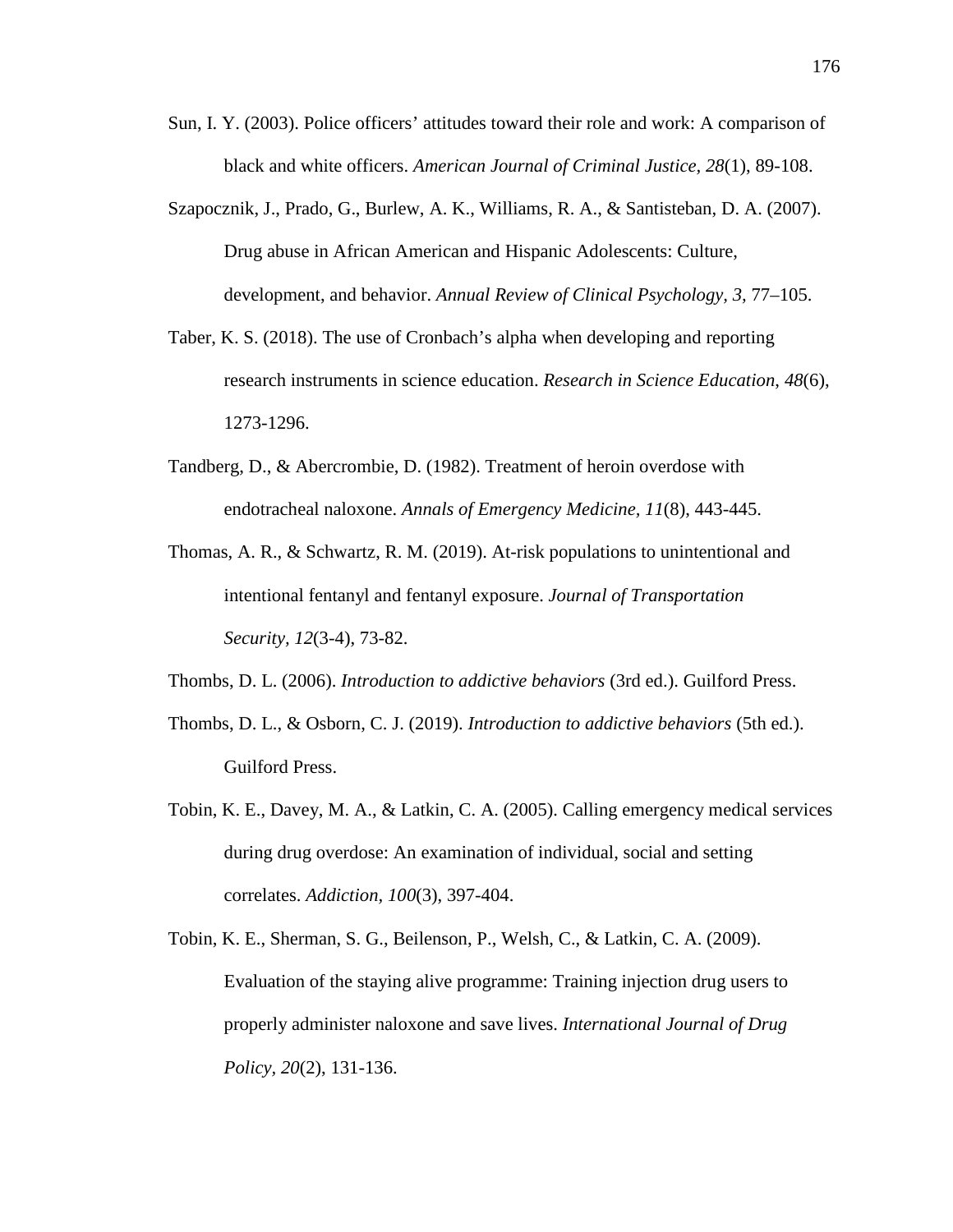- Tracy, M., Piper, T. M., Ompad, D., Bucciarelli, A., Coffin, P. O., Vlahov, D., & Galea, S. (2005). Circumstances of witnessed drug overdose in New York City: Implications for intervention. *Drug and Alcohol Dependence, 79*(2), 181-190.
- Traynor, K. (2016). Experts weigh minimum naloxone dose as opioid crisis evolves. *American Journal of Health-System Pharmacy, 73*(23), 1892–1894. https://doi.org/10.2146/news160067
- Tsai, A. C., Kiang, M. V., Barnett, M. L., Beletsky, L., Keyes, K. M., McGinty, E. E., Smith, L. R., Strathdee, S. A., Wakeman, S. E., & Venkataramani, A. S. (2019). Stigma as a fundamental hindrance to the United States opioid overdose crisis response. *PLoS medicine*, *16*(11), e1002969.
- Tuck, A., & Stossel, L. (2019). Therapeutic Communities and the Judicial System in the United States. In J.D. Avery & K.A. Kast (Eds.), *The Opioid Epidemic and the Therapeutic Community Model* (pp. 113-132). Springer Nature Switzerland AG.
- Turner, S., Longshore, D., Wenzel, S., Deschenes, E., Greenwood, P., Fain, T., Harrell, A., Morral, A., Taxman, F., Iguchi, M., Greene, J., & McBride, D. (2002). A decade of drug treatment court research. *Substance use & misuse*, *37*(12-13), 1489–1527.
- The United States Department of Labor. (2019). *National Census of Fatal Occupational Injuries in 2018*. Bureau of Labor

Statistics. https://www.bls.gov/news.release/pdf/cfoi.pdf

University of Maryland. (2020, April 3). Wearing surgical masks in public could help slow COVID-19 pandemic's advance: Masks may limit the spread diseases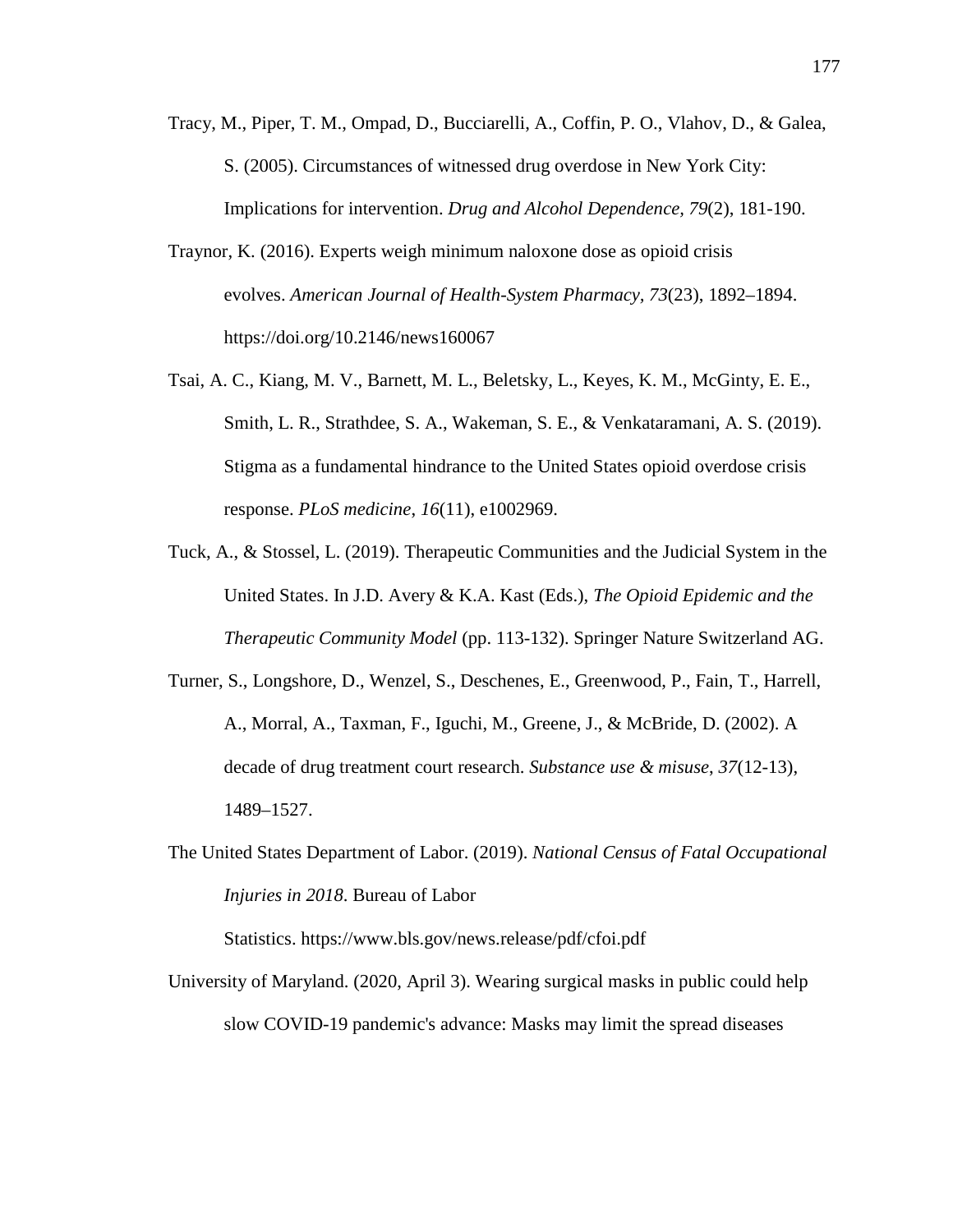including influenza, rhinoviruses and coronaviruses. *Science Daily*. www.sciencedaily.com/releases/2020/04/200403132345.htm

- US Legal. (n.d.). Vice crimes law and legal definition https://definitions.uslegal.com/v/vice-crimes/
- Uusitalo, S., Salmela, M., & Nikkinen, J. (2013). Addiction, agency and affects: Philosophical perspectives. *Nordic Studies on Alcohol and Drugs*, *30*(1-2), 33-50.
- Van Boekel, L. C., Brouwers, E. P., Van Weeghel, J., & Garretsen, H. F. (2013). Stigma among health professionals towards patients with substance use disorders and its consequences for healthcare delivery: Systematic review. *Drug and Alcohol Dependence*, *131*(1-2), 23-35.
- Van Gundy, K. T. (2006). *Substance abuse in rural and small town America*. Carsey Institute. https://scholars.unh.edu/cgi/viewcontent.cgi?article=1006&context=cars ey
- Volkow, N. (2008). Comment: It's time for addiction science to supersede stigma. *Science News, 174*(10), 40.
- Volkow, N. D. (2020). Stigma and the toll of addiction. *New England Journal of Medicine*, *382*(14), 1289-1290.
- Wagner, K. D., Bovet, L. J., Haynes, B., Joshua, A., & Davidson, P. J. (2016). Training law enforcement to respond to opioid overdose with naloxone: Impact on knowledge, attitudes, and interactions with community members. *Drug and Alcohol Dependence, 165*, 22-28.
- Wagner, K. D., Valente, T. W., Casanova, M., Partovi, S. M., Mendenhall, B. M., Hundley, J. H., Gonzalez, M., & Unger, J. B. (2010). Evaluation of an overdose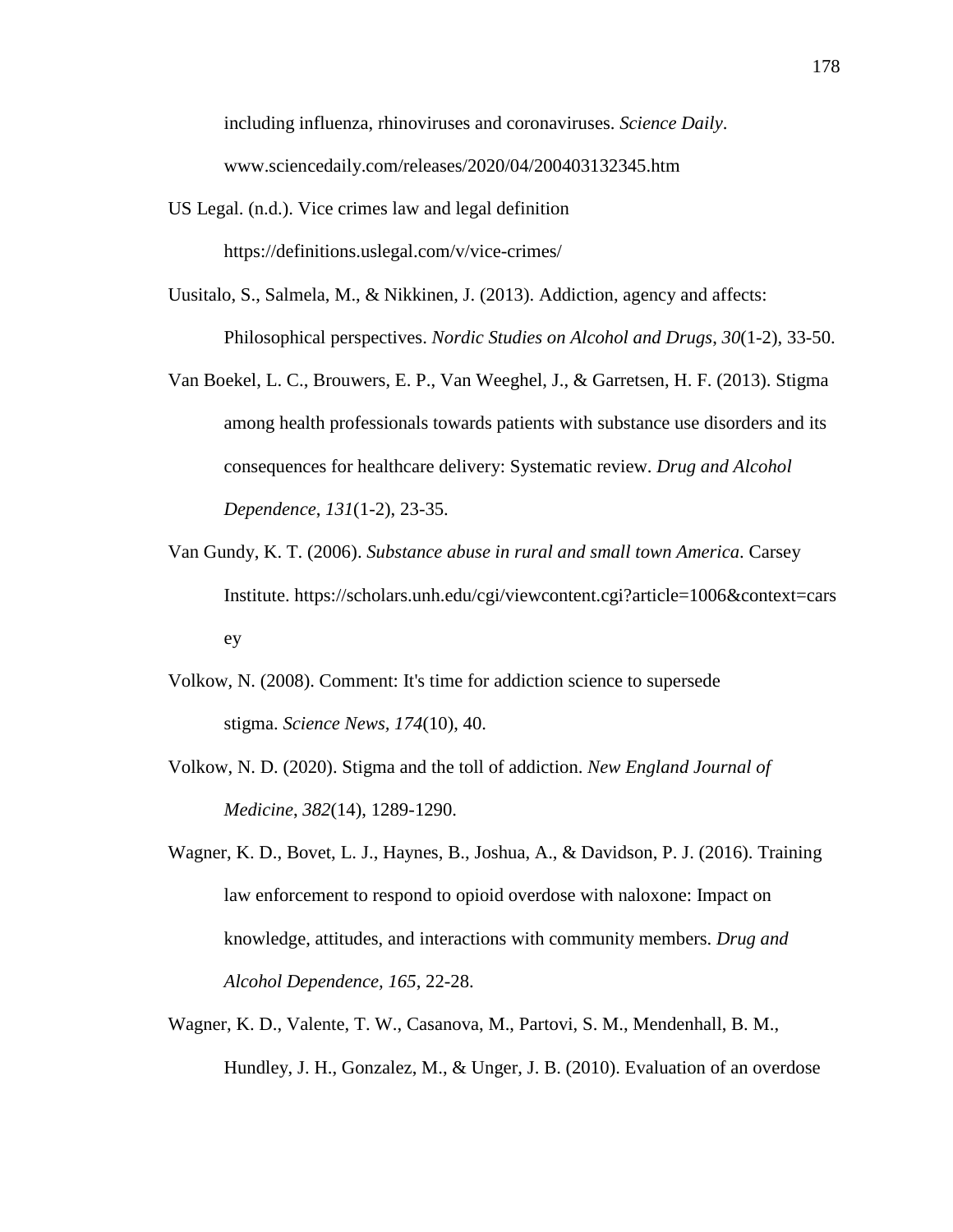prevention and response training programme for injection drug users in the skid row area of Los Angeles, CA. *International Journal of Drug Policy, 21*(3), 186- 193.

- Walker, S. (1993). *Taming the system: The control of discretion in criminal justice, 1950- 1990.* Oxford University Press on Demand.
- Walley, A. Y., Xuan, Z., Hackman, H. H., Quinn, E., Doe-Simkins, M., Sorensen-Alawad, A., Ruiz, S., & Ozonoff, A. (2013). Opioid overdose rates and implementation of overdose education and nasal naloxone distribution in Massachusetts: Interrupted time series analysis. *BMJ, 346*, 1-13.
- Wan, W. (2020, December 3). Pandemic is pushing America's 911 system to 'breaking point,' ambulance operators say. Surging demand, financial strain are leaving ambulance corps exhausted and running out of funds. *The Washington Post*. https://www.washingtonpost.com/health/2020/12/03/911-ambulance-servicesbreaking-point/.
- Wang, S. (2019). Historical review: Opiate addiction and opioid receptors. *Cell Transplantation, 28*(3), 233-238.
- Wang, W., Xu, Y., Gao, R., Lu, R., Han, K., Wu, G., & Tan, W. (2020). Detection of SARS-CoV-2 in different types of clinical specimens. *JAMA*, *323*(18), 1843- 1844.
- Wardhan, R., & Chelly, J. (2017). Recent advances in acute pain management: Understanding the mechanisms of acute pain, the prescription of opioids, and the role of multimodal pain therapy. *F1000Research, 6*, 1-10.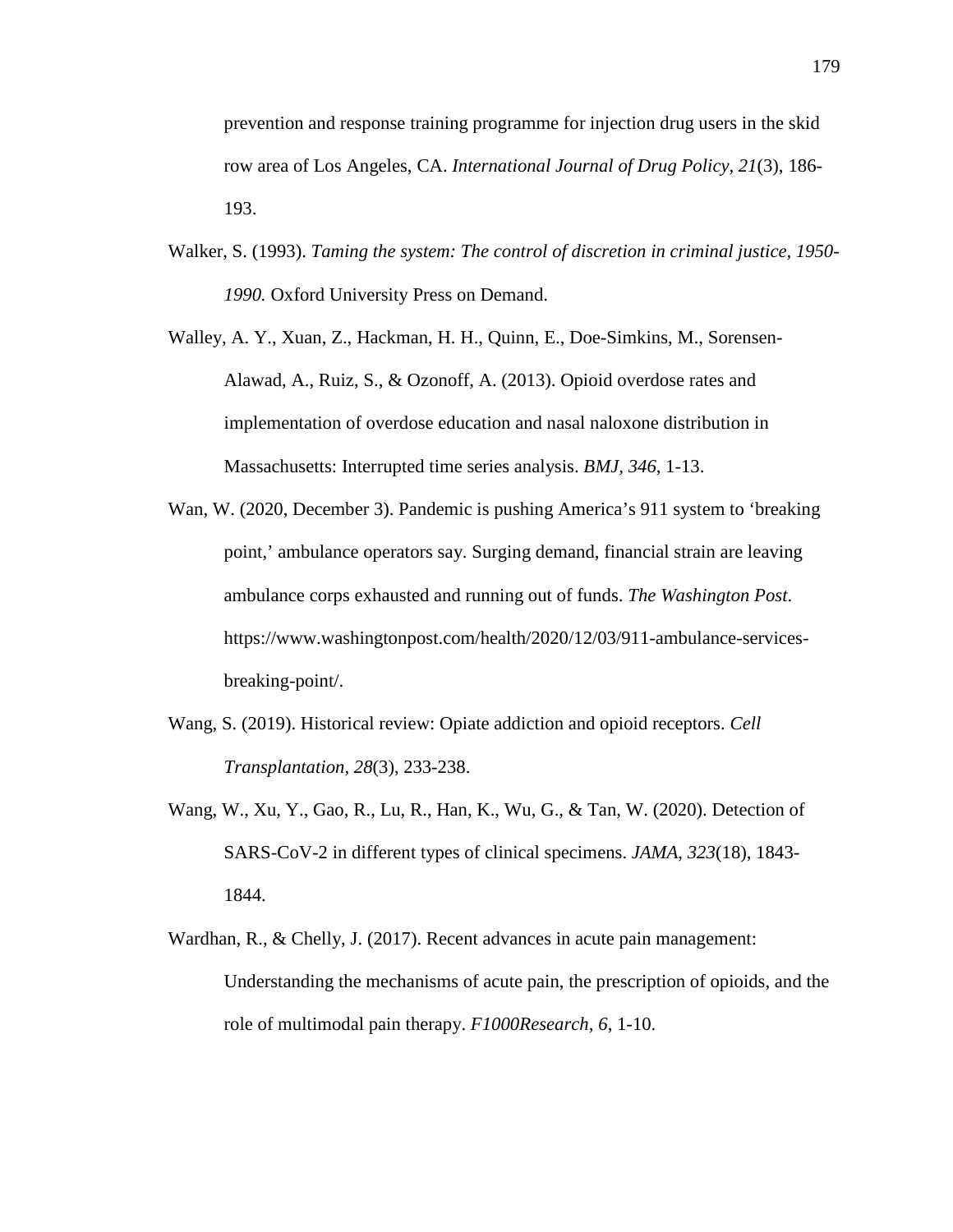- Warner-Smith, M., Darke, S., & Day, C. (2002). Morbidity associated with nonfatal heroin overdose. *Addiction, 97*(8), 963-967.
- Warner, M., Chen, L. H., Makuc, D. M., Anderson, R. N., & Miniño, A. M. (2011). Drug poisoning deaths in the United States, 1980-2008. *NCHS Data Brief,* (81), 1-8.
- Weber, J. M., Tataris, K. L., Hoffman, J. D., Aks, S. E., & Mycyk, M. B. (2012). Can nebulized naloxone be used safely and effectively by emergency medical services for suspected opioid overdose? *Prehospital Emergency Care, 16*(2), 289-292.
- Weinbaum, C. M., Sabin, K. M., & Santibanez, S. S. (2005). Hepatitis B, hepatitis C, and HIV in correctional populations: A review of epidemiology and prevention. *AIDS, 19*, S41-S46.
- Wermeling, D. P. (2013). A response to the opioid overdose epidemic: Naloxone nasal spray. *Drug Delivery and Translational Research, 3*(1), 63-74.
- Wermeling, D. P. (2015). Review of naloxone safety for opioid overdose: Practical considerations for new technology and expanded public access. *Therapeutic Advances in Drug Safety, 6*(1), 20-31.
- West, B., & Varacallo, M. (2020). Good Samaritan Laws. *StatPearls [Internet]*. StatPearls Publishing. https://www.ncbi.nlm.nih.gov/books/NBK542176/
- Westley, W. A. (1970). *Violence and the police: A sociological study of law, custom, and morality.* MIT Press.
- White House Office of National Drug Control Policy. (2013). The 2012 national drug control strategy. *Journal of Pain & Palliative Care Pharmacotherapy, 27*(1), 39- 42.

White, W. (2000). Addiction as a disease: Birth of a concept. *Counselor, 1*(1), 46- 51, 73.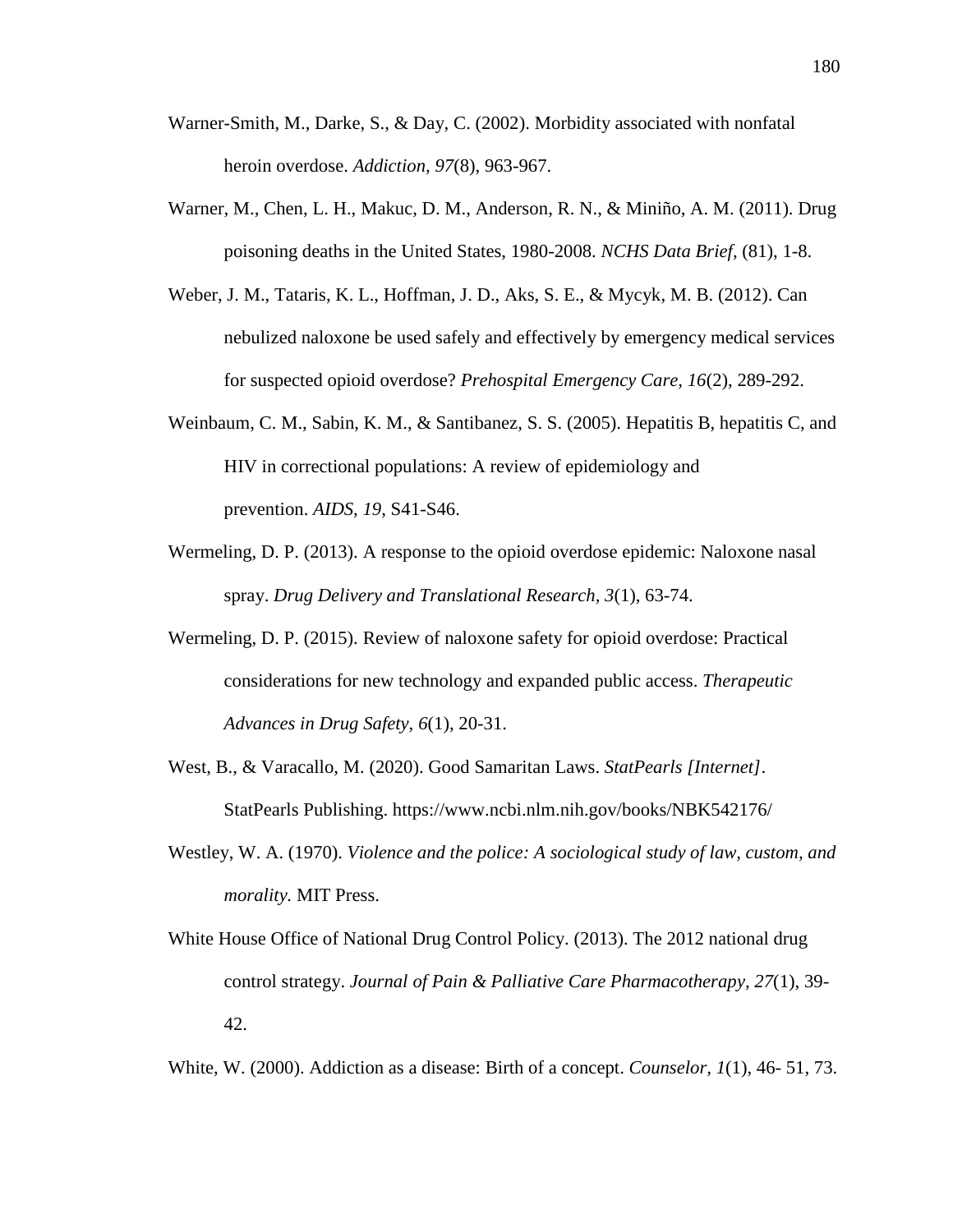- Wilkerson, R. G., Kim, H. K., Windsor, T. A., & Mareiniss, D. P. (2016). The opioid epidemic in the United States. *Emergency Medicine Clinics, 34*(2), e1-e23.
- Williams, A. V., Marsden, J., & Strang, J. (2014). Training family members to manage heroin overdose and administer naloxone: Randomized trial of effects on knowledge and attitudes. *Addiction*, *109*(2), 250-259.
- Williams, A. V., Strang, J., & Marsden, J. (2013). Development of opioid overdose knowledge (OOKS) and attitudes (OOAS) scales for take-home naloxone training evaluation. *Drug and Alcohol Dependence, 132*(1-2), 383-386.
- Williams, K., Lang, E. S., Panchal, A. R., Gasper, J. J., Taillac, P., Gouda, J., Lyng, J. W., Goodloe, J. M., & Hedges, M. (2019). Evidence-Based Guidelines for EMS Administration of Naloxone. *Prehospital emergency care : official journal of the National Association of EMS Physicians and the National Association of State EMS Directors*, *23*(6), 749–763.
- Wilson, G. P., Cullen, F. T., Latessa, E. J., & Wills, J. S. (1985). State intervention and victimless crimes: A study of police attitudes. *Journal of Police Science & Administration, 13*(1), 22–29.
- Winkelman, T. N., Chang, V. W., & Binswanger, I. A. (2018). Health, polysubstance use, and criminal justice involvement among adults with varying levels of opioid use. *JAMA Network Open, 1*(3), e180558.
- Woodward, A., & Gal, S. (2020). How coronavirus symptoms compare with those of the flu, allergies, and the common cold. *Business Insider*. https://www.businessinsider.com/difference-between-coronavirus-symptoms-fluallergies-common-cold-chart-2020-9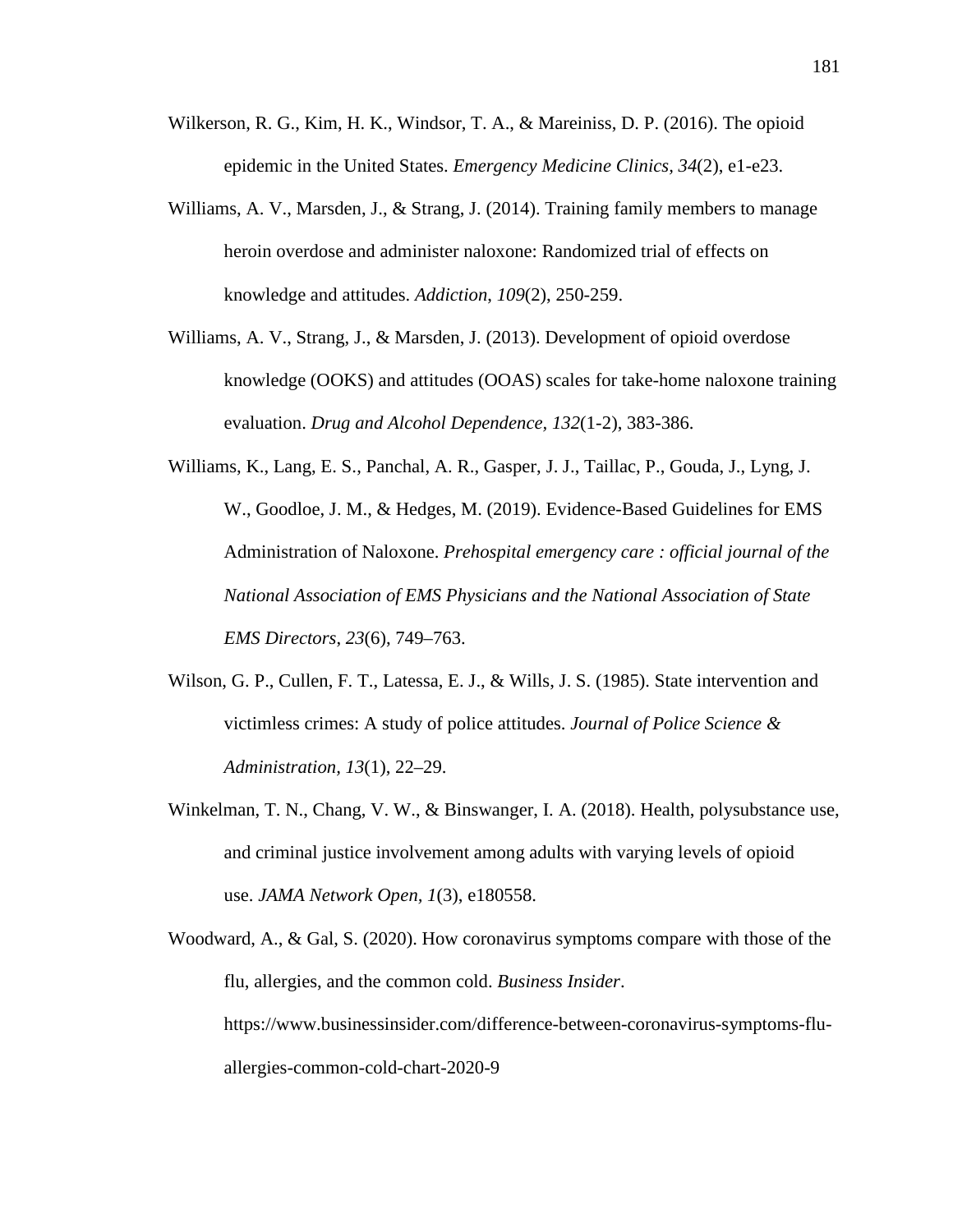Wootson, C. R. (2017, July 8). Why this Ohio sheriff refuses to let his deputies carry Narcan to reverse overdoses. *The Washington*

*Post.* https://www.washingtonpost.com/news/to-your-health/wp/2017/07/08/anohio-countys-deputies-could-reverse-heroin-overdoses-the-sheriff-wont-let-them/

- Worden, R. E. (1989). Situational and attitudinal explanations of police behavior: A theoretical reappraisal and empirical assessment. *Law & Society Review, 23*(4), 667–711.
- Worden, R. E., & McLean, S. J. (2014). Police discretion in law enforcement. In G. Bruinsma & D. Weisburd (Eds.), *Encyclopedia of Criminology and Criminal Justice,* (pp 3596-3607). Springer.
- World Health Organization. (2020). *Transmission of SARS-CoV-2: Implications for infection prevention precautions: Scientific brief, 09 July 2020* (No. WHO/2019 nCoV/Sci\_Brief/Transmission\_modes/2020.3). World Health Organization.
- Wright, N., Oldham, N., Francis, K., & Jones, L. (2006). Homeless drug users' awareness and risk perception of peer "take home naloxone" use—A qualitative study. *Substance Abuse Treatment, Prevention, and Policy, 1,* Article 28.
- Wu, Z., & McGoogan, J. M. (2020). Characteristics of and important lessons from the coronavirus disease 2019 (COVID-19) outbreak in China: Summary of a report of 72,314 cases from the Chinese Center for Disease Control and Prevention. *JAMA*, *323*(13), 1239-1242.
- Xu, J., Li, Y., Gan, F., Du, Y., & Yao, Y. (2020). Salivary glands: Potential reservoirs for COVID-19 asymptomatic infection. *Journal of Dental Research*, *99*(8), 989-989.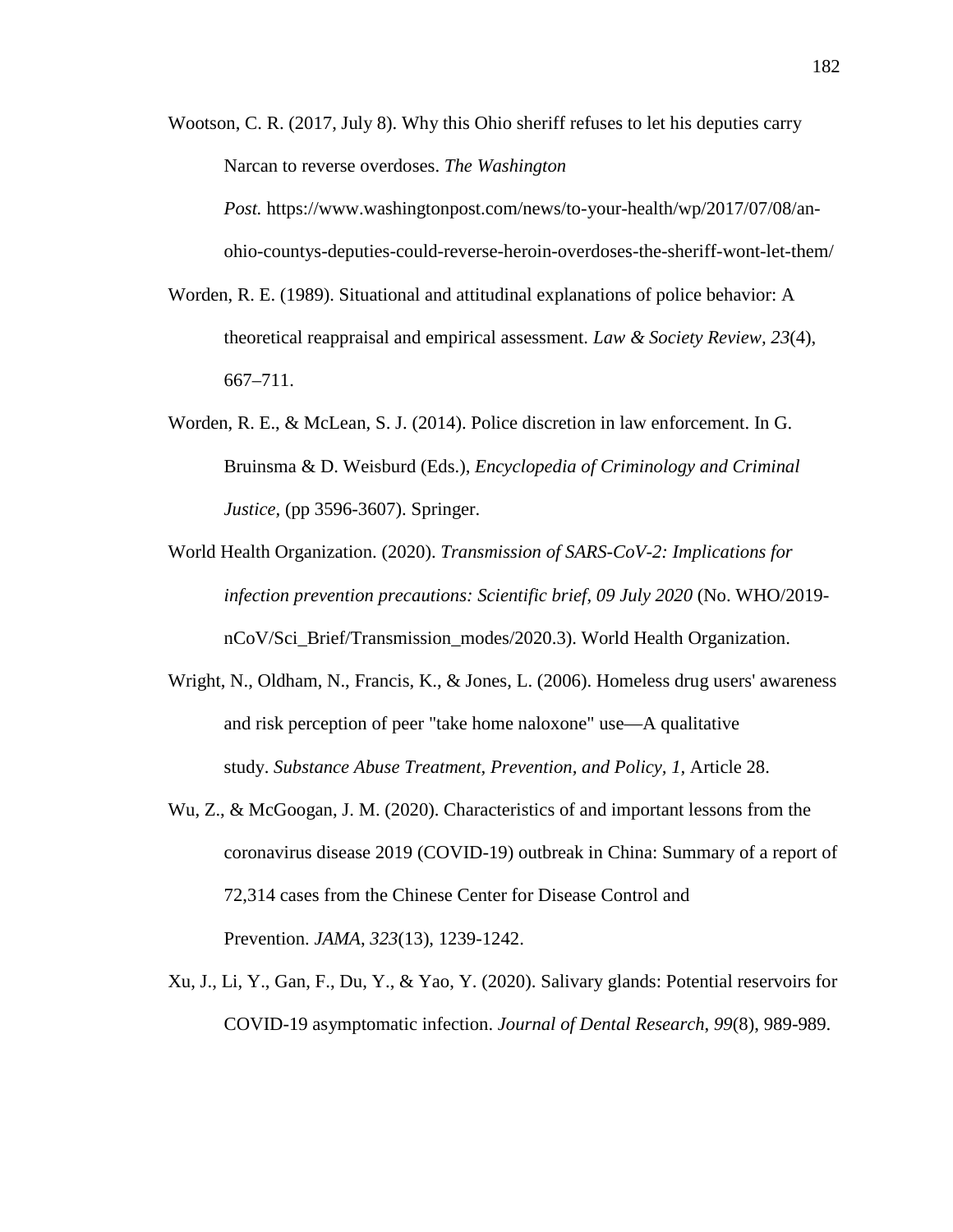- Yang, L., Wong, L. Y., Grivel, M. M., & Hasin, D. S. (2017). Stigma and substance use disorders: An international phenomenon. *Current Opinion in Psychiatry, 30*(5), 378-388.
- Zaks, A., Fink, M., & Freedman, A. M. (1971). Duration of methadone induced crosstolerance to heroin. *British Journal of Addiction, 66*(3), 205–208.
- Zoorob, M. (2019). Fentanyl shock: The changing geography of overdose in the United States. *International Journal of Drug Policy, 70*, 40-46.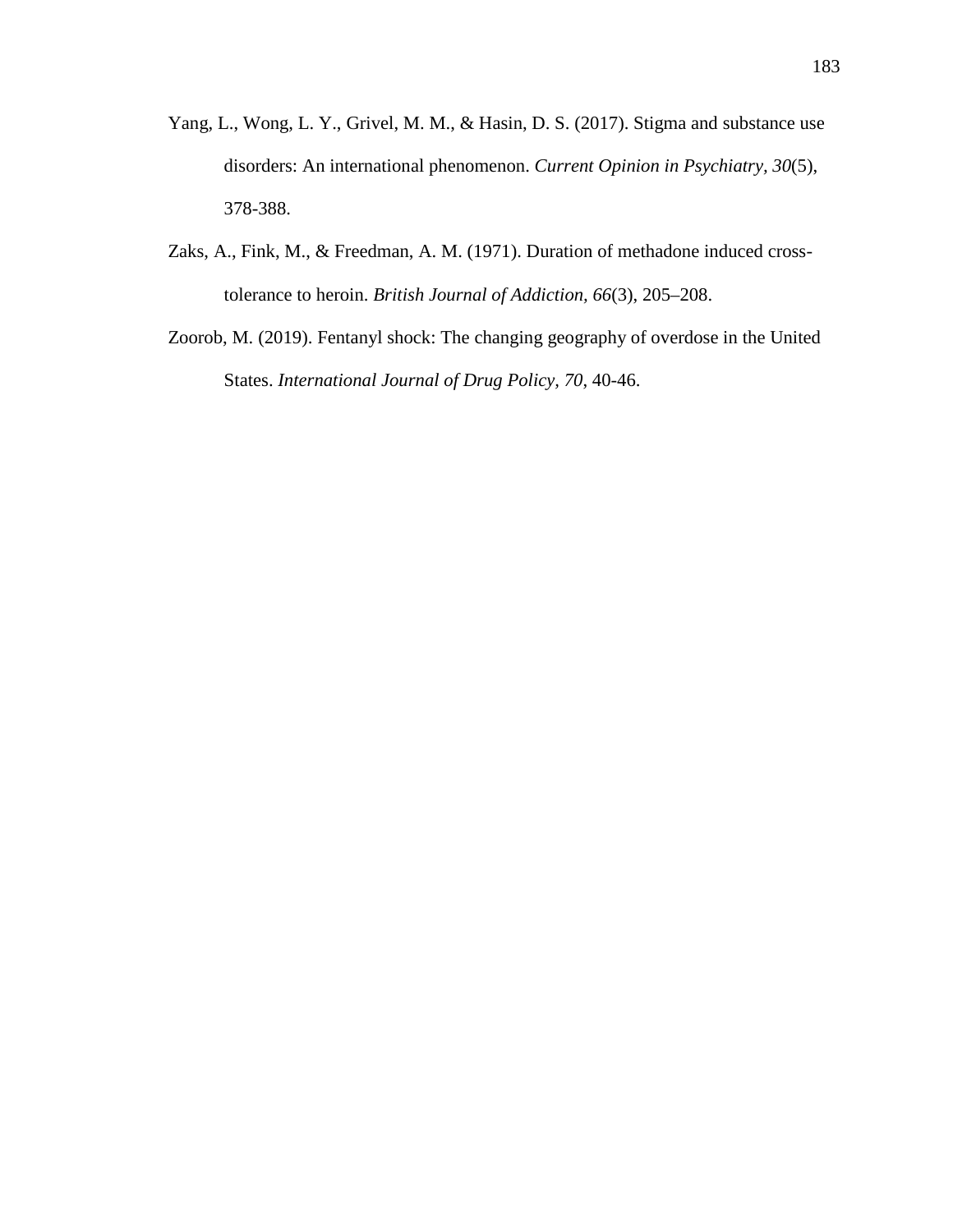#### **APPENDIX A**

#### **E-mail and Social Media Posting Advertisement**

My name is Nicole Gulkis and I am a  $4<sup>th</sup>$  Year Clinical Psy.D. student at the Philadelphia College of Osteopathic Medicine. I am currently seeking participants for a study to understand how to improve naloxone training within the Philadelphia Police Department. **Participants must be active law enforcement officers (ages 22 to 70 years old) and** rank as a police officer or higher from any of the 21 police districts in the Philadelphia Police Department. **Participants must also have received naloxone training by the Philadelphia Police Department during or after 2015**.

If you choose to participate in this study, you will be asked to complete a demographic questionnaire followed by survey questions. Your participation will be completely voluntary and **anonymous**, meaning that the reporting of data will not identify or be associated with you in any way. In addition, you may discontinue your participation at any time without consequence.

If you are deemed eligible to participate in the study and complete the survey in its entirety, you may choose to enter a secured raffle to potentially win **one of six \$25 Visa gift cards.** I, Nicole Gulkis (Nicolehen@pcom.edu), am the responsible investigator and under the supervision of Professor David Festinger [\(davidfe@pcom.edu\)](mailto:davidfe@pcom.edu), chair my of dissertation committee. If you understand the nature and terms of participation in this study and agree to participate, please click the link below to begin survey: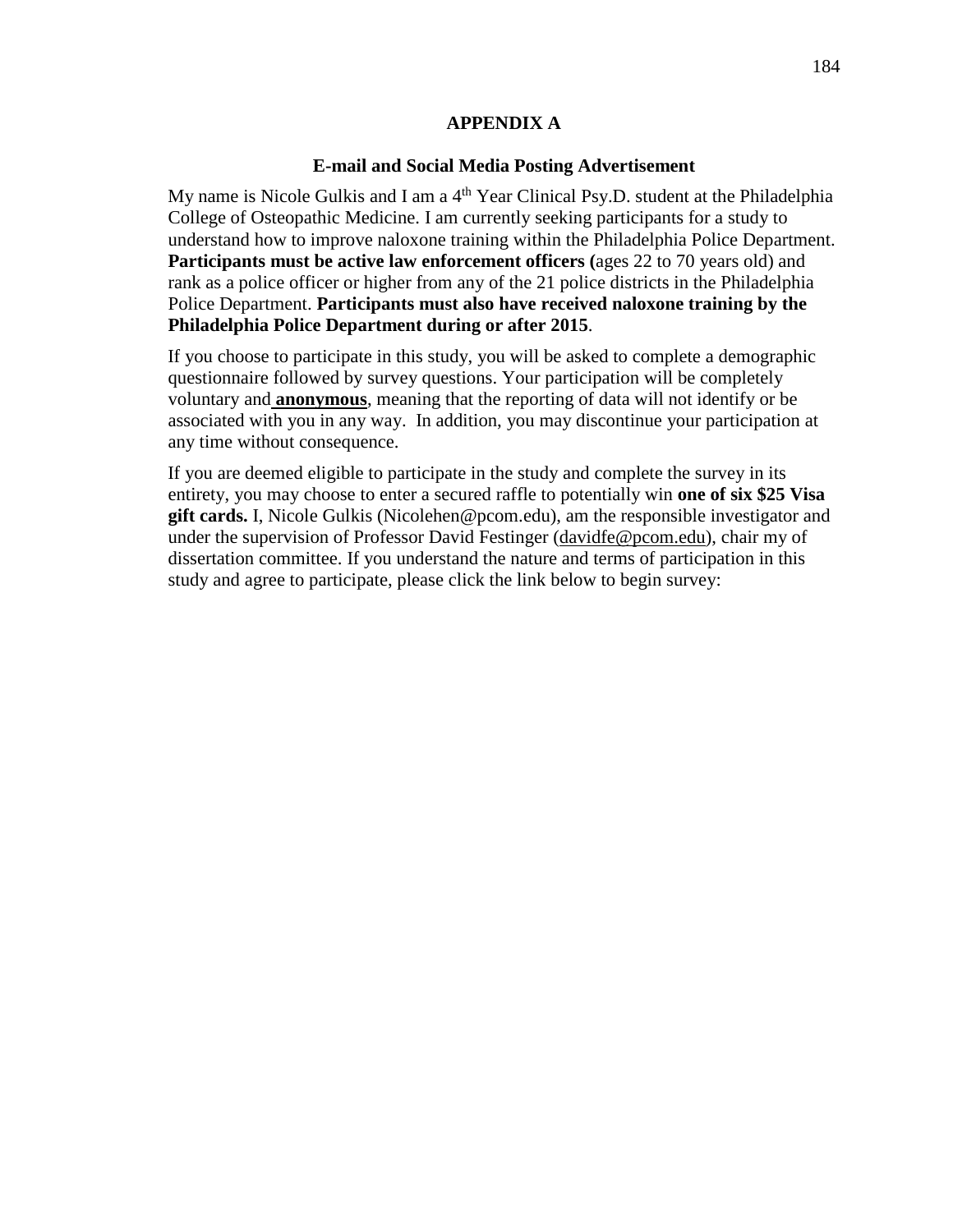### **APPENDIX B**

#### **REDCap Survey**

**Please answer the following questions as truthful as possible. All information will be confidential.** 

### **Screener Questions**

- 1. What is your age? **\_\_\_\_\_\_\_**Text box to enter number)
- 2. How long have you been employed by the Philadelphia Police Department? **\_\_\_\_\_\_\_**Text box to enter number)

3. Did you complete naloxone training in the Philadelphia Police Department **DURING** or **AFTER** 2015?

- a. Yes
- b. No
- 4. What is your **CURRENT** employment status within the Philadelphia Police Department?
- a. Employed Full-Time
- b. Employed Part-Time
- c. Employed by another police department
- d. Unemployed
- e. Retired
- 5. Are you capable of reading English fluently?
- a. Yes
- b. No

## **Demographic Questionnaire**

- 1. What is your age? (Text box to enter number)
- 2. What gender do you identify as?
- a. Male
- b. Female
- c. Other (Please Specify) (Short Answer Space)
- 3. Which of the following best describes you?
- a. White or Caucasian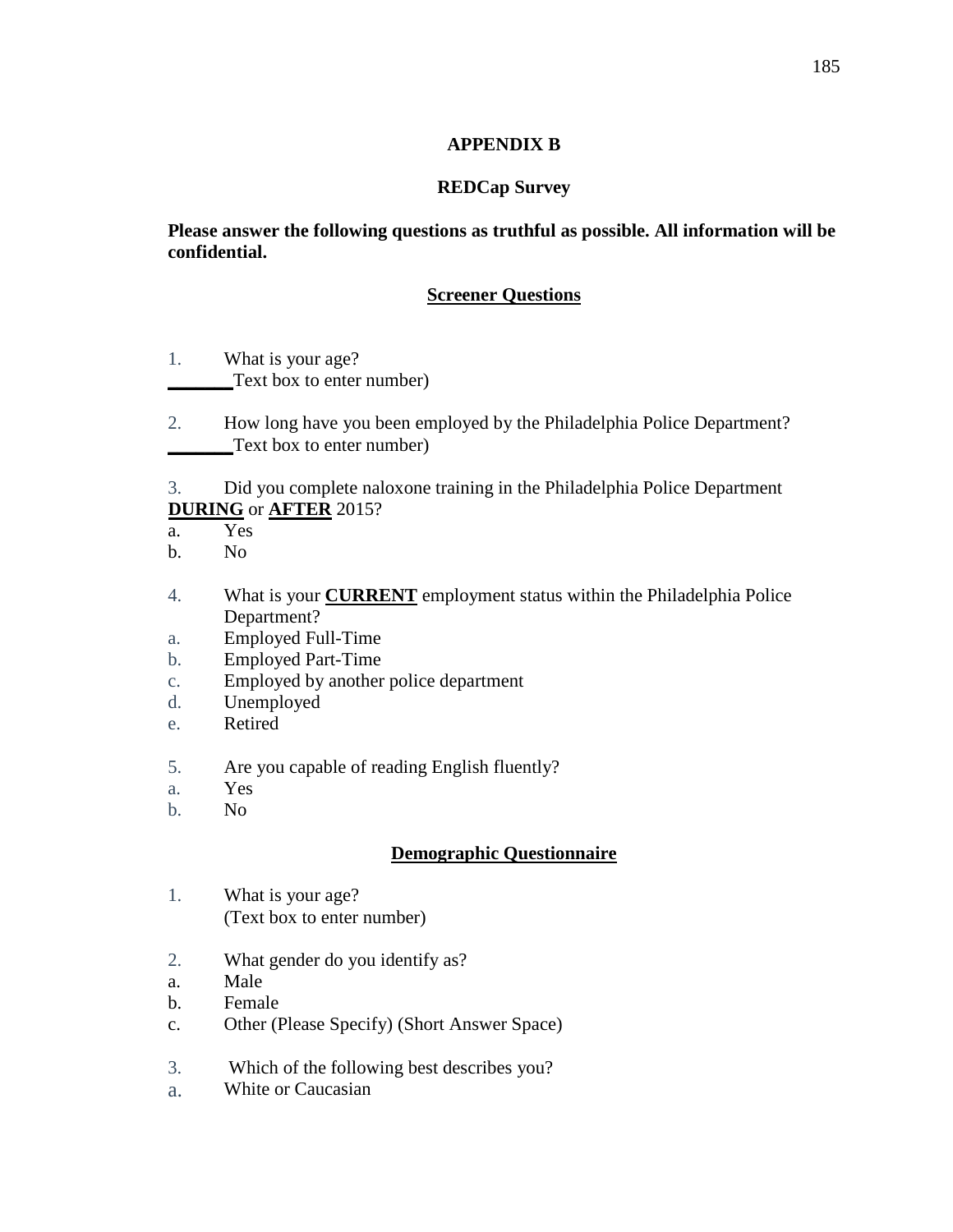- b. Black or African American
- c. Hispanic or Latino<br>d. Asian or Pacific Isl.
- d. Asian or Pacific Islander
- e. Multiracial or Biracial
- f. Other (Please Specify) (Short Answer Space)
- 4. What is the highest degree or level of education you have completed?
- a. Some high school, no diploma
- b. High school graduate, diploma or the equivalent (for example: GED)
- c. Some college credit, no degree
- d. Trade/technical/vocational training
- e. Associate degree
- f. Bachelor's degree
- g. Master's degree
- h. Doctorate degree

5. How many TOTAL years have you been employed as a law enforcement officer ? (including Philadelphia Police Department and other police departments) \_\_\_\_\_\_\_\_ (Text box to enter number)

6. What police district are you **CURRENTLY** assigned to? \_\_\_\_\_\_\_\_ (Text box to enter number)

7. During your experience as a police officer, how many opioid overdose individuals have you encountered?

\_\_\_\_\_\_\_\_ (Text box to enter number)

8. During your experience as a police officer, how many times have you administered naloxone? (excluding trainings)

\_\_\_\_\_\_\_\_ (Text box to enter number)